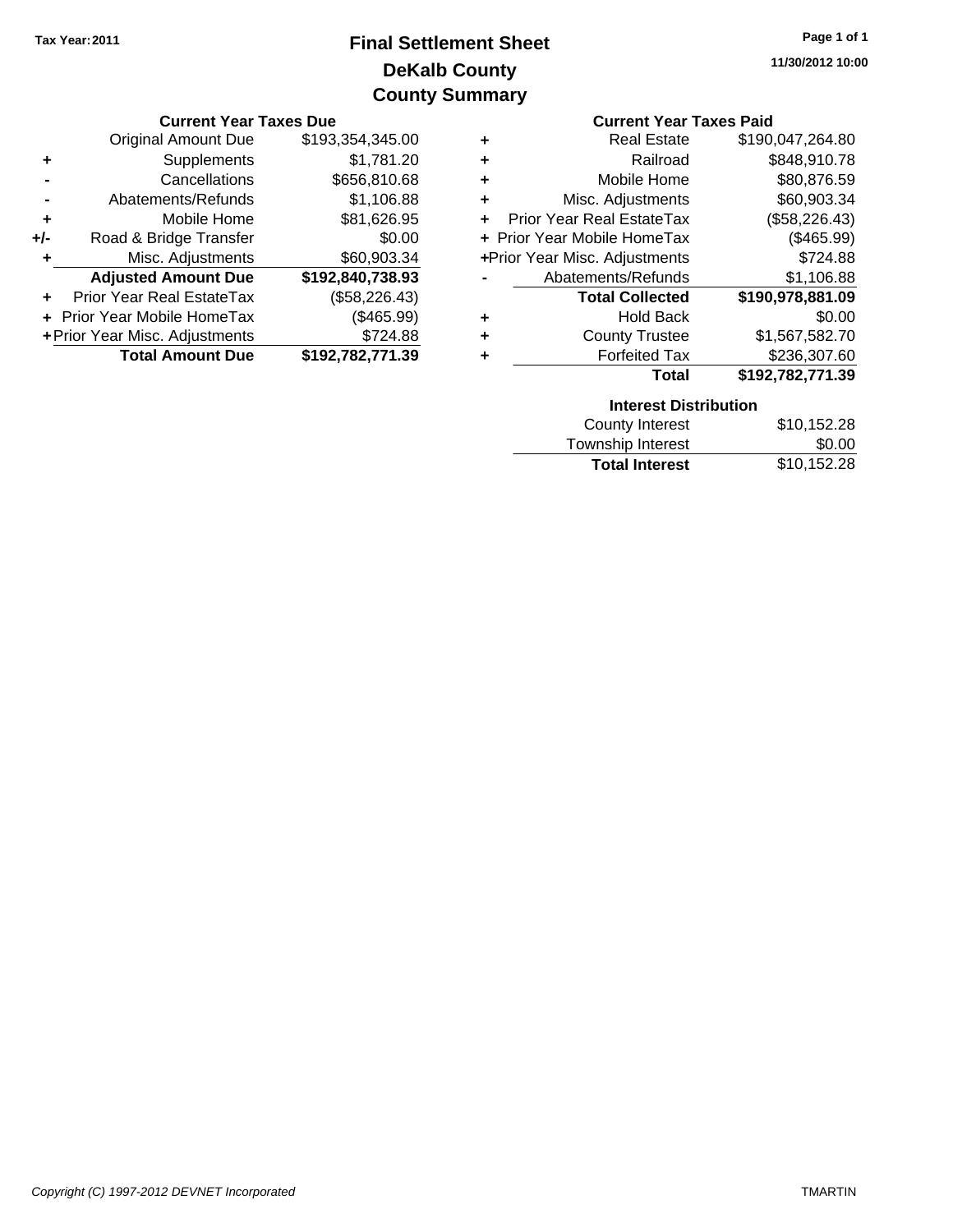### **Final Settlement Sheet Tax Year: 2011 Page 1 of 2 DeKalb County 001 - COUNTY**

#### **Current Year Taxes Due**

|     | <b>Original Amount Due</b>     | \$19,670,520.95 |
|-----|--------------------------------|-----------------|
| ٠   | Supplements                    | \$0.04          |
|     | Cancellations                  | \$118,416.32    |
|     | Abatements/Refunds             | \$127.41        |
| ÷   | Mobile Home                    | \$8,658.60      |
| +/- | Road & Bridge Transfer         | \$0.00          |
| ٠   | Misc. Adjustments              | \$6,406.81      |
|     | <b>Adjusted Amount Due</b>     | \$19,567,042.67 |
|     | Prior Year Real EstateTax      | (\$5,692.21)    |
|     | Prior Year Mobile Home Tax     | (\$49.68)       |
|     | + Prior Year Misc. Adjustments | \$79.22         |
|     | <b>Total Amount Due</b>        | \$19,561,380.00 |

|   | <b>Interest Distribution</b>   |                 |  |  |  |  |  |
|---|--------------------------------|-----------------|--|--|--|--|--|
|   | Total                          | \$19,561,380.00 |  |  |  |  |  |
| ٠ | <b>Forfeited Tax</b>           | \$4,449.16      |  |  |  |  |  |
| ٠ | <b>County Trustee</b>          | \$7,068.38      |  |  |  |  |  |
| ٠ | <b>Hold Back</b>               | \$0.00          |  |  |  |  |  |
|   | <b>Total Collected</b>         | \$19,549,862.46 |  |  |  |  |  |
|   | Abatements/Refunds             | \$127.41        |  |  |  |  |  |
|   | + Prior Year Misc. Adjustments | \$79.22         |  |  |  |  |  |
| ٠ | Prior Year Mobile Home         | (\$49.68)       |  |  |  |  |  |
| ٠ | <b>Prior Year Real Estate</b>  | (\$5,692.21)    |  |  |  |  |  |
| ٠ | Misc. Adjustments              | \$6,406.81      |  |  |  |  |  |
| ٠ | Mobile Home                    | \$8,576.02      |  |  |  |  |  |
| ٠ | Railroad                       | \$98,705.64     |  |  |  |  |  |
| ٠ | <b>Real Estate</b>             | \$19,441,964.07 |  |  |  |  |  |
|   | OUITUR TUUT TUAUJ LUIU         |                 |  |  |  |  |  |

| <b>County Interest</b> | \$1,043.54 |
|------------------------|------------|
| Township Interest      | \$0.00     |
| <b>Total Interest</b>  | \$1,043.54 |

### **Distribution Summary**

| <b>Tax Distribution Date</b>         | Amount          |
|--------------------------------------|-----------------|
| 05/25/2012                           | \$1,773,589.76  |
| 06/22/2012                           | \$8,297,893.44  |
| 07/20/2012                           | \$176,973.10    |
| 08/17/2012                           | \$850,812.99    |
| 09/14/2012                           | \$7,553,753.19  |
| 12/04/2012                           | \$896,839.98    |
| <b>Totals: 6 Distributions</b>       | \$19,549,862.46 |
| <b>Interest Distribution Date</b>    | Amount          |
| 12/04/2012                           | \$1,043.54      |
| <b>Totals: 1 Distributions</b>       | \$1,043.54      |
| <b>Grand Totals: 7 Distributions</b> | \$19,550,906.00 |

#### **Fund Summary**

|                                |                         | <b>Previously</b><br><b>Distributed</b> | <b>Current</b><br><b>Distribution</b> | Amount<br>Available |                 | <b>PY Over</b><br><b>Distrib</b> |
|--------------------------------|-------------------------|-----------------------------------------|---------------------------------------|---------------------|-----------------|----------------------------------|
| <b>Fund</b>                    | <b>Amount Collected</b> |                                         |                                       |                     | <b>Interest</b> |                                  |
| 001 - CORPORATE                | \$10,276,795.80         | \$9,805,353.00                          | \$471,442.80                          | \$0.00              | \$548.56        | \$0.00                           |
| 003 - BONDS AND INTEREST       | \$552,361.82            | \$527,022.52                            | \$25,339.30                           | \$0.00              | \$29.48         | \$0.00                           |
| $005 - I. M. R. F.$            | \$99,411.07             | \$94,850.62                             | \$4,560.45                            | \$0.00              | \$5.31          | \$0.00                           |
| 006 - COUNTY HIGHWAY           | \$1,838,762.28          | \$1,754,410.02                          | \$84,352.26                           | \$0.00              | \$98.15         | \$0.00                           |
| 008 - BRIDGE CONST W/COUNTY    | \$944,180.15            | \$900,866.37                            | \$43,313.78                           | \$0.00              | \$50.40         | \$0.00                           |
| 018 - MENTAL HEALTH SERVICES   | \$2,201,568.66          | \$2,100,572.81                          | \$100,995.85                          | \$0.00              | \$117.52        | \$0.00                           |
| 021 - FEDERAL AID MATCHING     | \$755,426.20            | \$720,771.41                            | \$34,654.79                           | \$0.00              | \$40.32         | \$0.00                           |
| 022 - COUNTY HEALTH DEPT       | \$467.261.26            | \$445,825,86                            | \$21,435.40                           | \$0.00              | \$24.94         | \$0.00                           |
| 035 - TORT/LIABILITY INSURANCE | \$1,043,610.73          | \$995,735.65                            | \$47,875.08                           | \$0.00              | \$55.71         | \$0.00                           |
| 047 - SOCIAL SECURITY          | \$99.411.07             | \$94,850.62                             | \$4,560.45                            | \$0.00              | \$5.31          | \$0.00                           |
| 055 - VETERANS ASSISTANCE      | \$604.990.04            | \$577.236.45                            | \$27.753.59                           | \$0.00              | \$32.29         | \$0.00                           |
| 105 - PUBLIC BLDG COMM LEASE   | \$174,032.89            | \$166,049.23                            | \$7,983.66                            | \$0.00              | \$9.29          | \$0.00                           |
| 142 - SR CITIZEN SOCIAL SERV   | \$492,050.49            | \$469,477.92                            | \$22,572.57                           | \$0.00              | \$26.26         | \$0.00                           |
| <b>Totals</b>                  | \$19,549,862.46         | \$18,653,022.48                         | \$896,839.98                          | \$0.00              | \$1,043.54      | \$0.00                           |

#### **Miscellaneous Adjustment Detail**

### **Year Source Account Type Amount Adjustment Description** 2011 MH - Mobile Home Back Tax Collected \$16.52 SCAVENGER SALE 06-33-400-039-0013C by TBA 2011 MH - Mobile Home Back Tax Collected \$11.05 GUSTAFSON REDEMPTION 08-01-401-005-2315G by TBA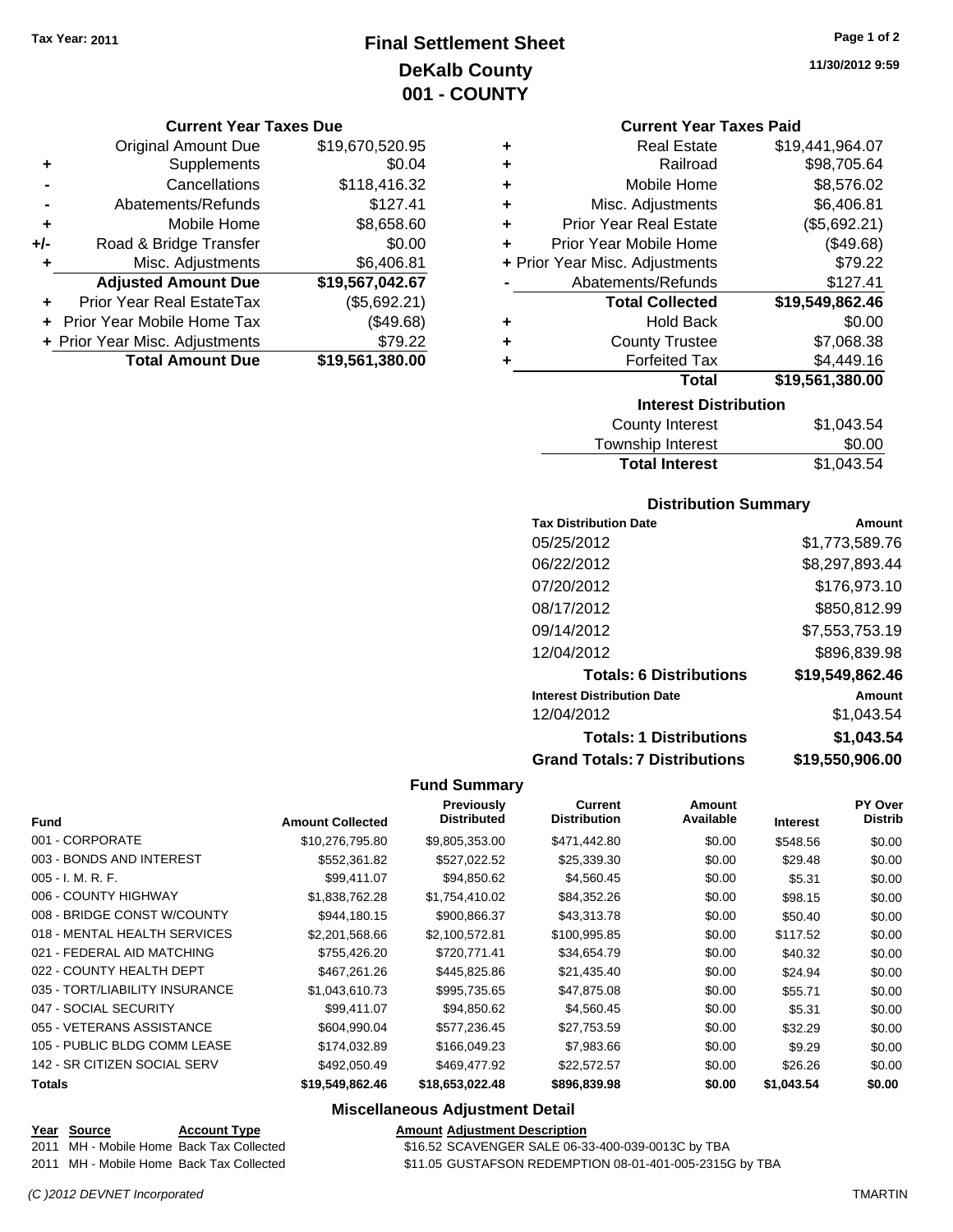## **Final Settlement Sheet Tax Year: 2011 Page 2 of 2 DeKalb County**

| 11/30/2012 9:59 |  |
|-----------------|--|
|-----------------|--|

### **Miscellaneous Adjustment Detail**

| Year Source           | <b>Account Type</b>                      |            | <b>Amount Adjustment Description</b> |
|-----------------------|------------------------------------------|------------|--------------------------------------|
|                       | 2011 MH - Mobile Home Back Tax Collected |            | \$11.01 LEON REDEMPTION 03-          |
|                       | 2011 MH - Mobile Home Back Tax Collected |            | \$14.18 TIMMONS REDEMPTION           |
|                       | 2011 MH - Mobile Home Back Tax Collected |            | \$13.36 SCAVENGER SALE 06-3          |
| 2011 RE - Real Estate | <b>Back Tax Collected</b>                |            | \$5.41 SOUTH POINT GREENS            |
| 2011 RE - Real Estate | <b>Back Tax Collected</b>                |            | \$57.15 BYRNE REDEMPTION 1           |
| 2011 RE - Real Estate | <b>Back Tax Collected</b>                |            | \$52.94 SHISSLER REDEMPTIO           |
| 2011 RE - Real Estate | <b>Back Tax Collected</b>                |            | \$122.78 PRIMUS REDEMPTION           |
| 2011 RE - Real Estate | <b>Back Tax Collected</b>                |            | \$122.46 BYRNE REDEMPTION 1          |
| 2011 RE - Real Estate | <b>Back Tax Collected</b>                |            | \$34.96 BUSHNELL REDEMPTIC           |
| 2011 RE - Real Estate | <b>Back Tax Collected</b>                |            | \$270.36 HAREAS REDEMPTION           |
| 2011 RE - Real Estate | <b>Back Tax Collected</b>                |            | \$208.46 DOBSON REDEMPTION           |
| 2011 RE - Real Estate | Paymt In Lieu of Tax                     |            | \$111.52 SUNSET VIEW APARTM          |
| 2011 RE - Real Estate | Paymt In Lieu of Tax                     |            | \$1,391.73 DEKALB UNITS - HOUSI      |
| 2011 RE - Real Estate | Paymt In Lieu of Tax                     |            | \$1,073.76 SYCAMORE UNITS - HO       |
| 2011 RE - Real Estate | Paymt In Lieu of Tax                     |            | \$119.46 SEQUOYA APARTMENT           |
| 2011 RE - Real Estate | <b>Back Tax Collected</b>                |            | \$189.52 HEL ADJUSTMENT 08-2         |
| 2011 RE - Real Estate | Paymt In Lieu of Tax                     |            | \$1,391.73 DEKALB UNITS - HOUS       |
| 2011 RE - Real Estate | Paymt In Lieu of Tax                     |            | \$1,073.76 SYCAMORE UNITS - HO       |
| 2011 RE - Real Estate | <b>Back Tax Collected</b>                |            | \$61.28 SYCAMORE HOMEOWN             |
| 2011 RE - Real Estate | <b>Back Tax Collected</b>                |            | \$30.43 SYCAMORE HOMEOWN             |
| 2011 RE - Real Estate | <b>Back Tax Collected</b>                |            | \$56.75 SYCAMORE HOMEOWN             |
| 2011 RE - Real Estate | <b>Back Tax Collected</b>                |            | \$13.06 SCAVENGER SALE 06-2          |
| 2011 RE - Real Estate | <b>Back Tax Collected</b>                |            | \$19.29 SCAVENGER SALE 03-3          |
|                       | 2011 MH - Mobile Home Back Tax Abatement |            | \$13.10 PETERS REDEMPTION            |
| Totals 26 entries     |                                          | \$6,486.03 |                                      |

#### **Year Source Account Type Amount Adjustment Description** 2011 RE - Real Estate PTAB Decision \$ 2011 RE - Real Estate PTAB Decision 2011 RE - Real Estate PTAB Decision 2011 RE - Real Estate PTAB Decision 2011 RE - Real Estate PTAB Decision 2011 RE - Real Estate PTAB Decision 2011 RE - Real Estate PTAB Decision 2011 RE - Real Estate PTAB Decision \$ 2011 RE - Real Estate PTAB Decision \$ 2011 RE - Real Estate PTAB Decision \$ 2011 RE - Real Estate PTAB Decision \$ 2011 RE - Real Estate PTAB Decision 2011 RE - Real Estate PTAB Decision **Totals \$127.41 13 entries**

| Year Source              | <b>Account Type</b>                      |            | <b>Amount Adjustment Description</b>                              |
|--------------------------|------------------------------------------|------------|-------------------------------------------------------------------|
|                          | 2011 MH - Mobile Home Back Tax Collected |            | \$11.01 LEON REDEMPTION 03-30-131-001-00450 by TBA                |
|                          | 2011 MH - Mobile Home Back Tax Collected |            | \$14.18 TIMMONS REDEMPTION 09-29-400-016-0013O by TBA             |
|                          | 2011 MH - Mobile Home Back Tax Collected |            | \$13.36 SCAVENGER SALE 06-33-400-039-0056O by TBA                 |
| 2011 RE - Real Estate    | <b>Back Tax Collected</b>                |            | \$5.41 SOUTH POINT GREENS REDEMPTION 11-03-128-016 by TBA         |
| 2011 RE - Real Estate    | <b>Back Tax Collected</b>                |            | \$57.15 BYRNE REDEMPTION 19-10-201-031 by TBA                     |
| 2011 RE - Real Estate    | <b>Back Tax Collected</b>                |            | \$52.94 SHISSLER REDEMPTION 18-10-203-008 by TBA                  |
| 2011 RE - Real Estate    | <b>Back Tax Collected</b>                |            | \$122.78 PRIMUS REDEMPTION 8 PARCELS by TBA                       |
| 2011 RE - Real Estate    | <b>Back Tax Collected</b>                |            | \$122.46 BYRNE REDEMPTION 19-10-201-018 by TBA                    |
| 2011 RE - Real Estate    | <b>Back Tax Collected</b>                |            | \$34.96 BUSHNELL REDEMPTION 15-15-426-014 by TBA                  |
| 2011 RE - Real Estate    | <b>Back Tax Collected</b>                |            | \$270.36 HAREAS REDEMPTION 13-35-202-017 by TBA                   |
| 2011 RE - Real Estate    | <b>Back Tax Collected</b>                |            | \$208.46 DOBSON REDEMPTION 19-26-481-012 by TBA                   |
| 2011 RE - Real Estate    | Paymt In Lieu of Tax                     |            | \$111.52 SUNSET VIEW APARTMENTS - HOUSING AUTHORITY by TBA        |
| 2011 RE - Real Estate    | Paymt In Lieu of Tax                     |            | \$1,391.73 DEKALB UNITS - HOUSING AUTHORITY by TBA                |
| 2011 RE - Real Estate    | Paymt In Lieu of Tax                     |            | \$1,073.76 SYCAMORE UNITS - HOUSING AUTHORITY by TBA              |
| 2011 RE - Real Estate    | Paymt In Lieu of Tax                     |            | \$119.46 SEQUOYA APARTMENTS - HOUSING AUTHORITY by TBA            |
| 2011 RE - Real Estate    | <b>Back Tax Collected</b>                |            | \$189.52 HEL ADJUSTMENT 08-22-476-004 2007-2010 by TBA            |
| 2011 RE - Real Estate    | Paymt In Lieu of Tax                     |            | \$1,391.73 DEKALB UNITS - HOUSING AUTHORITY by TBA                |
| 2011 RE - Real Estate    | Paymt In Lieu of Tax                     |            | \$1,073.76 SYCAMORE UNITS - HOUSING AUTHORITY by TBA              |
| 2011 RE - Real Estate    | <b>Back Tax Collected</b>                |            | \$61.28 SYCAMORE HOMEOWNERS ASSOC REDEMPTION 06-22-332-006 by TBA |
| 2011 RE - Real Estate    | <b>Back Tax Collected</b>                |            | \$30.43 SYCAMORE HOMEOWNERS ASSOC REDEMPTION 06-22-327-001 by TBA |
| 2011 RE - Real Estate    | <b>Back Tax Collected</b>                |            | \$56.75 SYCAMORE HOMEOWNERS ASSOC REDEMPTION 06-22-376-005 by TBA |
| 2011 RE - Real Estate    | <b>Back Tax Collected</b>                |            | \$13.06 SCAVENGER SALE 06-22-326-008 by TBA                       |
| 2011 RE - Real Estate    | <b>Back Tax Collected</b>                |            | \$19.29 SCAVENGER SALE 03-30-101-003 by TBA                       |
|                          | 2011 MH - Mobile Home Back Tax Abatement |            | \$13.10 PETERS REDEMPTION 08-01-401-005 2523J by TBA              |
| <b>Totals 26 entries</b> |                                          | \$6,486.03 |                                                                   |

|       |  | 17.13 12-19-400-003 PTAB INTEREST REFUND by TBA  |  |  |
|-------|--|--------------------------------------------------|--|--|
|       |  | \$0.76 13-15-176-011 PTAB INTEREST REFUND by TBA |  |  |
|       |  | \$9.04 19-27-427-012 PTAB INTEREST REFUND by TBA |  |  |
|       |  | \$5.09 09-34-100-004 PTAB INTEREST REFUND by TBA |  |  |
|       |  | \$6.61 14-15-376-004 PTAB INTEREST REFUND by TBA |  |  |
|       |  | \$4.11 19-26-432-011 PTAB INTEREST REFUND by TBA |  |  |
|       |  | \$5.83 01-26-475-004 PTAB INTEREST REFUND by TBA |  |  |
|       |  | 15.09 09-05-105-007 PTAB INTEREST REFUND by TBA  |  |  |
|       |  | 13.93 09-05-105-006 PTAB INTEREST REFUND by TBA  |  |  |
|       |  | 10.82 14-15-102-005 PTAB INTEREST REFUND by TBA  |  |  |
|       |  | 35.86 13-15-327-010 PTAB INTEREST REFUND by TBA  |  |  |
|       |  | \$1.57 01-23-426-005 PTAB INTEREST REFUND by TBA |  |  |
|       |  | \$1.57 01-23-427-009 PTAB INTEREST REFUND by TBA |  |  |
| 27.41 |  |                                                  |  |  |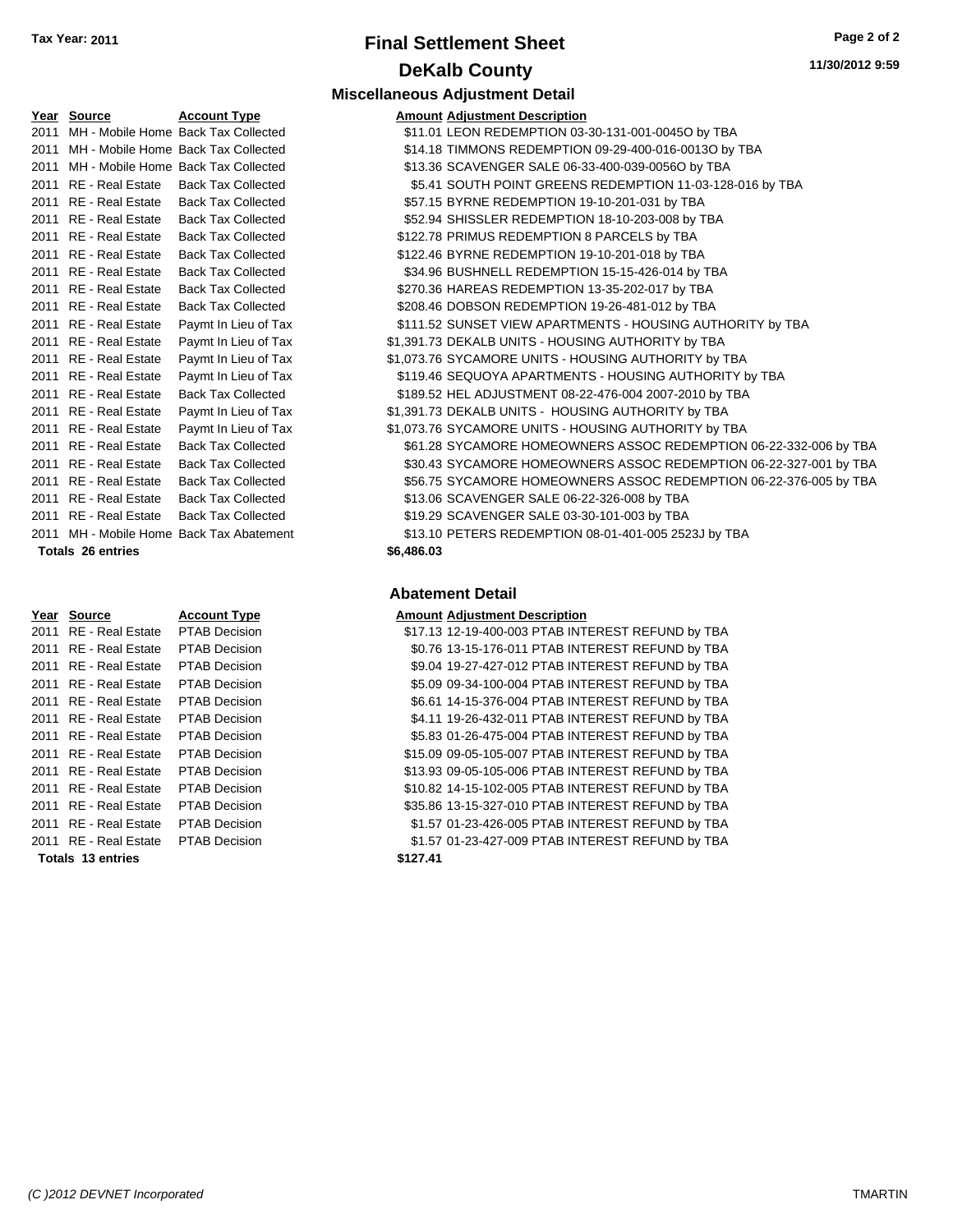**Current Year Taxes Due** Original Amount Due \$1,502,319.14

**Adjusted Amount Due \$1,502,288.15**

**+** Supplements \$0.00 **-** Cancellations \$1,171.84 **-** Abatements/Refunds \$9.73 **+** Mobile Home \$661.31 **+/-** Road & Bridge Transfer \$0.00 **+** Misc. Adjustments \$489.27

**+** Prior Year Real EstateTax (\$474.17) **+** Prior Year Mobile Home Tax (\$3.80) **+ Prior Year Misc. Adjustments \$6.04<br>Total Amount Due \$1,501,816.22** 

**Total Amount Due** 

### **Final Settlement Sheet Tax Year: 2011 Page 1 of 2 DeKalb County 002 - FOREST PRESERVE**

**Current Year Taxes Paid**

|   | Current Year Taxes Paid        |                |
|---|--------------------------------|----------------|
| ٠ | <b>Real Estate</b>             | \$1,492,735.30 |
| ٠ | Railroad                       | \$7,538.70     |
| ٠ | Mobile Home                    | \$655.00       |
| ÷ | Misc. Adjustments              | \$489.27       |
| ٠ | <b>Prior Year Real Estate</b>  | (\$474.17)     |
| ٠ | Prior Year Mobile Home         | (\$3.80)       |
|   | + Prior Year Misc. Adjustments | \$6.04         |
|   | Abatements/Refunds             | \$9.73         |
|   | <b>Total Collected</b>         | \$1,500,936.61 |
| ٠ | <b>Hold Back</b>               | \$0.00         |
| ٠ | <b>County Trustee</b>          | \$539.81       |
|   |                                |                |
| ٠ | <b>Forfeited Tax</b>           | \$339.80       |
|   | Total                          | \$1,501,816.22 |
|   | <b>Interest Distribution</b>   |                |
|   | <b>County Interest</b>         | \$80.12        |

| <b>Total Interest</b> | \$80.12 |
|-----------------------|---------|
| Township Interest     | \$0.00  |
| County Interest       | 380.TZ  |

### **Distribution Summary**

| Amount         |
|----------------|
| \$135,454.03   |
| \$637,672.59   |
| \$13,514.20    |
| \$64,979.80    |
| \$580,788.60   |
| \$68,527.39    |
| \$1,500,936.61 |
| Amount         |
| \$80.12        |
| \$80.12        |
| \$1.501.016.73 |
|                |

#### **Fund Summary**

| Fund                                         | <b>Amount Collected</b> | <b>Previously</b><br><b>Distributed</b> | Current<br><b>Distribution</b> | Amount<br>Available | <b>Interest</b> | <b>PY Over</b><br><b>Distrib</b> |
|----------------------------------------------|-------------------------|-----------------------------------------|--------------------------------|---------------------|-----------------|----------------------------------|
| 001 - CORPORATE                              | \$1,213,885.47          | \$1,158,463.77                          | \$55,421.70                    | \$0.00              | \$64.80         | \$0.00                           |
| 005 - I. M. R. F.                            | \$139,876.80            | \$133,490.54                            | \$6,386.26                     | \$0.00              | \$7.47          | \$0.00                           |
| 035 - TORT JUDGEMENTS/LIABILITY<br>INSURANCE | \$124.064.42            | \$118,400.09                            | \$5,664.33                     | \$0.00              | \$6.62          | \$0.00                           |
| 047 - SOCIAL SECURITY                        | \$23.109.92             | \$22.054.82                             | \$1.055.10                     | \$0.00              | \$1.23          | \$0.00                           |
| Totals                                       | \$1,500,936.61          | \$1,432,409.22                          | \$68,527.39                    | \$0.00              | \$80.12         | \$0.00                           |

### **Miscellaneous Adjustment Detail**

| Year Source           | <b>Account Type</b>                      | <b>Amount Adjustment Description</b>                      |
|-----------------------|------------------------------------------|-----------------------------------------------------------|
|                       | 2011 MH - Mobile Home Back Tax Collected | \$1.26 SCAVENGER SALE 06-33-400-039-0013C by TBA          |
|                       | 2011 MH - Mobile Home Back Tax Collected | \$0.84 GUSTAFSON REDEMPTION 08-01-401-005-2315G by TBA    |
|                       | 2011 MH - Mobile Home Back Tax Collected | \$0.84 LEON REDEMPTION 03-30-131-001-00450 by TBA         |
|                       | 2011 MH - Mobile Home Back Tax Collected | \$1.08 TIMMONS REDEMPTION 09-29-400-016-0013O by TBA      |
|                       | 2011 MH - Mobile Home Back Tax Collected | \$1.02 SCAVENGER SALE 06-33-400-039-0056O by TBA          |
|                       | 2011 RE - Real Estate Back Tax Collected | \$0.41 SOUTH POINT GREENS REDEMPTION 11-03-128-016 by TBA |
|                       | 2011 RE - Real Estate Back Tax Collected | \$4.36 BYRNE REDEMPTION 19-10-201-031 by TBA              |
|                       | 2011 RE - Real Estate Back Tax Collected | \$4.04 SHISSLER REDEMPTION 18-10-203-008 by TBA           |
| 2011 RE - Real Estate | Back Tax Collected                       | \$9.38 PRIMUS REDEMPTION 8 PARCELS by TBA                 |
|                       | 2011 RE - Real Estate Back Tax Collected | \$9.35 BYRNE REDEMPTION 19-10-201-018 by TBA              |
| 2011 RE - Real Estate | <b>Back Tax Collected</b>                | \$2.67 BUSHNELL REDEMPTION 15-15-426-014 by TBA           |

**11/30/2012 9:59**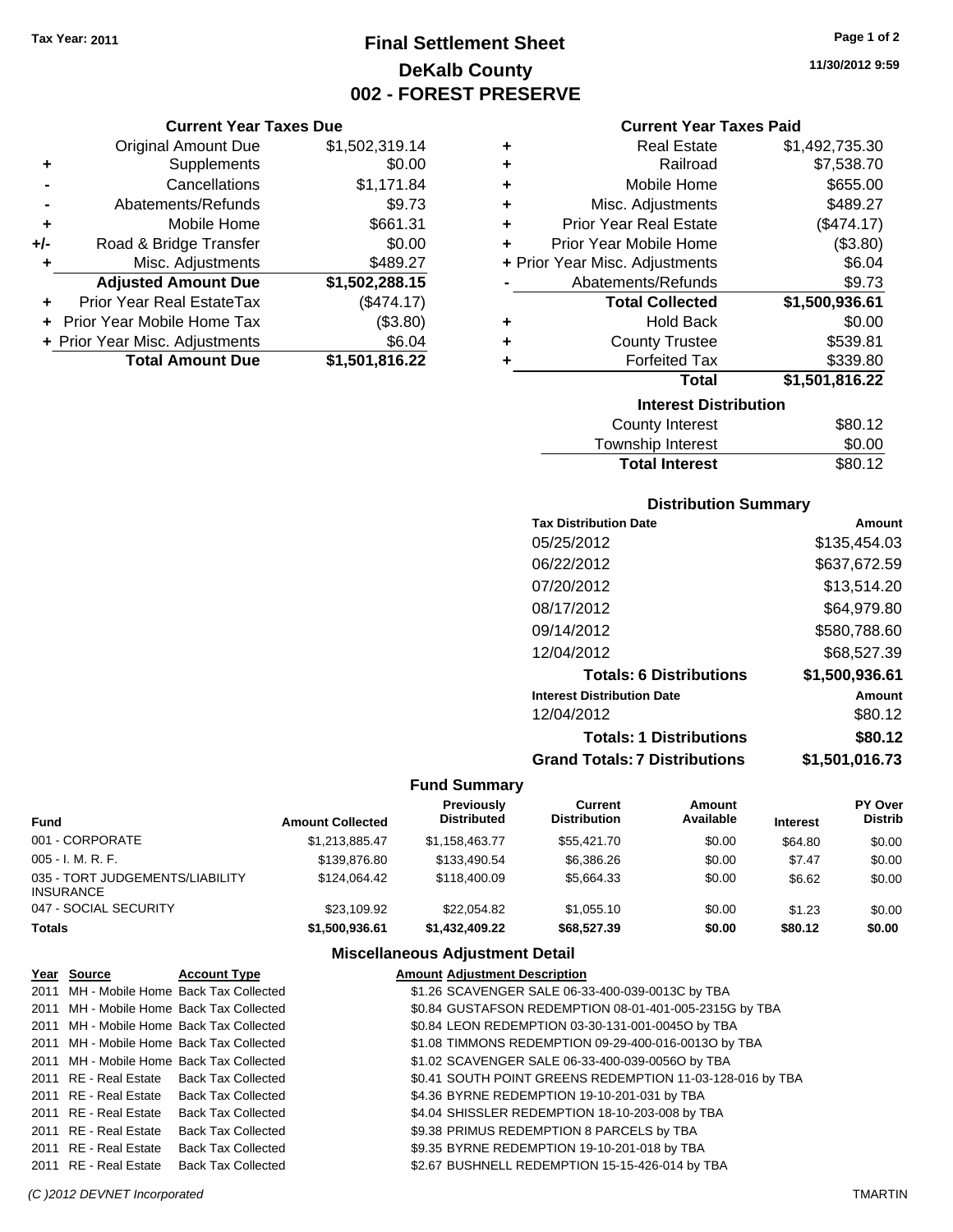### **Final Settlement Sheet Tax Year: 2011 Page 2 of 2 DeKalb County**

**11/30/2012 9:59**

| Year | <b>Source</b>           | <b>Account Type</b>                      | Amount   |
|------|-------------------------|------------------------------------------|----------|
| 2011 | <b>RE</b> - Real Estate | <b>Back Tax Collected</b>                | \$20.65  |
| 2011 | <b>RE</b> - Real Estate | <b>Back Tax Collected</b>                | \$15.92  |
| 2011 | <b>RE</b> - Real Estate | Paymt In Lieu of Tax                     | \$8.52   |
| 2011 | <b>RE</b> - Real Estate | Paymt In Lieu of Tax                     | \$106.29 |
| 2011 | <b>RE</b> - Real Estate | Paymt In Lieu of Tax                     | \$82.00  |
| 2011 | <b>RE</b> - Real Estate | Paymt In Lieu of Tax                     | \$9.12   |
| 2011 | <b>RE</b> - Real Estate | <b>Back Tax Collected</b>                | \$14.47  |
| 2011 | <b>RE</b> - Real Estate | Paymt In Lieu of Tax                     | \$106.29 |
| 2011 | <b>RE</b> - Real Estate | Paymt In Lieu of Tax                     | \$82.00  |
| 2011 | RE - Real Estate        | <b>Back Tax Collected</b>                | \$4.68   |
|      | 2011 RE - Real Estate   | <b>Back Tax Collected</b>                | \$2.32   |
| 2011 | RE - Real Estate        | <b>Back Tax Collected</b>                | \$4.33   |
| 2011 | RE - Real Estate        | <b>Back Tax Collected</b>                | \$1.00   |
|      | 2011 RE - Real Estate   | <b>Back Tax Collected</b>                | \$1.47   |
|      |                         | 2011 MH - Mobile Home Back Tax Abatement | \$1.00   |
|      | Totals 26 entries       |                                          | \$495.31 |

| <u>Year</u> | Source                              | <b>Account Type</b>  | <b>Amount</b> |
|-------------|-------------------------------------|----------------------|---------------|
|             | 2011 RE - Real Estate               | <b>PTAB Decision</b> | \$1.31        |
|             | 2011 RE - Real Estate               | <b>PTAB Decision</b> | \$0.06        |
|             | 2011 RE - Real Estate               | <b>PTAB Decision</b> | \$0.69        |
|             | 2011 RE - Real Estate               | PTAB Decision        | \$0.39        |
|             | 2011 RE - Real Estate               | <b>PTAB Decision</b> | \$0.50        |
|             | 2011 RE - Real Estate               | <b>PTAB Decision</b> | \$0.32        |
|             | 2011 RE - Real Estate               | <b>PTAB Decision</b> | \$0.44        |
|             | 2011 RE - Real Estate               | <b>PTAB Decision</b> | \$1.15        |
|             | 2011 RE - Real Estate               | <b>PTAB Decision</b> | \$1.06        |
|             | 2011 RE - Real Estate               | <b>PTAB Decision</b> | \$0.83        |
|             | 2011 RE - Real Estate               | <b>PTAB Decision</b> | \$2.74        |
|             | 2011 RE - Real Estate               | <b>PTAB Decision</b> | \$0.12        |
|             | 2011 RE - Real Estate PTAB Decision |                      | \$0.12        |
|             | Totals 13 entries                   |                      | \$9.73        |

### **Miscellaneous Adjustment Detail Amount Adjustment Description** ed 320.65 HAREAS REDEMPTION 13-35-202-017 by TBA ed 315.92 DOBSON REDEMPTION 19-26-481-012 by TBA Tax \$8.52 SUNSET VIEW APARTMENTS - HOUSING AUTHORITY by TBA Tax  $$106.29$  DEKALB UNITS - HOUSING AUTHORITY by TBA Tax  $200$  SYCAMORE UNITS - HOUSING AUTHORITY by TBA 2011 RE - Real Estate \$9.12 SEQUOYA APARTMENTS - HOUSING AUTHORITY by TBA Paymt In Lieu of Tax 2011 RE - Real Estate \$14.47 HEL ADJUSTMENT 08-22-476-004 2007-2010 by TBA Back Tax Collected Tax **\$106.29 DEKALB UNITS - HOUSING AUTHORITY by TBA** Tax **\$82.00 SYCAMORE UNITS - HOUSING AUTHORITY by TBA** ed
2011 **COLLECTIVE SA SA ESTATE STATE ASSOC REDEMPTION** 06-22-332-006 by TBA ed \$2.32 SYCAMORE HOMEOWNERS ASSOC REDEMPTION 06-22-327-001 by TBA ed \$4.33 SYCAMORE HOMEOWNERS ASSOC REDEMPTION 06-22-376-005 by TBA ed 31.00 SCAVENGER SALE 06-22-326-008 by TBA 2011 RE - Real Estate \$1.47 SCAVENGER SALE 03-30-101-003 by TBA Back Tax Collected 1 April 1.00 PETERS REDEMPTION 08-01-401-005 2523J by TBA

### **Abatement Detail**

### **Amount Adjustment Description**

\$1.31 12-19-400-003 PTAB INTEREST REFUND by TBA \$0.06 13-15-176-011 PTAB INTEREST REFUND by TBA \$0.69 19-27-427-012 PTAB INTEREST REFUND by TBA \$0.39 09-34-100-004 PTAB INTEREST REFUND by TBA \$0.50 14-15-376-004 PTAB INTEREST REFUND by TBA \$0.32 19-26-432-011 PTAB INTEREST REFUND by TBA \$0.44 01-26-475-004 PTAB INTEREST REFUND by TBA \$1.15 09-05-105-007 PTAB INTEREST REFUND by TBA \$1.06 09-05-105-006 PTAB INTEREST REFUND by TBA \$0.83 14-15-102-005 PTAB INTEREST REFUND by TBA \$2.74 13-15-327-010 PTAB INTEREST REFUND by TBA \$0.12 01-23-426-005 PTAB INTEREST REFUND by TBA \$0.12 01-23-427-009 PTAB INTEREST REFUND by TBA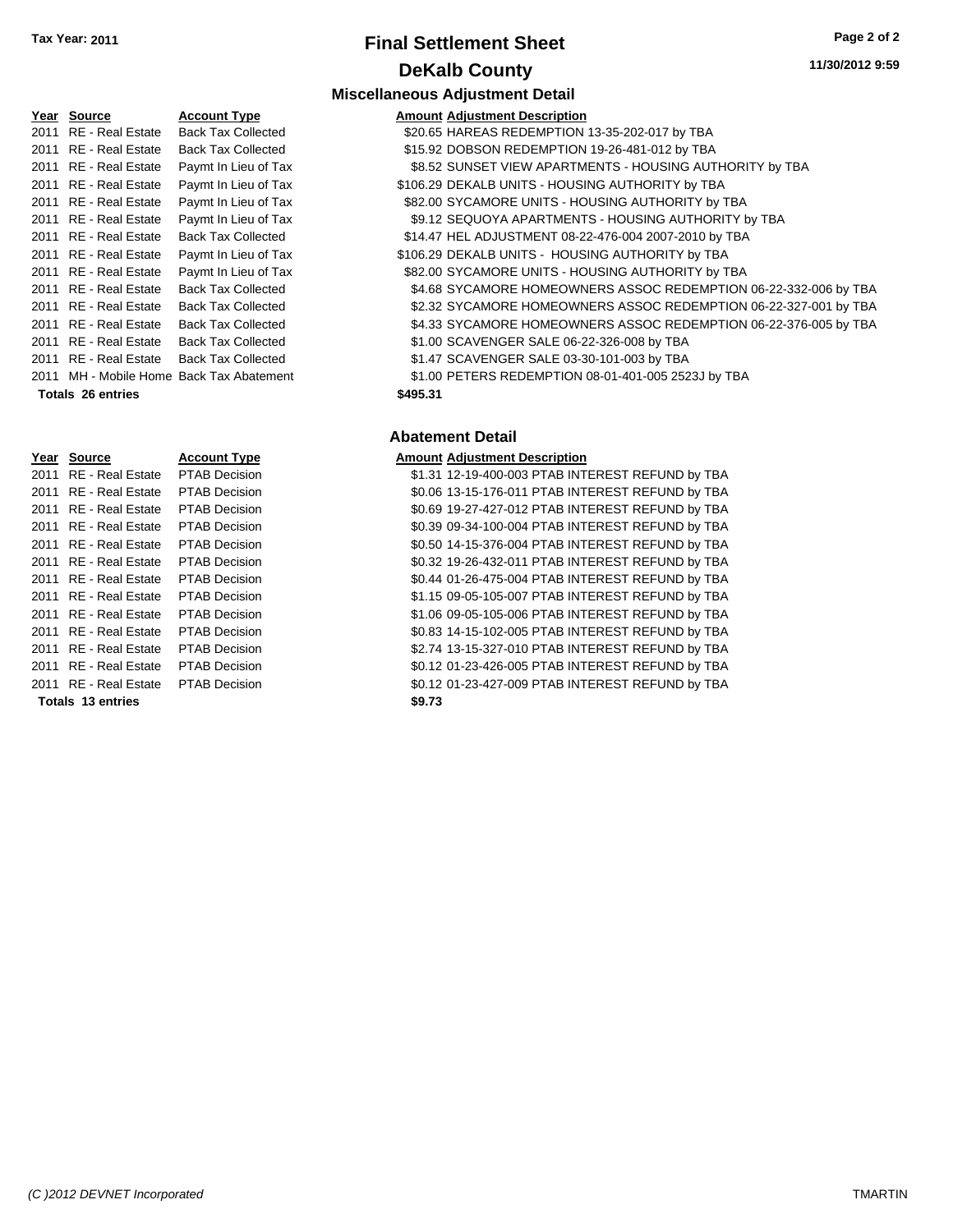## **Final Settlement Sheet Tax Year: 2011 Page 1 of 1 DeKalb County 003 - AFTON TOWNSHIP**

**11/30/2012 9:59**

### **Current Year Taxes Due**

|     | <b>Original Amount Due</b>       | \$73,992.68 |
|-----|----------------------------------|-------------|
| ٠   | Supplements                      | \$0.00      |
|     | Cancellations                    | \$23.34     |
|     | Abatements/Refunds               | \$0.00      |
| ÷   | Mobile Home                      | \$3.14      |
| +/- | Road & Bridge Transfer           | \$0.00      |
| ٠   | Misc. Adjustments                | \$1.09      |
|     | <b>Adjusted Amount Due</b>       | \$73,973.57 |
|     | <b>Prior Year Real EstateTax</b> | \$0.00      |
|     | Prior Year Mobile Home Tax       | \$0.00      |
|     | + Prior Year Misc. Adjustments   | \$0.00      |
|     | <b>Total Amount Due</b>          | \$73.973.57 |

### **Current Year Taxes Paid**

| ٠ | <b>Real Estate</b>             | \$72,982.38 |
|---|--------------------------------|-------------|
| ÷ | Railroad                       | \$974.60    |
| ٠ | Mobile Home                    | \$3.14      |
| ٠ | Misc. Adjustments              | \$1.09      |
| ÷ | <b>Prior Year Real Estate</b>  | \$0.00      |
| ÷ | Prior Year Mobile Home         | \$0.00      |
|   | + Prior Year Misc. Adjustments | \$0.00      |
|   | Abatements/Refunds             | \$0.00      |
|   |                                |             |
|   | <b>Total Collected</b>         | \$73,961.21 |
| ٠ | <b>Hold Back</b>               | \$0.00      |
| ÷ | <b>County Trustee</b>          | \$12.36     |
| ٠ | <b>Forfeited Tax</b>           | \$0.00      |
|   | <b>Total</b>                   | \$73,973.57 |
|   | <b>Interest Distribution</b>   |             |
|   | <b>County Interest</b>         | \$3.95      |

## **Distribution Summary**

**Total Interest** \$3.95

| <b>Tax Distribution Date</b>         | Amount      |
|--------------------------------------|-------------|
| 05/25/2012                           | \$3,719.88  |
| 06/22/2012                           | \$34.581.59 |
| 07/20/2012                           | \$425.33    |
| 08/17/2012                           | \$1,988.83  |
| 09/14/2012                           | \$29,176.63 |
| 12/04/2012                           | \$4.068.95  |
| <b>Totals: 6 Distributions</b>       | \$73,961.21 |
| <b>Interest Distribution Date</b>    | Amount      |
| 12/04/2012                           | \$3.95      |
| <b>Totals: 1 Distributions</b>       | \$3.95      |
| <b>Grand Totals: 7 Distributions</b> | \$73.965.16 |

### **Fund Summary**

|                                                     |                         | Previously         | Current             | <b>Amount</b> |                 | <b>PY Over</b> |
|-----------------------------------------------------|-------------------------|--------------------|---------------------|---------------|-----------------|----------------|
| <b>Fund</b>                                         | <b>Amount Collected</b> | <b>Distributed</b> | <b>Distribution</b> | Available     | <b>Interest</b> | <b>Distrib</b> |
| 001 - CORPORATE                                     | \$57,009.45             | \$53,873.09        | \$3,136.36          | \$0.00        | \$3.04          | \$0.00         |
| $005 - I. M. R. F.$                                 | \$6,500.01              | \$6,142.43         | \$357.58            | \$0.00        | \$0.35          | \$0.00         |
| 027 - AUDIT                                         | \$753.07                | \$711.63           | \$41.44             | \$0.00        | \$0.04          | \$0.00         |
| 035 - TORT JUDGEMENTS/LIABILITY<br><b>INSURANCE</b> | \$3,000.90              | \$2,835.80         | \$165.10            | \$0.00        | \$0.16          | \$0.00         |
| 047 - SOCIAL SECURITY                               | \$5,997.96              | \$5.667.99         | \$329.97            | \$0.00        | \$0.32          | \$0.00         |
| 054 - GENERAL ASSISTANCE                            | \$699.82                | \$661.32           | \$38.50             | \$0.00        | \$0.04          | \$0.00         |
| <b>Totals</b>                                       | \$73.961.21             | \$69.892.26        | \$4,068.95          | \$0.00        | \$3.95          | \$0.00         |

### **Miscellaneous Adjustment Detail**

| Year Source             | <b>Account Type</b> | <b>Amount Adiustment Description</b>                      |
|-------------------------|---------------------|-----------------------------------------------------------|
| 2011 RE - Real Estate   | Back Tax Collected  | \$1.09 SOUTH POINT GREENS REDEMPTION 11-03-128-016 by TBA |
| <b>Totals 1 entries</b> |                     | \$1.09                                                    |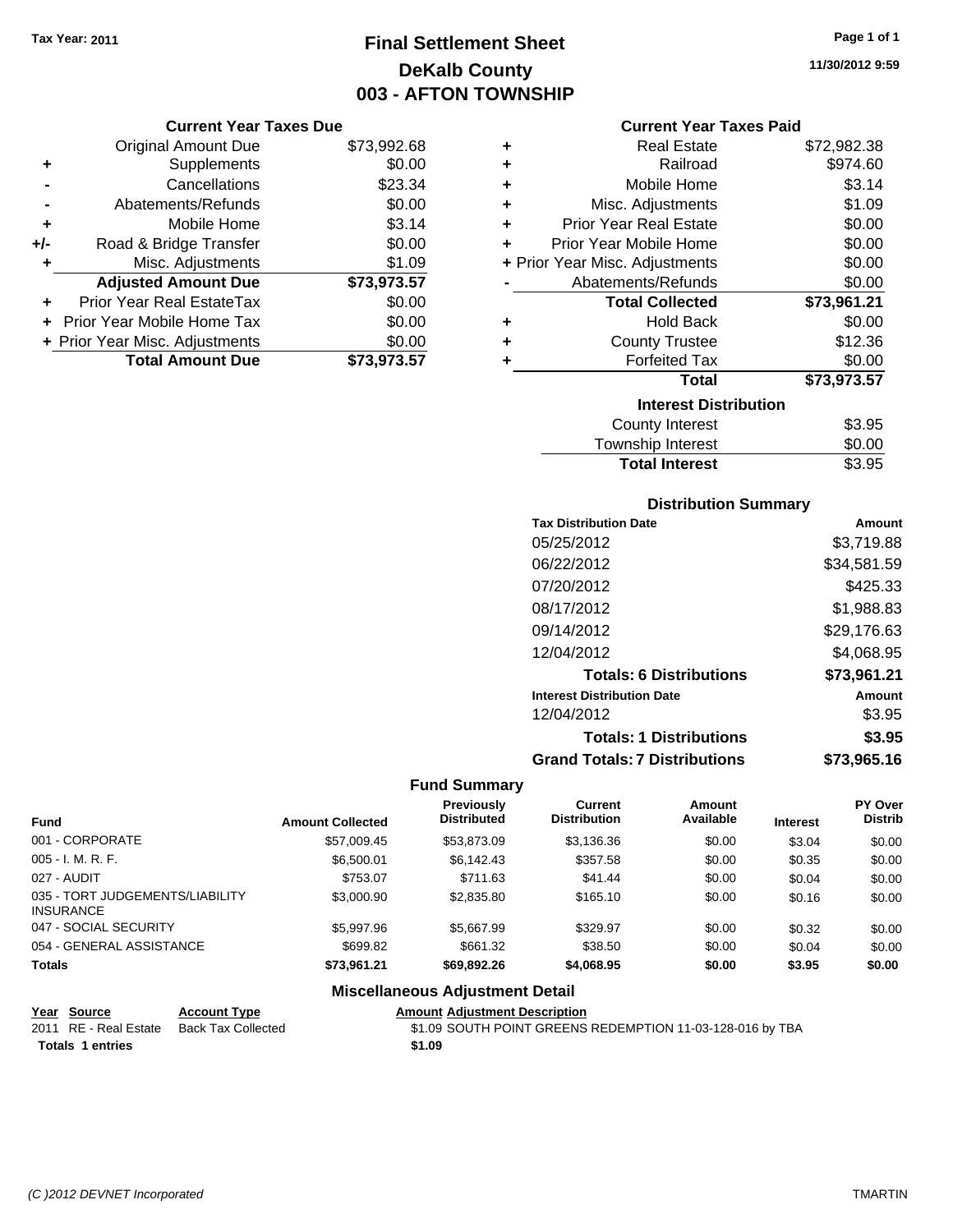**Current Year Taxes Due**  $O<sub>triational</sub>$  Amount Due  $8306,336.76$ 

### **Final Settlement Sheet Tax Year: 2011 Page 1 of 1 DeKalb County 004 - AFTON ROAD & BRIDGE**

**11/30/2012 9:59**

| <b>Current Year Taxes Paid</b> |  |  |  |
|--------------------------------|--|--|--|
|--------------------------------|--|--|--|

|               | <b>Original Amount Due</b>     |                         | \$306,336.76  | ٠                   |                                      | <b>Real Estate</b>             |                 | \$284,119.79   |
|---------------|--------------------------------|-------------------------|---------------|---------------------|--------------------------------------|--------------------------------|-----------------|----------------|
|               | Supplements                    |                         | \$0.00        | ٠                   |                                      | Railroad                       |                 | \$4,034.90     |
|               | Cancellations                  |                         | \$96.61       | ٠                   |                                      | Mobile Home                    |                 | \$13.00        |
|               | Abatements/Refunds             |                         | \$0.00        | ٠                   |                                      | Misc. Adjustments              |                 | \$4.49         |
| ٠             | Mobile Home                    |                         | \$13.00       | ٠                   | <b>Prior Year Real Estate</b>        |                                |                 | \$0.00         |
| +/-           | Road & Bridge Transfer         |                         | (\$18,034.27) | ٠                   | Prior Year Mobile Home               |                                |                 | \$0.00         |
| ٠             | Misc. Adjustments              |                         | \$4.49        |                     | + Prior Year Misc. Adjustments       |                                |                 | \$0.00         |
|               | <b>Adjusted Amount Due</b>     |                         | \$288,223.37  |                     | Abatements/Refunds                   |                                |                 | \$0.00         |
|               | Prior Year Real EstateTax      |                         | \$0.00        |                     |                                      | <b>Total Collected</b>         |                 | \$288,172.18   |
|               | Prior Year Mobile Home Tax     |                         | \$0.00        | ٠                   |                                      | <b>Hold Back</b>               |                 | \$0.00         |
|               | + Prior Year Misc. Adjustments |                         | \$0.00        | ٠                   |                                      | <b>County Trustee</b>          |                 | \$51.19        |
|               | <b>Total Amount Due</b>        |                         | \$288,223.37  | ٠                   |                                      | <b>Forfeited Tax</b>           |                 | \$0.00         |
|               |                                |                         |               |                     |                                      | <b>Total</b>                   |                 | \$288,223.37   |
|               |                                |                         |               |                     |                                      | <b>Interest Distribution</b>   |                 |                |
|               |                                |                         |               |                     |                                      | <b>County Interest</b>         |                 | \$15.38        |
|               |                                |                         |               |                     |                                      | <b>Township Interest</b>       |                 | \$0.00         |
|               |                                |                         |               |                     |                                      | <b>Total Interest</b>          |                 | \$15.38        |
|               | <b>Road and Bridge Summary</b> |                         |               |                     |                                      | <b>Distribution Summary</b>    |                 |                |
|               | <b>Municipality</b>            | Amt. Due                | Amt. Distrib. |                     | <b>Tax Distribution Date</b>         |                                |                 | Amount         |
|               | <b>CITY OF DEKALB</b>          | \$18,037.38             | \$18,034.27   |                     | 05/25/2012                           |                                |                 | \$14,481.25    |
|               | <b>Totals</b>                  | \$18,037.38             | \$18,034.27   |                     | 06/22/2012                           |                                |                 | \$134,745.59   |
|               |                                |                         |               |                     | 07/20/2012                           |                                |                 | \$1,655.79     |
|               |                                |                         |               |                     | 08/17/2012                           |                                |                 | \$7,742.61     |
|               |                                |                         |               |                     | 09/14/2012                           |                                |                 | \$113,704.83   |
|               |                                |                         |               |                     | 12/04/2012                           |                                |                 | \$15,842.11    |
|               |                                |                         |               |                     |                                      | <b>Totals: 6 Distributions</b> |                 | \$288,172.18   |
|               |                                |                         |               |                     | <b>Interest Distribution Date</b>    |                                |                 | <b>Amount</b>  |
|               |                                |                         |               |                     | 12/04/2012                           |                                |                 | \$15.38        |
|               |                                |                         |               |                     |                                      | <b>Totals: 1 Distributions</b> |                 | \$15.38        |
|               |                                |                         |               |                     | <b>Grand Totals: 7 Distributions</b> |                                |                 | \$288,187.56   |
|               |                                |                         |               | <b>Fund Summary</b> |                                      |                                |                 |                |
|               |                                |                         |               | <b>Previously</b>   | <b>Current</b>                       | Amount                         |                 | PY Over        |
| Fund          |                                | <b>Amount Collected</b> |               | <b>Distributed</b>  | <b>Distribution</b>                  | Available                      | <b>Interest</b> | <b>Distrib</b> |
|               | 007 - ROAD AND BRIDGE          |                         | \$167,881.12  | \$158,657.17        | \$9,223.95                           | \$0.00                         | \$9.34          | \$0.00         |
|               | 008 - BRIDGE CONST W/COUNTY    |                         | \$14,985.44   | \$14,160.97         | \$824.47                             | \$0.00                         | \$0.75          | \$0.00         |
|               | 009 - PERMANENT ROAD           |                         | \$80,313.36   | \$75,894.69         | \$4,418.67                           | \$0.00                         | \$4.03          | \$0.00         |
|               | 010 - EQUIPMENT AND BUILDING   |                         | \$24,992.26   | \$23,617.24         | \$1,375.02                           | \$0.00                         | \$1.26          | \$0.00         |
| <b>Totals</b> |                                |                         | \$288,172.18  | \$272,330.07        | \$15,842.11                          | \$0.00                         | \$15.38         | \$0.00         |

### **Miscellaneous Adjustment Detail**

| Year Source             | <b>Account Type</b> | <b>Amount Adiustment Description</b>                      |
|-------------------------|---------------------|-----------------------------------------------------------|
| 2011 RE - Real Estate   | Back Tax Collected  | \$4.49 SOUTH POINT GREENS REDEMPTION 11-03-128-016 by TBA |
| <b>Totals 1 entries</b> |                     | \$4.49                                                    |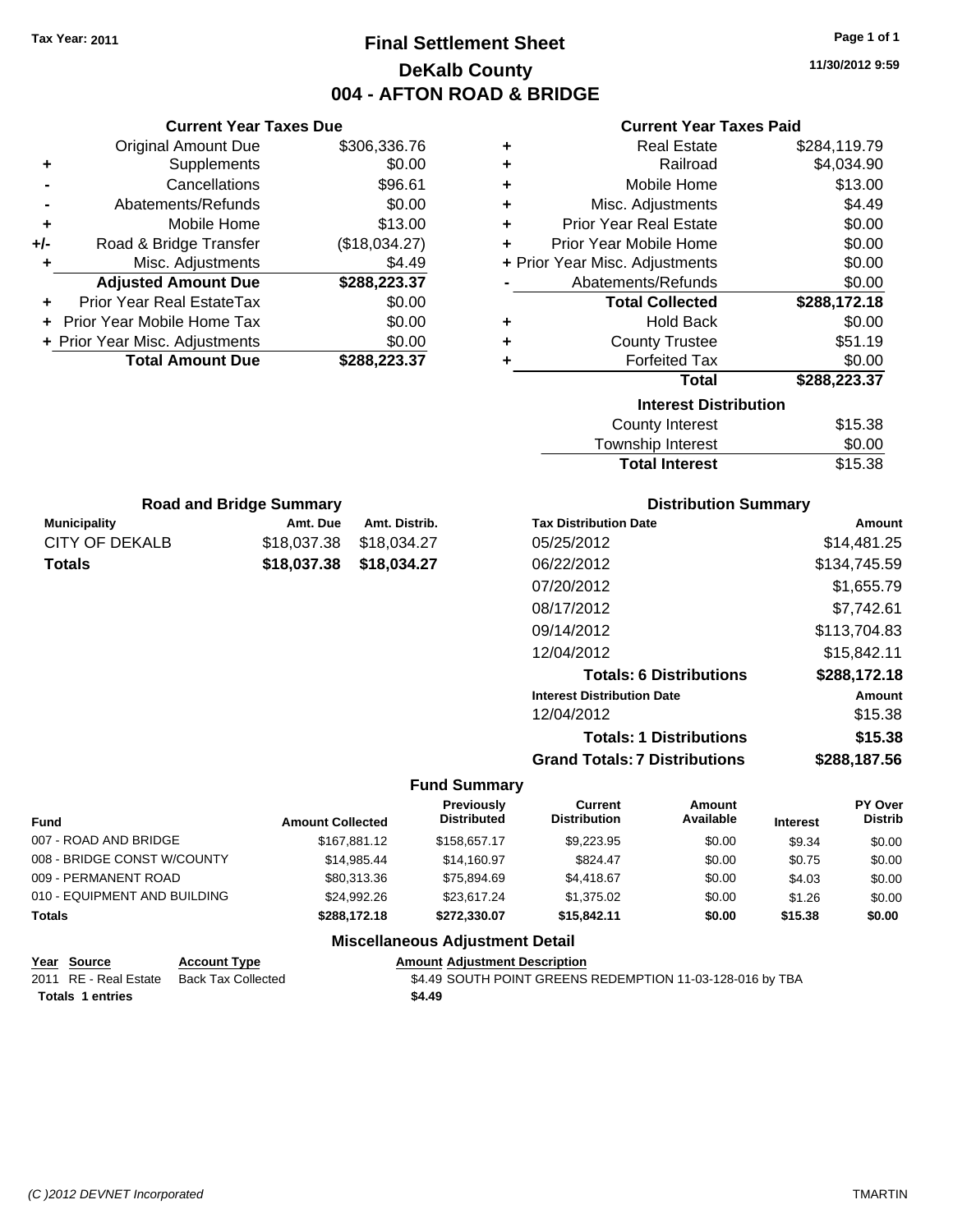### **Final Settlement Sheet Tax Year: 2011 Page 1 of 1 DeKalb County 005 - CLINTON TOWNSHIP**

### **Current Year Taxes Due**

|       | <b>Original Amount Due</b>     | \$90,128.87 |
|-------|--------------------------------|-------------|
| ٠     | Supplements                    | \$0.00      |
|       | Cancellations                  | \$47.99     |
|       | Abatements/Refunds             | \$3.25      |
| ÷     | Mobile Home                    | \$24.36     |
| $+/-$ | Road & Bridge Transfer         | \$0.00      |
| ٠     | Misc. Adjustments              | \$0.00      |
|       | <b>Adjusted Amount Due</b>     | \$90,101.99 |
|       | Prior Year Real EstateTax      | (\$47.46)   |
|       | Prior Year Mobile Home Tax     | \$0.00      |
|       | + Prior Year Misc. Adjustments | \$0.00      |
|       | <b>Total Amount Due</b>        | \$90,054.53 |

### **Current Year Taxes Paid**

| ٠ | Real Estate                    | \$88,712.24 |
|---|--------------------------------|-------------|
| ٠ | Railroad                       | \$1,368.64  |
| ٠ | Mobile Home                    | \$24.36     |
| ٠ | Misc. Adjustments              | \$0.00      |
| ٠ | <b>Prior Year Real Estate</b>  | (\$47.46)   |
| ٠ | Prior Year Mobile Home         | \$0.00      |
|   | + Prior Year Misc. Adjustments | \$0.00      |
|   | Abatements/Refunds             | \$3.25      |
|   | <b>Total Collected</b>         | \$90,054.53 |
| ٠ | <b>Hold Back</b>               | \$0.00      |
| ٠ | <b>County Trustee</b>          | \$0.00      |
| ٠ | <b>Forfeited Tax</b>           | \$0.00      |
|   | Total                          | \$90,054.53 |
|   | <b>Interest Distribution</b>   |             |
|   | County Interest                | \$4.81      |
|   | <b>Township Interest</b>       | \$0.00      |
|   | <b>Total Interest</b>          | \$4.81      |

### **Distribution Summary**

| <b>Tax Distribution Date</b>         | Amount      |
|--------------------------------------|-------------|
| 05/25/2012                           | \$6,886.56  |
| 06/22/2012                           | \$39,698.81 |
| 07/20/2012                           | \$1,103.03  |
| 08/17/2012                           | \$4,192.13  |
| 09/14/2012                           | \$30,862.62 |
| 12/04/2012                           | \$7,311.38  |
| <b>Totals: 6 Distributions</b>       | \$90,054.53 |
| <b>Interest Distribution Date</b>    | Amount      |
| 12/04/2012                           | \$4.81      |
| <b>Totals: 1 Distributions</b>       | \$4.81      |
| <b>Grand Totals: 7 Distributions</b> | \$90,059.34 |

### **Fund Summary**

|                                                     |                         | <b>Previously</b>  | Current             | <b>Amount</b> |                 | <b>PY Over</b> |
|-----------------------------------------------------|-------------------------|--------------------|---------------------|---------------|-----------------|----------------|
| <b>Fund</b>                                         | <b>Amount Collected</b> | <b>Distributed</b> | <b>Distribution</b> | Available     | <b>Interest</b> | <b>Distrib</b> |
| 001 - CORPORATE                                     | \$70.761.70             | \$65,016,63        | \$5,745.07          | \$0.00        | \$3.79          | \$0.00         |
| 005 - I. M. R. F.                                   | \$800.59                | \$735.59           | \$65.00             | \$0.00        | \$0.04          | \$0.00         |
| 027 - AUDIT                                         | \$502.24                | \$461.46           | \$40.78             | \$0.00        | \$0.03          | \$0.00         |
| 035 - TORT JUDGEMENTS/LIABILITY<br><b>INSURANCE</b> | \$3,997.79              | \$3,673,23         | \$324.56            | \$0.00        | \$0.21          | \$0.00         |
| 047 - SOCIAL SECURITY                               | \$3,997.79              | \$3,673.23         | \$324.56            | \$0.00        | \$0.21          | \$0.00         |
| 054 - GENERAL ASSISTANCE                            | \$9,994.42              | \$9,183.01         | \$811.41            | \$0.00        | \$0.53          | \$0.00         |
| <b>Totals</b>                                       | \$90.054.53             | \$82,743.15        | \$7,311.38          | \$0.00        | \$4.81          | \$0.00         |

| Year Source                         | <b>Account Type</b> | <b>Amount Adjustment Description</b>             |
|-------------------------------------|---------------------|--------------------------------------------------|
| 2011 RE - Real Estate PTAB Decision |                     | \$1.23 14-15-376-004 PTAB INTEREST REFUND by TBA |
| 2011 RE - Real Estate PTAB Decision |                     | \$2.02 14-15-102-005 PTAB INTEREST REFUND by TBA |
| Totals 2 entries                    |                     | \$3.25                                           |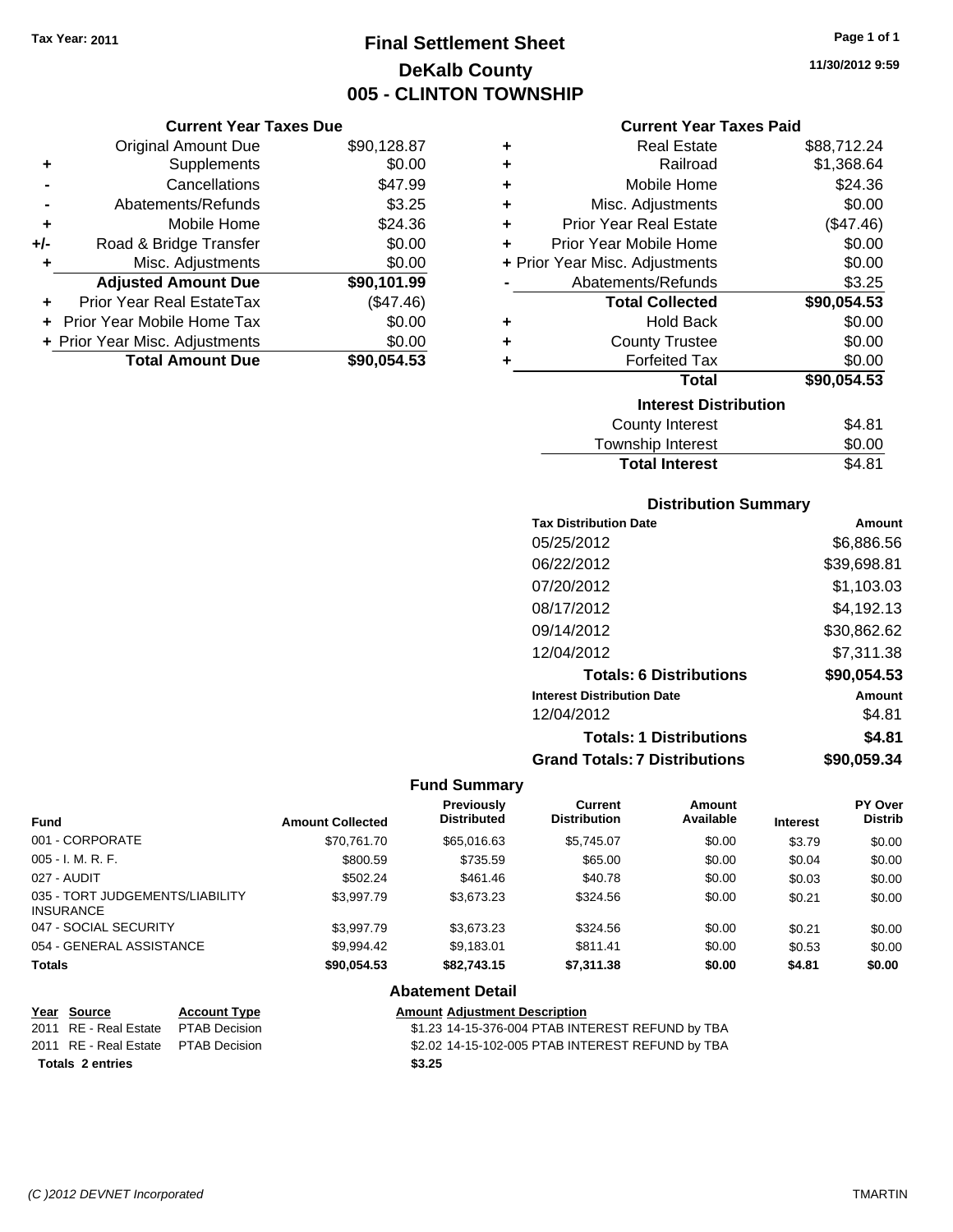### **Final Settlement Sheet Tax Year: 2011 Page 1 of 1 DeKalb County 006 - CLINTON TWP LIBRARY**

**11/30/2012 9:59**

### **Current Year Taxes Paid**

|       | <b>Current Year Taxes Due</b>  |             |                   |
|-------|--------------------------------|-------------|-------------------|
|       | Original Amount Due            | \$82,216.29 |                   |
|       | <b>Supplements</b>             | \$0.00      |                   |
|       | Cancellations                  | \$43.76     |                   |
|       | Abatements/Refunds             | \$2.97      | Misc.             |
| ٠     | Mobile Home                    | \$22.23     | <b>Prior Yea</b>  |
| $+/-$ | Road & Bridge Transfer         | \$0.00      | Prior Year        |
|       | Misc. Adjustments              | \$0.00      | + Prior Year Misc |
|       | <b>Adjusted Amount Due</b>     | \$82,191.79 | Abatem            |
|       | Prior Year Real EstateTax      | (\$41.92)   | То                |
|       | Prior Year Mobile Home Tax     | \$0.00      |                   |
|       | + Prior Year Misc. Adjustments | \$0.00      | C,                |
|       | <b>Total Amount Due</b>        | \$82,149.87 |                   |
|       |                                |             |                   |

| ٠                            | Real Estate                    | \$80,924.03 |  |  |  |
|------------------------------|--------------------------------|-------------|--|--|--|
| ÷                            | Railroad                       | \$1,248.50  |  |  |  |
| ÷                            | Mobile Home                    | \$22.23     |  |  |  |
| ٠                            | Misc. Adjustments              | \$0.00      |  |  |  |
| ÷                            | <b>Prior Year Real Estate</b>  | (\$41.92)   |  |  |  |
| ٠                            | Prior Year Mobile Home         | \$0.00      |  |  |  |
|                              | + Prior Year Misc. Adjustments | \$0.00      |  |  |  |
|                              | Abatements/Refunds             | \$2.97      |  |  |  |
|                              | <b>Total Collected</b>         | \$82,149.87 |  |  |  |
| ٠                            | Hold Back                      | \$0.00      |  |  |  |
| ÷                            | <b>County Trustee</b>          | \$0.00      |  |  |  |
|                              | <b>Forfeited Tax</b>           | \$0.00      |  |  |  |
|                              | Total                          | \$82,149.87 |  |  |  |
| <b>Interest Distribution</b> |                                |             |  |  |  |
|                              | <b>County Interest</b>         | \$4.39      |  |  |  |
|                              | <b>Township Interest</b>       | \$0.00      |  |  |  |
|                              | <b>Total Interest</b>          | \$4.39      |  |  |  |

### **Distribution Summary**

| <b>Tax Distribution Date</b>         | Amount      |
|--------------------------------------|-------------|
| 05/25/2012                           | \$6,283.35  |
| 06/22/2012                           | \$36,213.57 |
| 07/20/2012                           | \$1,006.20  |
| 08/17/2012                           | \$3,824.13  |
| 09/14/2012                           | \$28,153.14 |
| 12/04/2012                           | \$6.669.48  |
| <b>Totals: 6 Distributions</b>       | \$82,149.87 |
| <b>Interest Distribution Date</b>    | Amount      |
| 12/04/2012                           | \$4.39      |
| <b>Totals: 1 Distributions</b>       | \$4.39      |
| <b>Grand Totals: 7 Distributions</b> | \$82,154.26 |
|                                      |             |

### **Fund Summary**

| Fund          | <b>Amount Collected</b> | <b>Previously</b><br><b>Distributed</b> | Current<br><b>Distribution</b> | Amount<br>Available | <b>Interest</b> | <b>PY Over</b><br><b>Distrib</b> |
|---------------|-------------------------|-----------------------------------------|--------------------------------|---------------------|-----------------|----------------------------------|
| 016 - LIBRARY | \$82,149.87             | \$75.480.39                             | \$6.669.48                     | \$0.00              | \$4.39          | \$0.00                           |
| Totals        | \$82.149.87             | \$75.480.39                             | \$6,669.48                     | \$0.00              | \$4.39          | \$0.00                           |

| Year Source                          | <b>Account Type</b> | <b>Amount Adjustment Description</b>             |
|--------------------------------------|---------------------|--------------------------------------------------|
| 2011 RE - Real Estate                | PTAB Decision       | \$1.13 14-15-376-004 PTAB INTEREST REFUND by TBA |
| 2011 RE - Real Estate  PTAB Decision |                     | \$1.84 14-15-102-005 PTAB INTEREST REFUND by TBA |
| <b>Totals 2 entries</b>              |                     | \$2.97                                           |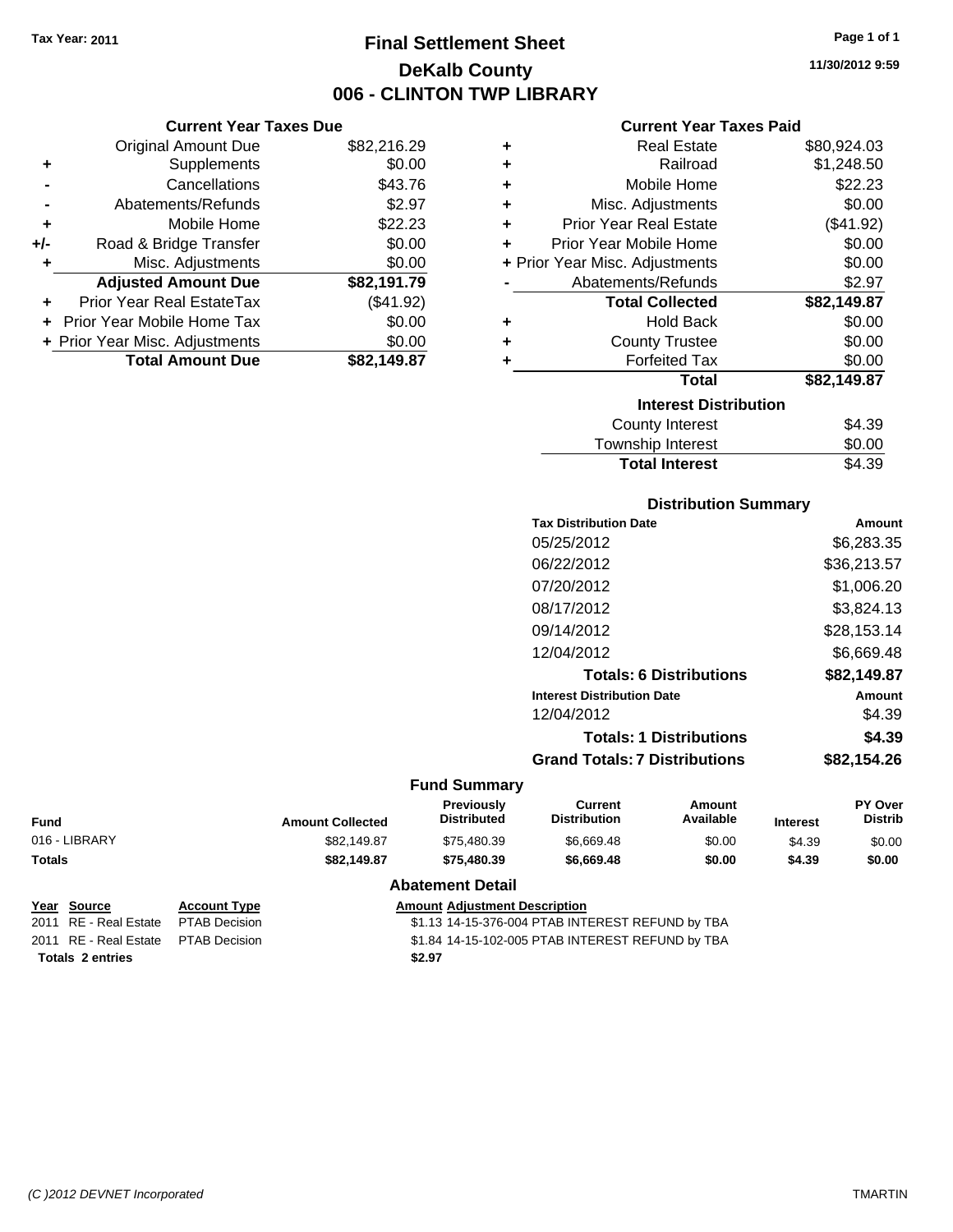### **Final Settlement Sheet Tax Year: 2011 Page 1 of 1 DeKalb County 007 - CLINTON TWP CEMETERY**

**11/30/2012 9:59**

### **Current Year Taxes Paid**

|     | <b>Current Year Taxes Due</b>  |             |         |
|-----|--------------------------------|-------------|---------|
|     | <b>Original Amount Due</b>     | \$21,478.40 | ٠       |
|     | Supplements                    | \$0.00      | ٠       |
|     | Cancellations                  | \$11.44     | ٠       |
|     | Abatements/Refunds             | \$0.77      | ٠       |
|     | Mobile Home                    | \$5.81      | ٠       |
| +/- | Road & Bridge Transfer         | \$0.00      |         |
|     | Misc. Adjustments              | \$0.00      | + Prior |
|     | <b>Adjusted Amount Due</b>     | \$21,472.00 |         |
|     | Prior Year Real EstateTax      | (\$11.17)   |         |
| ÷   | Prior Year Mobile Home Tax     | \$0.00      | ٠       |
|     | + Prior Year Misc. Adjustments | \$0.00      | ٠       |
|     | <b>Total Amount Due</b>        | \$21,460.83 |         |
|     |                                |             |         |

| ٠ | <b>Real Estate</b>             | \$21,140.78 |
|---|--------------------------------|-------------|
| ÷ | Railroad                       | \$326.18    |
| ٠ | Mobile Home                    | \$5.81      |
| ٠ | Misc. Adjustments              | \$0.00      |
| ÷ | <b>Prior Year Real Estate</b>  | (\$11.17)   |
| ÷ | Prior Year Mobile Home         | \$0.00      |
|   | + Prior Year Misc. Adjustments | \$0.00      |
|   | Abatements/Refunds             | \$0.77      |
|   | <b>Total Collected</b>         | \$21,460.83 |
| ٠ | Hold Back                      | \$0.00      |
| ٠ | <b>County Trustee</b>          | \$0.00      |
| ٠ | <b>Forfeited Tax</b>           | \$0.00      |
|   | Total                          | \$21,460.83 |
|   | <b>Interest Distribution</b>   |             |
|   | <b>County Interest</b>         | \$1.15      |
|   | <b>Township Interest</b>       | \$0.00      |
|   | <b>Total Interest</b>          | \$1.15      |

## **Distribution Summary**

| <b>Tax Distribution Date</b>         | Amount      |
|--------------------------------------|-------------|
| 05/25/2012                           | \$1,641.26  |
| 06/22/2012                           | \$9,460.61  |
| 07/20/2012                           | \$262.86    |
| 08/17/2012                           | \$998.99    |
| 09/14/2012                           | \$7,354.79  |
| 12/04/2012                           | \$1.742.32  |
| <b>Totals: 6 Distributions</b>       | \$21,460.83 |
| <b>Interest Distribution Date</b>    | Amount      |
| 12/04/2012                           | \$1.15      |
| <b>Totals: 1 Distributions</b>       | \$1.15      |
| <b>Grand Totals: 7 Distributions</b> | \$21.461.98 |
|                                      |             |

### **Fund Summary**

| <b>Amount Collected</b> | <b>Previously</b><br><b>Distributed</b> | Current<br><b>Distribution</b> | Amount<br>Available | <b>Interest</b> | <b>PY Over</b><br>Distrib |
|-------------------------|-----------------------------------------|--------------------------------|---------------------|-----------------|---------------------------|
| \$21,460.83             | \$19.718.51                             | \$1,742.32                     | \$0.00              | \$1.15          | \$0.00                    |
| \$21,460.83             | \$19.718.51                             | \$1.742.32                     | \$0.00              | \$1.15          | \$0.00                    |
|                         |                                         |                                |                     |                 |                           |

| Year Source                         | <b>Account Type</b> | <b>Amount Adjustment Description</b>             |
|-------------------------------------|---------------------|--------------------------------------------------|
| 2011 RE - Real Estate PTAB Decision |                     | \$0.29 14-15-376-004 PTAB INTEREST REFUND by TBA |
| 2011 RE - Real Estate PTAB Decision |                     | \$0.48 14-15-102-005 PTAB INTEREST REFUND by TBA |
| <b>Totals 2 entries</b>             |                     | \$0.77                                           |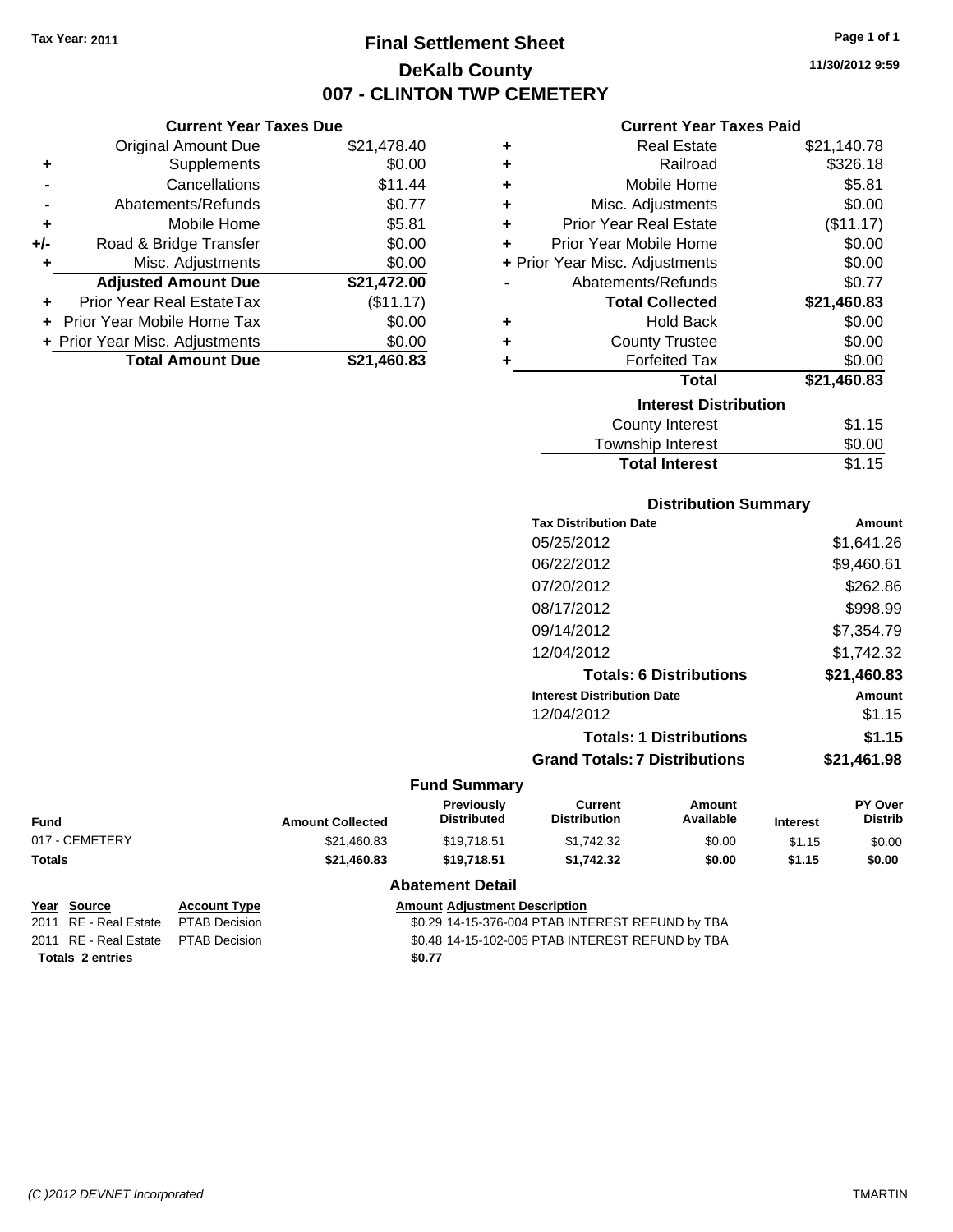### **Final Settlement Sheet Tax Year: 2011 Page 1 of 1 DeKalb County 008 - CLINTON COMM BLDG**

**11/30/2012 9:59**

### **Current Year Taxes Paid**

|     | <b>Current Year Taxes Due</b>             |             |  |  |  |
|-----|-------------------------------------------|-------------|--|--|--|
|     | \$14,003.71<br><b>Original Amount Due</b> |             |  |  |  |
| ٠   | Supplements                               | \$0.00      |  |  |  |
|     | Cancellations                             | \$7.45      |  |  |  |
|     | Abatements/Refunds                        | \$0.50      |  |  |  |
| ٠   | Mobile Home                               | \$3.79      |  |  |  |
| +/- | Road & Bridge Transfer                    | \$0.00      |  |  |  |
| ٠   | Misc. Adjustments                         | \$0.00      |  |  |  |
|     | <b>Adjusted Amount Due</b>                | \$13,999.55 |  |  |  |
|     | Prior Year Real EstateTax                 | (\$7.64)    |  |  |  |
|     | Prior Year Mobile Home Tax                | \$0.00      |  |  |  |
|     | + Prior Year Misc. Adjustments            | \$0.00      |  |  |  |
|     | <b>Total Amount Due</b>                   | \$13.991.91 |  |  |  |

| ٠ | Real Estate                    | \$13,783.60 |
|---|--------------------------------|-------------|
| ÷ | Railroad                       | \$212.66    |
| ÷ | Mobile Home                    | \$3.79      |
| ÷ | Misc. Adjustments              | \$0.00      |
| ÷ | Prior Year Real Estate         | (\$7.64)    |
| ٠ | Prior Year Mobile Home         | \$0.00      |
|   | + Prior Year Misc. Adjustments | \$0.00      |
|   | Abatements/Refunds             | \$0.50      |
|   | <b>Total Collected</b>         | \$13,991.91 |
| ٠ | Hold Back                      | \$0.00      |
| ٠ | <b>County Trustee</b>          | \$0.00      |
| ٠ | <b>Forfeited Tax</b>           | \$0.00      |
|   | Total                          | \$13,991.91 |
|   | <b>Interest Distribution</b>   |             |
|   | <b>County Interest</b>         | \$0.75      |
|   | <b>Township Interest</b>       | \$0.00      |
|   | <b>Total Interest</b>          | \$0.75      |

### **Distribution Summary**

| <b>Tax Distribution Date</b>         | Amount      |
|--------------------------------------|-------------|
| 05/25/2012                           | \$1,069.79  |
| 06/22/2012                           | \$6,168.11  |
| 07/20/2012                           | \$171.35    |
| 08/17/2012                           | \$651.30    |
| 09/14/2012                           | \$4.795.27  |
| 12/04/2012                           | \$1.136.09  |
| <b>Totals: 6 Distributions</b>       | \$13,991.91 |
| <b>Interest Distribution Date</b>    | Amount      |
| 12/04/2012                           | \$0.75      |
| <b>Totals: 1 Distributions</b>       | \$0.75      |
| <b>Grand Totals: 7 Distributions</b> | \$13,992.66 |
|                                      |             |

### **Fund Summary**

| <b>Amount Collected</b> | <b>Previously</b><br><b>Distributed</b> | Current<br><b>Distribution</b> | Amount<br>Available | <b>Interest</b> | <b>PY Over</b><br><b>Distrib</b> |
|-------------------------|-----------------------------------------|--------------------------------|---------------------|-----------------|----------------------------------|
| \$13.991.91             | \$12,855.82                             | \$1.136.09                     | \$0.00              | \$0.75          | \$0.00                           |
| \$13,991.91             | \$12,855.82                             | \$1.136.09                     | \$0.00              | \$0.75          | \$0.00                           |
|                         |                                         |                                |                     |                 |                                  |

| Year Source                         | <b>Account Type</b> | <b>Amount Adjustment Description</b>             |
|-------------------------------------|---------------------|--------------------------------------------------|
| 2011 RE - Real Estate               | PTAB Decision       | \$0.19 14-15-376-004 PTAB INTEREST REFUND by TBA |
| 2011 RE - Real Estate PTAB Decision |                     | \$0.31 14-15-102-005 PTAB INTEREST REFUND by TBA |
| <b>Totals 2 entries</b>             |                     | \$0.50                                           |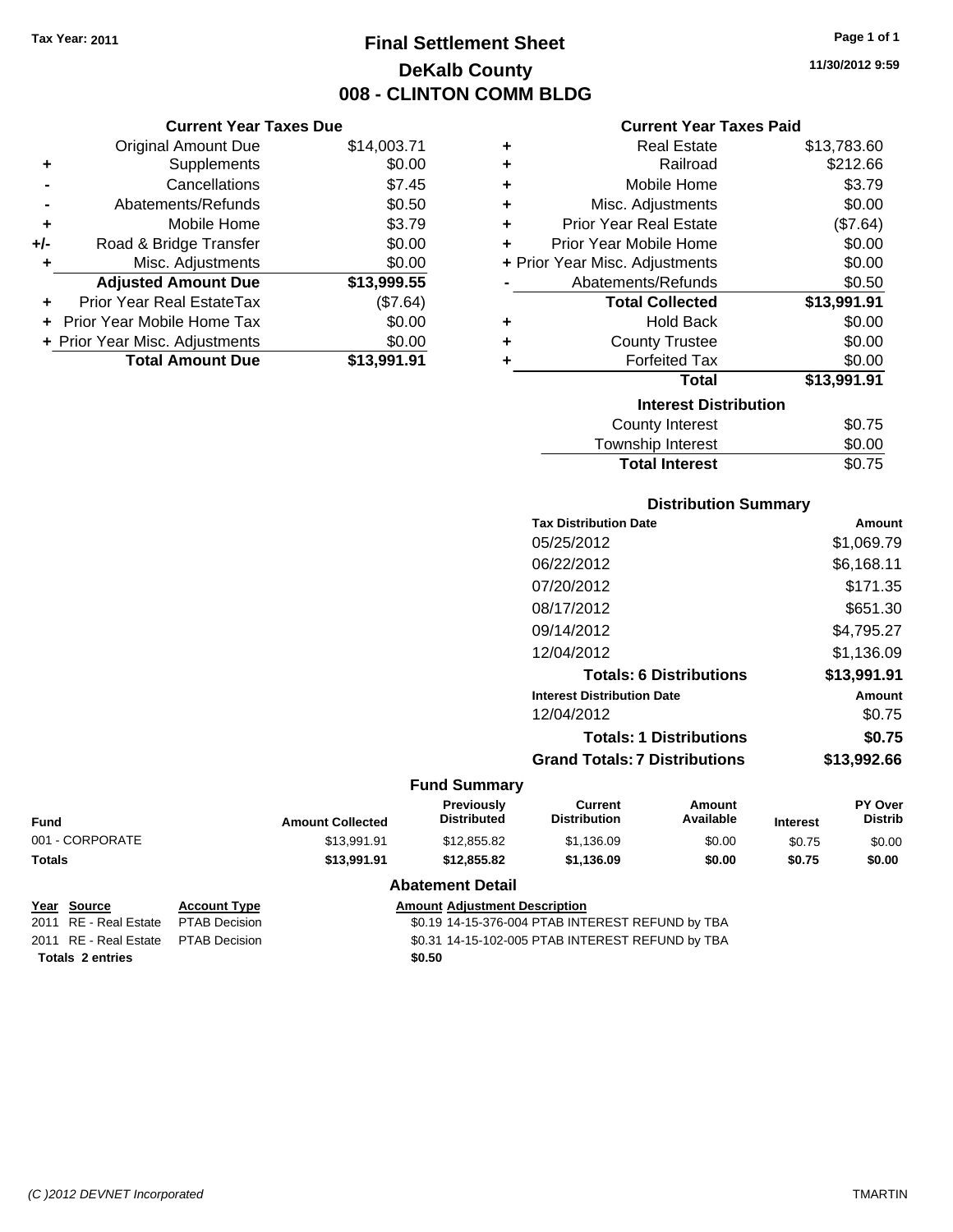### **Final Settlement Sheet Tax Year: 2011 Page 1 of 1 DeKalb County 009 - CLINTON ROAD & BRIDGE**

**11/30/2012 9:59**

### **Current Year Taxes Paid**

|     | <b>Current Year Taxes Due</b>              |               |  |  |
|-----|--------------------------------------------|---------------|--|--|
|     | \$238,009.39<br><b>Original Amount Due</b> |               |  |  |
| ٠   | \$0.00<br>Supplements                      |               |  |  |
|     | Cancellations                              | \$126.71      |  |  |
|     | Abatements/Refunds                         | \$8.60        |  |  |
| ٠   | Mobile Home                                | \$64.34       |  |  |
| +/- | Road & Bridge Transfer                     | (\$35,612.74) |  |  |
|     | Misc. Adjustments                          | \$0.00        |  |  |
|     | <b>Adjusted Amount Due</b>                 | \$202,325.68  |  |  |
|     | Prior Year Real EstateTax                  | (\$127.89)    |  |  |
| ÷   | Prior Year Mobile Home Tax                 | \$0.00        |  |  |
|     | + Prior Year Misc. Adjustments             | \$0.00        |  |  |
|     | <b>Total Amount Due</b>                    | \$202,197.79  |  |  |

| ٠ | <b>Real Estate</b>             | \$198,655.68 |
|---|--------------------------------|--------------|
| ٠ | Railroad                       | \$3,614.26   |
| ٠ | Mobile Home                    | \$64.34      |
| ÷ | Misc. Adjustments              | \$0.00       |
| ٠ | <b>Prior Year Real Estate</b>  | (\$127.89)   |
| ÷ | Prior Year Mobile Home         | \$0.00       |
|   | + Prior Year Misc. Adjustments | \$0.00       |
|   | Abatements/Refunds             | \$8.60       |
|   | <b>Total Collected</b>         | \$202,197.79 |
| ٠ | <b>Hold Back</b>               | \$0.00       |
| ٠ | <b>County Trustee</b>          | \$0.00       |
| ٠ | <b>Forfeited Tax</b>           | \$0.00       |
|   | Total                          | \$202,197.79 |
|   |                                |              |
|   | <b>Interest Distribution</b>   |              |
|   | <b>County Interest</b>         | \$10.79      |

| <b>Total Interest</b>  | \$10.79      |
|------------------------|--------------|
| Township Interest      | \$0.00       |
| <b>OVAIRY INTOITED</b> | <b>PIP.I</b> |

| <b>Road and Bridge Summary</b> |          |                         |       |
|--------------------------------|----------|-------------------------|-------|
| <b>Municipality</b>            | Amt. Due | Amt. Distrib.           | Tax I |
| <b>VILLAGE OF WATERMAN</b>     |          | \$35,612.74 \$35,612.74 | 05/2  |
| <b>Totals</b>                  |          | \$35,612.74 \$35,612.74 | 06/2  |

### **Distribution Summary**

| <b>Tax Distribution Date</b>         | Amount       |
|--------------------------------------|--------------|
| 05/25/2012                           | \$15,433.31  |
| 06/22/2012                           | \$89,152.44  |
| 07/20/2012                           | \$2,472.06   |
| 08/17/2012                           | \$9,395.31   |
| 09/14/2012                           | \$69,349.01  |
| 12/04/2012                           | \$16,395.66  |
| <b>Totals: 6 Distributions</b>       | \$202,197.79 |
| <b>Interest Distribution Date</b>    | Amount       |
| 12/04/2012                           | \$10.79      |
| <b>Totals: 1 Distributions</b>       | \$10.79      |
| <b>Grand Totals: 7 Distributions</b> | \$202.208.58 |

### **Fund Summary**

| <b>Fund</b>                             |                      | <b>Amount Collected</b> | Previously<br><b>Distributed</b>     | <b>Current</b><br><b>Distribution</b>            | Amount<br>Available | <b>Interest</b> | PY Over<br><b>Distrib</b> |
|-----------------------------------------|----------------------|-------------------------|--------------------------------------|--------------------------------------------------|---------------------|-----------------|---------------------------|
| 007 - ROAD AND BRIDGE                   |                      | \$81.291.35             | \$74.711.92                          | \$6.579.43                                       | \$0.00              | \$5.31          | \$0.00                    |
| 009 - PERMANENT ROAD                    |                      | \$82,933.09             | \$76,199.86                          | \$6,733.23                                       | \$0.00              | \$3.76          | \$0.00                    |
| 010 - EQUIPMENT AND BUILDING            |                      | \$33,473.50             | \$30.755.83                          | \$2.717.67                                       | \$0.00              | \$1.52          | \$0.00                    |
| 035 - TORT JUDGEMENTS/LIABILITY<br>INS. |                      | \$4,499.85              | \$4,134.52                           | \$365.33                                         | \$0.00              | \$0.20          | \$0.00                    |
| <b>Totals</b>                           |                      | \$202.197.79            | \$185,802.13                         | \$16,395.66                                      | \$0.00              | \$10.79         | \$0.00                    |
|                                         |                      |                         | <b>Abatement Detail</b>              |                                                  |                     |                 |                           |
| Year Source                             | <b>Account Type</b>  |                         | <b>Amount Adiustment Description</b> |                                                  |                     |                 |                           |
| 2011 RE - Real Estate                   | <b>PTAB Decision</b> |                         |                                      | \$3.26 14-15-376-004 PTAB INTEREST REFUND by TBA |                     |                 |                           |
| 2011 RE - Real Estate                   | <b>PTAB Decision</b> |                         |                                      | \$5.34 14-15-102-005 PTAB INTEREST REFUND by TBA |                     |                 |                           |
| <b>Totals 2 entries</b>                 |                      |                         | \$8.60                               |                                                  |                     |                 |                           |

*(C )2012 DEVNET Incorporated* TMARTIN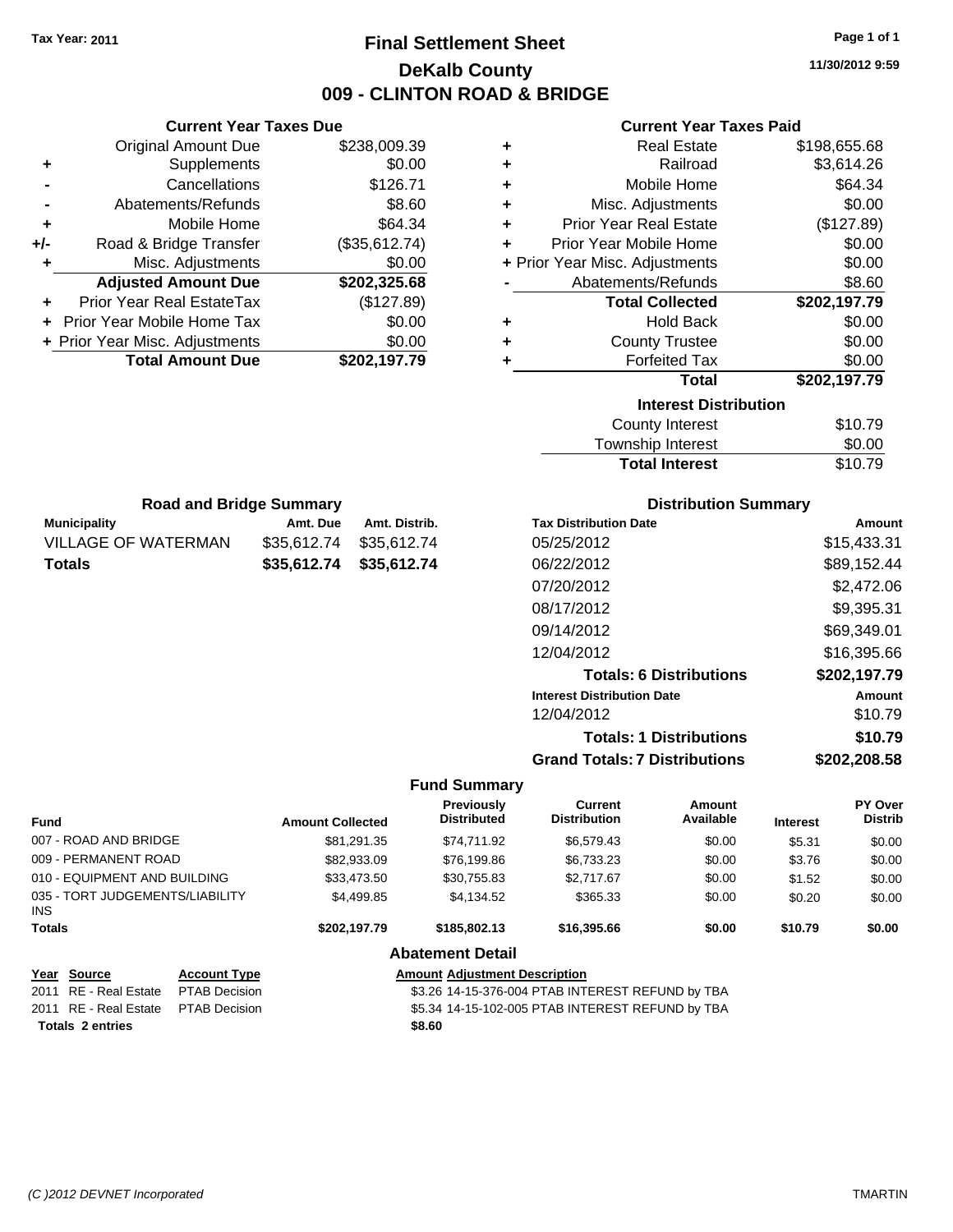### **Final Settlement Sheet Tax Year: 2011 Page 1 of 2 DeKalb County 010 - CORTLAND TOWNSHIP**

**11/30/2012 9:59**

#### **Current Year Taxes Paid**

|       | <b>Current Year Taxes Due</b>  |              |   |                   |
|-------|--------------------------------|--------------|---|-------------------|
|       | Original Amount Due            | \$234,206.68 |   |                   |
|       | Supplements                    | \$0.00       |   |                   |
|       | Cancellations                  | \$2,320.72   |   |                   |
|       | Abatements/Refunds             | \$3.28       |   | Misc              |
| ٠     | Mobile Home                    | \$80.28      | ٠ | <b>Prior Yea</b>  |
| $+/-$ | Road & Bridge Transfer         | \$0.00       |   | <b>Prior Year</b> |
|       | Misc. Adjustments              | \$0.00       |   | + Prior Year Misc |
|       | <b>Adjusted Amount Due</b>     | \$231,962.96 |   | Abatem            |
|       | Prior Year Real EstateTax      | (\$118.98)   |   | То                |
|       | Prior Year Mobile Home Tax     | (\$1.95)     | ٠ |                   |
|       | + Prior Year Misc. Adjustments | \$1.37       |   | Cı                |
|       | <b>Total Amount Due</b>        | \$231,843.40 |   |                   |
|       |                                |              |   |                   |

| ٠ | <b>Real Estate</b>             | \$230,807.79 |
|---|--------------------------------|--------------|
| ÷ | Railroad                       | \$857.96     |
| ÷ | Mobile Home                    | \$77.70      |
| ÷ | Misc. Adjustments              | \$0.00       |
| ÷ | <b>Prior Year Real Estate</b>  | (\$118.98)   |
| ٠ | Prior Year Mobile Home         | (\$1.95)     |
|   | + Prior Year Misc. Adjustments | \$1.37       |
|   | Abatements/Refunds             | \$3.28       |
|   |                                |              |
|   | <b>Total Collected</b>         | \$231,620.61 |
| ٠ | <b>Hold Back</b>               | \$0.00       |
| ÷ | <b>County Trustee</b>          | \$215.45     |
| ٠ | <b>Forfeited Tax</b>           | \$7.34       |
|   | <b>Total</b>                   | \$231,843.40 |
|   | <b>Interest Distribution</b>   |              |
|   | <b>County Interest</b>         | \$12.36      |

## **Distribution Summary**

**Total Interest** \$12.36

| <b>Tax Distribution Date</b>         | Amount       |
|--------------------------------------|--------------|
| 05/25/2012                           | \$20,161.42  |
| 06/22/2012                           | \$97,874.62  |
| 07/20/2012                           | \$1.761.84   |
| 08/17/2012                           | \$12.011.81  |
| 09/14/2012                           | \$91,215.31  |
| 12/04/2012                           | \$8,595.61   |
| <b>Totals: 6 Distributions</b>       | \$231,620.61 |
| <b>Interest Distribution Date</b>    | Amount       |
| 12/04/2012                           | \$12.36      |
| <b>Totals: 1 Distributions</b>       | \$12.36      |
| <b>Grand Totals: 7 Distributions</b> | \$231.632.97 |

#### **Fund Summary**

|                                         |                         | <b>Previously</b>  | Current             | Amount    |                 | PY Over        |
|-----------------------------------------|-------------------------|--------------------|---------------------|-----------|-----------------|----------------|
| <b>Fund</b>                             | <b>Amount Collected</b> | <b>Distributed</b> | <b>Distribution</b> | Available | <b>Interest</b> | <b>Distrib</b> |
| 001 - CORPORATE                         | \$185,247.10            | \$178,372.45       | \$6,874.65          | \$0.00    | \$9.87          | \$0.00         |
| $005 - I. M. R. F.$                     | \$11,233.84             | \$10,816.94        | \$416.90            | \$0.00    | \$0.60          | \$0.00         |
| 027 - AUDIT                             | \$2,926.32              | \$2,817.72         | \$108.60            | \$0.00    | \$0.16          | \$0.00         |
| 035 - TORT JUDGEMENTS/LIABILITY<br>INS. | \$13,242.43             | \$12,751,01        | \$491.42            | \$0.00    | \$0.71          | \$0.00         |
| 047 - SOCIAL SECURITY                   | \$10.217.03             | \$9.837.87         | \$379.16            | \$0.00    | \$0.55          | \$0.00         |
| 054 - GENERAL ASSISTANCE                | \$8,753.89              | \$8,429.01         | \$324.88            | \$0.00    | \$0.47          | \$0.00         |
| <b>Totals</b>                           | \$231.620.61            | \$223.025.00       | \$8,595.61          | \$0.00    | \$12.36         | \$0.00         |

#### **Miscellaneous Adjustment Detail**

| Year Source                              | <b>Account Type</b> | <b>Amount Adiustment Description</b>                 |
|------------------------------------------|---------------------|------------------------------------------------------|
| 2011 MH - Mobile Home Back Tax Collected |                     | \$1.37 TIMMONS REDEMPTION 09-29-400-016-0013O by TBA |
| <b>Totals 1 entries</b>                  |                     | \$1.37                                               |
|                                          |                     |                                                      |

### **Abatement Detail**

#### **Year Source Account Type Amount Adjustment Description** 2011 RE - Real Estate \$0.49 09-34-100-004 PTAB INTEREST REFUND by TBA PTAB Decision 2011 RE - Real Estate \$1.45 09-05-105-007 PTAB INTEREST REFUND by TBA PTAB Decision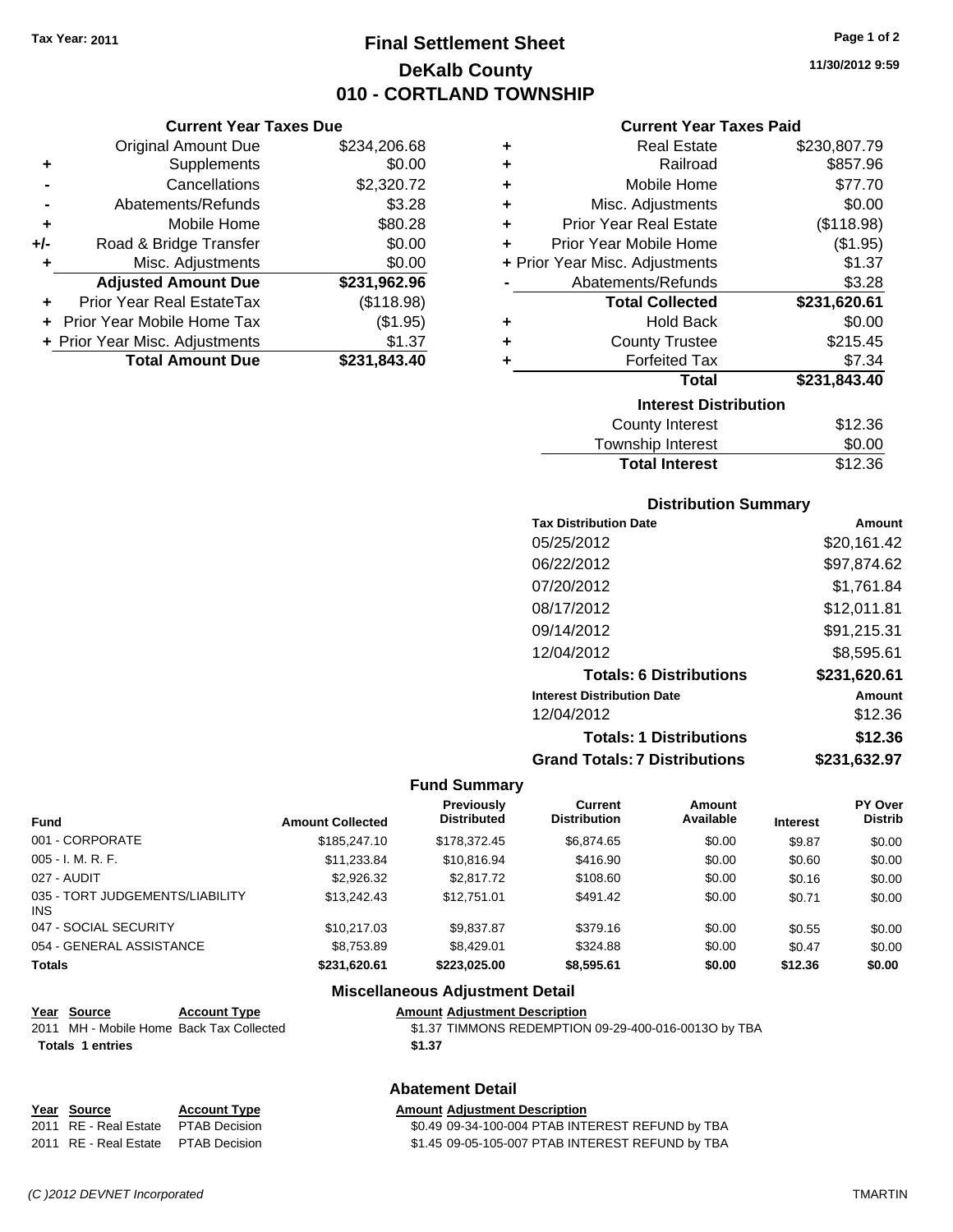### **Final Settlement Sheet Tax Year: 2011 Page 2 of 2 DeKalb County Abatement Detail**

**11/30/2012 9:59**

**Totals \$3.28 3 entries**

**Year Source Account Type Amount Adjustment Description**<br>2011 RE - Real Estate PTAB Decision **Amount** \$1.34 09-05-105-006 PTAB INTI  $$1.34$  09-05-105-006 PTAB INTEREST REFUND by TBA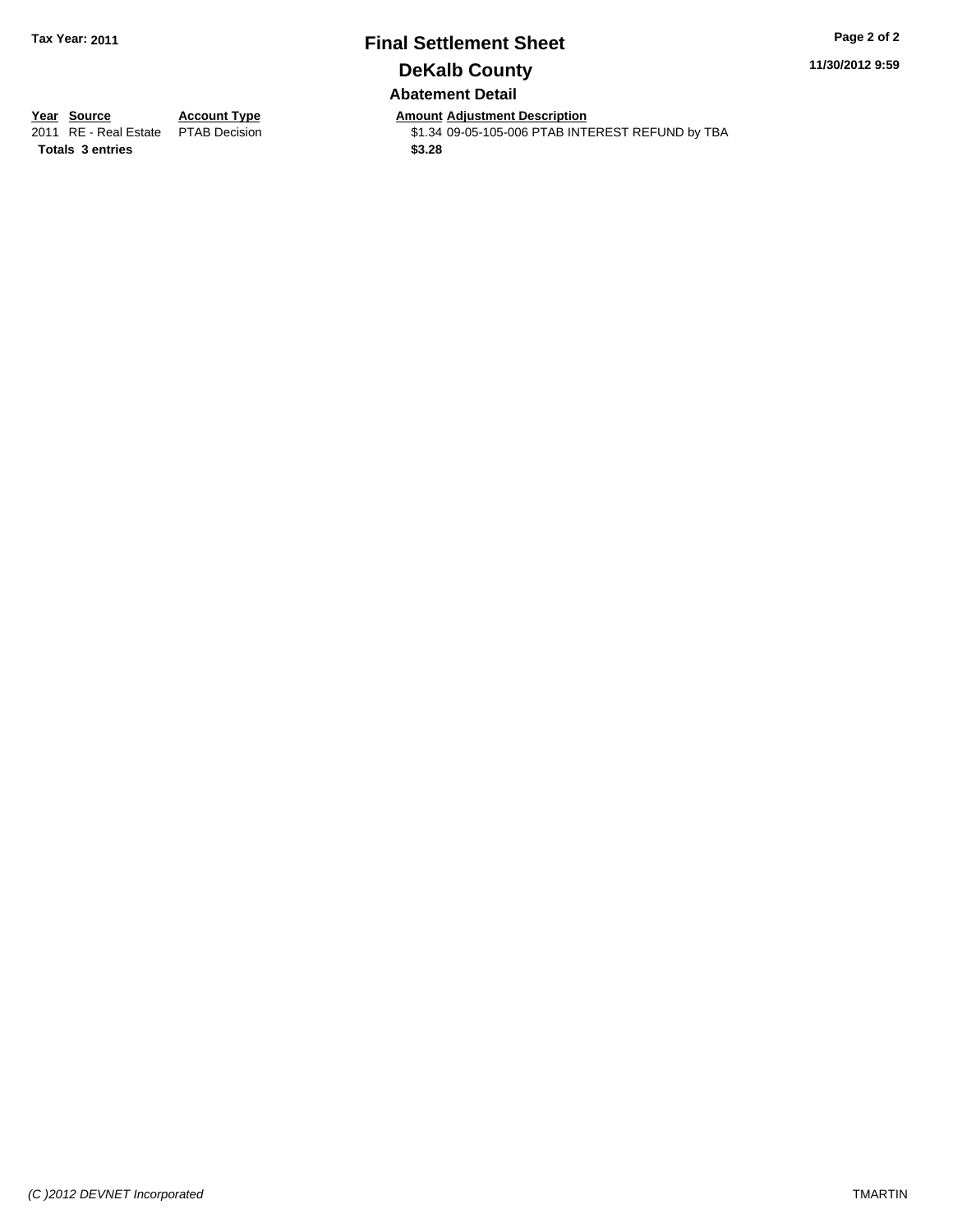### **Final Settlement Sheet Tax Year: 2011 Page 1 of 2 DeKalb County 011 - CORTLAND ROAD & BRIDGE**

**11/30/2012 9:59**

#### **Current Year Taxes Paid**

|     | <b>Current Year Taxes Due</b>  |               |
|-----|--------------------------------|---------------|
|     | <b>Original Amount Due</b>     | \$424,907.27  |
| ٠   | Supplements                    | \$0.00        |
|     | Cancellations                  | \$427.94      |
|     | Abatements/Refunds             | \$5.96        |
| ٠   | Mobile Home                    | \$145.65      |
| +/- | Road & Bridge Transfer         | (\$30,912.11) |
|     | Misc. Adjustments              | \$0.00        |
|     | <b>Adjusted Amount Due</b>     | \$393,706.91  |
|     | Prior Year Real EstateTax      | (\$218.15)    |
|     | Prior Year Mobile Home Tax     | (\$3.54)      |
|     | + Prior Year Misc. Adjustments | \$2.48        |
|     | <b>Total Amount Due</b>        | \$393,487.70  |
|     |                                |               |

| ٠ | <b>Real Estate</b>             | \$391,611.20 |
|---|--------------------------------|--------------|
| ÷ | Railroad                       | \$1,556.52   |
| ÷ | Mobile Home                    | \$140.97     |
| ÷ | Misc. Adjustments              | \$0.00       |
| ÷ | <b>Prior Year Real Estate</b>  | (\$218.15)   |
| ٠ | Prior Year Mobile Home         | (\$3.54)     |
|   | + Prior Year Misc. Adjustments | \$2.48       |
|   | Abatements/Refunds             | \$5.96       |
|   | <b>Total Collected</b>         | \$393,083.52 |
|   |                                |              |
| ٠ | <b>Hold Back</b>               | \$0.00       |
| ٠ | <b>County Trustee</b>          | \$390.86     |
| ٠ | <b>Forfeited Tax</b>           | \$13.32      |
|   | <b>Total</b>                   | \$393,487.70 |
|   | <b>Interest Distribution</b>   |              |
|   | <b>County Interest</b>         | \$20.98      |

| Township Interest     | \$0.00  |
|-----------------------|---------|
| <b>Total Interest</b> | \$20.98 |

| <b>Road and Bridge Summary</b> |             |               |  |  |
|--------------------------------|-------------|---------------|--|--|
| <b>Municipality</b>            | Amt. Due    | Amt. Distrib. |  |  |
| TOWN OF CORTLAND               | \$9,727.03  | \$9,717.81    |  |  |
| <b>CITY OF DEKALB</b>          | \$720.75    | \$720.08      |  |  |
| <b>VILLAGE OF MAPLE PARK</b>   | \$2,177.87  | \$2,175.79    |  |  |
| <b>CITY OF SYCAMORE</b>        | \$18,315.72 | \$18,298.43   |  |  |
| <b>Totals</b>                  | \$30,941.37 | \$30,912.11   |  |  |

### **Distribution Summary**

| <b>Tax Distribution Date</b>         | Amount       |
|--------------------------------------|--------------|
| 05/25/2012                           | \$33,899.01  |
| 06/22/2012                           | \$166,379.50 |
| 07/20/2012                           | \$2,961.82   |
| 08/17/2012                           | \$20,197.74  |
| 09/14/2012                           | \$155,042.00 |
| 12/04/2012                           | \$14,603.45  |
| <b>Totals: 6 Distributions</b>       | \$393,083.52 |
| <b>Interest Distribution Date</b>    | Amount       |
| 12/04/2012                           | \$20.98      |
| <b>Totals: 1 Distributions</b>       | \$20.98      |
| <b>Grand Totals: 7 Distributions</b> | \$393.104.50 |

#### **Fund Summary**

 $\overline{\phantom{0}}$ 

| <b>Fund</b>                                   | <b>Amount Collected</b> | Previously<br><b>Distributed</b> | Current<br><b>Distribution</b> | Amount<br>Available | <b>Interest</b> | <b>PY Over</b><br><b>Distrib</b> |
|-----------------------------------------------|-------------------------|----------------------------------|--------------------------------|---------------------|-----------------|----------------------------------|
|                                               |                         |                                  |                                |                     |                 |                                  |
| $005 - I. M. R. F.$                           | \$7,006.11              | \$6,745.95                       | \$260.16                       | \$0.00              | \$0.34          | \$0.00                           |
| 007 - ROAD AND BRIDGE                         | \$37.748.05             | \$36,340.15                      | \$1,407.90                     | \$0.00              | \$3.40          | \$0.00                           |
| 009 - PERMANENT ROAD                          | \$279,419.05            | \$269,042.70                     | \$10,376.35                    | \$0.00              | \$13.83         | \$0.00                           |
| 010 - EQUIPMENT AND BUILDING                  | \$44.914.27             | \$43,246.35                      | \$1,667.92                     | \$0.00              | \$2.22          | \$0.00                           |
| 027 - AUDIT                                   | \$3,002.74              | \$2,891.22                       | \$111.52                       | \$0.00              | \$0.15          | \$0.00                           |
| 035 - TORT JUDGEMENTS/LIABILITY<br><b>INS</b> | \$15,988,90             | \$15,395.12                      | \$593.78                       | \$0.00              | \$0.79          | \$0.00                           |
| 047 - SOCIAL SECURITY                         | \$5,004.40              | \$4,818.58                       | \$185.82                       | \$0.00              | \$0.25          | \$0.00                           |
| <b>Totals</b>                                 | \$393,083.52            | \$378,480.07                     | \$14,603.45                    | \$0.00              | \$20.98         | \$0.00                           |

#### **Miscellaneous Adjustment Detail**

**Abatement Detail**

### **Year Source Account Type Amount Adjustment Description Totals \$2.48 1 entries**

2011 MH - Mobile Home Back Tax Collected **62.48 TIMMONS REDEMPTION 09-29-400-016-0013O by TBA** 

# **Year Source Account Type Amount Adjustment Description**

2011 RE - Real Estate \$0.89 09-34-100-004 PTAB INTEREST REFUND by TBA PTAB Decision 2011 RE - Real Estate \$2.64 09-05-105-007 PTAB INTEREST REFUND by TBA PTAB Decision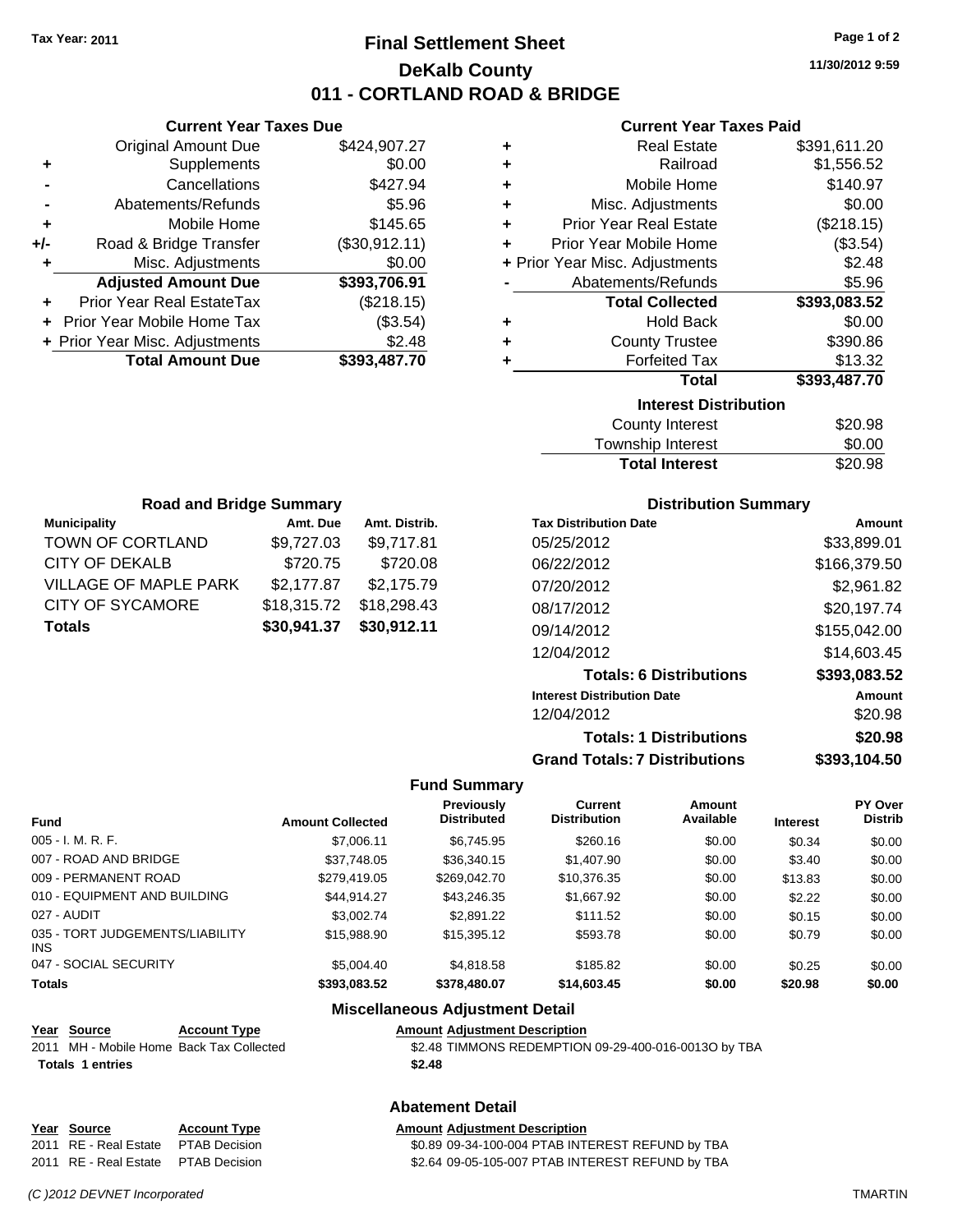### **Final Settlement Sheet Tax Year: 2011 Page 2 of 2 DeKalb County Abatement Detail**

**11/30/2012 9:59**

**Totals \$5.96 3 entries**

**Year Source Account Type Amount Adjustment Description**<br>2011 RE - Real Estate PTAB Decision **Amount** \$2.43 09-05-105-006 PTAB INTI  $$2.43$  09-05-105-006 PTAB INTEREST REFUND by TBA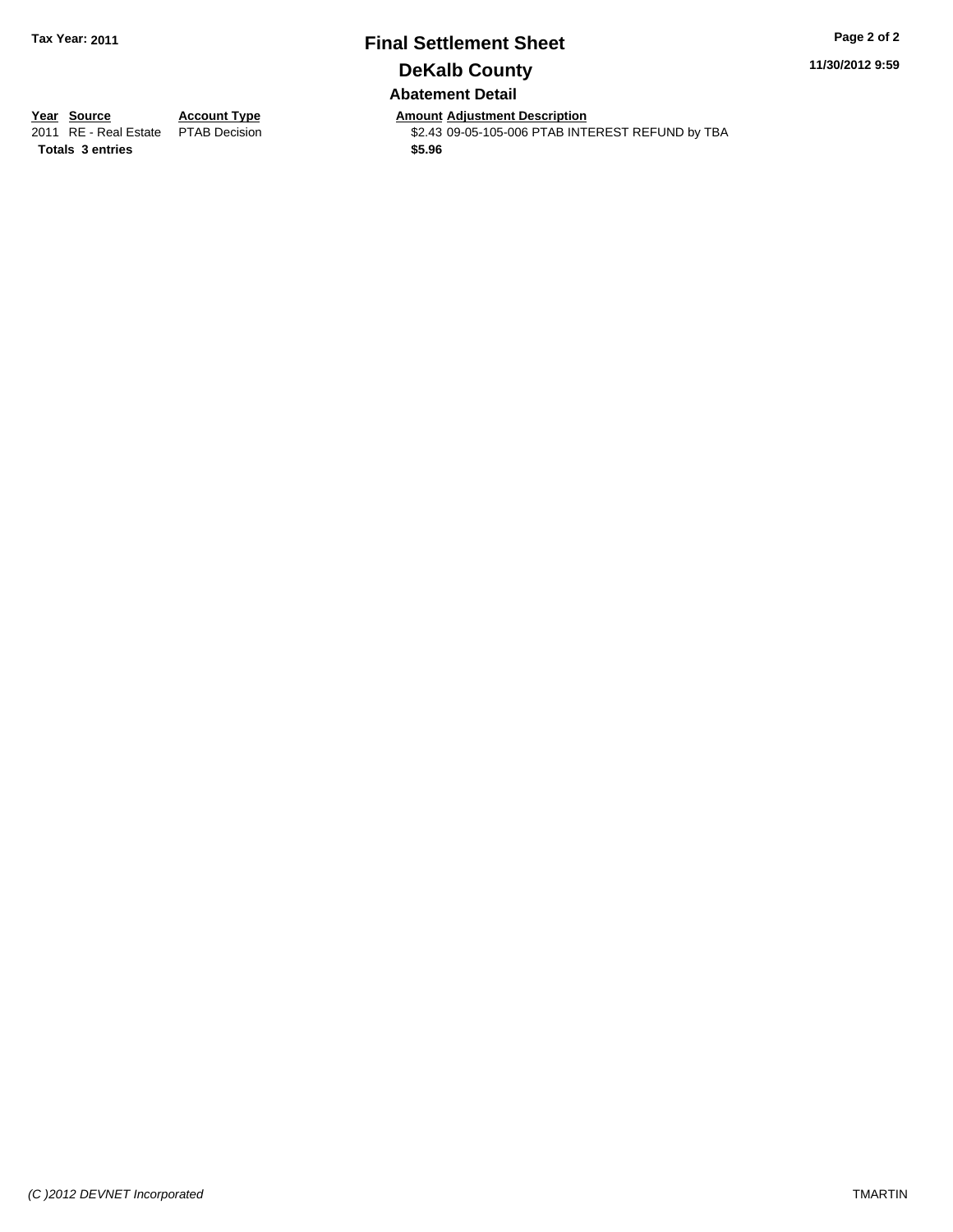**Current Year Taxes Due** Original Amount Due \$867,856.85

**Adjusted Amount Due \$854,969.61**

**Total Amount Due \$855,457.22**

**+** Supplements \$0.00 **-** Cancellations \$13,958.89 **-** Abatements/Refunds \$0.00 **+** Mobile Home \$657.73 **+/-** Road & Bridge Transfer \$0.00 **+** Misc. Adjustments \$413.92

**+** Prior Year Real EstateTax \$487.02 **+** Prior Year Mobile Home Tax (\$2.77) **+** Prior Year Misc. Adjustments \$3.36

### **Final Settlement Sheet Tax Year: 2011 Page 1 of 1 DeKalb County 012 - DEKALB TOWNSHIP**

|   | <b>Current Year Taxes Paid</b> |              |
|---|--------------------------------|--------------|
| ٠ | Real Estate                    | \$851,213.83 |
| ÷ | Railroad                       | \$2,113.22   |
| ٠ | Mobile Home                    | \$655.50     |
| ÷ | Misc. Adjustments              | \$413.92     |
| ÷ | <b>Prior Year Real Estate</b>  | \$487.02     |
| ÷ | Prior Year Mobile Home         | (\$2.77)     |
|   | + Prior Year Misc. Adjustments | \$3.36       |
|   | Abatements/Refunds             | \$0.00       |
|   | <b>Total Collected</b>         | \$854,884.08 |
|   |                                |              |
| ٠ | <b>Hold Back</b>               | \$0.00       |
| ٠ | <b>County Trustee</b>          | \$266.72     |
| ٠ | <b>Forfeited Tax</b>           | \$306.42     |
|   | Total                          | \$855,457.22 |
|   | <b>Interest Distribution</b>   |              |
|   | County Interest                | \$45.63      |

| Township Interest     | \$0.00  |
|-----------------------|---------|
| <b>Total Interest</b> | \$45.63 |
|                       |         |

### **Distribution Summary**

| <b>Tax Distribution Date</b>         | Amount       |
|--------------------------------------|--------------|
| 05/25/2012                           | \$81,887.83  |
| 06/22/2012                           | \$350,610.03 |
| 07/20/2012                           | \$5.863.94   |
| 08/17/2012                           | \$37,634.06  |
| 09/14/2012                           | \$338.137.00 |
| 12/04/2012                           | \$40.751.22  |
| <b>Totals: 6 Distributions</b>       | \$854,884.08 |
| <b>Interest Distribution Date</b>    | Amount       |
| 12/04/2012                           | \$45.63      |
| <b>Totals: 1 Distributions</b>       | \$45.63      |
| <b>Grand Totals: 7 Distributions</b> | \$854.929.71 |
|                                      |              |

#### **Fund Summary**

| <b>Fund</b>              | <b>Amount Collected</b> | <b>Previously</b><br><b>Distributed</b> | Current<br><b>Distribution</b> | Amount<br>Available | <b>Interest</b> | <b>PY Over</b><br><b>Distrib</b> |
|--------------------------|-------------------------|-----------------------------------------|--------------------------------|---------------------|-----------------|----------------------------------|
| 001 - CORPORATE          | \$666,134.22            | \$634.380.45                            | \$31.753.77                    | \$0.00              | \$35.56         | \$0.00                           |
| 054 - GENERAL ASSISTANCE | \$188,749.86            | \$179.752.41                            | \$8.997.45                     | \$0.00              | \$10.07         | \$0.00                           |
| <b>Totals</b>            | \$854.884.08            | \$814.132.86                            | \$40.751.22                    | \$0.00              | \$45.63         | \$0.00                           |

#### **Miscellaneous Adjustment Detail**

| Year Source             | <b>Account Type</b>                        | <b>Amount Adjustment Description</b>                   |
|-------------------------|--------------------------------------------|--------------------------------------------------------|
|                         | 2011 MH - Mobile Home Back Tax Collected   | \$1.54 GUSTAFSON REDEMPTION 08-01-401-005-2315G by TBA |
|                         | 2011 RE - Real Estate Paymt In Lieu of Tax | \$193.77 DEKALB UNITS - HOUSING AUTHORITY by TBA       |
|                         | 2011 RE - Real Estate Back Tax Collected   | \$26.38 HEL ADJUSTMENT 08-22-476-004 2007-2010 by TBA  |
|                         | 2011 RE - Real Estate Paymt In Lieu of Tax | \$193.77 DEKALB UNITS - HOUSING AUTHORITY by TBA       |
|                         | 2011 MH - Mobile Home Back Tax Abatement   | \$1.82 PETERS REDEMPTION 08-01-401-005 2523J by TBA    |
| <b>Totals 5 entries</b> |                                            | \$417.28                                               |

**11/30/2012 9:59**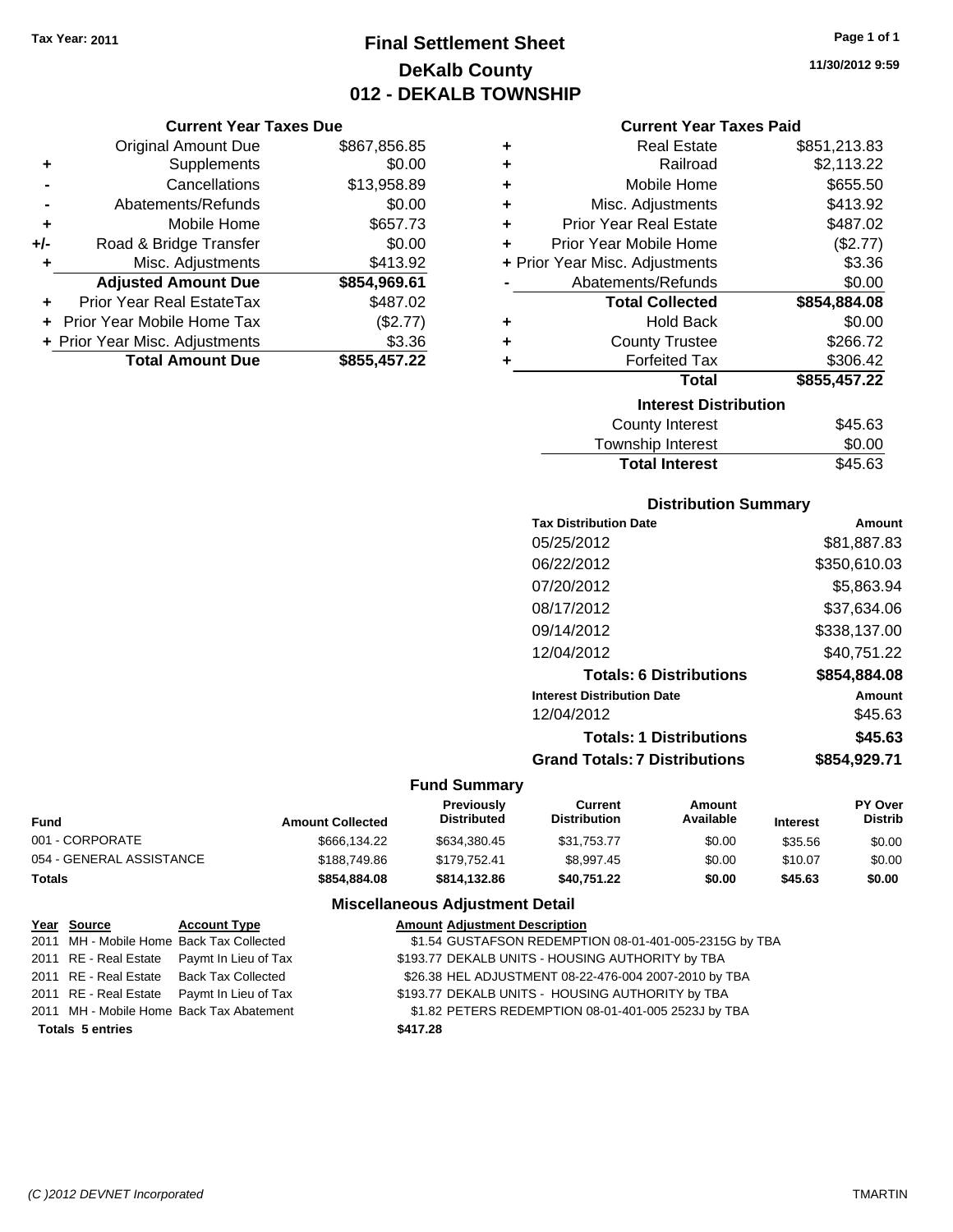### **Final Settlement Sheet Tax Year: 2011 Page 1 of 1 DeKalb County 013 - DEKALB ROAD & BRIDGE**

**11/30/2012 9:59**

### **Current Year Taxes Paid**

| ٠ | <b>Real Estate</b>             | \$768,110.81 |
|---|--------------------------------|--------------|
| ٠ | Railroad                       | \$2,423.06   |
| ٠ | Mobile Home                    | \$751.58     |
| ٠ | Misc. Adjustments              | \$474.59     |
| ÷ | <b>Prior Year Real Estate</b>  | \$628.17     |
| ÷ | Prior Year Mobile Home         | (\$3.17)     |
|   | + Prior Year Misc. Adjustments | \$3.85       |
|   | Abatements/Refunds             | \$0.00       |
|   | <b>Total Collected</b>         | \$772,388.89 |
| ÷ | <b>Hold Back</b>               | \$0.00       |
| ٠ | <b>County Trustee</b>          | \$305.83     |
| ٠ | <b>Forfeited Tax</b>           | \$351.37     |
|   | Total                          | \$773,046.09 |
|   | <b>Interest Distribution</b>   |              |
|   | <b>County Interest</b>         | \$41.23      |
|   | Tauraahin lataraat             | ድስ ሰሰ        |

| <b>Total Interest</b> | \$41.23 |
|-----------------------|---------|
| Township Interest     | \$0.00  |
| County Interest       | \$41.23 |

| <b>Road and Bridge Summary</b>             |                           |                         |  |  |  |
|--------------------------------------------|---------------------------|-------------------------|--|--|--|
| <b>Municipality</b>                        | Amt. Due                  | Amt. Distrib.           |  |  |  |
| CITY OF DEKALB                             | \$208,674.25 \$208,537.06 |                         |  |  |  |
| CITY OF SYCAMORE                           |                           | \$14,792.07 \$14,782.49 |  |  |  |
| \$223,466.32 \$223,319.55<br><b>Totals</b> |                           |                         |  |  |  |

**Current Year Taxes Due** Original Amount Due \$995,106.93

**Adjusted Amount Due \$772,417.24**

**Total Amount Due \$773,046.09**

**+** Supplements \$0.00 **-** Cancellations \$598.88 **-** Abatements/Refunds \$0.00 **+** Mobile Home \$754.15 **+/-** Road & Bridge Transfer (\$223,319.55) **+** Misc. Adjustments \$474.59

**+** Prior Year Real EstateTax \$628.17 **+** Prior Year Mobile Home Tax (\$3.17) **+ Prior Year Misc. Adjustments \$3.85** 

### **Distribution Summary**

| Amount       |
|--------------|
| \$72.744.43  |
| \$317,769.77 |
| \$5,211.28   |
| \$33,460.89  |
| \$306,682.65 |
| \$36.519.87  |
| \$772,388.89 |
| Amount       |
| \$41.23      |
| \$41.23      |
| \$772.430.12 |
|              |

#### **Fund Summary**

| <b>Fund</b>                  | <b>Amount Collected</b> | <b>Previously</b><br>Distributed | Current<br>Distribution | Amount<br>Available | <b>Interest</b> | <b>PY Over</b><br><b>Distrib</b> |
|------------------------------|-------------------------|----------------------------------|-------------------------|---------------------|-----------------|----------------------------------|
| 007 - ROAD AND BRIDGE        | \$247.641.60            | \$235,827,08                     | \$11,814.52             | \$0.00              | \$19.50         | \$0.00                           |
| 009 - PERMANENT ROAD         | \$474.692.06            | \$452,343,33                     | \$22,348.73             | \$0.00              | \$19.66         | \$0.00                           |
| 010 - EQUIPMENT AND BUILDING | \$50,055.23             | \$47,698.61                      | \$2.356.62              | \$0.00              | \$2.07          | \$0.00                           |
| <b>Totals</b>                | \$772,388.89            | \$735.869.02                     | \$36,519.87             | \$0.00              | \$41.23         | \$0.00                           |

### **Miscellaneous Adjustment Detail**

| Year Source             | <b>Account Type</b>                        | <b>Amount Adjustment Description</b>                   |
|-------------------------|--------------------------------------------|--------------------------------------------------------|
|                         | 2011 MH - Mobile Home Back Tax Collected   | \$1.76 GUSTAFSON REDEMPTION 08-01-401-005-2315G by TBA |
|                         | 2011 RE - Real Estate Paymt In Lieu of Tax | \$222.17 DEKALB UNITS - HOUSING AUTHORITY by TBA       |
|                         | 2011 RE - Real Estate Back Tax Collected   | \$30.25 HEL ADJUSTMENT 08-22-476-004 2007-2010 by TBA  |
|                         | 2011 RE - Real Estate Paymt In Lieu of Tax | \$222.17 DEKALB UNITS - HOUSING AUTHORITY by TBA       |
|                         | 2011 MH - Mobile Home Back Tax Abatement   | \$2.09 PETERS REDEMPTION 08-01-401-005 2523J by TBA    |
| <b>Totals 5 entries</b> |                                            | \$478.44                                               |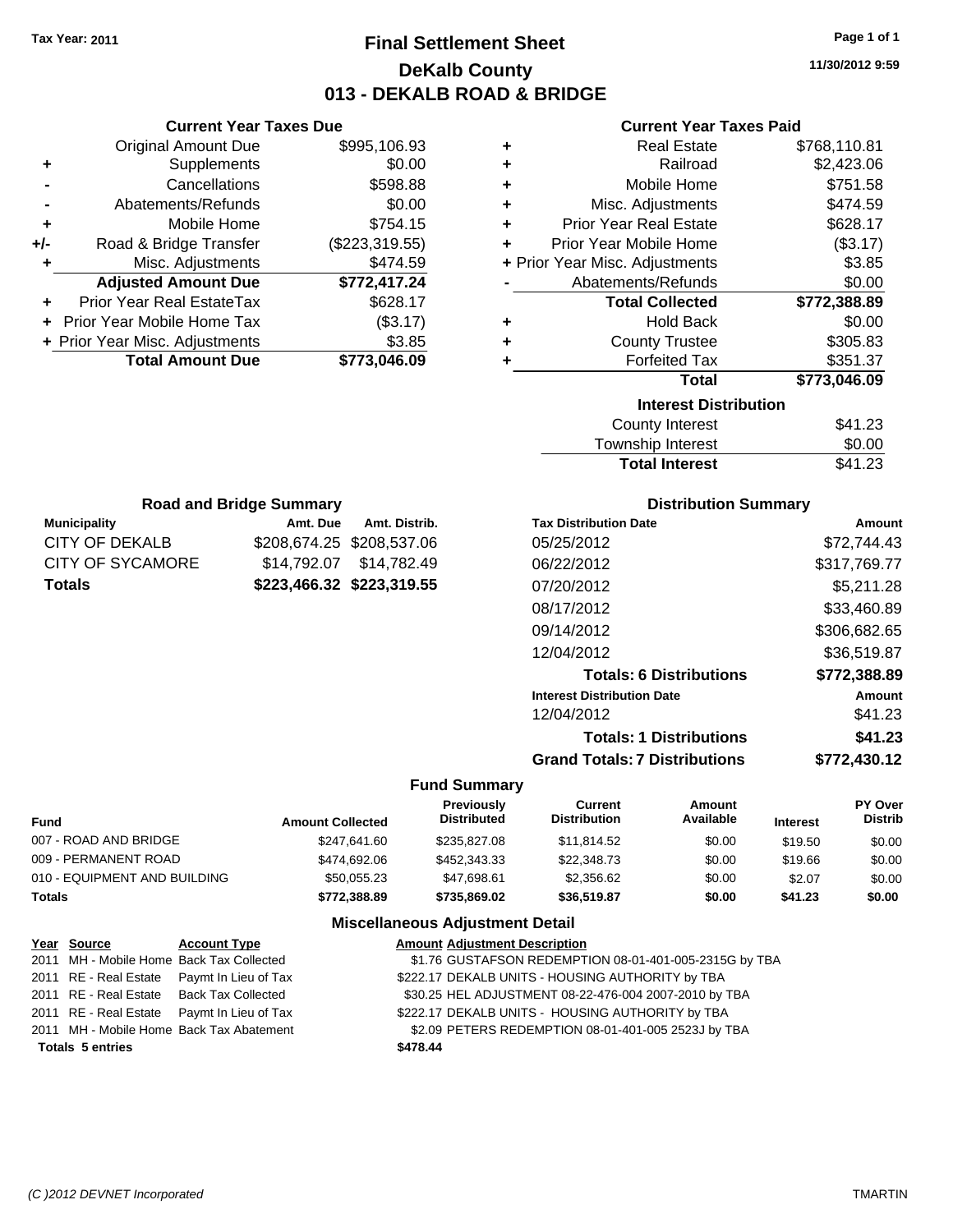**Current Year Taxes Due**

### **Final Settlement Sheet Tax Year: 2011 Page 1 of 1 DeKalb County 014 - FRANKLIN TOWNSHIP**

**11/30/2012 9:59**

### **Current Year Taxes Paid**

|                      | <b>Original Amount Due</b>     | \$104,846.17 | ٠ | <b>Real Estate</b>             | \$103,785.55                     |
|----------------------|--------------------------------|--------------|---|--------------------------------|----------------------------------|
| $\ddot{\phantom{1}}$ | <b>Supplements</b>             | \$0.00       | ٠ | Railroad                       | \$969.20                         |
|                      | Cancellations                  | \$91.42      | ٠ | Mobile Home                    | \$0.00                           |
|                      | Abatements/Refunds             | \$1.95       | ٠ | Misc. Adjustments              | \$0.00                           |
| ÷                    | Mobile Home                    | \$0.00       | ٠ | <b>Prior Year Real Estate</b>  | (\$25.75)                        |
| I-                   | Road & Bridge Transfer         | \$0.00       |   | Prior Year Mobile Home         | \$0.00                           |
| ٠                    | Misc. Adjustments              | \$0.00       |   | + Prior Year Misc. Adjustments | \$0.00                           |
|                      | <b>Adjusted Amount Due</b>     | \$104,752.80 |   | Abatements/Refunds             | \$1.95                           |
| $\ddot{}$            | Prior Year Real EstateTax      | (\$25.75)    |   | <b>Total Collected</b>         | \$104,727.05                     |
|                      | + Prior Year Mobile Home Tax   | \$0.00       | ٠ | <b>Hold Back</b>               | \$0.00                           |
|                      | + Prior Year Misc. Adjustments | \$0.00       | ٠ | <b>County Trustee</b>          | \$0.00                           |
|                      | <b>Total Amount Due</b>        | \$104,727.05 |   | <b>Forfeited Tax</b>           | \$0.00                           |
|                      |                                |              |   | <b>Total</b>                   | \$104,727.05                     |
|                      |                                |              |   | <b>Interest Distribution</b>   |                                  |
|                      |                                |              |   |                                | $\uparrow$ $\uparrow$ $\uparrow$ |

| <b>Total Interest</b> | \$5.59 |
|-----------------------|--------|
| Township Interest     | \$0.00 |
| County Interest       | \$5.59 |

### **Distribution Summary**

| <b>Tax Distribution Date</b>         | Amount       |
|--------------------------------------|--------------|
| 05/25/2012                           | \$10,825.13  |
| 06/22/2012                           | \$44,069.42  |
| 07/20/2012                           | \$1.177.01   |
| 08/17/2012                           | \$5,459.49   |
| 09/14/2012                           | \$37,163.01  |
| 12/04/2012                           | \$6,032.99   |
| <b>Totals: 6 Distributions</b>       | \$104.727.05 |
| <b>Interest Distribution Date</b>    | Amount       |
| 12/04/2012                           | \$5.59       |
| <b>Totals: 1 Distributions</b>       | \$5.59       |
| <b>Grand Totals: 7 Distributions</b> | \$104.732.64 |
|                                      |              |

#### **Fund Summary**

| <b>Fund</b>              | <b>Amount Collected</b> | <b>Previously</b><br><b>Distributed</b> | Current<br><b>Distribution</b> | Amount<br>Available | <b>Interest</b> | PY Over<br><b>Distrib</b> |
|--------------------------|-------------------------|-----------------------------------------|--------------------------------|---------------------|-----------------|---------------------------|
| 001 - CORPORATE          | \$84.827.63             | \$79.941.00                             | \$4.886.63                     | \$0.00              | \$4.52          | \$0.00                    |
| 005 - I. M. R. F.        | \$18,279.38             | \$17,226.35                             | \$1,053.03                     | \$0.00              | \$0.98          | \$0.00                    |
| 054 - GENERAL ASSISTANCE | \$1,620.04              | \$1.526.71                              | \$93.33                        | \$0.00              | \$0.09          | \$0.00                    |
| Totals                   | \$104,727.05            | \$98,694.06                             | \$6,032.99                     | \$0.00              | \$5.59          | \$0.00                    |
|                          |                         |                                         |                                |                     |                 |                           |

#### **Abatement Detail Year Source Account Type Amount Adjustment Description**

| 2011 RE - Real Estate  PTAB Decision | \$1.27 01-26-475-004 PTAB INTEREST REFUND by TBA |
|--------------------------------------|--------------------------------------------------|
| 2011 RE - Real Estate  PTAB Decision | \$0.34 01-23-426-005 PTAB INTEREST REFUND by TBA |
| 2011 RE - Real Estate  PTAB Decision | \$0.34 01-23-427-009 PTAB INTEREST REFUND by TBA |
| <b>Totals 3 entries</b>              | \$1.95                                           |
|                                      |                                                  |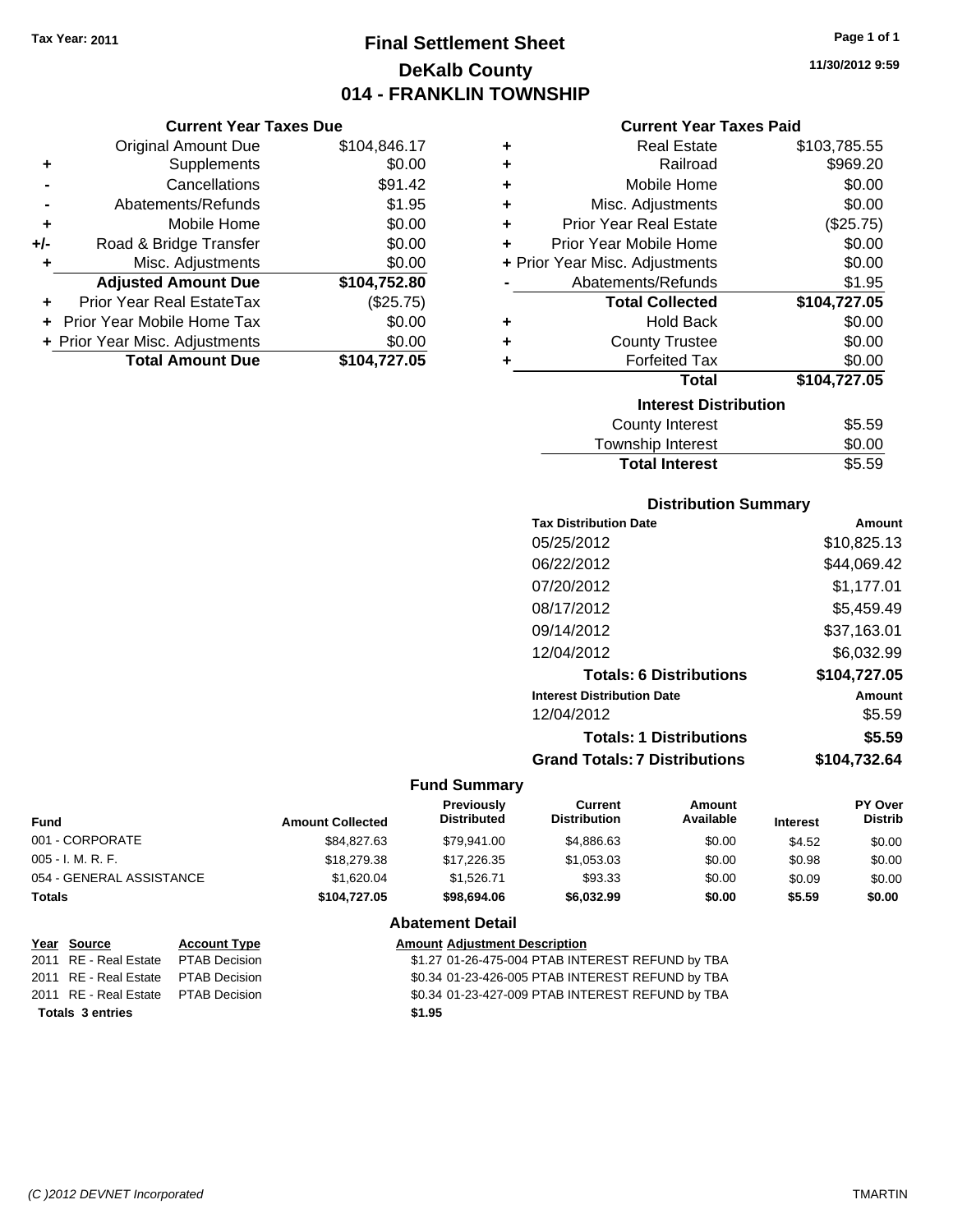**Current Year Taxes Due** Original Amount Due \$30,206.91

**Adjusted Amount Due \$30,179.98**

**Total Amount Due \$30,172.62**

**+** Supplements \$0.00 **-** Cancellations \$26.36 **-** Abatements/Refunds \$0.57 **+** Mobile Home \$0.00 **+/-** Road & Bridge Transfer \$0.00 **+** Misc. Adjustments \$0.00

**+** Prior Year Real EstateTax (\$7.36) **+** Prior Year Mobile Home Tax \$0.00 **+ Prior Year Misc. Adjustments**  $$0.00$ 

### **Final Settlement Sheet Tax Year: 2011 Page 1 of 1 DeKalb County 015 - FRANKLIN TWP CEMETERY**

**11/30/2012 9:59**

### **Current Year Taxes Paid**

| ٠ | <b>Real Estate</b>             | \$29,901.31 |
|---|--------------------------------|-------------|
| ٠ | Railroad                       | \$279.24    |
| ٠ | Mobile Home                    | \$0.00      |
| ٠ | Misc. Adjustments              | \$0.00      |
| ٠ | <b>Prior Year Real Estate</b>  | (\$7.36)    |
| ÷ | Prior Year Mobile Home         | \$0.00      |
|   | + Prior Year Misc. Adjustments | \$0.00      |
|   | Abatements/Refunds             | \$0.57      |
|   | <b>Total Collected</b>         | \$30,172.62 |
| ٠ | <b>Hold Back</b>               | \$0.00      |
| ٠ | <b>County Trustee</b>          | \$0.00      |
| ٠ | <b>Forfeited Tax</b>           | \$0.00      |
|   | <b>Total</b>                   | \$30,172.62 |
|   | <b>Interest Distribution</b>   |             |
|   | <b>County Interest</b>         | \$1.61      |
|   | Townshin Interest              | ፍሰ ሰበ       |

| <b>Total Interest</b> | \$1.61 |
|-----------------------|--------|
| Township Interest     | \$0.00 |
| County Interest       | \$1.61 |

### **Distribution Summary**

| <b>Tax Distribution Date</b>         | Amount      |
|--------------------------------------|-------------|
| 05/25/2012                           | \$3,118.89  |
| 06/22/2012                           | \$12,696.84 |
| 07/20/2012                           | \$339.07    |
| 08/17/2012                           | \$1,572.87  |
| 09/14/2012                           | \$10,706.77 |
| 12/04/2012                           | \$1.738.18  |
| <b>Totals: 6 Distributions</b>       | \$30,172.62 |
| <b>Interest Distribution Date</b>    | Amount      |
| 12/04/2012                           | \$1.61      |
| <b>Totals: 1 Distributions</b>       | \$1.61      |
| <b>Grand Totals: 7 Distributions</b> | \$30.174.23 |
|                                      |             |

### **Fund Summary**

| Fund           | <b>Amount Collected</b> | <b>Previously</b><br><b>Distributed</b> | Current<br>Distribution | Amount<br>Available | <b>Interest</b> | <b>PY Over</b><br><b>Distrib</b> |
|----------------|-------------------------|-----------------------------------------|-------------------------|---------------------|-----------------|----------------------------------|
| 017 - CEMETERY | \$30.172.62             | \$28.434.44                             | \$1.738.18              | \$0.00              | \$1.61          | \$0.00                           |
| Totals         | \$30.172.62             | \$28,434,44                             | \$1.738.18              | \$0.00              | \$1.61          | \$0.00                           |

|                         | Year Source                         | <b>Account Type</b> | <b>Amount Adjustment Description</b>             |
|-------------------------|-------------------------------------|---------------------|--------------------------------------------------|
|                         | 2011 RE - Real Estate PTAB Decision |                     | \$0.37 01-26-475-004 PTAB INTEREST REFUND by TBA |
|                         | 2011 RE - Real Estate PTAB Decision |                     | \$0.10 01-23-426-005 PTAB INTEREST REFUND by TBA |
|                         | 2011 RE - Real Estate PTAB Decision |                     | \$0.10 01-23-427-009 PTAB INTEREST REFUND by TBA |
| <b>Totals 3 entries</b> |                                     |                     | \$0.57                                           |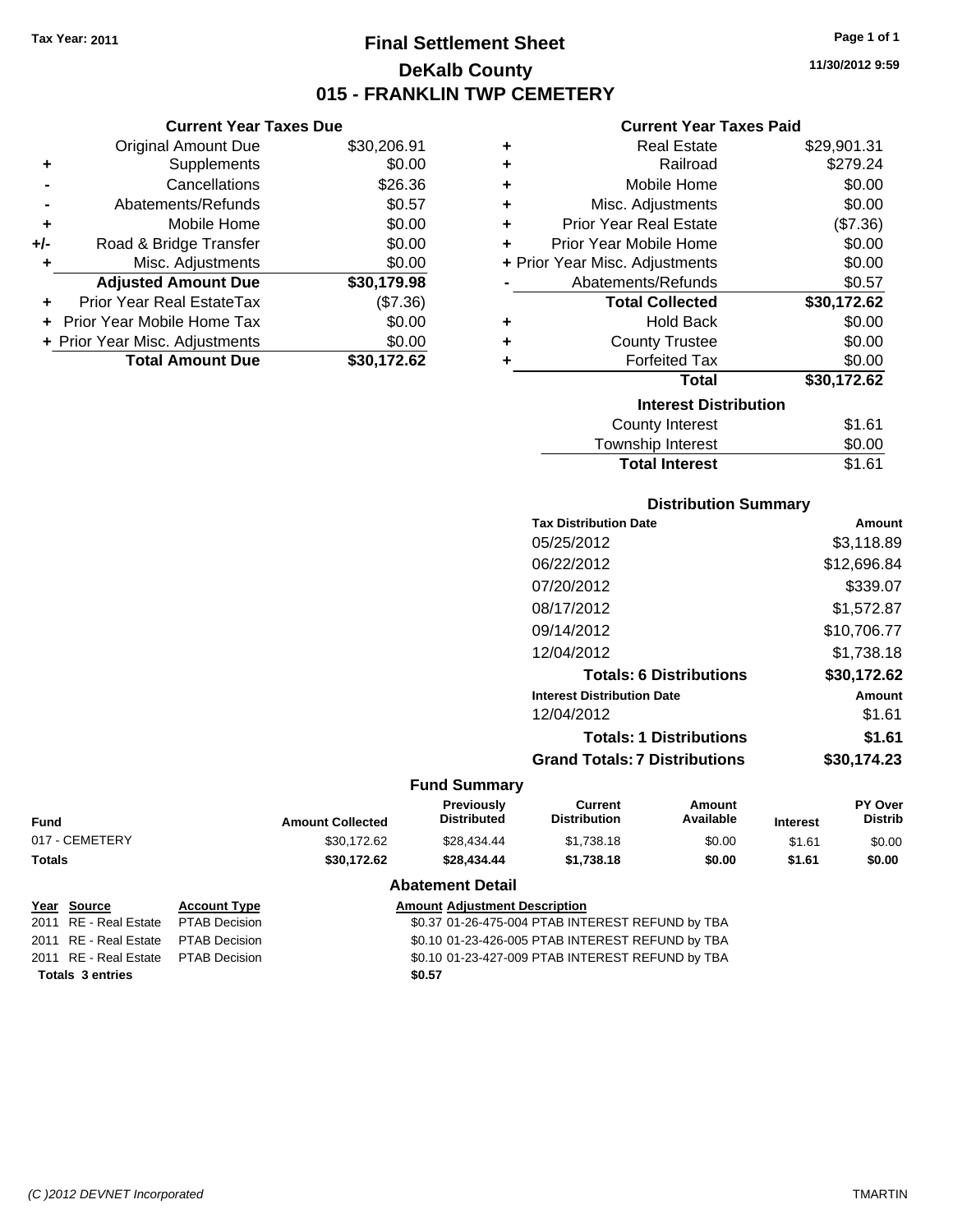**Current Year Taxes Due** Original Amount Due \$249,012.26

**Adjusted Amount Due \$221,888.29**

**Total Amount Due \$221,820.68**

**+** Supplements \$0.00 **-** Cancellations \$217.13 **-** Abatements/Refunds **\$4.67 +** Mobile Home \$0.00 **+/-** Road & Bridge Transfer (\$26,902.17) **+** Misc. Adjustments \$0.00

**+** Prior Year Real EstateTax (\$67.61) **+** Prior Year Mobile Home Tax \$0.00 **+ Prior Year Misc. Adjustments**  $$0.00$ 

**Municipality Community Amt. Due Amt. Road and Bridge Summary**

### **Final Settlement Sheet Tax Year: 2011 Page 1 of 1 DeKalb County 016 - FRANKLIN ROAD & BRIDGE**

**11/30/2012 9:59**

### **Current Year Taxes Paid**

| ٠ | <b>Real Estate</b>             | \$219,591.12 |
|---|--------------------------------|--------------|
| ٠ | Railroad                       | \$2,301.84   |
| ٠ | Mobile Home                    | \$0.00       |
| ٠ | Misc. Adjustments              | \$0.00       |
| ٠ | <b>Prior Year Real Estate</b>  | (\$67.61)    |
| ÷ | Prior Year Mobile Home         | \$0.00       |
|   | + Prior Year Misc. Adjustments | \$0.00       |
|   | Abatements/Refunds             | \$4.67       |
|   | <b>Total Collected</b>         | \$221,820.68 |
| ٠ | <b>Hold Back</b>               | \$0.00       |
| ٠ | <b>County Trustee</b>          | \$0.00       |
| ٠ | <b>Forfeited Tax</b>           | \$0.00       |
|   | <b>Total</b>                   | \$221,820.68 |
|   | <b>Interest Distribution</b>   |              |
|   | <b>County Interest</b>         | \$11.84      |
|   | Townehin Interact              | ድስ ሰስ        |

| .                     | - - - - - - |
|-----------------------|-------------|
| Township Interest     | \$0.00      |
| <b>Total Interest</b> | \$11.84     |

**Distribution Summary**

**Totals: 1 Distributions \$11.84**

**Grand Totals: 7 Distributions \$221,832.52**

| Road and Bridge Summary    |             |               | <b>DISTRIBUTION SUMMARY</b>       |              |  |
|----------------------------|-------------|---------------|-----------------------------------|--------------|--|
| <b>Municipality</b>        | Amt. Due    | Amt. Distrib. | <b>Tax Distribution Date</b>      | Amount       |  |
| <b>VILLAGE OF KIRKLAND</b> | \$26,902.17 | \$26,902.17   | 05/25/2012                        | \$22,915.10  |  |
| <b>Totals</b>              | \$26,902.17 | \$26,902.17   | 06/22/2012                        | \$93,350.99  |  |
|                            |             |               | 07/20/2012                        | \$2,491.00   |  |
|                            |             |               | 08/17/2012                        | \$11,554.65  |  |
|                            |             |               | 09/14/2012                        | \$78,742.18  |  |
|                            |             |               | 12/04/2012                        | \$12,766.76  |  |
|                            |             |               | <b>Totals: 6 Distributions</b>    | \$221,820.68 |  |
|                            |             |               | <b>Interest Distribution Date</b> | Amount       |  |
|                            |             |               | 12/04/2012                        | \$11.84      |  |

### **Fund Summary**

| <b>Fund</b>                             | <b>Amount Collected</b> | Previously<br><b>Distributed</b> | Current<br><b>Distribution</b> | Amount<br>Available | <b>Interest</b> | PY Over<br><b>Distrib</b> |
|-----------------------------------------|-------------------------|----------------------------------|--------------------------------|---------------------|-----------------|---------------------------|
| 007 - ROAD AND BRIDGE                   | \$71,984.32             | \$67.848.30                      | \$4,136.02                     | \$0.00              | \$4.71          | \$0.00                    |
| 008 - BRIDGE CONST W/COUNTY             | \$11,986.70             | \$11,296.27                      | \$690.43                       | \$0.00              | \$0.57          | \$0.00                    |
| 009 - PERMANENT ROAD                    | \$99,884.35             | \$94.130.91                      | \$5,753.44                     | \$0.00              | \$4.75          | \$0.00                    |
| 010 - EQUIPMENT AND BUILDING            | \$29.969.12             | \$28,242.84                      | \$1,726.28                     | \$0.00              | \$1.43          | \$0.00                    |
| 035 - TORT JUDGEMENTS/LIABILITY<br>INS. | \$6,494.65              | \$6.120.54                       | \$374.11                       | \$0.00              | \$0.31          | \$0.00                    |
| 047 - SOCIAL SECURITY                   | \$1.501.54              | \$1,415,06                       | \$86.48                        | \$0.00              | \$0.07          | \$0.00                    |
| <b>Totals</b>                           | \$221,820.68            | \$209,053.92                     | \$12,766.76                    | \$0.00              | \$11.84         | \$0.00                    |

| Year Source                         | <b>Account Type</b> | <b>Amount Adjustment Description</b>             |
|-------------------------------------|---------------------|--------------------------------------------------|
| 2011 RE - Real Estate PTAB Decision |                     | \$3.03 01-26-475-004 PTAB INTEREST REFUND by TBA |
| 2011 RE - Real Estate PTAB Decision |                     | \$0.82 01-23-426-005 PTAB INTEREST REFUND by TBA |
| 2011 RE - Real Estate PTAB Decision |                     | \$0.82 01-23-427-009 PTAB INTEREST REFUND by TBA |
| <b>Totals 3 entries</b>             |                     | \$4.67                                           |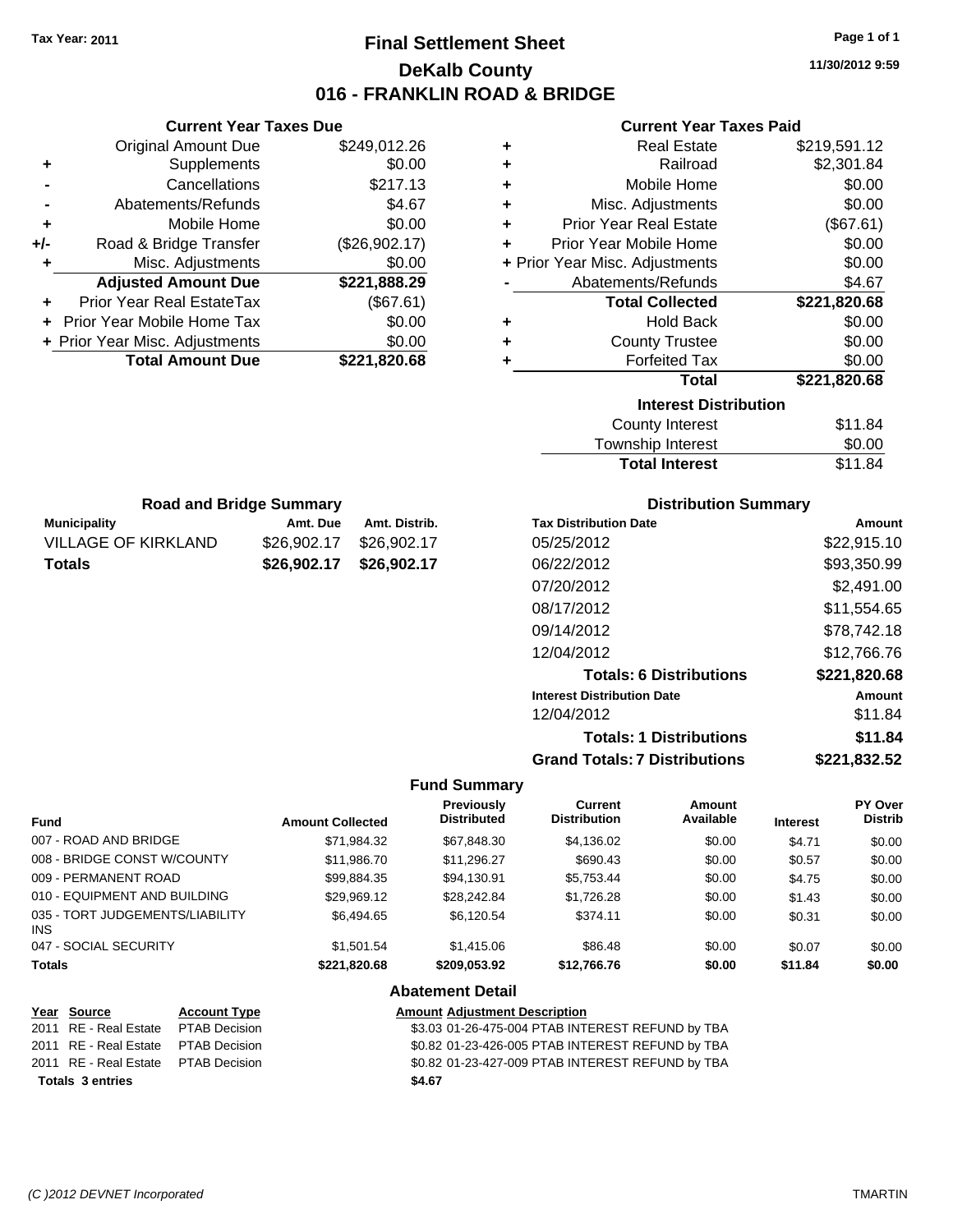## **Final Settlement Sheet Tax Year: 2011 Page 1 of 1 DeKalb County 017 - GENOA TOWNSHIP**

#### **Current Year Taxes Due**

|       | <b>Original Amount Due</b>     | \$219,995.63 |
|-------|--------------------------------|--------------|
| ٠     | Supplements                    | \$0.00       |
|       | Cancellations                  | \$487.43     |
|       | Abatements/Refunds             | \$0.00       |
| ÷     | Mobile Home                    | \$150.13     |
| $+/-$ | Road & Bridge Transfer         | \$0.00       |
| ٠     | Misc. Adjustments              | \$3.95       |
|       | <b>Adjusted Amount Due</b>     | \$219,662.28 |
|       | Prior Year Real EstateTax      | \$45.63      |
|       | Prior Year Mobile Home Tax     | \$0.00       |
|       | + Prior Year Misc. Adjustments | \$2.25       |
|       | <b>Total Amount Due</b>        | \$219,710.16 |

| ٠ | <b>Real Estate</b>             | \$218,064.30 |  |  |  |  |
|---|--------------------------------|--------------|--|--|--|--|
| ٠ | Railroad                       | \$1,401.80   |  |  |  |  |
| ٠ | Mobile Home                    | \$148.90     |  |  |  |  |
| ٠ | Misc. Adjustments              | \$3.95       |  |  |  |  |
| ÷ | <b>Prior Year Real Estate</b>  | \$45.63      |  |  |  |  |
| ٠ | Prior Year Mobile Home         | \$0.00       |  |  |  |  |
|   | + Prior Year Misc. Adjustments | \$2.25       |  |  |  |  |
|   | Abatements/Refunds             | \$0.00       |  |  |  |  |
|   | <b>Total Collected</b>         | \$219,666.83 |  |  |  |  |
| ÷ | <b>Hold Back</b>               | \$0.00       |  |  |  |  |
| ٠ | <b>County Trustee</b>          | \$43.31      |  |  |  |  |
| ٠ | <b>Forfeited Tax</b>           | \$0.02       |  |  |  |  |
|   | Total                          | \$219,710.16 |  |  |  |  |
|   | <b>Interest Distribution</b>   |              |  |  |  |  |
|   | <b>County Interest</b>         | \$11.73      |  |  |  |  |
|   |                                |              |  |  |  |  |

| Township Interest     | \$0.00  |
|-----------------------|---------|
| <b>Total Interest</b> | \$11.73 |

### **Distribution Summary**

| <b>Tax Distribution Date</b>         | Amount       |
|--------------------------------------|--------------|
| 05/25/2012                           | \$20,698.21  |
| 06/22/2012                           | \$94,557.86  |
| 07/20/2012                           | \$1,390.36   |
| 08/17/2012                           | \$9,300.61   |
| 09/14/2012                           | \$83,778.34  |
| 12/04/2012                           | \$9,941.45   |
| <b>Totals: 6 Distributions</b>       | \$219,666.83 |
| <b>Interest Distribution Date</b>    | Amount       |
| 12/04/2012                           | \$11.73      |
| <b>Totals: 1 Distributions</b>       | \$11.73      |
| <b>Grand Totals: 7 Distributions</b> | \$219,678,56 |
|                                      |              |

### **Fund Summary**

| <b>Amount Collected</b> | <b>Previously</b><br><b>Distributed</b> | Current<br><b>Distribution</b> | Amount<br>Available | <b>Interest</b> | PY Over<br><b>Distrib</b> |
|-------------------------|-----------------------------------------|--------------------------------|---------------------|-----------------|---------------------------|
| \$184,633,48            | \$176,277.52                            | \$8,355.96                     | \$0.00              | \$9.86          | \$0.00                    |
| \$4.129.96              | \$3,943,05                              | \$186.91                       | \$0.00              | \$0.22          | \$0.00                    |
| \$10.419.23             | \$9.947.70                              | \$471.53                       | \$0.00              | \$0.56          | \$0.00                    |
| \$20,484.16             | \$19.557.11                             | \$927.05                       | \$0.00              | \$1.09          | \$0.00                    |
| \$219,666,83            | \$209.725.38                            | \$9.941.45                     | \$0.00              | \$11.73         | \$0.00                    |
|                         |                                         |                                |                     |                 |                           |

### **Miscellaneous Adjustment Detail**

| Year Source           | <b>Account Type</b>                      | <b>Amount Adjustment Description</b>              |
|-----------------------|------------------------------------------|---------------------------------------------------|
|                       | 2011 MH - Mobile Home Back Tax Collected | \$2.25 LEON REDEMPTION 03-30-131-001-00450 by TBA |
| 2011 RE - Real Estate | Back Tax Collected                       | \$3.95 SCAVENGER SALE 03-30-101-003 by TBA        |
| Totals 2 entries      |                                          | \$6.20                                            |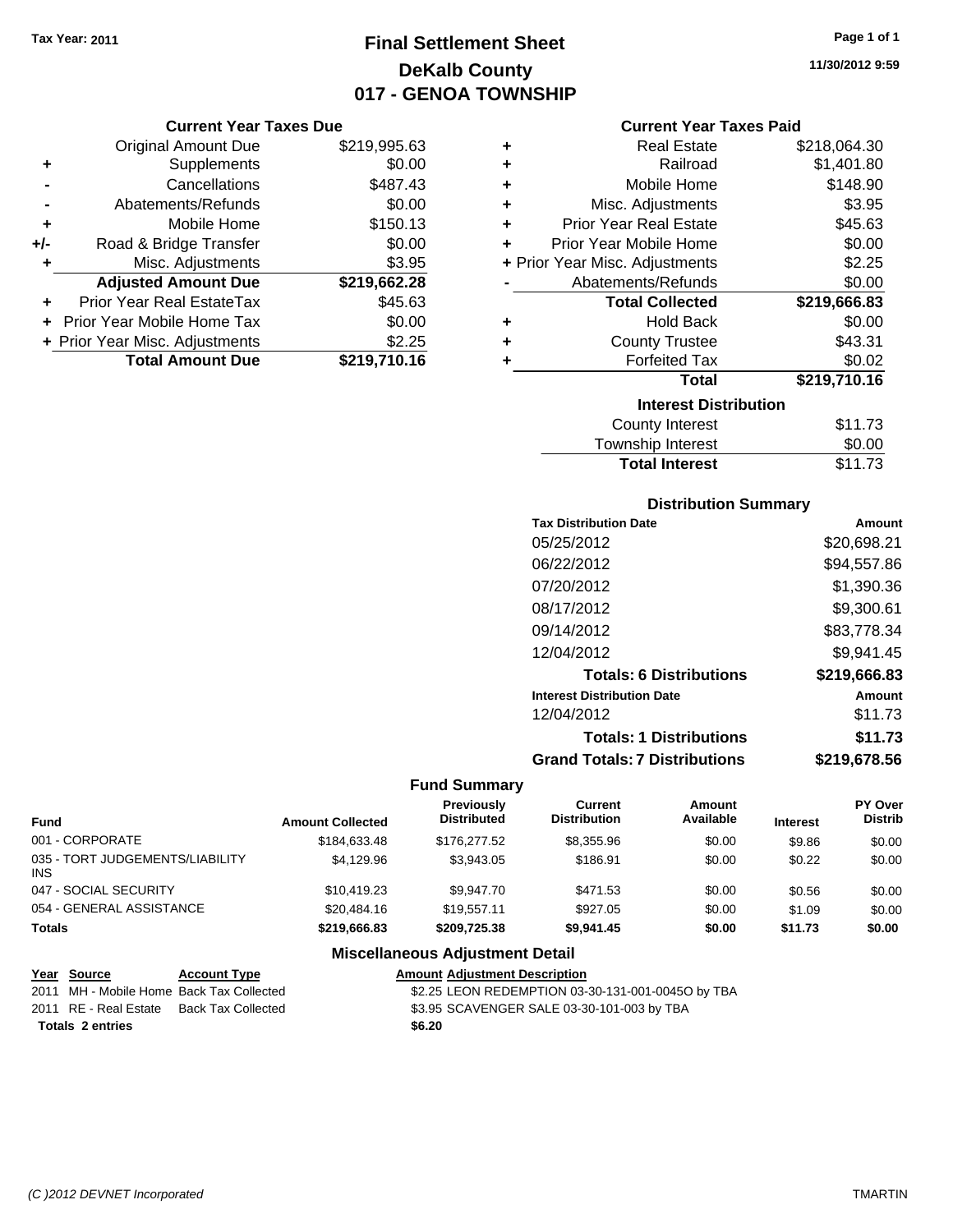**Current Year Taxes Due** Original Amount Due \$165,204.49

**Adjusted Amount Due \$140,982.47**

**Total Amount Due \$141,018.42**

**+** Supplements \$0.00 **-** Cancellations \$176.15 **-** Abatements/Refunds \$0.00 **+** Mobile Home \$112.72 **+/-** Road & Bridge Transfer (\$24,161.55) **+** Misc. Adjustments \$2.96

**+** Prior Year Real EstateTax \$34.26 **+** Prior Year Mobile Home Tax \$0.00 **+ Prior Year Misc. Adjustments \$1.69** 

**Municipality Municipality** Amt. Due Amt. Distrib. **Road and Bridge Summary**

CITY OF GENOA \$24,166.19 \$24,161.55 **Totals \$24,166.19 \$24,161.55**

### **Final Settlement Sheet Tax Year: 2011 Page 1 of 1 DeKalb County 018 - GENOA ROAD & BRIDGE**

**11/30/2012 9:59**

### **Current Year Taxes Paid**

| ٠ | <b>Real Estate</b>             | \$139,782.49 |
|---|--------------------------------|--------------|
| ٠ | Railroad                       | \$1,052.68   |
| ٠ | Mobile Home                    | \$111.82     |
| ٠ | Misc. Adjustments              | \$2.96       |
| ÷ | <b>Prior Year Real Estate</b>  | \$34.26      |
| ÷ | Prior Year Mobile Home         | \$0.00       |
|   | + Prior Year Misc. Adjustments | \$1.69       |
|   | Abatements/Refunds             | \$0.00       |
|   | <b>Total Collected</b>         | \$140,985.90 |
| ٠ | <b>Hold Back</b>               | \$0.00       |
| ÷ | <b>County Trustee</b>          | \$32.52      |
| ٠ | <b>Forfeited Tax</b>           | \$0.00       |
|   | <b>Total</b>                   | \$141,018.42 |
|   | <b>Interest Distribution</b>   |              |
|   | <b>County Interest</b>         | \$7.53       |
|   |                                |              |

| <b>Total Interest</b> | \$7.53 |
|-----------------------|--------|
| Township Interest     | \$0.00 |
| County Interest       | \$7.53 |

| <b>Tax Distribution Date</b>         | Amount       |
|--------------------------------------|--------------|
| 05/25/2012                           | \$13,271.52  |
| 06/22/2012                           | \$60,686.81  |
| 07/20/2012                           | \$890.71     |
| 08/17/2012                           | \$5,957.96   |
| 09/14/2012                           | \$53,793.74  |
| 12/04/2012                           | \$6,385.16   |
| <b>Totals: 6 Distributions</b>       | \$140,985.90 |
| <b>Interest Distribution Date</b>    | Amount       |
| 12/04/2012                           | \$7.53       |
| <b>Totals: 1 Distributions</b>       | \$7.53       |
| <b>Grand Totals: 7 Distributions</b> | \$140,993.43 |
|                                      |              |

#### **Fund Summary**

|                                               |                         | <b>Previously</b>  | Current             | Amount    |                 | PY Over        |
|-----------------------------------------------|-------------------------|--------------------|---------------------|-----------|-----------------|----------------|
| <b>Fund</b>                                   | <b>Amount Collected</b> | <b>Distributed</b> | <b>Distribution</b> | Available | <b>Interest</b> | <b>Distrib</b> |
| 007 - ROAD AND BRIDGE                         | \$49.189.03             | \$46.953.55        | \$2,235.48          | \$0.00    | \$3.35          | \$0.00         |
| 008 - BRIDGE CONST W/COUNTY                   | \$776.04                | \$740.95           | \$35.09             | \$0.00    | \$0.04          | \$0.00         |
| 009 - PERMANENT ROAD                          | \$72.175.87             | \$68,913.15        | \$3,262.72          | \$0.00    | \$3.29          | \$0.00         |
| 010 - EQUIPMENT AND BUILDING                  | \$7,981.39              | \$7,620.60         | \$360.79            | \$0.00    | \$0.36          | \$0.00         |
| 035 - TORT JUDGEMENTS/LIABILITY<br><b>INS</b> | \$7,992.48              | \$7.631.17         | \$361.31            | \$0.00    | \$0.36          | \$0.00         |
| 047 - SOCIAL SECURITY                         | \$2,871.09              | \$2,741.32         | \$129.77            | \$0.00    | \$0.13          | \$0.00         |
| <b>Totals</b>                                 | \$140.985.90            | \$134,600.74       | \$6,385.16          | \$0.00    | \$7.53          | \$0.00         |

### **Miscellaneous Adjustment Detail**

| Year Source           | <b>Account Type</b>                      | <b>Amount Adjustment Description</b>              |
|-----------------------|------------------------------------------|---------------------------------------------------|
|                       | 2011 MH - Mobile Home Back Tax Collected | \$1.69 LEON REDEMPTION 03-30-131-001-00450 by TBA |
| 2011 RE - Real Estate | Back Tax Collected                       | \$2.96 SCAVENGER SALE 03-30-101-003 by TBA        |
| Totals 2 entries      |                                          | \$4.65                                            |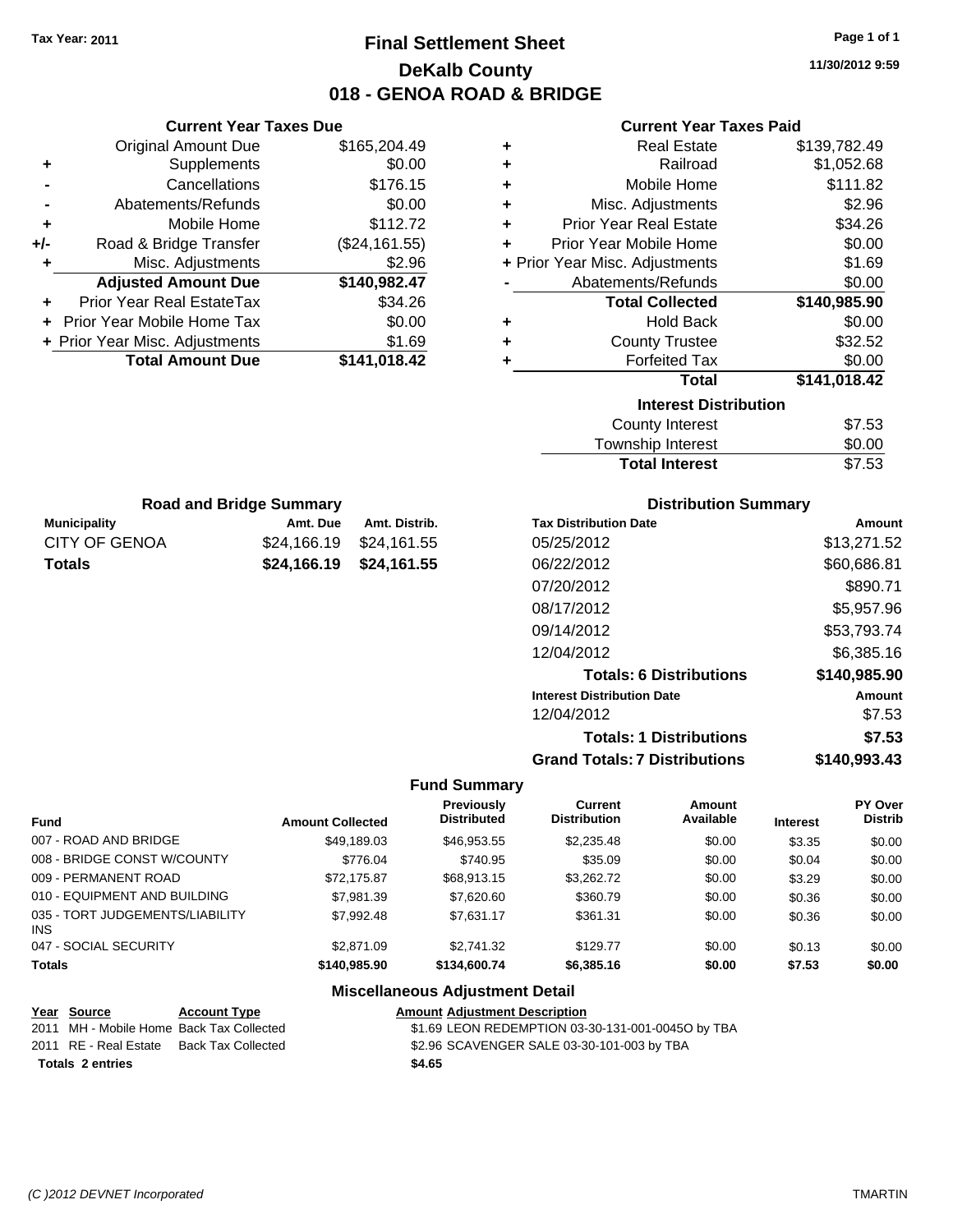Original Amount Due

**Adjusted Amount Due** 

**Total Amount Due** 

**+** Supplements **-** Cancellations **-** Abatements/Refunds **+** Mobile Home **+/-** Road & Bridge Transfer **+** Misc. Adjustments

**+** Prior Year Real EstateTax **+** Prior Year Mobile Home Tax **+ Prior Year Misc. Adjustments** 

### **Final Settlement Sheet Tax Year: 2011 Page 1 of 1 DeKalb County 019 - KINGSTON TOWNSHIP**

**11/30/2012 9:59**

### **Current Year Taxes Paid**

| <b>Current Year Taxes Due</b> |             |   | <b>Current Year Taxes Paid</b> |                |
|-------------------------------|-------------|---|--------------------------------|----------------|
| ıl Amount Due                 | \$82,435.63 | ÷ | <b>Real Estate</b>             | \$81,498.62    |
| Supplements                   | \$0.00      | ٠ | Railroad                       | \$826.54       |
| Cancellations                 | \$104.75    | ÷ | Mobile Home                    | \$10.71        |
| าents/Refunds                 | \$0.00      | ÷ | Misc. Adjustments              | \$0.00         |
| Mobile Home                   | \$10.71     | ÷ | <b>Prior Year Real Estate</b>  | \$25.80        |
| ridge Transfer                | \$0.00      | ٠ | Prior Year Mobile Home         | \$0.00         |
| . Adjustments                 | \$0.00      |   | + Prior Year Misc. Adjustments | \$0.00         |
| <b>Amount Due</b>             | \$82,341.59 |   | Abatements/Refunds             | \$0.00         |
| eal EstateTax                 | \$25.80     |   | <b>Total Collected</b>         | \$82,361.67    |
| pile Home Tax                 | \$0.00      | ٠ | <b>Hold Back</b>               | \$0.00         |
| . Adjustments                 | \$0.00      | ٠ | <b>County Trustee</b>          | \$5.72         |
| <b>Amount Due</b>             | \$82,367.39 |   | <b>Forfeited Tax</b>           | \$0.00         |
|                               |             |   | Total                          | \$82,367.39    |
|                               |             |   | <b>Interest Distribution</b>   |                |
|                               |             |   | County Interest                | ፍ <i>ለ ለ</i> ሰ |

| <u>MICICSL DISUIDUNUI </u> |        |
|----------------------------|--------|
| County Interest            | \$4.40 |
| Township Interest          | \$0.00 |
| <b>Total Interest</b>      | \$4.40 |
|                            |        |

### **Distribution Summary**

| <b>Tax Distribution Date</b>         | Amount      |
|--------------------------------------|-------------|
| 05/25/2012                           | \$8.844.42  |
| 06/22/2012                           | \$34,758.81 |
| 07/20/2012                           | \$715.64    |
| 08/17/2012                           | \$3,726.99  |
| 09/14/2012                           | \$31,374.50 |
| 12/04/2012                           | \$2,941.31  |
| <b>Totals: 6 Distributions</b>       | \$82,361.67 |
| <b>Interest Distribution Date</b>    | Amount      |
| 12/04/2012                           | \$4.40      |
| <b>Totals: 1 Distributions</b>       | \$4.40      |
| <b>Grand Totals: 7 Distributions</b> | \$82,366,07 |
|                                      |             |

| <b>Fund</b>              | <b>Amount Collected</b> | <b>Previously</b><br><b>Distributed</b> | Current<br><b>Distribution</b> | Amount<br>Available | <b>Interest</b> | <b>PY Over</b><br><b>Distrib</b> |
|--------------------------|-------------------------|-----------------------------------------|--------------------------------|---------------------|-----------------|----------------------------------|
| 001 - CORPORATE          | \$81,800.62             | \$78.879.34                             | \$2,921.28                     | \$0.00              | \$4.37          | \$0.00                           |
| 054 - GENERAL ASSISTANCE | \$561.05                | \$541.02                                | \$20.03                        | \$0.00              | \$0.03          | \$0.00                           |
| <b>Totals</b>            | \$82,361.67             | \$79,420.36                             | \$2.941.31                     | \$0.00              | \$4.40          | \$0.00                           |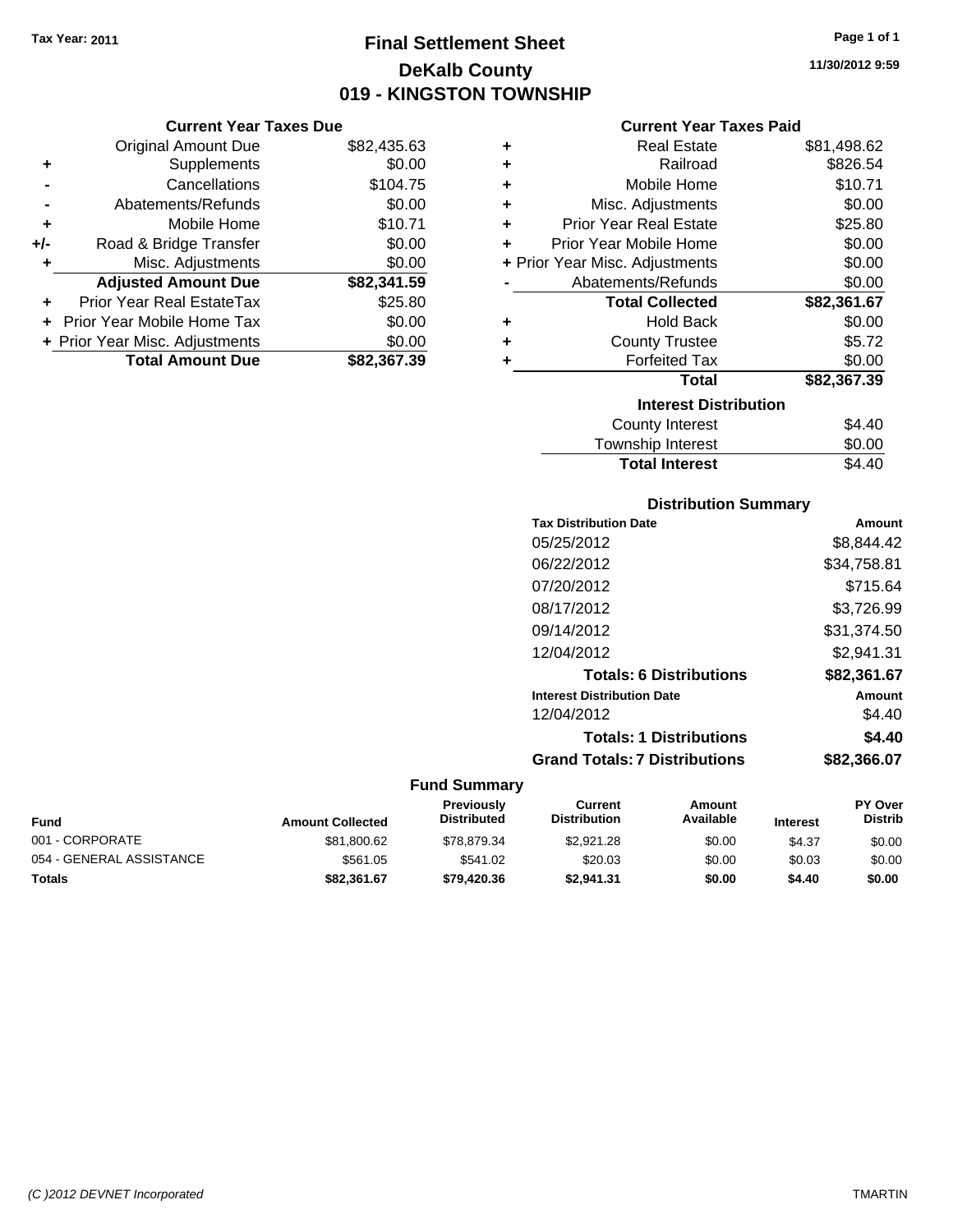### **Final Settlement Sheet Tax Year: 2011 Page 1 of 1 DeKalb County 020 - KINGSTON ROAD & BRIDGE**

**11/30/2012 9:59**

### **Current Year Taxes Paid**

| ٠                            | <b>Real Estate</b>             | \$301,180.96 |  |  |  |
|------------------------------|--------------------------------|--------------|--|--|--|
| ÷                            | Railroad                       | \$3,336.26   |  |  |  |
| ÷                            | Mobile Home                    | \$43.22      |  |  |  |
| ÷                            | Misc. Adjustments              | \$0.00       |  |  |  |
| ÷                            | <b>Prior Year Real Estate</b>  | \$104.32     |  |  |  |
| ÷                            | Prior Year Mobile Home         | \$0.00       |  |  |  |
|                              | + Prior Year Misc. Adjustments | \$0.00       |  |  |  |
|                              | Abatements/Refunds             | \$0.00       |  |  |  |
|                              | <b>Total Collected</b>         | \$304,664.76 |  |  |  |
| ٠                            | <b>Hold Back</b>               | \$0.00       |  |  |  |
| ÷                            | <b>County Trustee</b>          | \$23.10      |  |  |  |
| ٠                            | <b>Forfeited Tax</b>           | \$0.01       |  |  |  |
|                              | <b>Total</b>                   | \$304,687.87 |  |  |  |
| <b>Interest Distribution</b> |                                |              |  |  |  |
|                              | <b>County Interest</b>         | \$16.26      |  |  |  |
|                              | Taurachin Internat             | ሮስ ሰሰ        |  |  |  |

| <b>Total Interest</b> | \$16.26 |
|-----------------------|---------|
| Township Interest     | \$0.00  |
| County Interest       | \$16.26 |

| <b>Road and Bridge Summary</b> |             |               |  |  |
|--------------------------------|-------------|---------------|--|--|
| <b>Municipality</b>            | Amt. Due    | Amt. Distrib. |  |  |
| CITY OF GENOA                  | \$11.123.59 | \$11,122.80   |  |  |
| VILLAGE OF KINGSTON            | \$16,666.91 | \$16,665.71   |  |  |
| Totals                         | \$27,790.50 | \$27,788.51   |  |  |

**Current Year Taxes Due** Original Amount Due \$332,751.60

**Adjusted Amount Due \$304,583.55**

**Total Amount Due \$304,687.87**

**+** Supplements \$0.00 **-** Cancellations \$422.77 **-** Abatements/Refunds \$0.00 **+** Mobile Home \$43.23 **+/-** Road & Bridge Transfer (\$27,788.51) **+** Misc. Adjustments \$0.00

**+** Prior Year Real EstateTax \$104.32 **+** Prior Year Mobile Home Tax \$0.00 **+ Prior Year Misc. Adjustments**  $$0.00$ 

### **Distribution Summary**

| <b>Tax Distribution Date</b>         | Amount       |
|--------------------------------------|--------------|
| 05/25/2012                           | \$32,750.28  |
| 06/22/2012                           | \$128,533.84 |
| 07/20/2012                           | \$2,645.17   |
| 08/17/2012                           | \$13,776.14  |
| 09/14/2012                           | \$116,083.37 |
| 12/04/2012                           | \$10,875.96  |
| <b>Totals: 6 Distributions</b>       | \$304,664.76 |
| <b>Interest Distribution Date</b>    | Amount       |
| 12/04/2012                           | \$16.26      |
| <b>Totals: 1 Distributions</b>       | \$16.26      |
| <b>Grand Totals: 7 Distributions</b> | \$304,681.02 |

|                              |                         | <b>Previously</b>  | Current             | Amount    |                 | PY Over        |
|------------------------------|-------------------------|--------------------|---------------------|-----------|-----------------|----------------|
| <b>Fund</b>                  | <b>Amount Collected</b> | <b>Distributed</b> | <b>Distribution</b> | Available | <b>Interest</b> | <b>Distrib</b> |
| 007 - ROAD AND BRIDGE        | \$100.908.47            | \$97,309.12        | \$3.599.35          | \$0.00    | \$6.30          | \$0.00         |
| 008 - BRIDGE CONST W/COUNTY  | \$7,444.96              | \$7.179.09         | \$265.87            | \$0.00    | \$0.36          | \$0.00         |
| 009 - PERMANENT ROAD         | \$171,506.67            | \$165,381,74       | \$6.124.93          | \$0.00    | \$8.39          | \$0.00         |
| 010 - EQUIPMENT AND BUILDING | \$24,804.66             | \$23.918.85        | \$885.81            | \$0.00    | \$1.21          | \$0.00         |
| Totals                       | \$304,664.76            | \$293.788.80       | \$10,875.96         | \$0.00    | \$16.26         | \$0.00         |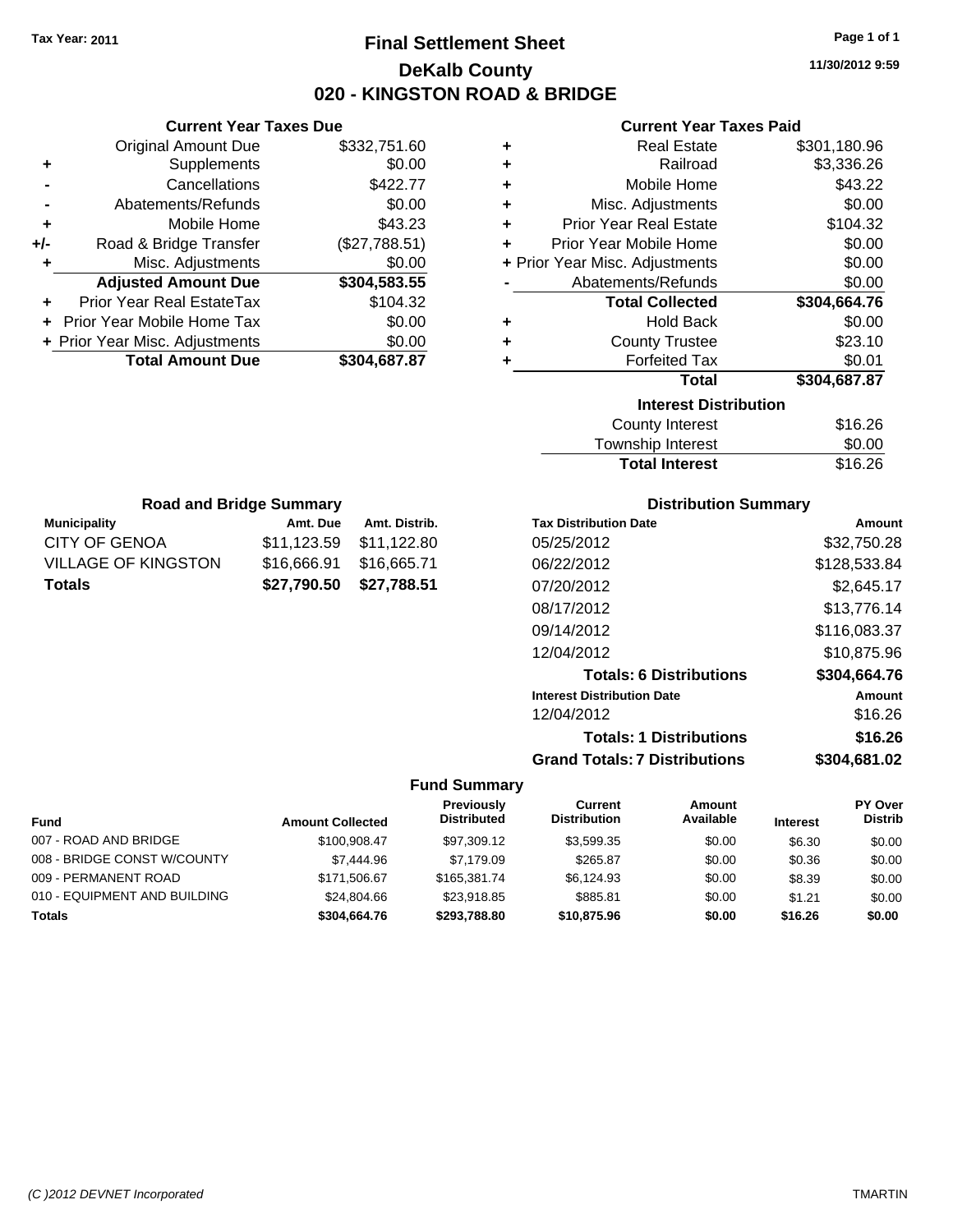**Current Year Taxes Due** Original Amount Due \$13,771.57

**Adjusted Amount Due \$13,755.86**

**Total Amount Due \$13,760.19**

**+** Supplements \$0.00 **-** Cancellations \$17.50 **-** Abatements/Refunds \$0.00 **+** Mobile Home \$1.79 **+/-** Road & Bridge Transfer \$0.00 **+** Misc. Adjustments \$0.00

**+** Prior Year Real EstateTax \$4.33 **+** Prior Year Mobile Home Tax \$0.00 **+ Prior Year Misc. Adjustments**  $$0.00$ 

### **Final Settlement Sheet Tax Year: 2011 Page 1 of 1 DeKalb County 021 - KINGSTON TWP CEMETERY**

**11/30/2012 9:59**

### **Current Year Taxes Paid**

| ٠ | <b>Real Estate</b>             | \$13,615.03 |
|---|--------------------------------|-------------|
| ÷ | Railroad                       | \$138.08    |
| ٠ | Mobile Home                    | \$1.79      |
| ÷ | Misc. Adjustments              | \$0.00      |
| ÷ | <b>Prior Year Real Estate</b>  | \$4.33      |
| ÷ | Prior Year Mobile Home         | \$0.00      |
|   | + Prior Year Misc. Adjustments | \$0.00      |
|   | Abatements/Refunds             | \$0.00      |
|   | <b>Total Collected</b>         | \$13,759.23 |
| ٠ | Hold Back                      | \$0.00      |
| ٠ | <b>County Trustee</b>          | \$0.96      |
| ٠ | <b>Forfeited Tax</b>           | \$0.00      |
|   | <b>Total</b>                   | \$13,760.19 |
|   | <b>Interest Distribution</b>   |             |
|   | <b>County Interest</b>         | \$0.73      |
|   | Townshin Interest              | ፍስ ሰስ       |

## ownship interest Total Interest \$0.73

### **Distribution Summary**

| <b>Tax Distribution Date</b>         | Amount      |
|--------------------------------------|-------------|
| 05/25/2012                           | \$1,477.55  |
| 06/22/2012                           | \$5,806.72  |
| 07/20/2012                           | \$119.56    |
| 08/17/2012                           | \$622.66    |
| 09/14/2012                           | \$5,241.38  |
| 12/04/2012                           | \$491.36    |
| <b>Totals: 6 Distributions</b>       | \$13.759.23 |
| <b>Interest Distribution Date</b>    | Amount      |
| 12/04/2012                           | \$0.73      |
| <b>Totals: 1 Distributions</b>       | \$0.73      |
| <b>Grand Totals: 7 Distributions</b> | \$13,759.96 |
|                                      |             |

| <b>Fund</b>    | <b>Amount Collected</b> | <b>Previously</b><br><b>Distributed</b> | Current<br><b>Distribution</b> | Amount<br>Available | <b>Interest</b> | <b>PY Over</b><br><b>Distrib</b> |
|----------------|-------------------------|-----------------------------------------|--------------------------------|---------------------|-----------------|----------------------------------|
| 017 - CEMETERY | \$13.759.23             | \$13,267.87                             | \$491.36                       | \$0.00              | \$0.73          | \$0.00                           |
| <b>Totals</b>  | \$13.759.23             | \$13,267.87                             | \$491.36                       | \$0.00              | \$0.73          | \$0.00                           |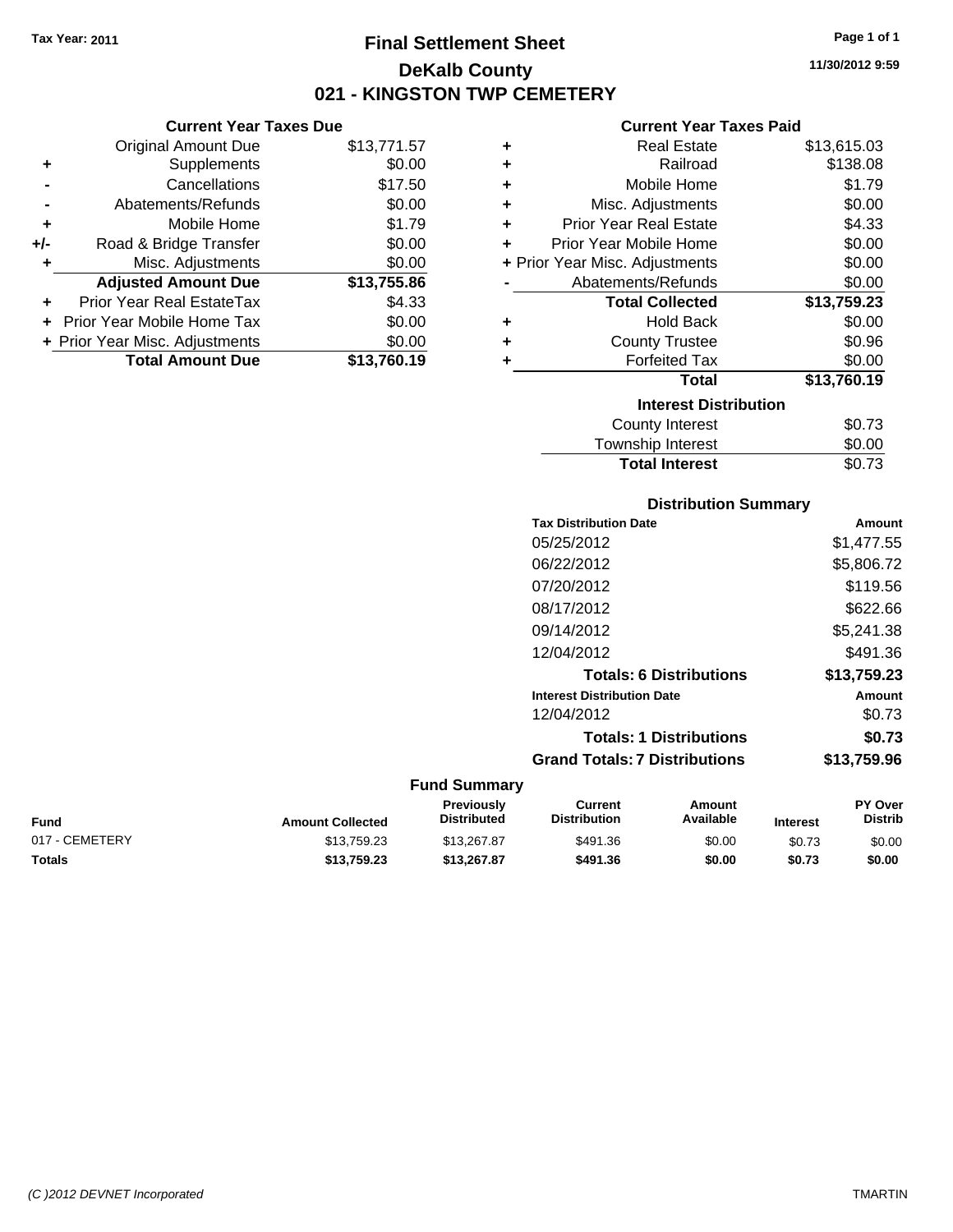## **Final Settlement Sheet Tax Year: 2011 Page 1 of 1 DeKalb County 022 - MALTA TOWNSHIP**

### **Current Year Taxes Due**

|     | <b>Original Amount Due</b>     | \$60,288.36 |
|-----|--------------------------------|-------------|
| ٠   | Supplements                    | \$0.00      |
|     | Cancellations                  | \$27.03     |
|     | Abatements/Refunds             | \$0.00      |
| ٠   | Mobile Home                    | \$0.00      |
| +/- | Road & Bridge Transfer         | \$0.00      |
| ٠   | Misc. Adjustments              | \$0.00      |
|     | <b>Adjusted Amount Due</b>     | \$60,261.33 |
|     | Prior Year Real EstateTax      | \$0.00      |
|     | Prior Year Mobile Home Tax     | \$0.00      |
|     | + Prior Year Misc. Adjustments | \$0.00      |
|     | <b>Total Amount Due</b>        | \$60,261.33 |

| ٠ | <b>Real Estate</b>             | \$58,544.17 |
|---|--------------------------------|-------------|
| ٠ | Railroad                       | \$1,717.16  |
| ٠ | Mobile Home                    | \$0.00      |
| ٠ | Misc. Adjustments              | \$0.00      |
| ٠ | <b>Prior Year Real Estate</b>  | \$0.00      |
| ٠ | Prior Year Mobile Home         | \$0.00      |
|   | + Prior Year Misc. Adjustments | \$0.00      |
|   | Abatements/Refunds             | \$0.00      |
|   | <b>Total Collected</b>         | \$60,261.33 |
| ٠ | Hold Back                      | \$0.00      |
| ٠ | <b>County Trustee</b>          | \$0.00      |
| ٠ | <b>Forfeited Tax</b>           | \$0.00      |
|   | Total                          | \$60,261.33 |
|   | <b>Interest Distribution</b>   |             |
|   | <b>County Interest</b>         | \$3.22      |
|   | <b>Township Interest</b>       | \$0.00      |
|   | <b>Total Interest</b>          | \$3.22      |

### **Distribution Summary**

| <b>Tax Distribution Date</b>         | Amount      |
|--------------------------------------|-------------|
| 05/25/2012                           | \$5,630.52  |
| 06/22/2012                           | \$26,767.90 |
| 07/20/2012                           | \$374.80    |
| 08/17/2012                           | \$1.757.23  |
| 09/14/2012                           | \$23,069.06 |
| 12/04/2012                           | \$2.661.82  |
| <b>Totals: 6 Distributions</b>       | \$60,261.33 |
| <b>Interest Distribution Date</b>    | Amount      |
| 12/04/2012                           | \$3.22      |
| <b>Totals: 1 Distributions</b>       | \$3.22      |
| <b>Grand Totals: 7 Distributions</b> | \$60.264.55 |
|                                      |             |

| Fund                     | <b>Amount Collected</b> | <b>Previously</b><br><b>Distributed</b> | Current<br><b>Distribution</b> | Amount<br>Available | <b>Interest</b> | <b>PY Over</b><br><b>Distrib</b> |
|--------------------------|-------------------------|-----------------------------------------|--------------------------------|---------------------|-----------------|----------------------------------|
| 001 - CORPORATE          | \$59.562.05             | \$56.931.13                             | \$2,630.92                     | \$0.00              | \$3.18          | \$0.00                           |
| 054 - GENERAL ASSISTANCE | \$699.28                | \$668.38                                | \$30.90                        | \$0.00              | \$0.04          | \$0.00                           |
| <b>Totals</b>            | \$60,261,33             | \$57,599.51                             | \$2,661.82                     | \$0.00              | \$3.22          | \$0.00                           |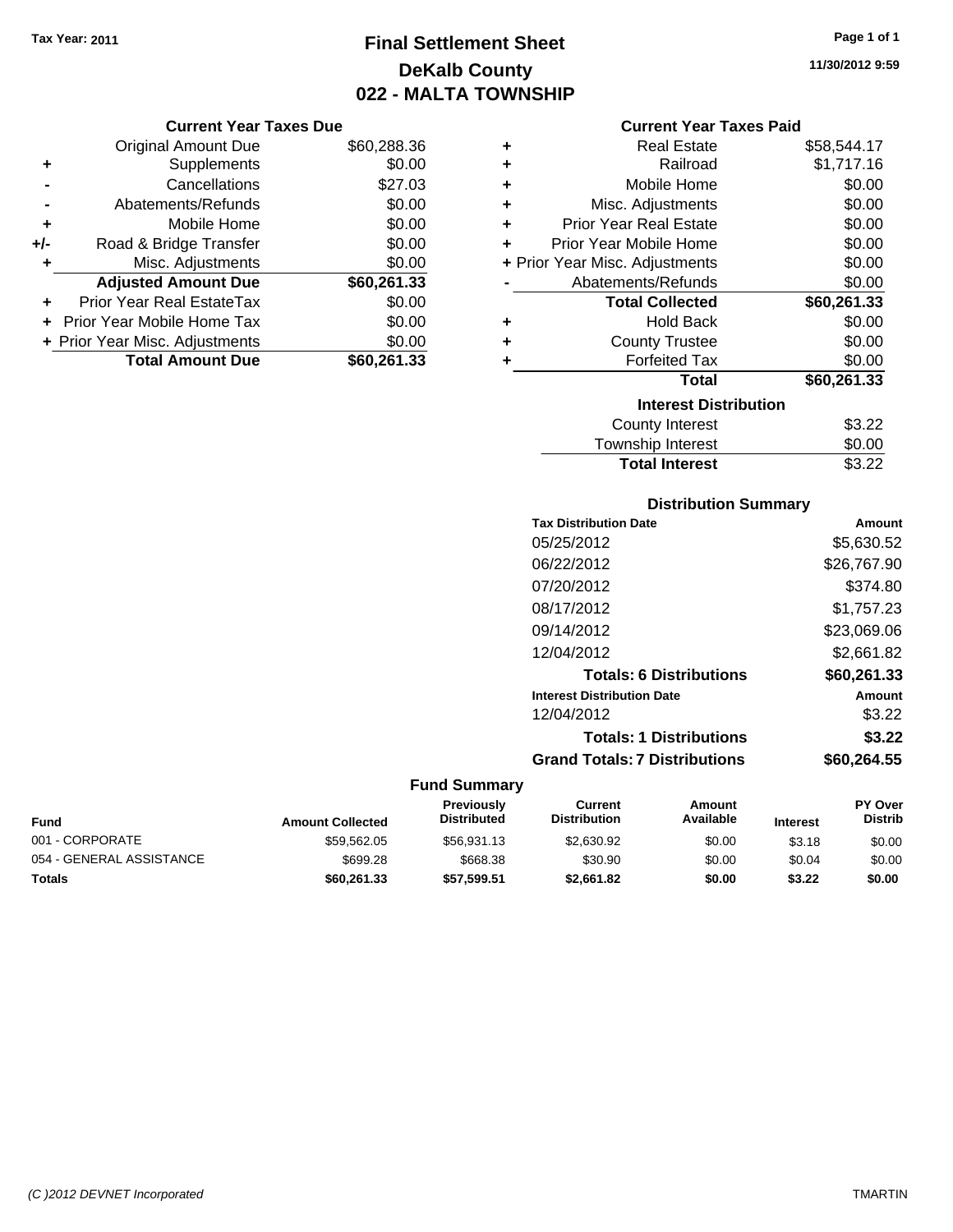### **Final Settlement Sheet Tax Year: 2011 Page 1 of 1 DeKalb County 023 - MALTA TWP LIBRARY**

**11/30/2012 9:59**

### **Current Year Taxes Due**

|     | <b>Original Amount Due</b>     | \$116,191.77 |
|-----|--------------------------------|--------------|
| ٠   | Supplements                    | \$0.00       |
|     | Cancellations                  | \$52.08      |
|     | Abatements/Refunds             | \$0.00       |
| ٠   | Mobile Home                    | \$0.00       |
| +/- | Road & Bridge Transfer         | \$0.00       |
| ÷   | Misc. Adjustments              | \$0.00       |
|     | <b>Adjusted Amount Due</b>     | \$116,139.69 |
|     | Prior Year Real EstateTax      | \$0.00       |
|     | Prior Year Mobile Home Tax     | \$0.00       |
|     | + Prior Year Misc. Adjustments | \$0.00       |
|     | <b>Total Amount Due</b>        | \$116,139.69 |

### **Current Year Taxes Paid**

| ٠ | Real Estate                    | \$112,830.27 |
|---|--------------------------------|--------------|
| ٠ | Railroad                       | \$3,309.42   |
| ٠ | Mobile Home                    | \$0.00       |
| ٠ | Misc. Adjustments              | \$0.00       |
| ٠ | <b>Prior Year Real Estate</b>  | \$0.00       |
| ٠ | Prior Year Mobile Home         | \$0.00       |
|   | + Prior Year Misc. Adjustments | \$0.00       |
|   | Abatements/Refunds             | \$0.00       |
|   | <b>Total Collected</b>         | \$116,139.69 |
| ٠ | <b>Hold Back</b>               | \$0.00       |
| ٠ | <b>County Trustee</b>          | \$0.00       |
| ٠ | <b>Forfeited Tax</b>           | \$0.00       |
|   | Total                          | \$116,139.69 |
|   |                                |              |
|   | <b>Interest Distribution</b>   |              |

| <b>Total Interest</b>  | \$6.20 |
|------------------------|--------|
| Township Interest      | \$0.00 |
| <b>COUTTLY IFTERST</b> | JO.∠U  |

### **Distribution Summary**

| <b>Tax Distribution Date</b>         | Amount       |
|--------------------------------------|--------------|
| 05/25/2012                           | \$10.851.83  |
| 06/22/2012                           | \$51,588.67  |
| 07/20/2012                           | \$722.39     |
| 08/17/2012                           | \$3,386.52   |
| 09/14/2012                           | \$44.460.20  |
| 12/04/2012                           | \$5.130.08   |
| <b>Totals: 6 Distributions</b>       | \$116,139.69 |
| <b>Interest Distribution Date</b>    | Amount       |
| 12/04/2012                           | \$6.20       |
| <b>Totals: 1 Distributions</b>       | \$6.20       |
| <b>Grand Totals: 7 Distributions</b> | \$116,145.89 |
|                                      |              |

| Fund          | <b>Amount Collected</b> | <b>Previously</b><br><b>Distributed</b> | Current<br><b>Distribution</b> | Amount<br>Available | <b>Interest</b> | <b>PY Over</b><br><b>Distrib</b> |
|---------------|-------------------------|-----------------------------------------|--------------------------------|---------------------|-----------------|----------------------------------|
| 016 - LIBRARY | \$116,139.69            | \$111.009.61                            | \$5,130.08                     | \$0.00              | \$6.20          | \$0.00                           |
| Totals        | \$116.139.69            | \$111.009.61                            | \$5.130.08                     | \$0.00              | \$6.20          | \$0.00                           |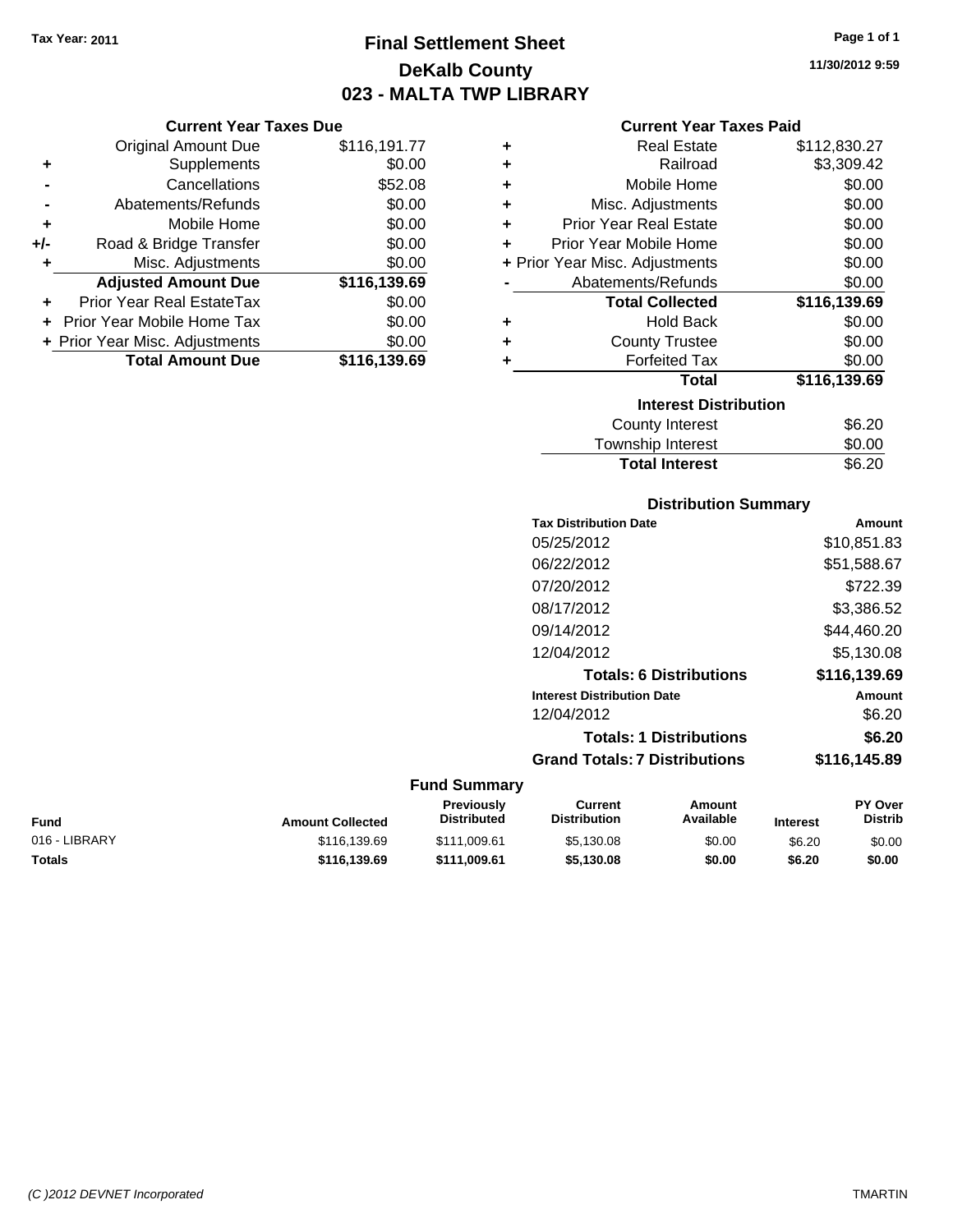### **Final Settlement Sheet Tax Year: 2011 Page 1 of 1 DeKalb County 024 - MALTA ROAD & BRIDGE**

**11/30/2012 9:59**

| <b>Current Year Taxes Paid</b> |  |  |  |
|--------------------------------|--|--|--|
|--------------------------------|--|--|--|

| ٠ | <b>Real Estate</b>             | \$135,511.10 |
|---|--------------------------------|--------------|
| ÷ | Railroad                       | \$4,319.82   |
| ÷ | Mobile Home                    | \$0.00       |
| ÷ | Misc. Adjustments              | \$0.00       |
| ÷ | <b>Prior Year Real Estate</b>  | \$0.00       |
| ÷ | Prior Year Mobile Home         | \$0.00       |
|   | + Prior Year Misc. Adjustments | \$0.00       |
|   | Abatements/Refunds             | \$0.00       |
|   | <b>Total Collected</b>         | \$139,830.92 |
| ٠ | <b>Hold Back</b>               | \$0.00       |
| ÷ | <b>County Trustee</b>          | \$0.00       |
| ÷ | <b>Forfeited Tax</b>           | \$0.00       |
|   | <b>Total</b>                   | \$139,830.92 |
|   | <b>Interest Distribution</b>   |              |
|   | <b>County Interest</b>         | \$7.46       |
|   | Townshin Interest              | ፍስ ሰስ        |

| <b>Total Interest</b> | \$7.46 |
|-----------------------|--------|
| Township Interest     | \$0.00 |
| County Interest       | \$7.46 |

| <b>Distribution Summary</b>          |              |  |  |  |
|--------------------------------------|--------------|--|--|--|
| <b>Tax Distribution Date</b>         | Amount       |  |  |  |
| 05/25/2012                           | \$13,039.36  |  |  |  |
| 06/22/2012                           | \$62,127.25  |  |  |  |
| 07/20/2012                           | \$868.02     |  |  |  |
| 08/17/2012                           | \$4,069.40   |  |  |  |
| 09/14/2012                           | \$53,562.59  |  |  |  |
| 12/04/2012                           | \$6.164.30   |  |  |  |
| <b>Totals: 6 Distributions</b>       | \$139,830.92 |  |  |  |
| <b>Interest Distribution Date</b>    | Amount       |  |  |  |
| 12/04/2012                           | \$7.46       |  |  |  |
| <b>Totals: 1 Distributions</b>       | \$7.46       |  |  |  |
| <b>Grand Totals: 7 Distributions</b> | \$139,838.38 |  |  |  |

### **Fund Summary**

 $\overline{\phantom{0}}$ 

|                              |                         | Previously         | Current             | Amount    |                 | PY Over        |
|------------------------------|-------------------------|--------------------|---------------------|-----------|-----------------|----------------|
| <b>Fund</b>                  | <b>Amount Collected</b> | <b>Distributed</b> | <b>Distribution</b> | Available | <b>Interest</b> | <b>Distrib</b> |
| 007 - ROAD AND BRIDGE        | \$42.052.96             | \$40,207.64        | \$1.845.32          | \$0.00    | \$2.64          | \$0.00         |
| 008 - BRIDGE CONST W/COUNTY  | \$17.787.46             | \$17,001.76        | \$785.70            | \$0.00    | \$0.88          | \$0.00         |
| 009 - PERMANENT ROAD         | \$63,932.49             | \$61,108.51        | \$2.823.98          | \$0.00    | \$3.15          | \$0.00         |
| 010 - EQUIPMENT AND BUILDING | \$16,058,01             | \$15,348,71        | \$709.30            | \$0.00    | \$0.79          | \$0.00         |
| <b>Totals</b>                | \$139,830.92            | \$133,666.62       | \$6,164.30          | \$0.00    | \$7.46          | \$0.00         |

### **-** Abatements/Refunds \$0.00 **+** Mobile Home \$0.00

**+** Supplements \$0.00 **-** Cancellations \$67.99

**Current Year Taxes Due** Original Amount Due \$151,667.37

| +/- | Road & Bridge Transfer         | (\$11,768.46) |
|-----|--------------------------------|---------------|
| ÷   | Misc. Adjustments              | \$0.00        |
|     | <b>Adjusted Amount Due</b>     | \$139,830.92  |
|     | Prior Year Real EstateTax      | \$0.00        |
|     | + Prior Year Mobile Home Tax   | \$0.00        |
|     | + Prior Year Misc. Adjustments | \$0.00        |
|     | <b>Total Amount Due</b>        | \$139,830.92  |

**Municipality Municipality** Amt. Due Amt. Distrib. **Road and Bridge Summary**

VILLAGE OF MALTA \$11,768.46 \$11,768.46 **Totals \$11,768.46 \$11,768.46**

*(C )2012 DEVNET Incorporated* TMARTIN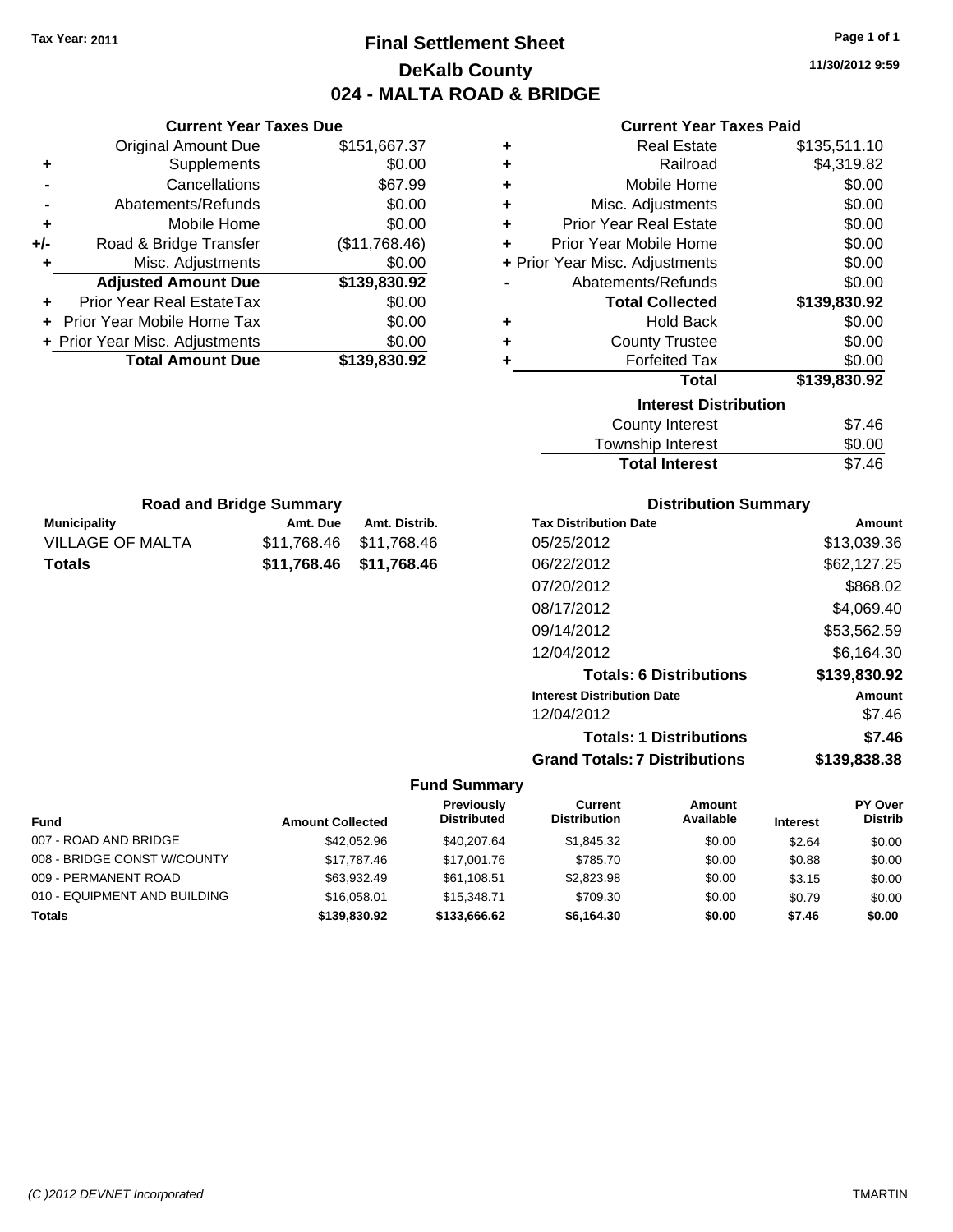**Current Year Taxes Due** Original Amount Due \$93,105.55

**Adjusted Amount Due \$93,084.29**

**Total Amount Due \$93,084.29**

**+** Supplements \$0.00 **-** Cancellations \$28.33 **-** Abatements/Refunds \$0.00 **+** Mobile Home \$7.07 **+/-** Road & Bridge Transfer \$0.00 **+** Misc. Adjustments \$0.00

**+** Prior Year Real EstateTax \$0.00 **+** Prior Year Mobile Home Tax \$0.00 **+ Prior Year Misc. Adjustments**  $$0.00$ 

### **Final Settlement Sheet Tax Year: 2011 Page 1 of 1 DeKalb County 025 - MAYFIELD TOWNSHIP**

**11/30/2012 9:59**

### **Current Year Taxes Paid**

| ٠ | <b>Real Estate</b>             | \$93,077.22 |
|---|--------------------------------|-------------|
| ٠ | Railroad                       | \$0.00      |
| ٠ | Mobile Home                    | \$7.07      |
| ÷ | Misc. Adjustments              | \$0.00      |
| ÷ | <b>Prior Year Real Estate</b>  | \$0.00      |
| ٠ | Prior Year Mobile Home         | \$0.00      |
|   | + Prior Year Misc. Adjustments | \$0.00      |
|   | Abatements/Refunds             | \$0.00      |
|   | <b>Total Collected</b>         | \$93,084.29 |
| ٠ | <b>Hold Back</b>               | \$0.00      |
| ٠ | <b>County Trustee</b>          | \$0.00      |
| ٠ | <b>Forfeited Tax</b>           | \$0.00      |
|   | <b>Total</b>                   | \$93,084.29 |
|   | <b>Interest Distribution</b>   |             |
|   | County Interest                | \$4.97      |
|   | Townshin Interest              | ደ0 00       |

### Township Interest  $$0.00$ Total Interest \$4.97

### **Distribution Summary**

| <b>Tax Distribution Date</b>         | Amount      |
|--------------------------------------|-------------|
| 05/25/2012                           | \$10,442.19 |
| 06/22/2012                           | \$40,252.19 |
| 07/20/2012                           | \$554.93    |
| 08/17/2012                           | \$1.914.50  |
| 09/14/2012                           | \$37,190.64 |
| 12/04/2012                           | \$2,729.84  |
| <b>Totals: 6 Distributions</b>       | \$93,084.29 |
| <b>Interest Distribution Date</b>    | Amount      |
| 12/04/2012                           | \$4.97      |
| <b>Totals: 1 Distributions</b>       | \$4.97      |
| <b>Grand Totals: 7 Distributions</b> | \$93,089,26 |
|                                      |             |

| <b>Fund</b>              | <b>Amount Collected</b> | <b>Previously</b><br><b>Distributed</b> | Current<br><b>Distribution</b> | Amount<br>Available | <b>Interest</b> | <b>PY Over</b><br><b>Distrib</b> |
|--------------------------|-------------------------|-----------------------------------------|--------------------------------|---------------------|-----------------|----------------------------------|
| 001 - CORPORATE          | \$89.082.70             | \$86,470.20                             | \$2,612.50                     | \$0.00              | \$4.76          | \$0.00                           |
| 054 - GENERAL ASSISTANCE | \$4,001.59              | \$3.884.25                              | \$117.34                       | \$0.00              | \$0.21          | \$0.00                           |
| <b>Totals</b>            | \$93,084.29             | \$90.354.45                             | \$2,729.84                     | \$0.00              | \$4.97          | \$0.00                           |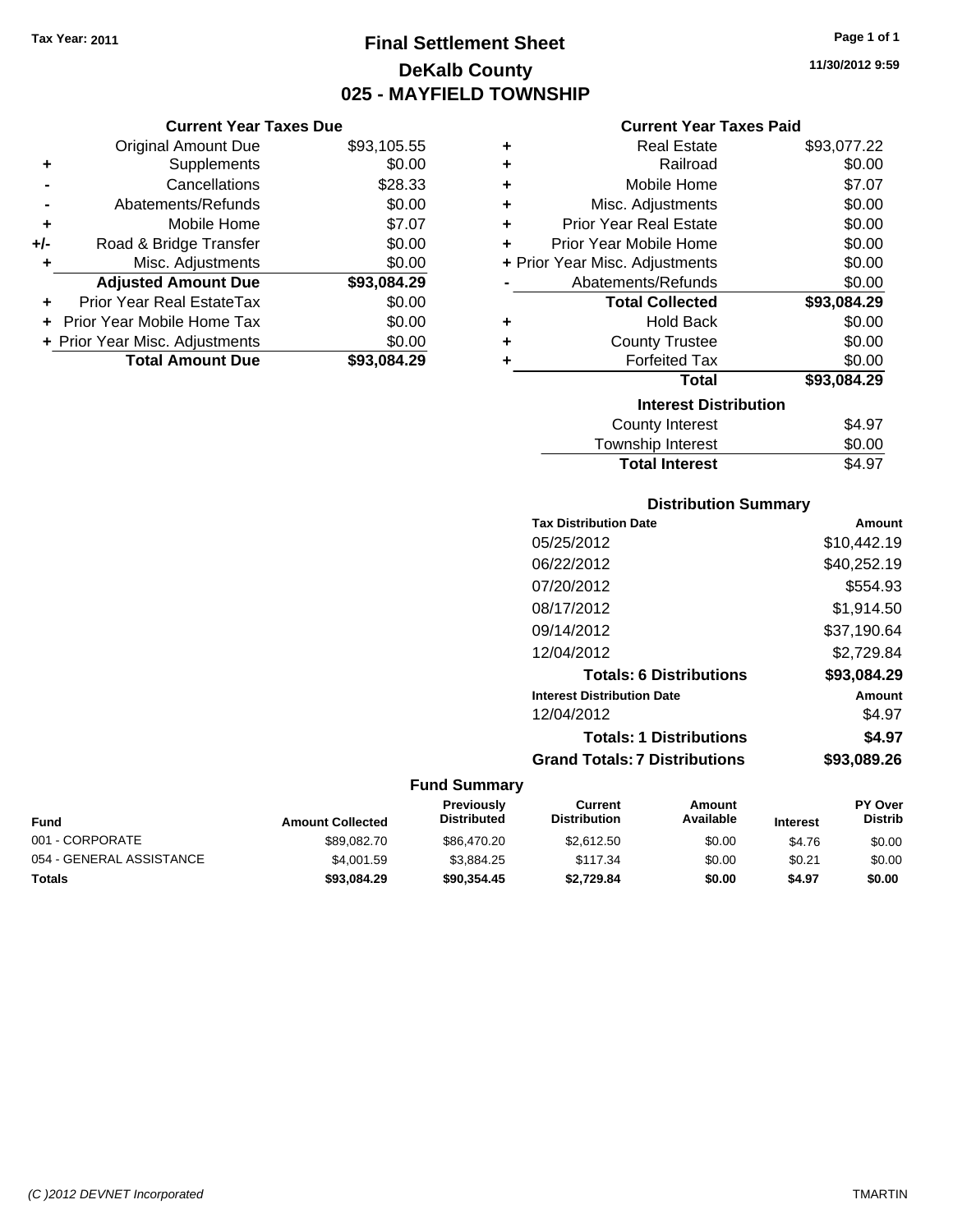**Current Year Taxes Due** Original Amount Due \$224,159.32

**Adjusted Amount Due \$224,108.12**

**Total Amount Due \$224,108.12**

**+** Supplements \$0.00 **-** Cancellations \$68.22 **-** Abatements/Refunds \$0.00 **+** Mobile Home \$17.02 **+/-** Road & Bridge Transfer \$0.00 **+** Misc. Adjustments \$0.00

**+** Prior Year Real EstateTax \$0.00 **+** Prior Year Mobile Home Tax \$0.00 **+ Prior Year Misc. Adjustments**  $$0.00$ 

### **Final Settlement Sheet Tax Year: 2011 Page 1 of 1 DeKalb County 026 - MAYFIELD ROAD & BRIDGE**

**11/30/2012 9:59**

### **Current Year Taxes Paid**

| ٠ | <b>Real Estate</b>             | \$224,091.10 |
|---|--------------------------------|--------------|
| ٠ | Railroad                       | \$0.00       |
| ٠ | Mobile Home                    | \$17.02      |
| ÷ | Misc. Adjustments              | \$0.00       |
| ÷ | <b>Prior Year Real Estate</b>  | \$0.00       |
| ٠ | Prior Year Mobile Home         | \$0.00       |
|   | + Prior Year Misc. Adjustments | \$0.00       |
|   | Abatements/Refunds             | \$0.00       |
|   | <b>Total Collected</b>         | \$224,108.12 |
| ٠ | Hold Back                      | \$0.00       |
| ٠ | <b>County Trustee</b>          | \$0.00       |
| ٠ | <b>Forfeited Tax</b>           | \$0.00       |
|   | Total                          | \$224,108.12 |
|   | <b>Interest Distribution</b>   |              |
|   | <b>County Interest</b>         | \$11.96      |
|   |                                |              |

| <b>Total Interest</b> | \$11.96 |
|-----------------------|---------|
| Township Interest     | \$0.00  |
| County Interest       | \$11.90 |

### **Distribution Summary**

| <b>Tax Distribution Date</b>         | Amount       |
|--------------------------------------|--------------|
| 05/25/2012                           | \$25,140.53  |
| 06/22/2012                           | \$96,910.66  |
| 07/20/2012                           | \$1,336.02   |
| 08/17/2012                           | \$4,609.35   |
| 09/14/2012                           | \$89,539.29  |
| 12/04/2012                           | \$6,572.27   |
| <b>Totals: 6 Distributions</b>       | \$224,108.12 |
| <b>Interest Distribution Date</b>    | Amount       |
| 12/04/2012                           | \$11.96      |
| <b>Totals: 1 Distributions</b>       | \$11.96      |
| <b>Grand Totals: 7 Distributions</b> | \$224,120.08 |

|                                                     |                         | <b>Previously</b>  | Current             | Amount    |                 | PY Over        |
|-----------------------------------------------------|-------------------------|--------------------|---------------------|-----------|-----------------|----------------|
| <b>Fund</b>                                         | <b>Amount Collected</b> | <b>Distributed</b> | <b>Distribution</b> | Available | <b>Interest</b> | <b>Distrib</b> |
| 007 - ROAD AND BRIDGE                               | \$143.715.17            | \$139,500.52       | \$4,214,65          | \$0.00    | \$7.68          | \$0.00         |
| 008 - BRIDGE CONST W/COUNTY                         | \$6.261.81              | \$6,078.17         | \$183.64            | \$0.00    | \$0.33          | \$0.00         |
| 009 - PERMANENT ROAD                                | \$56,797.51             | \$55.131.85        | \$1,665.66          | \$0.00    | \$3.03          | \$0.00         |
| 010 - EQUIPMENT AND BUILDING                        | \$9,629.48              | \$9,347.08         | \$282.40            | \$0.00    | \$0.51          | \$0.00         |
| 035 - TORT JUDGMENTS, LIABILITY<br><b>INSURANCE</b> | \$4.622.45              | \$4,486.90         | \$135.55            | \$0.00    | \$0.25          | \$0.00         |
| 047 - SOCIAL SECURITY                               | \$3,081.70              | \$2,991.33         | \$90.37             | \$0.00    | \$0.16          | \$0.00         |
| <b>Totals</b>                                       | \$224.108.12            | \$217.535.85       | \$6.572.27          | \$0.00    | \$11.96         | \$0.00         |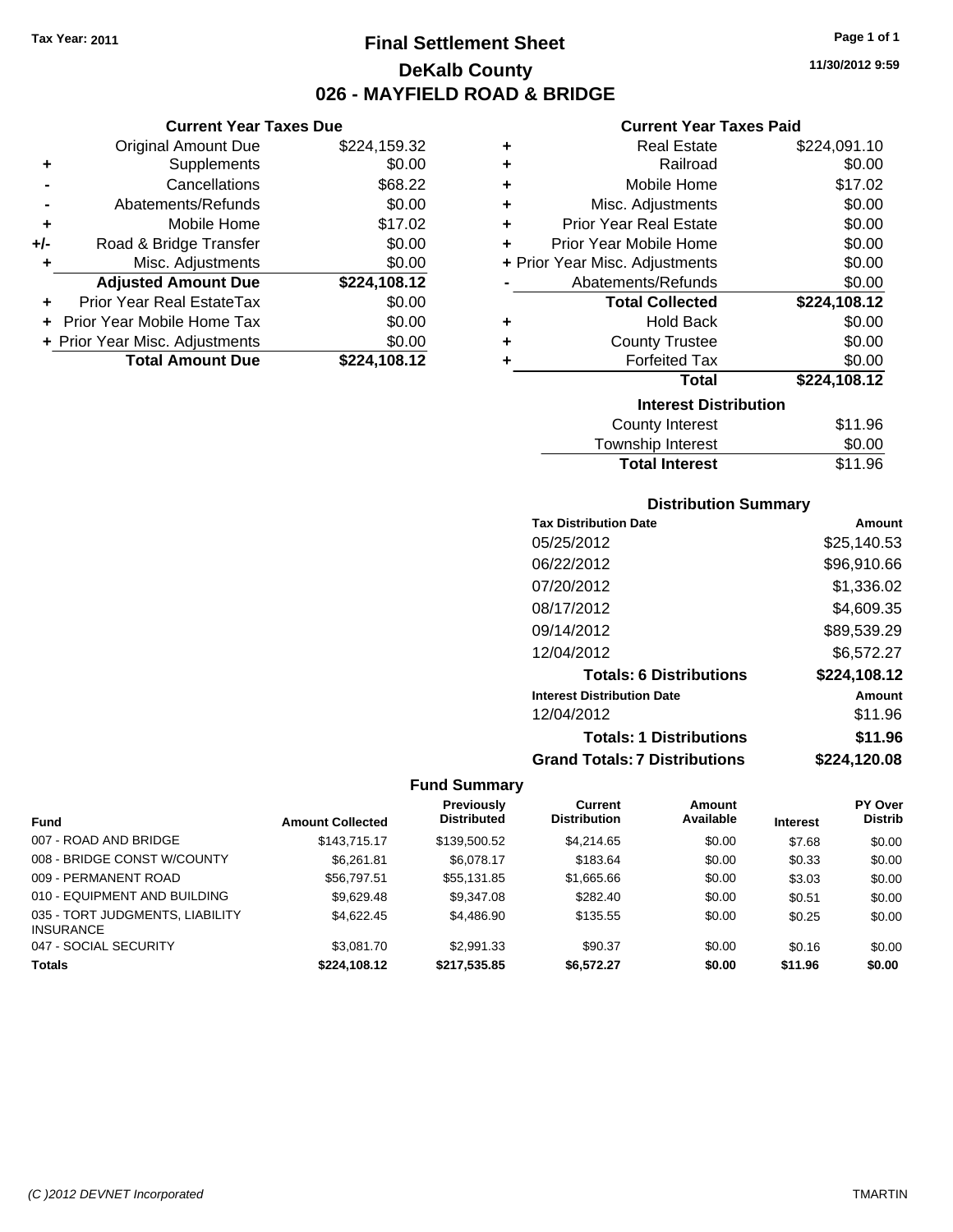## **Final Settlement Sheet Tax Year: 2011 Page 1 of 1 DeKalb County 027 - MILAN TOWNSHIP**

#### **Current Year Taxes Due**

|       | <b>Original Amount Due</b>     | \$40,000.79 |
|-------|--------------------------------|-------------|
| ٠     | Supplements                    | \$0.00      |
|       | Cancellations                  | \$26.61     |
|       | Abatements/Refunds             | \$0.00      |
| ÷     | Mobile Home                    | \$0.00      |
| $+/-$ | Road & Bridge Transfer         | \$0.00      |
| ۰     | Misc. Adjustments              | \$0.00      |
|       | <b>Adjusted Amount Due</b>     | \$39,974.18 |
|       | Prior Year Real EstateTax      | \$0.00      |
|       | Prior Year Mobile Home Tax     | \$0.00      |
|       | + Prior Year Misc. Adjustments | \$0.00      |
|       | <b>Total Amount Due</b>        | \$39,974.18 |

#### **Current Year Taxes Paid**

| ٠ | Real Estate                    | \$39,974.18 |
|---|--------------------------------|-------------|
|   |                                |             |
| ÷ | Railroad                       | \$0.00      |
| ÷ | Mobile Home                    | \$0.00      |
| ÷ | Misc. Adjustments              | \$0.00      |
| ÷ | <b>Prior Year Real Estate</b>  | \$0.00      |
| ٠ | Prior Year Mobile Home         | \$0.00      |
|   | + Prior Year Misc. Adjustments | \$0.00      |
|   | Abatements/Refunds             | \$0.00      |
|   | <b>Total Collected</b>         | \$39,974.18 |
| ٠ | <b>Hold Back</b>               | \$0.00      |
| ٠ | <b>County Trustee</b>          | \$0.00      |
| ٠ | <b>Forfeited Tax</b>           | \$0.00      |
|   | Total                          | \$39,974.18 |
|   | <b>Interest Distribution</b>   |             |
|   | County Interest                | \$2.13      |
|   | <b>Township Interest</b>       | \$0.00      |
|   | <b>Total Interest</b>          | \$2.13      |

### **Distribution Summary Tax Distribution Date Amount** 05/25/2012 \$1,183.78 06/22/2012 \$20,370.34 07/20/2012 \$193.74 08/17/2012 \$695.89 09/14/2012 \$17,074.93 12/04/2012 \$455.50 **Totals: 6 Distributions \$39,974.18 Interest Distribution Date Amount** 12/04/2012 \$2.13 **Totals: 1 Distributions \$2.13**

**Grand Totals: 7 Distributions \$39,976.31**

#### **Fund Summary**

| Fund            | <b>Amount Collected</b> | <b>Previously</b><br><b>Distributed</b> | Current<br><b>Distribution</b> | Amount<br>Available | <b>Interest</b> | <b>PY Over</b><br><b>Distrib</b> |
|-----------------|-------------------------|-----------------------------------------|--------------------------------|---------------------|-----------------|----------------------------------|
| 001 - CORPORATE | \$39.974.18             | \$39.518.68                             | \$455.50                       | \$0.00              | \$2.13          | \$0.00                           |
| Totals          | \$39,974.18             | \$39,518,68                             | \$455.50                       | \$0.00              | \$2.13          | \$0.00                           |

**11/30/2012 9:59**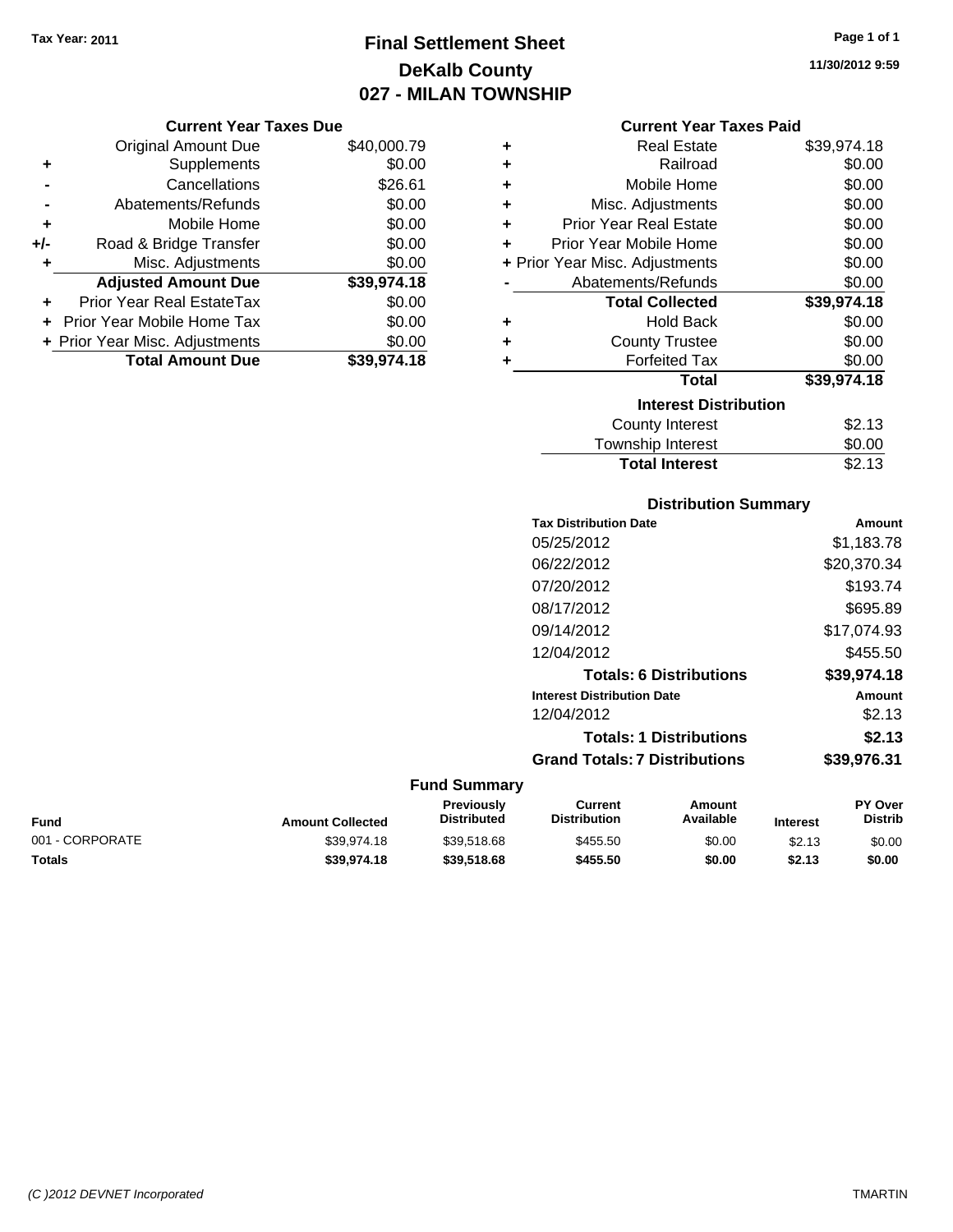**Current Year Taxes Due**

### **Final Settlement Sheet Tax Year: 2011 Page 1 of 1 DeKalb County 028 - MILAN ROAD & BRIDGE**

**11/30/2012 9:59**

### **Current Year Taxes Paid**

|     | <b>Original Amount Due</b>     | \$60,502.97 | ٠ | <b>Real Estate</b>             | \$60,462.74 |
|-----|--------------------------------|-------------|---|--------------------------------|-------------|
| ٠   | Supplements                    | \$0.00      | ٠ | Railroad                       | \$0.00      |
|     | Cancellations                  | \$40.23     | ÷ | Mobile Home                    | \$0.00      |
|     | Abatements/Refunds             | \$0.00      | ٠ | Misc. Adjustments              | \$0.00      |
| ٠   | Mobile Home                    | \$0.00      | ٠ | <b>Prior Year Real Estate</b>  | \$0.00      |
| +/- | Road & Bridge Transfer         | \$0.00      | ÷ | Prior Year Mobile Home         | \$0.00      |
|     | Misc. Adjustments              | \$0.00      |   | + Prior Year Misc. Adjustments | \$0.00      |
|     | <b>Adjusted Amount Due</b>     | \$60,462.74 |   | Abatements/Refunds             | \$0.00      |
| ÷.  | Prior Year Real EstateTax      | \$0.00      |   | <b>Total Collected</b>         | \$60,462.74 |
|     | Prior Year Mobile Home Tax     | \$0.00      | ٠ | <b>Hold Back</b>               | \$0.00      |
|     | + Prior Year Misc. Adjustments | \$0.00      | ٠ | <b>County Trustee</b>          | \$0.00      |
|     | <b>Total Amount Due</b>        | \$60,462.74 |   | <b>Forfeited Tax</b>           | \$0.00      |
|     |                                |             |   | <b>Total</b>                   | \$60,462.74 |
|     |                                |             |   | <b>Interest Distribution</b>   |             |
|     |                                |             |   | County Interest                | \$3.23      |
|     |                                |             |   | <b>Township Interest</b>       | \$0.00      |

## **Distribution Summary**

**Total Interest** \$3.23

| Amount      |
|-------------|
| \$1.790.52  |
| \$30,810.97 |
| \$293.04    |
| \$1.052.57  |
| \$25,826.67 |
| \$688.97    |
| \$60.462.74 |
| Amount      |
| \$3.23      |
| \$3.23      |
| \$60.465.97 |
|             |

| <b>Fund</b>                 | <b>Amount Collected</b> | Previously<br><b>Distributed</b> | Current<br><b>Distribution</b> | Amount<br>Available | <b>Interest</b> | <b>PY Over</b><br><b>Distrib</b> |
|-----------------------------|-------------------------|----------------------------------|--------------------------------|---------------------|-----------------|----------------------------------|
| 007 - ROAD AND BRIDGE       | \$41.120.71             | \$40.652.16                      | \$468.55                       | \$0.00              | \$2.20          | \$0.00                           |
| 008 - BRIDGE CONST W/COUNTY | \$4.351.44              | \$4,301.85                       | \$49.59                        | \$0.00              | \$0.23          | \$0.00                           |
| 009 - PERMANENT ROAD        | \$14.990.59             | \$14,819,76                      | \$170.83                       | \$0.00              | \$0.80          | \$0.00                           |
| Totals                      | \$60,462.74             | \$59,773.77                      | \$688.97                       | \$0.00              | \$3.23          | \$0.00                           |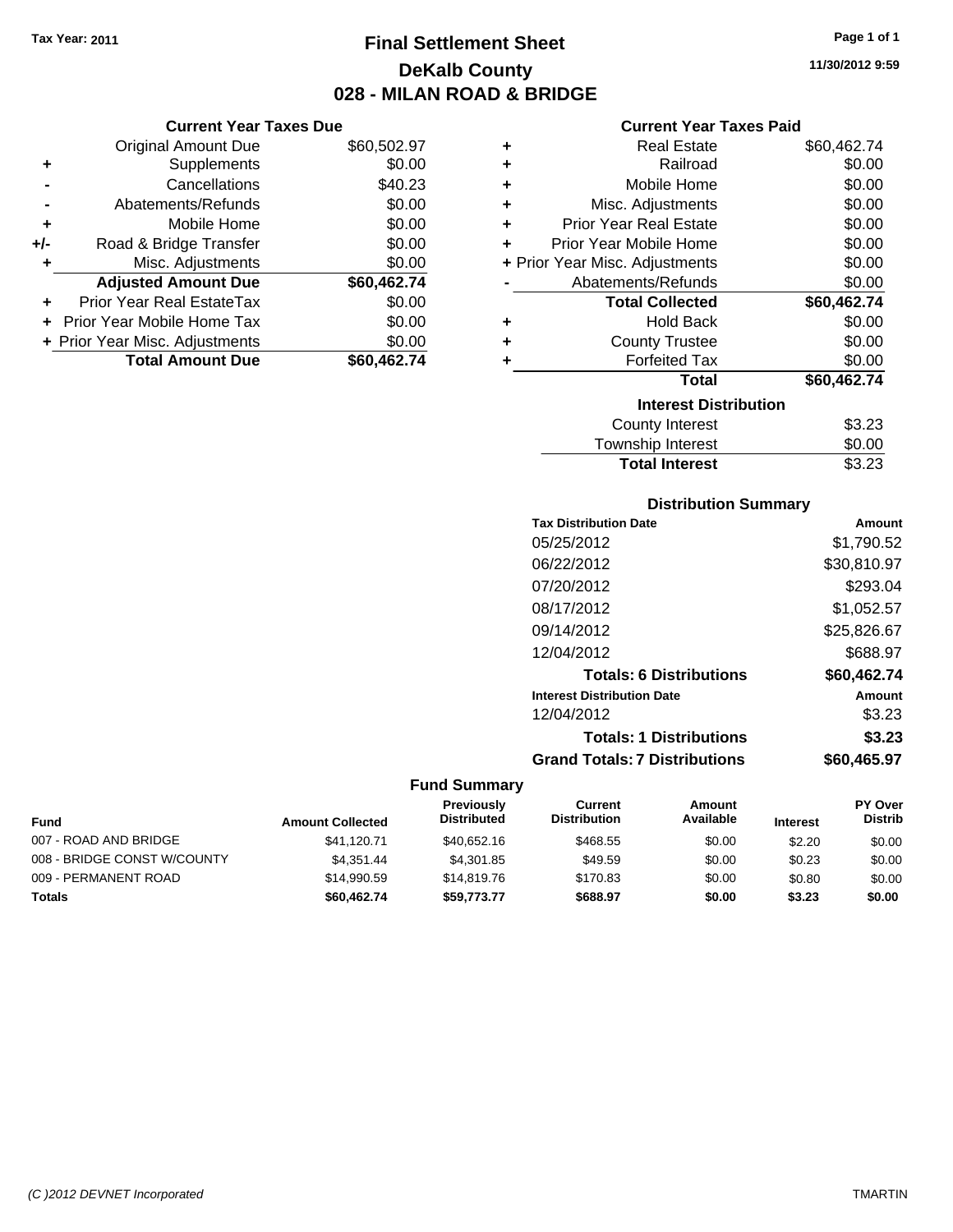## **Final Settlement Sheet Tax Year: 2011 Page 1 of 1 DeKalb County 029 - PAW PAW TOWNSHIP**

#### **Current Year Taxes Due**

|     | <b>Original Amount Due</b>       | \$63,197.98 |
|-----|----------------------------------|-------------|
| ٠   | Supplements                      | \$0.00      |
|     | Cancellations                    | \$42.89     |
|     | Abatements/Refunds               | \$0.00      |
| ÷   | Mobile Home                      | \$10.56     |
| +/- | Road & Bridge Transfer           | \$0.00      |
| ٠   | Misc. Adjustments                | \$0.00      |
|     | <b>Adjusted Amount Due</b>       | \$63,165.65 |
|     | <b>Prior Year Real EstateTax</b> | \$0.00      |
|     | Prior Year Mobile Home Tax       | \$0.00      |
|     | + Prior Year Misc. Adjustments   | \$0.00      |
|     | <b>Total Amount Due</b>          | \$63,165.65 |

### **Current Year Taxes Paid**

| ٠ | Real Estate                    | \$60,997.99 |
|---|--------------------------------|-------------|
| ÷ | Railroad                       | \$2,155.74  |
| ÷ | Mobile Home                    | \$10.56     |
| ÷ | Misc. Adjustments              | \$0.00      |
| ÷ | <b>Prior Year Real Estate</b>  | \$0.00      |
| ٠ | Prior Year Mobile Home         | \$0.00      |
|   | + Prior Year Misc. Adjustments | \$0.00      |
|   | Abatements/Refunds             | \$0.00      |
|   | <b>Total Collected</b>         | \$63,164.29 |
| ٠ | <b>Hold Back</b>               | \$0.00      |
| ٠ | <b>County Trustee</b>          | \$1.36      |
| ٠ | <b>Forfeited Tax</b>           | \$0.00      |
|   | Total                          | \$63,165.65 |
|   | <b>Interest Distribution</b>   |             |
|   | County Interest                | \$3.37      |
|   | <b>Township Interest</b>       | \$0.00      |
|   | <b>Total Interest</b>          | \$3.37      |

### **Distribution Summary**

| Amount      |
|-------------|
| \$5,168.53  |
| \$29,302.00 |
| \$178.70    |
| \$2,005.45  |
| \$23,295.19 |
| \$3.214.42  |
| \$63,164.29 |
| Amount      |
| \$3.37      |
| \$3.37      |
| \$63.167.66 |
|             |

### **Fund Summary**

| <b>Fund</b>              | <b>Amount Collected</b> | Previously<br><b>Distributed</b> | Current<br><b>Distribution</b> | Amount<br>Available | <b>Interest</b> | <b>PY Over</b><br><b>Distrib</b> |
|--------------------------|-------------------------|----------------------------------|--------------------------------|---------------------|-----------------|----------------------------------|
| 001 - CORPORATE          | \$59,303.69             | \$56,285,74                      | \$3.017.95                     | \$0.00              | \$3.16          | \$0.00                           |
| 017 - CEMETERY           | \$2,417.10              | \$2.294.11                       | \$122.99                       | \$0.00              | \$0.13          | \$0.00                           |
| 034 - GENERAL ASSISTANCE | \$1,443.50              | \$1.370.02                       | \$73.48                        | \$0.00              | \$0.08          | \$0.00                           |
| Totals                   | \$63,164.29             | \$59,949.87                      | \$3,214,42                     | \$0.00              | \$3.37          | \$0.00                           |

**11/30/2012 9:59**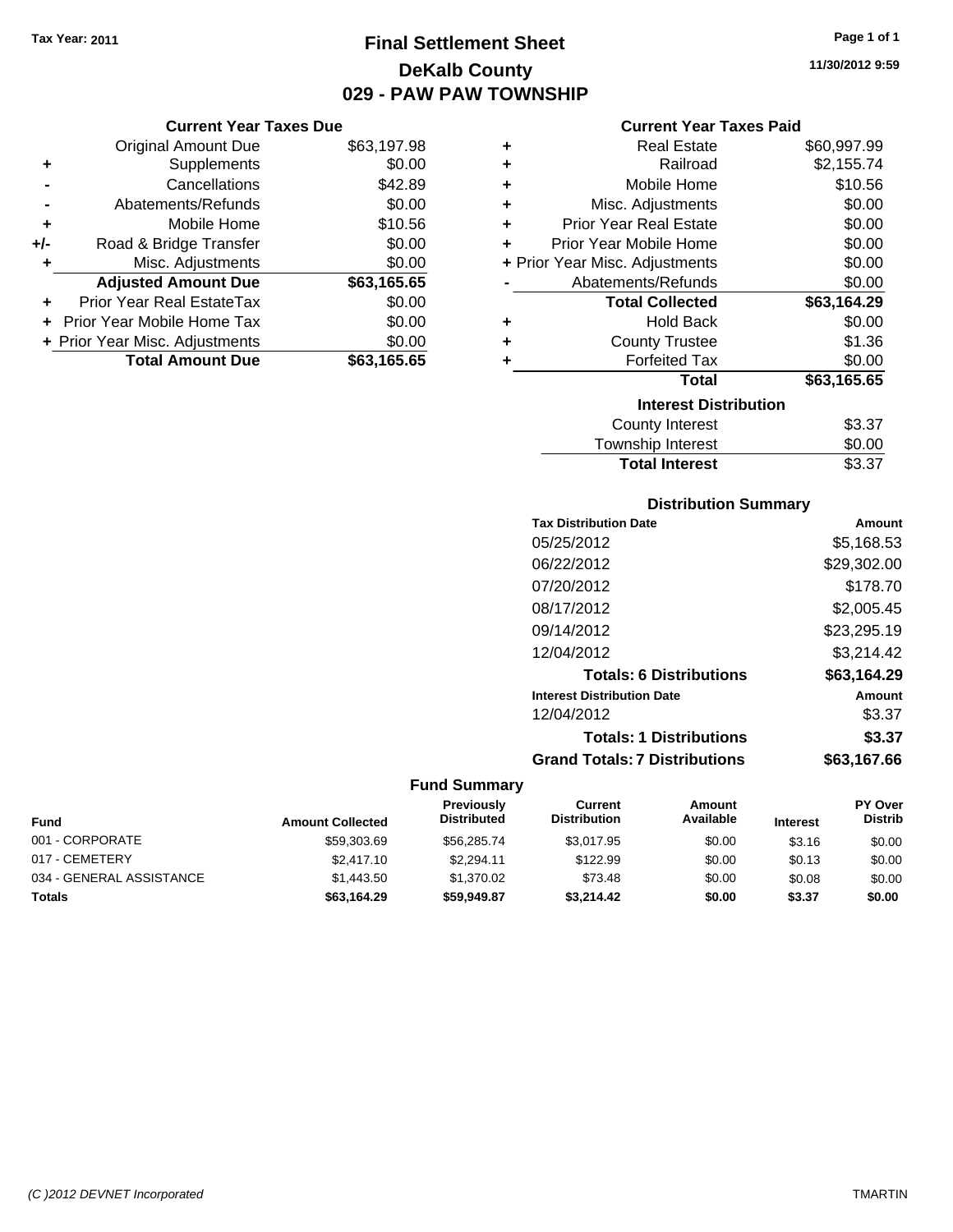**Current Year Taxes Due** Original Amount Due \$87,165.35

**Adjusted Amount Due \$87,120.76**

**Total Amount Due \$87,120.76**

**+** Supplements \$0.00 **-** Cancellations \$59.15 **-** Abatements/Refunds \$0.00 **+** Mobile Home \$14.56 **+/-** Road & Bridge Transfer \$0.00 **+** Misc. Adjustments \$0.00

**+** Prior Year Real EstateTax \$0.00 **+** Prior Year Mobile Home Tax \$0.00 **+ Prior Year Misc. Adjustments**  $$0.00$ 

### **Final Settlement Sheet Tax Year: 2011 Page 1 of 1 DeKalb County 030 - PAW PAW ROAD & BRIDGE**

**11/30/2012 9:59**

### **Current Year Taxes Paid**

| ٠ | <b>Real Estate</b>             | \$84,131.05 |
|---|--------------------------------|-------------|
| ÷ | Railroad                       | \$2,973.28  |
| ٠ | Mobile Home                    | \$14.56     |
| ÷ | Misc. Adjustments              | \$0.00      |
| ÷ | <b>Prior Year Real Estate</b>  | \$0.00      |
| ٠ | Prior Year Mobile Home         | \$0.00      |
|   | + Prior Year Misc. Adjustments | \$0.00      |
|   | Abatements/Refunds             | \$0.00      |
|   | <b>Total Collected</b>         | \$87,118.89 |
| ٠ | <b>Hold Back</b>               | \$0.00      |
| ٠ | <b>County Trustee</b>          | \$1.87      |
|   | <b>Forfeited Tax</b>           | \$0.00      |
|   | <b>Total</b>                   | \$87,120.76 |
|   | <b>Interest Distribution</b>   |             |
|   | <b>County Interest</b>         | \$4.65      |
|   | <b>Township Interest</b>       | \$0.00      |

## **Distribution Summary**

Total Interest \$4.65

| <b>PIJUIDUUJII JUIIIIIIUI</b> y      |             |
|--------------------------------------|-------------|
| <b>Tax Distribution Date</b>         | Amount      |
| 05/25/2012                           | \$7,128.60  |
| 06/22/2012                           | \$40.414.44 |
| 07/20/2012                           | \$246.47    |
| 08/17/2012                           | \$2.766.00  |
| 09/14/2012                           | \$32,129.89 |
| 12/04/2012                           | \$4,433.49  |
| <b>Totals: 6 Distributions</b>       | \$87,118.89 |
| <b>Interest Distribution Date</b>    | Amount      |
| 12/04/2012                           | \$4.65      |
| <b>Totals: 1 Distributions</b>       | \$4.65      |
| <b>Grand Totals: 7 Distributions</b> | \$87,123.54 |

|                                               |                         | <b>Previously</b>  | Current             | Amount    |                 | PY Over        |
|-----------------------------------------------|-------------------------|--------------------|---------------------|-----------|-----------------|----------------|
| <b>Fund</b>                                   | <b>Amount Collected</b> | <b>Distributed</b> | <b>Distribution</b> | Available | <b>Interest</b> | <b>Distrib</b> |
| 007 - ROAD AND BRIDGE                         | \$42,244.03             | \$40.094.24        | \$2,149.79          | \$0.00    | \$2.25          | \$0.00         |
| 009 - PERMANENT ROAD                          | \$33.824.78             | \$32,103.43        | \$1,721.35          | \$0.00    | \$1.81          | \$0.00         |
| 010 - EQUIPMENT AND BUILDING                  | \$4,653.02              | \$4,416.22         | \$236.80            | \$0.00    | \$0.25          | \$0.00         |
| 027 - AUDIT                                   | \$707.06                | \$671.09           | \$35.97             | \$0.00    | \$0.04          | \$0.00         |
| 035 - TORT JUDGEMENTS/LIABILITY<br><b>INS</b> | \$4,489.59              | \$4.261.10         | \$228.49            | \$0.00    | \$0.24          | \$0.00         |
| 047 - SOCIAL SECURITY                         | \$1.200.41              | \$1,139.32         | \$61.09             | \$0.00    | \$0.06          | \$0.00         |
| <b>Totals</b>                                 | \$87.118.89             | \$82,685.40        | \$4,433.49          | \$0.00    | \$4.65          | \$0.00         |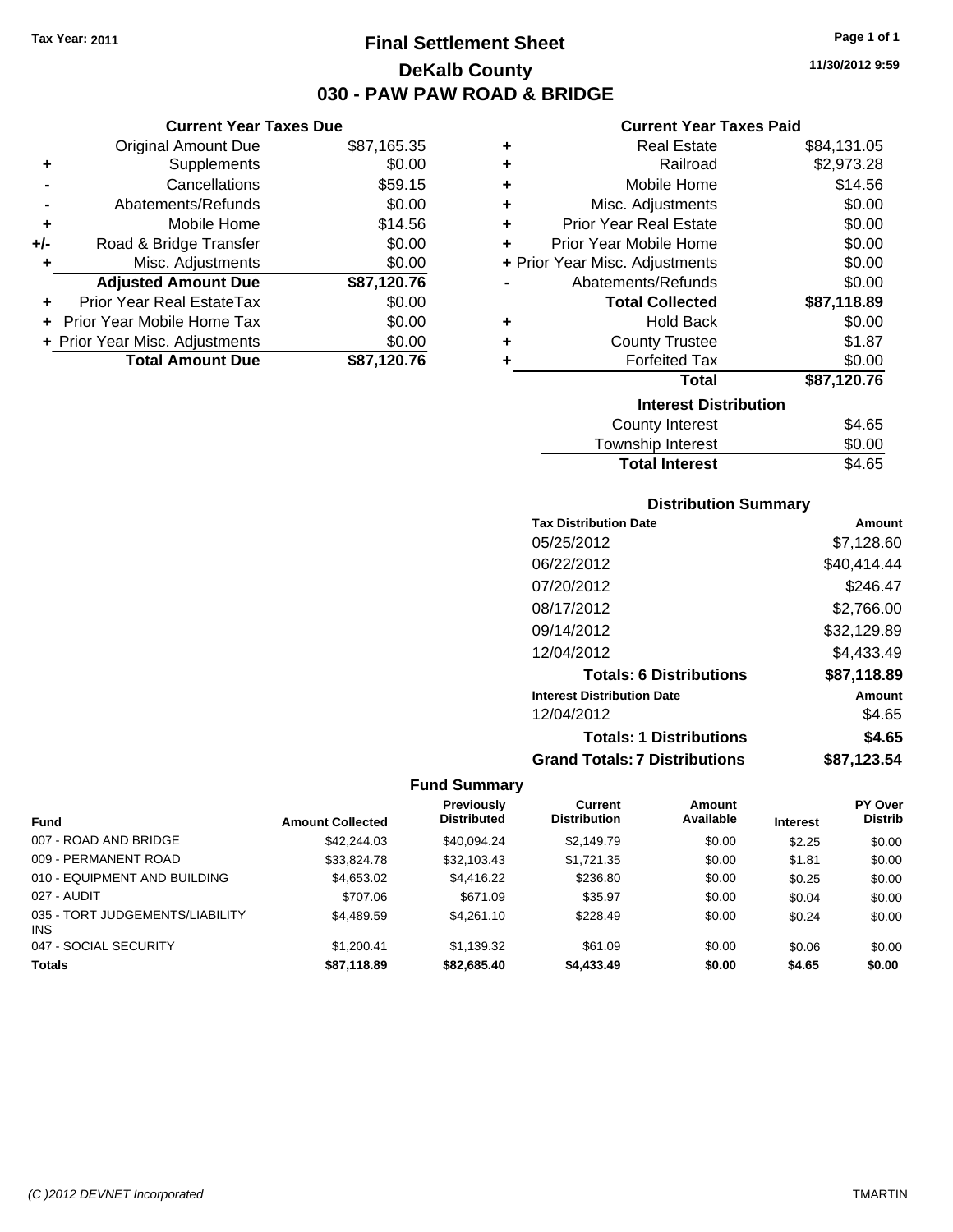## **Final Settlement Sheet Tax Year: 2011 Page 1 of 1 DeKalb County 031 - PIERCE TOWNSHIP**

### **Current Year Taxes Due**

|       | <b>Original Amount Due</b>        | \$53,416.36 |
|-------|-----------------------------------|-------------|
| ٠     | Supplements                       | \$0.00      |
|       | Cancellations                     | \$112.96    |
|       | Abatements/Refunds                | \$5.14      |
| ÷     | Mobile Home                       | \$1.01      |
| $+/-$ | Road & Bridge Transfer            | \$0.00      |
| ٠     | Misc. Adjustments                 | \$0.00      |
|       | <b>Adjusted Amount Due</b>        | \$53,299.27 |
|       | Prior Year Real EstateTax         | (\$229.73)  |
|       | <b>Prior Year Mobile Home Tax</b> | \$0.00      |
|       | + Prior Year Misc. Adjustments    | \$0.00      |
|       | <b>Total Amount Due</b>           | \$53,069.54 |

| ٠ | <b>Real Estate</b>             | \$53,303.40 |
|---|--------------------------------|-------------|
| ÷ | Railroad                       | \$0.00      |
| ÷ | <b>Mobile Home</b>             | \$1.01      |
| ٠ | Misc. Adjustments              | \$0.00      |
| ٠ | <b>Prior Year Real Estate</b>  | (\$229.73)  |
| ٠ | Prior Year Mobile Home         | \$0.00      |
|   | + Prior Year Misc. Adjustments | \$0.00      |
|   | Abatements/Refunds             | \$5.14      |
|   | <b>Total Collected</b>         | \$53,069.54 |
| ٠ | <b>Hold Back</b>               | \$0.00      |
| ٠ | <b>County Trustee</b>          | \$0.00      |
| ٠ | <b>Forfeited Tax</b>           | \$0.00      |
|   | Total                          | \$53,069.54 |
|   | <b>Interest Distribution</b>   |             |
|   | <b>County Interest</b>         | \$2.83      |
|   | Township Interest              | \$0.00      |
|   | <b>Total Interest</b>          | \$2.83      |

### **Distribution Summary**

| <b>Tax Distribution Date</b>         | Amount      |
|--------------------------------------|-------------|
| 05/25/2012                           | \$5,586.36  |
| 06/22/2012                           | \$23,055.87 |
| 07/20/2012                           | \$346.59    |
| 08/17/2012                           | \$1.574.47  |
| 09/14/2012                           | \$20,108.38 |
| 12/04/2012                           | \$2,397.87  |
| <b>Totals: 6 Distributions</b>       | \$53,069.54 |
| <b>Interest Distribution Date</b>    | Amount      |
| 12/04/2012                           | \$2.83      |
| <b>Totals: 1 Distributions</b>       | \$2.83      |
| <b>Grand Totals: 7 Distributions</b> | \$53.072.37 |

### **Fund Summary**

| <b>Fund</b>                             | <b>Amount Collected</b> | <b>Previously</b><br><b>Distributed</b> | <b>Current</b><br><b>Distribution</b> | Amount<br>Available | <b>Interest</b> | <b>PY Over</b><br><b>Distrib</b> |
|-----------------------------------------|-------------------------|-----------------------------------------|---------------------------------------|---------------------|-----------------|----------------------------------|
| 001 - CORPORATE                         | \$40.205.34             | \$38,388,74                             | \$1,816.60                            | \$0.00              | \$2.14          | \$0.00                           |
| $005 - I. M. R. F.$                     | \$2,807.38              | \$2,680.53                              | \$126.85                              | \$0.00              | \$0.15          | \$0.00                           |
| 027 - AUDIT                             | \$913.28                | \$872.01                                | \$41.27                               | \$0.00              | \$0.05          | \$0.00                           |
| 035 - TORT JUDGEMENTS/LIABILITY<br>INS. | \$4,074.96              | \$3,890.83                              | \$184.13                              | \$0.00              | \$0.22          | \$0.00                           |
| 047 - SOCIAL SECURITY                   | \$2,087.72              | \$1,993.38                              | \$94.34                               | \$0.00              | \$0.11          | \$0.00                           |
| 054 - GENERAL ASSISTANCE                | \$2,980.86              | \$2,846.18                              | \$134.68                              | \$0.00              | \$0.16          | \$0.00                           |
| <b>Totals</b>                           | \$53.069.54             | \$50.671.67                             | \$2,397.87                            | \$0.00              | \$2.83          | \$0.00                           |

#### **Abatement Detail**

| Year Source                          | <b>Account Type</b> | <b>Amount Adjustment Description</b>             |
|--------------------------------------|---------------------|--------------------------------------------------|
| 2011 RE - Real Estate  PTAB Decision |                     | \$5.14 12-19-400-003 PTAB INTEREST REFUND by TBA |
| <b>Totals 1 entries</b>              |                     | \$5.14                                           |

**11/30/2012 9:59**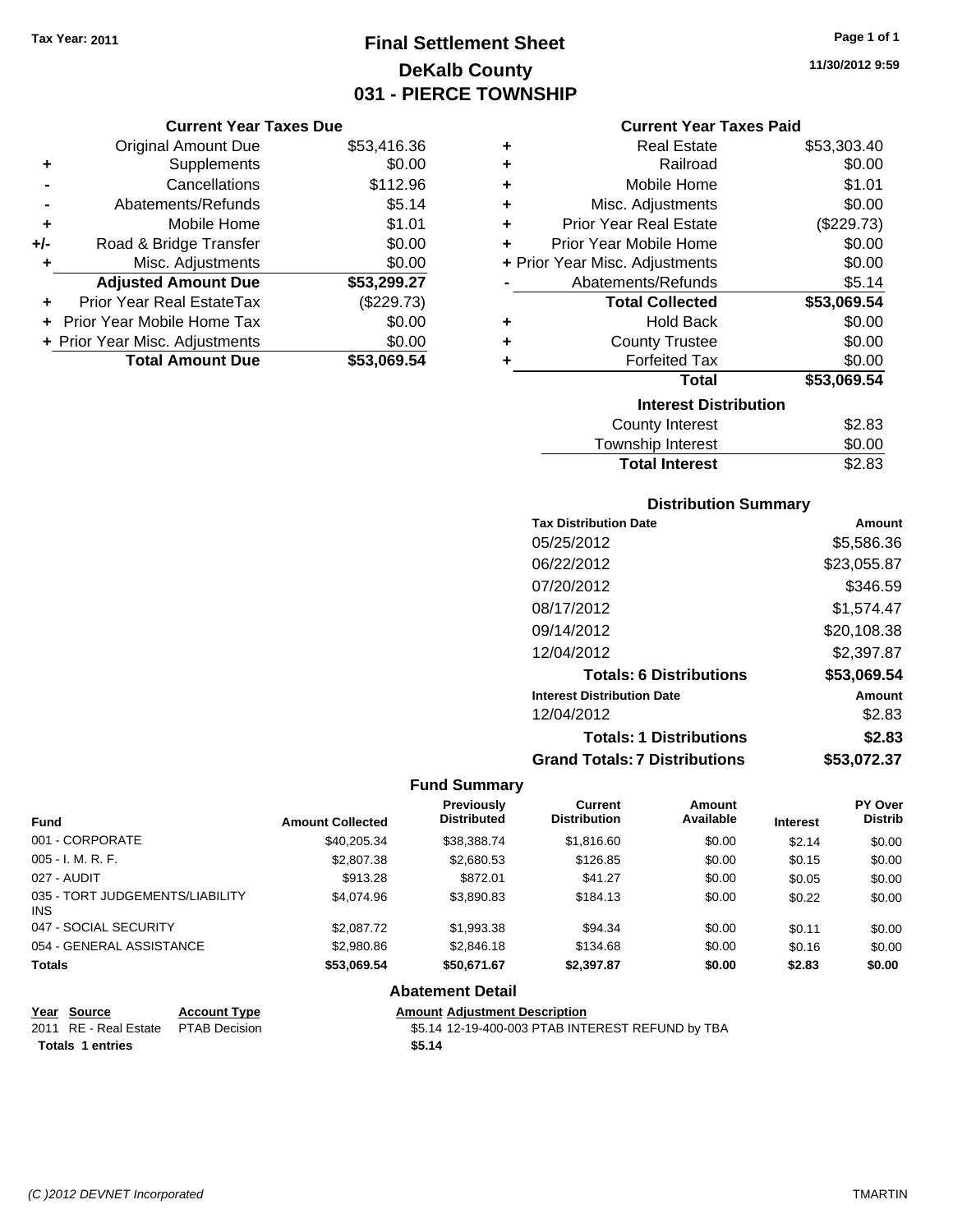**Current Year Taxes Due** Original Amount Due \$158,958.38

**Adjusted Amount Due \$158,609.94**

**Total Amount Due \$157,921.68**

**+** Supplements \$0.00 **-** Cancellations \$336.15 **-** Abatements/Refunds \$15.28 **+** Mobile Home \$2.99 **+/-** Road & Bridge Transfer \$0.00 **+** Misc. Adjustments \$0.00

**+** Prior Year Real EstateTax (\$688.26) **+** Prior Year Mobile Home Tax \$0.00 **+ Prior Year Misc. Adjustments**  $$0.00$ 

# **Final Settlement Sheet Tax Year: 2011 Page 1 of 1 DeKalb County 032 - PIERCE ROAD & BRIDGE**

**11/30/2012 9:59**

### **Current Year Taxes Paid**

| ٠ | <b>Real Estate</b>             | \$158,622.23 |
|---|--------------------------------|--------------|
| ٠ | Railroad                       | \$0.00       |
| ٠ | Mobile Home                    | \$2.99       |
| ٠ | Misc. Adjustments              | \$0.00       |
| ٠ | <b>Prior Year Real Estate</b>  | (\$688.26)   |
| ٠ | Prior Year Mobile Home         | \$0.00       |
|   | + Prior Year Misc. Adjustments | \$0.00       |
|   | Abatements/Refunds             | \$15.28      |
|   | <b>Total Collected</b>         | \$157,921.68 |
| ٠ | <b>Hold Back</b>               | \$0.00       |
| ٠ | <b>County Trustee</b>          | \$0.00       |
| ٠ | <b>Forfeited Tax</b>           | \$0.00       |
|   | Total                          | \$157,921.68 |
|   | <b>Interest Distribution</b>   |              |
|   | <b>County Interest</b>         | \$8.43       |
|   |                                |              |

| <b>Total Interest</b> | \$8.43 |
|-----------------------|--------|
| Township Interest     | \$0.00 |
| County Interest       | \$8.43 |

### **Distribution Summary**

| <b>Tax Distribution Date</b>         | Amount       |
|--------------------------------------|--------------|
| 05/25/2012                           | \$16,622.25  |
| 06/22/2012                           | \$68,607.87  |
| 07/20/2012                           | \$1,031.40   |
| 08/17/2012                           | \$4,685.50   |
| 09/14/2012                           | \$59,838.96  |
| 12/04/2012                           | \$7,135.70   |
| <b>Totals: 6 Distributions</b>       | \$157,921.68 |
| <b>Interest Distribution Date</b>    | Amount       |
| 12/04/2012                           | \$8.43       |
| <b>Totals: 1 Distributions</b>       | \$8.43       |
| <b>Grand Totals: 7 Distributions</b> | \$157,930.11 |

### **Fund Summary**

| <b>Fund</b>                  | <b>Amount Collected</b> | <b>Previously</b><br><b>Distributed</b> | Current<br><b>Distribution</b> | Amount<br>Available | <b>Interest</b> | PY Over<br><b>Distrib</b> |
|------------------------------|-------------------------|-----------------------------------------|--------------------------------|---------------------|-----------------|---------------------------|
| $005 - I. M. R. F.$          | \$107.72                | \$102.83                                | \$4.89                         | \$0.00              | \$0.01          | \$0.00                    |
| 007 - ROAD AND BRIDGE        | \$111.177.01            | \$106,153.48                            | \$5,023.53                     | \$0.00              | \$5.93          | \$0.00                    |
| 008 - BRIDGE CONST W/COUNTY  | \$8,827.35              | \$8,428,48                              | \$398.87                       | \$0.00              | \$0.47          | \$0.00                    |
| 009 - PERMANENT ROAD         | \$30.501.94             | \$29.123.71                             | \$1,378.23                     | \$0.00              | \$1.63          | \$0.00                    |
| 010 - EQUIPMENT AND BUILDING | \$6.180.73              | \$5.901.47                              | \$279.26                       | \$0.00              | \$0.33          | \$0.00                    |
| 047 - SOCIAL SECURITY        | \$1,126.93              | \$1.076.01                              | \$50.92                        | \$0.00              | \$0.06          | \$0.00                    |
| <b>Totals</b>                | \$157.921.68            | \$150,785.98                            | \$7,135.70                     | \$0.00              | \$8.43          | \$0.00                    |

### **Abatement Detail**

| Year Source                         | <b>Account Type</b> | <b>Amount Adiustment Description</b>              |
|-------------------------------------|---------------------|---------------------------------------------------|
| 2011 RE - Real Estate PTAB Decision |                     | \$15.28 12-19-400-003 PTAB INTEREST REFUND by TBA |
| <b>Totals 1 entries</b>             |                     | \$15.28                                           |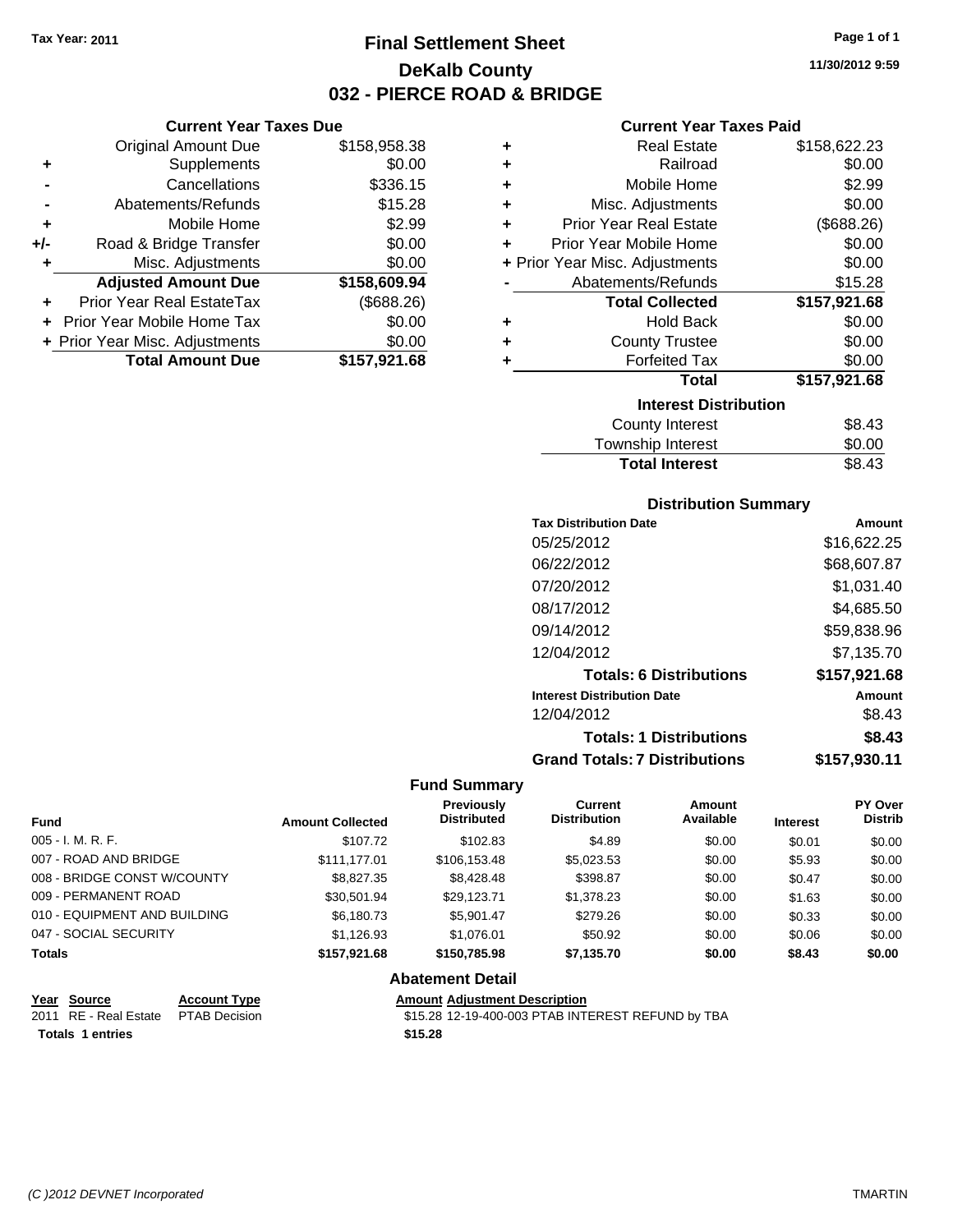**Current Year Taxes Due**

# **Final Settlement Sheet Tax Year: 2011 Page 1 of 2 DeKalb County 033 - SANDWICH TOWNSHIP**

**11/30/2012 9:59**

### **Current Year Taxes Paid**

|     | <b>Original Amount Due</b>     | \$227,905.17 | ٠ | <b>Real Estate</b>             | \$227,008.52 |
|-----|--------------------------------|--------------|---|--------------------------------|--------------|
| ٠   | Supplements                    | \$0.00       | ٠ | Railroad                       | \$634.74     |
|     | Cancellations                  | \$119.60     | ÷ | Mobile Home                    | \$153.86     |
|     | Abatements/Refunds             | \$1.91       | ٠ | Misc. Adjustments              | \$73.96      |
| ٠   | Mobile Home                    | \$153.87     | ÷ | <b>Prior Year Real Estate</b>  | (\$182.31)   |
| +/- | Road & Bridge Transfer         | \$0.00       | ٠ | Prior Year Mobile Home         | \$1.87       |
|     | Misc. Adjustments              | \$73.96      |   | + Prior Year Misc. Adjustments | \$0.00       |
|     | <b>Adjusted Amount Due</b>     | \$228,011.49 |   | Abatements/Refunds             | \$1.91       |
| ÷.  | Prior Year Real EstateTax      | (\$182.31)   |   | <b>Total Collected</b>         | \$227,688.73 |
|     | Prior Year Mobile Home Tax     | \$1.87       | ÷ | <b>Hold Back</b>               | \$0.00       |
|     | + Prior Year Misc. Adjustments | \$0.00       | ٠ | <b>County Trustee</b>          | \$21.16      |
|     | <b>Total Amount Due</b>        | \$227,831.05 |   | <b>Forfeited Tax</b>           | \$121.16     |
|     |                                |              |   | <b>Total</b>                   | \$227,831.05 |
|     |                                |              |   | <b>Interest Distribution</b>   |              |
|     |                                |              |   | County Interest                | \$12.15      |
|     |                                |              |   | <b>Township Interest</b>       | \$0.00       |

# Total Interest \$12.15

| <b>Distribution Summary</b>          |              |
|--------------------------------------|--------------|
| <b>Tax Distribution Date</b>         | Amount       |
| 05/25/2012                           | \$22,496.71  |
| 06/22/2012                           | \$93,710.82  |
| 07/20/2012                           | \$4,240.69   |
| 08/17/2012                           | \$11,664.84  |
| 09/14/2012                           | \$83,138.51  |
| 12/04/2012                           | \$12,437.16  |
| <b>Totals: 6 Distributions</b>       | \$227,688.73 |
| <b>Interest Distribution Date</b>    | Amount       |
| 12/04/2012                           | \$12.15      |
| <b>Totals: 1 Distributions</b>       | \$12.15      |
| <b>Grand Totals: 7 Distributions</b> | \$227.700.88 |

### **Fund Summary**

| <b>Fund</b>              | <b>Amount Collected</b> | <b>Previously</b><br><b>Distributed</b> | Current<br><b>Distribution</b> | Amount<br>Available | <b>Interest</b> | <b>PY Over</b><br><b>Distrib</b> |
|--------------------------|-------------------------|-----------------------------------------|--------------------------------|---------------------|-----------------|----------------------------------|
| 001 - CORPORATE          | \$120,356.97            | \$113,782.63                            | \$6.574.34                     | \$0.00              | \$6.42          | \$0.00                           |
| 005 - I. M. R. F.        | \$14,841.89             | \$14.031.17                             | \$810.72                       | \$0.00              | \$0.79          | \$0.00                           |
| 017 - CEMETERY           | \$67,769.73             | \$64.067.90                             | \$3.701.83                     | \$0.00              | \$3.62          | \$0.00                           |
| 047 - SOCIAL SECURITY    | \$4.947.22              | \$4.676.99                              | \$270.23                       | \$0.00              | \$0.26          | \$0.00                           |
| 054 - GENERAL ASSISTANCE | \$19,772.92             | \$18,692.88                             | \$1.080.04                     | \$0.00              | \$1.06          | \$0.00                           |
| <b>Totals</b>            | \$227.688.73            | \$215,251.57                            | \$12,437.16                    | \$0.00              | \$12.15         | \$0.00                           |

### **Miscellaneous Adjustment Detail**

|                         | Year Source           | <b>Account Type</b>                      | <b>Amount Adjustment Description</b>           |
|-------------------------|-----------------------|------------------------------------------|------------------------------------------------|
|                         | 2011 RE - Real Estate | Back Tax Collected                       | \$8.27 BYRNE REDEMPTION 19-10-201-031 by TBA   |
|                         | 2011 RE - Real Estate | Back Tax Collected                       | \$17.78 PRIMUS REDEMPTION 8 PARCELS by TBA     |
|                         |                       | 2011 RE - Real Estate Back Tax Collected | \$17.73 BYRNE REDEMPTION 19-10-201-018 by TBA  |
|                         |                       | 2011 RE - Real Estate Back Tax Collected | \$30.18 DOBSON REDEMPTION 19-26-481-012 by TBA |
| <b>Totals 4 entries</b> |                       |                                          | \$73.96                                        |
|                         |                       |                                          |                                                |

### **Abatement Detail**

### **Year Source Account Type Amount Adjustment Description** 2011 RE - Real Estate \$1.31 19-27-427-012 PTAB INTEREST REFUND by TBA PTAB Decision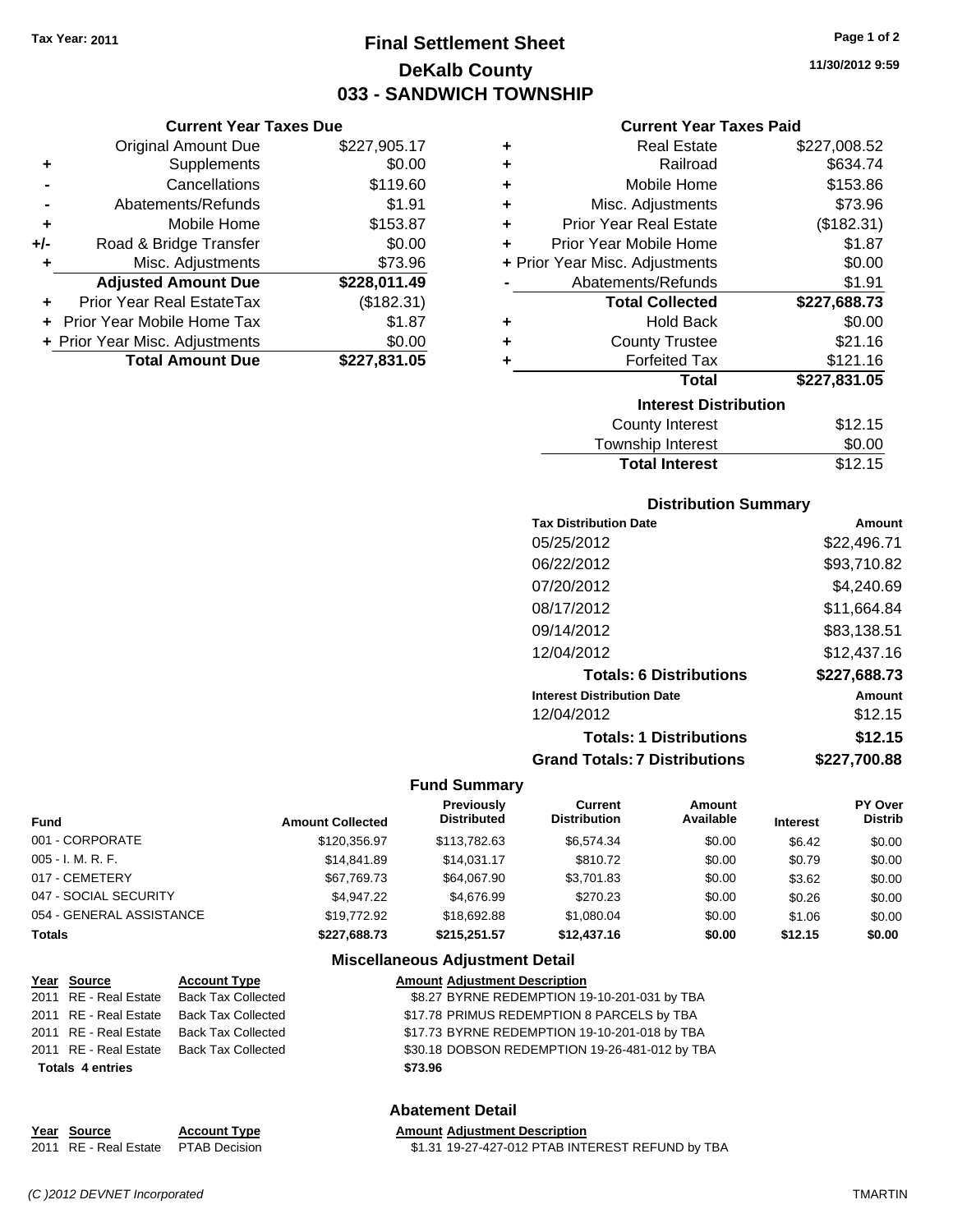## **Final Settlement Sheet Tax Year: 2011 Page 2 of 2 DeKalb County Abatement Detail**

**11/30/2012 9:59**

**Totals \$1.91 2 entries**

**Year Source Account Type Amount Adjustment Description**<br>2011 RE - Real Estate PTAB Decision **Amount Adjustment Description** \$0.60 19-26-432-011 PTAB INTEREST REFUND by TBA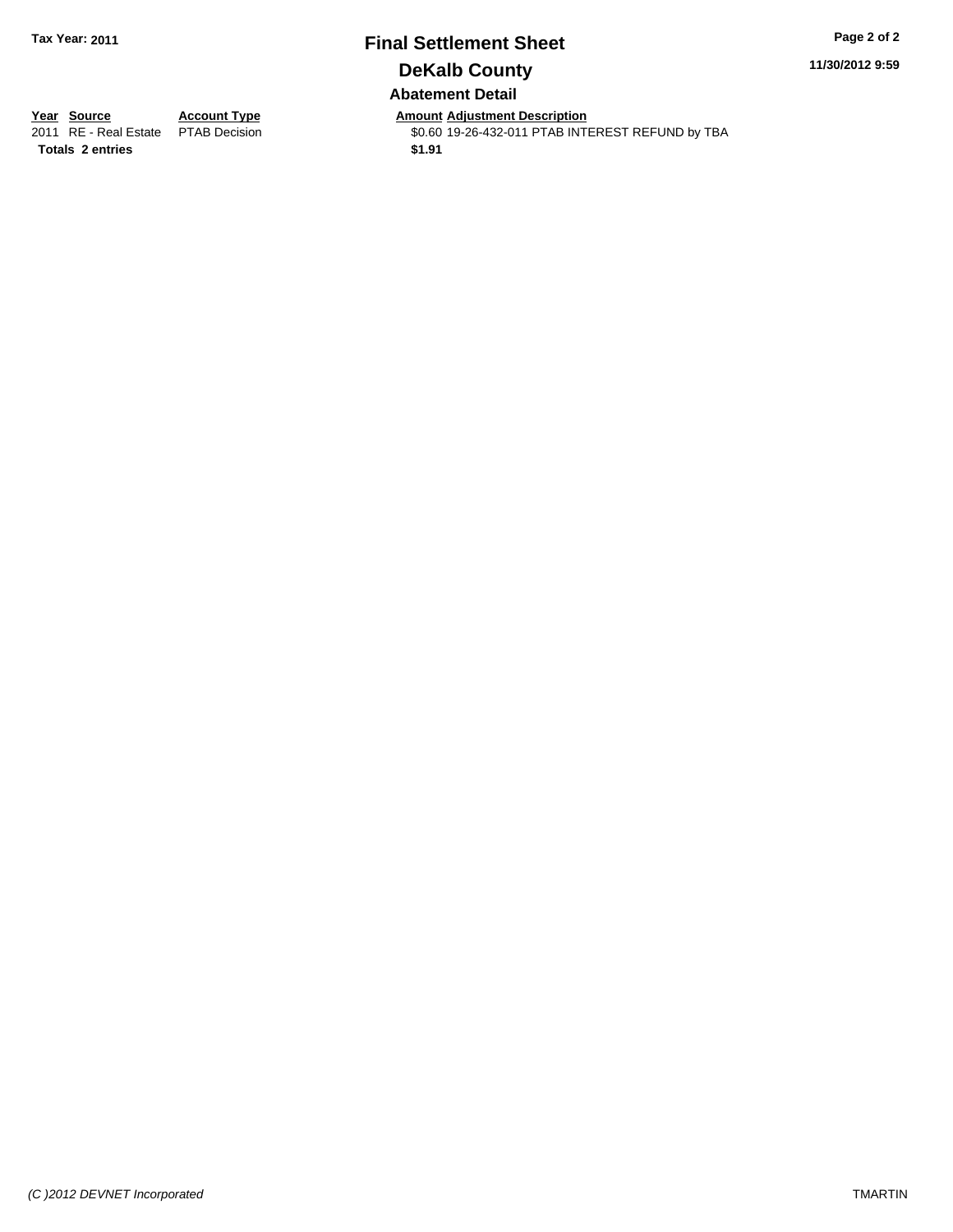**Current Year Taxes Due** Original Amount Due \$323,438.08

**Adjusted Amount Due \$323,588.88**

**Total Amount Due \$323,330.82**

**+** Supplements \$0.00 **-** Cancellations \$169.81 **-** Abatements/Refunds \$2.71 **+** Mobile Home \$218.36 **+/-** Road & Bridge Transfer \$0.00 **+** Misc. Adjustments \$104.96

**+** Prior Year Real EstateTax (\$260.72) **+** Prior Year Mobile Home Tax \$2.66 **+ Prior Year Misc. Adjustments**  $$0.00$ 

# **Final Settlement Sheet Tax Year: 2011 Page 1 of 2 DeKalb County 034 - SANDWICH LIBRARY DISTRICT**

**11/30/2012 9:59**

### **Current Year Taxes Paid**

| ٠ | <b>Real Estate</b>             | \$322,165.49 |
|---|--------------------------------|--------------|
| ٠ | Railroad                       | \$900.82     |
| ÷ | Mobile Home                    | \$218.36     |
| ÷ | Misc. Adjustments              | \$104.96     |
| ÷ | <b>Prior Year Real Estate</b>  | (\$260.72)   |
| ÷ | Prior Year Mobile Home         | \$2.66       |
|   | + Prior Year Misc. Adjustments | \$0.00       |
|   | Abatements/Refunds             | \$2.71       |
|   | <b>Total Collected</b>         | \$323,128.86 |
| ٠ | <b>Hold Back</b>               | \$0.00       |
| ٠ | <b>County Trustee</b>          | \$30.03      |
| ٠ | <b>Forfeited Tax</b>           | \$171.93     |
|   | <b>Total</b>                   | \$323,330.82 |
|   | <b>Interest Distribution</b>   |              |
|   | <b>County Interest</b>         | \$17.25      |
|   | Township Interact              | ድስ ሰስ        |

### Township Interest  $$0.00$ **Total Interest** \$17.25

| <b>Distribution Summary</b>          |              |  |  |  |  |
|--------------------------------------|--------------|--|--|--|--|
| <b>Tax Distribution Date</b>         | Amount       |  |  |  |  |
| 05/25/2012                           | \$31,926.69  |  |  |  |  |
| 06/22/2012                           | \$132,991.54 |  |  |  |  |
| 07/20/2012                           | \$6,018.43   |  |  |  |  |
| 08/17/2012                           | \$16,554.25  |  |  |  |  |
| 09/14/2012                           | \$117.988.94 |  |  |  |  |
| 12/04/2012                           | \$17.649.01  |  |  |  |  |
| <b>Totals: 6 Distributions</b>       | \$323,128.86 |  |  |  |  |
| <b>Interest Distribution Date</b>    | Amount       |  |  |  |  |
| 12/04/2012                           | \$17.25      |  |  |  |  |
| <b>Totals: 1 Distributions</b>       | \$17.25      |  |  |  |  |
| <b>Grand Totals: 7 Distributions</b> | \$323,146.11 |  |  |  |  |

### **Fund Summary**

| <b>Fund</b>                                   | <b>Amount Collected</b> | Previously<br><b>Distributed</b> | Current<br><b>Distribution</b> | Amount<br>Available | <b>Interest</b> | PY Over<br><b>Distrib</b> |
|-----------------------------------------------|-------------------------|----------------------------------|--------------------------------|---------------------|-----------------|---------------------------|
| 001 - CORPORATE                               | \$261.085.53            | \$246.825.25                     | \$14,260.28                    | \$0.00              | \$13.93         | \$0.00                    |
| 004 - OPERATIONS & MAINTENANCE                | \$29.375.31             | \$27.770.87                      | \$1,604.44                     | \$0.00              | \$1.57          | \$0.00                    |
| 005 - I. M. R. F.                             | \$7,266.86              | \$6.869.94                       | \$396.92                       | \$0.00              | \$0.39          | \$0.00                    |
| 027 - AUDIT                                   | \$1,816,62              | \$1.717.42                       | \$99.20                        | \$0.00              | \$0.10          | \$0.00                    |
| 035 - TORT JUDGEMENTS/LIABILITY<br><b>INS</b> | \$10.883.96             | \$10.289.49                      | \$594.47                       | \$0.00              | \$0.58          | \$0.00                    |
| 047 - SOCIAL SECURITY                         | \$12,700.58             | \$12,006.88                      | \$693.70                       | \$0.00              | \$0.68          | \$0.00                    |
| <b>Totals</b>                                 | \$323.128.86            | \$305,479.85                     | \$17.649.01                    | \$0.00              | \$17.25         | \$0.00                    |

| Year Source             | <b>Account Type</b>                      | <b>Amount Adjustment Description</b>           |
|-------------------------|------------------------------------------|------------------------------------------------|
| 2011 RE - Real Estate   | Back Tax Collected                       | \$11.74 BYRNE REDEMPTION 19-10-201-031 by TBA  |
| 2011 RE - Real Estate   | Back Tax Collected                       | \$25.23 PRIMUS REDEMPTION 8 PARCELS by TBA     |
|                         | 2011 RE - Real Estate Back Tax Collected | \$25.16 BYRNE REDEMPTION 19-10-201-018 by TBA  |
|                         | 2011 RE - Real Estate Back Tax Collected | \$42.83 DOBSON REDEMPTION 19-26-481-012 by TBA |
| <b>Totals 4 entries</b> |                                          | \$104.96                                       |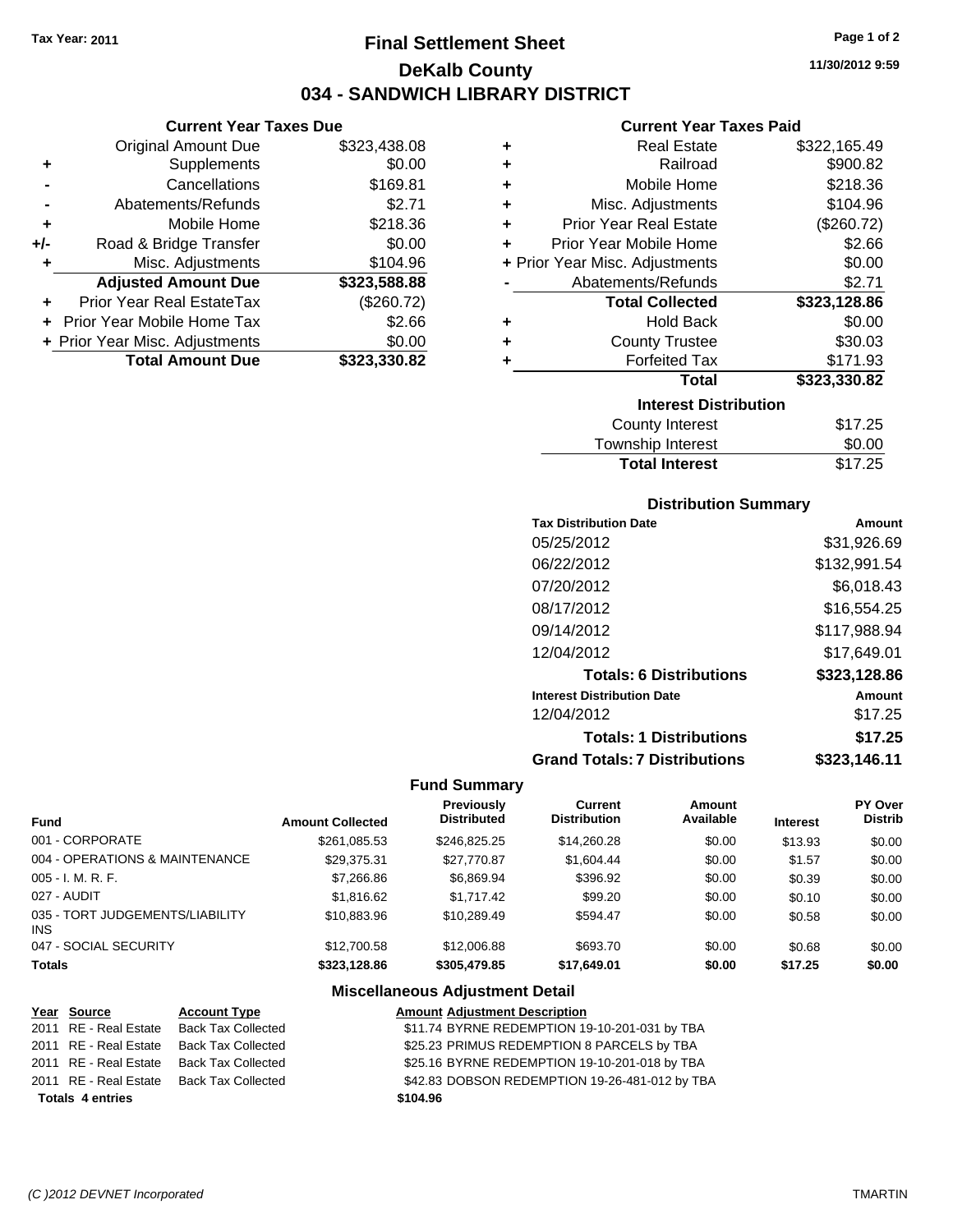# **Final Settlement Sheet Tax Year: 2011 Page 2 of 2 DeKalb County**

**11/30/2012 9:59**

## **Abatement Detail**

**Totals \$2.71 2 entries**

**Year Source Account Type Amount Adjustment Description**<br>2011 RE - Real Estate PTAB Decision **Amount** \$1.86 19-27-427-012 PTAB INTI \$1.86 19-27-427-012 PTAB INTEREST REFUND by TBA 2011 RE - Real Estate \$0.85 19-26-432-011 PTAB INTEREST REFUND by TBA PTAB Decision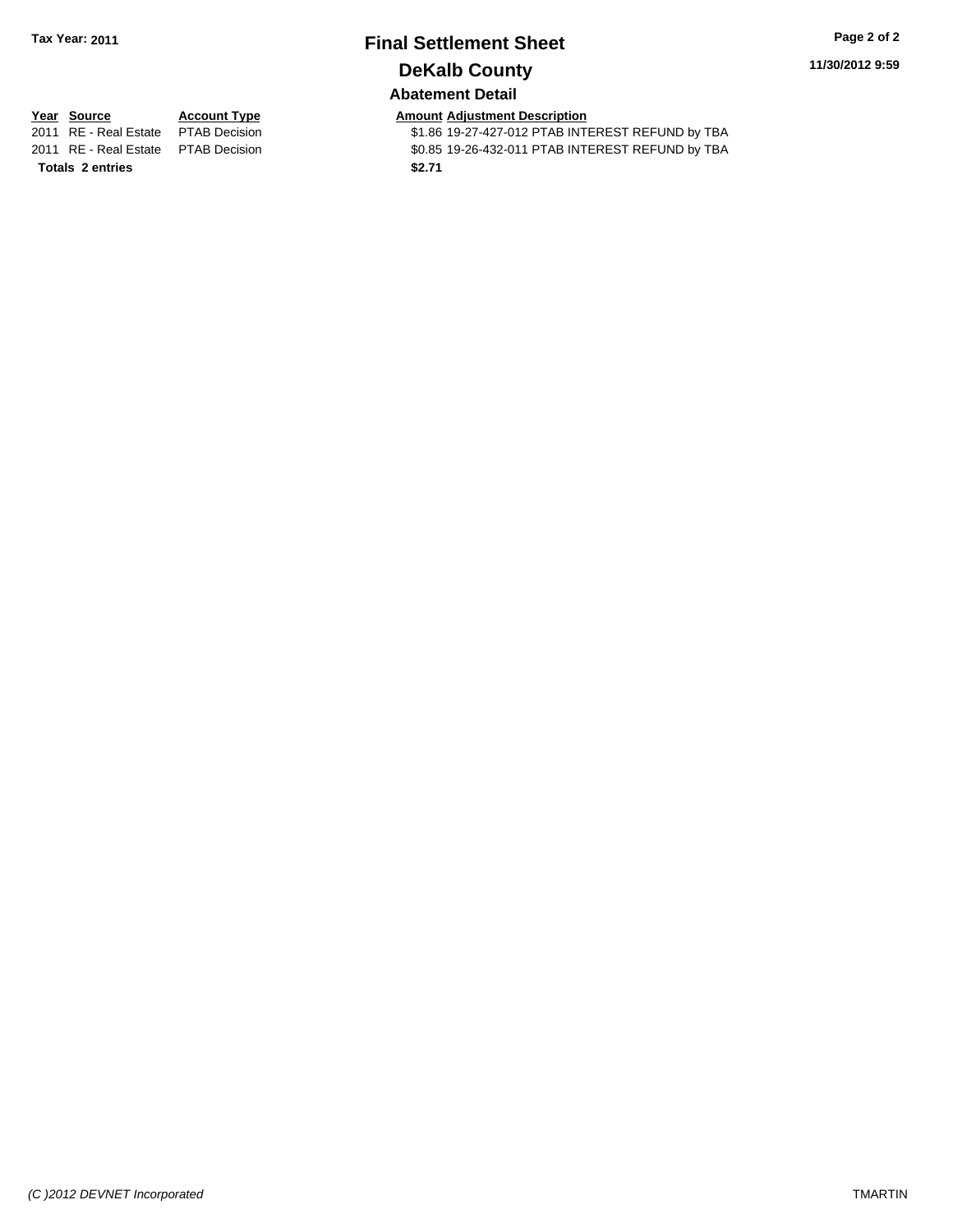# **Final Settlement Sheet Tax Year: 2011 Page 1 of 2 DeKalb County 035 - SANDWICH ROAD & BRIDGE**

**11/30/2012 9:59**

### **Current Year Taxes Paid**

| <b>Current Year Taxes Due</b> |                                |               |  |
|-------------------------------|--------------------------------|---------------|--|
|                               | Original Amount Due            | \$219,576.15  |  |
| ٠                             | Supplements                    | \$0.00        |  |
|                               | Cancellations                  | \$115.32      |  |
|                               | Abatements/Refunds             | \$1.84        |  |
| ٠                             | Mobile Home                    | \$148.24      |  |
| +/-                           | Road & Bridge Transfer         | (\$43,628.30) |  |
| ٠                             | Misc. Adjustments              | \$71.26       |  |
|                               | <b>Adjusted Amount Due</b>     | \$176,050.19  |  |
| ٠                             | Prior Year Real EstateTax      | (\$175.62)    |  |
|                               | Prior Year Mobile Home Tax     | \$1.80        |  |
|                               | + Prior Year Misc. Adjustments | \$0.00        |  |
|                               | <b>Total Amount Due</b>        | \$175,876.37  |  |
|                               |                                |               |  |

| ٠ | <b>Real Estate</b>             | \$175,083.88 |
|---|--------------------------------|--------------|
| ٠ | Railroad                       | \$611.54     |
| ٠ | Mobile Home                    | \$148.24     |
| ÷ | Misc. Adjustments              | \$71.26      |
| ÷ | <b>Prior Year Real Estate</b>  | (\$175.62)   |
| ٠ | Prior Year Mobile Home         | \$1.80       |
|   | + Prior Year Misc. Adjustments | \$0.00       |
|   | Abatements/Refunds             | \$1.84       |
|   | <b>Total Collected</b>         | \$175,739.26 |
| ٠ | <b>Hold Back</b>               | \$0.00       |
| ÷ | <b>County Trustee</b>          | \$20.39      |
| ٠ | <b>Forfeited Tax</b>           | \$116.72     |
|   | <b>Total</b>                   | \$175,876.37 |
|   | <b>Interest Distribution</b>   |              |
|   | <b>County Interest</b>         | \$9.38       |
|   | Townobin Intorpot              | ድስ ስስ        |

| <b>Total Interest</b> | \$9.38 |
|-----------------------|--------|
| Township Interest     | \$0.00 |
| County interest       | ১৬.১০  |

| <b>Road and Bridge Summary</b> |             |               |  |  |
|--------------------------------|-------------|---------------|--|--|
| <b>Municipality</b>            | Amt. Due    | Amt. Distrib. |  |  |
| CITY OF SANDWICH               | \$43.655.60 | \$43.628.30   |  |  |
| Totals                         | \$43.655.60 | \$43,628.30   |  |  |

## **Distribution Summary**

| <b>Tax Distribution Date</b>         | Amount       |
|--------------------------------------|--------------|
| 05/25/2012                           | \$17,356.28  |
| 06/22/2012                           | \$72,321.61  |
| 07/20/2012                           | \$3,271.72   |
| 08/17/2012                           | \$8,999.29   |
| 09/14/2012                           | \$64,165.05  |
| 12/04/2012                           | \$9,625.31   |
| <b>Totals: 6 Distributions</b>       | \$175,739.26 |
| <b>Interest Distribution Date</b>    | Amount       |
| 12/04/2012                           | \$9.38       |
| <b>Totals: 1 Distributions</b>       | \$9.38       |
| <b>Grand Totals: 7 Distributions</b> | \$175,748.64 |
|                                      |              |

### **Fund Summary**

| <b>Fund</b>                  | <b>Amount Collected</b> | Previously<br><b>Distributed</b> | Current<br><b>Distribution</b> | Amount<br>Available | <b>Interest</b> | PY Over<br><b>Distrib</b> |
|------------------------------|-------------------------|----------------------------------|--------------------------------|---------------------|-----------------|---------------------------|
| 007 - ROAD AND BRIDGE        | \$55.187.77             | \$52,147.42                      | \$3.040.35                     | \$0.00              | \$4.23          | \$0.00                    |
| 009 - PERMANENT ROAD         | \$79.059.21             | \$74.740.70                      | \$4.318.51                     | \$0.00              | \$3.38          | \$0.00                    |
| 010 - EQUIPMENT AND BUILDING | \$40,989.49             | \$38,750.48                      | \$2,239.01                     | \$0.00              | \$1.75          | \$0.00                    |
| 047 - SOCIAL SECURITY        | \$502.79                | \$475.35                         | \$27.44                        | \$0.00              | \$0.02          | \$0.00                    |
| Totals                       | \$175,739.26            | \$166,113.95                     | \$9.625.31                     | \$0.00              | \$9.38          | \$0.00                    |

### **Miscellaneous Adjustment Detail**

| Year Source             | <b>Account Type</b>                      | <b>Amount Adjustment Description</b>           |
|-------------------------|------------------------------------------|------------------------------------------------|
|                         | 2011 RE - Real Estate Back Tax Collected | \$7.97 BYRNE REDEMPTION 19-10-201-031 by TBA   |
| 2011 RE - Real Estate   | Back Tax Collected                       | \$17.13 PRIMUS REDEMPTION 8 PARCELS by TBA     |
|                         | 2011 RE - Real Estate Back Tax Collected | \$17.08 BYRNE REDEMPTION 19-10-201-018 by TBA  |
|                         | 2011 RE - Real Estate Back Tax Collected | \$29.08 DOBSON REDEMPTION 19-26-481-012 by TBA |
| <b>Totals 4 entries</b> |                                          | \$71.26                                        |
|                         |                                          |                                                |

## **Abatement Detail**

|  |  | Year Source | <b>Account Type</b> | <b>Amount Adiustment Description</b> |
|--|--|-------------|---------------------|--------------------------------------|
|--|--|-------------|---------------------|--------------------------------------|

2011 RE - Real Estate \$1.26 19-27-427-012 PTAB INTEREST REFUND by TBA PTAB Decision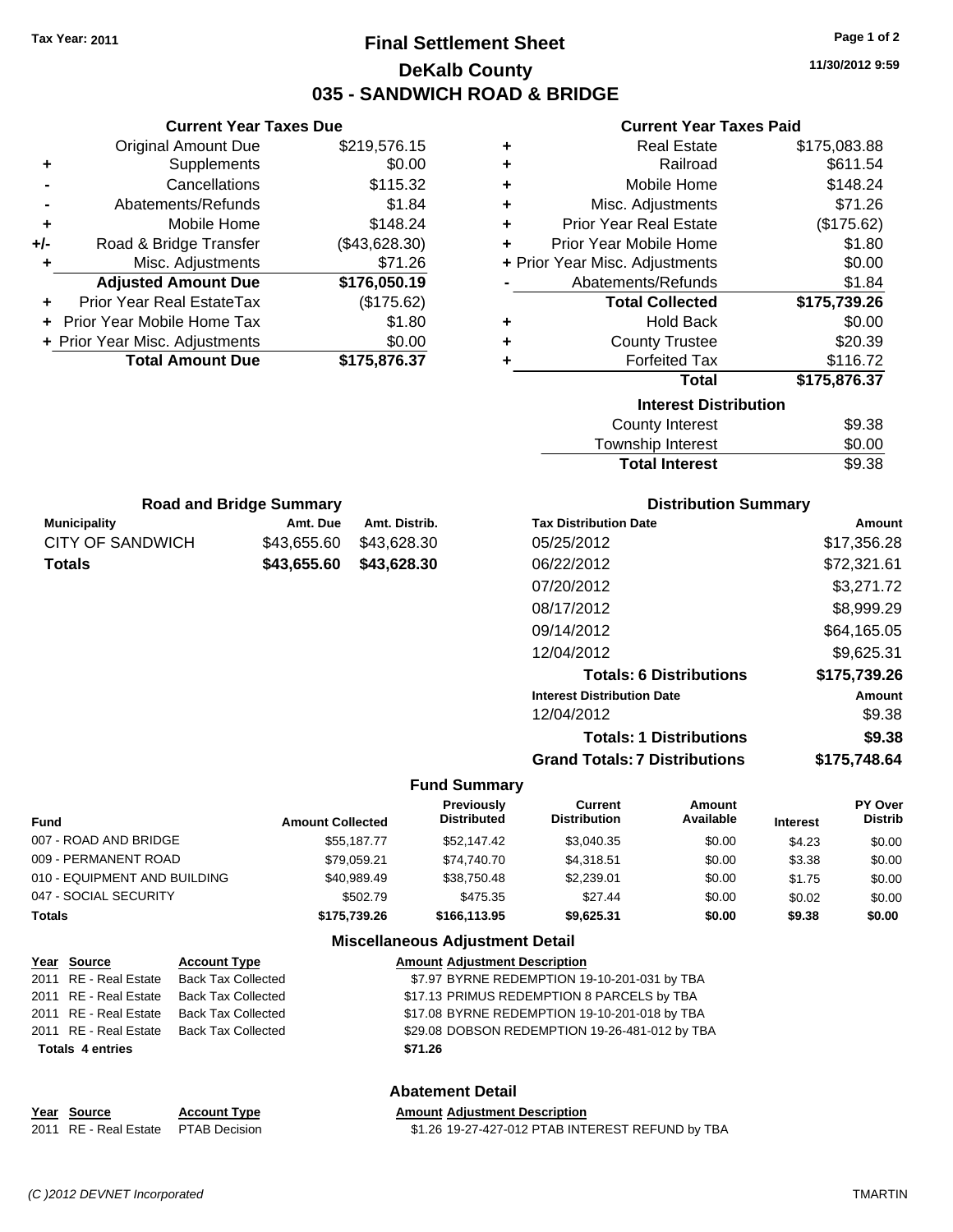## **Final Settlement Sheet Tax Year: 2011 Page 2 of 2 DeKalb County Abatement Detail**

**11/30/2012 9:59**

**Totals \$1.84 2 entries**

**Year Source Account Type Amount Adjustment Description**<br>2011 RE - Real Estate PTAB Decision **Amount \$0.58** 19-26-432-011 PTAB INTI \$0.58 19-26-432-011 PTAB INTEREST REFUND by TBA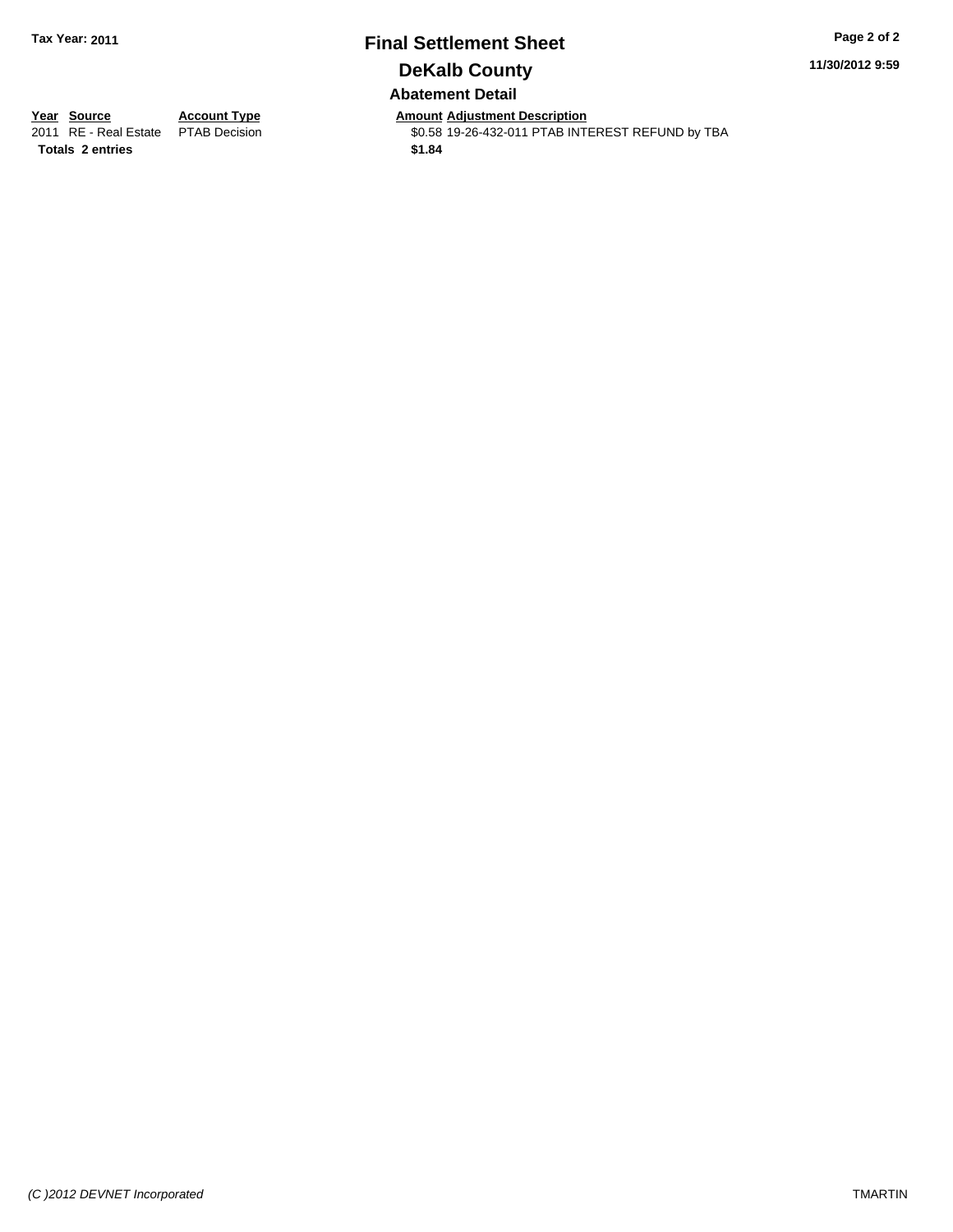# **Final Settlement Sheet Tax Year: 2011 Page 1 of 1 DeKalb County 036 - SHABBONA TOWNSHIP**

**11/30/2012 9:59**

### **Current Year Taxes Paid**

| ٠ | <b>Real Estate</b>             | \$99,751.13  |
|---|--------------------------------|--------------|
| ٠ | Railroad                       | \$2,755.12   |
| ٠ | Mobile Home                    | \$8.31       |
| ٠ | Misc. Adjustments              | \$101.16     |
| ٠ | <b>Prior Year Real Estate</b>  | (\$402.24)   |
| ٠ | Prior Year Mobile Home         | \$0.00       |
|   | + Prior Year Misc. Adjustments | \$0.00       |
|   | Abatements/Refunds             | \$9.51       |
|   | <b>Total Collected</b>         | \$102,203.97 |
| ٠ | <b>Hold Back</b>               | \$0.00       |
| ٠ | <b>County Trustee</b>          | \$85.79      |
| ٠ | <b>Forfeited Tax</b>           | \$4.77       |
|   | <b>Total</b>                   | \$102,294.53 |
|   | <b>Interest Distribution</b>   |              |
|   | <b>County Interest</b>         | \$5.46       |
|   |                                |              |

| <b>Total Interest</b> | \$5.46 |
|-----------------------|--------|
| Township Interest     | \$0.00 |
| County Interest       | ა5.40  |

### **Distribution Summary**

| <b>Tax Distribution Date</b>         | Amount       |
|--------------------------------------|--------------|
| 05/25/2012                           | \$7.315.54   |
| 06/22/2012                           | \$46,121.33  |
| 07/20/2012                           | \$1,071.35   |
| 08/17/2012                           | \$3,493.06   |
| 09/14/2012                           | \$38,759.69  |
| 12/04/2012                           | \$5.443.00   |
| <b>Totals: 6 Distributions</b>       | \$102,203.97 |
| <b>Interest Distribution Date</b>    | Amount       |
| 12/04/2012                           | \$5.46       |
| <b>Totals: 1 Distributions</b>       | \$5.46       |
| <b>Grand Totals: 7 Distributions</b> | \$102,209.43 |
|                                      |              |

### **Fund Summary**

| <b>Fund</b>              | <b>Amount Collected</b> | <b>Previously</b><br><b>Distributed</b> | Current<br><b>Distribution</b> | Amount<br>Available | <b>Interest</b> | <b>PY Over</b><br><b>Distrib</b> |
|--------------------------|-------------------------|-----------------------------------------|--------------------------------|---------------------|-----------------|----------------------------------|
| 001 - CORPORATE          | \$62,472.89             | \$59,145.83                             | \$3,327.06                     | \$0.00              | \$3.34          | \$0.00                           |
| 017 - CEMETERY           | \$38.735.82             | \$36,672.88                             | \$2,062.94                     | \$0.00              | \$2.07          | \$0.00                           |
| 054 - GENERAL ASSISTANCE | \$995.26                | \$942.26                                | \$53.00                        | \$0.00              | \$0.05          | \$0.00                           |
| Totals                   | \$102,203.97            | \$96,760.97                             | \$5,443,00                     | \$0.00              | \$5.46          | \$0.00                           |

### **Miscellaneous Adjustment Detail**

| Year Source | <b>Account Type</b>                      | <b>Amount Adiustment Description</b>           |
|-------------|------------------------------------------|------------------------------------------------|
|             | 2011 RE - Real Estate Back Tax Collected | \$70.16 HAREAS REDEMPTION 13-35-202-017 by TBA |

**Current Year Taxes Due** Original Amount Due \$102,772.40

**Adjusted Amount Due \$102,696.77**

**Total Amount Due \$102,294.53**

**+** Supplements \$0.00 **-** Cancellations \$175.59 **-** Abatements/Refunds **\$9.51 +** Mobile Home \$8.31 **+/-** Road & Bridge Transfer \$0.00 **+** Misc. Adjustments \$101.16

**+** Prior Year Real EstateTax (\$402.24) **+** Prior Year Mobile Home Tax \$0.00 **+ Prior Year Misc. Adjustments**  $$0.00$ 

2011 RE - Real Estate Paymt In Lieu of Tax **\$31.00 SEQUOYA APARTMENTS - HOUSING AUTHORITY by TBA Totals \$101.16 2 entries**

## **Abatement Detail**

| Year Source                         | <b>Account Type</b> | <b>Amount Adjustment Description</b>             |
|-------------------------------------|---------------------|--------------------------------------------------|
| 2011 RE - Real Estate PTAB Decision |                     | \$0.20 13-15-176-011 PTAB INTEREST REFUND by TBA |
| 2011 RE - Real Estate PTAB Decision |                     | \$9.31 13-15-327-010 PTAB INTEREST REFUND by TBA |
| <b>Totals 2 entries</b>             |                     | \$9.51                                           |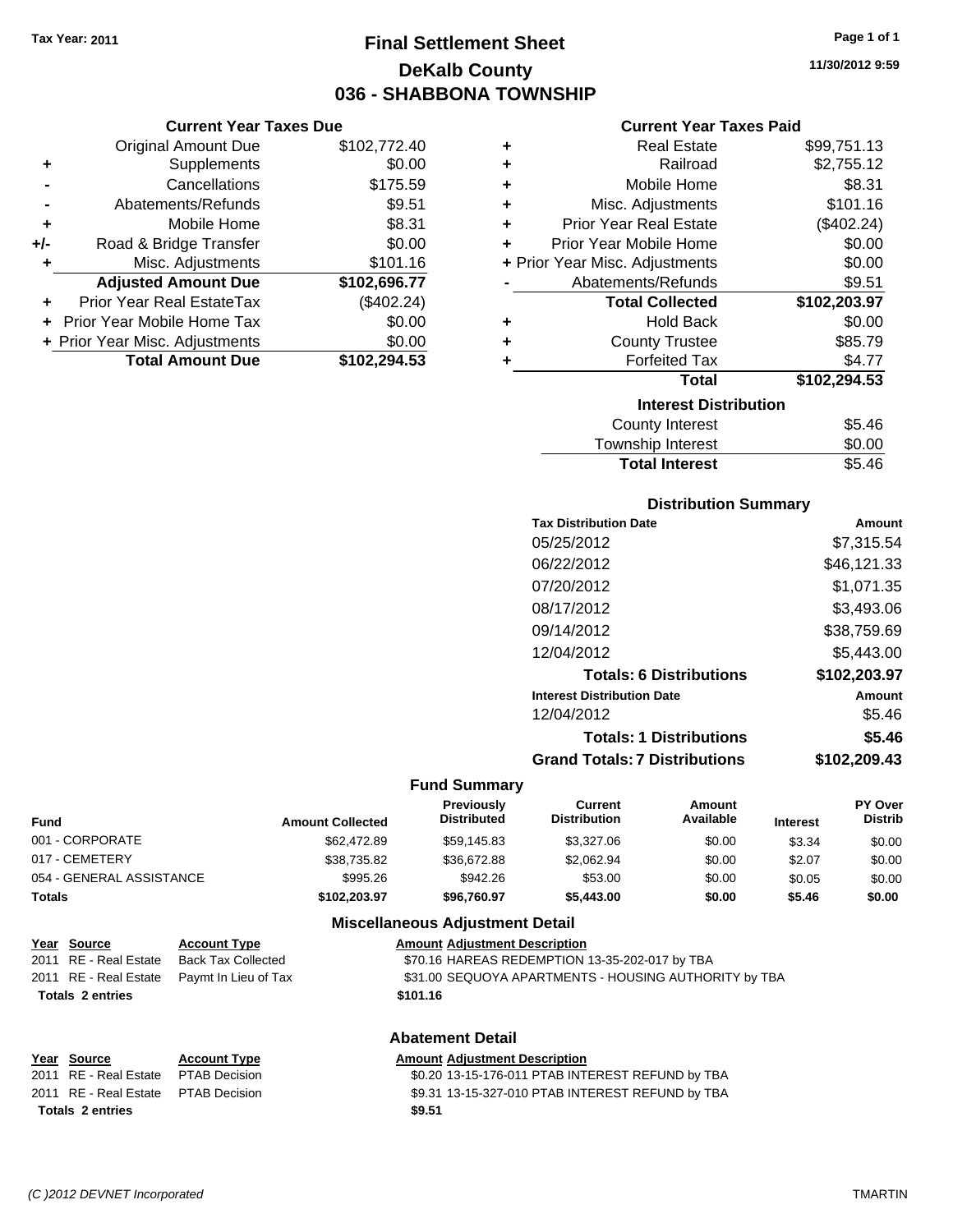# **Final Settlement Sheet Tax Year: 2011 Page 1 of 1 DeKalb County 037 - SHABBONA ROAD & BRIDGE**

**11/30/2012 9:59**

### **Current Year Taxes Paid**

| ٠ | <b>Real Estate</b>                  | \$138,846.47 |
|---|-------------------------------------|--------------|
| ٠ | Railroad                            | \$4,209.44   |
| ÷ | Mobile Home                         | \$12.71      |
| ٠ | Misc. Adjustments                   | \$154.57     |
| ÷ | <b>Prior Year Real Estate</b>       | (\$613.07)   |
| ÷ | Prior Year Mobile Home              | \$0.00       |
|   | + Prior Year Misc. Adjustments      | \$0.00       |
|   | Abatements/Refunds                  | \$14.53      |
|   | <b>Total Collected</b>              | \$142,595.59 |
| ٠ | <b>Hold Back</b>                    | \$0.00       |
| ÷ | <b>County Trustee</b>               | \$131.07     |
| ٠ | <b>Forfeited Tax</b>                | \$7.28       |
|   | <b>Total</b>                        | \$142,733.94 |
|   | <b>Interest Distribution</b>        |              |
|   | <b>County Interest</b>              | \$7.61       |
|   | المتحديث والمراسا والمستندد والمتحا | ጦ ለለ         |

| <b>Total Interest</b> | \$7.61 |
|-----------------------|--------|
| Township Interest     | \$0.00 |
| County Interest       | \$7.61 |

| <b>Road and Bridge Summary</b> |             |               |  |
|--------------------------------|-------------|---------------|--|
| <b>Municipality</b>            | Amt. Due    | Amt. Distrib. |  |
| VILLAGE OF LEE                 | \$1.692.40  | \$1,690.89    |  |
| <b>VILLAGE OF SHABBONA</b>     | \$11,879.41 | \$11.868.74   |  |
| Totals                         | \$13,559.63 |               |  |

**Current Year Taxes Due** Original Amount Due \$157,022.18

**Adjusted Amount Due \$143,347.01**

**Total Amount Due \$142,733.94**

**+** Supplements \$0.00 **-** Cancellations \$268.29 **-** Abatements/Refunds \$14.53 **+** Mobile Home \$12.71 **+/-** Road & Bridge Transfer (\$13,559.63) **+** Misc. Adjustments \$154.57

**+** Prior Year Real EstateTax (\$613.07) **+** Prior Year Mobile Home Tax \$0.00 **+ Prior Year Misc. Adjustments**  $$0.00$ 

### **Distribution Summary**

| Amount       |
|--------------|
| \$10,194.06  |
| \$64,353.88  |
| \$1,492.87   |
| \$4,869.20   |
| \$54,094.88  |
| \$7,590.70   |
| \$142,595.59 |
| Amount       |
| \$7.61       |
| \$7.61       |
| \$142.603.20 |
|              |

### **Fund Summary**

| <b>Fund</b>                  | <b>Amount Collected</b> | Previously<br><b>Distributed</b> | Current<br><b>Distribution</b> | Amount<br>Available | <b>Interest</b> | PY Over<br><b>Distrib</b> |
|------------------------------|-------------------------|----------------------------------|--------------------------------|---------------------|-----------------|---------------------------|
| 007 - ROAD AND BRIDGE        | \$43,055.84             | \$40,767.19                      | \$2,288.65                     | \$0.00              | \$2.76          | \$0.00                    |
| 008 - BRIDGE CONST W/COUNTY  | \$24,834.15             | \$23,511.33                      | \$1,322.82                     | \$0.00              | \$1.21          | \$0.00                    |
| 009 - PERMANENT ROAD         | \$70,529.39             | \$66,772,60                      | \$3.756.79                     | \$0.00              | \$3.44          | \$0.00                    |
| 010 - EQUIPMENT AND BUILDING | \$4.176.21              | \$3.953.77                       | \$222.44                       | \$0.00              | \$0.20          | \$0.00                    |
| <b>Totals</b>                | \$142,595.59            | \$135,004.89                     | \$7.590.70                     | \$0.00              | \$7.61          | \$0.00                    |

## **Miscellaneous Adjustment Detail**

| <u>Year Source</u>      | <b>Account Type</b>                        | <b>Amount Adjustment Description</b>                  |
|-------------------------|--------------------------------------------|-------------------------------------------------------|
| 2011 RE - Real Estate   | Back Tax Collected                         | \$107.20 HAREAS REDEMPTION 13-35-202-017 by TBA       |
|                         | 2011 RE - Real Estate Paymt In Lieu of Tax | \$47.37 SEQUOYA APARTMENTS - HOUSING AUTHORITY by TBA |
| <b>Totals 2 entries</b> |                                            | \$154.57                                              |
|                         |                                            |                                                       |

### **Abatement Detail**

### **Year Source Account Type Amount Adjustment Description** 2011 RE - Real Estate \$0.31 13-15-176-011 PTAB INTEREST REFUND by TBA PTAB Decision 2011 RE - Real Estate \$14.22 13-15-327-010 PTAB INTEREST REFUND by TBA PTAB Decision **Totals \$14.53 2 entries**

*(C )2012 DEVNET Incorporated* TMARTIN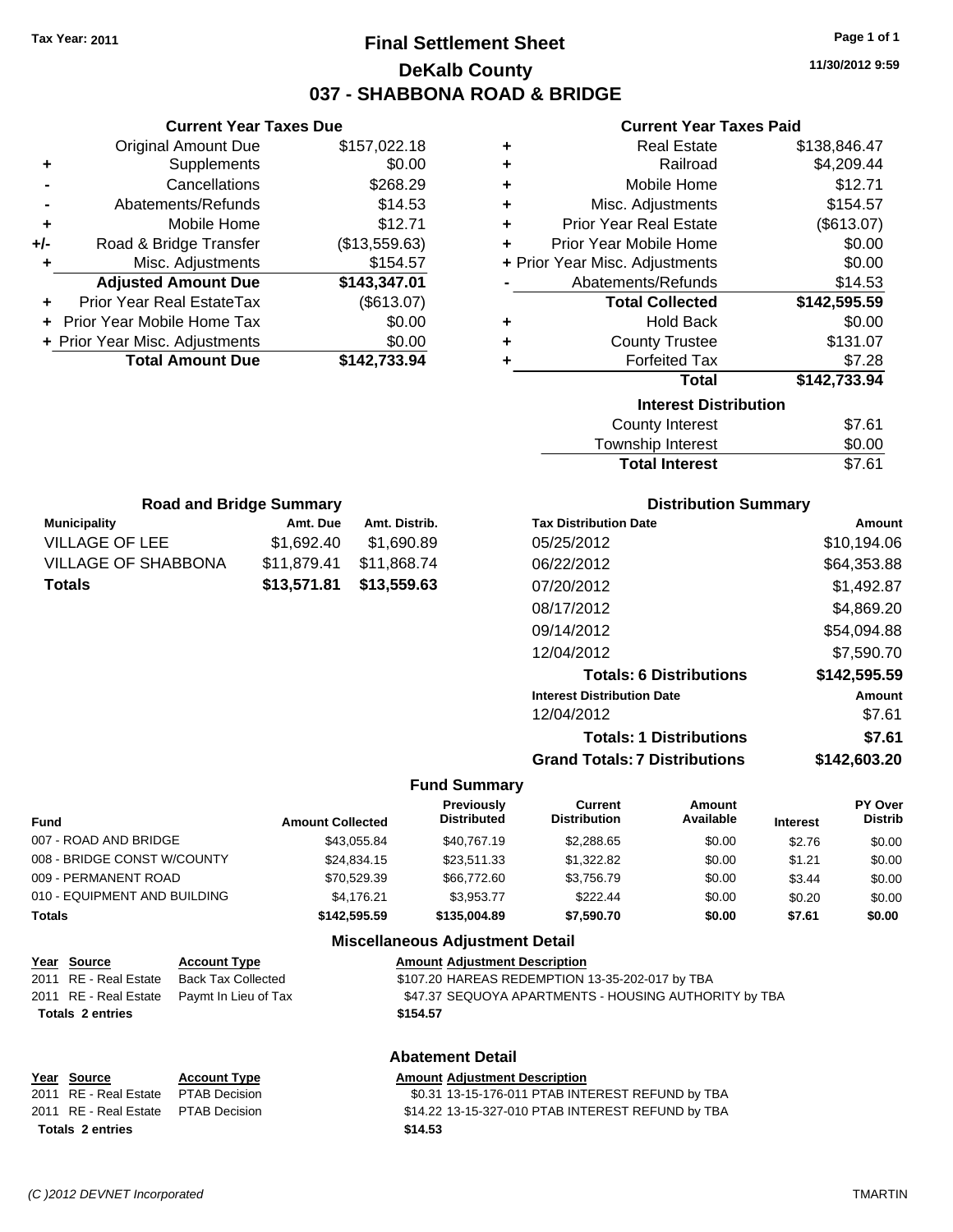# **Final Settlement Sheet Tax Year: 2011 Page 1 of 1 DeKalb County 038 - SOMONAUK TOWNSHIP**

**11/30/2012 9:59**

## **Current Year Taxes Paid**

|     | <b>Current Year Taxes Due</b>     |             |  |
|-----|-----------------------------------|-------------|--|
|     | <b>Original Amount Due</b>        | \$75,782.23 |  |
| ٠   | Supplements                       | \$0.00      |  |
|     | Cancellations                     | \$90.46     |  |
|     | Abatements/Refunds                | \$0.00      |  |
|     | Mobile Home                       | \$2.03      |  |
| +/- | Road & Bridge Transfer            | \$0.00      |  |
|     | Misc. Adjustments                 | \$8.63      |  |
|     | <b>Adjusted Amount Due</b>        | \$75,702.43 |  |
| ÷   | Prior Year Real EstateTax         | \$0.00      |  |
|     | <b>Prior Year Mobile Home Tax</b> | \$0.00      |  |
|     | + Prior Year Misc. Adjustments    | \$0.00      |  |
|     | <b>Total Amount Due</b>           | \$75,702.43 |  |
|     |                                   |             |  |

| ٠ | <b>Real Estate</b>             | \$74,627.38 |
|---|--------------------------------|-------------|
| ٠ | Railroad                       | \$1,011.88  |
| ٠ | Mobile Home                    | \$2.03      |
| ٠ | Misc. Adjustments              | \$8.63      |
| ٠ | <b>Prior Year Real Estate</b>  | \$0.00      |
| ٠ | Prior Year Mobile Home         | \$0.00      |
|   | + Prior Year Misc. Adjustments | \$0.00      |
|   | Abatements/Refunds             | \$0.00      |
|   | <b>Total Collected</b>         | \$75,649.92 |
| ٠ | <b>Hold Back</b>               | \$0.00      |
| ÷ | <b>County Trustee</b>          | \$52.51     |
| ٠ | <b>Forfeited Tax</b>           | \$0.00      |
|   | Total                          | \$75,702.43 |
|   | <b>Interest Distribution</b>   |             |
|   | County Interest                | \$4.04      |
|   | <b>Township Interest</b>       | \$0.00      |
|   | <b>Total Interest</b>          | \$4.04      |

## **Distribution Summary**

| <b>Tax Distribution Date</b>         | Amount      |
|--------------------------------------|-------------|
| 05/25/2012                           | \$8,599.27  |
| 06/22/2012                           | \$32,499.93 |
| 07/20/2012                           | \$1,059.41  |
| 08/17/2012                           | \$2,839.27  |
| 09/14/2012                           | \$26,381.28 |
| 12/04/2012                           | \$4,270.76  |
| <b>Totals: 6 Distributions</b>       | \$75,649.92 |
| <b>Interest Distribution Date</b>    | Amount      |
| 12/04/2012                           | \$4.04      |
| <b>Totals: 1 Distributions</b>       | \$4.04      |
| <b>Grand Totals: 7 Distributions</b> | \$75,653.96 |
|                                      |             |

### **Fund Summary**

| <b>Fund</b>              | <b>Amount Collected</b> | <b>Previously</b><br><b>Distributed</b> | Current<br><b>Distribution</b> | Amount<br>Available | <b>Interest</b> | <b>PY Over</b><br><b>Distrib</b> |
|--------------------------|-------------------------|-----------------------------------------|--------------------------------|---------------------|-----------------|----------------------------------|
| 001 - CORPORATE          | \$75,405.95             | \$71.148.96                             | \$4,256.99                     | \$0.00              | \$4.03          | \$0.00                           |
| 054 - GENERAL ASSISTANCE | \$243.97                | \$230.20                                | \$13.77                        | \$0.00              | \$0.01          | \$0.00                           |
| <b>Totals</b>            | \$75,649.92             | \$71,379.16                             | \$4,270.76                     | \$0.00              | \$4.04          | \$0.00                           |

| Year Source             | <b>Account Type</b>                      | <b>Amount Adiustment Description</b>            |
|-------------------------|------------------------------------------|-------------------------------------------------|
|                         | 2011 RE - Real Estate Back Tax Collected | \$8.63 SHISSLER REDEMPTION 18-10-203-008 by TBA |
| <b>Totals 1 entries</b> |                                          | \$8.63                                          |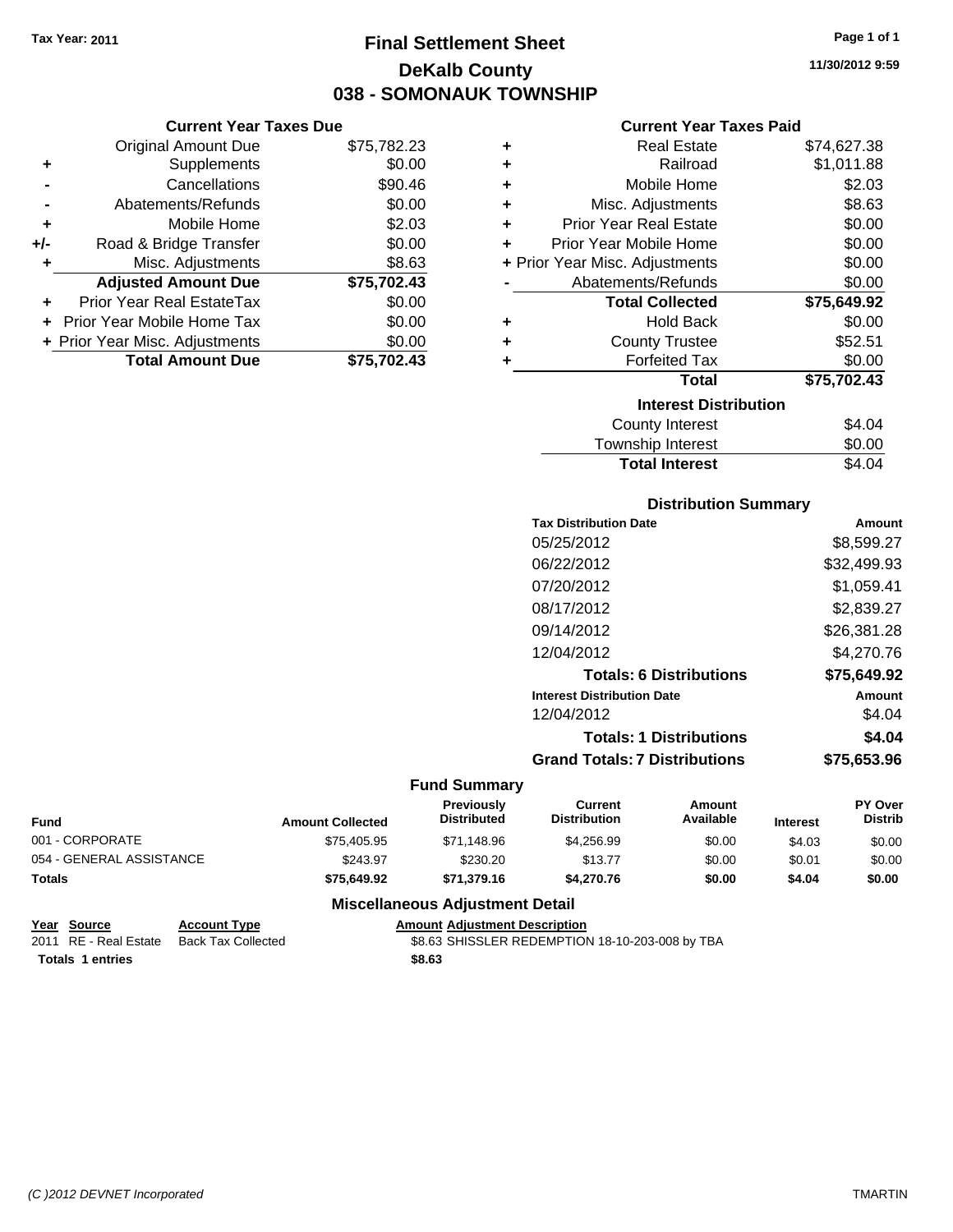# **Final Settlement Sheet Tax Year: 2011 Page 1 of 1 DeKalb County 039 - SOMONAUK ROAD & BRIDGE**

**11/30/2012 9:59**

## **Current Year Taxes Paid**

| ٠ | <b>Real Estate</b>             | \$177,996.31 |
|---|--------------------------------|--------------|
| ٠ | Railroad                       | \$3,142.10   |
| ٠ | Mobile Home                    | \$6.31       |
| ٠ | Misc. Adjustments              | \$26.81      |
| ÷ | <b>Prior Year Real Estate</b>  | \$0.00       |
| ٠ | Prior Year Mobile Home         | \$0.00       |
|   | + Prior Year Misc. Adjustments | \$0.00       |
|   | Abatements/Refunds             | \$0.00       |
|   | <b>Total Collected</b>         | \$181,171.53 |
| ٠ | <b>Hold Back</b>               | \$0.00       |
| ٠ | <b>County Trustee</b>          | \$163.05     |
| ٠ | <b>Forfeited Tax</b>           | \$0.00       |
|   | <b>Total</b>                   | \$181,334.58 |
|   | <b>Interest Distribution</b>   |              |
|   | <b>County Interest</b>         | \$9.67       |
|   |                                |              |

| County Interest       | \$9.67 |
|-----------------------|--------|
| Township Interest     | \$0.00 |
| <b>Total Interest</b> | \$9.67 |

| <b>Road and Bridge Summary</b> |             |               |  |  |
|--------------------------------|-------------|---------------|--|--|
| <b>Municipality</b>            | Amt. Due    | Amt. Distrib. |  |  |
| CITY OF SANDWICH               | \$1,066.99  | \$1,066.28    |  |  |
| <b>VILLAGE OF SOMONAUK</b>     | \$52,710.02 | \$52,673.22   |  |  |
| <b>Totals</b>                  | \$53,777.01 | \$53,739.50   |  |  |

**Current Year Taxes Due** Original Amount Due \$235,321.87

**Adjusted Amount Due \$181,334.58**

**Total Amount Due \$181,334.58**

**+** Supplements \$0.00 **-** Cancellations \$280.91 **-** Abatements/Refunds \$0.00 **+** Mobile Home \$6.31 **+/-** Road & Bridge Transfer (\$53,739.50) **+** Misc. Adjustments \$26.81

**+** Prior Year Real EstateTax \$0.00 **+** Prior Year Mobile Home Tax \$0.00 **+ Prior Year Misc. Adjustments**  $$0.00$ 

### **Distribution Summary**

| <b>Tax Distribution Date</b>         | Amount       |
|--------------------------------------|--------------|
| 05/25/2012                           | \$20,551.20  |
| 06/22/2012                           | \$77,859.11  |
| 07/20/2012                           | \$2,531.93   |
| 08/17/2012                           | \$6,785.53   |
| 09/14/2012                           | \$63,235.96  |
| 12/04/2012                           | \$10,207.80  |
| <b>Totals: 6 Distributions</b>       | \$181,171.53 |
| <b>Interest Distribution Date</b>    | Amount       |
| 12/04/2012                           | \$9.67       |
| <b>Totals: 1 Distributions</b>       | \$9.67       |
| <b>Grand Totals: 7 Distributions</b> | \$181.181.20 |

### **Fund Summary**

| <b>Fund</b>                  | <b>Amount Collected</b> | <b>Previously</b><br><b>Distributed</b> | Current<br><b>Distribution</b> | Amount<br>Available | <b>Interest</b> | PY Over<br><b>Distrib</b> |
|------------------------------|-------------------------|-----------------------------------------|--------------------------------|---------------------|-----------------|---------------------------|
| 007 - ROAD AND BRIDGE        | \$104.569.39            | \$98,686,05                             | \$5,883,34                     | \$0.00              | \$6.52          | \$0.00                    |
| 008 - BRIDGE CONST W/COUNTY  | \$42.99                 | \$40.56                                 | \$2.43                         | \$0.00              | \$0.00          | \$0.00                    |
| 009 - PERMANENT ROAD         | \$60,340.18             | \$56,933,77                             | \$3.406.41                     | \$0.00              | \$2.48          | \$0.00                    |
| 010 - EQUIPMENT AND BUILDING | \$16,218.97             | \$15,303.35                             | \$915.62                       | \$0.00              | \$0.67          | \$0.00                    |
| <b>Totals</b>                | \$181.171.53            | \$170,963,73                            | \$10,207.80                    | \$0.00              | \$9.67          | \$0.00                    |

| Year Source             | <b>Account Type</b>                      | <b>Amount Adiustment Description</b>             |
|-------------------------|------------------------------------------|--------------------------------------------------|
|                         | 2011 RE - Real Estate Back Tax Collected | \$26.81 SHISSLER REDEMPTION 18-10-203-008 by TBA |
| <b>Totals 1 entries</b> |                                          | \$26.81                                          |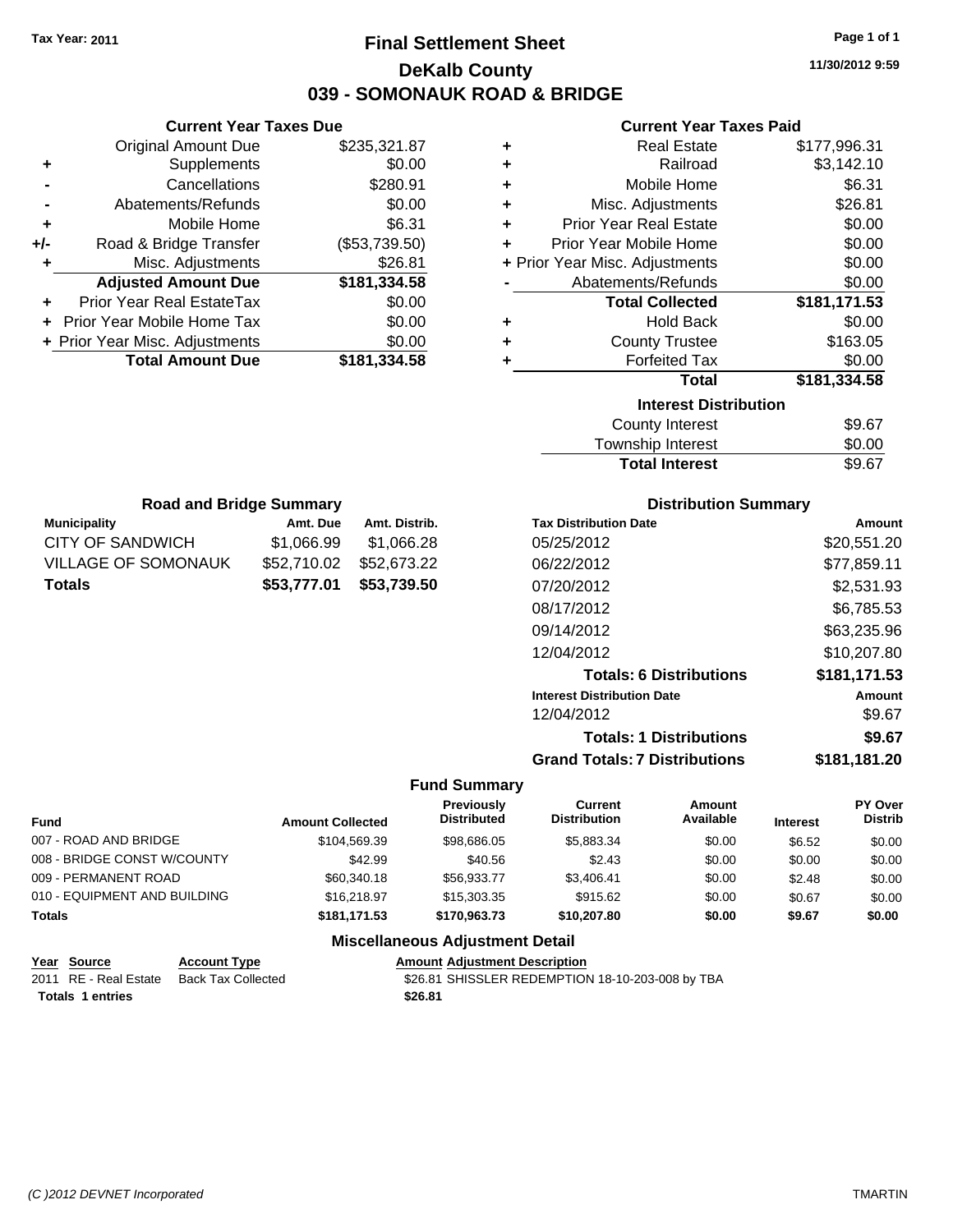**Current Year Taxes Due** Original Amount Due \$78,753.45

**Adjusted Amount Due \$78,620.23**

**Total Amount Due \$78,620.23**

**+** Supplements \$0.00 **-** Cancellations \$140.21 **-** Abatements/Refunds \$0.00 **+** Mobile Home \$6.99 **+/-** Road & Bridge Transfer \$0.00 **+** Misc. Adjustments \$0.00

**+** Prior Year Real EstateTax \$0.00 **+** Prior Year Mobile Home Tax \$0.00 **+ Prior Year Misc. Adjustments**  $$0.00$ 

# **Final Settlement Sheet Tax Year: 2011 Page 1 of 1 DeKalb County 040 - SOUTH GROVE TOWNSHIP**

**11/30/2012 9:59**

### **Current Year Taxes Paid**

| ٠ | <b>Real Estate</b>             | \$78,613.24 |
|---|--------------------------------|-------------|
| ٠ | Railroad                       | \$0.00      |
| ٠ | Mobile Home                    | \$6.99      |
| ٠ | Misc. Adjustments              | \$0.00      |
| ٠ | <b>Prior Year Real Estate</b>  | \$0.00      |
| ÷ | Prior Year Mobile Home         | \$0.00      |
|   | + Prior Year Misc. Adjustments | \$0.00      |
|   | Abatements/Refunds             | \$0.00      |
|   |                                |             |
|   | <b>Total Collected</b>         | \$78,620.23 |
| ٠ | <b>Hold Back</b>               | \$0.00      |
| ٠ | <b>County Trustee</b>          | \$0.00      |
| ٠ | <b>Forfeited Tax</b>           | \$0.00      |
|   | <b>Total</b>                   | \$78,620.23 |
|   | <b>Interest Distribution</b>   |             |
|   | County Interest                | \$4.20      |

## **Distribution Summary**

Total Interest \$4.20

| <b>Tax Distribution Date</b>         | Amount      |
|--------------------------------------|-------------|
| 05/25/2012                           | \$4,091.60  |
| 06/22/2012                           | \$37,867.04 |
| 07/20/2012                           | \$792.75    |
| 08/17/2012                           | \$2,318.98  |
| 09/14/2012                           | \$29,439.31 |
| 12/04/2012                           | \$4.110.55  |
| <b>Totals: 6 Distributions</b>       | \$78,620.23 |
| <b>Interest Distribution Date</b>    | Amount      |
| 12/04/2012                           | \$4.20      |
| <b>Totals: 1 Distributions</b>       | \$4.20      |
| <b>Grand Totals: 7 Distributions</b> | \$78,624.43 |

| Fund                                          | <b>Amount Collected</b> | <b>Previously</b><br><b>Distributed</b> | Current<br><b>Distribution</b> | Amount<br>Available | <b>Interest</b> | PY Over<br><b>Distrib</b> |
|-----------------------------------------------|-------------------------|-----------------------------------------|--------------------------------|---------------------|-----------------|---------------------------|
| 001 - CORPORATE                               | \$47,430.71             | \$44.950.86                             | \$2,479.85                     | \$0.00              | \$2.53          | \$0.00                    |
| 027 - AUDIT                                   | \$499.79                | \$473.66                                | \$26.13                        | \$0.00              |                 |                           |
|                                               |                         |                                         |                                |                     | \$0.03          | \$0.00                    |
| 034 - GENERAL ASSISTANCE                      | \$18,289.27             | \$17,333,04                             | \$956.23                       | \$0.00              | \$0.98          | \$0.00                    |
| 035 - TORT JUDGEMENTS/LIABILITY<br><b>INS</b> | \$6.719.91              | \$6.368.57                              | \$351.34                       | \$0.00              | \$0.36          | \$0.00                    |
| 047 - SOCIAL SECURITY                         | \$5.680.55              | \$5,383,55                              | \$297.00                       | \$0.00              | \$0.30          | \$0.00                    |
| <b>Totals</b>                                 | \$78,620.23             | \$74,509,68                             | \$4.110.55                     | \$0.00              | \$4.20          | \$0.00                    |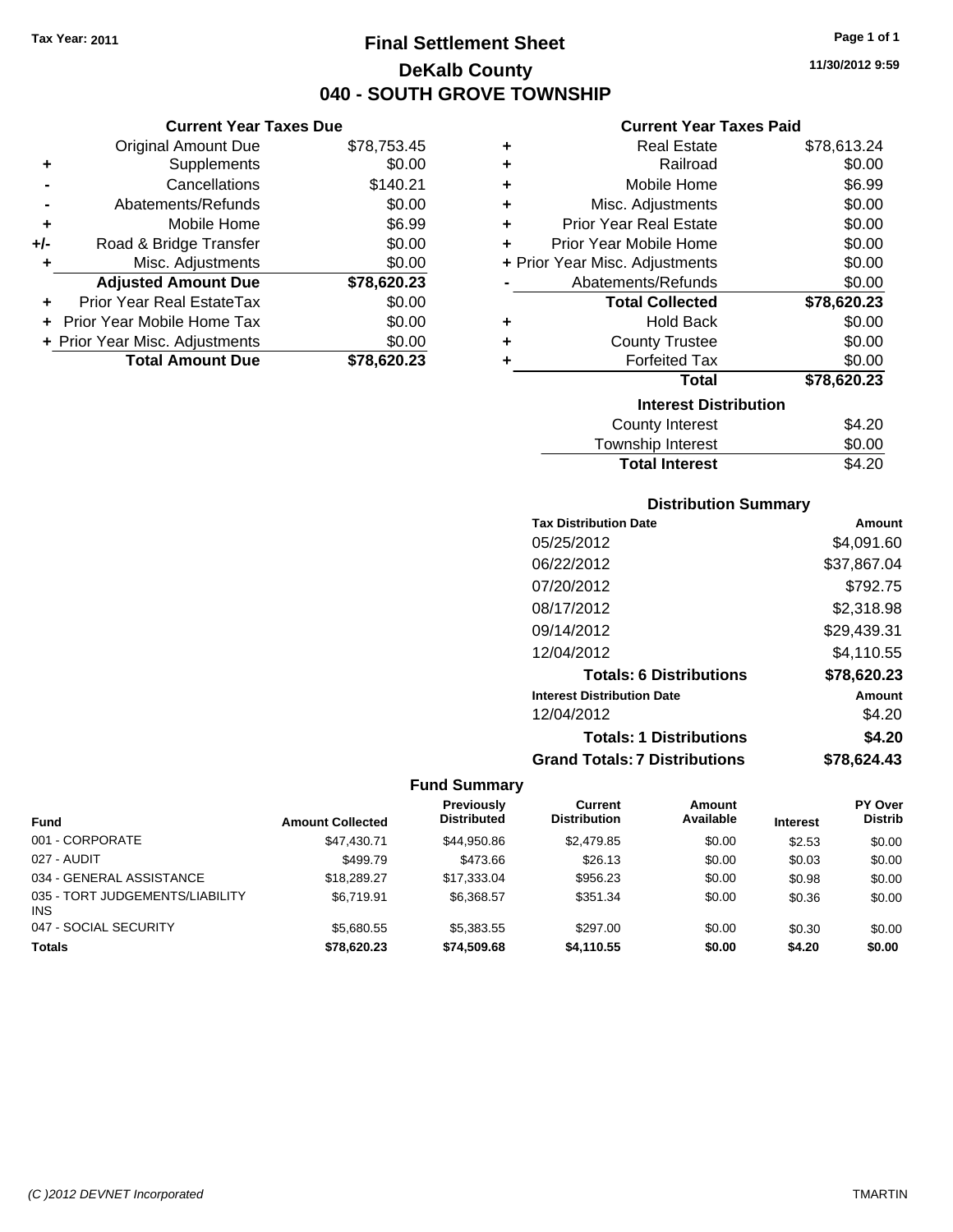# **Final Settlement Sheet Tax Year: 2011 Page 1 of 1 DeKalb County 041 - SOUTH GROVE ROAD & BRIDGE**

## **Current Year Taxes Due**

|       | <b>Original Amount Due</b>     | \$110,004.77 |
|-------|--------------------------------|--------------|
| ٠     | Supplements                    | \$0.00       |
|       | Cancellations                  | \$195.84     |
|       | Abatements/Refunds             | \$0.00       |
| ÷     | Mobile Home                    | \$9.77       |
| $+/-$ | Road & Bridge Transfer         | \$0.00       |
| ٠     | Misc. Adjustments              | \$0.00       |
|       | <b>Adjusted Amount Due</b>     | \$109,818.70 |
|       | Prior Year Real EstateTax      | \$0.00       |
|       | Prior Year Mobile Home Tax     | \$0.00       |
|       | + Prior Year Misc. Adjustments | \$0.00       |
|       | <b>Total Amount Due</b>        | \$109.818.70 |

### **Current Year Taxes Paid**

| ٠ | <b>Real Estate</b>             | \$109,808.93 |
|---|--------------------------------|--------------|
| ÷ | Railroad                       | \$0.00       |
| ÷ | Mobile Home                    | \$9.77       |
| ٠ | Misc. Adjustments              | \$0.00       |
| ÷ | <b>Prior Year Real Estate</b>  | \$0.00       |
| ÷ | Prior Year Mobile Home         | \$0.00       |
|   | + Prior Year Misc. Adjustments | \$0.00       |
|   | Abatements/Refunds             | \$0.00       |
|   | <b>Total Collected</b>         | \$109,818.70 |
| ٠ | <b>Hold Back</b>               | \$0.00       |
| ÷ | <b>County Trustee</b>          | \$0.00       |
| ٠ | <b>Forfeited Tax</b>           | \$0.00       |
|   | <b>Total</b>                   | \$109,818.70 |
|   | <b>Interest Distribution</b>   |              |
|   | <b>County Interest</b>         | \$5.86       |
|   |                                |              |

## Township Interest \$0.00<br>
Total Interest \$5.86 **Total Interest**

## **Distribution Summary**

| <b>Tax Distribution Date</b>         | Amount       |
|--------------------------------------|--------------|
| 05/25/2012                           | \$5,715.21   |
| 06/22/2012                           | \$52,893.53  |
| 07/20/2012                           | \$1,107.34   |
| 08/17/2012                           | \$3,239.23   |
| 09/14/2012                           | \$41,121.62  |
| 12/04/2012                           | \$5,741.77   |
| <b>Totals: 6 Distributions</b>       | \$109,818.70 |
| <b>Interest Distribution Date</b>    | Amount       |
| 12/04/2012                           | \$5.86       |
| <b>Totals: 1 Distributions</b>       | \$5.86       |
| <b>Grand Totals: 7 Distributions</b> | \$109,824.56 |

|                              |                         | <b>Previously</b>  | Current             | Amount    |                 | <b>PY Over</b> |
|------------------------------|-------------------------|--------------------|---------------------|-----------|-----------------|----------------|
| <b>Fund</b>                  | <b>Amount Collected</b> | <b>Distributed</b> | <b>Distribution</b> | Available | <b>Interest</b> | <b>Distrib</b> |
| 007 - ROAD AND BRIDGE        | \$66,887.82             | \$63.390.65        | \$3.497.17          | \$0.00    | \$3.57          | \$0.00         |
| 008 - BRIDGE CONST W/COUNTY  | \$7.987.56              | \$7,569.93         | \$417.63            | \$0.00    | \$0.43          | \$0.00         |
| 009 - PERMANENT ROAD         | \$27,953.58             | \$26,492.06        | \$1,461.52          | \$0.00    | \$1.49          | \$0.00         |
| 010 - EQUIPMENT AND BUILDING | \$6.989.74              | \$6.624.29         | \$365.45            | \$0.00    | \$0.37          | \$0.00         |
| <b>Totals</b>                | \$109,818.70            | \$104,076,93       | \$5,741.77          | \$0.00    | \$5.86          | \$0.00         |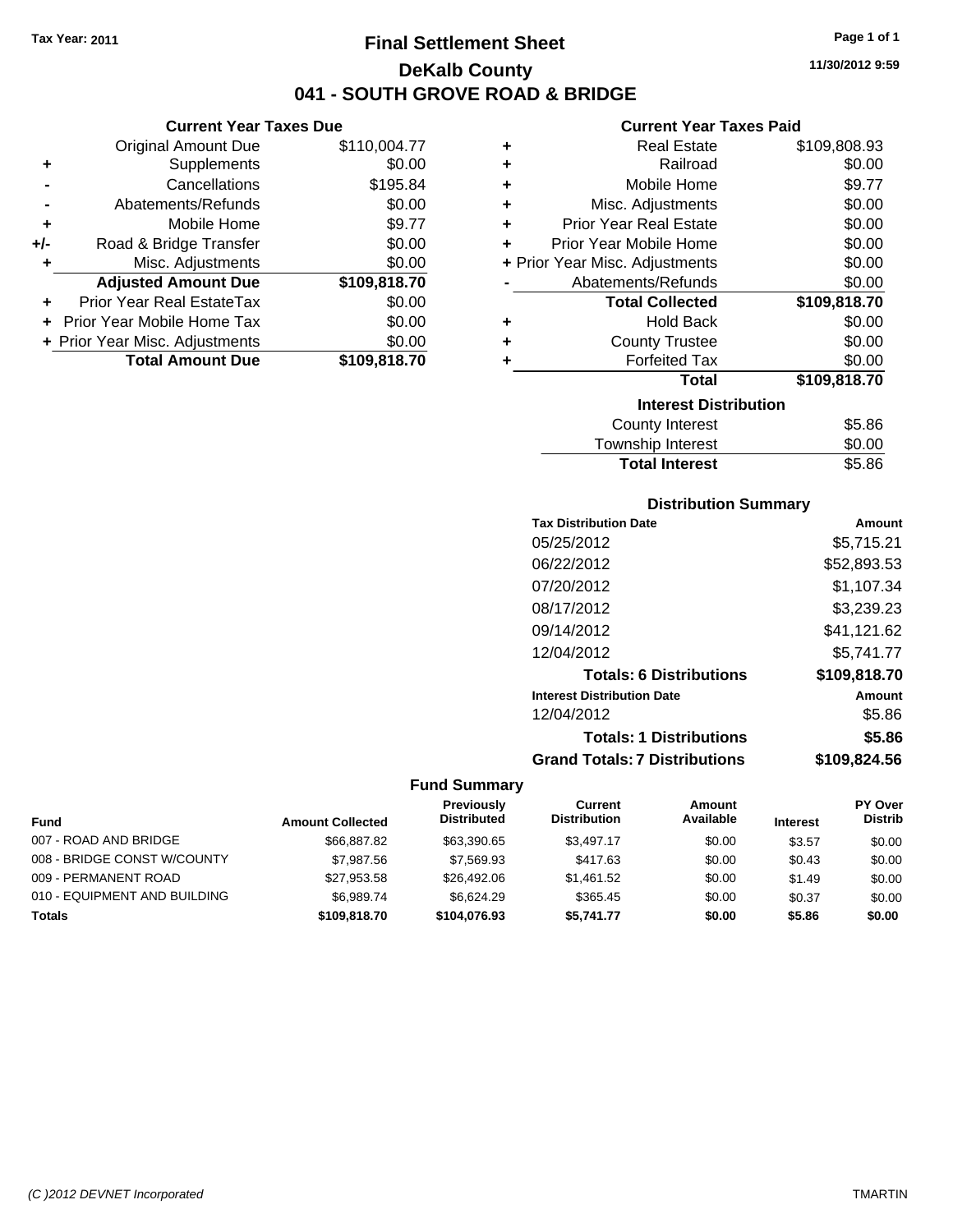**Current Year Taxes Due** Original Amount Due \$121,005.27

**Adjusted Amount Due \$120,945.42**

**Total Amount Due \$120,945.42**

**+** Supplements \$0.00 **-** Cancellations \$94.30 **-** Abatements/Refunds \$0.00 **+** Mobile Home \$10.53 **+/-** Road & Bridge Transfer \$0.00 **+** Misc. Adjustments \$23.92

**+** Prior Year Real EstateTax \$0.00 **+** Prior Year Mobile Home Tax \$0.00 **+ Prior Year Misc. Adjustments**  $$0.00$ 

# **Final Settlement Sheet Tax Year: 2011 Page 1 of 1 DeKalb County 042 - SQUAW GROVE TOWNSHIP**

**11/30/2012 9:59**

## **Current Year Taxes Paid**

| ٠ | <b>Real Estate</b>             | \$119,757.86 |
|---|--------------------------------|--------------|
| ٠ | Railroad                       | \$1,145.78   |
| ٠ | Mobile Home                    | \$10.53      |
| ٠ | Misc. Adjustments              | \$23.92      |
| ÷ | <b>Prior Year Real Estate</b>  | \$0.00       |
|   | Prior Year Mobile Home         | \$0.00       |
|   | + Prior Year Misc. Adjustments | \$0.00       |
|   | Abatements/Refunds             | \$0.00       |
|   | <b>Total Collected</b>         | \$120,938.09 |
| ٠ | <b>Hold Back</b>               | \$0.00       |
|   | <b>County Trustee</b>          | \$7.33       |
|   | <b>Forfeited Tax</b>           | \$0.00       |
|   | <b>Total</b>                   | \$120,945.42 |
|   | <b>Interest Distribution</b>   |              |
|   | <b>County Interest</b>         | \$6.46       |
|   |                                |              |

| <b>Total Interest</b> | \$6.46 |
|-----------------------|--------|
| Township Interest     | \$0.00 |
| County Interest       | \$6.46 |

### **Distribution Summary**

| <b>Tax Distribution Date</b>         | Amount       |
|--------------------------------------|--------------|
| 05/25/2012                           | \$10,163.44  |
| 06/22/2012                           | \$52,593.49  |
| 07/20/2012                           | \$1,381.52   |
| 08/17/2012                           | \$5,109.91   |
| 09/14/2012                           | \$45,470.34  |
| 12/04/2012                           | \$6,219.39   |
| <b>Totals: 6 Distributions</b>       | \$120,938.09 |
| <b>Interest Distribution Date</b>    | Amount       |
| 12/04/2012                           | \$6.46       |
| <b>Totals: 1 Distributions</b>       | \$6.46       |
| <b>Grand Totals: 7 Distributions</b> | \$120.944.55 |
|                                      |              |

### **Fund Summary**

| <b>Fund</b>              | <b>Amount Collected</b> | <b>Previously</b><br><b>Distributed</b> | Current<br><b>Distribution</b> | Amount<br>Available | <b>Interest</b> | PY Over<br><b>Distrib</b> |
|--------------------------|-------------------------|-----------------------------------------|--------------------------------|---------------------|-----------------|---------------------------|
| 001 - CORPORATE          | \$77.455.77             | \$73.472.50                             | \$3.983.27                     | \$0.00              | \$4.14          | \$0.00                    |
| 017 - CEMETERY           | \$13,198.22             | \$12,519.48                             | \$678.74                       | \$0.00              | \$0.70          | \$0.00                    |
| 019 - COMMUNITY BUILDING | \$26.785.97             | \$25,408,48                             | \$1,377.49                     | \$0.00              | \$1.43          | \$0.00                    |
| 054 - GENERAL ASSISTANCE | \$3.498.13              | \$3.318.24                              | \$179.89                       | \$0.00              | \$0.19          | \$0.00                    |
| <b>Totals</b>            | \$120,938.09            | \$114,718,70                            | \$6,219.39                     | \$0.00              | \$6.46          | \$0.00                    |

| <u>Year Source</u>      | <b>Account Type</b>                        | <b>Amount Adjustment Description</b>                      |
|-------------------------|--------------------------------------------|-----------------------------------------------------------|
| 2011 RE - Real Estate   | Back Tax Collected                         | \$5.71 BUSHNELL REDEMPTION 15-15-426-014 by TBA           |
|                         | 2011 RE - Real Estate Paymt In Lieu of Tax | \$18.21 SUNSET VIEW APARTMENTS - HOUSING AUTHORITY by TBA |
| <b>Totals 2 entries</b> |                                            | \$23.92                                                   |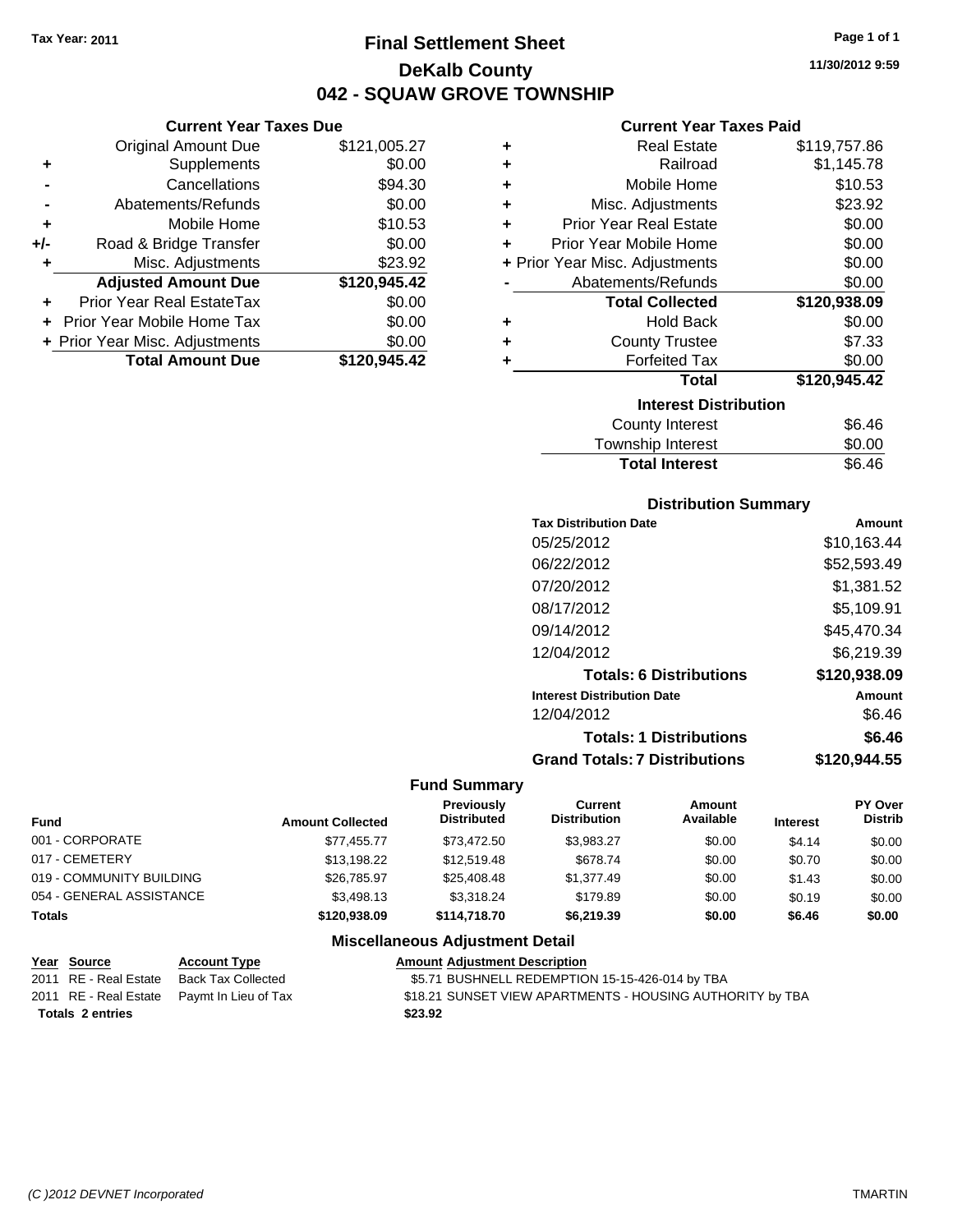## **Final Settlement Sheet Tax Year: 2011 Page 1 of 1 DeKalb County 043 - HINCKLEY PUBLIC LIBRARY DISTRICT**

### **Current Year Taxes Due**

|     | <b>Original Amount Due</b>        | \$163,334.77 |
|-----|-----------------------------------|--------------|
| ٠   | Supplements                       | \$0.00       |
|     | Cancellations                     | \$127.29     |
|     | Abatements/Refunds                | \$0.00       |
| ÷   | Mobile Home                       | \$14.22      |
| +/- | Road & Bridge Transfer            | \$0.00       |
| ٠   | Misc. Adjustments                 | \$32.29      |
|     | <b>Adjusted Amount Due</b>        | \$163,253.99 |
|     | Prior Year Real EstateTax         | \$0.00       |
|     | <b>Prior Year Mobile Home Tax</b> | \$0.00       |
|     | + Prior Year Misc. Adjustments    | \$0.00       |
|     | <b>Total Amount Due</b>           | \$163,253.99 |

### **Current Year Taxes Paid**

| ٠ | <b>Real Estate</b>             | \$161,650.98 |
|---|--------------------------------|--------------|
| ÷ | Railroad                       | \$1,546.60   |
| ÷ | Mobile Home                    | \$14.22      |
| ٠ | Misc. Adjustments              | \$32.29      |
| ٠ | <b>Prior Year Real Estate</b>  | \$0.00       |
| ÷ | Prior Year Mobile Home         | \$0.00       |
|   | + Prior Year Misc. Adjustments | \$0.00       |
|   | Abatements/Refunds             | \$0.00       |
|   | <b>Total Collected</b>         | \$163,244.09 |
| ٠ | <b>Hold Back</b>               | \$0.00       |
| ٠ | <b>County Trustee</b>          | \$9.90       |
| ٠ | <b>Forfeited Tax</b>           | \$0.00       |
|   | <b>Total</b>                   | \$163,253.99 |
|   | <b>Interest Distribution</b>   |              |
|   | <b>County Interest</b>         | \$8.71       |
|   |                                |              |

## Township Interest \$0.00<br>
Total Interest \$8.71 **Total Interest**

### **Distribution Summary**

| Amount       |
|--------------|
| \$13,718.93  |
| \$70,991.04  |
| \$1,864.75   |
| \$6,897.40   |
| \$61,376.87  |
| \$8,395.10   |
| \$163,244.09 |
| Amount       |
| \$8.71       |
| \$8.71       |
| \$163,252.80 |
|              |

### **Fund Summary**

|                                         |                         | <b>Previously</b>  | Current             | <b>Amount</b> |                 | <b>PY Over</b> |
|-----------------------------------------|-------------------------|--------------------|---------------------|---------------|-----------------|----------------|
| <b>Fund</b>                             | <b>Amount Collected</b> | <b>Distributed</b> | <b>Distribution</b> | Available     | <b>Interest</b> | <b>Distrib</b> |
| 001 - CORPORATE                         | \$137.481.55            | \$130.411.33       | \$7,070.22          | \$0.00        | \$7.33          | \$0.00         |
| 004 - OPERATIONS & MAINTENANCE          | \$5,002.79              | \$4,745.51         | \$257.28            | \$0.00        | \$0.27          | \$0.00         |
| 005 - I. M. R. F.                       | \$8,004.52              | \$7,592.88         | \$411.64            | \$0.00        | \$0.43          | \$0.00         |
| 027 - AUDIT                             | \$38.19                 | \$36.23            | \$1.96              | \$0.00        | \$0.00          | \$0.00         |
| 035 - TORT JUDGEMENTS/LIABILITY<br>INS. | \$6,515.07              | \$6.180.01         | \$335.06            | \$0.00        | \$0.35          | \$0.00         |
| 047 - SOCIAL SECURITY                   | \$6,201.97              | \$5,883.03         | \$318.94            | \$0.00        | \$0.33          | \$0.00         |
| <b>Totals</b>                           | \$163,244.09            | \$154,848.99       | \$8,395.10          | \$0.00        | \$8.71          | \$0.00         |

|                         |  |                                            | <b>MOVORATIVORU</b> / MJUONITUIT, DOMIN |                                                           |
|-------------------------|--|--------------------------------------------|-----------------------------------------|-----------------------------------------------------------|
| Year Source             |  | <b>Account Type</b>                        |                                         | <b>Amount Adjustment Description</b>                      |
| 2011 RE - Real Estate   |  | Back Tax Collected                         |                                         | \$7.71 BUSHNELL REDEMPTION 15-15-426-014 by TBA           |
|                         |  | 2011 RE - Real Estate Paymt In Lieu of Tax |                                         | \$24.58 SUNSET VIEW APARTMENTS - HOUSING AUTHORITY by TBA |
| <b>Totals 2 entries</b> |  |                                            | \$32.29                                 |                                                           |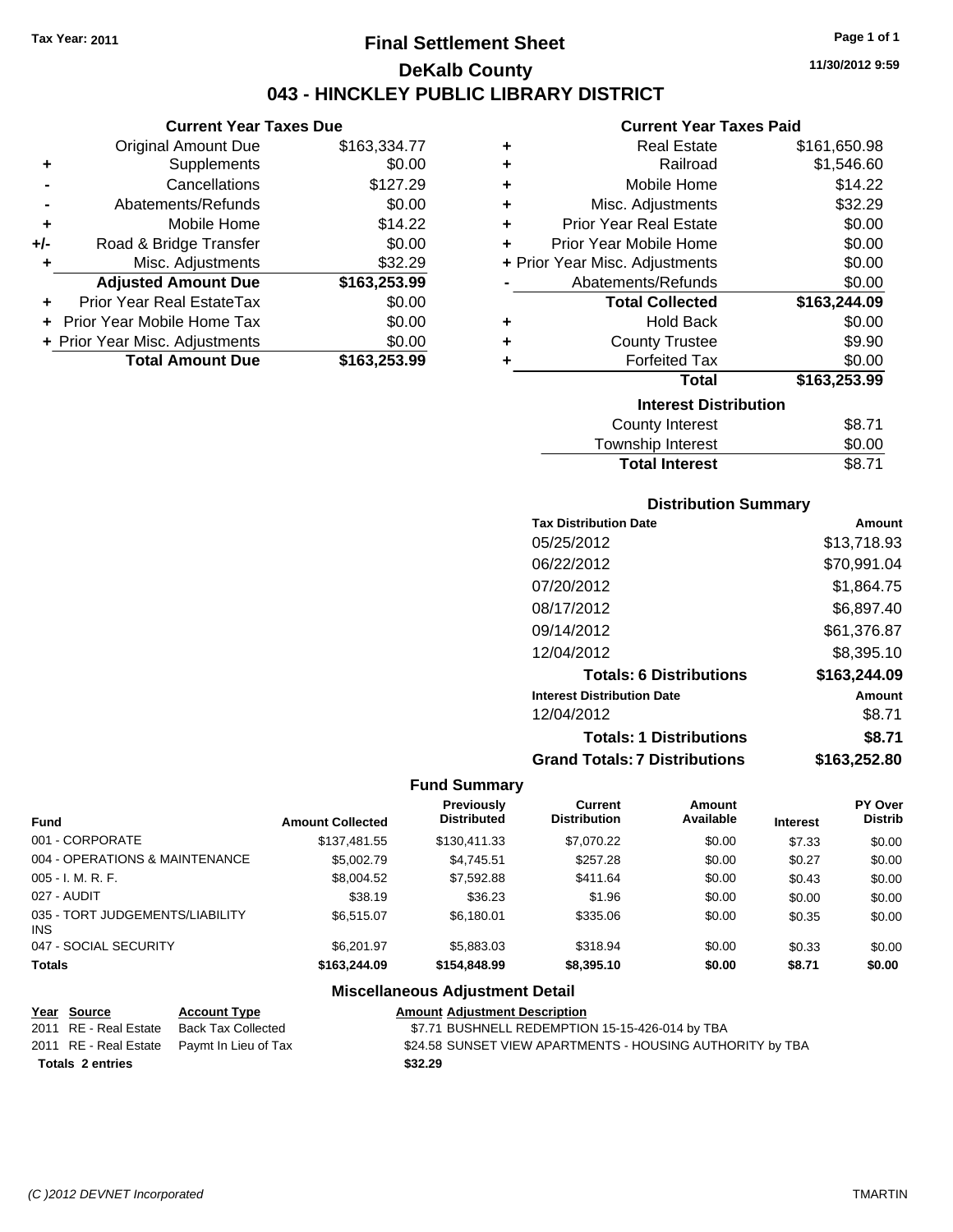# **Final Settlement Sheet Tax Year: 2011 Page 1 of 1 DeKalb County 044 - SQUAW GROVE ROAD & BRIDGE**

**11/30/2012 9:59**

### **Current Year Taxes Paid**

|       | OUITCHL TCUL TUACS DUC         |               |   | ounchi Icai Taxco I and        |              |
|-------|--------------------------------|---------------|---|--------------------------------|--------------|
|       | <b>Original Amount Due</b>     | \$304,644.89  | ٠ | <b>Real Estate</b>             | \$262,393.46 |
| ٠     | <b>Supplements</b>             | \$0.00        | ٠ | Railroad                       | \$2,884.64   |
|       | Cancellations                  | \$237.43      | ٠ | Mobile Home                    | \$26.52      |
|       | Abatements/Refunds             | \$0.00        | ٠ | Misc. Adjustments              | \$60.23      |
| ٠     | Mobile Home                    | \$26.52       | ٠ | <b>Prior Year Real Estate</b>  | \$0.00       |
| $+/-$ | Road & Bridge Transfer         | (\$39,110.90) | ٠ | Prior Year Mobile Home         | \$0.00       |
|       | Misc. Adjustments              | \$60.23       |   | + Prior Year Misc. Adjustments | \$0.00       |
|       | <b>Adjusted Amount Due</b>     | \$265,383.31  |   | Abatements/Refunds             | \$0.00       |
| ٠     | Prior Year Real EstateTax      | \$0.00        |   | <b>Total Collected</b>         | \$265,364.85 |
|       | + Prior Year Mobile Home Tax   | \$0.00        | ٠ | <b>Hold Back</b>               | \$0.00       |
|       | + Prior Year Misc. Adjustments | \$0.00        | ٠ | <b>County Trustee</b>          | \$18.46      |
|       | <b>Total Amount Due</b>        | \$265,383.31  |   | <b>Forfeited Tax</b>           | \$0.00       |
|       |                                |               |   | <b>Total</b>                   | \$265,383.31 |
|       |                                |               |   | <b>Interest Distribution</b>   |              |
|       |                                |               |   | County Interest                | \$14.16      |
|       |                                |               |   | اللحاظ متحلما المالح متنبيتها  | ጦጣ ወጣ        |

| Township Interest     | \$0.00  |
|-----------------------|---------|
| <b>Total Interest</b> | \$14.16 |

| <b>Road and Bridge Summary</b> |                         |               |  |  |
|--------------------------------|-------------------------|---------------|--|--|
| Municipality                   | Amt. Due                | Amt. Distrib. |  |  |
| VILLAGE OF HINCKLEY            | \$39.113.29             | \$39.110.90   |  |  |
| Totals                         | \$39,113.29 \$39,110.90 |               |  |  |

**Current Year Taxes Due**

## **Distribution Summary**

| <b>Tax Distribution Date</b>         | Amount       |
|--------------------------------------|--------------|
| 05/25/2012                           | \$22,281.69  |
| 06/22/2012                           | \$115,414.64 |
| 07/20/2012                           | \$3,028.68   |
| 08/17/2012                           | \$11,202.48  |
| 09/14/2012                           | \$99,798.90  |
| 12/04/2012                           | \$13,638.46  |
| <b>Totals: 6 Distributions</b>       | \$265,364.85 |
| <b>Interest Distribution Date</b>    | Amount       |
| 12/04/2012                           | \$14.16      |
| <b>Totals: 1 Distributions</b>       | \$14.16      |
| <b>Grand Totals: 7 Distributions</b> | \$265.379.01 |
|                                      |              |

### **Fund Summary**

| <b>Fund</b>                                   | <b>Amount Collected</b> | <b>Previously</b><br><b>Distributed</b> | Current<br><b>Distribution</b> | Amount<br>Available | <b>Interest</b> | PY Over<br><b>Distrib</b> |
|-----------------------------------------------|-------------------------|-----------------------------------------|--------------------------------|---------------------|-----------------|---------------------------|
| 007 - ROAD AND BRIDGE                         | \$88.823.43             | \$84.263.91                             | \$4,559.52                     | \$0.00              | \$5.95          | \$0.00                    |
| 008 - BRIDGE CONST W/COUNTY                   | \$6,003.35              | \$5.694.63                              | \$308.72                       | \$0.00              | \$0.28          | \$0.00                    |
| 009 - PERMANENT ROAD                          | \$127,552.19            | \$120,992.58                            | \$6,559.61                     | \$0.00              | \$5.93          | \$0.00                    |
| 010 - EQUIPMENT AND BUILDING                  | \$39.984.05             | \$37.927.82                             | \$2,056.23                     | \$0.00              | \$1.86          | \$0.00                    |
| 035 - TORT JUDGEMENTS/LIABILITY<br><b>INS</b> | \$3,001.83              | \$2,847.45                              | \$154.38                       | \$0.00              | \$0.14          | \$0.00                    |
| <b>Totals</b>                                 | \$265.364.85            | \$251.726.39                            | \$13,638.46                    | \$0.00              | \$14.16         | \$0.00                    |

| Year Source             | <b>Account Type</b>                        | <b>Amount Adiustment Description</b>                      |
|-------------------------|--------------------------------------------|-----------------------------------------------------------|
| 2011 RE - Real Estate   | Back Tax Collected                         | \$14.38 BUSHNELL REDEMPTION 15-15-426-014 by TBA          |
|                         | 2011 RE - Real Estate Paymt In Lieu of Tax | \$45.85 SUNSET VIEW APARTMENTS - HOUSING AUTHORITY by TBA |
| <b>Totals 2 entries</b> |                                            | \$60.23                                                   |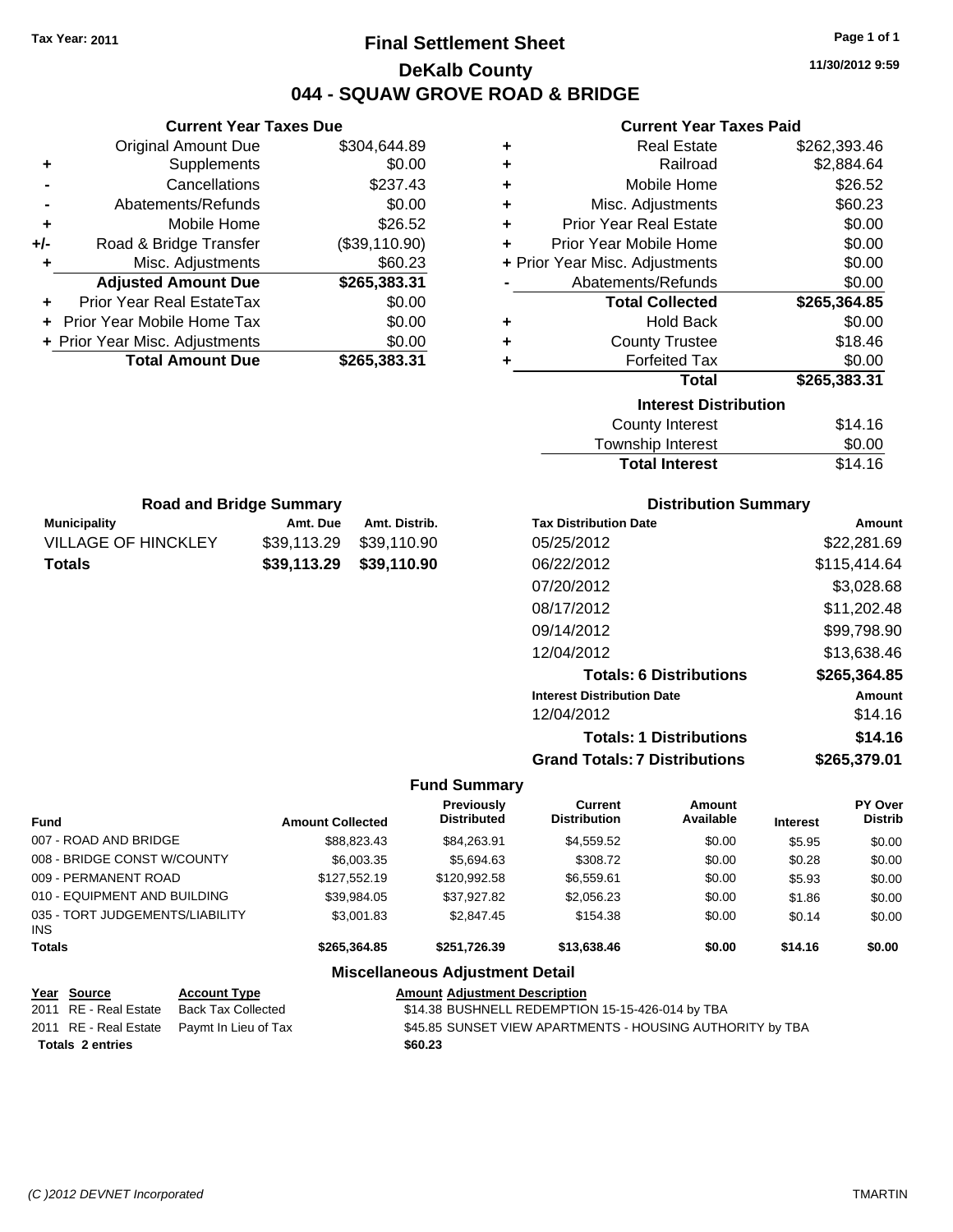# **Final Settlement Sheet Tax Year: 2011 Page 1 of 1 DeKalb County 045 - SYCAMORE TOWNSHIP**

|                                | <b>Current Year Taxes Due</b> |
|--------------------------------|-------------------------------|
| <b>Original Amount Due</b>     | \$374,061.31                  |
| Supplements                    | \$0.00                        |
| Cancellations                  | \$277.88                      |
| Abatements/Refunds             | \$0.00                        |
| Mobile Home                    | \$105.55                      |
| Road & Bridge Transfer         | \$0.00                        |
| Misc. Adjustments              | \$280.65                      |
| <b>Adjusted Amount Due</b>     | \$374,169.63                  |
|                                |                               |
| Prior Year Real EstateTax      | (\$554.48)                    |
| Prior Year Mobile Home Tax     | (\$2.73)                      |
| + Prior Year Misc. Adjustments | \$3.63                        |
|                                |                               |

## **Current Year Taxes Paid**

| ٠ | <b>Real Estate</b>             | \$373,268.83 |
|---|--------------------------------|--------------|
| ÷ | Railroad                       | \$147.20     |
| ÷ | Mobile Home                    | \$101.44     |
| ٠ | Misc. Adjustments              | \$280.65     |
| ÷ | <b>Prior Year Real Estate</b>  | (\$554.48)   |
| ÷ | Prior Year Mobile Home         | (\$2.73)     |
|   | + Prior Year Misc. Adjustments | \$3.63       |
|   | Abatements/Refunds             | \$0.00       |
|   |                                |              |
|   | <b>Total Collected</b>         | \$373,244.54 |
| ٠ | <b>Hold Back</b>               | \$0.00       |
| ÷ | <b>County Trustee</b>          | \$211.46     |
| ٠ | <b>Forfeited Tax</b>           | \$160.05     |
|   | <b>Total</b>                   | \$373,616.05 |
|   | <b>Interest Distribution</b>   |              |
|   | <b>County Interest</b>         | \$19.92      |

## Township Interest  $$0.00$ **Total Interest** \$19.92

## **Distribution Summary**

| <b>Tax Distribution Date</b>         | Amount       |
|--------------------------------------|--------------|
| 05/25/2012                           | \$31.693.55  |
| 06/22/2012                           | \$159,187.77 |
| 07/20/2012                           | \$3,577.93   |
| 08/17/2012                           | \$16,203.70  |
| 09/14/2012                           | \$148,359.11 |
| 12/04/2012                           | \$14,222.48  |
| <b>Totals: 6 Distributions</b>       | \$373,244.54 |
| <b>Interest Distribution Date</b>    | Amount       |
| 12/04/2012                           | \$19.92      |
| <b>Totals: 1 Distributions</b>       | \$19.92      |
| <b>Grand Totals: 7 Distributions</b> | \$373.264.46 |
|                                      |              |

### **Fund Summary**

| <b>Fund</b>              | <b>Amount Collected</b> | <b>Previously</b><br><b>Distributed</b> | Current<br><b>Distribution</b> | Amount<br>Available | <b>Interest</b> | <b>PY Over</b><br><b>Distrib</b> |
|--------------------------|-------------------------|-----------------------------------------|--------------------------------|---------------------|-----------------|----------------------------------|
| 001 - CORPORATE          | \$356,233.93            | \$342.659.63                            | \$13,574.30                    | \$0.00              | \$19.01         | \$0.00                           |
| 005 - I. M. R. F.        | \$14.983.14             | \$14,412,22                             | \$570.92                       | \$0.00              | \$0.80          | \$0.00                           |
| 054 - GENERAL ASSISTANCE | \$2.027.47              | \$1.950.21                              | \$77.26                        | \$0.00              | \$0.11          | \$0.00                           |
| Totals                   | \$373.244.54            | \$359.022.06                            | \$14,222,48                    | \$0.00              | \$19.92         | \$0.00                           |

| Year Source             | <b>Account Type</b>                        | <b>Amount Adjustment Description</b>                             |
|-------------------------|--------------------------------------------|------------------------------------------------------------------|
|                         | 2011 MH - Mobile Home Back Tax Collected   | \$2.01 SCAVENGER SALE 06-33-400-039-0013C by TBA                 |
|                         | 2011 MH - Mobile Home Back Tax Collected   | \$1.62 SCAVENGER SALE 06-33-400-039-0056O by TBA                 |
|                         | 2011 RE - Real Estate Paymt In Lieu of Tax | \$130.51 SYCAMORE UNITS - HOUSING AUTHORITY by TBA               |
|                         | 2011 RE - Real Estate Paymt In Lieu of Tax | \$130.51 SYCAMORE UNITS - HOUSING AUTHORITY by TBA               |
|                         | 2011 RE - Real Estate Back Tax Collected   | \$7.45 SYCAMORE HOMEOWNERS ASSOC REDEMPTION 06-22-332-006 by TBA |
| 2011 RE - Real Estate   | Back Tax Collected                         | \$3.70 SYCAMORE HOMEOWNERS ASSOC REDEMPTION 06-22-327-001 by TBA |
| 2011 RE - Real Estate   | <b>Back Tax Collected</b>                  | \$6.89 SYCAMORE HOMEOWNERS ASSOC REDEMPTION 06-22-376-005 by TBA |
|                         | 2011 RE - Real Estate Back Tax Collected   | \$1.59 SCAVENGER SALE 06-22-326-008 by TBA                       |
| <b>Totals 8 entries</b> |                                            | \$284.28                                                         |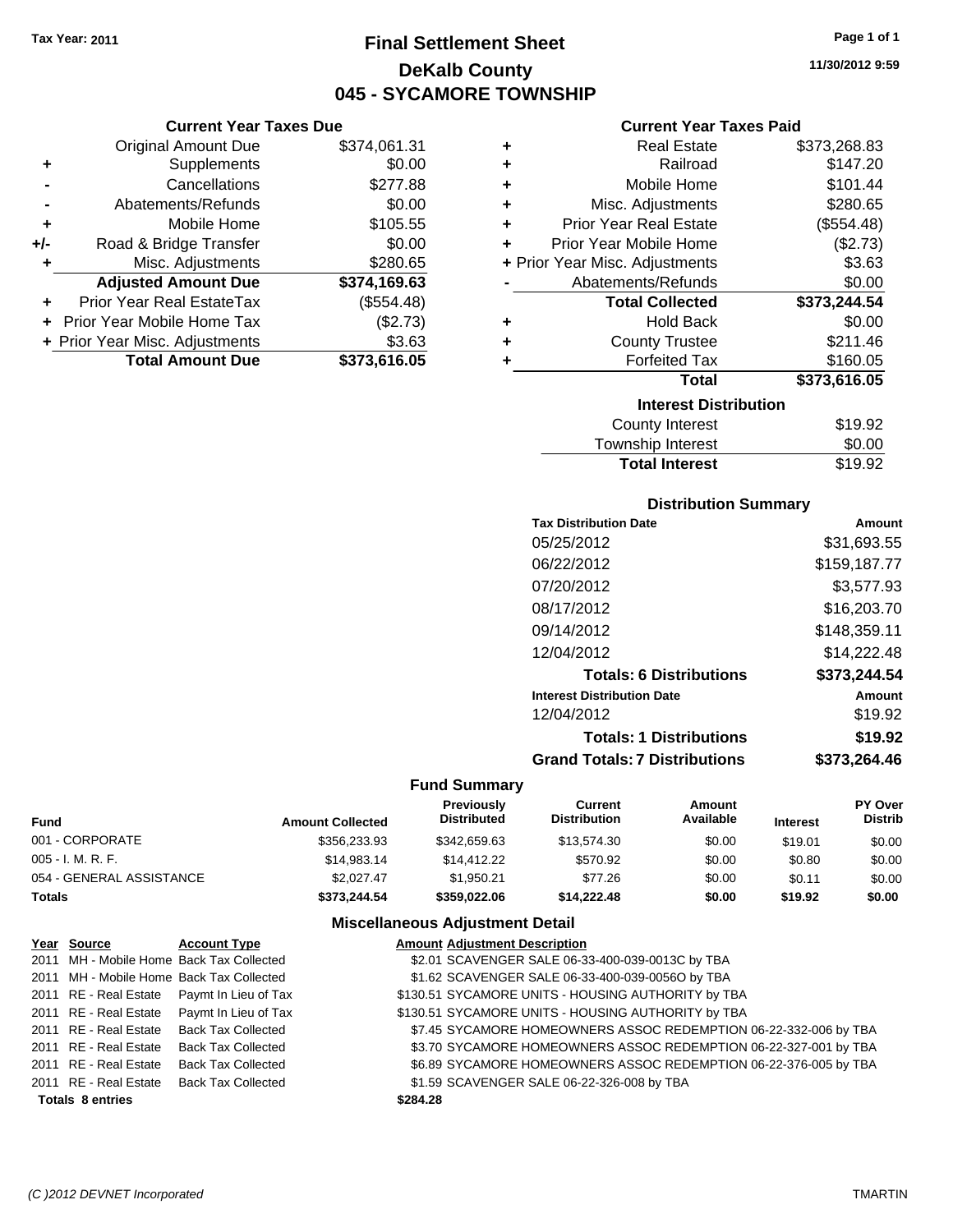# **Final Settlement Sheet Tax Year: 2011 Page 1 of 2 DeKalb County 046 - SYCAMORE ROAD & BRIDGE**

**11/30/2012 9:59**

### **Current Year Taxes Paid**

|     | <b>Current Year Taxes Due</b>     |               |  |
|-----|-----------------------------------|---------------|--|
|     | <b>Original Amount Due</b>        | \$757,550.12  |  |
| ٠   | Supplements                       | \$0.00        |  |
|     | Cancellations                     | \$562.60      |  |
|     | Abatements/Refunds                | \$0.00        |  |
| ٠   | Mobile Home                       | \$213.77      |  |
| +/- | Road & Bridge Transfer            | (\$11,162.62) |  |
| ٠   | Misc. Adjustments                 | \$568.36      |  |
|     | <b>Adjusted Amount Due</b>        | \$746,607.03  |  |
|     | Prior Year Real EstateTax         | (\$1,150.99)  |  |
|     | <b>Prior Year Mobile Home Tax</b> | (\$5.53)      |  |
|     | + Prior Year Misc. Adjustments    | \$7.36        |  |
|     | <b>Total Amount Due</b>           | \$745,457.87  |  |

| ٠ | <b>Real Estate</b>             | \$744,782.72 |
|---|--------------------------------|--------------|
| ٠ | Railroad                       | \$298.10     |
| ٠ | Mobile Home                    | \$205.43     |
| ٠ | Misc. Adjustments              | \$568.36     |
| ÷ | <b>Prior Year Real Estate</b>  | (\$1,150.99) |
| ٠ | Prior Year Mobile Home         | (\$5.53)     |
|   | + Prior Year Misc. Adjustments | \$7.36       |
|   | Abatements/Refunds             | \$0.00       |
|   | <b>Total Collected</b>         | \$744,705.45 |
| ٠ | <b>Hold Back</b>               | \$0.00       |
| ÷ | <b>County Trustee</b>          | \$428.29     |
| ٠ | <b>Forfeited Tax</b>           | \$324.13     |
|   | Total                          | \$745,457.87 |
|   | <b>Interest Distribution</b>   |              |
|   | County Interest                | \$39.75      |
|   |                                |              |

| <b>Total Interest</b> | \$39.75 |
|-----------------------|---------|
| Township Interest     | \$0.00  |
| County Interest       | ৬৩৬./১  |

| <b>Road and Bridge Summary</b> |                         |               |  |  |
|--------------------------------|-------------------------|---------------|--|--|
| Municipality                   | Amt. Due                | Amt. Distrib. |  |  |
| CITY OF SYCAMORE               | \$11,173.63 \$11,162.62 |               |  |  |

**Totals \$11,173.63 \$11,162.62**

| <b>Distribution Summary</b> |  |
|-----------------------------|--|
|-----------------------------|--|

| <b>Tax Distribution Date</b>         | Amount       |
|--------------------------------------|--------------|
| 05/25/2012                           | \$63,239.31  |
| 06/22/2012                           | \$317,623.78 |
| 07/20/2012                           | \$7.139.02   |
| 08/17/2012                           | \$32,330.79  |
| 09/14/2012                           | \$296,019.20 |
| 12/04/2012                           | \$28,353.35  |
| <b>Totals: 6 Distributions</b>       | \$744,705.45 |
| <b>Interest Distribution Date</b>    | Amount       |
| 12/04/2012                           | \$39.75      |
| <b>Totals: 1 Distributions</b>       | \$39.75      |
| <b>Grand Totals: 7 Distributions</b> | \$744.745.20 |

### **Fund Summary**

|                                               |                         | <b>Previously</b>  | <b>Current</b>      | Amount    |                 | PY Over        |
|-----------------------------------------------|-------------------------|--------------------|---------------------|-----------|-----------------|----------------|
| <b>Fund</b>                                   | <b>Amount Collected</b> | <b>Distributed</b> | <b>Distribution</b> | Available | <b>Interest</b> | <b>Distrib</b> |
| $005 - I. M. R. F.$                           | \$14.982.81             | \$14,412.47        | \$570.34            | \$0.00    | \$0.78          | \$0.00         |
| 007 - ROAD AND BRIDGE                         | \$18,802.25             | \$18,083.67        | \$718.58            | \$0.00    | \$1.58          | \$0.00         |
| 008 - BRIDGE CONST W/COUNTY                   | \$21.824.18             | \$20,993.34        | \$830.84            | \$0.00    | \$1.15          | \$0.00         |
| 009 - PERMANENT ROAD                          | \$555.331.74            | \$534,190.52       | \$21.141.22         | \$0.00    | \$29.20         | \$0.00         |
| 010 - EQUIPMENT AND BUILDING                  | \$94.804.00             | \$91,194.86        | \$3,609.14          | \$0.00    | \$4.99          | \$0.00         |
| 035 - TORT JUDGEMENTS/LIABILITY<br><b>INS</b> | \$24,960.28             | \$24,010.04        | \$950.24            | \$0.00    | \$1.31          | \$0.00         |
| 047 - SOCIAL SECURITY                         | \$14,000.19             | \$13,467.20        | \$532.99            | \$0.00    | \$0.74          | \$0.00         |
| <b>Totals</b>                                 | \$744.705.45            | \$716,352.10       | \$28,353,35         | \$0.00    | \$39.75         | \$0.00         |

| Year Source           | <b>Account Type</b>                        | <b>Amount Adjustment Description</b>                              |
|-----------------------|--------------------------------------------|-------------------------------------------------------------------|
|                       | 2011 MH - Mobile Home Back Tax Collected   | \$4.07 SCAVENGER SALE 06-33-400-039-0013C by TBA                  |
|                       | 2011 MH - Mobile Home Back Tax Collected   | \$3.29 SCAVENGER SALE 06-33-400-039-0056O by TBA                  |
|                       | 2011 RE - Real Estate Paymt In Lieu of Tax | \$264.31 SYCAMORE UNITS - HOUSING AUTHORITY by TBA                |
|                       | 2011 RE - Real Estate Paymt In Lieu of Tax | \$264.31 SYCAMORE UNITS - HOUSING AUTHORITY by TBA                |
| 2011 RE - Real Estate | <b>Back Tax Collected</b>                  | \$15.08 SYCAMORE HOMEOWNERS ASSOC REDEMPTION 06-22-332-006 by TBA |
| 2011 RE - Real Estate | <b>Back Tax Collected</b>                  | \$7.49 SYCAMORE HOMEOWNERS ASSOC REDEMPTION 06-22-327-001 by TBA  |
| 2011 RE - Real Estate | <b>Back Tax Collected</b>                  | \$13.96 SYCAMORE HOMEOWNERS ASSOC REDEMPTION 06-22-376-005 by TBA |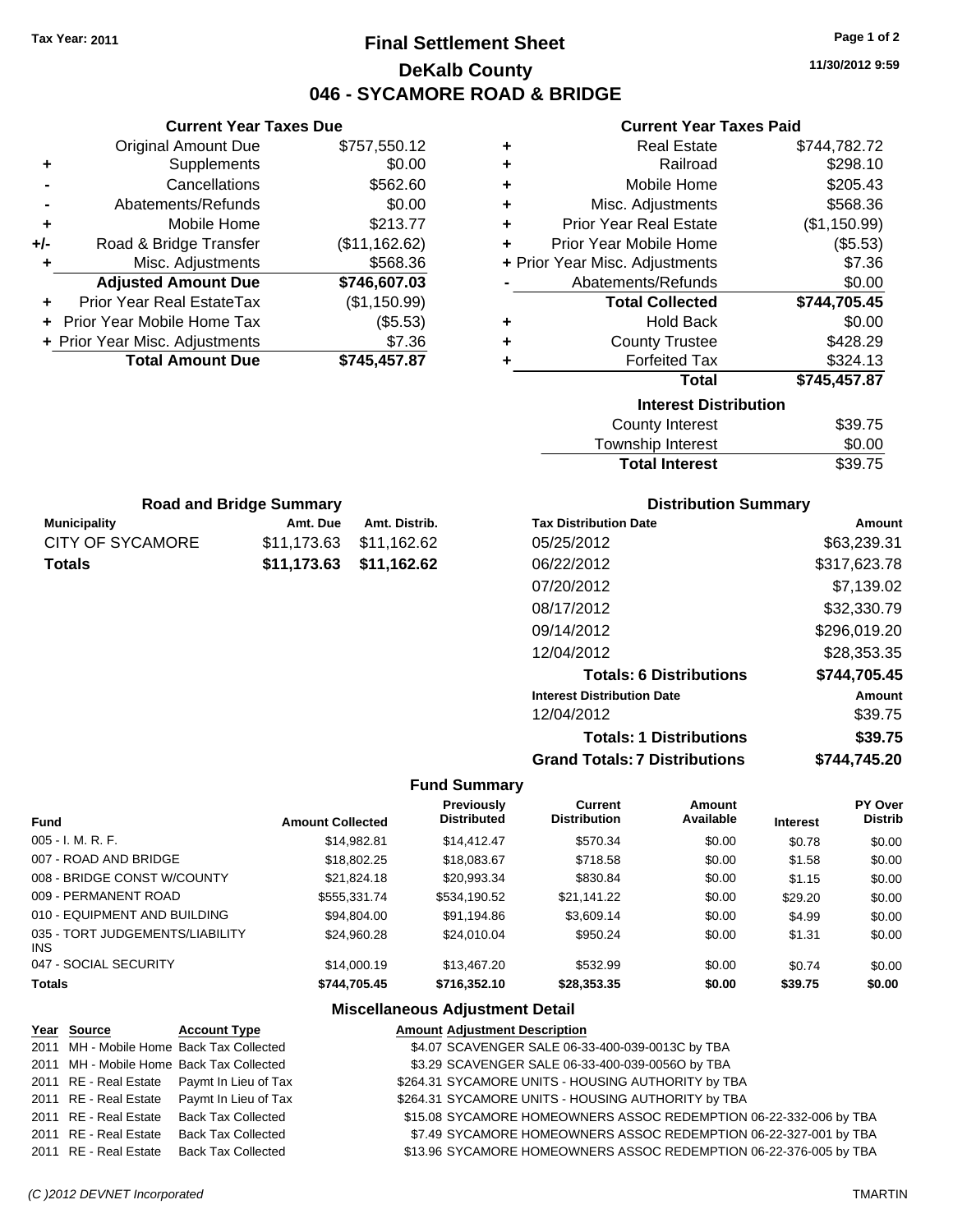## **Final Settlement Sheet Tax Year: 2011 Page 2 of 2 DeKalb County**

**11/30/2012 9:59**

## **Miscellaneous Adjustment Detail**

**<u>Year Source</u> Account Type**<br> **Account Type Adding Description** 

Amount Adjustment Description<br>\$3.21 SCAVENGER SALE 06-22-326-008 by TBA

**Totals \$575.72 8 entries**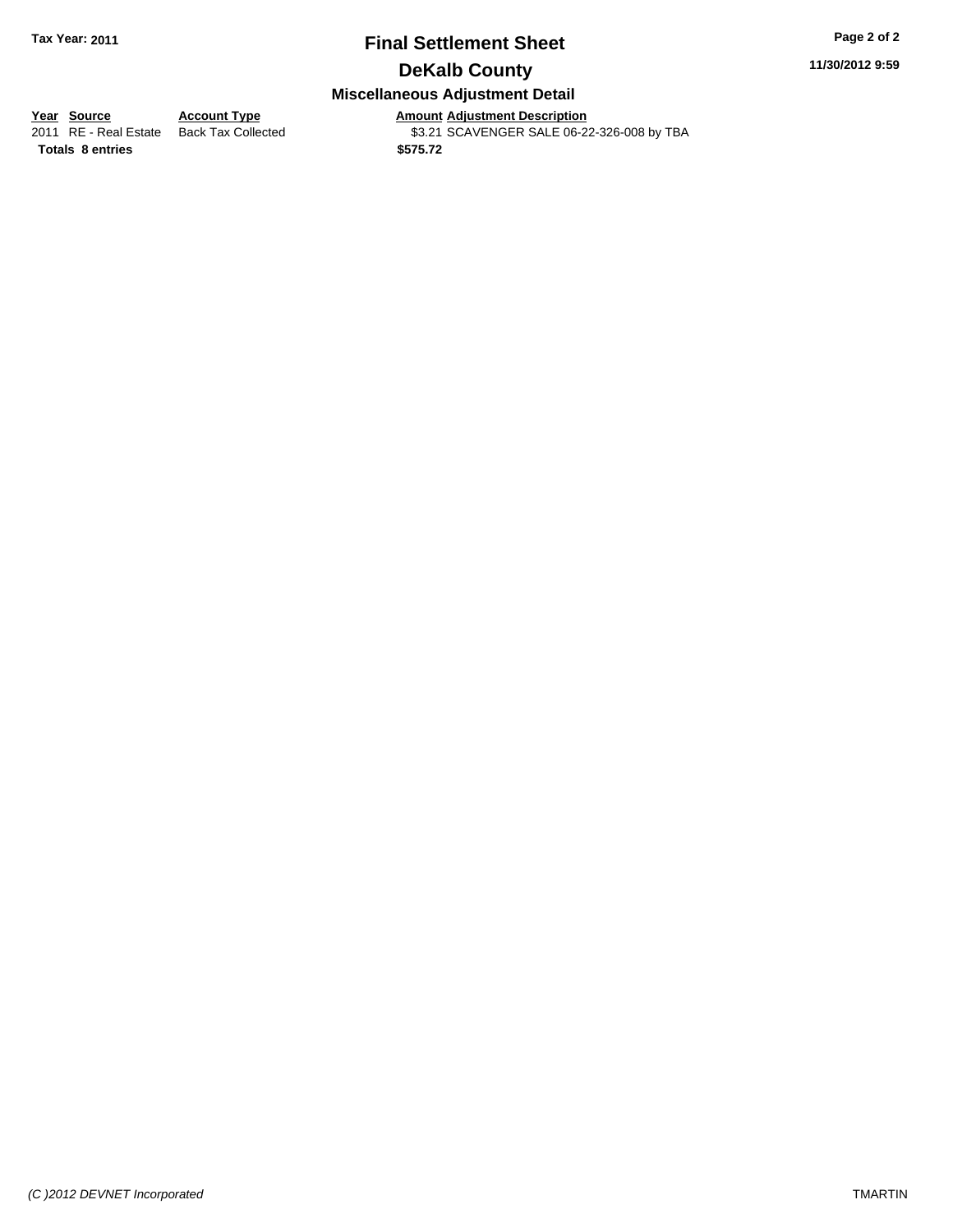# **Final Settlement Sheet Tax Year: 2011 Page 1 of 1 DeKalb County 047 - VICTOR TOWNSHIP**

### **Current Year Taxes Due**

|       | <b>Original Amount Due</b>     | \$48,667.68 |
|-------|--------------------------------|-------------|
| ٠     | Supplements                    | \$0.00      |
|       | Cancellations                  | \$18.36     |
|       | Abatements/Refunds             | \$0.00      |
| ÷     | Mobile Home                    | \$2.81      |
| $+/-$ | Road & Bridge Transfer         | \$0.00      |
| ٠     | Misc. Adjustments              | \$0.00      |
|       | <b>Adjusted Amount Due</b>     | \$48,652.13 |
| ÷     | Prior Year Real EstateTax      | \$0.00      |
|       | Prior Year Mobile Home Tax     | \$0.00      |
|       | + Prior Year Misc. Adjustments | \$0.00      |
|       | <b>Total Amount Due</b>        | \$48,652.13 |

|   | <b>Current Year Taxes Paid</b> |             |
|---|--------------------------------|-------------|
| ٠ | <b>Real Estate</b>             | \$48,622.96 |
| ÷ | Railroad                       | \$26.36     |
| ÷ | Mobile Home                    | \$2.81      |
|   | Misc. Adjustments              | \$0.00      |
| ÷ | <b>Prior Year Real Estate</b>  | \$0.00      |
|   | Prior Year Mobile Home         | \$0.00      |
|   | + Prior Year Misc. Adjustments | \$0.00      |
|   | Abatements/Refunds             | \$0.00      |
|   | <b>Total Collected</b>         | \$48,652.13 |
|   | <b>Hold Back</b>               | \$0.00      |
|   | <b>County Trustee</b>          | \$0.00      |
|   | <b>Forfeited Tax</b>           | \$0.00      |

## **Total \$48,652.13 Interest Distribution**

| County Interest       | \$2.60 |
|-----------------------|--------|
| Township Interest     | \$0.00 |
| <b>Total Interest</b> | \$2.60 |

## **Distribution Summary**

| <b>Tax Distribution Date</b>         | Amount      |
|--------------------------------------|-------------|
| 05/25/2012                           | \$3.940.84  |
| 06/22/2012                           | \$23,682.87 |
| 07/20/2012                           | \$995.94    |
| 08/17/2012                           | \$1,703.23  |
| 09/14/2012                           | \$14,553.13 |
| 12/04/2012                           | \$3,776.12  |
| <b>Totals: 6 Distributions</b>       | \$48,652.13 |
| <b>Interest Distribution Date</b>    | Amount      |
| 12/04/2012                           | \$2.60      |
| <b>Totals: 1 Distributions</b>       | \$2.60      |
| <b>Grand Totals: 7 Distributions</b> | \$48.654.73 |

### **Fund Summary**

| <b>Fund</b>                                   | <b>Amount Collected</b> | <b>Previously</b><br><b>Distributed</b> | <b>Current</b><br><b>Distribution</b> | Amount<br>Available | <b>Interest</b> | <b>PY Over</b><br><b>Distrib</b> |
|-----------------------------------------------|-------------------------|-----------------------------------------|---------------------------------------|---------------------|-----------------|----------------------------------|
| 001 - CORPORATE                               | \$44,637.42             | \$41,172.88                             | \$3.464.54                            | \$0.00              | \$2.39          | \$0.00                           |
| 034 - GENERAL ASSISTANCE                      | \$2,054.28              | \$1.894.85                              | \$159.43                              | \$0.00              | \$0.11          | \$0.00                           |
| 035 - TORT JUDGEMENTS/LIABILITY<br><b>INS</b> | \$1,960.43              | \$1,808.28                              | \$152.15                              | \$0.00              | \$0.10          | \$0.00                           |
| <b>Totals</b>                                 | \$48,652.13             | \$44,876,01                             | \$3,776.12                            | \$0.00              | \$2.60          | \$0.00                           |

**11/30/2012 9:59**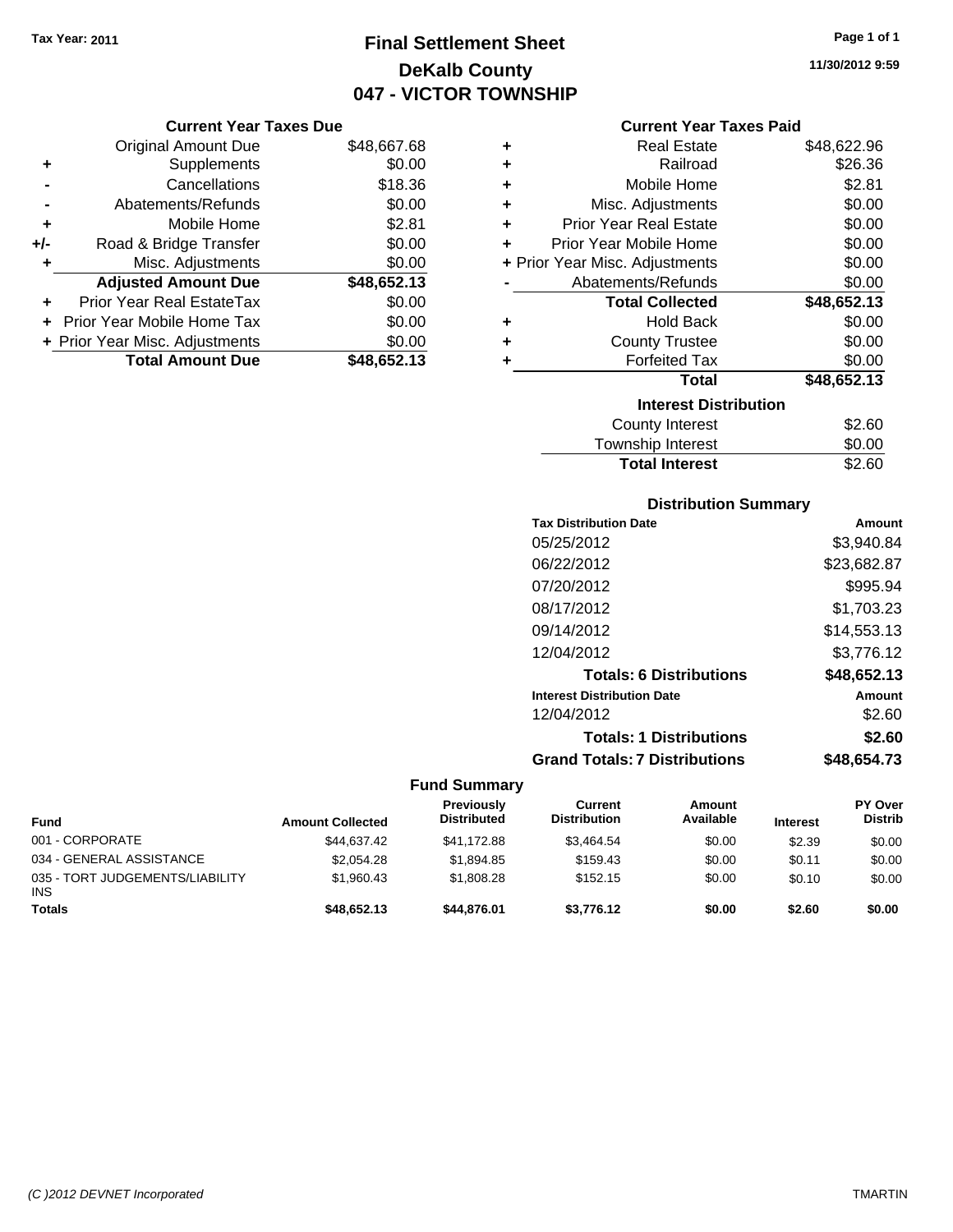**Current Year Taxes Due** Original Amount Due \$92,377.95

**Adjusted Amount Due \$92,348.43**

**Total Amount Due \$92,348.43**

**+** Supplements \$0.00 **-** Cancellations \$34.85 **-** Abatements/Refunds \$0.00 **+** Mobile Home \$5.33 **+/-** Road & Bridge Transfer \$0.00 **+** Misc. Adjustments \$0.00

**+** Prior Year Real EstateTax \$0.00 **+** Prior Year Mobile Home Tax \$0.00 **+ Prior Year Misc. Adjustments**  $$0.00$ 

# **Final Settlement Sheet Tax Year: 2011 Page 1 of 1 DeKalb County 048 - VICTOR ROAD & BRIDGE**

## **Current Year Taxes Paid**

| ٠                            | <b>Real Estate</b>             | \$92,293.06 |  |  |
|------------------------------|--------------------------------|-------------|--|--|
| ÷                            | Railroad                       | \$50.04     |  |  |
| ٠                            | Mobile Home                    | \$5.33      |  |  |
| ÷                            | Misc. Adjustments              | \$0.00      |  |  |
| ÷                            | <b>Prior Year Real Estate</b>  | \$0.00      |  |  |
| ٠                            | Prior Year Mobile Home         | \$0.00      |  |  |
|                              | + Prior Year Misc. Adjustments | \$0.00      |  |  |
|                              | Abatements/Refunds             | \$0.00      |  |  |
|                              | <b>Total Collected</b>         | \$92,348.43 |  |  |
| ٠                            | <b>Hold Back</b>               | \$0.00      |  |  |
| ٠                            | <b>County Trustee</b>          | \$0.00      |  |  |
| ÷                            | <b>Forfeited Tax</b>           | \$0.00      |  |  |
|                              | Total                          | \$92,348.43 |  |  |
| <b>Interest Distribution</b> |                                |             |  |  |
|                              | County Interest                | \$4.93      |  |  |
|                              |                                |             |  |  |

## Township Interest  $$0.00$ Total Interest \$4.93

### **Distribution Summary**

| <b>Tax Distribution Date</b>         | Amount      |
|--------------------------------------|-------------|
| 05/25/2012                           | \$7,480.31  |
| 06/22/2012                           | \$44,953.00 |
| 07/20/2012                           | \$1,890.44  |
| 08/17/2012                           | \$3,233.00  |
| 09/14/2012                           | \$27,624.08 |
| 12/04/2012                           | \$7,167.60  |
| <b>Totals: 6 Distributions</b>       | \$92,348.43 |
| <b>Interest Distribution Date</b>    | Amount      |
| 12/04/2012                           | \$4.93      |
| <b>Totals: 1 Distributions</b>       | \$4.93      |
| <b>Grand Totals: 7 Distributions</b> | \$92,353.36 |

| <b>Fund</b>                            | <b>Amount Collected</b> | Previously<br><b>Distributed</b> | Current<br><b>Distribution</b> | <b>Amount</b><br>Available | <b>Interest</b> | PY Over<br><b>Distrib</b> |
|----------------------------------------|-------------------------|----------------------------------|--------------------------------|----------------------------|-----------------|---------------------------|
| 007 - ROAD AND BRIDGE                  | \$55.114.00             | \$50.836.34                      | \$4,277.66                     | \$0.00                     | \$2.94          | \$0.00                    |
| 008 - BRIDGE CONST W/COUNTY            | \$456.30                | \$420.87                         | \$35.43                        | \$0.00                     | \$0.02          | \$0.00                    |
| 009 - PERMANENT ROAD                   | \$22,808.49             | \$21,038.23                      | \$1,770.26                     | \$0.00                     | \$1.22          | \$0.00                    |
| 010 - EQUIPMENT AND BUILDING           | \$11,969.46             | \$11,040.46                      | \$929.00                       | \$0.00                     | \$0.64          | \$0.00                    |
| 035 - TORT JUDGEMENTS/LIABILITY<br>INS | \$2,000.18              | \$1.844.93                       | \$155.25                       | \$0.00                     | \$0.11          | \$0.00                    |
| <b>Totals</b>                          | \$92,348,43             | \$85,180,83                      | \$7.167.60                     | \$0.00                     | \$4.93          | \$0.00                    |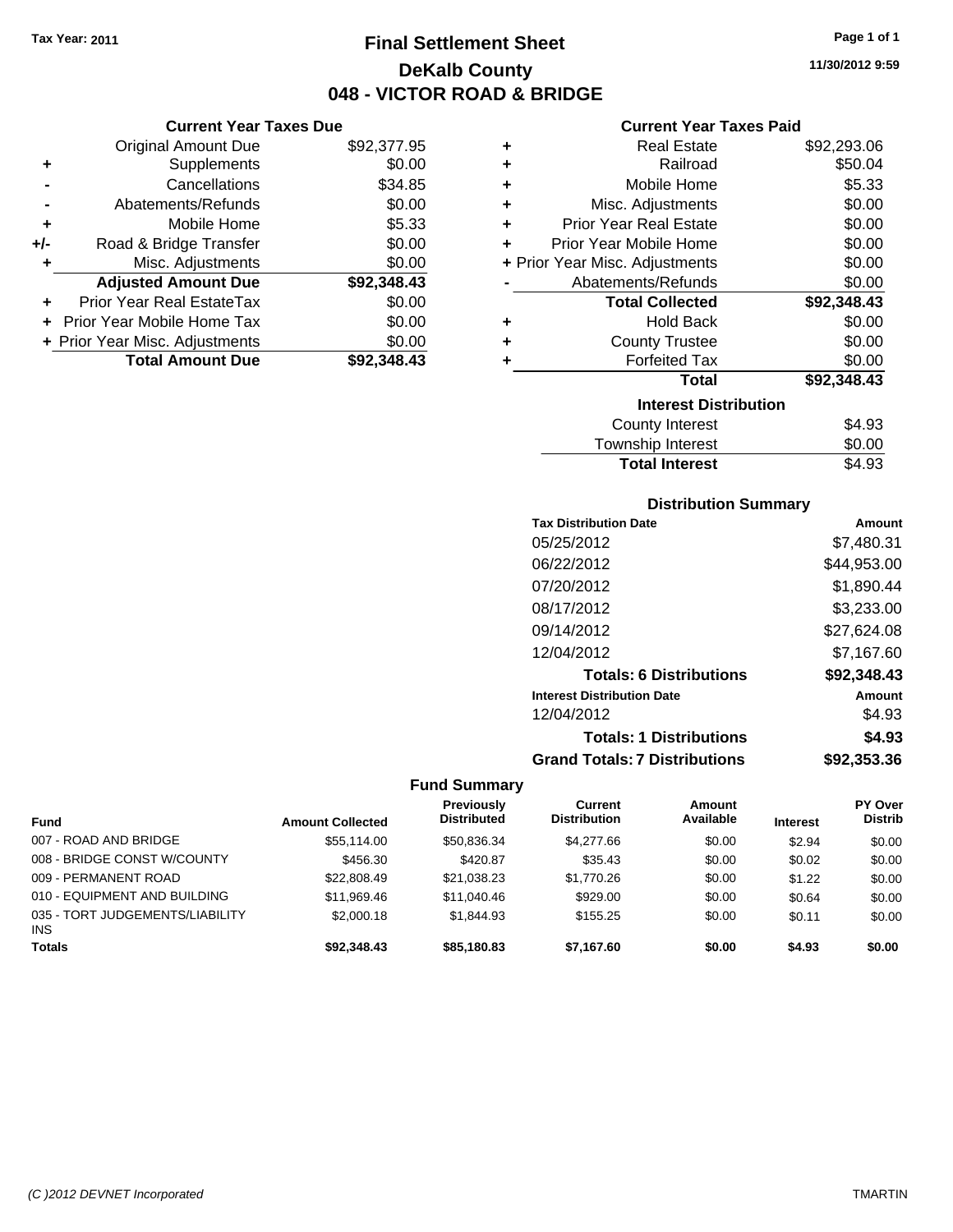# **Final Settlement Sheet Tax Year: 2011 Page 1 of 1 DeKalb County 056 - TOWN OF CORTLAND**

**11/30/2012 9:59**

| <b>Current Year Taxes Due</b> |                                |              |  |  |
|-------------------------------|--------------------------------|--------------|--|--|
|                               | Original Amount Due            | \$593,816.53 |  |  |
| ٠                             | Supplements                    | \$0.00       |  |  |
|                               | Cancellations                  | \$1,325.51   |  |  |
| $\blacksquare$                | Abatements/Refunds             | \$0.00       |  |  |
| ٠                             | Mobile Home                    | \$0.00       |  |  |
| +/-                           | Road & Bridge Transfer         | \$9,717.81   |  |  |
|                               | Misc. Adjustments              | \$0.00       |  |  |
|                               | <b>Adjusted Amount Due</b>     | \$602,208.83 |  |  |
| ÷                             | Prior Year Real EstateTax      | \$84.06      |  |  |
|                               | Prior Year Mobile Home Tax     | \$0.00       |  |  |
|                               | + Prior Year Misc. Adjustments | \$0.00       |  |  |
|                               | <b>Total Amount Due</b>        | \$602,292.89 |  |  |
|                               |                                |              |  |  |

## **Current Year Taxes Paid**

| ٠ | <b>Real Estate</b>             | \$599,467.60 |
|---|--------------------------------|--------------|
| ٠ | Railroad                       | \$802.58     |
| ٠ | Mobile Home                    | \$0.00       |
| ٠ | Misc. Adjustments              | \$0.00       |
| ٠ | <b>Prior Year Real Estate</b>  | \$84.06      |
| ÷ | Prior Year Mobile Home         | \$0.00       |
|   | + Prior Year Misc. Adjustments | \$0.00       |
|   | Abatements/Refunds             | \$0.00       |
|   | <b>Total Collected</b>         | \$600,354.24 |
| ٠ | <b>Hold Back</b>               | \$0.00       |
| ٠ | <b>County Trustee</b>          | \$1,872.91   |
| ٠ | <b>Forfeited Tax</b>           | \$65.74      |
|   | Total                          | \$602,292.89 |
|   | <b>Interest Distribution</b>   |              |
|   | County Interest                | \$32.05      |

| <b>Total Interest</b> | \$32.05 |
|-----------------------|---------|
| Township Interest     | \$0.00  |
| County Interest       | \$32.05 |

| <b>Road and Bridge Summary</b>   |            |               |  |  |
|----------------------------------|------------|---------------|--|--|
| <b>Rd./Br. District</b>          | Amt. Due   | Amt. Distrib. |  |  |
| <b>CORTLAND ROAD &amp; BRIDC</b> | \$9.727.03 | \$9,717.81    |  |  |
| <b>Totals</b>                    | \$9.727.03 | \$9.717.81    |  |  |

## **Distribution Summary**

| Amount       |
|--------------|
| \$54,093.26  |
| \$249,712.05 |
| \$3.477.39   |
| \$40,520.95  |
| \$233,745.59 |
| \$18,805.00  |
| \$600,354.24 |
| Amount       |
| \$32.05      |
| \$32.05      |
| \$600.386.29 |
|              |

## **Fund Summary**

 $\overline{\phantom{0}}$ 

| <b>Fund</b>             | <b>Amount Collected</b> | Previously<br><b>Distributed</b> | Current<br><b>Distribution</b> | <b>Amount</b><br>Available | <b>Interest</b> | PY Over<br><b>Distrib</b> |
|-------------------------|-------------------------|----------------------------------|--------------------------------|----------------------------|-----------------|---------------------------|
| 001 - CORPORATE         | \$422,729.13            | \$409.526.71                     | \$13,202.42                    | \$0.00                     | \$22.94         | \$0.00                    |
| 005 - I. M. R. F.       | \$53.068.67             | \$51.411.29                      | \$1,657,38                     | \$0.00                     | \$2.88          | \$0.00                    |
| 007 - ROAD AND BRIDGE   | \$9.717.81              | \$9.359.19                       | \$358.62                       | \$0.00                     | \$0.00          | \$0.00                    |
| 014 - POLICE PROTECTION | \$66,791.53             | \$64.705.54                      | \$2,085.99                     | \$0.00                     | \$3.62          | \$0.00                    |
| 047 - SOCIAL SECURITY   | \$48,047.10             | \$46,546.51                      | \$1,500.59                     | \$0.00                     | \$2.61          | \$0.00                    |
| <b>Totals</b>           | \$600.354.24            | \$581,549.24                     | \$18,805,00                    | \$0.00                     | \$32.05         | \$0.00                    |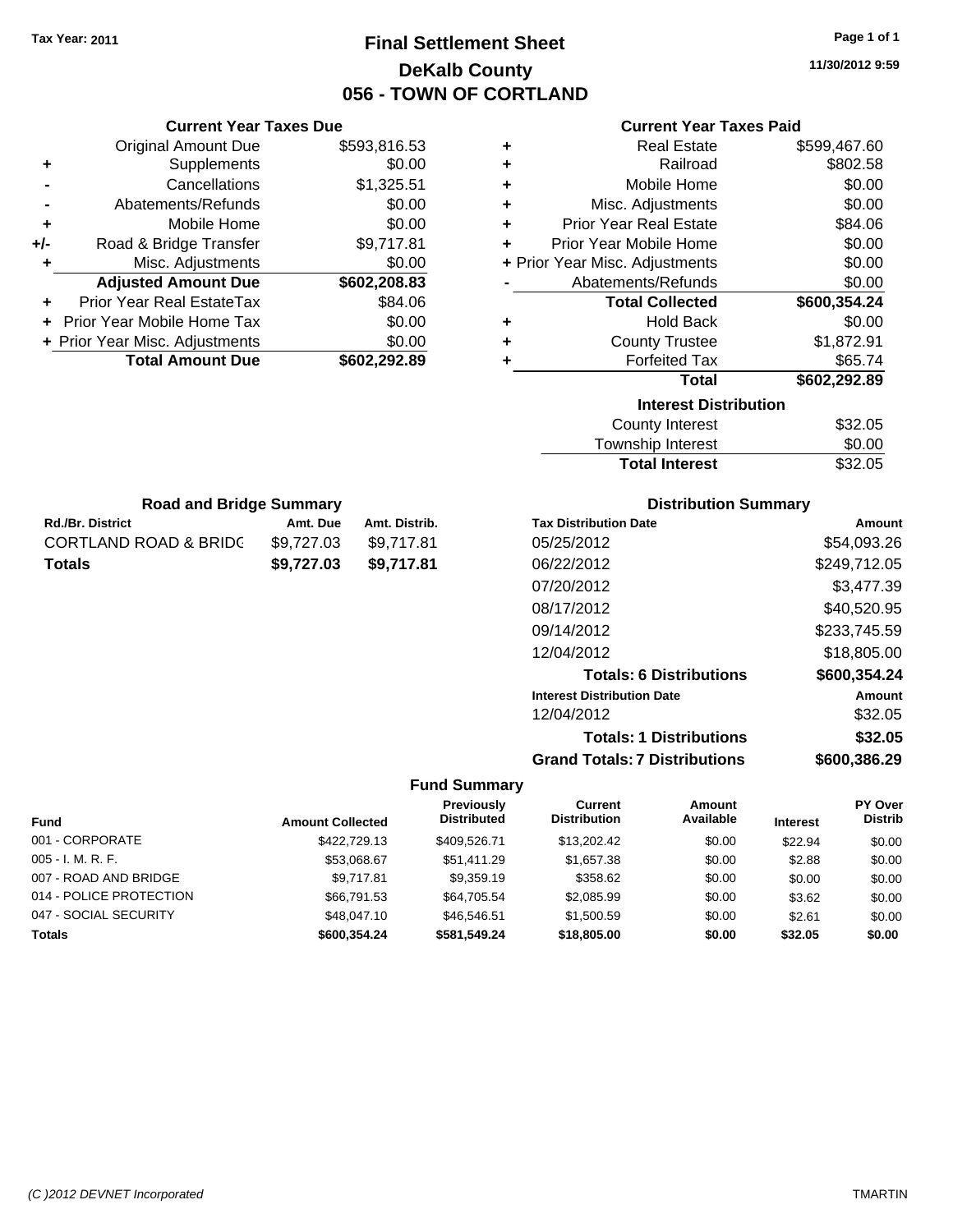**Current Year Taxes Due** Original Amount Due \$261,234.64

**Adjusted Amount Due \$260,651.51**

**Total Amount Due \$260,687.76**

**+** Supplements \$0.00 **-** Cancellations \$583.13 **-** Abatements/Refunds \$0.00 **+** Mobile Home \$0.00 **+/-** Road & Bridge Transfer \$0.00 **+** Misc. Adjustments \$0.00

**+** Prior Year Real EstateTax \$36.25 **+** Prior Year Mobile Home Tax \$0.00 **+ Prior Year Misc. Adjustments**  $$0.00$ 

# **Final Settlement Sheet Tax Year: 2011 Page 1 of 1 DeKalb County 057 - CORTLAND LIBRARY**

**11/30/2012 9:59**

### **Current Year Taxes Paid**

| ٠ | <b>Real Estate</b>             | \$259,445.57 |
|---|--------------------------------|--------------|
| ٠ | Railroad                       | \$353.08     |
| ٠ | Mobile Home                    | \$0.00       |
| ÷ | Misc. Adjustments              | \$0.00       |
| ÷ | <b>Prior Year Real Estate</b>  | \$36.25      |
| ٠ | Prior Year Mobile Home         | \$0.00       |
|   | + Prior Year Misc. Adjustments | \$0.00       |
|   | Abatements/Refunds             | \$0.00       |
|   | <b>Total Collected</b>         | \$259,834.90 |
| ٠ | <b>Hold Back</b>               | \$0.00       |
| ٠ | <b>County Trustee</b>          | \$823.94     |
| ٠ | <b>Forfeited Tax</b>           | \$28.92      |
|   | <b>Total</b>                   | \$260,687.76 |
|   | <b>Interest Distribution</b>   |              |
|   | <b>County Interest</b>         | \$13.87      |
|   | <b>Township Interest</b>       | \$0.00       |

## Total Interest \$13.87

| <b>Distribution Summary</b>          |              |
|--------------------------------------|--------------|
| <b>Tax Distribution Date</b>         | Amount       |
| 05/25/2012                           | \$23,427.17  |
| 06/22/2012                           | \$108,045.52 |
| 07/20/2012                           | \$1,497.14   |
| 08/17/2012                           | \$17,605.78  |
| 09/14/2012                           | \$101,144.56 |
| 12/04/2012                           | \$8.114.73   |
| <b>Totals: 6 Distributions</b>       | \$259,834.90 |
| <b>Interest Distribution Date</b>    | Amount       |
| 12/04/2012                           | \$13.87      |
| <b>Totals: 1 Distributions</b>       | \$13.87      |
| <b>Grand Totals: 7 Distributions</b> | \$259.848.77 |

|                                                     |                         | <b>Previously</b>  | Current             | Amount    |                 | PY Over        |
|-----------------------------------------------------|-------------------------|--------------------|---------------------|-----------|-----------------|----------------|
| <b>Fund</b>                                         | <b>Amount Collected</b> | <b>Distributed</b> | <b>Distribution</b> | Available | <b>Interest</b> | <b>Distrib</b> |
| 004 - OPERATIONS & MAINTENANCE                      | \$14,125,41             | \$13.684.24        | \$441.17            | \$0.00    | \$0.76          | \$0.00         |
| $005 - I. M. R. F.$                                 | \$11,935.78             | \$11,563.02        | \$372.76            | \$0.00    | \$0.64          | \$0.00         |
| 016 - LIBRARY (township, municipalities)            | \$211.879.51            | \$205,262.46       | \$6,617.05          | \$0.00    | \$11.31         | \$0.00         |
| 027 - AUDIT                                         | \$2,987.57              | \$2,894.29         | \$93.28             | \$0.00    | \$0.16          | \$0.00         |
| 035 - TORT JUDGMENTS, LIABILITY<br><b>INSURANCE</b> | \$7.959.53              | \$7.710.94         | \$248.59            | \$0.00    | \$0.42          | \$0.00         |
| 047 - SOCIAL SECURITY                               | \$10.947.10             | \$10,605.22        | \$341.88            | \$0.00    | \$0.58          | \$0.00         |
| <b>Totals</b>                                       | \$259.834.90            | \$251.720.17       | \$8.114.73          | \$0.00    | \$13.87         | \$0.00         |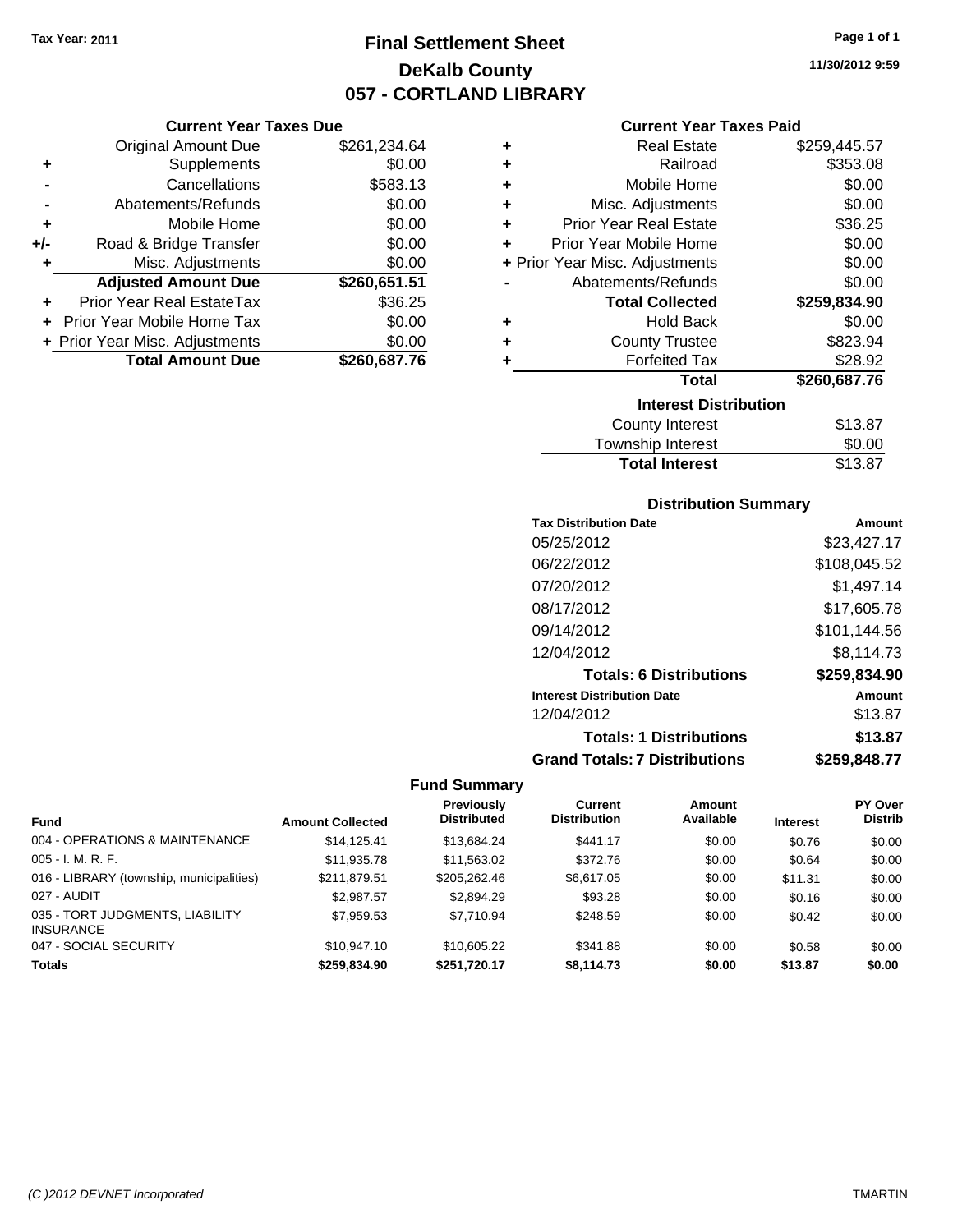# **Final Settlement Sheet Tax Year: 2011 Page 1 of 1 DeKalb County 058 - CITY OF DEKALB**

**11/30/2012 9:59**

### **Current Year Taxes Paid**

| ٠ | <b>Real Estate</b>             | \$4,340,009.33  |
|---|--------------------------------|-----------------|
| ÷ | Railroad                       | \$7,977.36      |
| ٠ | Mobile Home                    | \$2,227.93      |
| ÷ | Misc. Adjustments              | \$2,209.63      |
| ÷ | <b>Prior Year Real Estate</b>  | \$2,464.66      |
| ÷ | Prior Year Mobile Home         | (\$7.00)        |
|   | + Prior Year Misc. Adjustments | \$0.00          |
|   | Abatements/Refunds             | \$0.00          |
|   | <b>Total Collected</b>         | \$4,354,881.91  |
| ٠ | <b>Hold Back</b>               | \$0.00          |
| ٠ | <b>County Trustee</b>          | \$1,192.16      |
| ٠ | <b>Forfeited Tax</b>           | \$1,021.02      |
|   | <b>Total</b>                   | \$4,357,095.09  |
|   | <b>Interest Distribution</b>   |                 |
|   | County Interest                | ፍጋ3ጋ <i>Δ</i> 5 |

| <b>Total Interest</b> | \$232.45 |
|-----------------------|----------|
| Township Interest     | \$0.00   |
| County Interest       | \$232.45 |

| <b>Road and Bridge Summary</b>   |                           |               |  |  |  |
|----------------------------------|---------------------------|---------------|--|--|--|
| <b>Rd./Br. District</b>          | Amt. Due                  | Amt. Distrib. |  |  |  |
| AFTON ROAD & BRIDGE              | \$18,037.38               | \$18,034.27   |  |  |  |
| <b>CORTLAND ROAD &amp; BRIDC</b> | \$720.75                  | \$720.08      |  |  |  |
| DEKALB ROAD & BRIDGE             | \$208,674.25 \$208,537.06 |               |  |  |  |
| <b>Totals</b>                    | \$227,432.38 \$227,291.41 |               |  |  |  |

**Current Year Taxes Due** Original Amount Due \$4,197,062.63

**Adjusted Amount Due \$4,354,637.43**

**Total Amount Due \$4,357,095.09**

**+** Supplements \$0.00 **-** Cancellations \$74,162.15 **-** Abatements/Refunds \$0.00 **+** Mobile Home \$2,235.91 **+/-** Road & Bridge Transfer \$227,291.41 **+** Misc. Adjustments \$2,209.63

**+** Prior Year Real EstateTax \$2,464.66 **+** Prior Year Mobile Home Tax (\$7.00) **+ Prior Year Misc. Adjustments**  $$0.00$ 

### **Distribution Summary**

| <b>Tax Distribution Date</b>         | Amount         |
|--------------------------------------|----------------|
| 05/25/2012                           | \$422,677.18   |
| 06/22/2012                           | \$1,772,874.18 |
| 07/20/2012                           | \$29,831.29    |
| 08/17/2012                           | \$197,615.54   |
| 09/14/2012                           | \$1,741,051.25 |
| 12/04/2012                           | \$190.832.47   |
| <b>Totals: 6 Distributions</b>       | \$4,354,881.91 |
| <b>Interest Distribution Date</b>    | Amount         |
| 12/04/2012                           | \$232.45       |
| <b>Totals: 1 Distributions</b>       | \$232.45       |
| <b>Grand Totals: 7 Distributions</b> | \$4,355,114.36 |

### **Fund Summary**

| <b>Fund</b>                 | <b>Amount Collected</b> | <b>Previously</b><br><b>Distributed</b> | Current<br><b>Distribution</b> | Amount<br>Available | <b>Interest</b> | PY Over<br><b>Distrib</b> |
|-----------------------------|-------------------------|-----------------------------------------|--------------------------------|---------------------|-----------------|---------------------------|
| 001 - CORPORATE             | \$145,963,96            | \$139,594.10                            | \$6,369.86                     | \$0.00              | \$8.22          | \$0.00                    |
| 003 - BONDS AND INTEREST    | \$0.00                  | \$0.00                                  | \$0.00                         | \$0.00              | \$0.00          | \$0.00                    |
| $005 - I. M. R. F.$         | \$657.302.27            | \$628,617.38                            | \$28,684.89                    | \$0.00              | \$37.02         | \$0.00                    |
| 007 - ROAD AND BRIDGE       | \$227.291.41            | \$216,588.30                            | \$10,703.11                    | \$0.00              | \$0.00          | \$0.00                    |
| 013 - FIREFIGHTER'S PENSION | \$1,807,154.06          | \$1,728,289.28                          | \$78,864.78                    | \$0.00              | \$101.77        | \$0.00                    |
| 015 - POLICE PENSION        | \$1,079,389.68          | \$1,032,284.75                          | \$47,104.93                    | \$0.00              | \$60.79         | \$0.00                    |
| 047 - SOCIAL SECURITY       | \$437,780.53            | \$418,675,63                            | \$19,104.90                    | \$0.00              | \$24.65         | \$0.00                    |
| <b>Totals</b>               | \$4,354,881.91          | \$4,164,049.44                          | \$190,832.47                   | \$0.00              | \$232.45        | \$0.00                    |

| Year Source             | <b>Account Type</b>                        | <b>Amount Adjustment Description</b>                   |
|-------------------------|--------------------------------------------|--------------------------------------------------------|
| 2011 RE - Real Estate   | Paymt In Lieu of Tax                       | \$1,034.39 DEKALB UNITS - HOUSING AUTHORITY by TBA     |
| 2011 RE - Real Estate   | Back Tax Collected                         | \$140.85 HEL ADJUSTMENT 08-22-476-004 2007-2010 by TBA |
|                         | 2011 RE - Real Estate Paymt In Lieu of Tax | \$1,034.39 DEKALB UNITS - HOUSING AUTHORITY by TBA     |
| <b>Totals 3 entries</b> |                                            | \$2,209.63                                             |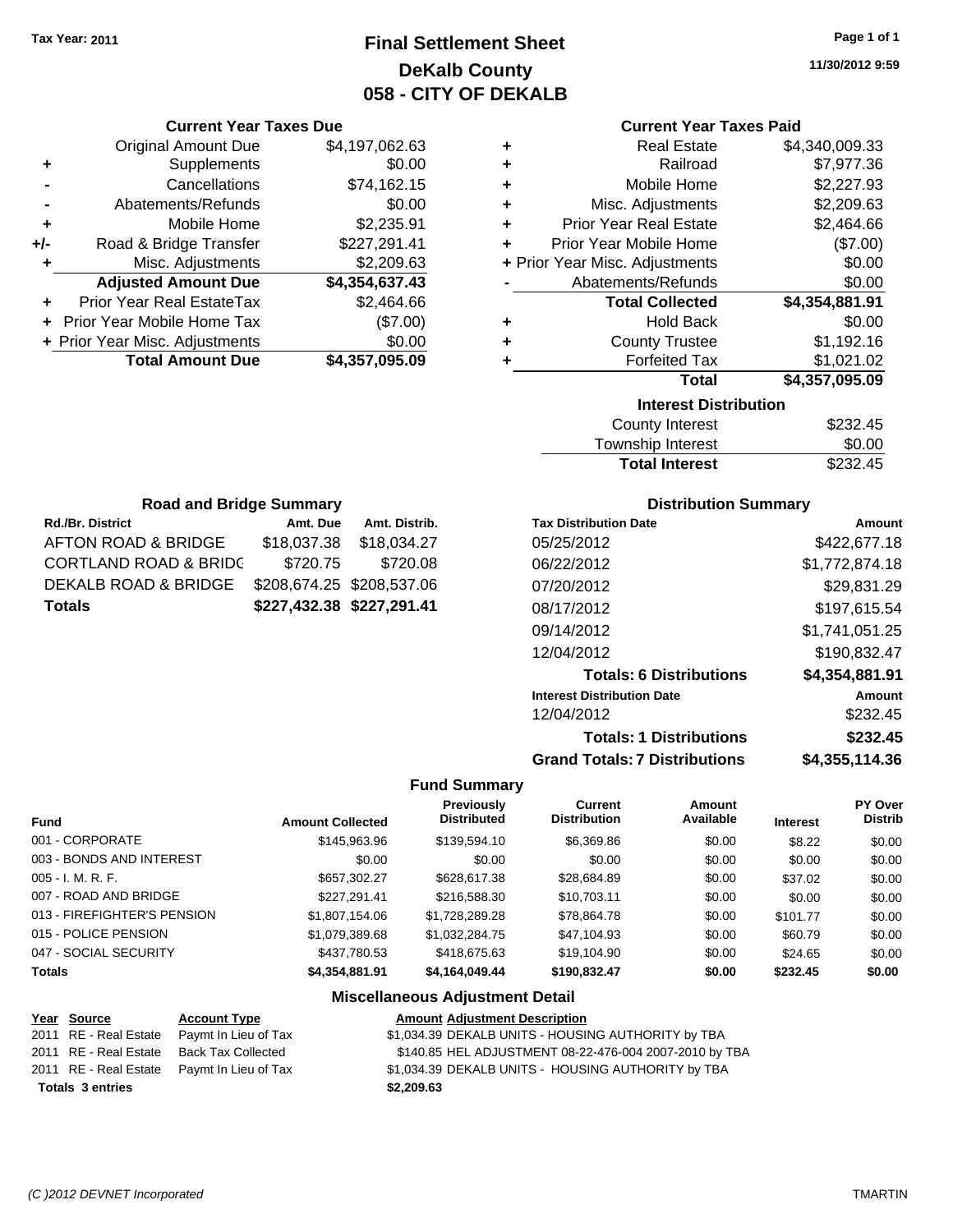**Current Year Taxes Due**

# **Final Settlement Sheet Tax Year: 2011 Page 1 of 1 DeKalb County 059 - DE KALB LIBRARY**

**11/30/2012 9:59**

### **Current Year Taxes Paid**

|     | <b>Original Amount Due</b>     | \$1,798,541.85 | ÷ | <b>Real Estate</b>             | \$1,761,077.65 |
|-----|--------------------------------|----------------|---|--------------------------------|----------------|
| ٠   | <b>Supplements</b>             | \$0.00         | ٠ | Railroad                       | \$3,418.48     |
|     | Cancellations                  | \$33,100.73    | ٠ | Mobile Home                    | \$954.73       |
|     | Abatements/Refunds             | \$0.00         | ٠ | Misc. Adjustments              | \$946.88       |
| ٠   | Mobile Home                    | \$958.15       | ÷ | <b>Prior Year Real Estate</b>  | \$1,002.26     |
| +/- | Road & Bridge Transfer         | \$0.00         | ٠ | Prior Year Mobile Home         | (\$3.00)       |
|     | Misc. Adjustments              | \$946.88       |   | + Prior Year Misc. Adjustments | \$0.00         |
|     | <b>Adjusted Amount Due</b>     | \$1,767,346.15 |   | Abatements/Refunds             | \$0.00         |
| ÷   | Prior Year Real EstateTax      | \$1,002.26     |   | <b>Total Collected</b>         | \$1,767,397.00 |
|     | + Prior Year Mobile Home Tax   | (\$3.00)       | ÷ | <b>Hold Back</b>               | \$0.00         |
|     | + Prior Year Misc. Adjustments | \$0.00         | ٠ | <b>County Trustee</b>          | \$510.88       |
|     | <b>Total Amount Due</b>        | \$1,768,345.41 |   | <b>Forfeited Tax</b>           | \$437.53       |
|     |                                |                |   | <b>Total</b>                   | \$1,768,345.41 |
|     |                                |                |   | <b>Interest Distribution</b>   |                |
|     |                                |                |   | County Interest                | <b>ROA 34</b>  |

| <b>Total Interest</b>  | \$94.34 |
|------------------------|---------|
| Township Interest      | \$0.00  |
| <b>County Interest</b> | \$94.34 |

### **Distribution Summary**

| <b>Tax Distribution Date</b>         | Amount         |
|--------------------------------------|----------------|
| 05/25/2012                           | \$172,278.47   |
| 06/22/2012                           | \$718,522.11   |
| 07/20/2012                           | \$12,132.01    |
| 08/17/2012                           | \$80,579.09    |
| 09/14/2012                           | \$706,751.87   |
| 12/04/2012                           | \$77.133.45    |
| <b>Totals: 6 Distributions</b>       | \$1,767,397.00 |
| <b>Interest Distribution Date</b>    | Amount         |
| 12/04/2012                           | \$94.34        |
| <b>Totals: 1 Distributions</b>       | \$94.34        |
| <b>Grand Totals: 7 Distributions</b> | \$1,767,491.34 |
|                                      |                |

### **Fund Summary**

| Fund                                     | <b>Amount Collected</b> | Previously<br><b>Distributed</b> | Current<br>Distribution | Amount<br>Available | <b>Interest</b> | <b>PY Over</b><br><b>Distrib</b> |
|------------------------------------------|-------------------------|----------------------------------|-------------------------|---------------------|-----------------|----------------------------------|
| 016 - LIBRARY (township, municipalities) | \$1.767.397.00          | \$1.690.263.55                   | \$77.133.45             | \$0.00              | \$94.34         | \$0.00                           |
| Totals                                   | \$1.767.397.00          | \$1.690.263.55                   | \$77.133.45             | \$0.00              | \$94.34         | \$0.00                           |

| Year Source             | <b>Account Type</b>                        | <b>Amount Adjustment Description</b>                  |
|-------------------------|--------------------------------------------|-------------------------------------------------------|
|                         | 2011 RE - Real Estate Paymt In Lieu of Tax | \$443.26 DEKALB UNITS - HOUSING AUTHORITY by TBA      |
|                         | 2011 RE - Real Estate Back Tax Collected   | \$60.36 HEL ADJUSTMENT 08-22-476-004 2007-2010 by TBA |
|                         | 2011 RE - Real Estate Paymt In Lieu of Tax | \$443.26 DEKALB UNITS - HOUSING AUTHORITY by TBA      |
| <b>Totals 3 entries</b> |                                            | \$946.88                                              |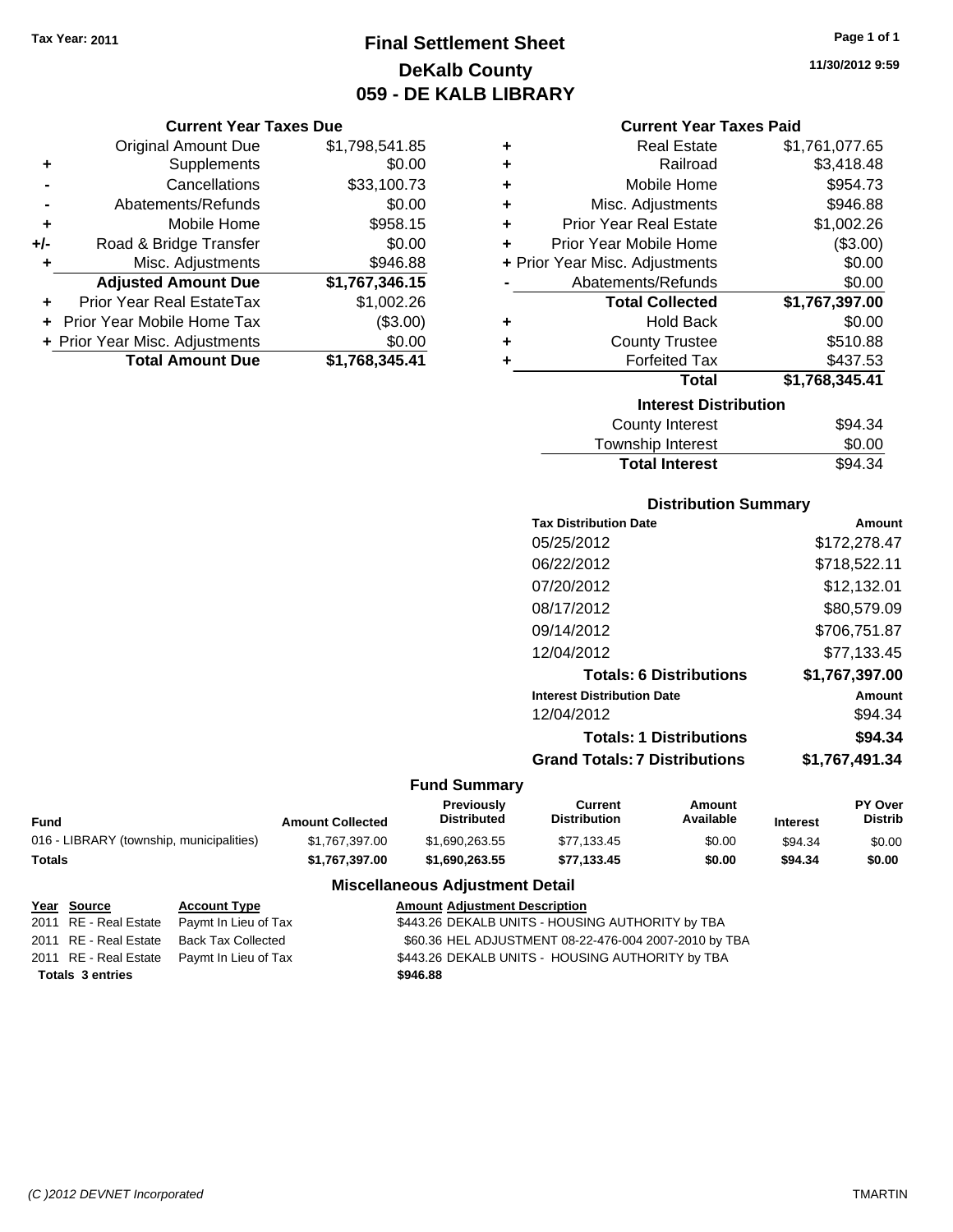# **Final Settlement Sheet Tax Year: 2011 Page 1 of 1 DeKalb County 060 - DEKALB SSA #3**

**11/30/2012 9:59**

### **Current Year Taxes Due**

|     | <b>Original Amount Due</b>     | \$2,788.08 |
|-----|--------------------------------|------------|
| ٠   | Supplements                    | \$0.00     |
|     | Cancellations                  | \$0.00     |
|     | Abatements/Refunds             | \$0.00     |
| ٠   | Mobile Home                    | \$0.00     |
| +/- | Road & Bridge Transfer         | \$0.00     |
| ٠   | Misc. Adjustments              | \$0.00     |
|     | <b>Adjusted Amount Due</b>     | \$2,788.08 |
|     | Prior Year Real EstateTax      | \$0.00     |
|     | + Prior Year Mobile Home Tax   | \$0.00     |
|     | + Prior Year Misc. Adjustments | \$0.00     |
|     | <b>Total Amount Due</b>        | \$2,788.08 |

### **Current Year Taxes Paid**

|   | <b>Real Estate</b>             | \$2,788.08 |
|---|--------------------------------|------------|
| ٠ | Railroad                       | \$0.00     |
| ÷ | Mobile Home                    | \$0.00     |
| ٠ | Misc. Adjustments              | \$0.00     |
| ٠ | Prior Year Real Estate         | \$0.00     |
| ٠ | Prior Year Mobile Home         | \$0.00     |
|   | + Prior Year Misc. Adjustments | \$0.00     |
|   | Abatements/Refunds             | \$0.00     |
|   | <b>Total Collected</b>         | \$2,788.08 |
| ٠ | <b>Hold Back</b>               | \$0.00     |
| ٠ | <b>County Trustee</b>          | \$0.00     |
| ٠ | <b>Forfeited Tax</b>           | \$0.00     |
|   | Total                          | \$2,788.08 |
|   | <b>Interest Distribution</b>   |            |
|   | County Interest                | \$0.15     |

# Township Interest \$0.00 Total Interest \$0.15

### **Distribution Summary**

| <b>Tax Distribution Date</b>         | Amount     |
|--------------------------------------|------------|
| 05/25/2012                           | \$363.12   |
| 06/22/2012                           | \$1,147.09 |
| 08/17/2012                           | \$55.53    |
| 09/14/2012                           | \$1,222.34 |
| <b>Totals: 4 Distributions</b>       | \$2,788.08 |
| <b>Interest Distribution Date</b>    | Amount     |
| 12/04/2012                           | \$0.15     |
| <b>Totals: 1 Distributions</b>       | \$0.15     |
| <b>Grand Totals: 5 Distributions</b> | \$2,788.23 |

### **Fund Summary Fund Interest Amount Collected Distributed PY Over Distrib Amount Available Current Distribution Previously** 023 - SPECIAL SERVICE AREA  $$2,788.08$   $$2,788.08$   $$0.00$   $$0.00$   $$0.15$   $$0.00$ **Totals \$2,788.08 \$2,788.08 \$0.00 \$0.00 \$0.15 \$0.00**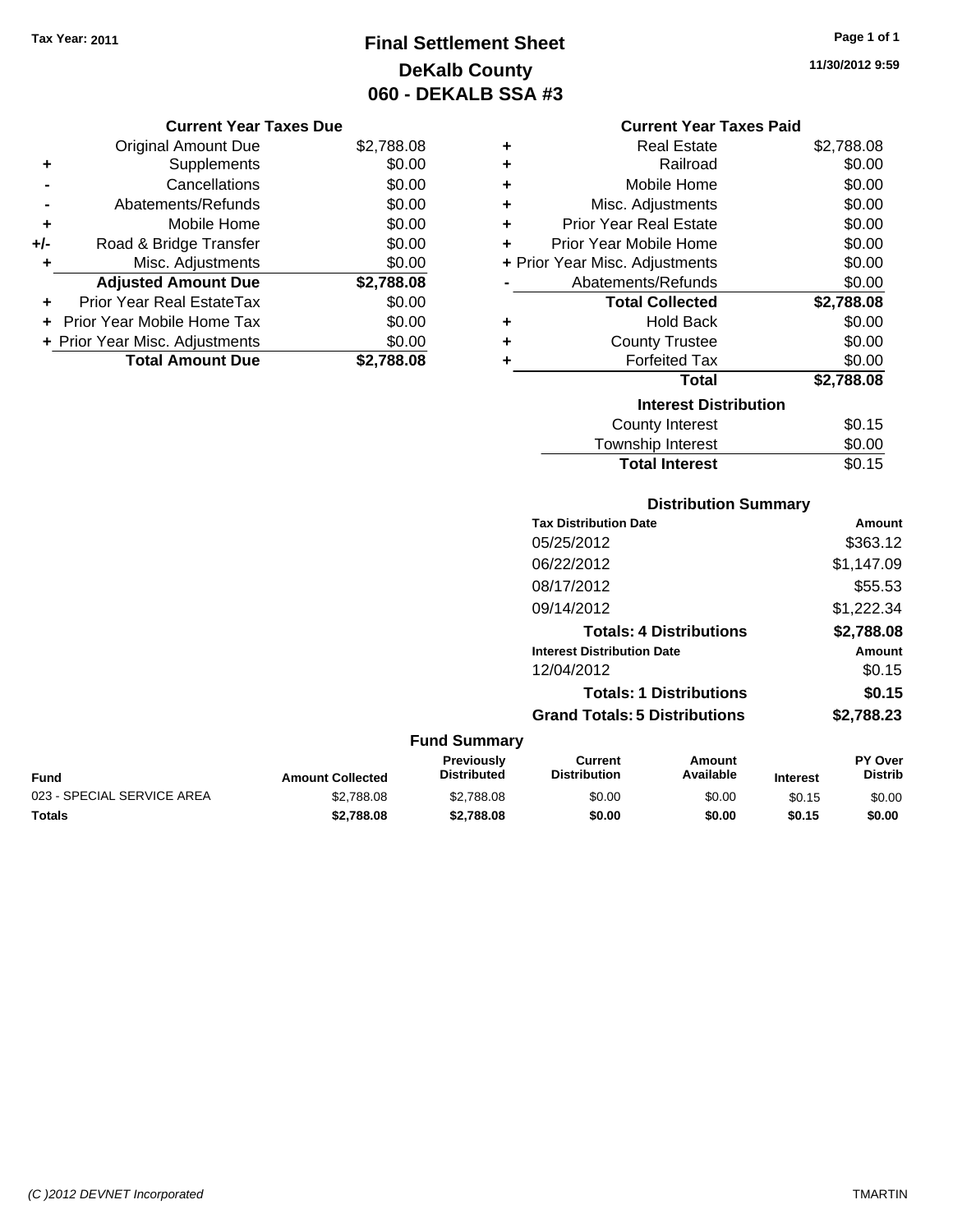# **Final Settlement Sheet Tax Year: 2011 Page 1 of 1 DeKalb County 061 - DEKALB SSA #4**

**11/30/2012 9:59**

|       | <b>Original Amount Due</b>       | \$1,487.10 |
|-------|----------------------------------|------------|
| ٠     | Supplements                      | \$0.00     |
|       | Cancellations                    | \$1.03     |
|       | Abatements/Refunds               | \$0.00     |
| ÷     | Mobile Home                      | \$0.00     |
| $+/-$ | Road & Bridge Transfer           | \$0.00     |
| ٠     | Misc. Adjustments                | \$0.00     |
|       | <b>Adjusted Amount Due</b>       | \$1,486.07 |
|       | <b>Prior Year Real EstateTax</b> | \$0.00     |
|       | Prior Year Mobile Home Tax       | \$0.00     |
|       | + Prior Year Misc. Adjustments   | \$0.00     |
|       | <b>Total Amount Due</b>          | \$1.486.07 |

## **Current Year Taxes Paid**

|                              | <b>Real Estate</b>             | \$1,486.07 |  |  |
|------------------------------|--------------------------------|------------|--|--|
| ÷                            | Railroad                       | \$0.00     |  |  |
| ÷                            | Mobile Home                    | \$0.00     |  |  |
| ٠                            | Misc. Adjustments              | \$0.00     |  |  |
| ÷                            | <b>Prior Year Real Estate</b>  | \$0.00     |  |  |
| ٠                            | Prior Year Mobile Home         | \$0.00     |  |  |
|                              | + Prior Year Misc. Adjustments | \$0.00     |  |  |
|                              | Abatements/Refunds             | \$0.00     |  |  |
|                              | <b>Total Collected</b>         | \$1,486.07 |  |  |
| ٠                            | <b>Hold Back</b>               | \$0.00     |  |  |
| ٠                            | <b>County Trustee</b>          | \$0.00     |  |  |
|                              | <b>Forfeited Tax</b>           | \$0.00     |  |  |
|                              | <b>Total</b>                   | \$1,486.07 |  |  |
| <b>Interest Distribution</b> |                                |            |  |  |
|                              |                                |            |  |  |
|                              | County Interest                | \$0.08     |  |  |

## Township Interest \$0.00<br>
Total Interest \$0.08 **Total Interest**

| <b>Distribution Summary</b>          |            |
|--------------------------------------|------------|
| <b>Tax Distribution Date</b>         | Amount     |
| 05/25/2012                           | \$97.77    |
| 06/22/2012                           | \$664.24   |
| 07/20/2012                           | \$12.76    |
| 08/17/2012                           | \$82.76    |
| 09/14/2012                           | \$608.45   |
| 12/04/2012                           | \$20.09    |
| <b>Totals: 6 Distributions</b>       | \$1,486.07 |
| <b>Interest Distribution Date</b>    | Amount     |
| 12/04/2012                           | \$0.08     |
| <b>Totals: 1 Distributions</b>       | \$0.08     |
| <b>Grand Totals: 7 Distributions</b> | \$1,486.15 |

| <b>Fund</b>                | <b>Amount Collected</b> | <b>Previously</b><br><b>Distributed</b> | Current<br><b>Distribution</b> | Amount<br>Available | <b>Interest</b> | <b>PY Over</b><br>Distrib |
|----------------------------|-------------------------|-----------------------------------------|--------------------------------|---------------------|-----------------|---------------------------|
| 023 - SPECIAL SERVICE AREA | \$1,486.07              | \$1,465.98                              | \$20.09                        | \$0.00              | \$0.08          | \$0.00                    |
| <b>Totals</b>              | \$1,486.07              | \$1,465.98                              | \$20.09                        | \$0.00              | \$0.08          | \$0.00                    |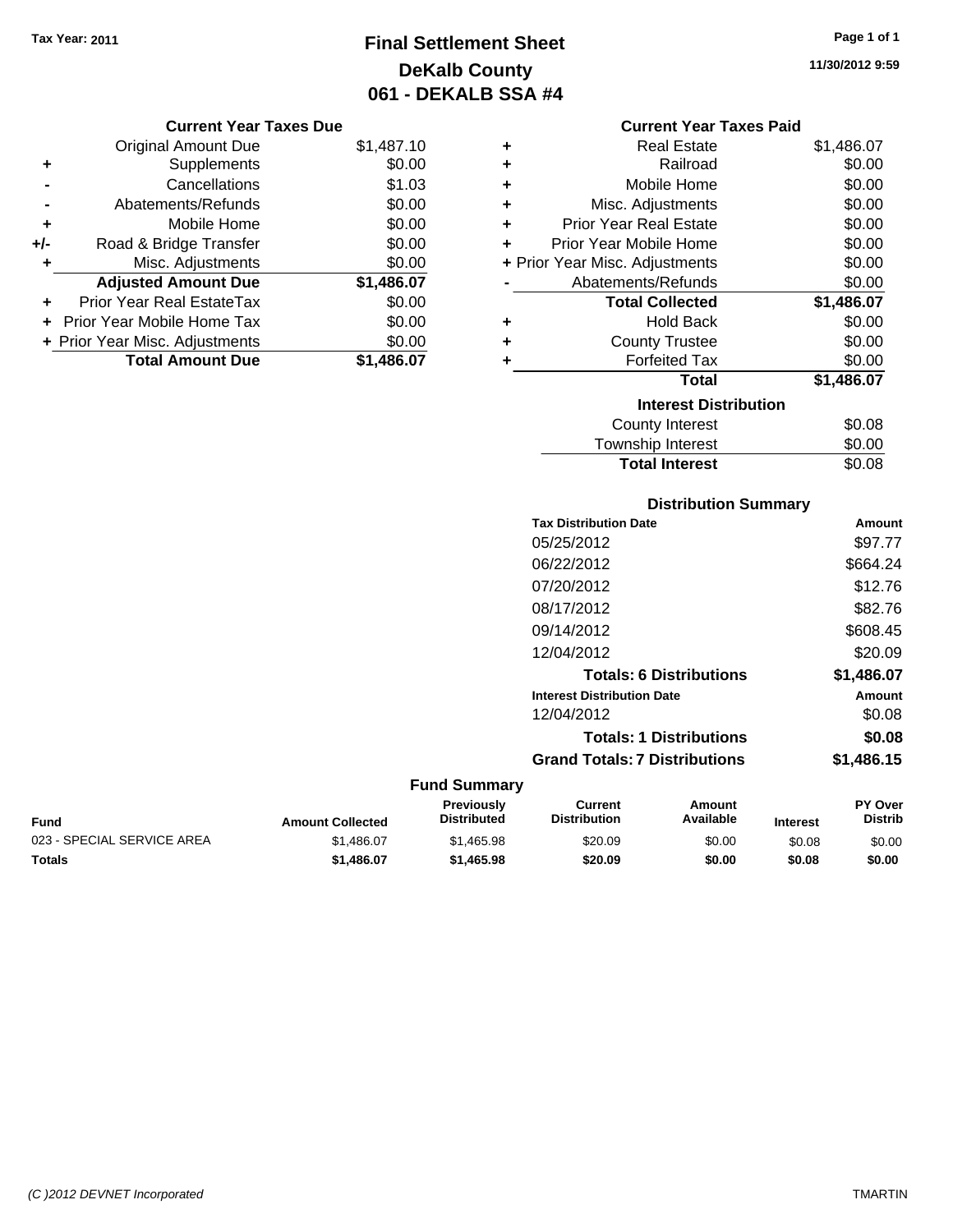**Current Year Taxes Due** Original Amount Due \$648,686.36

**Adjusted Amount Due \$682,351.49**

**Total Amount Due \$681,995.59**

**+** Supplements \$0.00 **-** Cancellations \$2,178.93 **-** Abatements/Refunds \$0.00 **+** Mobile Home \$544.97 **+/-** Road & Bridge Transfer \$35,284.35 **+** Misc. Adjustments \$14.74

**+** Prior Year Real EstateTax (\$364.31) **+** Prior Year Mobile Home Tax \$0.00 **+** Prior Year Misc. Adjustments  $$8.41$ 

Rd./Br. District **Amt. Due** Amt. Distrib. **Road and Bridge Summary**

GENOA ROAD & BRIDGE \$24,166.19 \$24,161.55 KINGSTON ROAD & BRIDG \$11,123.59 \$11,122.80 **Totals \$35,289.78 \$35,284.35**

# **Final Settlement Sheet Tax Year: 2011 Page 1 of 1 DeKalb County 062 - CITY OF GENOA**

**11/30/2012 9:59**

### **Current Year Taxes Paid**

| ٠                            | <b>Real Estate</b>             | \$680,140.48 |  |  |
|------------------------------|--------------------------------|--------------|--|--|
| ٠                            | Railroad                       | \$1,451.00   |  |  |
| ٠                            | Mobile Home                    | \$540.46     |  |  |
| ÷                            | Misc. Adjustments              | \$14.74      |  |  |
| ٠                            | Prior Year Real Estate         | (\$364.31)   |  |  |
| ٠                            | Prior Year Mobile Home         | \$0.00       |  |  |
|                              | + Prior Year Misc. Adjustments | \$8.41       |  |  |
|                              | Abatements/Refunds             | \$0.00       |  |  |
|                              | <b>Total Collected</b>         | \$681,790.78 |  |  |
| ٠                            | <b>Hold Back</b>               | \$0.00       |  |  |
| ٠                            | <b>County Trustee</b>          | \$204.80     |  |  |
| ٠                            | <b>Forfeited Tax</b>           | \$0.01       |  |  |
|                              | Total                          | \$681,995.59 |  |  |
| <b>Interest Distribution</b> |                                |              |  |  |
|                              | <b>County Interest</b>         | \$36.39      |  |  |
|                              | <b>Township Interest</b>       | \$0.00       |  |  |

# Township Interest  $$0.00$ Total Interest \$36.39

| <b>Distribution Summary</b>          |              |
|--------------------------------------|--------------|
| <b>Tax Distribution Date</b>         | Amount       |
| 05/25/2012                           | \$63,416.48  |
| 06/22/2012                           | \$279,931.40 |
| 07/20/2012                           | \$4,761.20   |
| 08/17/2012                           | \$33,721.81  |
| 09/14/2012                           | \$261.947.53 |
| 12/04/2012                           | \$38,012.36  |
| <b>Totals: 6 Distributions</b>       | \$681,790.78 |
| <b>Interest Distribution Date</b>    | Amount       |
| 12/04/2012                           | \$36.39      |
| <b>Totals: 1 Distributions</b>       | \$36.39      |
| <b>Grand Totals: 7 Distributions</b> | \$681,827.17 |

### **Fund Summary**

| <b>Fund</b>              | <b>Amount Collected</b> | <b>Previously</b><br><b>Distributed</b> | Current<br><b>Distribution</b> | Amount<br>Available | <b>Interest</b> | <b>PY Over</b><br><b>Distrib</b> |
|--------------------------|-------------------------|-----------------------------------------|--------------------------------|---------------------|-----------------|----------------------------------|
| 001 - CORPORATE          | \$298.389.23            | \$281.528.13                            | \$16,861.10                    | \$0.00              | \$16.80         | \$0.00                           |
| 003 - BONDS AND INTEREST | \$0.00                  | \$0.00                                  | \$0.00                         | \$0.00              | \$0.00          | \$0.00                           |
| 007 - ROAD AND BRIDGE    | \$35.284.35             | \$33,804.19                             | \$1,480.16                     | \$0.00              | \$0.00          | \$0.00                           |
| 014 - POLICE PROTECTION  | \$348.117.20            | \$328,446.10                            | \$19,671.10                    | \$0.00              | \$19.59         | \$0.00                           |
| Totals                   | \$681,790.78            | \$643.778.42                            | \$38,012.36                    | \$0.00              | \$36.39         | \$0.00                           |

| <b>Amount Adjustment Description</b>              |
|---------------------------------------------------|
| \$8.41 LEON REDEMPTION 03-30-131-001-00450 by TBA |
| \$14.74 SCAVENGER SALE 03-30-101-003 by TBA       |
| \$23.15                                           |
|                                                   |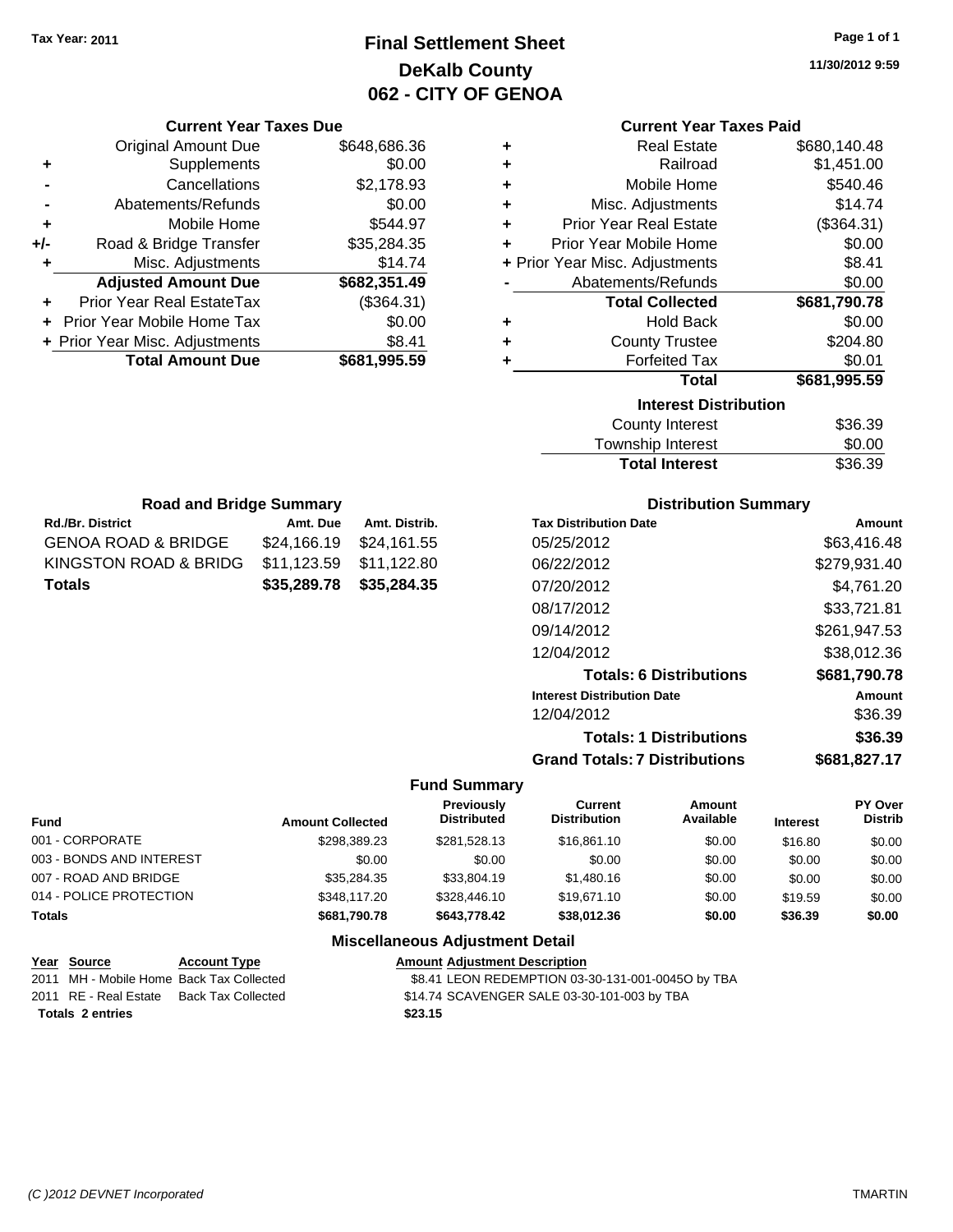# **Final Settlement Sheet Tax Year: 2011 Page 1 of 1 DeKalb County 063 - VILLAGE OF HINCKLEY**

**11/30/2012 9:59**

### **Current Year Taxes Paid**

| ٠ | <b>Real Estate</b>             | \$291,252.45 |
|---|--------------------------------|--------------|
| ٠ | Railroad                       | \$947.62     |
| ٠ | Mobile Home                    | \$0.00       |
| ÷ | Misc. Adjustments              | \$62.37      |
| ÷ | <b>Prior Year Real Estate</b>  | \$0.00       |
| ÷ | Prior Year Mobile Home         | \$0.00       |
|   | + Prior Year Misc. Adjustments | \$0.00       |
|   | Abatements/Refunds             | \$0.00       |
|   | <b>Total Collected</b>         | \$292,262.44 |
| ٠ | <b>Hold Back</b>               | \$0.00       |
| ٠ | <b>County Trustee</b>          | \$17.27      |
| ٠ | <b>Forfeited Tax</b>           | \$0.00       |
|   | Total                          | \$292,279.71 |
|   | <b>Interest Distribution</b>   |              |
|   | <b>County Interest</b>         | \$15.60      |
|   | Taurachin Internat             | ሮስ ሰሰ        |

| <b>Total Interest</b> | \$15.60 |
|-----------------------|---------|
| Township Interest     | \$0.00  |
| County Interest       | \$15.60 |

| <b>Road and Bridge Summary</b> |                         |               |  |  |  |  |
|--------------------------------|-------------------------|---------------|--|--|--|--|
| Rd./Br. District               | Amt. Due                | Amt. Distrib. |  |  |  |  |
| SQUAW GROVE ROAD & B           | \$39,113.29 \$39,110.90 |               |  |  |  |  |

**Totals \$39,113.29 \$39,110.90**

**Current Year Taxes Due** Original Amount Due \$253,396.86

**Adjusted Amount Due \$292,279.71**

**Total Amount Due \$292,279.71**

**+** Supplements \$0.00 **-** Cancellations \$290.42 **-** Abatements/Refunds \$0.00 **+** Mobile Home \$0.00 **+/-** Road & Bridge Transfer \$39,110.90 **+** Misc. Adjustments \$62.37

**+** Prior Year Real EstateTax \$0.00 **+** Prior Year Mobile Home Tax \$0.00 **+ Prior Year Misc. Adjustments**  $$0.00$ 

### **Distribution Summary**

| <b>Tax Distribution Date</b>         | Amount       |
|--------------------------------------|--------------|
| 05/25/2012                           | \$23,075.14  |
| 06/22/2012                           | \$125,159.25 |
| 07/20/2012                           | \$3,704.45   |
| 08/17/2012                           | \$12,974.67  |
| 09/14/2012                           | \$112,459.22 |
| 12/04/2012                           | \$14,889.71  |
| <b>Totals: 6 Distributions</b>       | \$292,262.44 |
| <b>Interest Distribution Date</b>    | Amount       |
| 12/04/2012                           | \$15.60      |
| <b>Totals: 1 Distributions</b>       | \$15.60      |
| <b>Grand Totals: 7 Distributions</b> | \$292,278.04 |

### **Fund Summary**

|                                               |                         | <b>Previously</b><br><b>Distributed</b> | <b>Current</b><br><b>Distribution</b> | Amount<br>Available |                 | PY Over<br><b>Distrib</b> |
|-----------------------------------------------|-------------------------|-----------------------------------------|---------------------------------------|---------------------|-----------------|---------------------------|
| <b>Fund</b>                                   | <b>Amount Collected</b> |                                         |                                       |                     | <b>Interest</b> |                           |
| 001 - CORPORATE                               | \$113,499.21            | \$107.729.07                            | \$5,770.14                            | \$0.00              | \$6.99          | \$0.00                    |
| $005 - I. M. R. F.$                           | \$37.949.95             | \$36,020.61                             | \$1,929.34                            | \$0.00              | \$2.34          | \$0.00                    |
| 007 - ROAD AND BRIDGE                         | \$39,110.90             | \$37.091.16                             | \$2,019.74                            | \$0.00              | \$0.00          | \$0.00                    |
| 014 - POLICE PROTECTION                       | \$32,310.24             | \$30,667.60                             | \$1.642.64                            | \$0.00              | \$1.99          | \$0.00                    |
| 027 - AUDIT                                   | \$8.193.25              | \$7.776.71                              | \$416.54                              | \$0.00              | \$0.50          | \$0.00                    |
| 035 - TORT JUDGEMENTS/LIABILITY<br><b>INS</b> | \$14.206.11             | \$13,483.88                             | \$722.23                              | \$0.00              | \$0.88          | \$0.00                    |
| 047 - SOCIAL SECURITY                         | \$33.244.11             | \$31.554.01                             | \$1,690.10                            | \$0.00              | \$2.05          | \$0.00                    |
| 048 - SCHOOL CROSSING GUARDS                  | \$5,200.75              | \$4,936.33                              | \$264.42                              | \$0.00              | \$0.32          | \$0.00                    |
| 062 - WORKERS COMPENSATION                    | \$8,547.92              | \$8,113,36                              | \$434.56                              | \$0.00              | \$0.53          | \$0.00                    |
| <b>Totals</b>                                 | \$292,262.44            | \$277,372.73                            | \$14,889.71                           | \$0.00              | \$15.60         | \$0.00                    |

### **Miscellaneous Adjustment Detail**

**Year Source Account Type Amount Adjustment Description**

|                         | 2011 RE - Real Estate Paymt In Lieu of Tax | \$62.37 |
|-------------------------|--------------------------------------------|---------|
| <b>Totals 1 entries</b> |                                            | \$62.37 |

1x 562.37 SUNSET VIEW APARTMENTS - HOUSING AUTHORITY by TBA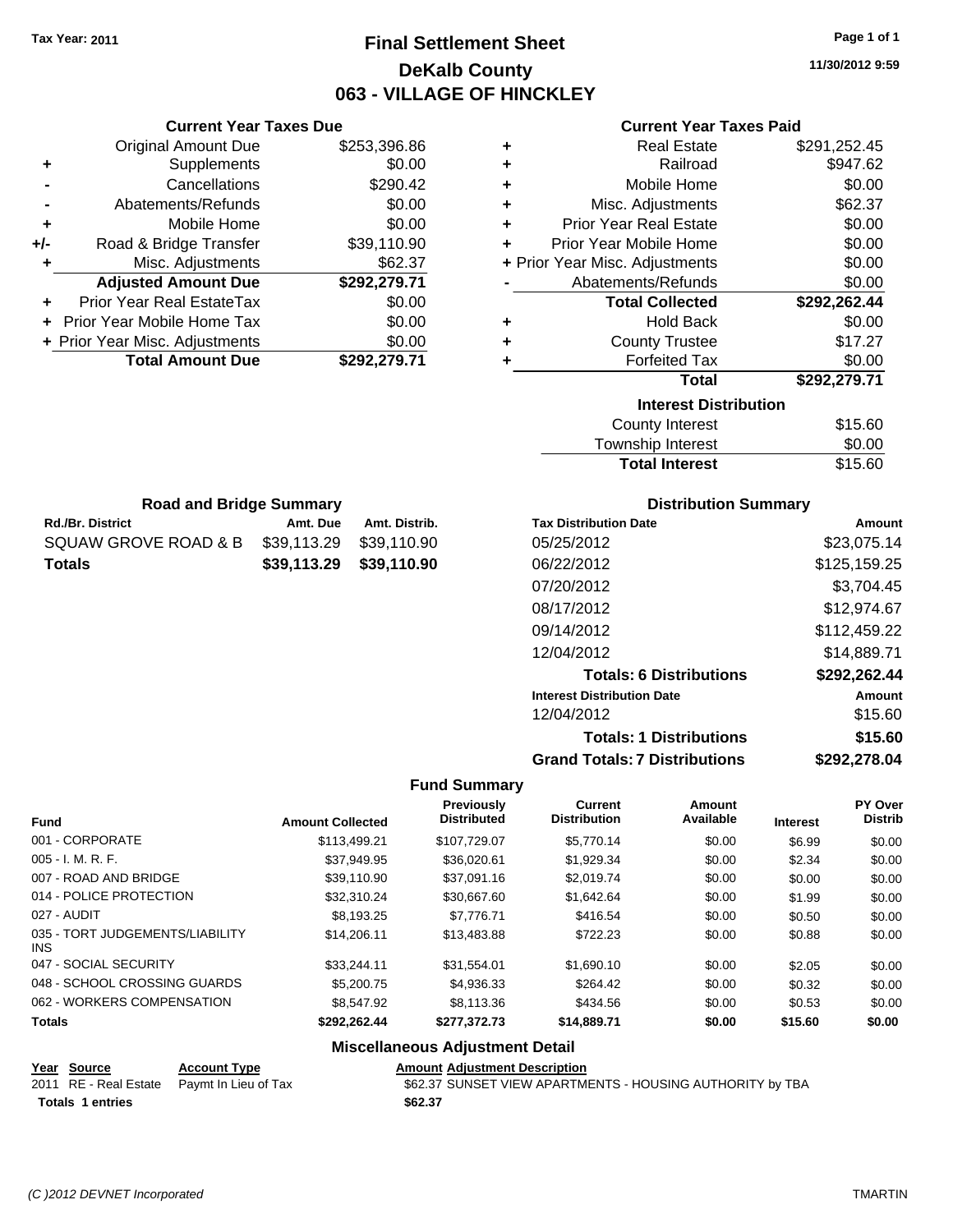**Current Year Taxes Due** Original Amount Due \$138,659.19

**Adjusted Amount Due \$155,261.03**

**Total Amount Due \$155,479.74**

**+** Supplements \$0.00 **-** Cancellations \$63.87 **-** Abatements/Refunds \$0.00 **+** Mobile Home \$0.00 **+/-** Road & Bridge Transfer \$16,665.71 **+** Misc. Adjustments \$0.00

**+** Prior Year Real EstateTax \$218.71 **+** Prior Year Mobile Home Tax \$0.00 **+ Prior Year Misc. Adjustments**  $$0.00$ 

Rd./Br. District **Amt. Due** Amt. Distrib. **Road and Bridge Summary**

KINGSTON ROAD & BRIDG \$16,666.91 \$16,665.71 **Totals \$16,666.91 \$16,665.71**

# **Final Settlement Sheet Tax Year: 2011 Page 1 of 1 DeKalb County 064 - VILLAGE OF KINGSTON**

**11/30/2012 9:59**

## **Current Year Taxes Paid**

| ٠ | <b>Real Estate</b>             | \$154,770.13 |
|---|--------------------------------|--------------|
| ٠ | Railroad                       | \$490.90     |
| ٠ | Mobile Home                    | \$0.00       |
| ÷ | Misc. Adjustments              | \$0.00       |
| ٠ | <b>Prior Year Real Estate</b>  | \$218.71     |
| ÷ | Prior Year Mobile Home         | \$0.00       |
|   | + Prior Year Misc. Adjustments | \$0.00       |
|   | Abatements/Refunds             | \$0.00       |
|   | <b>Total Collected</b>         | \$155,479.74 |
| ٠ | <b>Hold Back</b>               | \$0.00       |
| ٠ | <b>County Trustee</b>          | \$0.00       |
| ٠ | <b>Forfeited Tax</b>           | \$0.00       |
|   | <b>Total</b>                   | \$155,479.74 |
|   | <b>Interest Distribution</b>   |              |
|   | <b>County Interest</b>         | \$8.30       |
|   |                                |              |

| <b>Total Interest</b> | \$8.30 |
|-----------------------|--------|
| Township Interest     | \$0.00 |
|                       | vv.vv  |

| <b>Distribution Summary</b> |  |
|-----------------------------|--|
|-----------------------------|--|

| <b>Tax Distribution Date</b>         | Amount       |
|--------------------------------------|--------------|
| 05/25/2012                           | \$16,685.85  |
| 06/22/2012                           | \$62,301.65  |
| 07/20/2012                           | \$1,810.39   |
| 08/17/2012                           | \$8,231.33   |
| 09/14/2012                           | \$58,689.99  |
| 12/04/2012                           | \$7,760.53   |
| <b>Totals: 6 Distributions</b>       | \$155,479.74 |
| <b>Interest Distribution Date</b>    | Amount       |
| 12/04/2012                           | \$8.30       |
| <b>Totals: 1 Distributions</b>       | \$8.30       |
| <b>Grand Totals: 7 Distributions</b> | \$155,488.04 |

|                                         |                         | <b>Previously</b>  | <b>Current</b>      | Amount    |                 | PY Over        |
|-----------------------------------------|-------------------------|--------------------|---------------------|-----------|-----------------|----------------|
| <b>Fund</b>                             | <b>Amount Collected</b> | <b>Distributed</b> | <b>Distribution</b> | Available | <b>Interest</b> | <b>Distrib</b> |
| 001 - CORPORATE                         | \$51,058.97             | \$48,424.04        | \$2,634.93          | \$0.00    | \$3.06          | \$0.00         |
| $005 - I. M. R. F.$                     | \$10.813.47             | \$10,255.43        | \$558.04            | \$0.00    | \$0.65          | \$0.00         |
| 007 - ROAD AND BRIDGE                   | \$16,665.71             | \$16,068.76        | \$596.95            | \$0.00    | \$0.00          | \$0.00         |
| 014 - POLICE PROTECTION                 | \$16,918.94             | \$16,045.83        | \$873.11            | \$0.00    | \$1.01          | \$0.00         |
| 025 - GARBAGE DISPOSAL                  | \$5.157.78              | \$4.891.61         | \$266.17            | \$0.00    | \$0.31          | \$0.00         |
| 027 - AUDIT                             | \$7.709.59              | \$7.311.72         | \$397.87            | \$0.00    | \$0.46          | \$0.00         |
| 031 - WORKING CASH                      | \$502.09                | \$476.19           | \$25.90             | \$0.00    | \$0.03          | \$0.00         |
| 035 - TORT JUDGEMENTS/LIABILITY<br>INS. | \$39,043.54             | \$37.028.68        | \$2,014.86          | \$0.00    | \$2.33          | \$0.00         |
| 047 - SOCIAL SECURITY                   | \$7,609.65              | \$7,216.95         | \$392.70            | \$0.00    | \$0.45          | \$0.00         |
| <b>Totals</b>                           | \$155,479.74            | \$147.719.21       | \$7,760.53          | \$0.00    | \$8.30          | \$0.00         |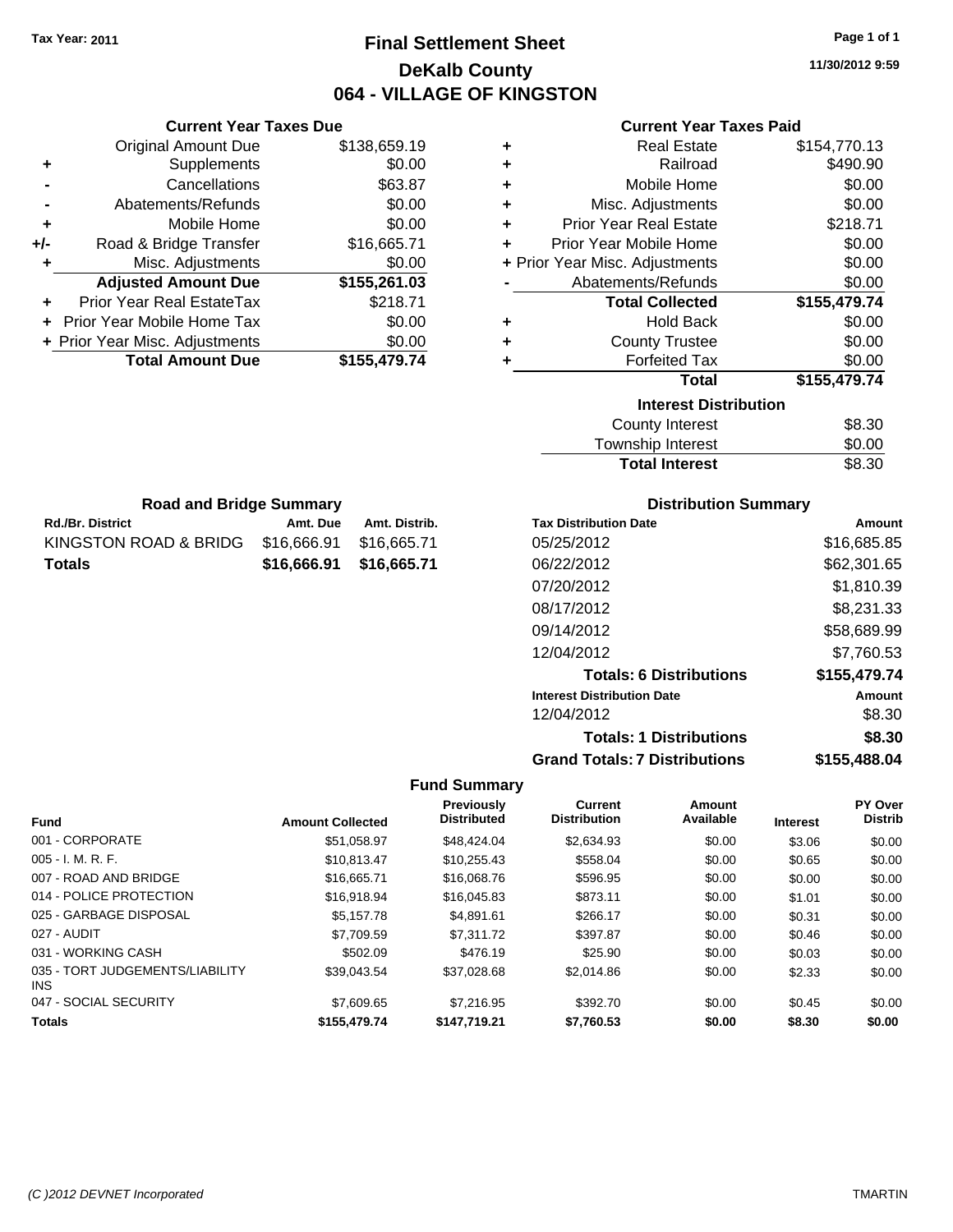**Current Year Taxes Due**

**Rd./Br. District Community Community Amt. Due Amt. Distrib. Road and Bridge Summary**

FRANKLIN ROAD & BRIDGE \$26,902.17 \$26,902.17 **Totals \$26,902.17 \$26,902.17**

# **Final Settlement Sheet Tax Year: 2011 Page 1 of 1 DeKalb County 065 - VILLAGE OF KIRKLAND**

**11/30/2012 9:59**

## **Current Year Taxes Paid**

|     | <b>Original Amount Due</b>     | \$184,006.74 | ٠ | <b>Real Estate</b>             | \$210,235.41 |
|-----|--------------------------------|--------------|---|--------------------------------|--------------|
| ٠   | Supplements                    | \$0.00       | ٠ | Railroad                       | \$482.60     |
|     | Cancellations                  | \$190.90     | ٠ | Mobile Home                    | \$0.00       |
|     | Abatements/Refunds             | \$4.11       | ٠ | Misc. Adjustments              | \$0.00       |
| ٠   | Mobile Home                    | \$0.00       | ٠ | <b>Prior Year Real Estate</b>  | (\$56.90)    |
| +/- | Road & Bridge Transfer         | \$26,902.17  | ÷ | Prior Year Mobile Home         | \$0.00       |
|     | Misc. Adjustments              | \$0.00       |   | + Prior Year Misc. Adjustments | \$0.00       |
|     | <b>Adjusted Amount Due</b>     | \$210,713.90 |   | Abatements/Refunds             | \$4.11       |
| ÷.  | Prior Year Real EstateTax      | (\$56.90)    |   | <b>Total Collected</b>         | \$210,657.00 |
|     | Prior Year Mobile Home Tax     | \$0.00       | ٠ | <b>Hold Back</b>               | \$0.00       |
|     | + Prior Year Misc. Adjustments | \$0.00       | ٠ | <b>County Trustee</b>          | \$0.00       |
|     | <b>Total Amount Due</b>        | \$210,657.00 |   | <b>Forfeited Tax</b>           | \$0.00       |
|     |                                |              |   | <b>Total</b>                   | \$210,657.00 |
|     |                                |              |   | <b>Interest Distribution</b>   |              |
|     |                                |              |   | <b>County Interest</b>         | \$11.24      |
|     |                                |              |   | Township Interest              | \$0.00       |

| \$11.24 |
|---------|
| \$0.00  |
| \$11.24 |
|         |

| <b>Distribution Summary</b> |  |
|-----------------------------|--|
|-----------------------------|--|

| <b>Tax Distribution Date</b>         | Amount       |
|--------------------------------------|--------------|
| 05/25/2012                           | \$22,860.47  |
| 06/22/2012                           | \$85,507.65  |
| 07/20/2012                           | \$2,321.84   |
| 08/17/2012                           | \$14,475.02  |
| 09/14/2012                           | \$74,082.76  |
| 12/04/2012                           | \$11,409.26  |
| <b>Totals: 6 Distributions</b>       | \$210,657.00 |
| <b>Interest Distribution Date</b>    | Amount       |
| 12/04/2012                           | \$11.24      |
| <b>Totals: 1 Distributions</b>       | \$11.24      |
| <b>Grand Totals: 7 Distributions</b> | \$210,668.24 |

### **Fund Summary**

| <b>Fund</b>                                   | <b>Amount Collected</b> | <b>Previously</b><br><b>Distributed</b> | <b>Current</b><br><b>Distribution</b> | Amount<br>Available | <b>Interest</b> | <b>PY Over</b><br><b>Distrib</b> |
|-----------------------------------------------|-------------------------|-----------------------------------------|---------------------------------------|---------------------|-----------------|----------------------------------|
| 001 - CORPORATE                               | \$78,893.86             | \$74,665.13                             | \$4,228.73                            | \$0.00              | \$4.82          | \$0.00                           |
| 003 - BONDS AND INTEREST                      | \$0.00                  | \$0.00                                  | \$0.00                                | \$0.00              | \$0.00          | \$0.00                           |
| 007 - ROAD AND BRIDGE                         | \$26,902.17             | \$25.342.21                             | \$1,559.96                            | \$0.00              | \$0.00          | \$0.00                           |
| 014 - POLICE PROTECTION                       | \$79,893.10             | \$75,610.81                             | \$4,282.29                            | \$0.00              | \$4.89          | \$0.00                           |
| 025 - GARBAGE DISPOSAL                        | \$0.00                  | \$0.00                                  | \$0.00                                | \$0.00              | \$0.00          | \$0.00                           |
| 027 - AUDIT                                   | \$4,994.64              | \$4.726.93                              | \$267.71                              | \$0.00              | \$0.31          | \$0.00                           |
| 035 - TORT JUDGEMENTS/LIABILITY<br><b>INS</b> | \$19.973.23             | \$18,902.66                             | \$1,070.57                            | \$0.00              | \$1.22          | \$0.00                           |
| <b>Totals</b>                                 | \$210,657.00            | \$199,247.74                            | \$11,409.26                           | \$0.00              | \$11.24         | \$0.00                           |

**Abatement Detail**

**Year Source Account Type Amount Adjustment Description Totals 1 entries** \$4.11

2011 RE - Real Estate \$4.11 01-26-475-004 PTAB INTEREST REFUND by TBA PTAB Decision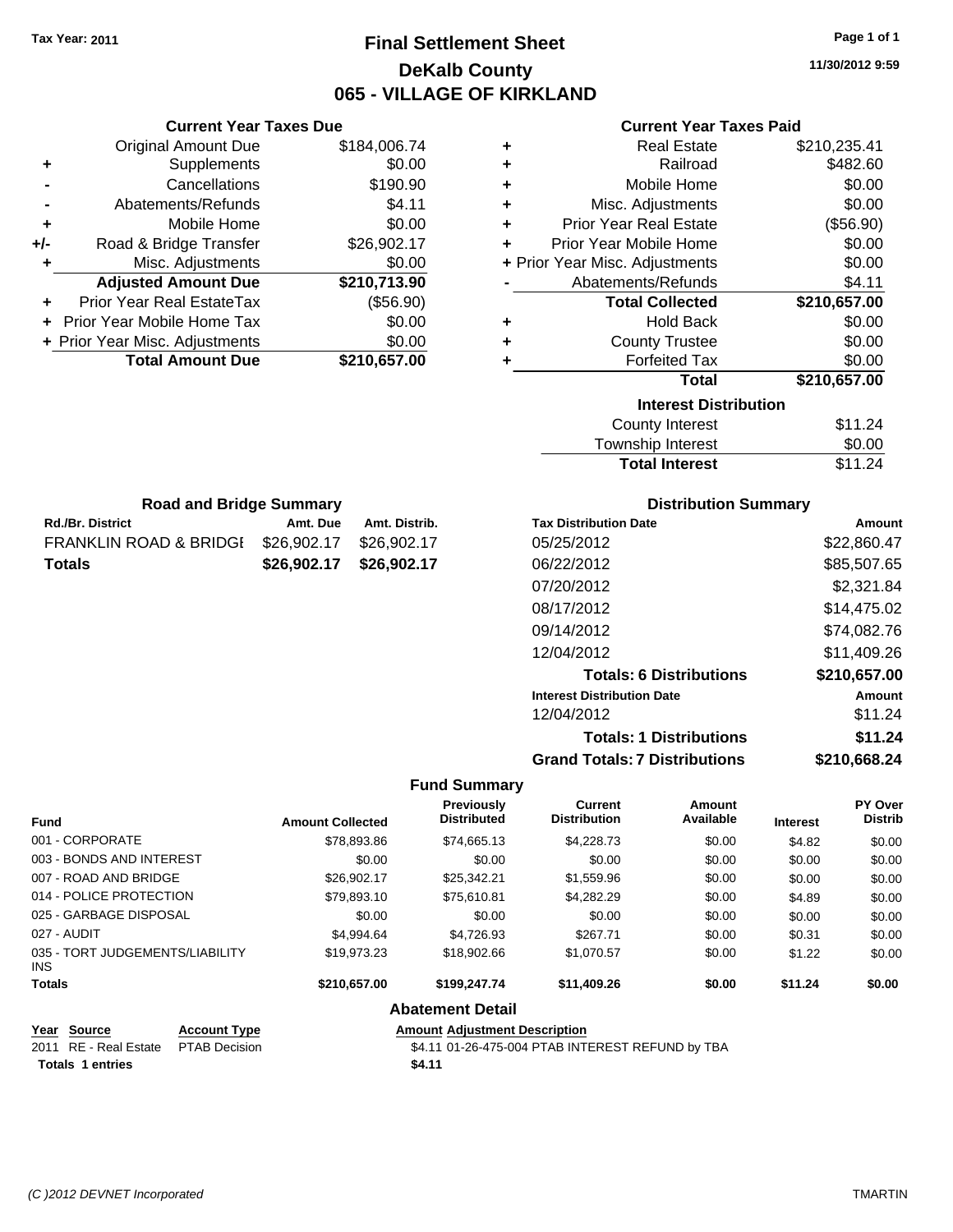# **Final Settlement Sheet Tax Year: 2011 Page 1 of 1 DeKalb County 066 - KIRKLAND LIBRARY**

### **Current Year Taxes Due**

|       | <b>Original Amount Due</b>     | \$45,005.54 |
|-------|--------------------------------|-------------|
| ٠     | Supplements                    | \$0.00      |
|       | Cancellations                  | \$46.69     |
|       | Abatements/Refunds             | \$1.00      |
| ÷     | Mobile Home                    | \$0.00      |
| $+/-$ | Road & Bridge Transfer         | \$0.00      |
| ٠     | Misc. Adjustments              | \$0.00      |
|       | <b>Adjusted Amount Due</b>     | \$44,957.85 |
|       | Prior Year Real EstateTax      | (\$13.86)   |
|       | Prior Year Mobile Home Tax     | \$0.00      |
|       | + Prior Year Misc. Adjustments | \$0.00      |
|       | <b>Total Amount Due</b>        | \$44.943.99 |

### **Current Year Taxes Paid**

| ٠ | Real Estate                    | \$44,840.81 |
|---|--------------------------------|-------------|
| ÷ | Railroad                       | \$118.04    |
| ÷ | Mobile Home                    | \$0.00      |
| ÷ | Misc. Adjustments              | \$0.00      |
| ٠ | <b>Prior Year Real Estate</b>  | (\$13.86)   |
| ٠ | Prior Year Mobile Home         | \$0.00      |
|   | + Prior Year Misc. Adjustments | \$0.00      |
|   | Abatements/Refunds             | \$1.00      |
|   | <b>Total Collected</b>         | \$44,943.99 |
| ٠ | <b>Hold Back</b>               | \$0.00      |
| ٠ | <b>County Trustee</b>          | \$0.00      |
| ٠ | <b>Forfeited Tax</b>           | \$0.00      |
|   | Total                          | \$44,943.99 |
|   | <b>Interest Distribution</b>   |             |
|   | <b>County Interest</b>         | \$2.40      |
|   | <b>Township Interest</b>       | \$0.00      |
|   | <b>Total Interest</b>          | \$2.40      |

## **Distribution Summary**

| <b>Tax Distribution Date</b>         | Amount      |
|--------------------------------------|-------------|
| 05/25/2012                           | \$4,908.96  |
| 06/22/2012                           | \$18,146.58 |
| 07/20/2012                           | \$493.44    |
| 08/17/2012                           | \$3,195.06  |
| 09/14/2012                           | \$15,790.93 |
| 12/04/2012                           | \$2,409.02  |
| <b>Totals: 6 Distributions</b>       | \$44,943.99 |
| <b>Interest Distribution Date</b>    | Amount      |
| 12/04/2012                           | \$2.40      |
| <b>Totals: 1 Distributions</b>       | \$2.40      |
| <b>Grand Totals: 7 Distributions</b> | \$44.946.39 |

### **Fund Summary**

| Fund                                     | <b>Amount Collected</b> | <b>Previously</b><br><b>Distributed</b> | Current<br><b>Distribution</b> | Amount<br>Available | <b>Interest</b> | <b>PY Over</b><br><b>Distrib</b> |
|------------------------------------------|-------------------------|-----------------------------------------|--------------------------------|---------------------|-----------------|----------------------------------|
| $005 - I. M. R. F.$                      | \$10.75                 | \$10.17                                 | \$0.58                         | \$0.00              | \$0.00          | \$0.00                           |
| 016 - LIBRARY (township, municipalities) | \$42,993.42             | \$40,688,95                             | \$2,304.47                     | \$0.00              | \$2.30          | \$0.00                           |
| 047 - SOCIAL SECURITY                    | \$1,939.82              | \$1.835.85                              | \$103.97                       | \$0.00              | \$0.10          | \$0.00                           |
| <b>Totals</b>                            | \$44.943.99             | \$42.534.97                             | \$2,409.02                     | \$0.00              | \$2.40          | \$0.00                           |

## **Abatement Detail**

| <b>Amount Adjustment Description</b> |  |
|--------------------------------------|--|
|                                      |  |

\$1.00 01-26-475-004 PTAB INTEREST REFUND by TBA **Totals 1 entries** \$1.00

**<u>Year Source</u>**<br> **Account Type**<br> **ADJUSTMENTE PTAB Decision**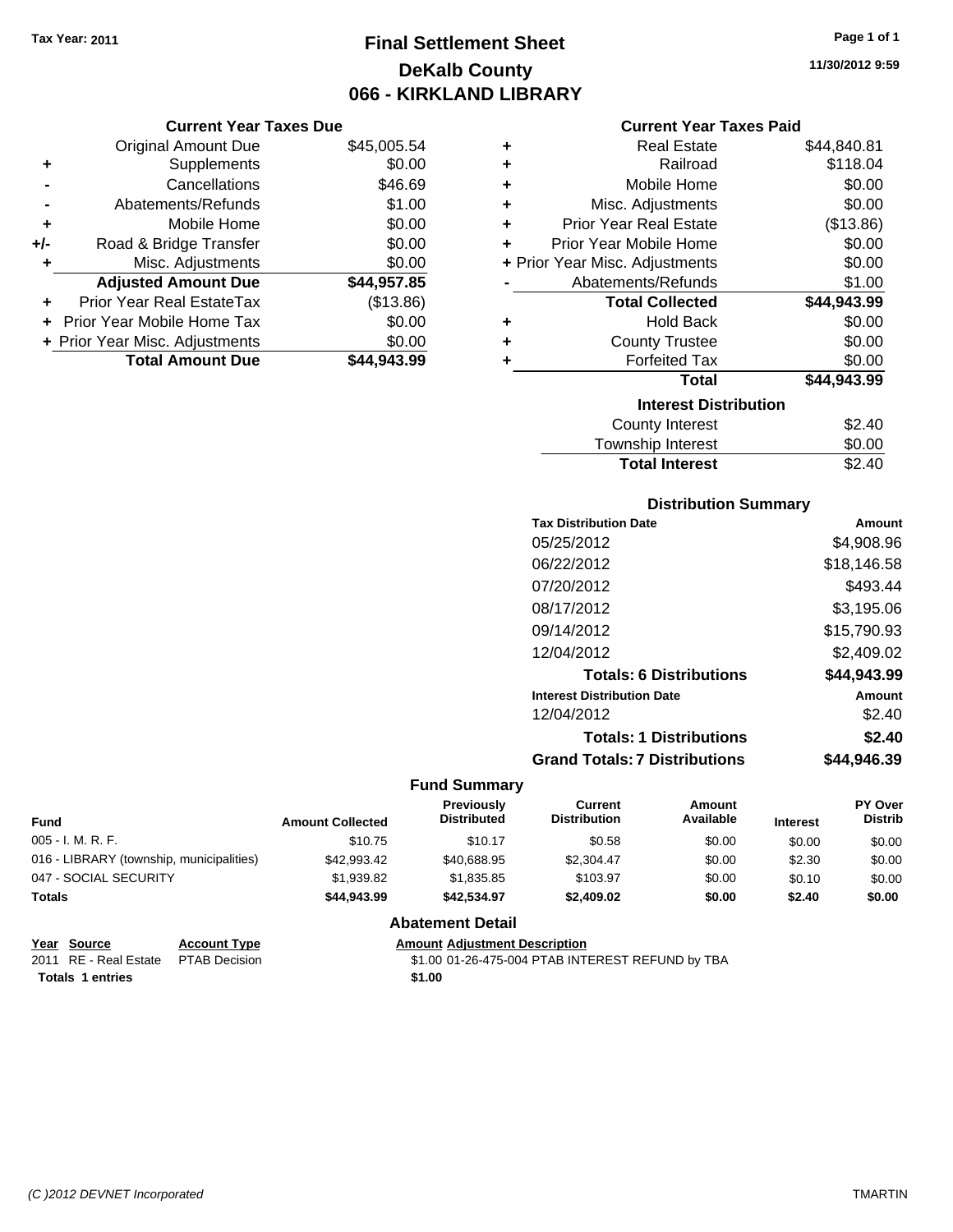# **Final Settlement Sheet Tax Year: 2011 Page 1 of 1 DeKalb County 067 - VILLAGE OF LEE**

**11/30/2012 9:59**

|  | <b>Current Year Taxes Paid</b> |  |  |  |
|--|--------------------------------|--|--|--|
|--|--------------------------------|--|--|--|

|     | <b>Current Year Taxes Due</b>     |             |
|-----|-----------------------------------|-------------|
|     | <b>Original Amount Due</b>        | \$8,545.96  |
| ٠   | Supplements                       | \$0.00      |
|     | Cancellations                     | \$0.00      |
|     | Abatements/Refunds                | \$0.00      |
| ٠   | Mobile Home                       | \$2.40      |
| +/- | Road & Bridge Transfer            | \$1,690.89  |
| ٠   | Misc. Adjustments                 | \$0.00      |
|     | <b>Adjusted Amount Due</b>        | \$10,239.25 |
|     | Prior Year Real EstateTax         | (\$275.09)  |
|     | <b>Prior Year Mobile Home Tax</b> | \$0.00      |
|     | + Prior Year Misc. Adjustments    | \$0.00      |
|     | <b>Total Amount Due</b>           | \$9,964.16  |

| ٠ | <b>Real Estate</b>             | \$10,020.23 |
|---|--------------------------------|-------------|
| ٠ | Railroad                       | \$192.42    |
| ÷ | Mobile Home                    | \$2.40      |
| ٠ | Misc. Adjustments              | \$0.00      |
| ٠ | Prior Year Real Estate         | (\$275.09)  |
| ÷ | Prior Year Mobile Home         | \$0.00      |
|   | + Prior Year Misc. Adjustments | \$0.00      |
|   | Abatements/Refunds             | \$0.00      |
|   | <b>Total Collected</b>         | \$9,939.96  |
| ٠ | <b>Hold Back</b>               | \$0.00      |
| ÷ | <b>County Trustee</b>          | \$17.57     |
| ٠ | <b>Forfeited Tax</b>           | \$6.63      |
|   | Total                          | \$9,964.16  |
|   | <b>Interest Distribution</b>   |             |
|   | <b>County Interest</b>         | \$0.53      |
|   | <b>Township Interest</b>       | \$0.00      |
|   | <b>Total Interest</b>          | \$0.53      |

| <b>Road and Bridge Summary</b> |            |               |  |  |  |
|--------------------------------|------------|---------------|--|--|--|
| <b>Rd./Br. District</b>        | Amt. Due   | Amt. Distrib. |  |  |  |
| SHABBONA ROAD & BRIDC          | \$1.692.40 | \$1,690.89    |  |  |  |
| Totals                         | \$1,692,40 | \$1,690.89    |  |  |  |

## **Distribution Summary**

| <b>Tax Distribution Date</b>         | Amount     |
|--------------------------------------|------------|
| 05/25/2012                           | \$1,031.50 |
| 06/22/2012                           | \$3,159.12 |
| 07/20/2012                           | \$189.92   |
| 08/17/2012                           | \$243.68   |
| 09/14/2012                           | \$3,202.12 |
| 12/04/2012                           | \$2.113.62 |
| <b>Totals: 6 Distributions</b>       | \$9,939.96 |
| <b>Interest Distribution Date</b>    | Amount     |
| 12/04/2012                           | \$0.53     |
| <b>Totals: 1 Distributions</b>       | \$0.53     |
| <b>Grand Totals: 7 Distributions</b> | \$9.940.49 |

|                                        |                         | Previously         | Current             | <b>Amount</b> |                 | PY Over        |
|----------------------------------------|-------------------------|--------------------|---------------------|---------------|-----------------|----------------|
| <b>Fund</b>                            | <b>Amount Collected</b> | <b>Distributed</b> | <b>Distribution</b> | Available     | <b>Interest</b> | <b>Distrib</b> |
| 001 - CORPORATE                        | \$3,355.92              | \$2,532.64         | \$823.28            | \$0.00        | \$0.21          | \$0.00         |
| 007 - ROAD AND BRIDGE                  | \$1,690.89              | \$1,600.94         | \$89.95             | \$0.00        | \$0.00          | \$0.00         |
| 025 - GARBAGE DISPOSAL                 | \$1,179.99              | \$890.51           | \$289.48            | \$0.00        | \$0.08          | \$0.00         |
| 027 - AUDIT                            | \$851.23                | \$642.40           | \$208.83            | \$0.00        | \$0.05          | \$0.00         |
| 035 - TORT JUDGEMENTS/LIABILITY<br>INS | \$2,445.28              | \$1.845.41         | \$599.87            | \$0.00        | \$0.16          | \$0.00         |
| 072 - WATERWORKS SYSTEM                | \$416.65                | \$314.44           | \$102.21            | \$0.00        | \$0.03          | \$0.00         |
| <b>Totals</b>                          | \$9,939.96              | \$7,826,34         | \$2.113.62          | \$0.00        | \$0.53          | \$0.00         |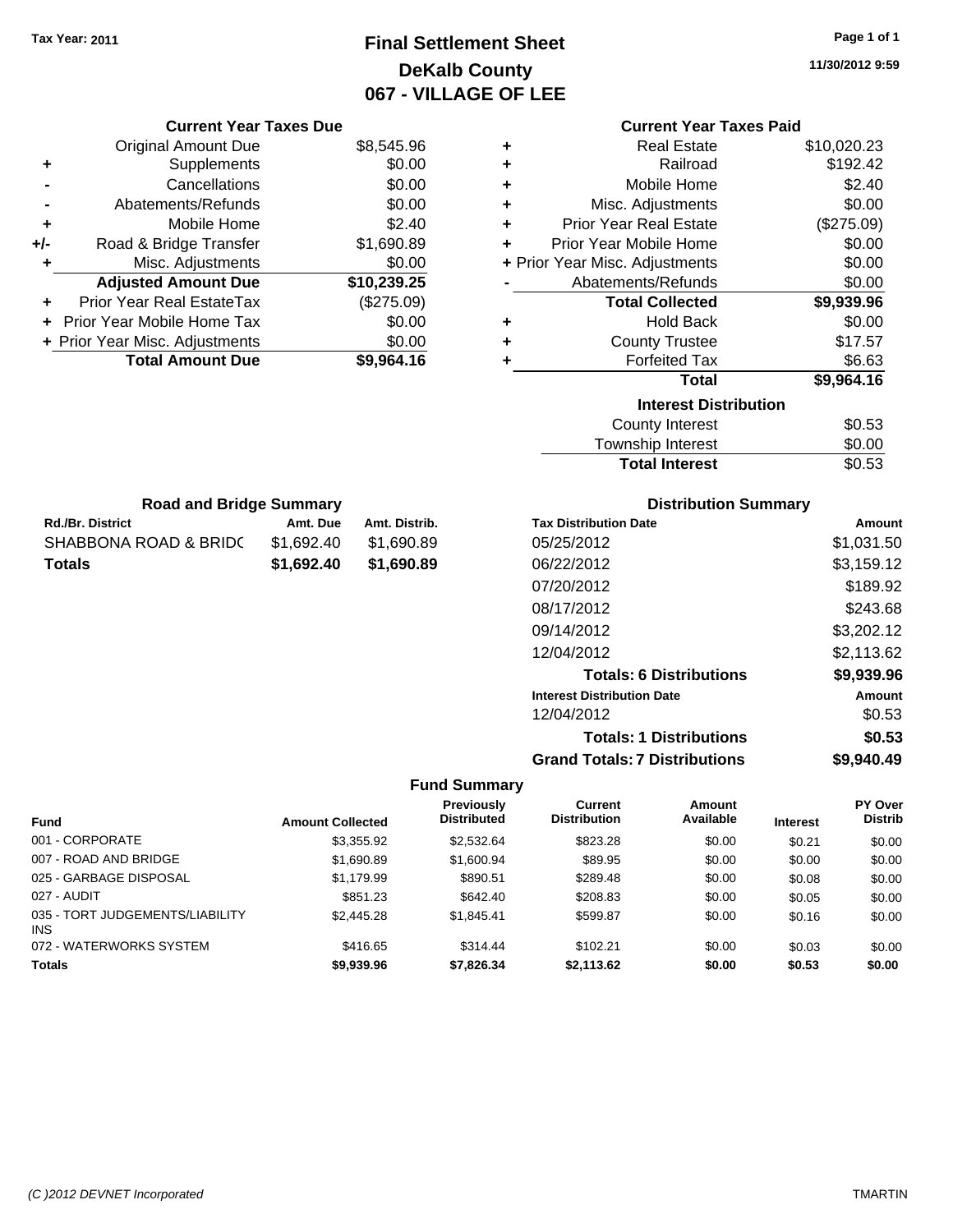# **Final Settlement Sheet Tax Year: 2011 Page 1 of 1 DeKalb County 068 - VILLAGE OF MALTA**

**11/30/2012 9:59**

|     | <b>Current Year Taxes Due</b>  |              |  |  |
|-----|--------------------------------|--------------|--|--|
|     | <b>Original Amount Due</b>     | \$109,032.34 |  |  |
| ٠   | Supplements                    | \$0.00       |  |  |
|     | Cancellations                  | \$111.78     |  |  |
|     | Abatements/Refunds             | \$0.00       |  |  |
| ٠   | Mobile Home                    | \$0.00       |  |  |
| +/- | Road & Bridge Transfer         | \$11,768.46  |  |  |
|     | Misc. Adjustments              | \$0.00       |  |  |
|     | <b>Adjusted Amount Due</b>     | \$120,689.02 |  |  |
|     | Prior Year Real EstateTax      | \$0.00       |  |  |
|     | Prior Year Mobile Home Tax     | \$0.00       |  |  |
|     | + Prior Year Misc. Adjustments | \$0.00       |  |  |
|     | <b>Total Amount Due</b>        | \$120,689.02 |  |  |
|     |                                |              |  |  |

**Rd./Br. District Community Community Rd./Br. Distrib.** Amt. Distrib. **Road and Bridge Summary**

MALTA ROAD & BRIDGE \$11,768.46 \$11,768.46 **Totals \$11,768.46 \$11,768.46**

## **Current Year Taxes Paid**

| ٠ | <b>Real Estate</b>             | \$120,075.66        |
|---|--------------------------------|---------------------|
| ٠ | Railroad                       | \$613.36            |
| ٠ | Mobile Home                    | \$0.00              |
| ÷ | Misc. Adjustments              | \$0.00              |
| ٠ | <b>Prior Year Real Estate</b>  | \$0.00              |
| ÷ | Prior Year Mobile Home         | \$0.00              |
|   | + Prior Year Misc. Adjustments | \$0.00              |
|   | Abatements/Refunds             | \$0.00              |
|   | <b>Total Collected</b>         | \$120,689.02        |
| ٠ | <b>Hold Back</b>               | \$0.00              |
| ٠ | <b>County Trustee</b>          | \$0.00              |
| ٠ | <b>Forfeited Tax</b>           | \$0.00              |
|   | Total                          | \$120,689.02        |
|   | <b>Interest Distribution</b>   |                     |
|   | $C_{\text{allowoff}}$ interest | <u>ዮሮ <i>ለለ</i></u> |

| County Interest       | \$6.44 |
|-----------------------|--------|
| Township Interest     | \$0.00 |
| <b>Total Interest</b> | \$6.44 |

# **Distribution Summary**

| <b>Tax Distribution Date</b>         | Amount       |
|--------------------------------------|--------------|
| 05/25/2012                           | \$10,359.10  |
| 06/22/2012                           | \$51,078.22  |
| 07/20/2012                           | \$1,037.49   |
| 08/17/2012                           | \$5,258.86   |
| 09/14/2012                           | \$45,830.72  |
| 12/04/2012                           | \$7,124.63   |
| <b>Totals: 6 Distributions</b>       | \$120,689.02 |
| <b>Interest Distribution Date</b>    | Amount       |
| 12/04/2012                           | \$6.44       |
| <b>Totals: 1 Distributions</b>       | \$6.44       |
| <b>Grand Totals: 7 Distributions</b> | \$120,695.46 |

|                                         |                         | Previously         | <b>Current</b>      | Amount    |                 | PY Over        |
|-----------------------------------------|-------------------------|--------------------|---------------------|-----------|-----------------|----------------|
| <b>Fund</b>                             | <b>Amount Collected</b> | <b>Distributed</b> | <b>Distribution</b> | Available | <b>Interest</b> | <b>Distrib</b> |
| 001 - CORPORATE                         | \$30,469.43             | \$28,625.26        | \$1,844.17          | \$0.00    | \$1.81          | \$0.00         |
| 003 - BONDS AND INTEREST                | \$0.00                  | \$0.00             | \$0.00              | \$0.00    | \$0.00          | \$0.00         |
| $005 - I. M. R. F.$                     | \$6,993.46              | \$6,570.16         | \$423.30            | \$0.00    | \$0.41          | \$0.00         |
| 007 - ROAD AND BRIDGE                   | \$11,768.46             | \$11,236.37        | \$532.09            | \$0.00    | \$0.00          | \$0.00         |
| 014 - POLICE PROTECTION                 | \$10.490.24             | \$9,855.33         | \$634.91            | \$0.00    | \$0.62          | \$0.00         |
| 025 - GARBAGE DISPOSAL                  | \$1,199.22              | \$1,126.63         | \$72.59             | \$0.00    | \$0.07          | \$0.00         |
| 027 - AUDIT                             | \$21.977.89             | \$20,647.65        | \$1,330.24          | \$0.00    | \$1.30          | \$0.00         |
| 035 - TORT JUDGEMENTS/LIABILITY<br>INS. | \$22,976.57             | \$21,585.87        | \$1,390.70          | \$0.00    | \$1.36          | \$0.00         |
| 041 - STREET LIGHTING                   | \$6.821.59              | \$6,408.70         | \$412.89            | \$0.00    | \$0.40          | \$0.00         |
| 047 - SOCIAL SECURITY                   | \$7,992.16              | \$7,508.42         | \$483.74            | \$0.00    | \$0.47          | \$0.00         |
| <b>Totals</b>                           | \$120,689.02            | \$113,564.39       | \$7,124.63          | \$0.00    | \$6.44          | \$0.00         |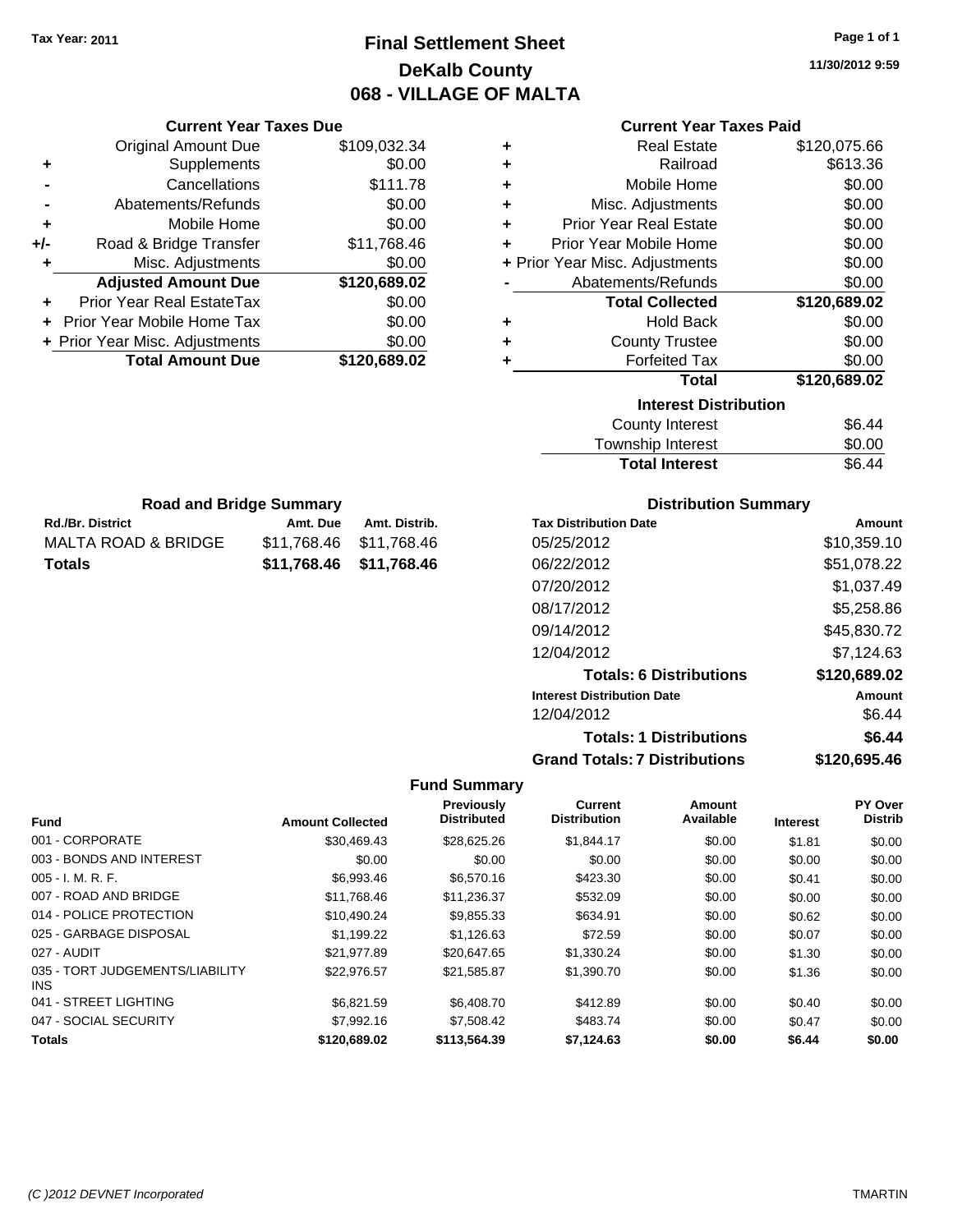# **Final Settlement Sheet Tax Year: 2011 Page 1 of 1 DeKalb County 069 - VILLAGE OF MAPLE PARK**

**11/30/2012 9:59**

## **Current Year Taxes Paid**

| .08 | ٠ | <b>Real Estate</b>             | \$101,334.49 |
|-----|---|--------------------------------|--------------|
| .00 | ٠ | Railroad                       | \$0.00       |
| .38 | ٠ | Mobile Home                    | \$0.00       |
| .00 | ٠ | Misc. Adjustments              | \$0.00       |
| .00 | ٠ | <b>Prior Year Real Estate</b>  | $(\$40.35)$  |
| .79 | ÷ | Prior Year Mobile Home         | \$0.00       |
| .00 |   | + Prior Year Misc. Adjustments | \$0.00       |
| .49 |   | Abatements/Refunds             | \$0.00       |
| 35) |   | <b>Total Collected</b>         | \$101,294.14 |
| .00 | ٠ | <b>Hold Back</b>               | \$0.00       |
| .00 | ٠ | <b>County Trustee</b>          | \$0.00       |
| .14 | ٠ | <b>Forfeited Tax</b>           | \$0.00       |
|     |   | <b>Total</b>                   | \$101,294.14 |
|     |   | <b>Interest Distribution</b>   |              |
|     |   | <b>County Interest</b>         | \$5.41       |
|     |   | Taunaakin lataraat             | ድል ሰሰ        |

 $\overline{\phantom{0}}$ 

| <b>Total Interest</b> | \$5.41 |
|-----------------------|--------|
| Township Interest     | \$0.00 |
| County Interest       | \$5.41 |

| <b>Distribution Summary</b>          |              |  |  |  |  |
|--------------------------------------|--------------|--|--|--|--|
| <b>Tax Distribution Date</b>         | Amount       |  |  |  |  |
| 05/25/2012                           | \$9.472.43   |  |  |  |  |
| 06/22/2012                           | \$41,743.02  |  |  |  |  |
| 07/20/2012                           | \$877.81     |  |  |  |  |
| 08/17/2012                           | \$5.301.72   |  |  |  |  |
| 09/14/2012                           | \$42,065.59  |  |  |  |  |
| 12/04/2012                           | \$1.833.57   |  |  |  |  |
| <b>Totals: 6 Distributions</b>       | \$101,294.14 |  |  |  |  |
| <b>Interest Distribution Date</b>    | Amount       |  |  |  |  |
| 12/04/2012                           | \$5.41       |  |  |  |  |
| <b>Totals: 1 Distributions</b>       | \$5.41       |  |  |  |  |
| <b>Grand Totals: 7 Distributions</b> | \$101,299.55 |  |  |  |  |

### **Fund Summary**

|                                               |                         | Previously         | Current             | <b>Amount</b> |                 | PY Over        |
|-----------------------------------------------|-------------------------|--------------------|---------------------|---------------|-----------------|----------------|
| <b>Fund</b>                                   | <b>Amount Collected</b> | <b>Distributed</b> | <b>Distribution</b> | Available     | <b>Interest</b> | <b>Distrib</b> |
| 001 - CORPORATE                               | \$45,188.26             | \$44,388.98        | \$799.28            | \$0.00        | \$2.47          | \$0.00         |
| 003 - BONDS AND INTEREST                      | \$0.00                  | \$0.00             | \$0.00              | \$0.00        | \$0.00          | \$0.00         |
| 007 - ROAD AND BRIDGE                         | \$2,175.79              | \$2,095.37         | \$80.42             | \$0.00        | \$0.00          | \$0.00         |
| 014 - POLICE PROTECTION                       | \$38,519.46             | \$37,838.15        | \$681.31            | \$0.00        | \$2.10          | \$0.00         |
| 027 - AUDIT                                   | \$5,137.90              | \$5,047.03         | \$90.87             | \$0.00        | \$0.28          | \$0.00         |
| 035 - TORT JUDGEMENTS/LIABILITY<br><b>INS</b> | \$10,272,73             | \$10.091.04        | \$181.69            | \$0.00        | \$0.56          | \$0.00         |
| <b>Totals</b>                                 | \$101,294.14            | \$99,460.57        | \$1,833.57          | \$0.00        | \$5.41          | \$0.00         |

|                | <b>Original Amount Due</b>     | \$99,196.08  |
|----------------|--------------------------------|--------------|
| ٠              | Supplements                    | \$0.00       |
|                | Cancellations                  | \$37.38      |
| $\blacksquare$ | Abatements/Refunds             | \$0.00       |
| ÷              | Mobile Home                    | \$0.00       |
| +/-            | Road & Bridge Transfer         | \$2,175.79   |
| ٠              | Misc. Adjustments              | \$0.00       |
|                | <b>Adjusted Amount Due</b>     | \$101,334.49 |
|                | Prior Year Real EstateTax      | $(\$40.35)$  |
|                | + Prior Year Mobile Home Tax   | \$0.00       |
|                | + Prior Year Misc. Adjustments | \$0.00       |
|                | <b>Total Amount Due</b>        | \$101,294.14 |

**Rd./Br. District Co. 2. Amt. Due Amt. Distrib. Road and Bridge Summary**

CORTLAND ROAD & BRIDG \$2,177.87 \$2,175.79 **Totals \$2,177.87 \$2,175.79**

**Current Year Taxes Due**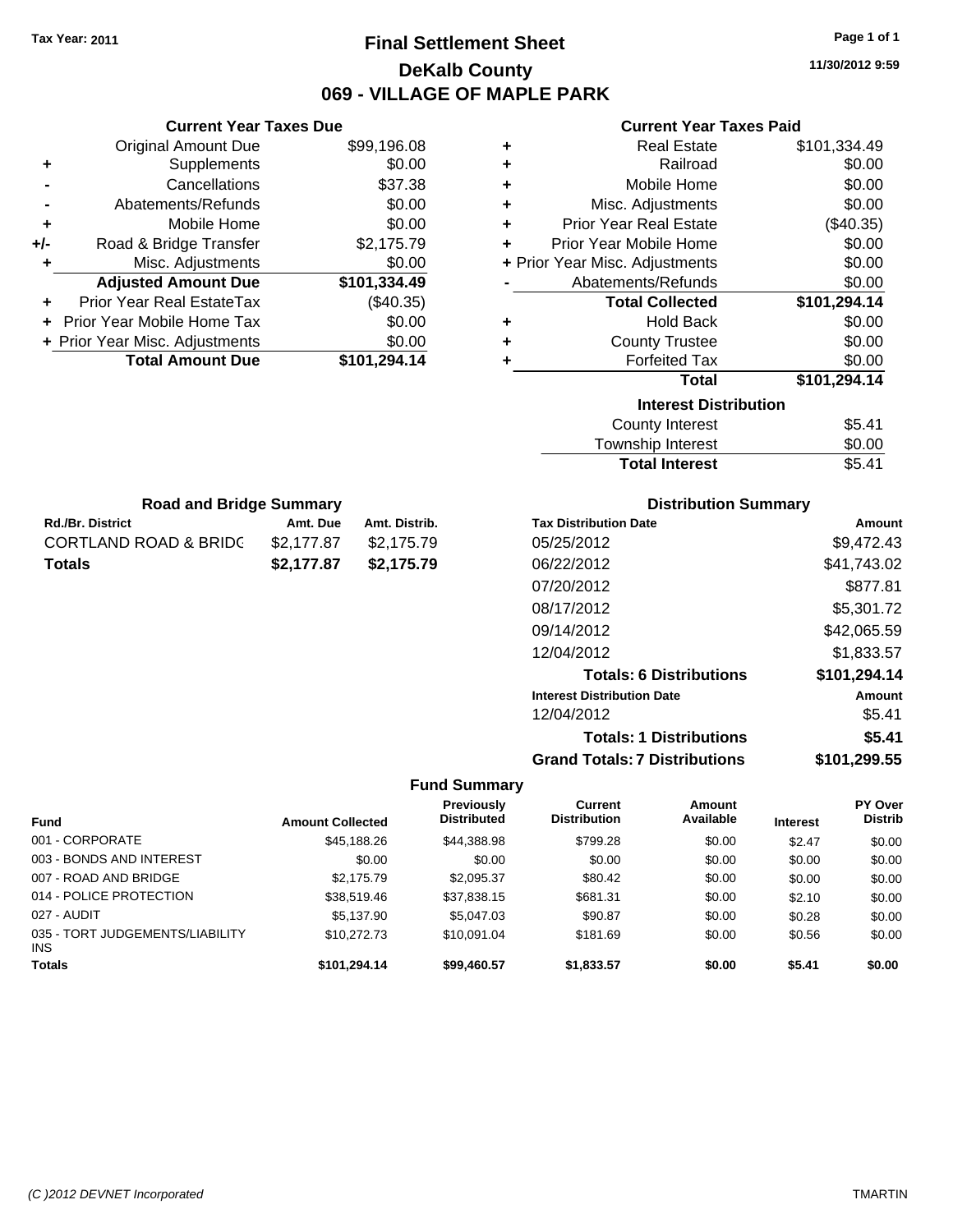# **Final Settlement Sheet Tax Year: 2011 Page 1 of 1 DeKalb County 070 - MAPLE PARK LIBRARY**

**11/30/2012 9:59**

### **Current Year Taxes Paid**

| <b>Current Year Taxes Due</b> |                                |            |  |  |
|-------------------------------|--------------------------------|------------|--|--|
|                               | <b>Original Amount Due</b>     | \$9,628.43 |  |  |
| ٠                             | Supplements                    | \$0.00     |  |  |
|                               | Cancellations                  | \$3.73     |  |  |
|                               | Abatements/Refunds             | \$0.00     |  |  |
| ٠                             | Mobile Home                    | \$0.00     |  |  |
| +/-                           | Road & Bridge Transfer         | \$0.00     |  |  |
| ٠                             | Misc. Adjustments              | \$0.00     |  |  |
|                               | <b>Adjusted Amount Due</b>     | \$9,624.70 |  |  |
|                               | Prior Year Real EstateTax      | (\$2.93)   |  |  |
|                               | Prior Year Mobile Home Tax     | \$0.00     |  |  |
|                               | + Prior Year Misc. Adjustments | \$0.00     |  |  |
|                               | <b>Total Amount Due</b>        | \$9,621.77 |  |  |

| ٠                            | <b>Real Estate</b>             | \$9,624.70 |  |  |
|------------------------------|--------------------------------|------------|--|--|
| ٠                            | Railroad                       | \$0.00     |  |  |
| ٠                            | Mobile Home                    | \$0.00     |  |  |
| ٠                            | Misc. Adjustments              | \$0.00     |  |  |
| ÷                            | <b>Prior Year Real Estate</b>  | (\$2.93)   |  |  |
| ٠                            | Prior Year Mobile Home         | \$0.00     |  |  |
|                              | + Prior Year Misc. Adjustments | \$0.00     |  |  |
|                              | Abatements/Refunds             | \$0.00     |  |  |
|                              | <b>Total Collected</b>         | \$9,621.77 |  |  |
| ٠                            | <b>Hold Back</b>               | \$0.00     |  |  |
| ٠                            | <b>County Trustee</b>          | \$0.00     |  |  |
| ٠                            | <b>Forfeited Tax</b>           | \$0.00     |  |  |
|                              | Total                          | \$9,621.77 |  |  |
| <b>Interest Distribution</b> |                                |            |  |  |
|                              | <b>County Interest</b>         | \$0.51     |  |  |
|                              | <b>Township Interest</b>       | \$0.00     |  |  |
|                              | <b>Total Interest</b>          | \$0.51     |  |  |

### **Distribution Summary Tax Distribution Date Amount**

| TAA DISUTDULION DAL <del>C</del>     | <u>Alluullu</u> |
|--------------------------------------|-----------------|
| 05/25/2012                           | \$900.84        |
| 06/22/2012                           | \$3,946.25      |
| 07/20/2012                           | \$86.15         |
| 08/17/2012                           | \$498.35        |
| 09/14/2012                           | \$4.014.84      |
| 12/04/2012                           | \$175.34        |
| <b>Totals: 6 Distributions</b>       | \$9,621.77      |
| <b>Interest Distribution Date</b>    | Amount          |
| 12/04/2012                           | \$0.51          |
| <b>Totals: 1 Distributions</b>       | \$0.51          |
| <b>Grand Totals: 7 Distributions</b> | \$9,622.28      |
|                                      |                 |

### **Fund Interest Amount Collected Distributed PY Over Distrib Amount Available Current Distribution Previously** 001 - CORPORATE 60.00 \$9,621.77 \$9,446.43 \$175.34 \$0.00 \$0.51 \$0.00 **Totals \$9,621.77 \$9,446.43 \$175.34 \$0.00 \$0.51 \$0.00**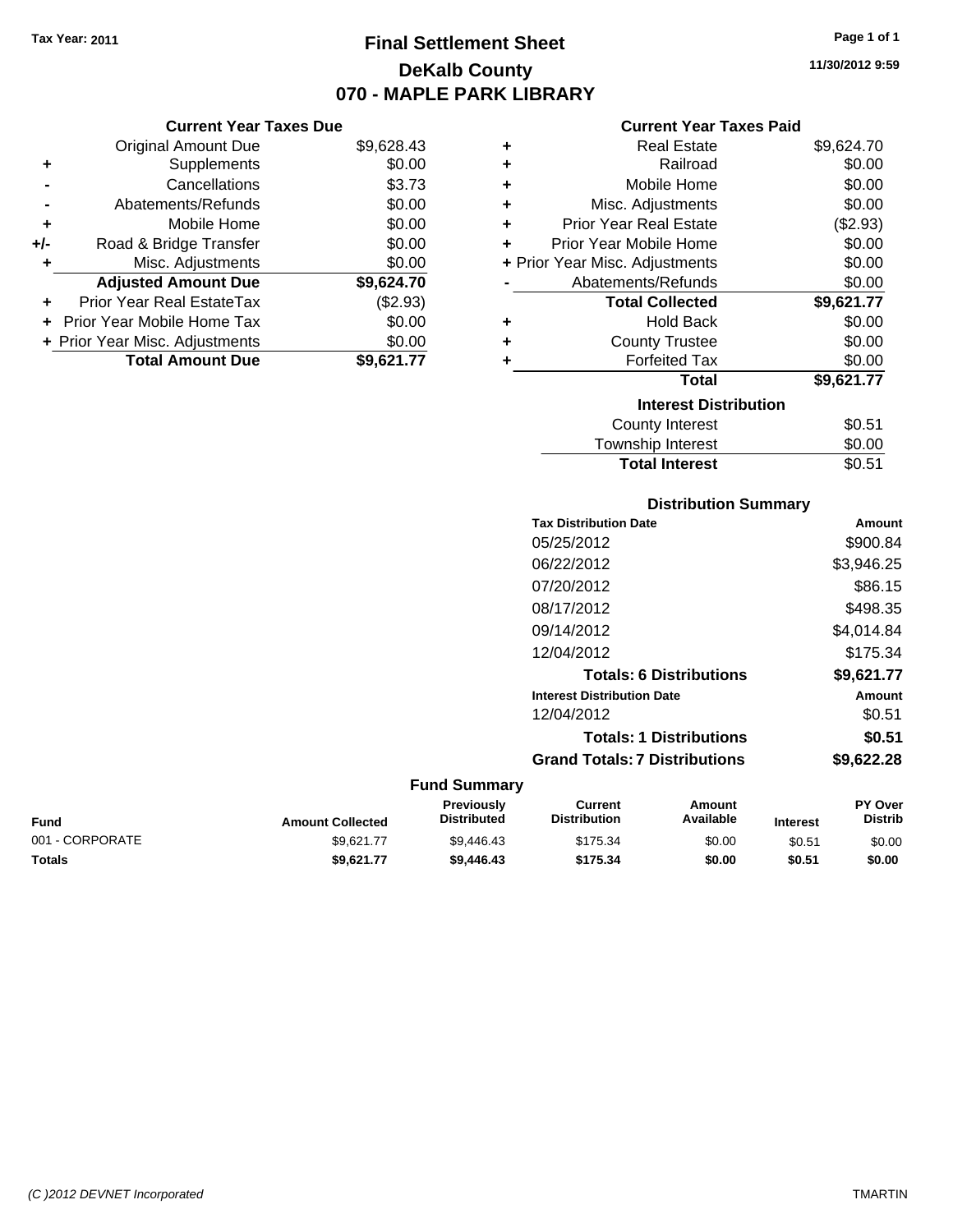# **Final Settlement Sheet Tax Year: 2011 Page 1 of 2 DeKalb County 071 - CITY OF SANDWICH**

**11/30/2012 9:59**

## **Current Year Taxes Paid**

| ٠ | <b>Real Estate</b>             | \$1,235,948.15 |
|---|--------------------------------|----------------|
|   |                                |                |
| ٠ | Railroad                       | \$2,007.70     |
| ٠ | Mobile Home                    | \$900.21       |
| ٠ | Misc. Adjustments              | \$283.27       |
| ÷ | <b>Prior Year Real Estate</b>  | (\$1,087.17)   |
| ٠ | Prior Year Mobile Home         | \$11.06        |
|   | + Prior Year Misc. Adjustments | \$0.00         |
|   | Abatements/Refunds             | \$11.26        |
|   | <b>Total Collected</b>         | \$1,238,051.96 |
| ٠ | <b>Hold Back</b>               | \$0.00         |
| ٠ | <b>County Trustee</b>          | \$124.99       |
| ٠ | <b>Forfeited Tax</b>           | \$715.53       |
|   | Total                          | \$1,238,892.48 |
|   | <b>Interest Distribution</b>   |                |
|   | County Intornet                | ድድድ ሰሰ         |

| <b>County Interest</b> | \$66.09 |
|------------------------|---------|
| Township Interest      | \$0.00  |
| <b>Total Interest</b>  | \$66.09 |

| <b>Road and Bridge Summary</b> |             |               |  |  |  |
|--------------------------------|-------------|---------------|--|--|--|
| <b>Rd./Br. District</b>        | Amt. Due    | Amt. Distrib. |  |  |  |
| SANDWICH ROAD & BRIDG          | \$43,655.60 | \$43,628.30   |  |  |  |
| SOMONAUK ROAD & BRID           | \$1,066.99  | \$1,066.28    |  |  |  |
| Totals                         | \$44,694.58 |               |  |  |  |

**Current Year Taxes Due** Original Amount Due \$1,194,791.85

**Adjusted Amount Due \$1,239,968.59**

**+** Supplements \$0.00 **-** Cancellations \$690.06 **-** Abatements/Refunds \$11.26 **+** Mobile Home \$900.21 **+/-** Road & Bridge Transfer \$44,694.58 **+** Misc. Adjustments \$283.27

**+** Prior Year Real EstateTax (\$1,087.17) **+** Prior Year Mobile Home Tax \$11.06 **+ Prior Year Misc. Adjustments \$0.00<br>Total Amount Due \$1,238,892.48** 

**Total Amount Due** 

## **Distribution Summary**

| <b>Tax Distribution Date</b>         | Amount         |
|--------------------------------------|----------------|
| 05/25/2012                           | \$122,695.83   |
| 06/22/2012                           | \$505,848.53   |
| 07/20/2012                           | \$23,400.25    |
| 08/17/2012                           | \$67,118.99    |
| 09/14/2012                           | \$452,684.66   |
| 12/04/2012                           | \$66,303.70    |
| <b>Totals: 6 Distributions</b>       | \$1,238,051.96 |
| <b>Interest Distribution Date</b>    | Amount         |
| 12/04/2012                           | \$66.09        |
| <b>Totals: 1 Distributions</b>       | \$66.09        |
| <b>Grand Totals: 7 Distributions</b> | \$1,238,118.05 |

| Fund                                                | <b>Amount Collected</b> | <b>Previously</b><br><b>Distributed</b> | <b>Current</b><br><b>Distribution</b> | Amount<br>Available | <b>Interest</b> | <b>PY Over</b><br><b>Distrib</b> |
|-----------------------------------------------------|-------------------------|-----------------------------------------|---------------------------------------|---------------------|-----------------|----------------------------------|
| 001 - CORPORATE                                     | \$398,021.60            | \$376,713.98                            | \$21,307.62                           | \$0.00              | \$22.03         | \$0.00                           |
| 003 - BONDS AND INTEREST                            | \$0.00                  | \$0.00                                  | \$0.00                                | \$0.00              | \$0.00          | \$0.00                           |
| $005 - I. M. R. F.$                                 | \$119,224.76            | \$112,842.16                            | \$6,382.60                            | \$0.00              | \$6.60          | \$0.00                           |
| 007 - ROAD AND BRIDGE                               | \$44,694.58             | \$42,276.27                             | \$2,418.31                            | \$0.00              | \$0.00          | \$0.00                           |
| 014 - POLICE PROTECTION                             | \$148,847.47            | \$140,879.03                            | \$7,968.44                            | \$0.00              | \$8.24          | \$0.00                           |
| 015 - POLICE PENSION                                | \$86,061.36             | \$81,454.12                             | \$4,607.24                            | \$0.00              | \$4.77          | \$0.00                           |
| 027 - AUDIT                                         | \$15,717.73             | \$14,876.28                             | \$841.45                              | \$0.00              | \$0.87          | \$0.00                           |
| 035 - TORT JUDGMENTS, LIABILITY<br><b>INSURANCE</b> | \$35,739.85             | \$33,826.53                             | \$1,913.32                            | \$0.00              | \$1.98          | \$0.00                           |
| 040 - STREET AND BRIDGE                             | \$41,440.54             | \$39,222.06                             | \$2,218.48                            | \$0.00              | \$2.30          | \$0.00                           |
| 041 - STREET LIGHTING                               | \$71,624.11             | \$67,789.79                             | \$3,834.32                            | \$0.00              | \$3.97          | \$0.00                           |
| 045 - PUBLIC BENEFIT                                | \$0.00                  | \$0.00                                  | \$0.00                                | \$0.00              | \$0.00          | \$0.00                           |
| 046 - EMERGENCY SERV & DISASTER<br><b>OPER</b>      | \$2,763.82              | \$2,615.83                              | \$147.99                              | \$0.00              | \$0.15          | \$0.00                           |
| 047 - SOCIAL SECURITY                               | \$107,565.67            | \$101,807.21                            | \$5,758.46                            | \$0.00              | \$5.96          | \$0.00                           |
| 048 - SCHOOL CROSSING GUARDS                        | \$10,607.76             | \$10,039.87                             | \$567.89                              | \$0.00              | \$0.59          | \$0.00                           |
| 060 - UNEMPLOYMENT INSURANCE                        | \$17,244.03             | \$16,320.87                             | \$923.16                              | \$0.00              | \$0.96          | \$0.00                           |
| 062 - WORKERS COMPENSATION                          | \$73,150.42             | \$69,234.36                             | \$3,916.06                            | \$0.00              | \$4.05          | \$0.00                           |
|                                                     |                         |                                         |                                       |                     |                 |                                  |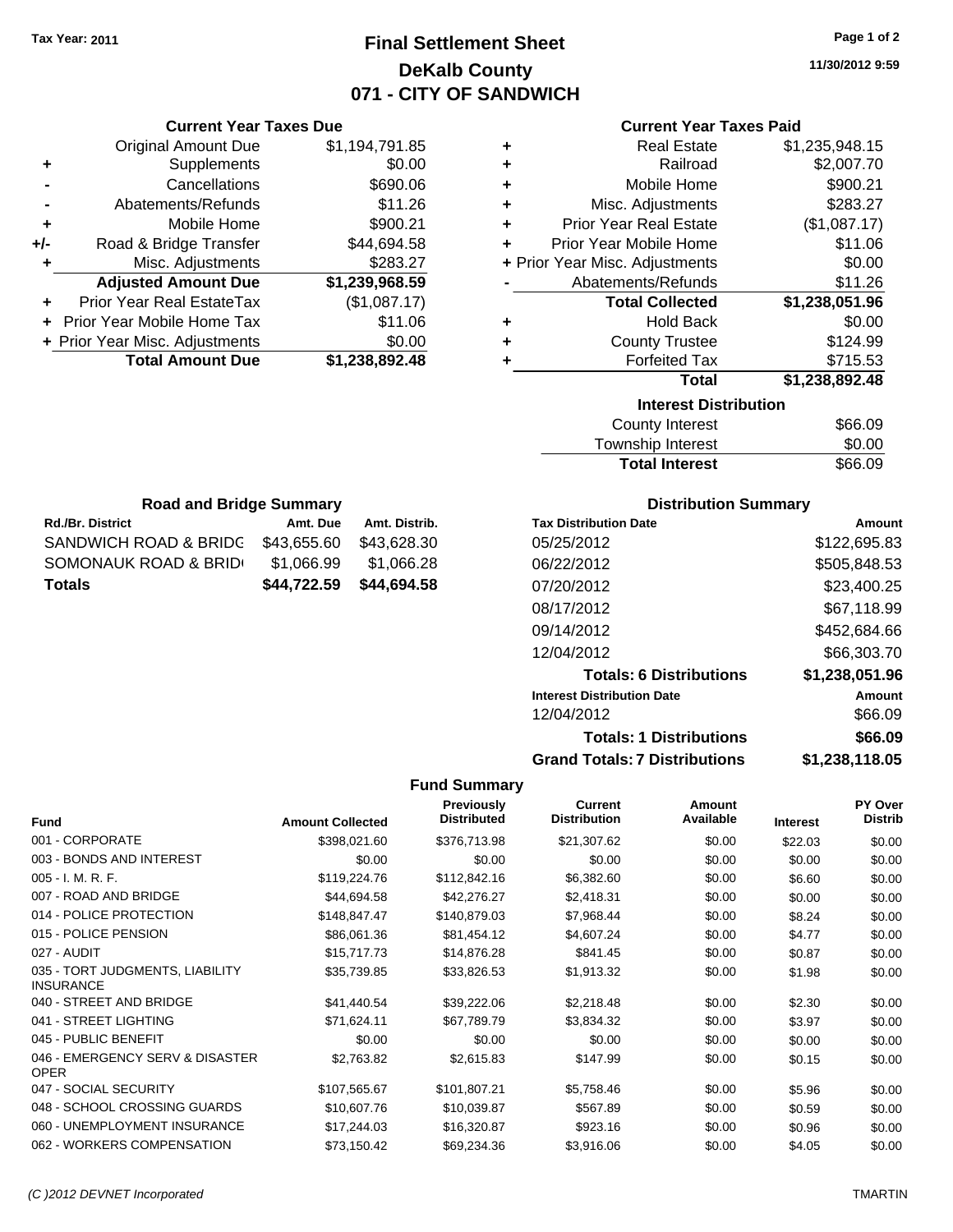# **Final Settlement Sheet Tax Year: 2011 Page 2 of 2**

# **DeKalb County**

**11/30/2012 9:59**

#### **Fund Summary Fund Interest Amount Collected Distributed PY Over Distrib Amount Available Current Distribution Previously** 065 - FORESTRY PROGRAM \$65,348.26 \$61,849.90 \$3,498.36 \$0.00 \$3.62 \$0.00 **Totals \$1,238,051.96 \$1,171,748.26 \$66,303.70 \$0.00 \$66.09 \$0.00**

# **Miscellaneous Adjustment Detail**

| Year Source             | <b>Account Type</b>                      | <b>Amount Adjustment Description</b>            |
|-------------------------|------------------------------------------|-------------------------------------------------|
| 2011 RE - Real Estate   | Back Tax Collected                       | \$105.00 PRIMUS REDEMPTION 8 PARCELS by TBA     |
|                         | 2011 RE - Real Estate Back Tax Collected | \$178.27 DOBSON REDEMPTION 19-26-481-012 by TBA |
| <b>Totals 2 entries</b> |                                          | \$283.27                                        |
|                         |                                          |                                                 |

# **Year Source Account Type Amount Adjustment Description**

**Totals \$11.26 2 entries**

**Abatement Detail**

2011 RE - Real Estate \$7.73 19-27-427-012 PTAB INTEREST REFUND by TBA PTAB Decision 2011 RE - Real Estate \$3.53 19-26-432-011 PTAB INTEREST REFUND by TBA PTAB Decision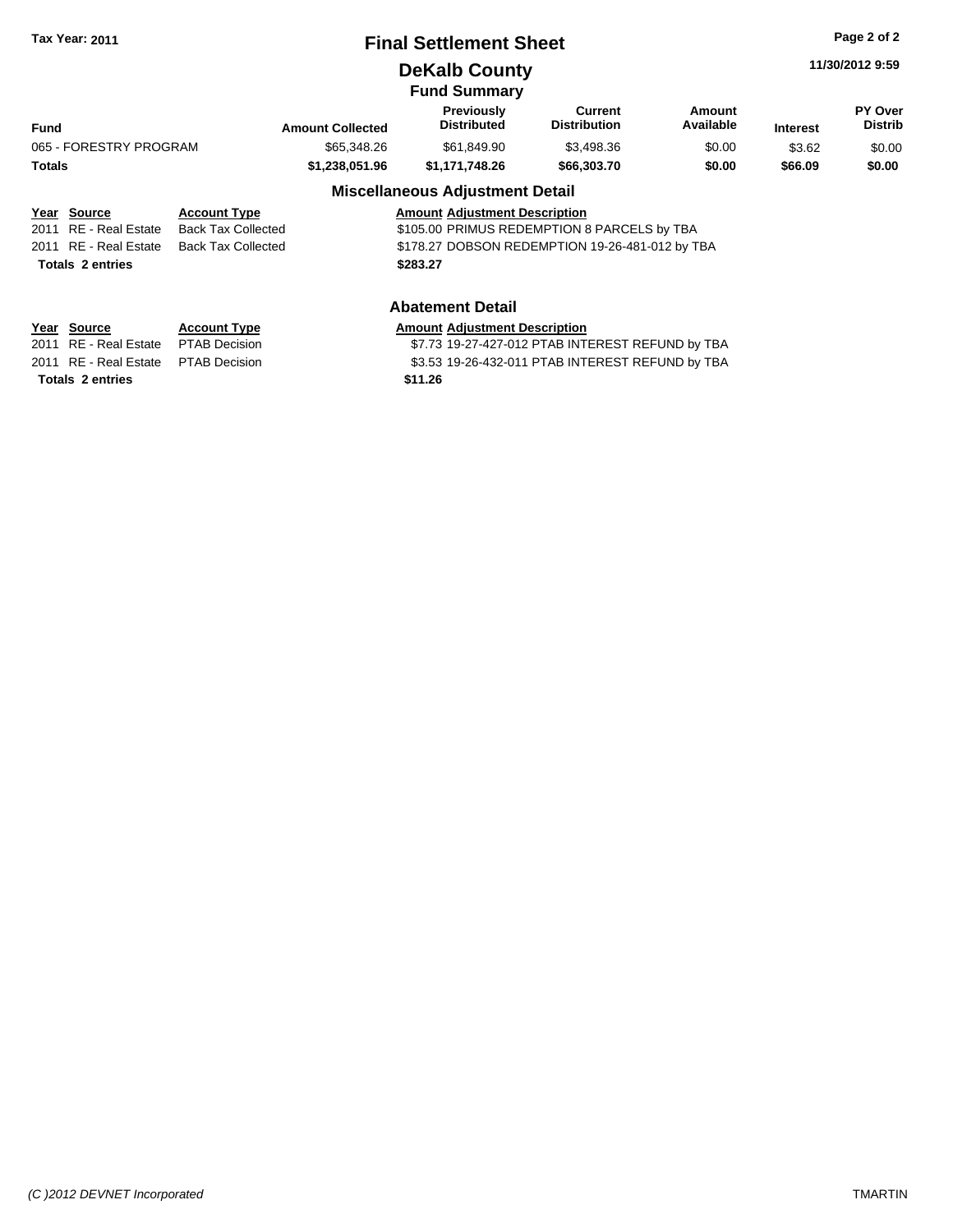# **Final Settlement Sheet Tax Year: 2011 Page 1 of 2 DeKalb County 072 - VILLAGE OF SHABBONA**

**11/30/2012 9:59**

### **Current Year Taxes Paid**

| ٠ | <b>Real Estate</b>             | \$100,089.46 |  |  |  |  |
|---|--------------------------------|--------------|--|--|--|--|
| ٠ | Railroad                       | \$1,226.42   |  |  |  |  |
| ٠ | Mobile Home                    | \$0.00       |  |  |  |  |
| ٠ | Misc. Adjustments              | \$64.51      |  |  |  |  |
| ٠ | <b>Prior Year Real Estate</b>  | (\$419.81)   |  |  |  |  |
| ÷ | Prior Year Mobile Home         | \$0.00       |  |  |  |  |
|   | + Prior Year Misc. Adjustments | \$0.00       |  |  |  |  |
|   | Abatements/Refunds             | \$19.79      |  |  |  |  |
|   | <b>Total Collected</b>         | \$100,940.79 |  |  |  |  |
| ٠ | <b>Hold Back</b>               | \$0.00       |  |  |  |  |
| ٠ | <b>County Trustee</b>          | \$8.22       |  |  |  |  |
| ٠ | <b>Forfeited Tax</b>           | \$0.00       |  |  |  |  |
|   | <b>Total</b>                   | \$100,949.01 |  |  |  |  |
|   | <b>Interest Distribution</b>   |              |  |  |  |  |
|   | <b>County Interest</b>         | \$5.39       |  |  |  |  |
|   | Taunaakin lataraat             | ሮል አል        |  |  |  |  |

| <b>Total Interest</b> | \$5.39 |
|-----------------------|--------|
| Township Interest     | \$0.00 |
| County Interest       | \$5.39 |

| <b>Road and Bridge Summary</b>                       |                         |  |  |  |
|------------------------------------------------------|-------------------------|--|--|--|
| <b>Rd./Br. District</b><br>Amt. Distrib.<br>Amt. Due |                         |  |  |  |
| SHABBONA ROAD & BRID(511,879.41 \$11,868.74          |                         |  |  |  |
| Totals                                               | \$11,879.41 \$11,868.74 |  |  |  |

**Current Year Taxes Due** Original Amount Due \$89,721.09

**Adjusted Amount Due \$101,368.82**

**Total Amount Due \$100,949.01**

**+** Supplements \$0.00 **-** Cancellations \$265.73 **-** Abatements/Refunds \$19.79 **+** Mobile Home \$0.00 **+/-** Road & Bridge Transfer \$11,868.74 **+** Misc. Adjustments \$64.51

**+** Prior Year Real EstateTax (\$419.81) **+** Prior Year Mobile Home Tax \$0.00 **+ Prior Year Misc. Adjustments**  $$0.00$ 

## **Distribution Summary**

| <b>Tax Distribution Date</b>         | Amount       |
|--------------------------------------|--------------|
| 05/25/2012                           | \$8,079.40   |
| 06/22/2012                           | \$44,366.85  |
| 07/20/2012                           | \$472.93     |
| 08/17/2012                           | \$6,054.96   |
| 09/14/2012                           | \$36,560.60  |
| 12/04/2012                           | \$5,406.05   |
| <b>Totals: 6 Distributions</b>       | \$100,940.79 |
| <b>Interest Distribution Date</b>    | Amount       |
| 12/04/2012                           | \$5.39       |
| <b>Totals: 1 Distributions</b>       | \$5.39       |
| <b>Grand Totals: 7 Distributions</b> | \$100,946.18 |

#### **Fund Summary**

| <b>Fund</b>                  | <b>Amount Collected</b> | <b>Previously</b><br><b>Distributed</b> | Current<br><b>Distribution</b> | Amount<br>Available | <b>Interest</b> | PY Over<br><b>Distrib</b> |
|------------------------------|-------------------------|-----------------------------------------|--------------------------------|---------------------|-----------------|---------------------------|
| 001 - CORPORATE              | \$46,773,23             | \$44.268.90                             | \$2,504.33                     | \$0.00              | \$2.83          | \$0.00                    |
| 005 - I. M. R. F.            | \$1,439.40              | \$1,362.34                              | \$77.06                        | \$0.00              | \$0.09          | \$0.00                    |
| 007 - ROAD AND BRIDGE        | \$11.868.74             | \$11.231.71                             | \$637.03                       | \$0.00              | \$0.00          | \$0.00                    |
| 014 - POLICE PROTECTION      | \$27,295.69             | \$25,834.26                             | \$1,461.43                     | \$0.00              | \$1.65          | \$0.00                    |
| 047 - SOCIAL SECURITY        | \$10.174.44             | \$9.629.70                              | \$544.74                       | \$0.00              | \$0.62          | \$0.00                    |
| 060 - UNEMPLOYMENT INSURANCE | \$1,032.79              | \$977.51                                | \$55.28                        | \$0.00              | \$0.06          | \$0.00                    |
| 062 - WORKERS COMPENSATION   | \$2,356.50              | \$2,230.32                              | \$126.18                       | \$0.00              | \$0.14          | \$0.00                    |
| <b>Totals</b>                | \$100,940.79            | \$95,534.74                             | \$5,406.05                     | \$0.00              | \$5.39          | \$0.00                    |

# **Miscellaneous Adjustment Detail**

| Year Source                                | <b>Account Type</b> | <b>Amount Adiustment Description</b> |
|--------------------------------------------|---------------------|--------------------------------------|
| 2011 RE - Real Estate Paymt In Lieu of Tax |                     | \$64.51 SEQUOYA APARTMENT            |
| <b>Totals 1 entries</b>                    |                     | \$64.51                              |
|                                            |                     |                                      |

SEQUOYA APARTMENTS - HOUSING AUTHORITY by TBA

## **Abatement Detail**

| Year Source                         | <b>Account Type</b> | <b>Amount Adiustment Description</b>             |
|-------------------------------------|---------------------|--------------------------------------------------|
| 2011 RE - Real Estate PTAB Decision |                     | \$0.42 13-15-176-011 PTAB INTEREST REFUND by TBA |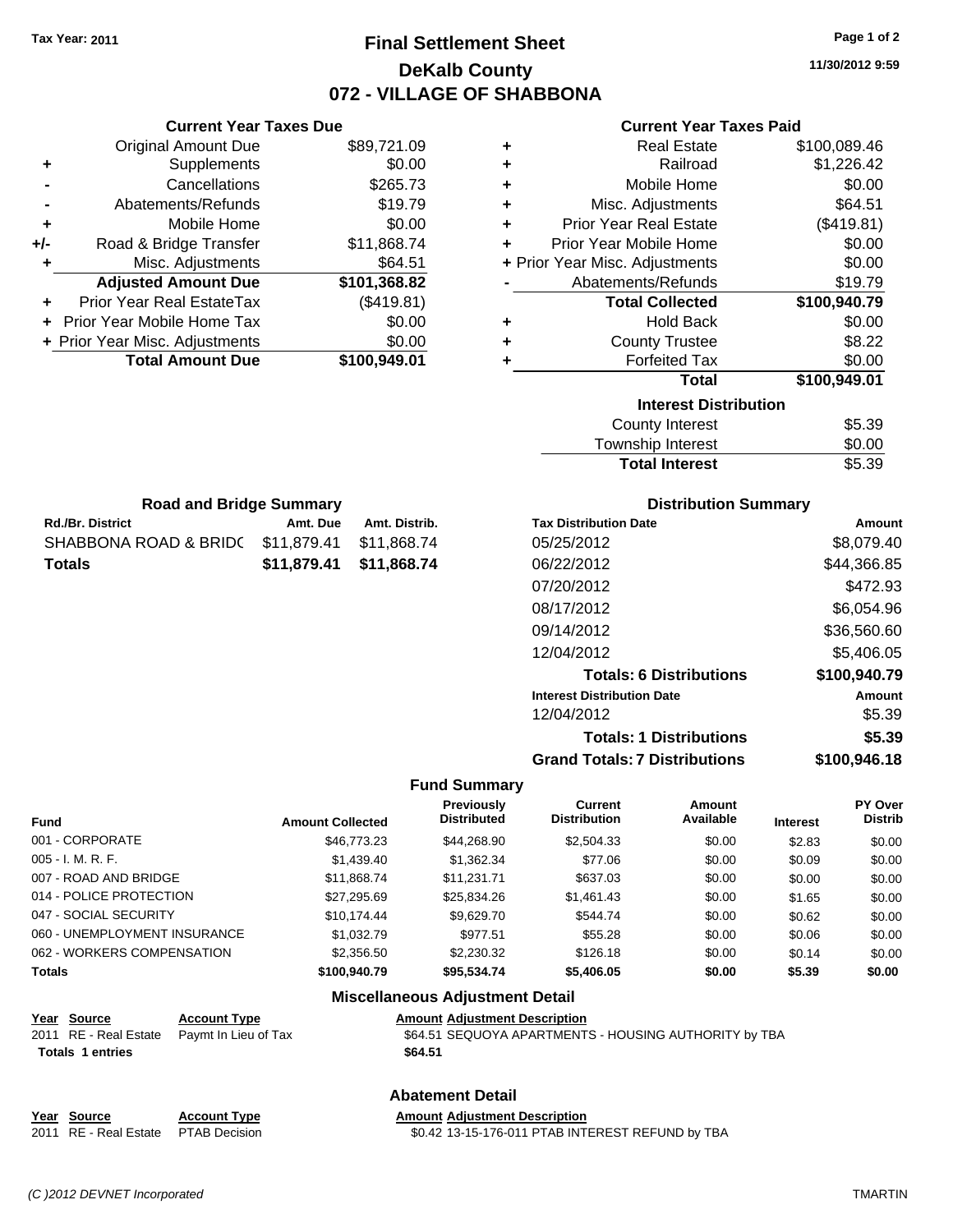# **Final Settlement Sheet Tax Year: 2011 Page 2 of 2 DeKalb County Abatement Detail**

**11/30/2012 9:59**

**Totals \$19.79 2 entries**

**Year Source Account Type Amount Adjustment Description**<br>
2011 RE - Real Estate PTAB Decision **Amount** \$19.37 13-15-327-010 PTAB INTI \$19.37 13-15-327-010 PTAB INTEREST REFUND by TBA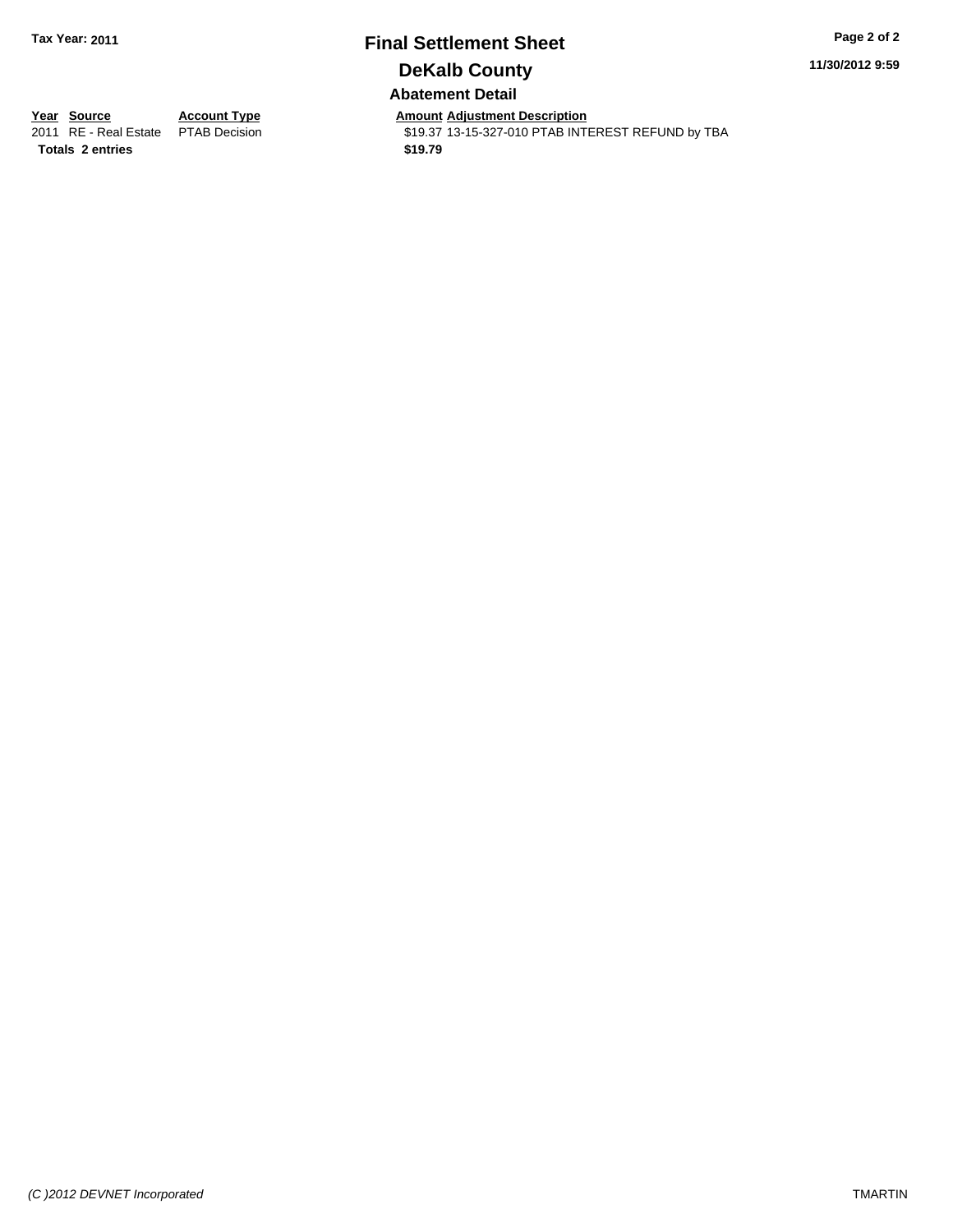**Current Year Taxes Due**

# **Final Settlement Sheet Tax Year: 2011 Page 1 of 1 DeKalb County 073 - FLEWELLIN MEMORIAL LIBRARY**

**11/30/2012 9:59**

### **Current Year Taxes Paid**

|     | OUITUR TUUT TUAUS DUU          |             |   | OUITUR TUUT TUAUJ TURU         |             |
|-----|--------------------------------|-------------|---|--------------------------------|-------------|
|     | <b>Original Amount Due</b>     | \$24,101.19 | ٠ | <b>Real Estate</b>             | \$23,698.14 |
| ٠   | Supplements                    | \$0.00      | ٠ | Railroad                       | \$329.44    |
|     | Cancellations                  | \$71.40     | ٠ | Mobile Home                    | \$0.00      |
|     | Abatements/Refunds             | \$5.31      | ٠ | Misc. Adjustments              | \$17.33     |
| ٠   | Mobile Home                    | \$0.00      | ٠ | <b>Prior Year Real Estate</b>  | (\$112.75)  |
| +/- | Road & Bridge Transfer         | \$0.00      | ٠ | Prior Year Mobile Home         | \$0.00      |
|     | Misc. Adjustments              | \$17.33     |   | + Prior Year Misc. Adjustments | \$0.00      |
|     | <b>Adjusted Amount Due</b>     | \$24,041.81 |   | Abatements/Refunds             | \$5.31      |
| ÷.  | Prior Year Real EstateTax      | (\$112.75)  |   | <b>Total Collected</b>         | \$23,926.85 |
|     | + Prior Year Mobile Home Tax   | \$0.00      | ٠ | <b>Hold Back</b>               | \$0.00      |
|     | + Prior Year Misc. Adjustments | \$0.00      | ٠ | <b>County Trustee</b>          | \$2.21      |
|     | <b>Total Amount Due</b>        | \$23,929.06 |   | <b>Forfeited Tax</b>           | \$0.00      |
|     |                                |             |   | <b>Total</b>                   | \$23,929.06 |
|     |                                |             |   | <b>Interest Distribution</b>   |             |
|     |                                |             |   | County Interest                | \$1.28      |
|     |                                |             |   | Tauraabin Intoraat             | ሮስ ሰሰ       |

| County Interest             | \$1.28 |  |
|-----------------------------|--------|--|
| <b>Township Interest</b>    | \$0.00 |  |
| <b>Total Interest</b>       | \$1.28 |  |
| <b>Distribution Summary</b> |        |  |

| <b>Tax Distribution Date</b>         | Amount      |
|--------------------------------------|-------------|
| 05/25/2012                           | \$1.938.97  |
| 06/22/2012                           | \$10,480.85 |
| 07/20/2012                           | \$93.15     |
| 08/17/2012                           | \$1,516.34  |
| 09/14/2012                           | \$8,616.52  |
| 12/04/2012                           | \$1.281.02  |
| <b>Totals: 6 Distributions</b>       | \$23,926.85 |
| <b>Interest Distribution Date</b>    | Amount      |
| 12/04/2012                           | \$1.28      |
| <b>Totals: 1 Distributions</b>       | \$1.28      |
| <b>Grand Totals: 7 Distributions</b> | \$23,928.13 |

#### **Fund Summary**

| Fund            | <b>Amount Collected</b> | <b>Previously</b><br><b>Distributed</b> | Current<br><b>Distribution</b> | Amount<br>Available | <b>Interest</b> | <b>PY Over</b><br><b>Distrib</b> |
|-----------------|-------------------------|-----------------------------------------|--------------------------------|---------------------|-----------------|----------------------------------|
| 001 - CORPORATE | \$23.926.85             | \$22,645.83                             | \$1.281.02                     | \$0.00              | \$1.28          | \$0.00                           |
| Totals          | \$23,926.85             | \$22,645.83                             | \$1.281.02                     | \$0.00              | \$1.28          | \$0.00                           |

### **Miscellaneous Adjustment Detail**

| Year Source             | <b>Account Type</b>                        | <b>Amount Adjustment Description</b>                  |
|-------------------------|--------------------------------------------|-------------------------------------------------------|
|                         | 2011 RE - Real Estate Paymt In Lieu of Tax | \$17.33 SEQUOYA APARTMENTS - HOUSING AUTHORITY by TBA |
| <b>Totals 1 entries</b> |                                            | \$17.33                                               |
|                         |                                            |                                                       |

#### **Abatement Detail**

| Year Source                         | <b>Account Type</b> | <b>Amount Adiustment Description</b>             |
|-------------------------------------|---------------------|--------------------------------------------------|
| 2011 RE - Real Estate PTAB Decision |                     | \$0.11 13-15-176-011 PTAB INTEREST REFUND by TBA |
| 2011 RE - Real Estate PTAB Decision |                     | \$5.20 13-15-327-010 PTAB INTEREST REFUND by TBA |
| <b>Totals 2 entries</b>             |                     | \$5.31                                           |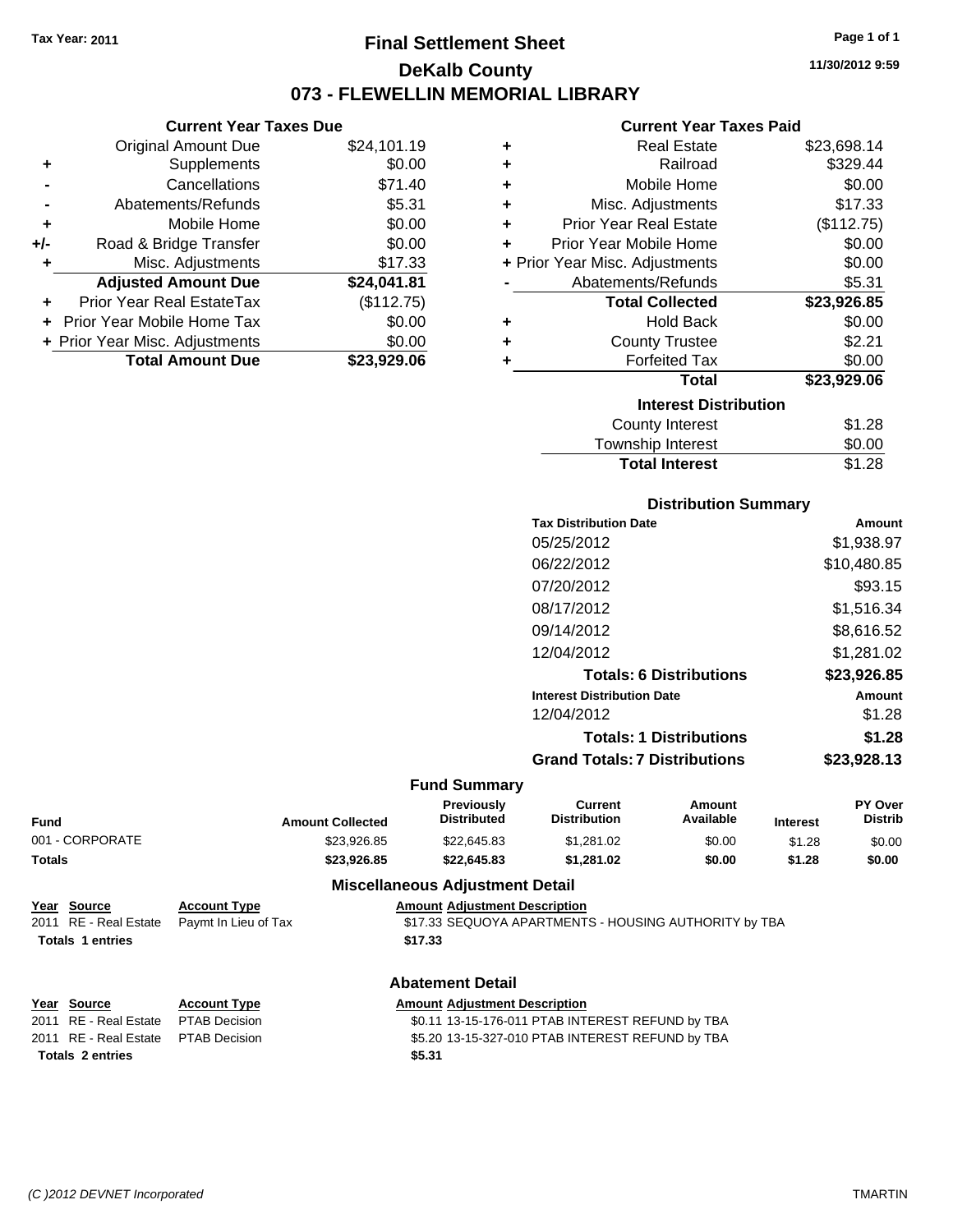# **Final Settlement Sheet Tax Year: 2011 Page 1 of 1 DeKalb County 074 - VILLAGE OF SOMONAUK**

**11/30/2012 9:59**

| <b>Current Year Taxes Paid</b> |  |  |  |
|--------------------------------|--|--|--|
|--------------------------------|--|--|--|

| ٠ | <b>Real Estate</b>             | \$410,397.73 |
|---|--------------------------------|--------------|
| ٠ | Railroad                       | \$2,366.48   |
| ÷ | Mobile Home                    | \$0.00       |
| ÷ | Misc. Adjustments              | \$0.00       |
| ٠ | <b>Prior Year Real Estate</b>  | \$0.00       |
| ÷ | Prior Year Mobile Home         | \$0.00       |
|   | + Prior Year Misc. Adjustments | \$0.00       |
|   | Abatements/Refunds             | \$0.00       |
|   | <b>Total Collected</b>         | \$412,764.21 |
| ٠ | <b>Hold Back</b>               | \$0.00       |
| ٠ | <b>County Trustee</b>          | \$375.63     |
| ٠ | <b>Forfeited Tax</b>           | \$0.00       |
|   | <b>Total</b>                   | \$413,139.84 |
|   | <b>Interest Distribution</b>   |              |
|   | <b>County Interest</b>         | \$22.03      |
|   | Townehin Interact              | ፍስ ሰስ        |

| <b>Total Interest</b> | \$22.03 |
|-----------------------|---------|
| Township Interest     | \$0.00  |
| County Interest       | \$22.03 |

| <b>Road and Bridge Summary</b> |                         |                         |  |
|--------------------------------|-------------------------|-------------------------|--|
| <b>Rd./Br. District</b>        | Amt. Due                | Amt. Distrib.           |  |
| SOMONAUK ROAD & BRID           | \$52.710.02 \$52.673.22 |                         |  |
| Totals                         |                         | \$52,710.02 \$52,673.22 |  |

**Current Year Taxes Due** Original Amount Due \$360,760.72

**Adjusted Amount Due \$413,139.84**

**Total Amount Due \$413,139.84**

**+** Supplements \$0.00 **-** Cancellations \$294.10 **-** Abatements/Refunds \$0.00 **+** Mobile Home \$0.00 **+/-** Road & Bridge Transfer \$52,673.22 **+** Misc. Adjustments \$0.00

**+** Prior Year Real EstateTax \$0.00 **+** Prior Year Mobile Home Tax \$0.00 **+ Prior Year Misc. Adjustments**  $$0.00$ 

## **Distribution Summary**

| <b>Tax Distribution Date</b>         | Amount       |
|--------------------------------------|--------------|
| 05/25/2012                           | \$45.149.11  |
| 06/22/2012                           | \$173,622.47 |
| 07/20/2012                           | \$6,212.40   |
| 08/17/2012                           | \$17,694.86  |
| 09/14/2012                           | \$144,012.16 |
| 12/04/2012                           | \$26,073.21  |
| <b>Totals: 6 Distributions</b>       | \$412,764.21 |
| <b>Interest Distribution Date</b>    | Amount       |
| 12/04/2012                           | \$22.03      |
| <b>Totals: 1 Distributions</b>       | \$22.03      |
| <b>Grand Totals: 7 Distributions</b> | \$412.786.24 |

| <b>Fund</b>                                   | <b>Amount Collected</b> | <b>Previously</b><br><b>Distributed</b> | <b>Current</b><br><b>Distribution</b> | Amount<br>Available | <b>Interest</b> | PY Over<br><b>Distrib</b> |
|-----------------------------------------------|-------------------------|-----------------------------------------|---------------------------------------|---------------------|-----------------|---------------------------|
| 001 - CORPORATE                               | \$105.514.22            | \$98.751.21                             | \$6.763.01                            | \$0.00              | \$6.45          | \$0.00                    |
| 003 - BONDS AND INTEREST                      | \$129,708.02            | \$121.394.21                            | \$8,313.81                            | \$0.00              | \$7.94          | \$0.00                    |
| 007 - ROAD AND BRIDGE                         | \$52,673.22             | \$49.680.47                             | \$2,992.75                            | \$0.00              | \$0.00          | \$0.00                    |
| 014 - POLICE PROTECTION                       | \$23,413.83             | \$21.913.11                             | \$1,500.72                            | \$0.00              | \$1.43          | \$0.00                    |
| 025 - GARBAGE DISPOSAL                        | \$14,309.30             | \$13,392.12                             | \$917.18                              | \$0.00              | \$0.88          | \$0.00                    |
| 027 - AUDIT                                   | \$19,077.98             | \$17.855.14                             | \$1.222.84                            | \$0.00              | \$1.17          | \$0.00                    |
| 035 - TORT JUDGEMENTS/LIABILITY<br><b>INS</b> | \$37.284.18             | \$34.894.40                             | \$2,389.78                            | \$0.00              | \$2.28          | \$0.00                    |
| 047 - SOCIAL SECURITY                         | \$30.783.46             | \$28.810.34                             | \$1.973.12                            | \$0.00              | \$1.88          | \$0.00                    |
| <b>Totals</b>                                 | \$412.764.21            | \$386,691,00                            | \$26,073.21                           | \$0.00              | \$22.03         | \$0.00                    |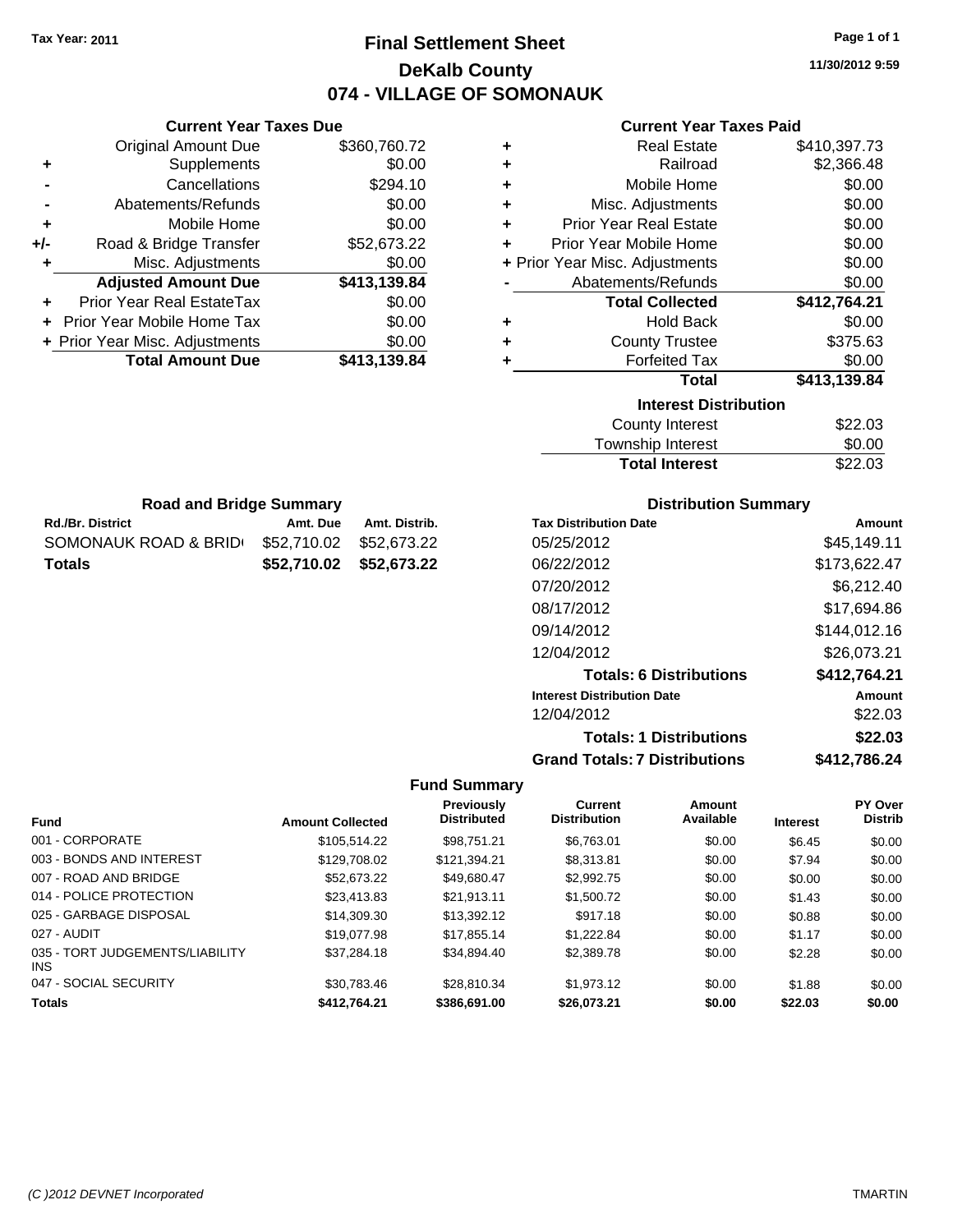# **Final Settlement Sheet Tax Year: 2011 Page 1 of 1 DeKalb County 075 - SOMONAUK LIBRARY**

**Current Year Taxes Due**

|       | <b>Original Amount Due</b>        | \$137,144.16 |
|-------|-----------------------------------|--------------|
| ٠     | Supplements                       | \$0.00       |
|       | Cancellations                     | \$166.34     |
|       | Abatements/Refunds                | \$0.00       |
| ÷     | Mobile Home                       | \$2.33       |
| $+/-$ | Road & Bridge Transfer            | \$0.00       |
| ٠     | Misc. Adjustments                 | \$17.74      |
|       | <b>Adjusted Amount Due</b>        | \$136,997.89 |
|       | Prior Year Real EstateTax         | \$0.00       |
|       | <b>Prior Year Mobile Home Tax</b> | \$0.00       |
|       | + Prior Year Misc. Adjustments    | \$0.00       |
|       | <b>Total Amount Due</b>           | \$136.997.89 |

### **Current Year Taxes Paid**

| ٠ | <b>Real Estate</b>             | \$135,868.00 |  |  |  |
|---|--------------------------------|--------------|--|--|--|
| ٠ | Railroad                       | \$1,001.96   |  |  |  |
| ٠ | Mobile Home                    | \$2.33       |  |  |  |
| ٠ | Misc. Adjustments              | \$17.74      |  |  |  |
| ÷ | <b>Prior Year Real Estate</b>  | \$0.00       |  |  |  |
| ٠ | Prior Year Mobile Home         | \$0.00       |  |  |  |
|   | + Prior Year Misc. Adjustments | \$0.00       |  |  |  |
|   | Abatements/Refunds             | \$0.00       |  |  |  |
|   | <b>Total Collected</b>         | \$136,890.03 |  |  |  |
| ٠ | <b>Hold Back</b>               | \$0.00       |  |  |  |
| ÷ | <b>County Trustee</b>          | \$107.86     |  |  |  |
| ٠ | <b>Forfeited Tax</b>           | \$0.00       |  |  |  |
|   | <b>Total</b>                   | \$136,997.89 |  |  |  |
|   | <b>Interest Distribution</b>   |              |  |  |  |
|   | <b>County Interest</b>         | \$7.31       |  |  |  |
|   | Townehin Interact              | ድስ ሰስ        |  |  |  |

| <b>Total Interest</b> | \$7.31       |
|-----------------------|--------------|
| Township Interest     | \$0.00       |
| <b>COUTTLY TELEST</b> | <b>JI.JI</b> |

# **Distribution Summary**

| <b>Tax Distribution Date</b>         | Amount       |
|--------------------------------------|--------------|
| 05/25/2012                           | \$15,027.37  |
| 06/22/2012                           | \$58,112.03  |
| 07/20/2012                           | \$2,011.01   |
| 08/17/2012                           | \$5,602.88   |
| 09/14/2012                           | \$47,855.45  |
| 12/04/2012                           | \$8,281.29   |
| <b>Totals: 6 Distributions</b>       | \$136,890.03 |
| <b>Interest Distribution Date</b>    | Amount       |
| 12/04/2012                           | \$7.31       |
| <b>Totals: 1 Distributions</b>       | \$7.31       |
| <b>Grand Totals: 7 Distributions</b> | \$136,897,34 |

## **Fund Summary**

| <b>Fund</b>                             | <b>Amount Collected</b> | <b>Previously</b><br><b>Distributed</b> | <b>Current</b><br><b>Distribution</b> | Amount<br>Available | <b>Interest</b> | <b>PY Over</b><br><b>Distrib</b> |
|-----------------------------------------|-------------------------|-----------------------------------------|---------------------------------------|---------------------|-----------------|----------------------------------|
| 001 - CORPORATE                         | \$63,218.81             | \$59,394.34                             | \$3,824.47                            | \$0.00              | \$3.38          | \$0.00                           |
| 003 - BONDS AND INTEREST                | \$54,402.02             | \$51,110.92                             | \$3.291.10                            | \$0.00              | \$2.91          | \$0.00                           |
| 004 - OPERATIONS & MAINTENANCE          | \$8,429.14              | \$7,919.23                              | \$509.91                              | \$0.00              | \$0.45          | \$0.00                           |
| $005 - I. M. R. F.$                     | \$3,262.10              | \$3,064.75                              | \$197.35                              | \$0.00              | \$0.17          | \$0.00                           |
| 027 - AUDIT                             | \$960.97                | \$902.83                                | \$58.14                               | \$0.00              | \$0.05          | \$0.00                           |
| 035 - TORT JUDGEMENTS/LIABILITY<br>INS. | \$3,165.17              | \$2,973.68                              | \$191.49                              | \$0.00              | \$0.17          | \$0.00                           |
| 047 - SOCIAL SECURITY                   | \$3,451.82              | \$3.242.99                              | \$208.83                              | \$0.00              | \$0.18          | \$0.00                           |
| <b>Totals</b>                           | \$136,890.03            | \$128,608.74                            | \$8,281.29                            | \$0.00              | \$7.31          | \$0.00                           |

# **Miscellaneous Adjustment Detail**

| Year Source             | <b>Account Type</b>                      | <b>Amount Adiustment Description</b>             |
|-------------------------|------------------------------------------|--------------------------------------------------|
|                         | 2011 RE - Real Estate Back Tax Collected | \$17.74 SHISSLER REDEMPTION 18-10-203-008 by TBA |
| <b>Totals 1 entries</b> |                                          | \$17.74                                          |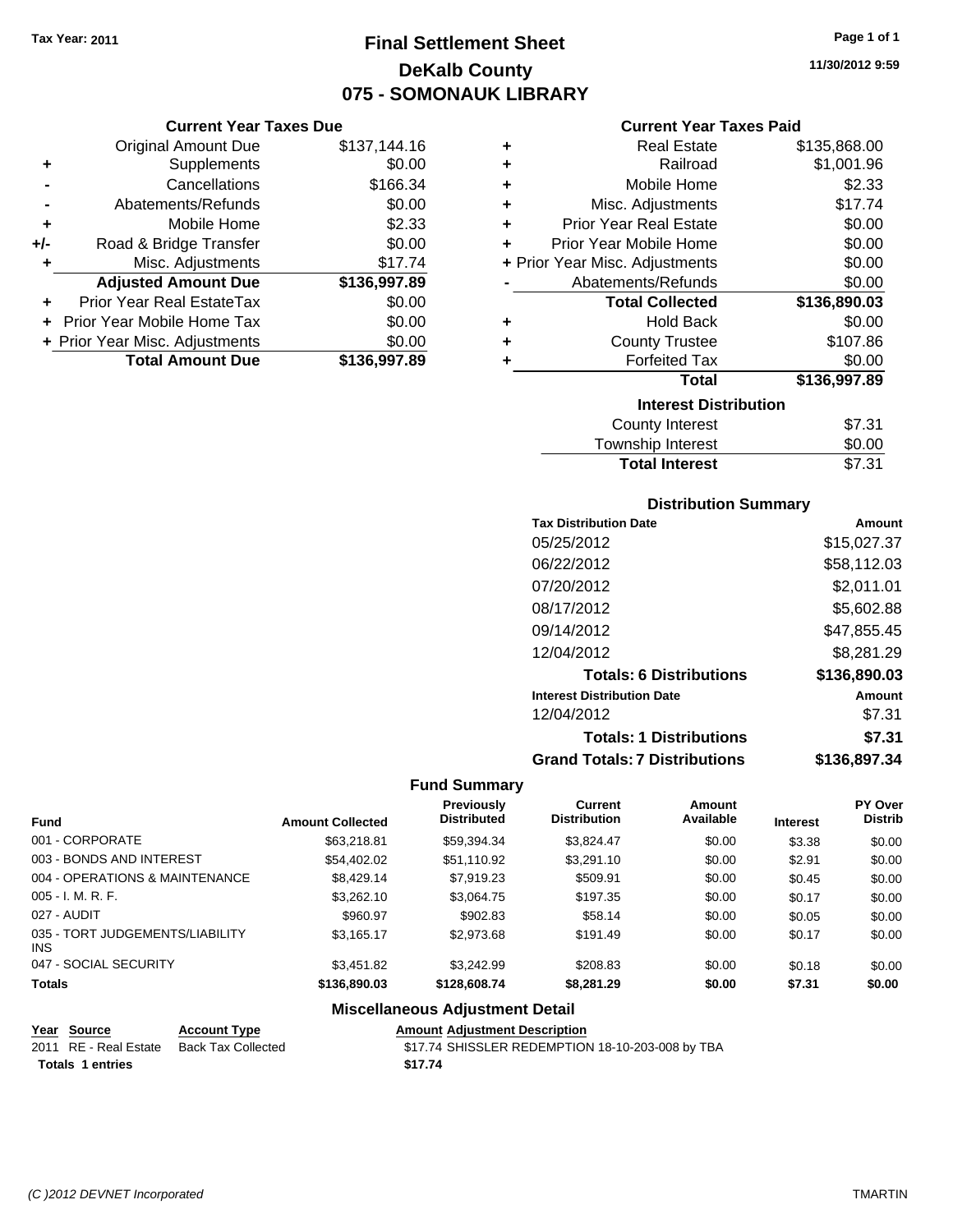# **Final Settlement Sheet Tax Year: 2011 Page 1 of 2 DeKalb County 076 - CITY OF SYCAMORE**

**11/30/2012 9:59**

## **Current Year Taxes Paid**

|       | <b>Current Year Taxes Due</b>     |                |
|-------|-----------------------------------|----------------|
|       | <b>Original Amount Due</b>        | \$2,626,324.87 |
| ٠     | Supplements                       | \$0.00         |
|       | Cancellations                     | \$7,916.79     |
|       | Abatements/Refunds                | \$19.14        |
| ٠     | Mobile Home                       | \$1,131.89     |
| $+/-$ | Road & Bridge Transfer            | \$44,243.54    |
|       | Misc. Adjustments                 | \$1,523.14     |
|       | <b>Adjusted Amount Due</b>        | \$2,665,287.51 |
|       | Prior Year Real EstateTax         | (\$3,777.73)   |
|       | <b>Prior Year Mobile Home Tax</b> | (\$6.90)       |
|       | + Prior Year Misc. Adjustments    | \$15.92        |
|       | <b>Total Amount Due</b>           | \$2,661,518.80 |
|       |                                   |                |

| ٠ | <b>Real Estate</b>             | \$2,659,872.03 |
|---|--------------------------------|----------------|
| ٠ | Railroad                       | \$0.32         |
| ٠ | Mobile Home                    | \$1,128.37     |
| ٠ | Misc. Adjustments              | \$1,523.14     |
| ÷ | <b>Prior Year Real Estate</b>  | (\$3,777.73)   |
| ٠ | Prior Year Mobile Home         | (\$6.90)       |
|   | + Prior Year Misc. Adjustments | \$15.92        |
|   | Abatements/Refunds             | \$19.14        |
|   | <b>Total Collected</b>         | \$2,658,736.01 |
| ٠ | <b>Hold Back</b>               | \$0.00         |
| ٠ | <b>County Trustee</b>          | \$1,368.38     |
| ٠ | <b>Forfeited Tax</b>           | \$1,414.41     |
|   | <b>Total</b>                   | \$2,661,518.80 |
|   | <b>Interest Distribution</b>   |                |
|   | County Interest                | \$141.92       |

| <b>Total Interest</b> | \$141.92 |
|-----------------------|----------|
| Township Interest     | \$0.00   |
| County Interest       | \$141.92 |

| <b>Road and Bridge Summary</b>           |                         |               |  |
|------------------------------------------|-------------------------|---------------|--|
| Rd./Br. District                         | Amt. Due                | Amt. Distrib. |  |
| <b>CORTLAND ROAD &amp; BRIDC</b>         | \$18,315.72             | \$18,298.43   |  |
| DEKALB ROAD & BRIDGE                     | \$14,792.07 \$14,782.49 |               |  |
| SYCAMORE ROAD & BRID(                    | \$11,173.63 \$11,162.62 |               |  |
| \$44,281.42 \$44,243.54<br><b>Totals</b> |                         |               |  |

# **Distribution Summary**

| <b>Tax Distribution Date</b>         | Amount         |
|--------------------------------------|----------------|
| 05/25/2012                           | \$222,038.27   |
| 06/22/2012                           | \$1,126,841.62 |
| 07/20/2012                           | \$24,643.11    |
| 08/17/2012                           | \$121,528.11   |
| 09/14/2012                           | \$1,053,142.69 |
| 12/04/2012                           | \$110,542.21   |
| <b>Totals: 6 Distributions</b>       | \$2,658,736.01 |
| <b>Interest Distribution Date</b>    | Amount         |
| 12/04/2012                           | \$141.92       |
| <b>Totals: 1 Distributions</b>       | \$141.92       |
| <b>Grand Totals: 7 Distributions</b> | \$2.658.877.93 |

## **Fund Summary**

| <b>Fund</b>                  | <b>Amount Collected</b> | <b>Previously</b><br><b>Distributed</b> | <b>Current</b><br><b>Distribution</b> | Amount<br>Available | <b>Interest</b> | PY Over<br><b>Distrib</b> |
|------------------------------|-------------------------|-----------------------------------------|---------------------------------------|---------------------|-----------------|---------------------------|
| 001 - CORPORATE              | \$1.246.697.23          | \$1.194.837.40                          | \$51.859.83                           | \$0.00              | \$67.67         | \$0.00                    |
| 003 - BONDS AND INTEREST     | \$155.889.11            | \$149.404.47                            | \$6,484.64                            | \$0.00              | \$8.46          | \$0.00                    |
| $005 - I. M. R. F.$          | \$155,397.57            | \$148,933,38                            | \$6,464.19                            | \$0.00              | \$8.44          | \$0.00                    |
| 007 - ROAD AND BRIDGE        | \$44.243.54             | \$42,458,41                             | \$1.785.13                            | \$0.00              | \$0.00          | \$0.00                    |
| 013 - FIREFIGHTER'S PENSION  | \$516,276.00            | \$494,800.05                            | \$21.475.95                           | \$0.00              | \$28.02         | \$0.00                    |
| 015 - POLICE PENSION         | \$340.027.84            | \$325.883.41                            | \$14,144.43                           | \$0.00              | \$18.46         | \$0.00                    |
| 047 - SOCIAL SECURITY        | \$92,845.86             | \$88,983,68                             | \$3,862.18                            | \$0.00              | \$5.04          | \$0.00                    |
| 048 - SCHOOL CROSSING GUARDS | \$19,909.33             | \$19,081.15                             | \$828.18                              | \$0.00              | \$1.08          | \$0.00                    |
| 143 - MEDICARE               | \$87,449.53             | \$83.811.85                             | \$3,637,68                            | \$0.00              | \$4.75          | \$0.00                    |
| <b>Totals</b>                | \$2.658.736.01          | \$2.548.193.80                          | \$110.542.21                          | \$0.00              | \$141.92        | \$0.00                    |

# **Miscellaneous Adjustment Detail**

| Year Source                  | <b>Account Type</b>                      | <b>Amount Adjustment Description</b>                              |                |
|------------------------------|------------------------------------------|-------------------------------------------------------------------|----------------|
|                              | 2011 MH - Mobile Home Back Tax Collected | \$7.28 GUSTAFSON REDEMPTION 08-01-401-005-2315G by TBA            |                |
| 2011 RE - Real Estate        | Paymt In Lieu of Tax                     | \$708.31 SYCAMORE UNITS - HOUSING AUTHORITY by TBA                |                |
| 2011 RE - Real Estate        | Paymt In Lieu of Tax                     | \$708.31 SYCAMORE UNITS - HOUSING AUTHORITY by TBA                |                |
| 2011 RE - Real Estate        | <b>Back Tax Collected</b>                | \$40.42 SYCAMORE HOMEOWNERS ASSOC REDEMPTION 06-22-332-006 by TBA |                |
| 2011 RE - Real Estate        | <b>Back Tax Collected</b>                | \$20.07 SYCAMORE HOMEOWNERS ASSOC REDEMPTION 06-22-327-001 by TBA |                |
| 2011 RE - Real Estate        | <b>Back Tax Collected</b>                | \$37.42 SYCAMORE HOMEOWNERS ASSOC REDEMPTION 06-22-376-005 by TBA |                |
| 2011 RE - Real Estate        | <b>Back Tax Collected</b>                | \$8.61 SCAVENGER SALE 06-22-326-008 by TBA                        |                |
| (C) 2012 DEVNET Incorporated |                                          |                                                                   | <b>TMARTIN</b> |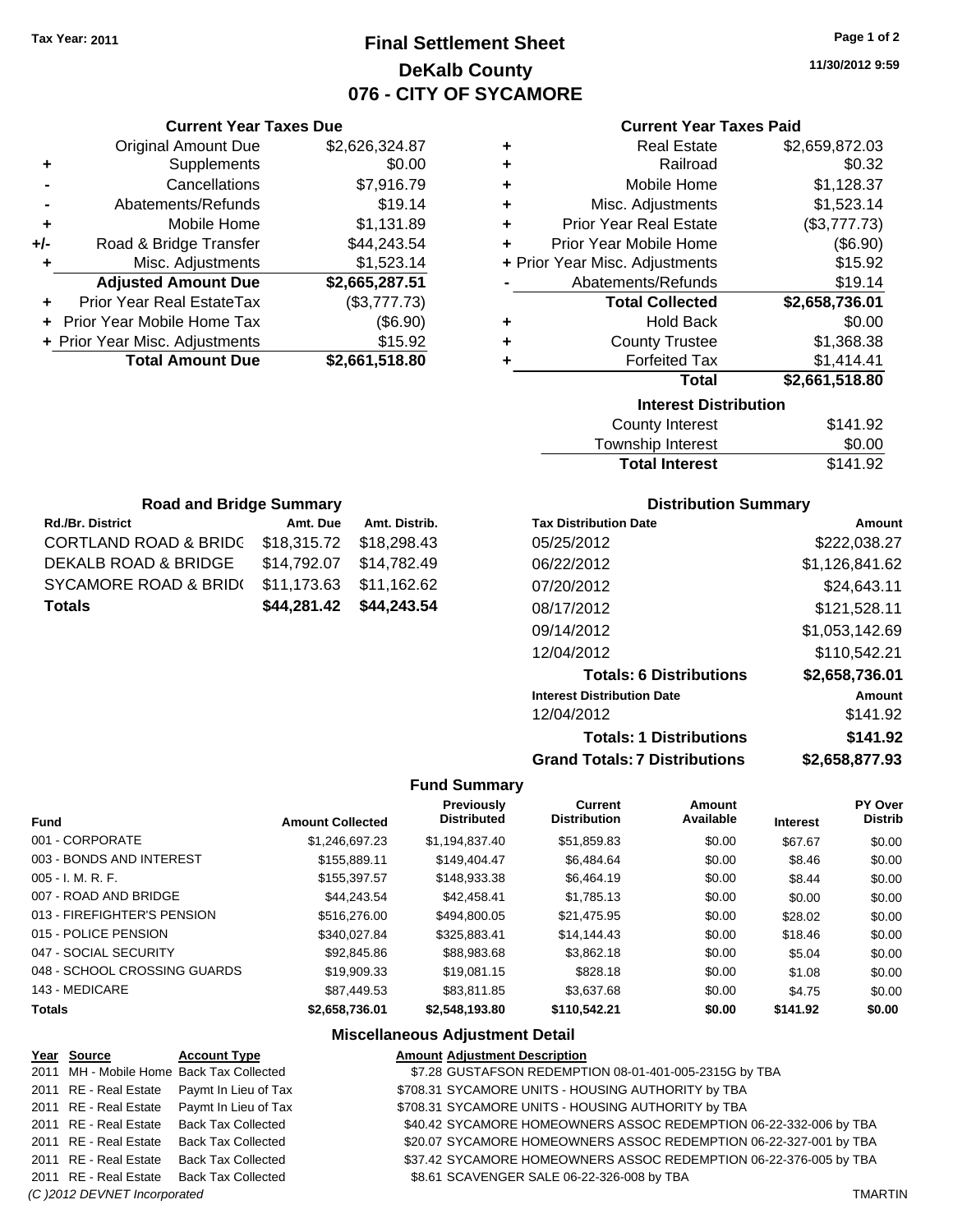# **Final Settlement Sheet Tax Year: 2011 Page 2 of 2 DeKalb County**

#### **11/30/2012 9:59**

# **Miscellaneous Adjustment Detail**

#### **Year Source Account Type Amount Adjustment Description** 2011 MH - Mobile Home Back Tax Abatement **58.64 PETERS REDEMPTION 08-01-401-005 2523J by TBA**

**Totals \$1,539.06 8 entries**

**Totals \$19.14 2 entries**

# **Abatement Detail**

#### **Year Source Account Type Amount Adjustment Description**

2011 RE - Real Estate \$9.95 09-05-105-007 PTAB INTEREST REFUND by TBA PTAB Decision 2011 RE - Real Estate \$9.19 09-05-105-006 PTAB INTEREST REFUND by TBA PTAB Decision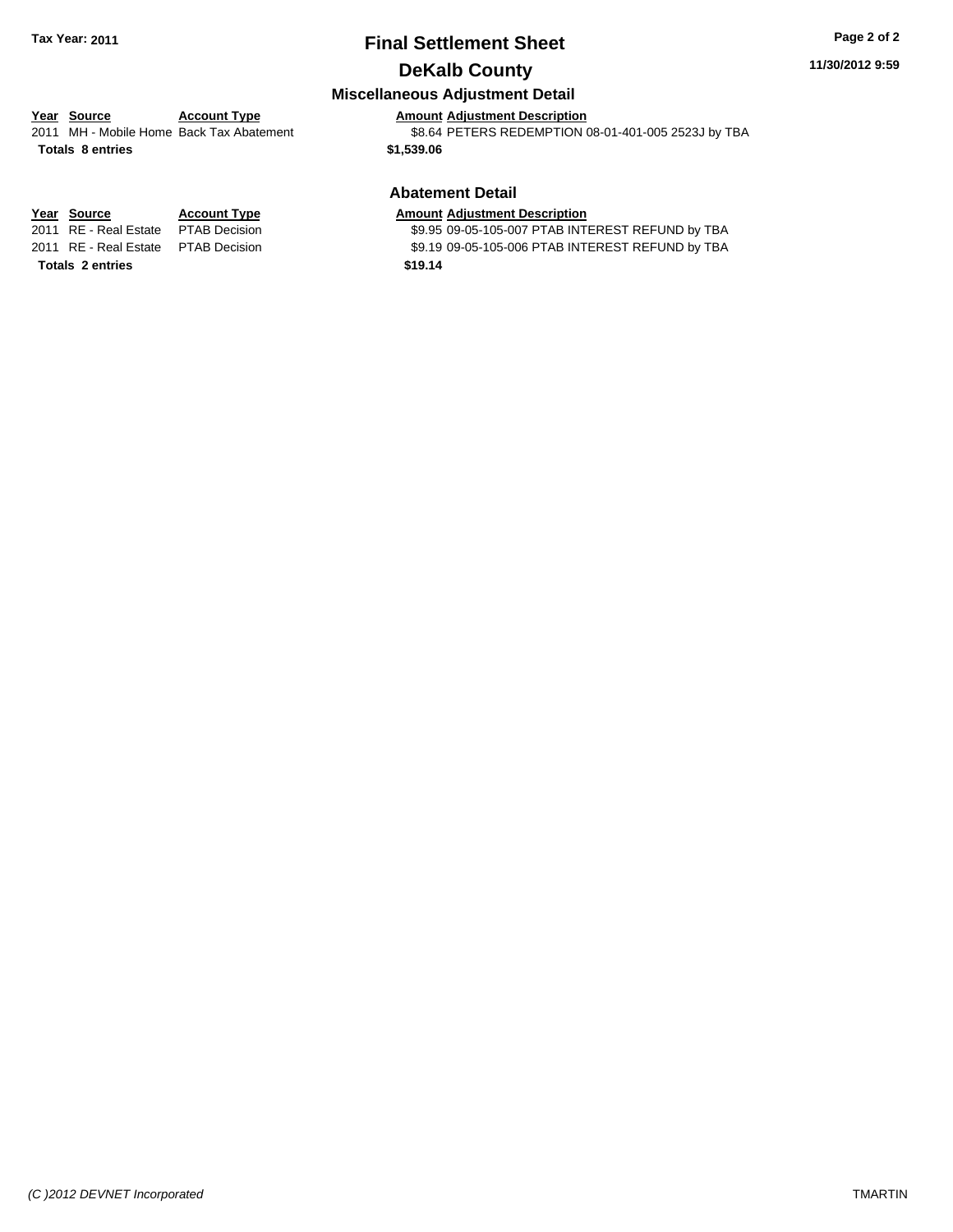# **Final Settlement Sheet Tax Year: 2011 Page 1 of 2 DeKalb County 077 - SYCAMORE LIBRARY**

**11/30/2012 9:59**

|       | <b>Original Amount Due</b>     | \$915,373.81 |
|-------|--------------------------------|--------------|
| ٠     | Supplements                    | \$0.00       |
|       | Cancellations                  | \$2,759.23   |
|       | Abatements/Refunds             | \$6.67       |
| ÷     | Mobile Home                    | \$394.50     |
| $+/-$ | Road & Bridge Transfer         | \$0.00       |
| ٠     | Misc. Adjustments              | \$530.87     |
|       | <b>Adjusted Amount Due</b>     | \$913,533.28 |
|       | Prior Year Real EstateTax      | (\$1,215.98) |
|       | Prior Year Mobile Home Tax     | (\$2.40)     |
|       | + Prior Year Misc. Adjustments | \$5.55       |
|       | <b>Total Amount Due</b>        | \$912,320.45 |

# **Current Year Taxes Paid**

| ٠ | <b>Real Estate</b>             | \$911,645.76 |  |  |  |  |
|---|--------------------------------|--------------|--|--|--|--|
| ٠ | Railroad                       | \$0.12       |  |  |  |  |
| ٠ | Mobile Home                    | \$393.28     |  |  |  |  |
| ٠ | Misc. Adjustments              | \$530.87     |  |  |  |  |
| ÷ | <b>Prior Year Real Estate</b>  | (\$1,215.98) |  |  |  |  |
| ٠ | Prior Year Mobile Home         | (\$2.40)     |  |  |  |  |
|   | + Prior Year Misc. Adjustments | \$5.55       |  |  |  |  |
|   | Abatements/Refunds             | \$6.67       |  |  |  |  |
|   | <b>Total Collected</b>         | \$911,350.53 |  |  |  |  |
| ٠ | <b>Hold Back</b>               | \$0.00       |  |  |  |  |
| ٠ | <b>County Trustee</b>          | \$476.96     |  |  |  |  |
| ٠ | <b>Forfeited Tax</b>           | \$492.96     |  |  |  |  |
|   | <b>Total</b>                   | \$912,320.45 |  |  |  |  |
|   | <b>Interest Distribution</b>   |              |  |  |  |  |
|   |                                |              |  |  |  |  |
|   | <b>County Interest</b>         | \$48.65      |  |  |  |  |

| .<br>Township Interest | \$0.00  |
|------------------------|---------|
| <b>Total Interest</b>  | \$48.65 |

# **Distribution Summary**

| <b>Tax Distribution Date</b>         | Amount       |
|--------------------------------------|--------------|
| 05/25/2012                           | \$76,027.94  |
| 06/22/2012                           | \$386,266.85 |
| 07/20/2012                           | \$8,475.64   |
| 08/17/2012                           | \$41,635.15  |
| 09/14/2012                           | \$360,953.87 |
| 12/04/2012                           | \$37,991.08  |
| <b>Totals: 6 Distributions</b>       | \$911,350.53 |
| <b>Interest Distribution Date</b>    | Amount       |
| 12/04/2012                           | \$48.65      |
| <b>Totals: 1 Distributions</b>       | \$48.65      |
| <b>Grand Totals: 7 Distributions</b> | \$911,399.18 |
|                                      |              |

## **Fund Summary**

 $\overline{\phantom{0}}$ 

| <b>Fund</b>                              | <b>Amount Collected</b> | <b>Previously</b><br><b>Distributed</b> | Current<br><b>Distribution</b> | Amount<br>Available | <b>Interest</b> | <b>PY Over</b><br><b>Distrib</b> |
|------------------------------------------|-------------------------|-----------------------------------------|--------------------------------|---------------------|-----------------|----------------------------------|
| 005 - I. M. R. F.                        | \$0.00                  | \$0.00                                  | \$0.00                         | \$0.00              | \$0.00          | \$0.00                           |
| 016 - LIBRARY (township, municipalities) | \$911,350.53            | \$873.359.45                            | \$37,991.08                    | \$0.00              | \$48.65         | \$0.00                           |
| 027 - AUDIT                              | \$0.00                  | \$0.00                                  | \$0.00                         | \$0.00              | \$0.00          | \$0.00                           |
| 047 - SOCIAL SECURITY                    | \$0.00                  | \$0.00                                  | \$0.00                         | \$0.00              | \$0.00          | \$0.00                           |
| <b>Totals</b>                            | \$911,350.53            | \$873.359.45                            | \$37,991.08                    | \$0.00              | \$48.65         | \$0.00                           |

## **Miscellaneous Adjustment Detail**

| Year Source             | <b>Account Type</b>                        | <b>Amount Adjustment Description</b>                              |
|-------------------------|--------------------------------------------|-------------------------------------------------------------------|
|                         | 2011 MH - Mobile Home Back Tax Collected   | \$2.54 GUSTAFSON REDEMPTION 08-01-401-005-2315G by TBA            |
|                         | 2011 RE - Real Estate Paymt In Lieu of Tax | \$246.87 SYCAMORE UNITS - HOUSING AUTHORITY by TBA                |
|                         | 2011 RE - Real Estate Paymt In Lieu of Tax | \$246.87 SYCAMORE UNITS - HOUSING AUTHORITY by TBA                |
|                         | 2011 RE - Real Estate Back Tax Collected   | \$14.09 SYCAMORE HOMEOWNERS ASSOC REDEMPTION 06-22-332-006 by TBA |
|                         | 2011 RE - Real Estate Back Tax Collected   | \$7.00 SYCAMORE HOMEOWNERS ASSOC REDEMPTION 06-22-327-001 by TBA  |
|                         | 2011 RE - Real Estate Back Tax Collected   | \$13.04 SYCAMORE HOMEOWNERS ASSOC REDEMPTION 06-22-376-005 by TBA |
|                         | 2011 RE - Real Estate Back Tax Collected   | \$3.00 SCAVENGER SALE 06-22-326-008 by TBA                        |
|                         | 2011 MH - Mobile Home Back Tax Abatement   | \$3.01 PETERS REDEMPTION 08-01-401-005 2523J by TBA               |
| <b>Totals 8 entries</b> |                                            | \$536.42                                                          |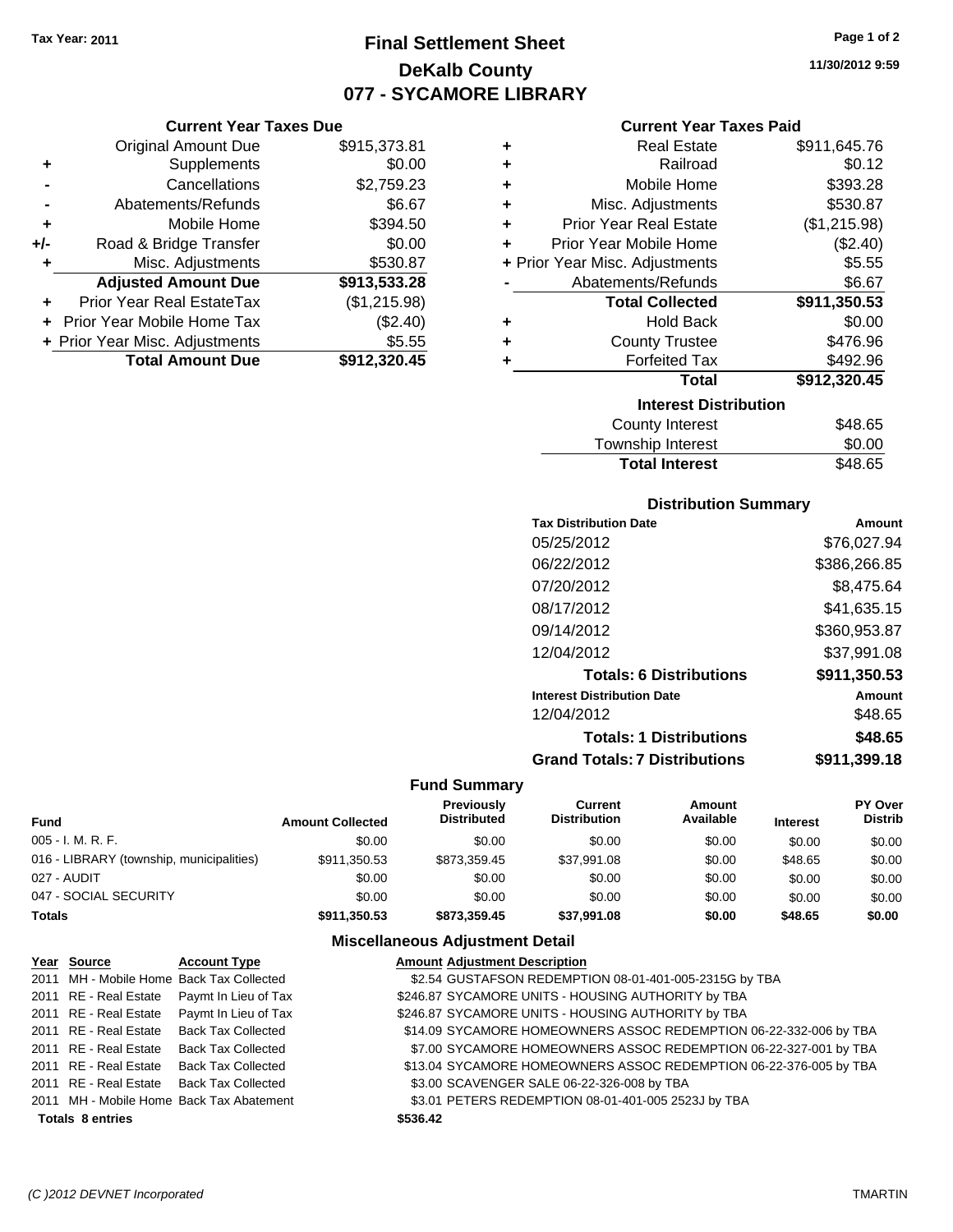# **Final Settlement Sheet Tax Year: 2011 Page 2 of 2 DeKalb County**

**11/30/2012 9:59**

# **Abatement Detail**

**Totals \$6.67 2 entries**

**Year Source Account Type Amount Adjustment Description**<br>
2011 RE - Real Estate PTAB Decision **Amount** \$3.47 09-05-105-007 PTAB INTI \$3.47 09-05-105-007 PTAB INTEREST REFUND by TBA 2011 RE - Real Estate \$3.20 09-05-105-006 PTAB INTEREST REFUND by TBA PTAB Decision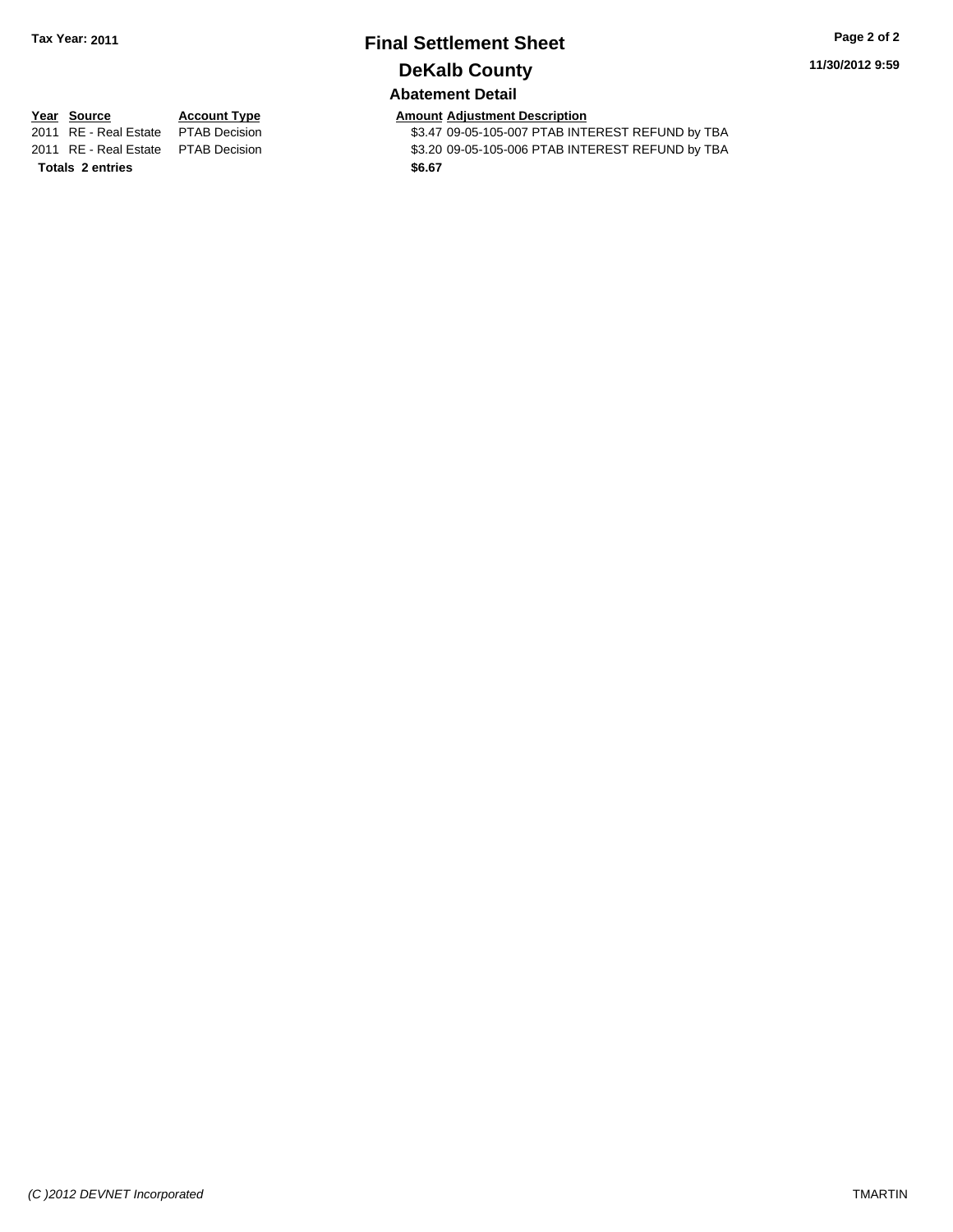# **Final Settlement Sheet Tax Year: 2011 Page 1 of 1 DeKalb County 078 - VILLAGE OF WATERMAN**

**11/30/2012 9:59**

## **Current Year Taxes Paid**

|     | <b>Original Amount Due</b>     | \$163,931.05 |
|-----|--------------------------------|--------------|
| ٠   | Supplements                    | \$0.00       |
|     | Cancellations                  | \$10.81      |
|     | Abatements/Refunds             | \$9.71       |
| ٠   | Mobile Home                    | \$67.81      |
| +/- | Road & Bridge Transfer         | \$35,612.74  |
| ٠   | Misc. Adjustments              | \$0.00       |
|     | <b>Adjusted Amount Due</b>     | \$199,591.08 |
|     | Prior Year Real EstateTax      | (\$129.17)   |
|     | Prior Year Mobile Home Tax     | \$0.00       |
|     | + Prior Year Misc. Adjustments | \$0.00       |
|     | <b>Total Amount Due</b>        | \$199,461.91 |
|     |                                |              |

Rd./Br. District **Amt. Due** Amt. Distrib. **Road and Bridge Summary**

CLINTON ROAD & BRIDGE \$35,612.74 \$35,612.74 **Totals \$35,612.74 \$35,612.74**

**Current Year Taxes Due**

| ٠ | <b>Real Estate</b>             | \$198,681.54 |
|---|--------------------------------|--------------|
| ٠ | Railroad                       | \$851.44     |
| ٠ | Mobile Home                    | \$67.81      |
| ٠ | Misc. Adjustments              | \$0.00       |
| ÷ | <b>Prior Year Real Estate</b>  | (\$129.17)   |
| ٠ | Prior Year Mobile Home         | \$0.00       |
|   | + Prior Year Misc. Adjustments | \$0.00       |
|   | Abatements/Refunds             | \$9.71       |
|   |                                |              |
|   | <b>Total Collected</b>         | \$199,461.91 |
| ٠ | <b>Hold Back</b>               | \$0.00       |
| ÷ | <b>County Trustee</b>          | \$0.00       |
| ٠ | <b>Forfeited Tax</b>           | \$0.00       |
|   | <b>Total</b>                   | \$199,461.91 |
|   | <b>Interest Distribution</b>   |              |
|   | County Interest                | \$10.65      |

| <b>TOWISHIP INTERST</b> | JU.UU   |
|-------------------------|---------|
| <b>Total Interest</b>   | \$10.65 |
|                         |         |

| <b>Distribution Summary</b>          |              |
|--------------------------------------|--------------|
| <b>Tax Distribution Date</b>         | Amount       |
| 05/25/2012                           | \$16,094.60  |
| 06/22/2012                           | \$86,767.83  |
| 07/20/2012                           | \$1.935.81   |
| 08/17/2012                           | \$10,126.12  |
| 09/14/2012                           | \$68,642.17  |
| 12/04/2012                           | \$15.895.38  |
| <b>Totals: 6 Distributions</b>       | \$199,461.91 |
| <b>Interest Distribution Date</b>    | Amount       |
| 12/04/2012                           | \$10.65      |
| <b>Totals: 1 Distributions</b>       | \$10.65      |
| <b>Grand Totals: 7 Distributions</b> | \$199,472.56 |

#### **Fund Summary**

| <b>Fund</b>                                   | <b>Amount Collected</b> | <b>Previously</b><br><b>Distributed</b> | Current<br><b>Distribution</b> | Amount<br>Available | <b>Interest</b> | <b>PY Over</b><br><b>Distrib</b> |
|-----------------------------------------------|-------------------------|-----------------------------------------|--------------------------------|---------------------|-----------------|----------------------------------|
| 001 - CORPORATE                               | \$90,897.31             | \$83,694.53                             | \$7,202.78                     | \$0.00              | \$5.91          | \$0.00                           |
| 007 - ROAD AND BRIDGE                         | \$35.612.74             | \$32,700.88                             | \$2,911.86                     | \$0.00              | \$0.00          | \$0.00                           |
| 014 - POLICE PROTECTION                       | \$26,945.48             | \$24.810.31                             | \$2,135.17                     | \$0.00              | \$1.75          | \$0.00                           |
| 027 - AUDIT                                   | \$13,725.81             | \$12,638.16                             | \$1,087.65                     | \$0.00              | \$0.89          | \$0.00                           |
| 035 - TORT JUDGEMENTS/LIABILITY<br><b>INS</b> | \$29.215.95             | \$26,900.85                             | \$2,315.10                     | \$0.00              | \$1.90          | \$0.00                           |
| 047 - SOCIAL SECURITY                         | \$2,670.57              | \$2,458.96                              | \$211.61                       | \$0.00              | \$0.17          | \$0.00                           |
| 073 - CHLORINATION OF SEWAGE                  | \$394.05                | \$362.84                                | \$31.21                        | \$0.00              | \$0.03          | \$0.00                           |
| <b>Totals</b>                                 | \$199,461.91            | \$183,566.53                            | \$15,895.38                    | \$0.00              | \$10.65         | \$0.00                           |

#### **Abatement Detail**

#### **Year Source Account Type Amount Adjustment Description** 2011 RE - Real Estate \$3.68 14-15-376-004 PTAB INTEREST REFUND by TBA PTAB Decision 2011 RE - Real Estate \$6.03 14-15-102-005 PTAB INTEREST REFUND by TBA PTAB Decision **Totals \$9.71 2 entries**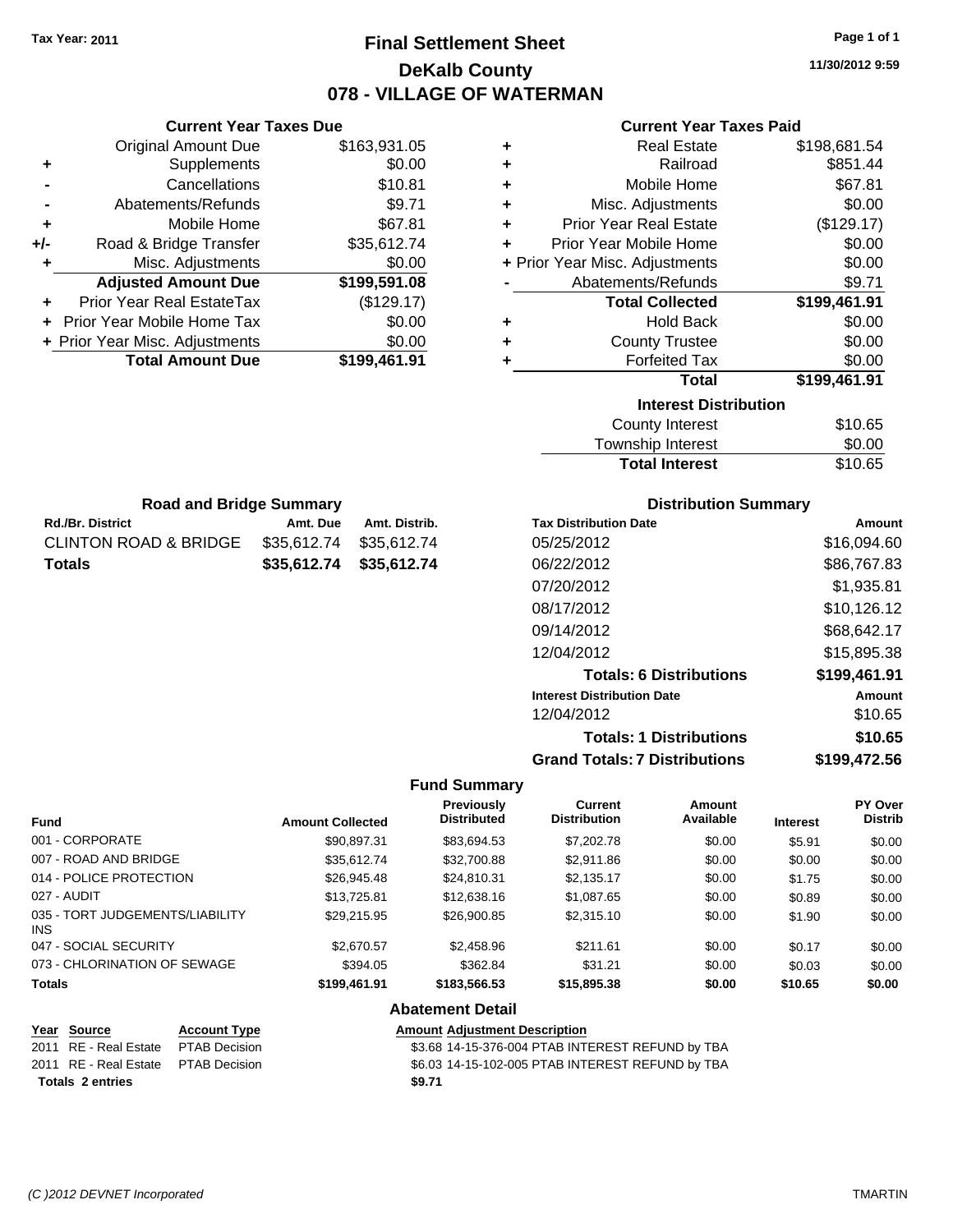**Current Year Taxes Due** Original Amount Due \$1,445.21

**Adjusted Amount Due \$1,441.88**

**Total Amount Due \$1,441.88**

**+** Supplements \$0.00 **-** Cancellations \$3.33 **-** Abatements/Refunds \$0.00 **+** Mobile Home \$0.00 **+/-** Road & Bridge Transfer \$0.00 **+** Misc. Adjustments \$0.00

**+** Prior Year Real EstateTax \$0.00 **+** Prior Year Mobile Home Tax \$0.00 **+ Prior Year Misc. Adjustments**  $$0.00$ 

# **Final Settlement Sheet Tax Year: 2011 Page 1 of 1 DeKalb County 079 - HINCKLEY SPEC SERV #1**

**11/30/2012 9:59**

### **Current Year Taxes Paid**

| ٠ | <b>Real Estate</b>             | \$1,441.88 |
|---|--------------------------------|------------|
| ٠ | Railroad                       | \$0.00     |
| ÷ | Mobile Home                    | \$0.00     |
| ٠ | Misc. Adjustments              | \$0.00     |
| ÷ | <b>Prior Year Real Estate</b>  | \$0.00     |
| ÷ | Prior Year Mobile Home         | \$0.00     |
|   | + Prior Year Misc. Adjustments | \$0.00     |
|   | Abatements/Refunds             | \$0.00     |
|   | <b>Total Collected</b>         | \$1,441.88 |
| ٠ | <b>Hold Back</b>               | \$0.00     |
| ٠ | <b>County Trustee</b>          | \$0.00     |
| ٠ | <b>Forfeited Tax</b>           | \$0.00     |
|   | <b>Total</b>                   | \$1,441.88 |
|   | <b>Interest Distribution</b>   |            |
|   | <b>County Interest</b>         | \$0.08     |
|   | <b>Townebin Interact</b>       | ደስ ሰስ      |

| <b>Total Interest</b> | \$0.08 |
|-----------------------|--------|
| Township Interest     | \$0.00 |
| County Interest       | \$0.08 |

## **Distribution Summary**

| <b>Tax Distribution Date</b>         | Amount     |
|--------------------------------------|------------|
| 05/25/2012                           | \$48.94    |
| 06/22/2012                           | \$645.48   |
| 07/20/2012                           | \$29.88    |
| 08/17/2012                           | \$21.50    |
| 09/14/2012                           | \$622.79   |
| 12/04/2012                           | \$73.29    |
| <b>Totals: 6 Distributions</b>       | \$1,441.88 |
| <b>Interest Distribution Date</b>    | Amount     |
| 12/04/2012                           | \$0.08     |
| <b>Totals: 1 Distributions</b>       | \$0.08     |
| <b>Grand Totals: 7 Distributions</b> | \$1,441.96 |
|                                      |            |

| <b>Fund</b>                | <b>Amount Collected</b> | Previously<br><b>Distributed</b> | Current<br><b>Distribution</b> | Amount<br>Available | <b>Interest</b> | <b>PY Over</b><br><b>Distrib</b> |
|----------------------------|-------------------------|----------------------------------|--------------------------------|---------------------|-----------------|----------------------------------|
| 023 - SPECIAL SERVICE AREA | \$1,441.88              | \$1.368.59                       | \$73.29                        | \$0.00              | \$0.08          | \$0.00                           |
| <b>Totals</b>              | \$1,441.88              | \$1,368.59                       | \$73.29                        | \$0.00              | \$0.08          | \$0.00                           |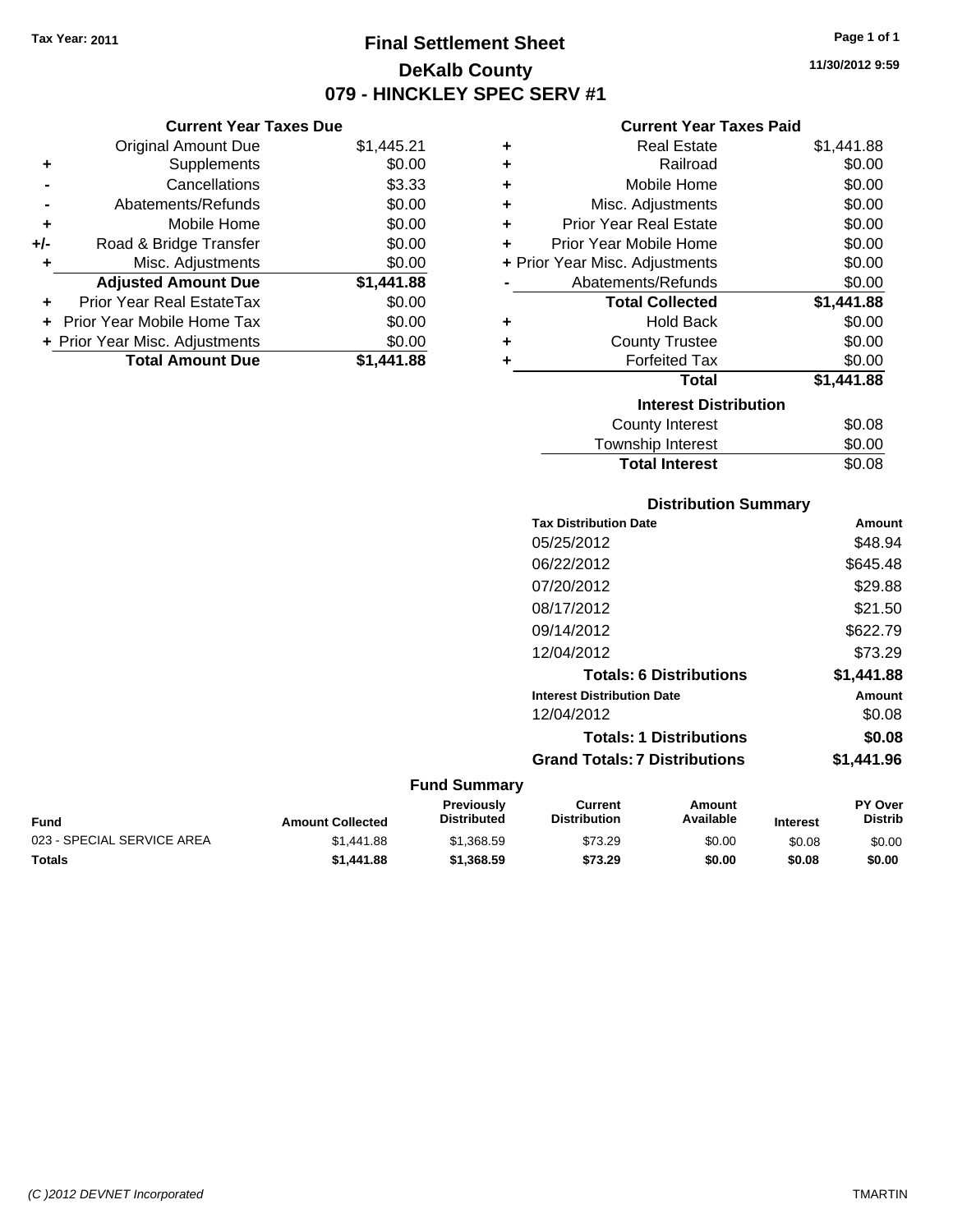# **Final Settlement Sheet Tax Year: 2011 Page 1 of 1 DeKalb County 080 - HINCKLEY SPEC SERV #2**

**11/30/2012 9:59**

| <b>Current Year Taxes Paid</b> |  |  |
|--------------------------------|--|--|
|--------------------------------|--|--|

| <b>Current Year Taxes Due</b>     |                                |
|-----------------------------------|--------------------------------|
| <b>Original Amount Due</b>        | \$0.00                         |
| Supplements                       | \$0.00                         |
| Cancellations                     | \$0.00                         |
| Abatements/Refunds                | \$0.00                         |
| Mobile Home                       | \$0.00                         |
| Road & Bridge Transfer            | \$0.00                         |
| Misc. Adjustments                 | \$0.00                         |
| <b>Adjusted Amount Due</b>        | \$0.00                         |
| Prior Year Real EstateTax         | \$0.00                         |
| <b>Prior Year Mobile Home Tax</b> | \$0.00                         |
|                                   | \$0.00                         |
| <b>Total Amount Due</b>           | \$0.00                         |
|                                   | + Prior Year Misc. Adjustments |

| ٠ | <b>Real Estate</b>             | \$0.00 |  |  |  |
|---|--------------------------------|--------|--|--|--|
| ÷ | Railroad                       | \$0.00 |  |  |  |
| ٠ | Mobile Home                    | \$0.00 |  |  |  |
| ÷ | Misc. Adjustments              | \$0.00 |  |  |  |
| ٠ | <b>Prior Year Real Estate</b>  | \$0.00 |  |  |  |
| ÷ | Prior Year Mobile Home         | \$0.00 |  |  |  |
|   | + Prior Year Misc. Adjustments | \$0.00 |  |  |  |
|   | Abatements/Refunds             | \$0.00 |  |  |  |
|   | <b>Total Collected</b>         | \$0.00 |  |  |  |
| ٠ | <b>Hold Back</b>               | \$0.00 |  |  |  |
| ٠ | <b>County Trustee</b>          | \$0.00 |  |  |  |
| ٠ | <b>Forfeited Tax</b>           | \$0.00 |  |  |  |
|   | Total                          | \$0.00 |  |  |  |
|   | <b>Interest Distribution</b>   |        |  |  |  |
|   | Oacosto Intanaat -             | ሶስ ሰሰ  |  |  |  |

| County Interest       | \$0.00 |
|-----------------------|--------|
| Township Interest     | \$0.00 |
| <b>Total Interest</b> | \$0.00 |

|                            |                         | <b>Fund Summary</b>                     |                                |                     |                 |                                  |
|----------------------------|-------------------------|-----------------------------------------|--------------------------------|---------------------|-----------------|----------------------------------|
| Fund                       | <b>Amount Collected</b> | <b>Previously</b><br><b>Distributed</b> | Current<br><b>Distribution</b> | Amount<br>Available | <b>Interest</b> | <b>PY Over</b><br><b>Distrib</b> |
| 023 - SPECIAL SERVICE AREA | \$0.00                  | \$0.00                                  | \$0.00                         | \$0.00              | \$0.00          | \$0.00                           |
| Totals                     | \$0.00                  | \$0.00                                  | \$0.00                         | \$0.00              | \$0.00          | \$0.00                           |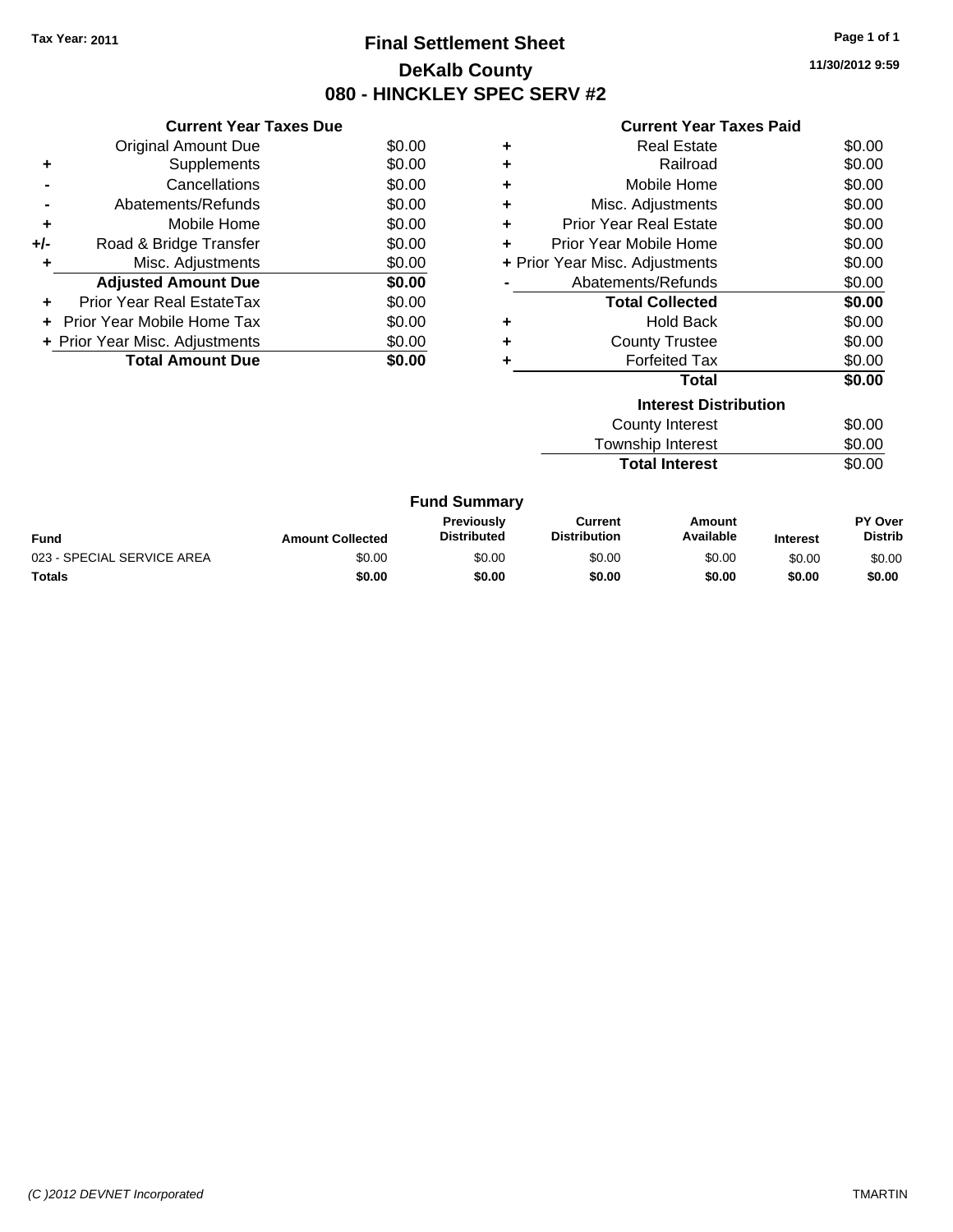# **Final Settlement Sheet Tax Year: 2011 Page 1 of 1 DeKalb County 081 - MAPLE PARK SSA#1**

**11/30/2012 9:59**

|     | <b>Current Year Taxes Due</b>     |        |
|-----|-----------------------------------|--------|
|     | Original Amount Due               | \$0.00 |
| ٠   | Supplements                       | \$0.00 |
|     | Cancellations                     | \$0.00 |
|     | Abatements/Refunds                | \$0.00 |
| ٠   | Mobile Home                       | \$0.00 |
| +/- | Road & Bridge Transfer            | \$0.00 |
| ٠   | Misc. Adjustments                 | \$0.00 |
|     | <b>Adjusted Amount Due</b>        | \$0.00 |
| ÷   | Prior Year Real EstateTax         | \$0.00 |
|     | <b>Prior Year Mobile Home Tax</b> | \$0.00 |
|     | + Prior Year Misc. Adjustments    | \$0.00 |
|     | <b>Total Amount Due</b>           | \$0.00 |
|     |                                   |        |

|   | <b>Current Year Taxes Paid</b> |        |
|---|--------------------------------|--------|
| ٠ | <b>Real Estate</b>             | \$0.00 |
| ٠ | Railroad                       | \$0.00 |
| ٠ | Mobile Home                    | \$0.00 |
| ÷ | Misc. Adjustments              | \$0.00 |
| ÷ | <b>Prior Year Real Estate</b>  | \$0.00 |
| ÷ | Prior Year Mobile Home         | \$0.00 |
|   | + Prior Year Misc. Adjustments | \$0.00 |
|   | Abatements/Refunds             | \$0.00 |
|   | <b>Total Collected</b>         | \$0.00 |
| ٠ | <b>Hold Back</b>               | \$0.00 |
| ٠ | <b>County Trustee</b>          | \$0.00 |
| ٠ | <b>Forfeited Tax</b>           | \$0.00 |
|   | <b>Total</b>                   | \$0.00 |
|   | <b>Interest Distribution</b>   |        |
|   | <b>County Interest</b>         | \$0.00 |
|   | <b>Township Interest</b>       | \$0.00 |
|   | <b>Total Interest</b>          | \$0.00 |

|                            | <b>Fund Summary</b>     |                                         |                                |                     |                 |                                  |
|----------------------------|-------------------------|-----------------------------------------|--------------------------------|---------------------|-----------------|----------------------------------|
| <b>Fund</b>                | <b>Amount Collected</b> | <b>Previously</b><br><b>Distributed</b> | Current<br><b>Distribution</b> | Amount<br>Available | <b>Interest</b> | <b>PY Over</b><br><b>Distrib</b> |
| 023 - SPECIAL SERVICE AREA | \$0.00                  | \$0.00                                  | \$0.00                         | \$0.00              | \$0.00          | \$0.00                           |
| Totals                     | \$0.00                  | \$0.00                                  | \$0.00                         | \$0.00              | \$0.00          | \$0.00                           |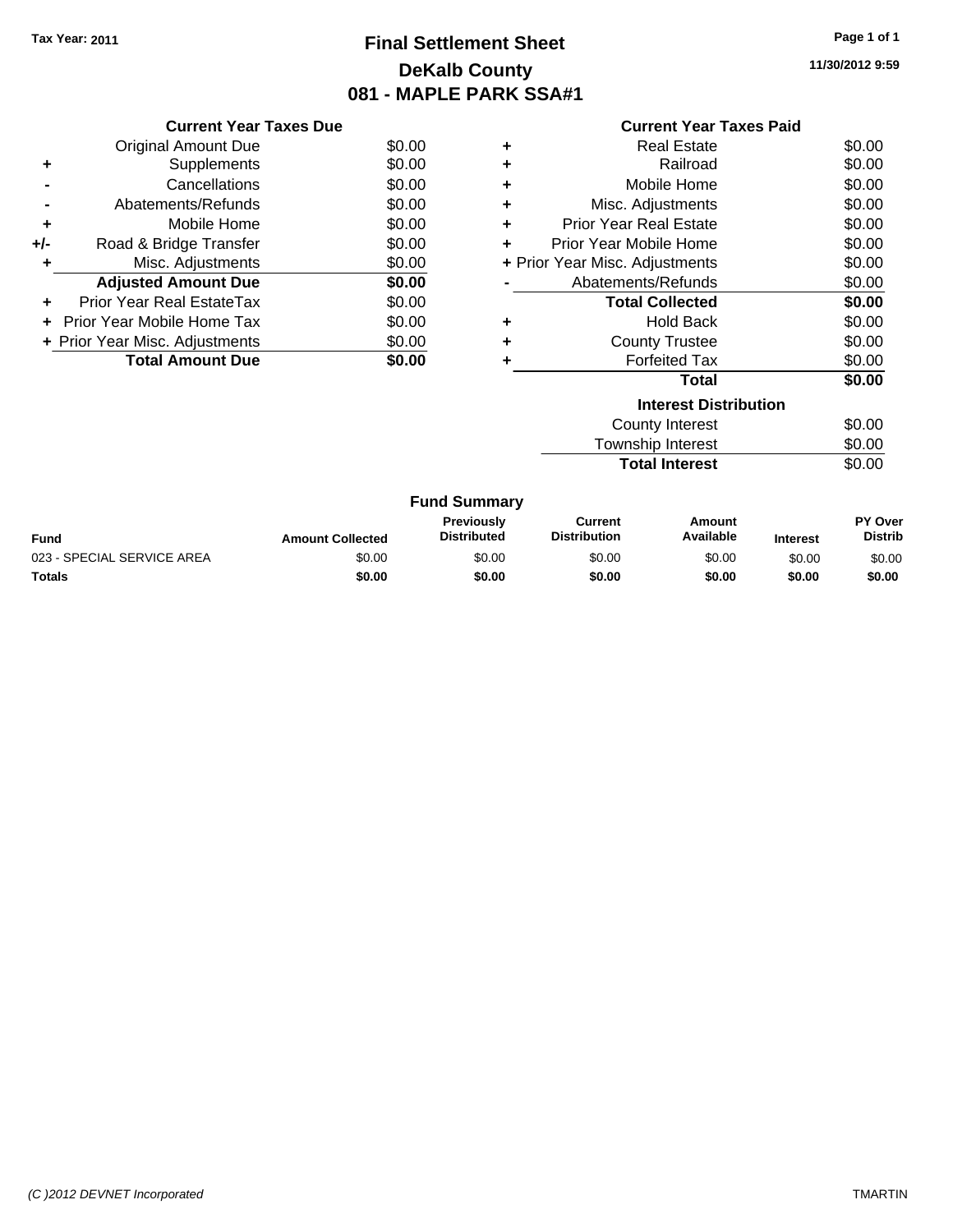# **Final Settlement Sheet Tax Year: 2011 Page 1 of 1 DeKalb County 082 - MAPLE PARK SSA #2**

**11/30/2012 9:59**

|     | <b>Current Year Taxes Due</b>  |        |
|-----|--------------------------------|--------|
|     | Original Amount Due            | \$0.00 |
| ٠   | Supplements                    | \$0.00 |
|     | Cancellations                  | \$0.00 |
|     | Abatements/Refunds             | \$0.00 |
| ٠   | Mobile Home                    | \$0.00 |
| +/- | Road & Bridge Transfer         | \$0.00 |
| ٠   | Misc. Adjustments              | \$0.00 |
|     | <b>Adjusted Amount Due</b>     | \$0.00 |
|     | Prior Year Real EstateTax      | \$0.00 |
|     | Prior Year Mobile Home Tax     | \$0.00 |
|     | + Prior Year Misc. Adjustments | \$0.00 |
|     | <b>Total Amount Due</b>        | \$0.00 |
|     |                                |        |

# **Current Year Taxes Paid**

|   | <b>Interest Distribution</b>   |        |
|---|--------------------------------|--------|
|   | <b>Total</b>                   | \$0.00 |
| ٠ | <b>Forfeited Tax</b>           | \$0.00 |
| ٠ | <b>County Trustee</b>          | \$0.00 |
| ٠ | <b>Hold Back</b>               | \$0.00 |
|   | <b>Total Collected</b>         | \$0.00 |
|   | Abatements/Refunds             | \$0.00 |
|   | + Prior Year Misc. Adjustments | \$0.00 |
| ٠ | Prior Year Mobile Home         | \$0.00 |
| ٠ | <b>Prior Year Real Estate</b>  | \$0.00 |
| ٠ | Misc. Adjustments              | \$0.00 |
| ٠ | Mobile Home                    | \$0.00 |
| ٠ | Railroad                       | \$0.00 |
| ٠ | Real Estate                    | \$0.00 |

| County Interest       | \$0.00 |
|-----------------------|--------|
| Township Interest     | \$0.00 |
| <b>Total Interest</b> | \$0.00 |

#### **Fund Summary Amount Current Distribution Previously Amount Collected Distributed**

| Fund                       | <b>Amount Collected</b> | Previouslv<br><b>Distributed</b> | Current<br><b>Distribution</b> | Amount<br>Available | Interest | <b>PY Over</b><br><b>Distrib</b> |
|----------------------------|-------------------------|----------------------------------|--------------------------------|---------------------|----------|----------------------------------|
| 023 - SPECIAL SERVICE AREA | \$0.00                  | \$0.00                           | \$0.00                         | \$0.00              | \$0.00   | \$0.00                           |
| Totals                     | \$0.00                  | \$0.00                           | \$0.00                         | \$0.00              | \$0.00   | \$0.00                           |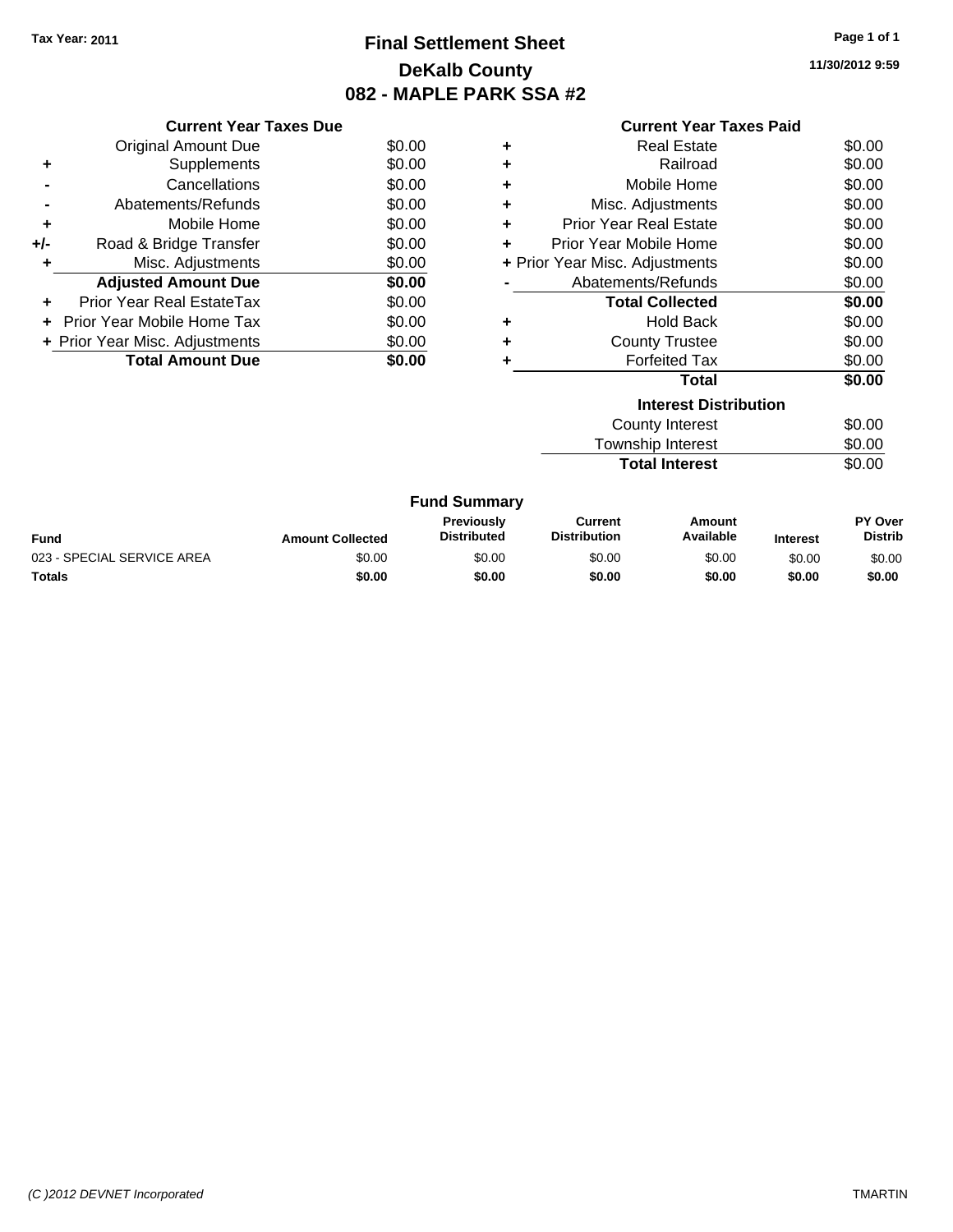# **Final Settlement Sheet Tax Year: 2011 Page 1 of 1 DeKalb County 083 - TOWN OF CORTLAND SBA #1**

**11/30/2012 9:59**

| <b>Current Year Taxes Paid</b> |  |  |
|--------------------------------|--|--|
|--------------------------------|--|--|

|     | <b>Current Year Taxes Due</b>     |        |
|-----|-----------------------------------|--------|
|     | <b>Original Amount Due</b>        | \$0.00 |
| ٠   | Supplements                       | \$0.00 |
|     | Cancellations                     | \$0.00 |
|     | Abatements/Refunds                | \$0.00 |
| ٠   | Mobile Home                       | \$0.00 |
| +/- | Road & Bridge Transfer            | \$0.00 |
| ٠   | Misc. Adjustments                 | \$0.00 |
|     | <b>Adjusted Amount Due</b>        | \$0.00 |
| ٠   | Prior Year Real EstateTax         | \$0.00 |
|     | <b>Prior Year Mobile Home Tax</b> | \$0.00 |
|     | + Prior Year Misc. Adjustments    | \$0.00 |
|     | <b>Total Amount Due</b>           | \$0.00 |

|   | <b>Interest Distribution</b><br>Ostanika katangan t | ሶስ ሰሰ  |
|---|-----------------------------------------------------|--------|
|   | Total                                               | \$0.00 |
|   | <b>Forfeited Tax</b>                                | \$0.00 |
| ٠ | <b>County Trustee</b>                               | \$0.00 |
|   | <b>Hold Back</b>                                    | \$0.00 |
|   | <b>Total Collected</b>                              | \$0.00 |
|   | Abatements/Refunds                                  | \$0.00 |
|   | + Prior Year Misc. Adjustments                      | \$0.00 |
|   | Prior Year Mobile Home                              | \$0.00 |
| ÷ | <b>Prior Year Real Estate</b>                       | \$0.00 |
| ٠ | Misc. Adjustments                                   | \$0.00 |
| ٠ | Mobile Home                                         | \$0.00 |
| ٠ | Railroad                                            | \$0.00 |
| ٠ | <b>Real Estate</b>                                  | \$0.00 |
|   |                                                     |        |

| County Interest       | \$0.00 |
|-----------------------|--------|
| Township Interest     | \$0.00 |
| <b>Total Interest</b> | \$0.00 |

|                          |                         | <b>Fund Summary</b>              |                                |                     |                 |                           |
|--------------------------|-------------------------|----------------------------------|--------------------------------|---------------------|-----------------|---------------------------|
| Fund                     | <b>Amount Collected</b> | Previously<br><b>Distributed</b> | Current<br><b>Distribution</b> | Amount<br>Available | <b>Interest</b> | PY Over<br><b>Distrib</b> |
| 003 - BONDS AND INTEREST | \$0.00                  | \$0.00                           | \$0.00                         | \$0.00              | \$0.00          | \$0.00                    |
| Totals                   | \$0.00                  | \$0.00                           | \$0.00                         | \$0.00              | \$0.00          | \$0.00                    |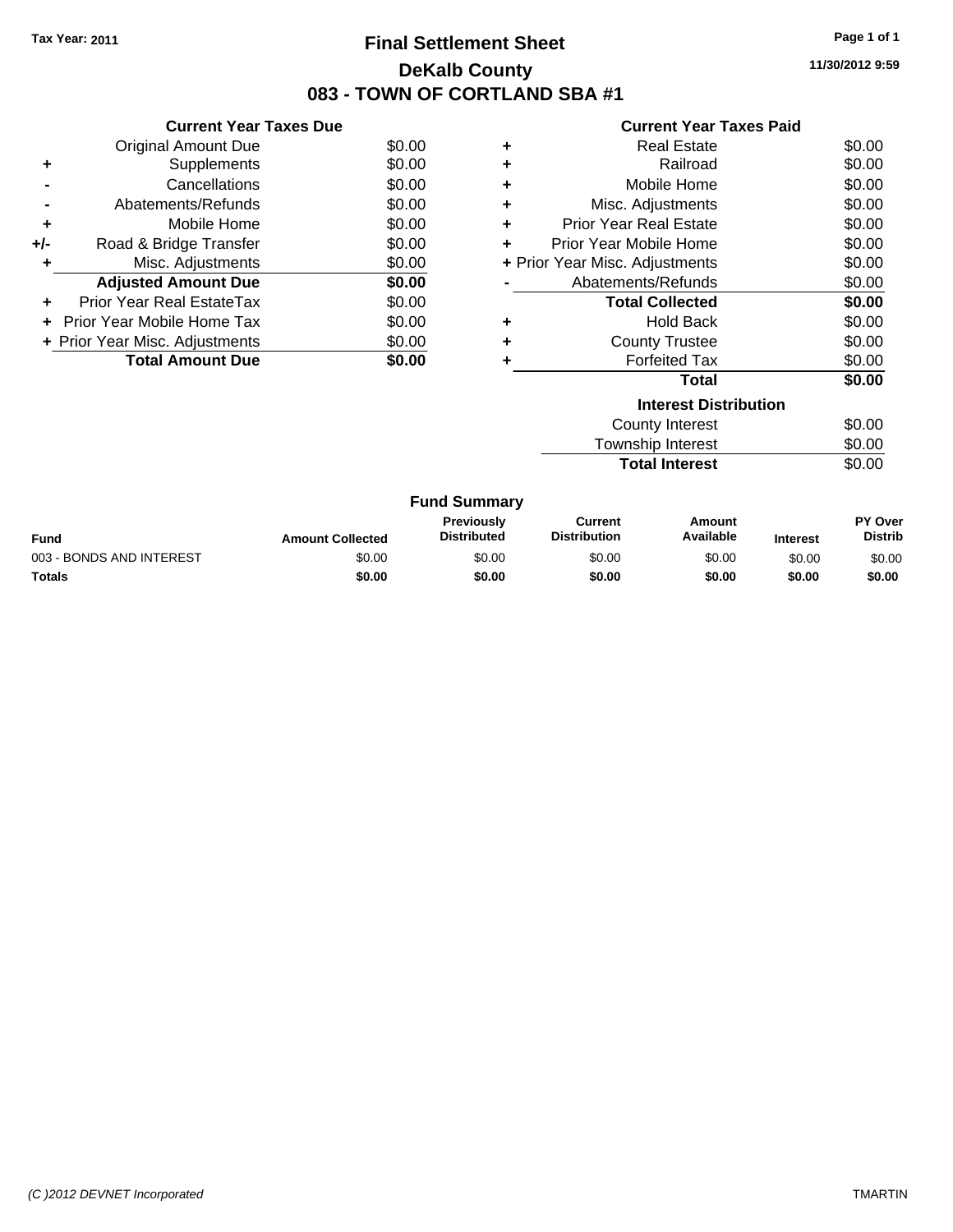# **Final Settlement Sheet Tax Year: 2011 Page 1 of 1 DeKalb County 084 - SANDWICH SSA #1**

**11/30/2012 9:59**

|       | <b>Current Year Taxes Due</b>  |        |
|-------|--------------------------------|--------|
|       | Original Amount Due            | \$0.00 |
|       | Supplements                    | \$0.00 |
|       | Cancellations                  | \$0.00 |
|       | Abatements/Refunds             | \$0.00 |
| ٠     | Mobile Home                    | \$0.00 |
| $+/-$ | Road & Bridge Transfer         | \$0.00 |
| ٠     | Misc. Adjustments              | \$0.00 |
|       | <b>Adjusted Amount Due</b>     | \$0.00 |
|       | Prior Year Real EstateTax      | \$0.00 |
|       | - Prior Year Mobile Home Tax   | \$0.00 |
|       | + Prior Year Misc. Adjustments | \$0.00 |
|       | <b>Total Amount Due</b>        | \$0.00 |
|       |                                |        |

|                                | <b>Current Year Taxes Paid</b> |        |  |  |  |  |
|--------------------------------|--------------------------------|--------|--|--|--|--|
| ٠                              | <b>Real Estate</b>             | \$0.00 |  |  |  |  |
| ٠                              | Railroad                       | \$0.00 |  |  |  |  |
| ٠                              | Mobile Home                    | \$0.00 |  |  |  |  |
| ٠                              | Misc. Adjustments              | \$0.00 |  |  |  |  |
| ٠                              | <b>Prior Year Real Estate</b>  | \$0.00 |  |  |  |  |
| ÷                              | Prior Year Mobile Home         | \$0.00 |  |  |  |  |
| + Prior Year Misc. Adjustments | \$0.00                         |        |  |  |  |  |
|                                | Abatements/Refunds             | \$0.00 |  |  |  |  |
|                                | <b>Total Collected</b>         | \$0.00 |  |  |  |  |
| ٠                              | <b>Hold Back</b>               | \$0.00 |  |  |  |  |
| ٠                              | <b>County Trustee</b>          | \$0.00 |  |  |  |  |
| ٠                              | <b>Forfeited Tax</b>           | \$0.00 |  |  |  |  |
|                                | Total                          | \$0.00 |  |  |  |  |
|                                | <b>Interest Distribution</b>   |        |  |  |  |  |
|                                | County Interest                | ፍስ ሰስ  |  |  |  |  |

| County Interest       | \$0.00 |
|-----------------------|--------|
| Township Interest     | \$0.00 |
| <b>Total Interest</b> | \$0.00 |

|                 |                         | <b>Fund Summary</b>                                  |                                |                     |                 |                                  |
|-----------------|-------------------------|------------------------------------------------------|--------------------------------|---------------------|-----------------|----------------------------------|
| Fund            | <b>Amount Collected</b> | <b>Previously</b><br><b>Distributed</b>              | Current<br><b>Distribution</b> | Amount<br>Available | <b>Interest</b> | <b>PY Over</b><br><b>Distrib</b> |
| 023 - CORPORATE | \$0.00                  | \$0.00                                               | \$0.00                         | \$0.00              | \$0.00          | \$0.00                           |
| Totals          | \$0.00                  | \$0.00                                               | \$0.00                         | \$0.00              | \$0.00          | \$0.00                           |
|                 |                         | <b>Address Hotel College Address College Books H</b> |                                |                     |                 |                                  |

**Miscellaneous Adjustment Detail**

**Year Source Account Type Amount Adjustment Description**<br>2011 RE - Real Estate Back Tax Collected **Amount SO.00 PRIMUS REDEMPTION** \$0.00 PRIMUS REDEMPTION 8 PARCELS by TBA

**Totals 1 entries** \$0.00

*(C )2012 DEVNET Incorporated* TMARTIN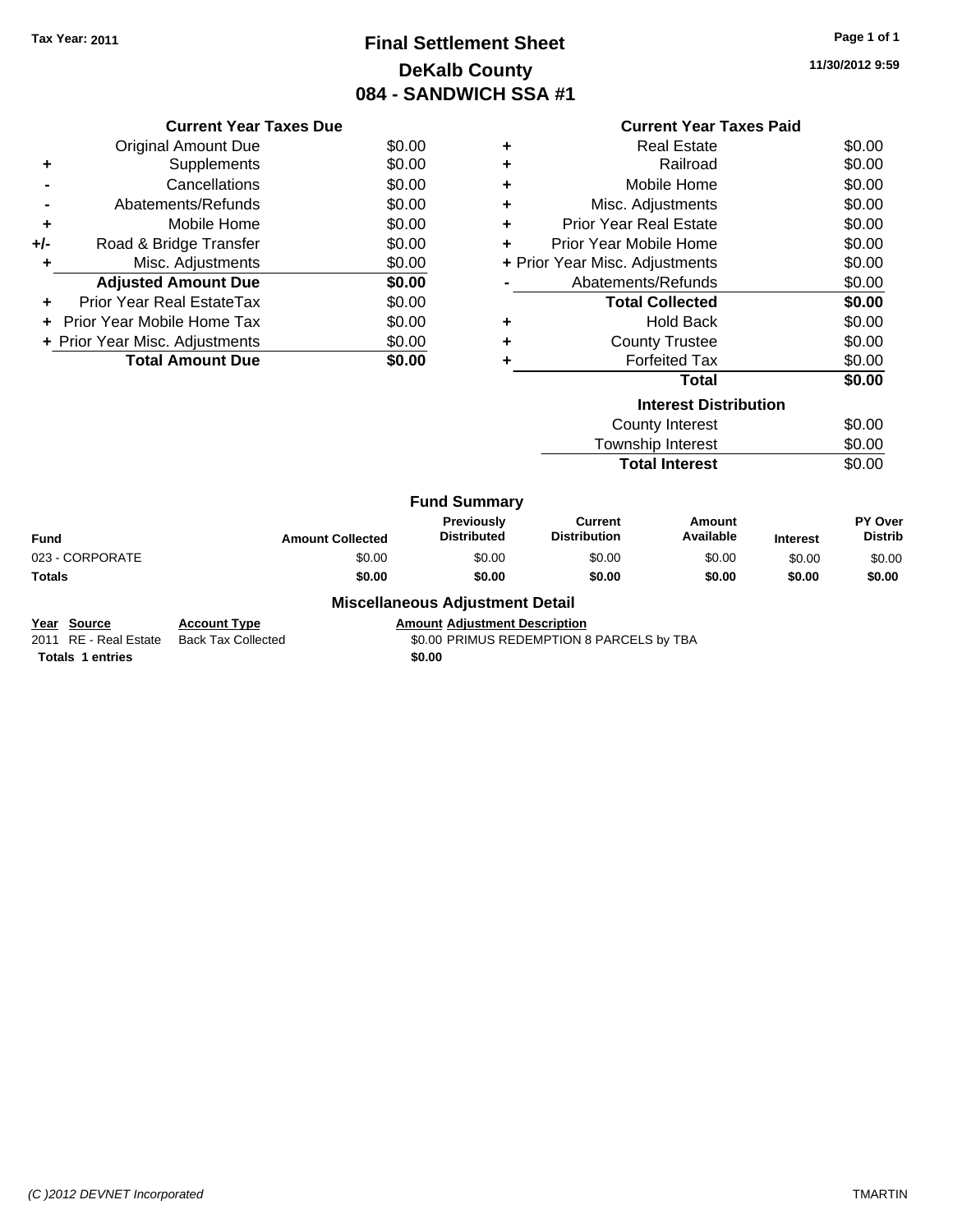# **Final Settlement Sheet Tax Year: 2011 Page 1 of 1 DeKalb County 085 - BURLINGTON FIRE**

**11/30/2012 9:59**

| <b>Current Year Taxes Due</b> |  |  |  |
|-------------------------------|--|--|--|
|-------------------------------|--|--|--|

|     | <b>Original Amount Due</b>     | \$7,757.67 |
|-----|--------------------------------|------------|
| ٠   | Supplements                    | \$0.00     |
|     | Cancellations                  | \$0.00     |
|     | Abatements/Refunds             | \$0.00     |
| ٠   | Mobile Home                    | \$0.00     |
| +/- | Road & Bridge Transfer         | \$0.00     |
| ٠   | Misc. Adjustments              | \$0.00     |
|     | <b>Adjusted Amount Due</b>     | \$7,757.67 |
|     | Prior Year Real EstateTax      | \$0.00     |
|     | Prior Year Mobile Home Tax     | \$0.00     |
|     | + Prior Year Misc. Adjustments | \$0.00     |
|     | <b>Total Amount Due</b>        | \$7.757.67 |

## **Current Year Taxes Paid**

| ٠ | <b>Real Estate</b>             | \$7,485.95 |
|---|--------------------------------|------------|
| ÷ | Railroad                       | \$271.72   |
| ÷ | Mobile Home                    | \$0.00     |
| ٠ | Misc. Adjustments              | \$0.00     |
| ٠ | <b>Prior Year Real Estate</b>  | \$0.00     |
| ٠ | Prior Year Mobile Home         | \$0.00     |
|   | + Prior Year Misc. Adjustments | \$0.00     |
|   | Abatements/Refunds             | \$0.00     |
|   | <b>Total Collected</b>         | \$7,757.67 |
| ٠ | <b>Hold Back</b>               |            |
|   |                                | \$0.00     |
| ٠ | <b>County Trustee</b>          | \$0.00     |
| ٠ | <b>Forfeited Tax</b>           | \$0.00     |
|   | <b>Total</b>                   | \$7,757.67 |
|   | <b>Interest Distribution</b>   |            |
|   | County Interest                | \$0.41     |

#### Township Interest \$0.00<br>
Total Interest \$0.41 **Total Interest**

| <b>Distribution Summary</b>       |            |  |  |  |
|-----------------------------------|------------|--|--|--|
| <b>Tax Distribution Date</b>      | Amount     |  |  |  |
| 05/25/2012                        | \$496.73   |  |  |  |
| 06/22/2012                        | \$3,401.21 |  |  |  |
| 07/20/2012                        | \$219.65   |  |  |  |
| 08/17/2012                        | \$522.19   |  |  |  |
| 09/14/2012                        | \$3,039.12 |  |  |  |
| 12/04/2012                        | \$78.77    |  |  |  |
| <b>Totals: 6 Distributions</b>    | \$7,757.67 |  |  |  |
| <b>Interest Distribution Date</b> | Amount     |  |  |  |
| 12/04/2012                        | \$0.41     |  |  |  |
| <b>Totals: 1 Distributions</b>    | \$0.41     |  |  |  |
| Grand Totals: 7 Distributions     | \$7.758.08 |  |  |  |

| Fund            | <b>Amount Collected</b> | <b>Previously</b><br><b>Distributed</b> | Current<br><b>Distribution</b> | Amount<br>Available | <b>Interest</b> | <b>PY Over</b><br><b>Distrib</b> |
|-----------------|-------------------------|-----------------------------------------|--------------------------------|---------------------|-----------------|----------------------------------|
| 001 - CORPORATE | \$4.694.14              | \$4,646,48                              | \$47.66                        | \$0.00              | \$0.25          | \$0.00                           |
| 064 - AMBULANCE | \$3.063.53              | \$3.032.42                              | \$31.11                        | \$0.00              | \$0.16          | \$0.00                           |
| <b>Totals</b>   | \$7.757.67              | \$7,678,90                              | \$78.77                        | \$0.00              | \$0.41          | \$0.00                           |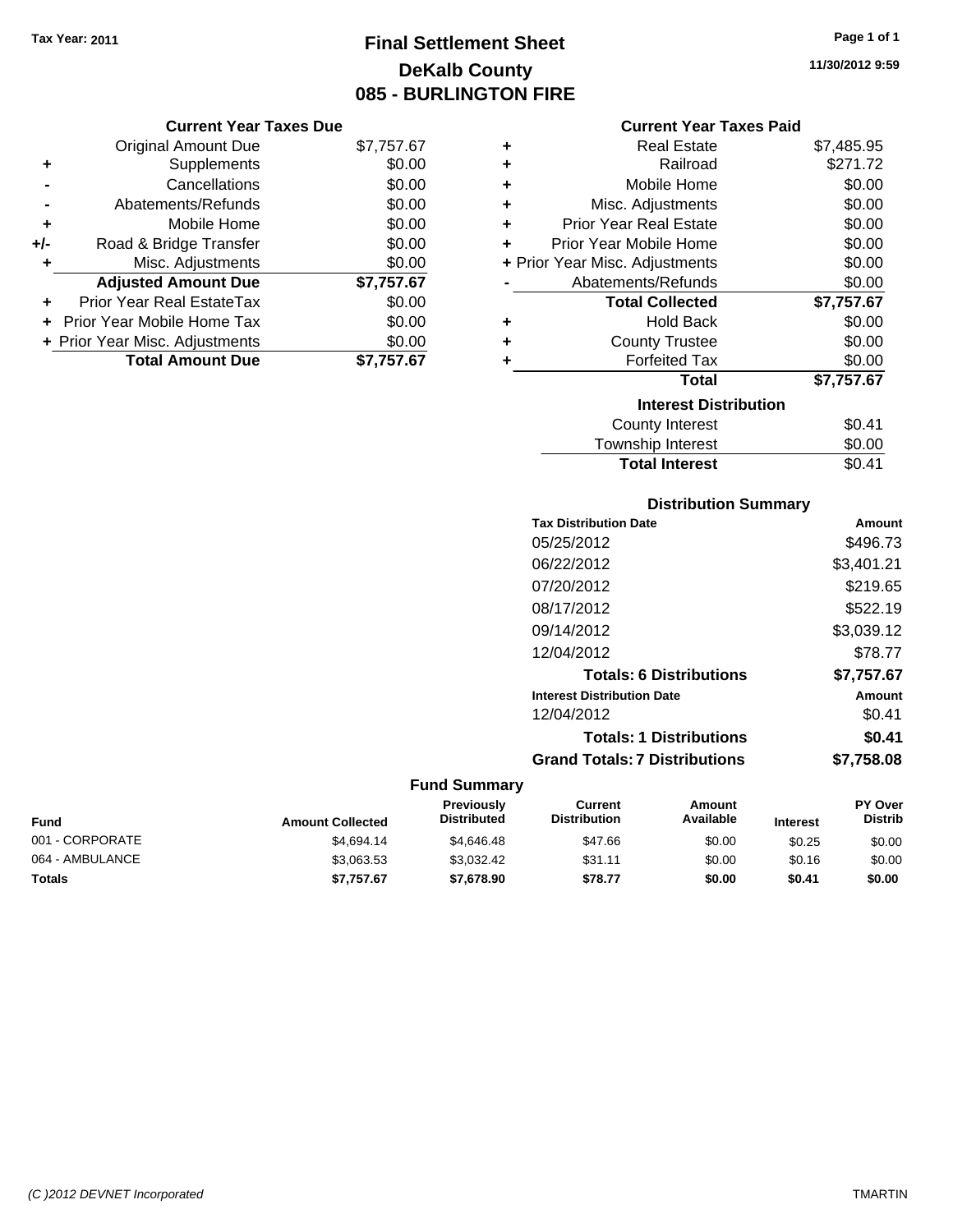# **Final Settlement Sheet Tax Year: 2011 Page 1 of 1 DeKalb County 086 - CORTLAND FIRE**

### **Current Year Taxes Due**

|       | <b>Original Amount Due</b>     | \$437,300.32 |
|-------|--------------------------------|--------------|
| ٠     | Supplements                    | \$0.00       |
|       | Cancellations                  | \$849.59     |
|       | Abatements/Refunds             | \$0.00       |
| ٠     | Mobile Home                    | \$423.66     |
| $+/-$ | Road & Bridge Transfer         | \$0.00       |
| ٠     | Misc. Adjustments              | \$0.00       |
|       | <b>Adjusted Amount Due</b>     | \$436,874.39 |
|       | Prior Year Real EstateTax      | \$52.38      |
|       | Prior Year Mobile Home Tax     | (\$10.80)    |
|       | + Prior Year Misc. Adjustments | \$7.56       |
|       | <b>Total Amount Due</b>        | \$436,923.53 |

| ٠ | <b>Real Estate</b>             | \$433,524.39 |
|---|--------------------------------|--------------|
| ÷ | Railroad                       | \$1,935.44   |
| ÷ | Mobile Home                    | \$409.39     |
| ÷ | Misc. Adjustments              | \$0.00       |
| ÷ | <b>Prior Year Real Estate</b>  | \$52.38      |
| ÷ | Prior Year Mobile Home         | (\$10.80)    |
|   | + Prior Year Misc. Adjustments | \$7.56       |
|   | Abatements/Refunds             | \$0.00       |
|   |                                |              |
|   | <b>Total Collected</b>         | \$435,918.36 |
| ٠ | <b>Hold Back</b>               | \$0.00       |
| ÷ | <b>County Trustee</b>          | \$964.57     |
| ٠ | <b>Forfeited Tax</b>           | \$40.60      |
|   | <b>Total</b>                   | \$436,923.53 |
|   | <b>Interest Distribution</b>   |              |
|   | <b>County Interest</b>         | \$23.27      |

# **Total Interest** \$23.27

| <b>Distribution Summary</b>          |              |  |  |  |
|--------------------------------------|--------------|--|--|--|
| <b>Tax Distribution Date</b>         | Amount       |  |  |  |
| 05/25/2012                           | \$37,611.71  |  |  |  |
| 06/22/2012                           | \$184,250.27 |  |  |  |
| 07/20/2012                           | \$2,530.27   |  |  |  |
| 08/17/2012                           | \$26.070.57  |  |  |  |
| 09/14/2012                           | \$170,131.35 |  |  |  |
| 12/04/2012                           | \$15,324.19  |  |  |  |
| <b>Totals: 6 Distributions</b>       | \$435.918.36 |  |  |  |
| <b>Interest Distribution Date</b>    | Amount       |  |  |  |
| 12/04/2012                           | \$23.27      |  |  |  |
| <b>Totals: 1 Distributions</b>       | \$23.27      |  |  |  |
| <b>Grand Totals: 7 Distributions</b> | \$435,941,63 |  |  |  |

## **Fund Summary**

| Fund            | <b>Amount Collected</b> | <b>Previously</b><br><b>Distributed</b> | Current<br><b>Distribution</b> | Amount<br>Available | <b>Interest</b> | <b>PY Over</b><br><b>Distrib</b> |
|-----------------|-------------------------|-----------------------------------------|--------------------------------|---------------------|-----------------|----------------------------------|
| 001 - CORPORATE | \$189,696.86            | \$183,028,30                            | \$6.668.56                     | \$0.00              | \$10.13         | \$0.00                           |
| 064 - AMBULANCE | \$246,221.50            | \$237,565.87                            | \$8,655.63                     | \$0.00              | \$13.14         | \$0.00                           |
| <b>Totals</b>   | \$435,918,36            | \$420,594.17                            | \$15,324.19                    | \$0.00              | \$23.27         | \$0.00                           |

## **Miscellaneous Adjustment Detail**

| Year Source             | <b>Account Type</b>                      | <b>Amount Adiustment Description</b>                 |
|-------------------------|------------------------------------------|------------------------------------------------------|
|                         | 2011 MH - Mobile Home Back Tax Collected | \$7.56 TIMMONS REDEMPTION 09-29-400-016-0013O by TBA |
| <b>Totals 1 entries</b> |                                          | \$7.56                                               |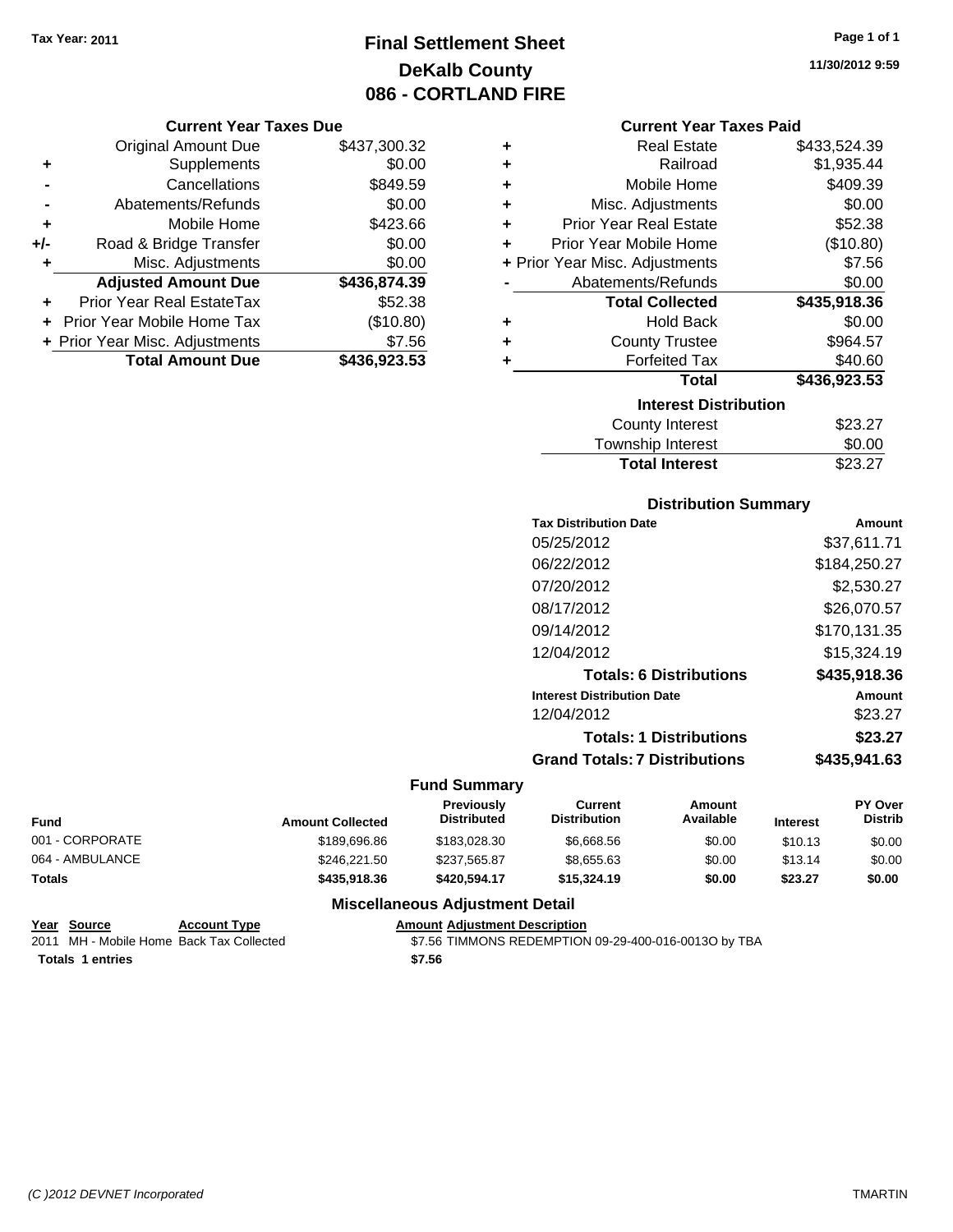# **Final Settlement Sheet Tax Year: 2011 Page 1 of 1 DeKalb County 087 - DE KALB FIRE**

#### **Current Year Taxes Due**

|       | <b>Original Amount Due</b>       | \$122,739.66 |
|-------|----------------------------------|--------------|
| ٠     | Supplements                      | \$0.00       |
|       | Cancellations                    | \$60.59      |
|       | Abatements/Refunds               | \$0.00       |
| ÷     | Mobile Home                      | \$4.08       |
| $+/-$ | Road & Bridge Transfer           | \$0.00       |
| ٠     | Misc. Adjustments                | \$1.41       |
|       | <b>Adjusted Amount Due</b>       | \$122,684.56 |
|       | <b>Prior Year Real EstateTax</b> | \$0.00       |
|       | Prior Year Mobile Home Tax       | \$0.00       |
|       | + Prior Year Misc. Adjustments   | \$0.00       |
|       | <b>Total Amount Due</b>          | \$122,684.56 |

| <b>Real Estate</b>             | \$120,759.00 |
|--------------------------------|--------------|
| Railroad                       | \$1,918.78   |
| Mobile Home                    | \$4.08       |
| Misc. Adjustments              | \$1.41       |
| <b>Prior Year Real Estate</b>  | \$0.00       |
| Prior Year Mobile Home         | \$0.00       |
| + Prior Year Misc. Adjustments | \$0.00       |
| Abatements/Refunds             | \$0.00       |
| <b>Total Collected</b>         | \$122,683.27 |
| <b>Hold Back</b>               | \$0.00       |
| <b>County Trustee</b>          | \$1.29       |
| <b>Forfeited Tax</b>           | \$0.00       |
| Total                          | \$122.684.56 |
| <b>Interest Distribution</b>   |              |
| <b>County Interest</b>         | \$6.55       |
|                                |              |

| <b>Total Interest</b> | \$6.55 |
|-----------------------|--------|
| Township Interest     | \$0.00 |
| County Interest       | ახ.55  |

## **Distribution Summary**

| <b>Tax Distribution Date</b>         | Amount       |
|--------------------------------------|--------------|
| 05/25/2012                           | \$8,492.08   |
| 06/22/2012                           | \$56,533.27  |
| 07/20/2012                           | \$613.58     |
| 08/17/2012                           | \$2,900.60   |
| 09/14/2012                           | \$42,634.90  |
| 12/04/2012                           | \$11.508.84  |
| <b>Totals: 6 Distributions</b>       | \$122,683.27 |
| <b>Interest Distribution Date</b>    | Amount       |
| 12/04/2012                           | \$6.55       |
| <b>Totals: 1 Distributions</b>       | \$6.55       |
| <b>Grand Totals: 7 Distributions</b> | \$122,689.82 |
|                                      |              |

#### **Fund Summary**

|                 |                         | <b>Previously</b>  | Current             | Amount    |                 | <b>PY Over</b> |
|-----------------|-------------------------|--------------------|---------------------|-----------|-----------------|----------------|
| <b>Fund</b>     | <b>Amount Collected</b> | <b>Distributed</b> | <b>Distribution</b> | Available | <b>Interest</b> | <b>Distrib</b> |
| 001 - CORPORATE | \$122,683.27            | \$111.174.43       | \$11.508.84         | \$0.00    | \$6.55          | \$0.00         |
| Totals          | \$122.683.27            | \$111.174.43       | \$11,508,84         | \$0.00    | \$6.55          | \$0.00         |

## **Miscellaneous Adjustment Detail**

**Year Source Account Type Amount Adjustment Description Totals \$1.41 1 entries**

2011 RE - Real Estate Back Tax Collected **12.41 SOUTH POINT GREENS REDEMPTION 11-03-128-016 by TBA**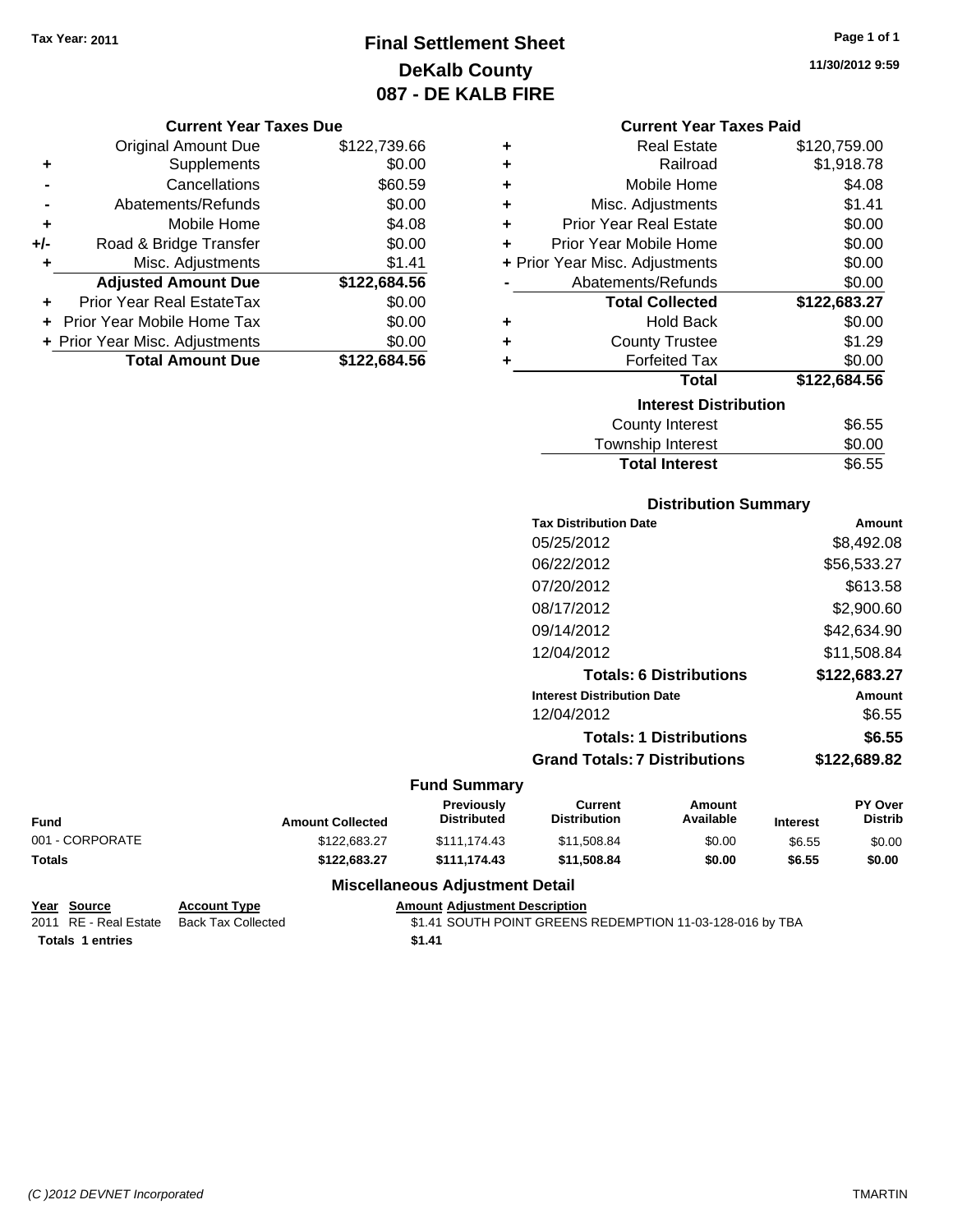# **Final Settlement Sheet Tax Year: 2011 Page 1 of 1 DeKalb County 088 - EARLVILLE FIRE**

# **11/30/2012 9:59**

|       | <b>Original Amount Due</b>     | \$2,564.87 |
|-------|--------------------------------|------------|
| ٠     | Supplements                    | \$0.00     |
|       | Cancellations                  | \$0.00     |
|       | Abatements/Refunds             | \$0.00     |
| ÷     | Mobile Home                    | \$0.00     |
| $+/-$ | Road & Bridge Transfer         | \$0.00     |
| ٠     | Misc. Adjustments              | \$0.00     |
|       | <b>Adjusted Amount Due</b>     | \$2,564.87 |
|       | Prior Year Real EstateTax      | \$0.00     |
|       | Prior Year Mobile Home Tax     | \$0.00     |
|       | + Prior Year Misc. Adjustments | \$0.00     |
|       | <b>Total Amount Due</b>        | \$2,564.87 |

# **Current Year Taxes Paid**

| ٠ | <b>Real Estate</b>             | \$2,408.07 |
|---|--------------------------------|------------|
| ÷ | Railroad                       | \$156.80   |
| ÷ | Mobile Home                    | \$0.00     |
| ٠ | Misc. Adjustments              | \$0.00     |
| ÷ | <b>Prior Year Real Estate</b>  | \$0.00     |
| ÷ | Prior Year Mobile Home         | \$0.00     |
|   | + Prior Year Misc. Adjustments | \$0.00     |
|   | Abatements/Refunds             | \$0.00     |
|   | <b>Total Collected</b>         | \$2,564.87 |
| ٠ | <b>Hold Back</b>               | \$0.00     |
| ÷ | <b>County Trustee</b>          | \$0.00     |
|   | <b>Forfeited Tax</b>           |            |
| ٠ |                                | \$0.00     |
|   | <b>Total</b>                   | \$2,564.87 |
|   | <b>Interest Distribution</b>   |            |
|   | <b>County Interest</b>         | \$0.14     |

| <b>Total Interest</b>  | \$0.14 |
|------------------------|--------|
| .<br>Township Interest | \$0.00 |

# **Distribution Summary**

| <b>Tax Distribution Date</b>         | Amount     |
|--------------------------------------|------------|
| 05/25/2012                           | \$144.05   |
| 06/22/2012                           | \$1,297.12 |
| 07/20/2012                           | \$42.63    |
| 09/14/2012                           | \$987.95   |
| 12/04/2012                           | \$93.12    |
| <b>Totals: 5 Distributions</b>       | \$2,564.87 |
| <b>Interest Distribution Date</b>    | Amount     |
| 12/04/2012                           | \$0.14     |
| <b>Totals: 1 Distributions</b>       | \$0.14     |
| <b>Grand Totals: 6 Distributions</b> | \$2,565.01 |

| <b>Fund</b>     | <b>Amount Collected</b> | <b>Previously</b><br><b>Distributed</b> | Current<br><b>Distribution</b> | Amount<br>Available | <b>Interest</b> | <b>PY Over</b><br><b>Distrib</b> |
|-----------------|-------------------------|-----------------------------------------|--------------------------------|---------------------|-----------------|----------------------------------|
| 001 - CORPORATE | \$1,240.79              | \$1.195.75                              | \$45.04                        | \$0.00              | \$0.07          | \$0.00                           |
| 064 - AMBULANCE | \$1,324.08              | \$1,276.00                              | \$48.08                        | \$0.00              | \$0.07          | \$0.00                           |
| Totals          | \$2.564.87              | \$2,471.75                              | \$93.12                        | \$0.00              | \$0.14          | \$0.00                           |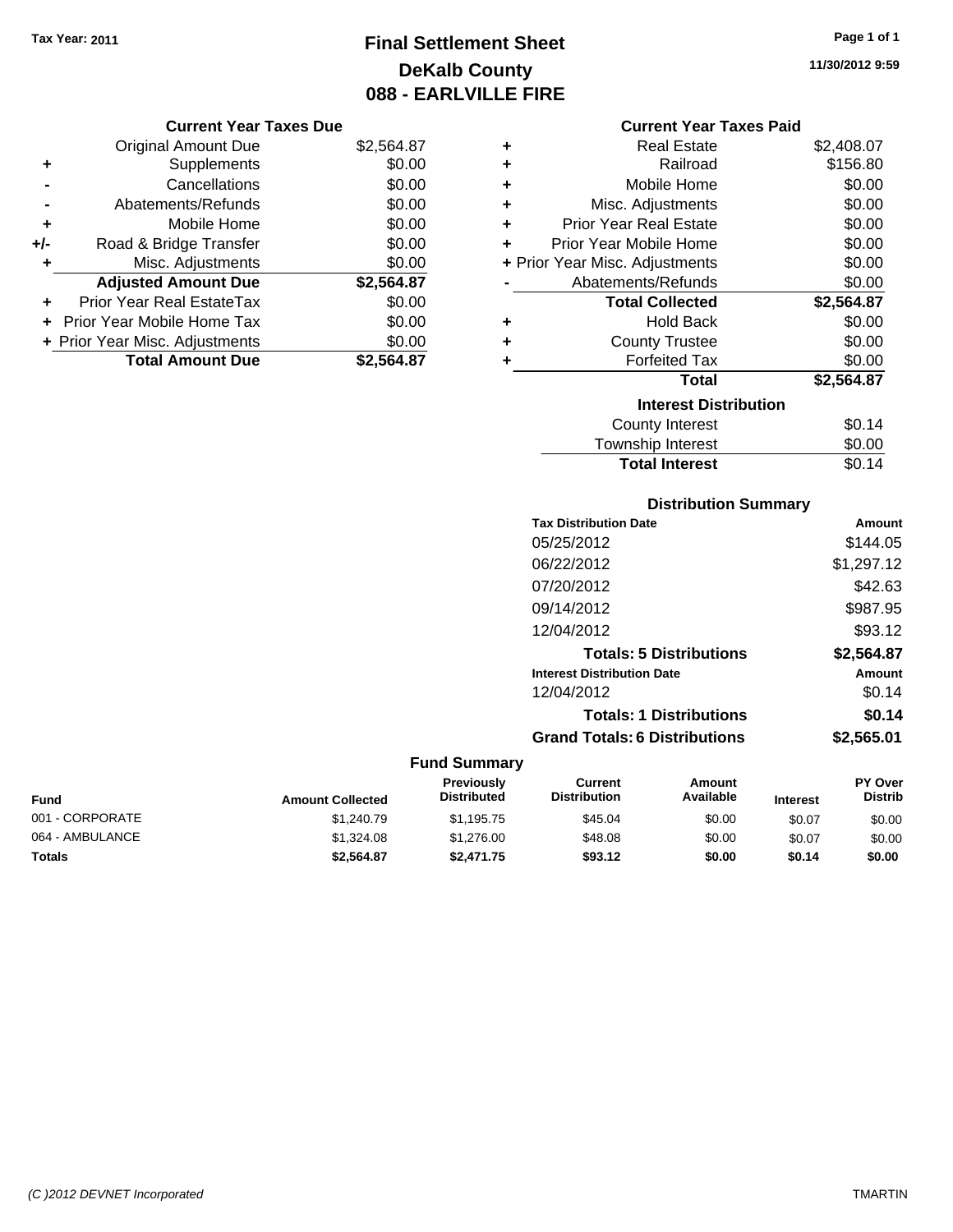**Original Amount Due** 

**Adjusted Amount Due** 

**Total Amount Due** 

**+** Supplements **-** Cancellations **-** Abatements/Refunds **+** Mobile Home **+/-** Road & Bridge Transfer **+** Misc. Adjustments

**+** Prior Year Real EstateTax **+** Prior Year Mobile Home Tax **+ Prior Year Misc. Adjustments** 

# **Final Settlement Sheet Tax Year: 2011 Page 1 of 1 DeKalb County 089 - GENOA-KINGSTON FIRE**

**11/30/2012 9:59**

# **Current Year Taxes Paid**

| <b>Current Year Taxes Due</b> |              |           | <b>Current Year Taxes Paid</b> |              |
|-------------------------------|--------------|-----------|--------------------------------|--------------|
| ่<br>al Amount Due            | \$874,879.46 | ÷         | <b>Real Estate</b>             | \$867,290.37 |
| Supplements                   | \$0.00       | ÷         | Railroad                       | \$5,919.08   |
| Cancellations                 | \$1,555.45   | ÷         | Mobile Home                    | \$360.06     |
| nents/Refunds                 | \$0.00       | ÷         | Misc. Adjustments              | \$8.43       |
| Mobile Home                   | \$362.64     | ÷         | <b>Prior Year Real Estate</b>  | \$210.38     |
| ridge Transfer                | \$0.00       | $\ddot{}$ | Prior Year Mobile Home         | \$0.00       |
| . Adjustments                 | \$8.43       |           | + Prior Year Misc. Adjustments | \$4.81       |
| <b>Amount Due</b>             | \$873,695.08 |           | Abatements/Refunds             | \$0.00       |
| leal EstateTax:               | \$210.38     |           | <b>Total Collected</b>         | \$873,793.13 |
| pile Home Tax                 | \$0.00       | ÷         | <b>Hold Back</b>               | \$0.00       |
| . Adjustments                 | \$4.81       | ÷         | <b>County Trustee</b>          | \$117.14     |
| <b>Amount Due</b>             | \$873,910.27 |           | <b>Forfeited Tax</b>           | \$0.00       |
|                               |              |           | <b>Total</b>                   | \$873,910.27 |
|                               |              |           | <b>Interest Distribution</b>   |              |

| <u>MICICSL DISLINUITION</u> |         |  |  |
|-----------------------------|---------|--|--|
| <b>County Interest</b>      | \$46.64 |  |  |
| Township Interest           | \$0.00  |  |  |
| <b>Total Interest</b>       | \$46.64 |  |  |
|                             |         |  |  |

## **Distribution Summary**

| <b>Tax Distribution Date</b>         | Amount       |
|--------------------------------------|--------------|
| 05/25/2012                           | \$83,655.36  |
| 06/22/2012                           | \$374,964.98 |
| 07/20/2012                           | \$6,517.25   |
| 08/17/2012                           | \$38,018.09  |
| 09/14/2012                           | \$335,194.95 |
| 12/04/2012                           | \$35.442.50  |
| <b>Totals: 6 Distributions</b>       | \$873,793.13 |
| <b>Interest Distribution Date</b>    | Amount       |
| 12/04/2012                           | \$46.64      |
| <b>Totals: 1 Distributions</b>       | \$46.64      |
| <b>Grand Totals: 7 Distributions</b> | \$873.839.77 |
|                                      |              |

#### **Fund Summary**

| Fund                                    | <b>Amount Collected</b> | Previously<br><b>Distributed</b> | Current<br><b>Distribution</b> | Amount<br>Available | <b>Interest</b> | PY Over<br><b>Distrib</b> |
|-----------------------------------------|-------------------------|----------------------------------|--------------------------------|---------------------|-----------------|---------------------------|
| 001 - CORPORATE                         | \$264.895.62            | \$254.151.04                     | \$10.744.58                    | \$0.00              | \$14.14         | \$0.00                    |
| 035 - TORT JUDGEMENTS/LIABILITY<br>INS. | \$61.882.03             | \$59.371.98                      | \$2,510.05                     | \$0.00              | \$3.30          | \$0.00                    |
| 064 - AMBULANCE                         | \$547.015.48            | \$524.827.61                     | \$22,187.87                    | \$0.00              | \$29.20         | \$0.00                    |
| <b>Totals</b>                           | \$873,793.13            | \$838,350.63                     | \$35,442.50                    | \$0.00              | \$46.64         | \$0.00                    |

## **Miscellaneous Adjustment Detail**

| Year Source           | <b>Account Type</b>                      | <b>Amount Adiustment Description</b>              |
|-----------------------|------------------------------------------|---------------------------------------------------|
|                       | 2011 MH - Mobile Home Back Tax Collected | \$4.81 LEON REDEMPTION 03-30-131-001-00450 by TBA |
| 2011 RE - Real Estate | Back Tax Collected                       | \$8.43 SCAVENGER SALE 03-30-101-003 by TBA        |
| Totals 2 entries      |                                          | \$13.24                                           |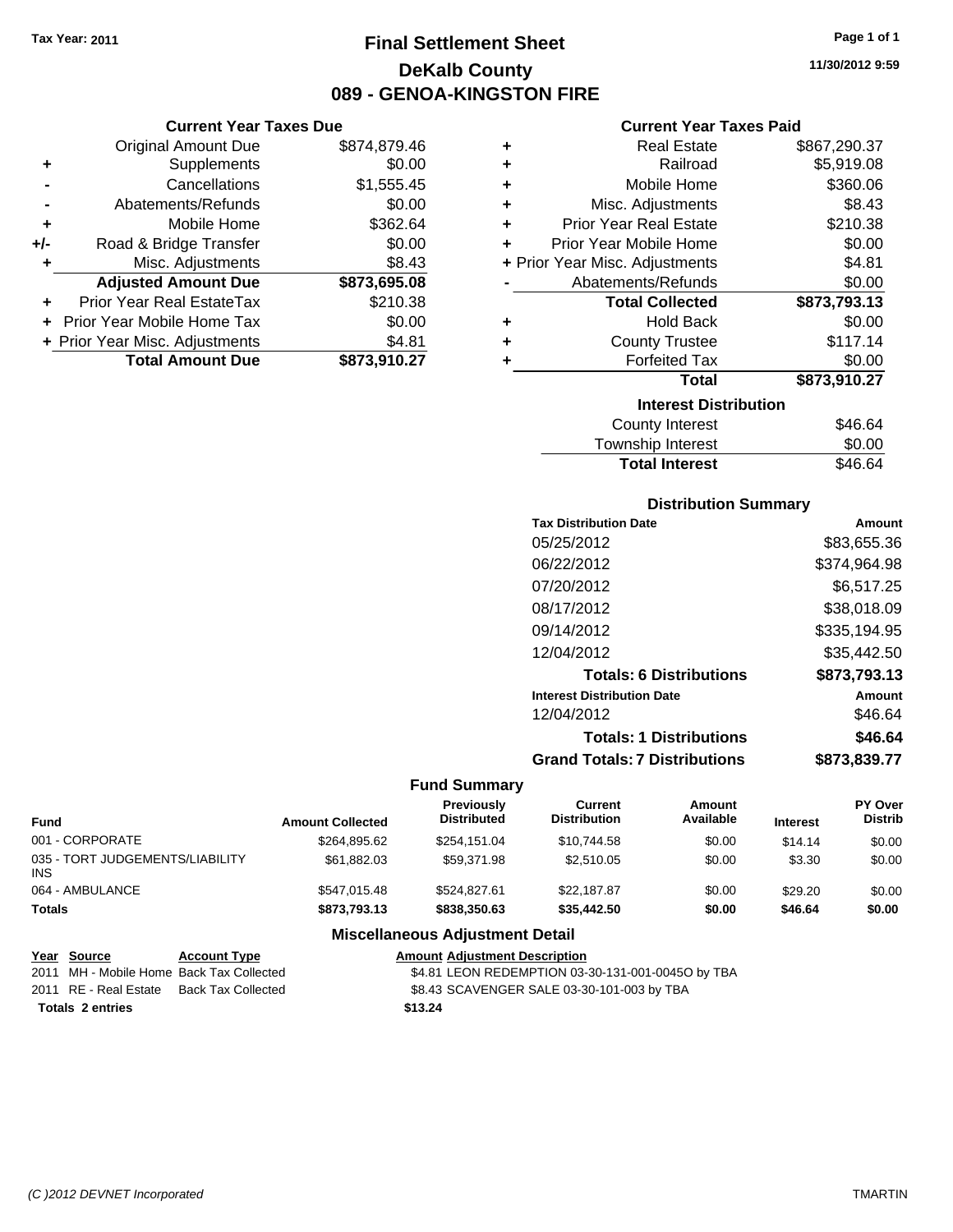# **Final Settlement Sheet Tax Year: 2011 Page 1 of 1 DeKalb County 090 - HAMPSHIRE FIRE**

**11/30/2012 9:59**

|     | <b>Original Amount Due</b>        | \$24,046.67 |
|-----|-----------------------------------|-------------|
| ٠   | Supplements                       | \$0.00      |
|     | Cancellations                     | \$0.00      |
|     | Abatements/Refunds                | \$0.00      |
| ÷   | Mobile Home                       | \$11.21     |
| +/- | Road & Bridge Transfer            | \$0.00      |
| ٠   | Misc. Adjustments                 | \$0.00      |
|     | <b>Adjusted Amount Due</b>        | \$24,057.88 |
|     | <b>Prior Year Real EstateTax</b>  | \$0.00      |
|     | <b>Prior Year Mobile Home Tax</b> | \$0.00      |
|     | + Prior Year Misc. Adjustments    | \$0.00      |
|     | <b>Total Amount Due</b>           | \$24.057.88 |

| <b>Current Year Taxes Paid</b> |  |  |  |
|--------------------------------|--|--|--|
|--------------------------------|--|--|--|

| ٠                            | Real Estate                    | \$23,536.01 |  |  |
|------------------------------|--------------------------------|-------------|--|--|
| ÷                            | Railroad                       | \$510.66    |  |  |
| ÷                            | Mobile Home                    | \$11.21     |  |  |
| ÷                            | Misc. Adjustments              | \$0.00      |  |  |
| ÷                            | <b>Prior Year Real Estate</b>  | \$0.00      |  |  |
| ٠                            | Prior Year Mobile Home         | \$0.00      |  |  |
|                              | + Prior Year Misc. Adjustments | \$0.00      |  |  |
|                              | Abatements/Refunds             | \$0.00      |  |  |
|                              | <b>Total Collected</b>         | \$24,057.88 |  |  |
| ٠                            | <b>Hold Back</b>               | \$0.00      |  |  |
| ÷                            | <b>County Trustee</b>          | \$0.00      |  |  |
| ٠                            | <b>Forfeited Tax</b>           | \$0.00      |  |  |
|                              | Total                          | \$24,057.88 |  |  |
| <b>Interest Distribution</b> |                                |             |  |  |
|                              | <b>County Interest</b>         | \$1.28      |  |  |
|                              | <b>Township Interest</b>       | \$0.00      |  |  |
|                              | <b>Total Interest</b>          | \$1.28      |  |  |

# **Distribution Summary**

| <b>Tax Distribution Date</b>         | Amount      |
|--------------------------------------|-------------|
| 05/25/2012                           | \$2,725.00  |
| 06/22/2012                           | \$11,582.26 |
| 07/20/2012                           | \$182.09    |
| 08/17/2012                           | \$748.59    |
| 09/14/2012                           | \$8,734.31  |
| 12/04/2012                           | \$85.63     |
| <b>Totals: 6 Distributions</b>       | \$24,057.88 |
| <b>Interest Distribution Date</b>    | Amount      |
| 12/04/2012                           | \$1.28      |
| <b>Totals: 1 Distributions</b>       | \$1.28      |
| <b>Grand Totals: 7 Distributions</b> | \$24.059.16 |
|                                      |             |

| <b>Fund</b>                 | <b>Amount Collected</b> | <b>Previously</b><br><b>Distributed</b> | Current<br><b>Distribution</b> | Amount<br>Available | <b>Interest</b> | <b>PY Over</b><br><b>Distrib</b> |
|-----------------------------|-------------------------|-----------------------------------------|--------------------------------|---------------------|-----------------|----------------------------------|
| 001 - CORPORATE             | \$13,519.09             | \$13,470.98                             | \$48.11                        | \$0.00              | \$0.72          | \$0.00                           |
| 013 - FIREFIGHTER'S PENSION | \$399.48                | \$398.05                                | \$1.43                         | \$0.00              | \$0.02          | \$0.00                           |
| 064 - AMBULANCE             | \$10.139.31             | \$10.103.22                             | \$36.09                        | \$0.00              | \$0.54          | \$0.00                           |
| <b>Totals</b>               | \$24,057.88             | \$23,972.25                             | \$85.63                        | \$0.00              | \$1.28          | \$0.00                           |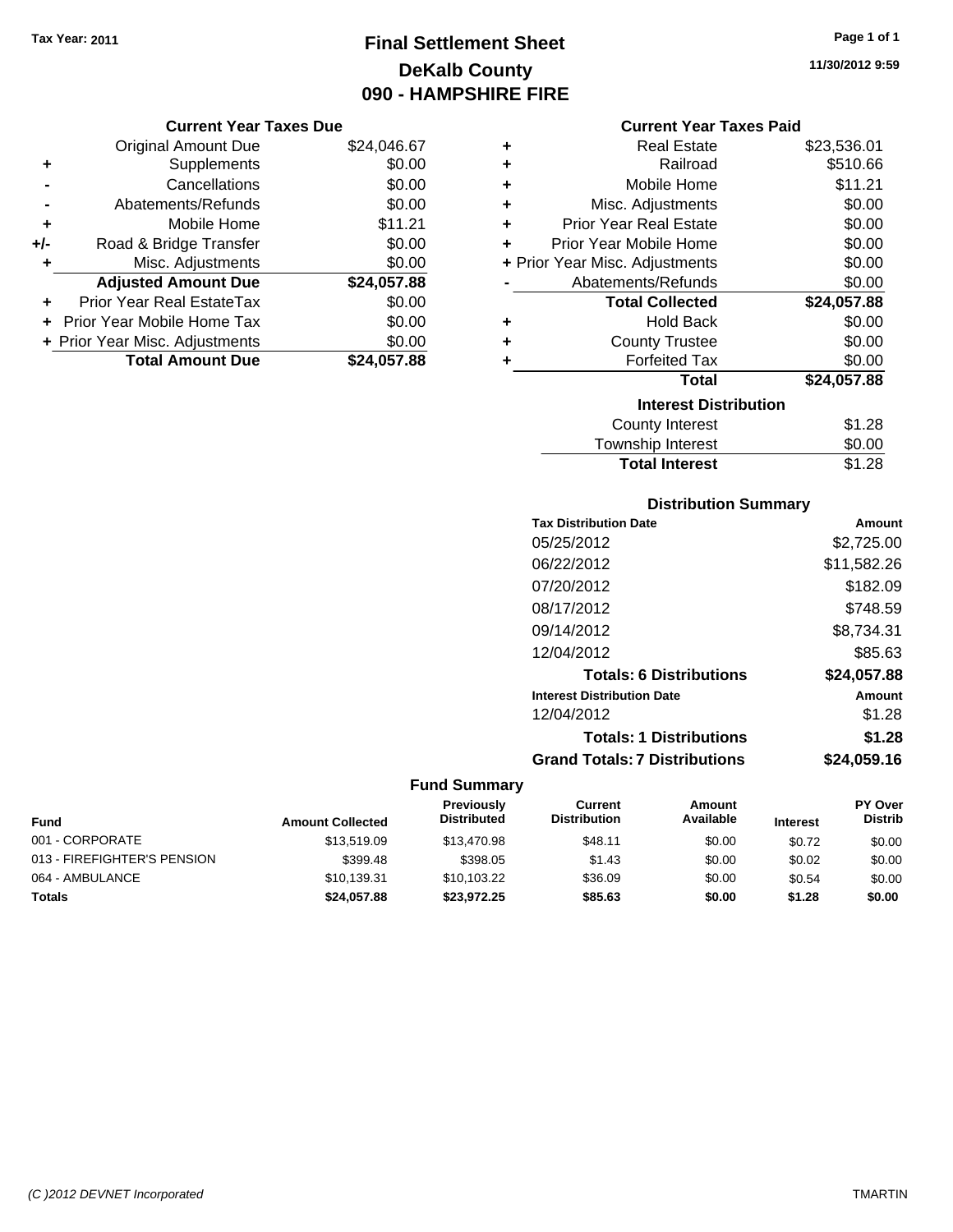# **Final Settlement Sheet Tax Year: 2011 Page 1 of 1 DeKalb County 091 - HINCKLEY FIRE**

#### **Current Year Taxes Due**

|     | <b>Original Amount Due</b>       | \$363,727.88 |
|-----|----------------------------------|--------------|
| ٠   | Supplements                      | \$0.00       |
|     | Cancellations                    | \$428.18     |
|     | Abatements/Refunds               | \$7.69       |
| ÷   | Mobile Home                      | \$28.93      |
| +/- | Road & Bridge Transfer           | \$0.00       |
| ٠   | Misc. Adjustments                | \$65.72      |
|     | <b>Adjusted Amount Due</b>       | \$363,386.66 |
|     | <b>Prior Year Real EstateTax</b> | (\$208.14)   |
|     | Prior Year Mobile Home Tax       | \$0.00       |
|     | + Prior Year Misc. Adjustments   | \$0.00       |
|     | <b>Total Amount Due</b>          | \$363,178.52 |

| ٠ | <b>Real Estate</b>                   | \$360,131.95 |
|---|--------------------------------------|--------------|
| ٠ | Railroad                             | \$3,147.60   |
| ÷ | Mobile Home                          | \$28.93      |
| ÷ | Misc. Adjustments                    | \$65.72      |
| ٠ | <b>Prior Year Real Estate</b>        | (\$208.14)   |
| ÷ | Prior Year Mobile Home               | \$0.00       |
|   | + Prior Year Misc. Adjustments       | \$0.00       |
|   | Abatements/Refunds                   | \$7.69       |
|   | <b>Total Collected</b>               | \$363,158.37 |
| ٠ | <b>Hold Back</b>                     | \$0.00       |
| ٠ | <b>County Trustee</b>                | \$20.15      |
| ٠ | <b>Forfeited Tax</b>                 | \$0.00       |
|   | <b>Total</b>                         | \$363,178.52 |
|   | <b>Interest Distribution</b>         |              |
|   | <b>County Interest</b>               | \$19.39      |
|   | المتحدث والمنابذ والمرورين والتحاجين | ጦጣ ወጣ        |

# Township Interest \$0.00 Total Interest \$19.39

## **Distribution Summary**

| <b>Tax Distribution Date</b>         | Amount       |
|--------------------------------------|--------------|
| 05/25/2012                           | \$31,138.59  |
| 06/22/2012                           | \$158,481.34 |
| 07/20/2012                           | \$3,953.15   |
| 08/17/2012                           | \$15,587.32  |
| 09/14/2012                           | \$135,760.61 |
| 12/04/2012                           | \$18,237.36  |
| <b>Totals: 6 Distributions</b>       | \$363,158.37 |
| <b>Interest Distribution Date</b>    | Amount       |
| 12/04/2012                           | \$19.39      |
| <b>Totals: 1 Distributions</b>       | \$19.39      |
| <b>Grand Totals: 7 Distributions</b> | \$363,177.76 |
|                                      |              |

#### **Fund Summary**

| <b>Fund</b>                 | <b>Amount Collected</b> | <b>Previously</b><br><b>Distributed</b> | Current<br><b>Distribution</b> | Amount<br>Available | <b>Interest</b> | <b>PY Over</b><br><b>Distrib</b> |
|-----------------------------|-------------------------|-----------------------------------------|--------------------------------|---------------------|-----------------|----------------------------------|
| 001 - CORPORATE             | \$228.099.03            | \$216,644.18                            | \$11,454.85                    | \$0.00              | \$12.18         | \$0.00                           |
| 013 - FIREFIGHTER'S PENSION | \$9.826.70              | \$9,333,22                              | \$493.48                       | \$0.00              | \$0.52          | \$0.00                           |
| 064 - AMBULANCE             | \$125,232,64            | \$118,943.61                            | \$6,289.03                     | \$0.00              | \$6.69          | \$0.00                           |
| Totals                      | \$363,158.37            | \$344.921.01                            | \$18,237.36                    | \$0.00              | \$19.39         | \$0.00                           |

# **Miscellaneous Adjustment Detail**

| Year Source | <b>Account Type</b>                                                                                                                                                                                                                                                                                                                 | <b>Amount Adjustment Description</b>             |
|-------------|-------------------------------------------------------------------------------------------------------------------------------------------------------------------------------------------------------------------------------------------------------------------------------------------------------------------------------------|--------------------------------------------------|
|             | 2011 RE - Real Estate Back Tax Collected                                                                                                                                                                                                                                                                                            | \$15.69 BUSHNELL REDEMPTION 15-15-426-014 by TBA |
|             | $0.011 \cdot \mathbf{D}$ $\mathbf{F}$ $\mathbf{D}$ $\mathbf{F}$ $\mathbf{H}$ $\mathbf{F}$ $\mathbf{F}$ $\mathbf{F}$ $\mathbf{F}$ $\mathbf{F}$ $\mathbf{F}$ $\mathbf{F}$ $\mathbf{F}$ $\mathbf{F}$ $\mathbf{F}$ $\mathbf{F}$ $\mathbf{F}$ $\mathbf{F}$ $\mathbf{F}$ $\mathbf{F}$ $\mathbf{F}$ $\mathbf{F}$ $\mathbf{F}$ $\mathbf{F}$ |                                                  |

## 2011 RE - Real Estate Paymt In Lieu of Tax **\$50.03 SUNSET VIEW APARTMENTS - HOUSING AUTHORITY by TBA Totals \$65.72 2 entries**

|                  | Year Source                         | <b>Account Type</b> | <b>Amount Adiustment Description</b> |
|------------------|-------------------------------------|---------------------|--------------------------------------|
|                  | 2011 RE - Real Estate PTAB Decision |                     | \$7.69 12-19-400-003 PTAB INT        |
| Totals 1 entries |                                     |                     | \$7.69                               |

# **Abatement Detail**

19-400-003 PTAB INTEREST REFUND by TBA

**11/30/2012 9:59**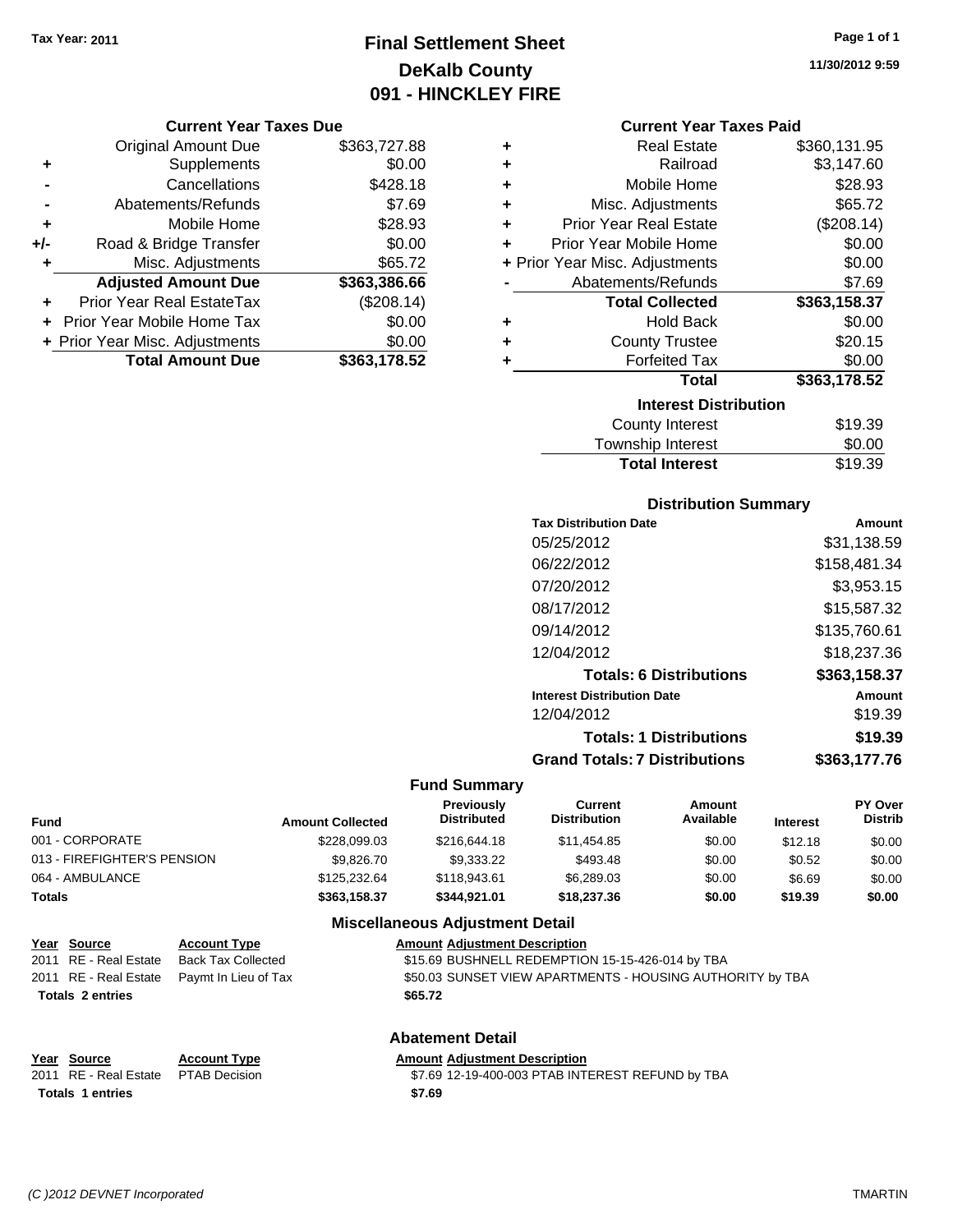# **Final Settlement Sheet Tax Year: 2011 Page 1 of 1 DeKalb County 092 - KIRKLAND FIRE**

#### **Current Year Taxes Due**

|       | <b>Original Amount Due</b>       | \$314,736.71 |
|-------|----------------------------------|--------------|
| ٠     | Supplements                      | \$0.00       |
|       | Cancellations                    | \$203.35     |
|       | Abatements/Refunds               | \$3.99       |
| ÷     | Mobile Home                      | \$3.14       |
| $+/-$ | Road & Bridge Transfer           | \$0.00       |
| ٠     | Misc. Adjustments                | \$0.00       |
|       | <b>Adjusted Amount Due</b>       | \$314,532.51 |
|       | <b>Prior Year Real EstateTax</b> | (\$53.10)    |
|       | Prior Year Mobile Home Tax       | \$0.00       |
|       | + Prior Year Misc. Adjustments   | \$0.00       |
|       | <b>Total Amount Due</b>          | \$314.479.41 |

| ٠ | <b>Real Estate</b>             | \$311,921.34 |
|---|--------------------------------|--------------|
| ٠ | Railroad                       | \$2,612.02   |
| ٠ | Mobile Home                    | \$3.14       |
| ٠ | Misc. Adjustments              | \$0.00       |
| ÷ | <b>Prior Year Real Estate</b>  | (\$53.10)    |
| ÷ | Prior Year Mobile Home         | \$0.00       |
|   | + Prior Year Misc. Adjustments | \$0.00       |
|   | Abatements/Refunds             | \$3.99       |
|   | <b>Total Collected</b>         | \$314,479.41 |
| ٠ | <b>Hold Back</b>               | \$0.00       |
| ٠ | <b>County Trustee</b>          | \$0.00       |
| ٠ | <b>Forfeited Tax</b>           | \$0.00       |
|   | <b>Total</b>                   | \$314,479.41 |
|   | <b>Interest Distribution</b>   |              |
|   | <b>County Interest</b>         | \$16.79      |
|   | Township Interact              | ድስ ስስ        |

| <b>Total Interest</b>    | \$16.79 |
|--------------------------|---------|
| <b>Township Interest</b> | \$0.00  |
| County interest          | 310.79  |

## **Distribution Summary**

| <b>Tax Distribution Date</b>         | Amount       |
|--------------------------------------|--------------|
| 05/25/2012                           | \$30,360.98  |
| 06/22/2012                           | \$137,690.65 |
| 07/20/2012                           | \$2,911.05   |
| 08/17/2012                           | \$14,668.85  |
| 09/14/2012                           | \$111,774.84 |
| 12/04/2012                           | \$17,073.04  |
| <b>Totals: 6 Distributions</b>       | \$314,479.41 |
| <b>Interest Distribution Date</b>    | Amount       |
| 12/04/2012                           | \$16.79      |
| <b>Totals: 1 Distributions</b>       | \$16.79      |
| <b>Grand Totals: 7 Distributions</b> | \$314,496.20 |

#### **Fund Summary**

| Fund                                                | <b>Amount Collected</b> | <b>Previously</b><br><b>Distributed</b> | Current<br><b>Distribution</b> | Amount<br>Available | <b>Interest</b> | <b>PY Over</b><br><b>Distrib</b> |
|-----------------------------------------------------|-------------------------|-----------------------------------------|--------------------------------|---------------------|-----------------|----------------------------------|
| 001 - CORPORATE                                     | \$182,219.43            | \$172,326,77                            | \$9,892.66                     | \$0.00              | \$9.73          | \$0.00                           |
| 027 - AUDIT                                         | \$2,062.35              | \$1,950.37                              | \$111.98                       | \$0.00              | \$0.11          | \$0.00                           |
| 035 - TORT JUDGMENTS, LIABILITY<br><b>INSURANCE</b> | \$11.185.72             | \$10.578.45                             | \$607.27                       | \$0.00              | \$0.60          | \$0.00                           |
| 062 - WORKERS COMPENSATION                          | \$6,988.36              | \$6,608.96                              | \$379.40                       | \$0.00              | \$0.37          | \$0.00                           |
| 064 - AMBULANCE                                     | \$112,023.55            | \$105.941.82                            | \$6,081.73                     | \$0.00              | \$5.98          | \$0.00                           |
| <b>Totals</b>                                       | \$314,479.41            | \$297,406.37                            | \$17,073.04                    | \$0.00              | \$16.79         | \$0.00                           |

#### **Abatement Detail**

| Year Source                         | <b>Account Type</b> | <b>Amount Adjustment Description</b>             |
|-------------------------------------|---------------------|--------------------------------------------------|
| 2011 RE - Real Estate PTAB Decision |                     | \$2.59 01-26-475-004 PTAB INTEREST REFUND by TBA |
| 2011 RE - Real Estate PTAB Decision |                     | \$0.70 01-23-426-005 PTAB INTEREST REFUND by TBA |
| 2011 RE - Real Estate PTAB Decision |                     | \$0.70 01-23-427-009 PTAB INTEREST REFUND by TBA |
| <b>Totals 3 entries</b>             |                     | \$3.99                                           |

**11/30/2012 9:59**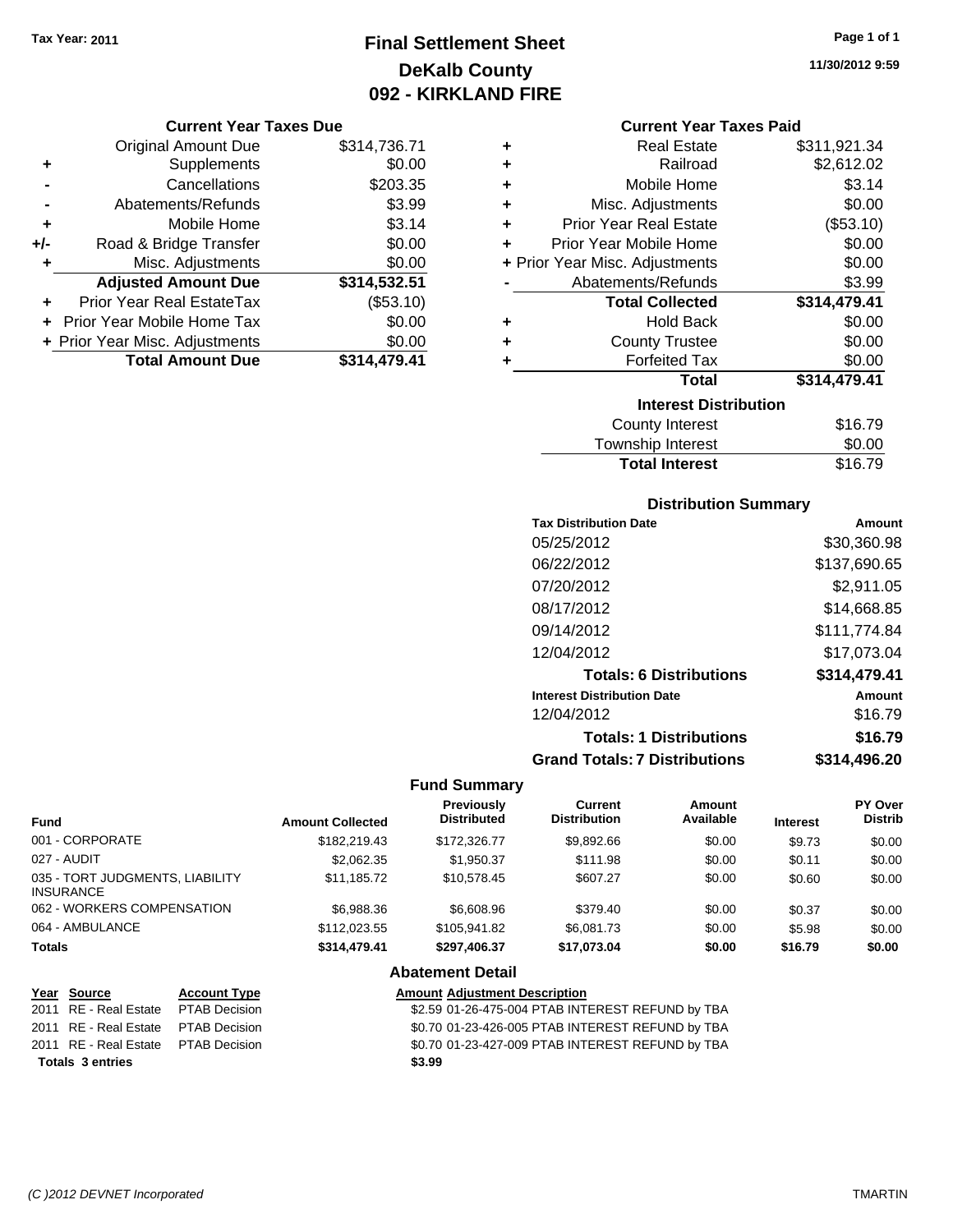# **Final Settlement Sheet Tax Year: 2011 Page 1 of 1 DeKalb County 093 - LEE FIRE**

**11/30/2012 9:59**

| <b>Current Year Taxes Due</b> |  |  |  |  |
|-------------------------------|--|--|--|--|
|-------------------------------|--|--|--|--|

|     | <b>Original Amount Due</b>        | \$43,698.15 |
|-----|-----------------------------------|-------------|
| ٠   | Supplements                       | \$0.00      |
|     | Cancellations                     | \$56.44     |
|     | Abatements/Refunds                | \$0.00      |
| ÷   | Mobile Home                       | \$3.22      |
| +/- | Road & Bridge Transfer            | \$0.00      |
| ٠   | Misc. Adjustments                 | \$0.00      |
|     | <b>Adjusted Amount Due</b>        | \$43,644.93 |
|     | Prior Year Real EstateTax         | (\$392.71)  |
|     | <b>Prior Year Mobile Home Tax</b> | \$0.00      |
|     | + Prior Year Misc. Adjustments    | \$0.00      |
|     | <b>Total Amount Due</b>           | \$43,252.22 |

|                              | <b>Current Year Taxes Paid</b> |             |  |  |  |
|------------------------------|--------------------------------|-------------|--|--|--|
| ٠                            | Real Estate                    | \$42,833.59 |  |  |  |
| ٠                            | Railroad                       | \$775.60    |  |  |  |
| ٠                            | Mobile Home                    | \$3.22      |  |  |  |
| ٠                            | Misc. Adjustments              | \$0.00      |  |  |  |
| ٠                            | <b>Prior Year Real Estate</b>  | (\$392.71)  |  |  |  |
| ٠                            | Prior Year Mobile Home         | \$0.00      |  |  |  |
|                              | + Prior Year Misc. Adjustments | \$0.00      |  |  |  |
|                              | Abatements/Refunds             | \$0.00      |  |  |  |
|                              | <b>Total Collected</b>         | \$43,219.70 |  |  |  |
| ٠                            | <b>Hold Back</b>               | \$0.00      |  |  |  |
| ٠                            | <b>County Trustee</b>          | \$23.61     |  |  |  |
| ٠                            | <b>Forfeited Tax</b>           | \$8.91      |  |  |  |
|                              | Total                          | \$43,252.22 |  |  |  |
| <b>Interest Distribution</b> |                                |             |  |  |  |
|                              | <b>County Interest</b>         | \$2.31      |  |  |  |
|                              | <b>Township Interest</b>       | \$0.00      |  |  |  |

# **Distribution Summary**

**Total Interest** \$2.31

| <b>Tax Distribution Date</b>         | Amount      |
|--------------------------------------|-------------|
| 05/25/2012                           | \$1.846.49  |
| 06/22/2012                           | \$19,112.21 |
| 07/20/2012                           | \$247.93    |
| 08/17/2012                           | \$1,021.83  |
| 09/14/2012                           | \$17,574.37 |
| 12/04/2012                           | \$3,416.87  |
| <b>Totals: 6 Distributions</b>       | \$43,219.70 |
| <b>Interest Distribution Date</b>    | Amount      |
| 12/04/2012                           | \$2.31      |
| <b>Totals: 1 Distributions</b>       | \$2.31      |
| <b>Grand Totals: 7 Distributions</b> | \$43.222.01 |

| <b>Fund</b>                                   | <b>Amount Collected</b> | <b>Previously</b><br><b>Distributed</b> | Current<br><b>Distribution</b> | Amount<br>Available | <b>Interest</b> | <b>PY Over</b><br><b>Distrib</b> |
|-----------------------------------------------|-------------------------|-----------------------------------------|--------------------------------|---------------------|-----------------|----------------------------------|
| 001 - CORPORATE                               | \$27,458,36             | \$25,287.53                             | \$2.170.83                     | \$0.00              | \$1.47          | \$0.00                           |
| 035 - TORT JUDGEMENTS/LIABILITY<br><b>INS</b> | \$3.049.89              | \$2,808.77                              | \$241.12                       | \$0.00              | \$0.16          | \$0.00                           |
| 064 - AMBULANCE                               | \$14,053,09             | \$12.942.11                             | \$1.110.98                     | \$0.00              | \$0.75          | \$0.00                           |
| 109 - PRIOR YEAR ADJUSTMENT                   | $$-1.341.64$            | $$-1.235.58$                            | $$-106.06$                     | \$0.00              | (S0.07)         | \$0.00                           |
| <b>Totals</b>                                 | \$43,219.70             | \$39,802.83                             | \$3,416.87                     | \$0.00              | \$2.31          | \$0.00                           |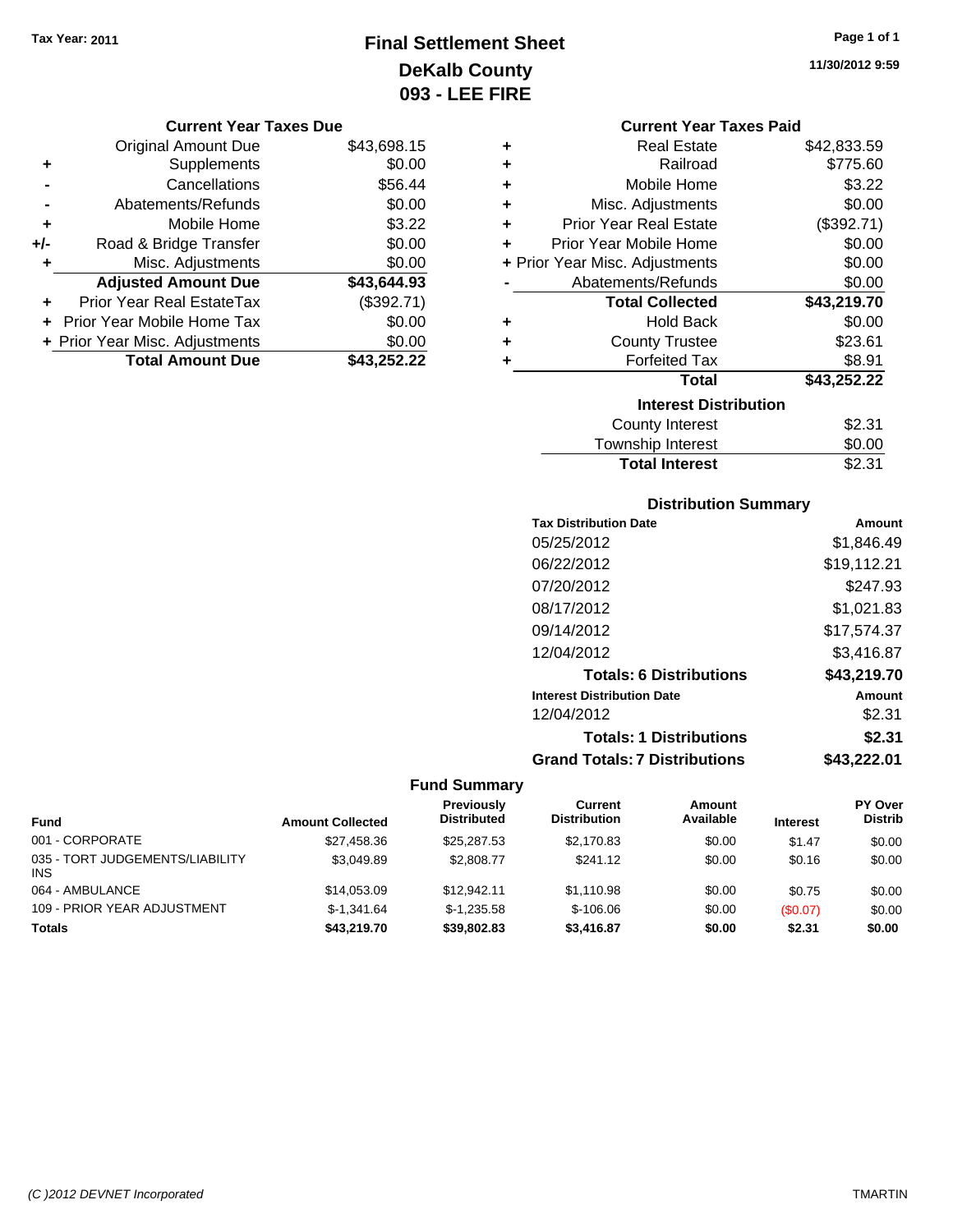# **Final Settlement Sheet Tax Year: 2011 Page 1 of 1 DeKalb County 094 - LELAND FIRE**

**11/30/2012 9:59**

#### **Current Year Taxes Due**

|       | <b>Original Amount Due</b>        | \$25,023.45 |
|-------|-----------------------------------|-------------|
| ٠     | Supplements                       | \$0.00      |
|       | Cancellations                     | \$12.11     |
|       | Abatements/Refunds                | \$0.00      |
| ÷     | Mobile Home                       | \$1.94      |
| $+/-$ | Road & Bridge Transfer            | \$0.00      |
| ٠     | Misc. Adjustments                 | \$0.00      |
|       | <b>Adjusted Amount Due</b>        | \$25,013.28 |
|       | <b>Prior Year Real EstateTax</b>  | \$0.00      |
|       | <b>Prior Year Mobile Home Tax</b> | \$0.00      |
|       | + Prior Year Misc. Adjustments    | \$0.00      |
|       | <b>Total Amount Due</b>           | \$25,013.28 |

# **Current Year Taxes Paid**

| ٠ | <b>Real Estate</b>             | \$25,011.34 |
|---|--------------------------------|-------------|
| ÷ | Railroad                       | \$0.00      |
| ٠ | Mobile Home                    | \$1.94      |
| ٠ | Misc. Adjustments              | \$0.00      |
| ÷ | <b>Prior Year Real Estate</b>  | \$0.00      |
| ÷ | Prior Year Mobile Home         | \$0.00      |
|   | + Prior Year Misc. Adjustments | \$0.00      |
|   | Abatements/Refunds             | \$0.00      |
|   |                                |             |
|   | <b>Total Collected</b>         | \$25,013.28 |
| ٠ | <b>Hold Back</b>               | \$0.00      |
| ÷ | <b>County Trustee</b>          | \$0.00      |
| ٠ | <b>Forfeited Tax</b>           | \$0.00      |
|   | Total                          | \$25,013.28 |
|   | <b>Interest Distribution</b>   |             |
|   | County Interest                | \$1.34      |

# **Distribution Summary**

**Total Interest** \$1.34

| <b>Tax Distribution Date</b>         | Amount      |
|--------------------------------------|-------------|
| 05/25/2012                           | \$2,598.58  |
| 06/22/2012                           | \$11,580.58 |
| 07/20/2012                           | \$476.17    |
| 08/17/2012                           | \$927.69    |
| 09/14/2012                           | \$7,782.75  |
| 12/04/2012                           | \$1,647.51  |
| <b>Totals: 6 Distributions</b>       | \$25,013.28 |
| <b>Interest Distribution Date</b>    | Amount      |
| 12/04/2012                           | \$1.34      |
| <b>Totals: 1 Distributions</b>       | \$1.34      |
| <b>Grand Totals: 7 Distributions</b> | \$25,014.62 |
|                                      |             |

| <b>Fund</b>     | <b>Amount Collected</b> | Previously<br><b>Distributed</b> | Current<br><b>Distribution</b> | Amount<br>Available | <b>Interest</b> | <b>PY Over</b><br>Distrib |
|-----------------|-------------------------|----------------------------------|--------------------------------|---------------------|-----------------|---------------------------|
| 001 - CORPORATE | \$25,013.28             | \$23,365,77                      | \$1.647.51                     | \$0.00              | \$1.34          | \$0.00                    |
| <b>Totals</b>   | \$25,013.28             | \$23.365.77                      | \$1.647.51                     | \$0.00              | \$1.34          | \$0.00                    |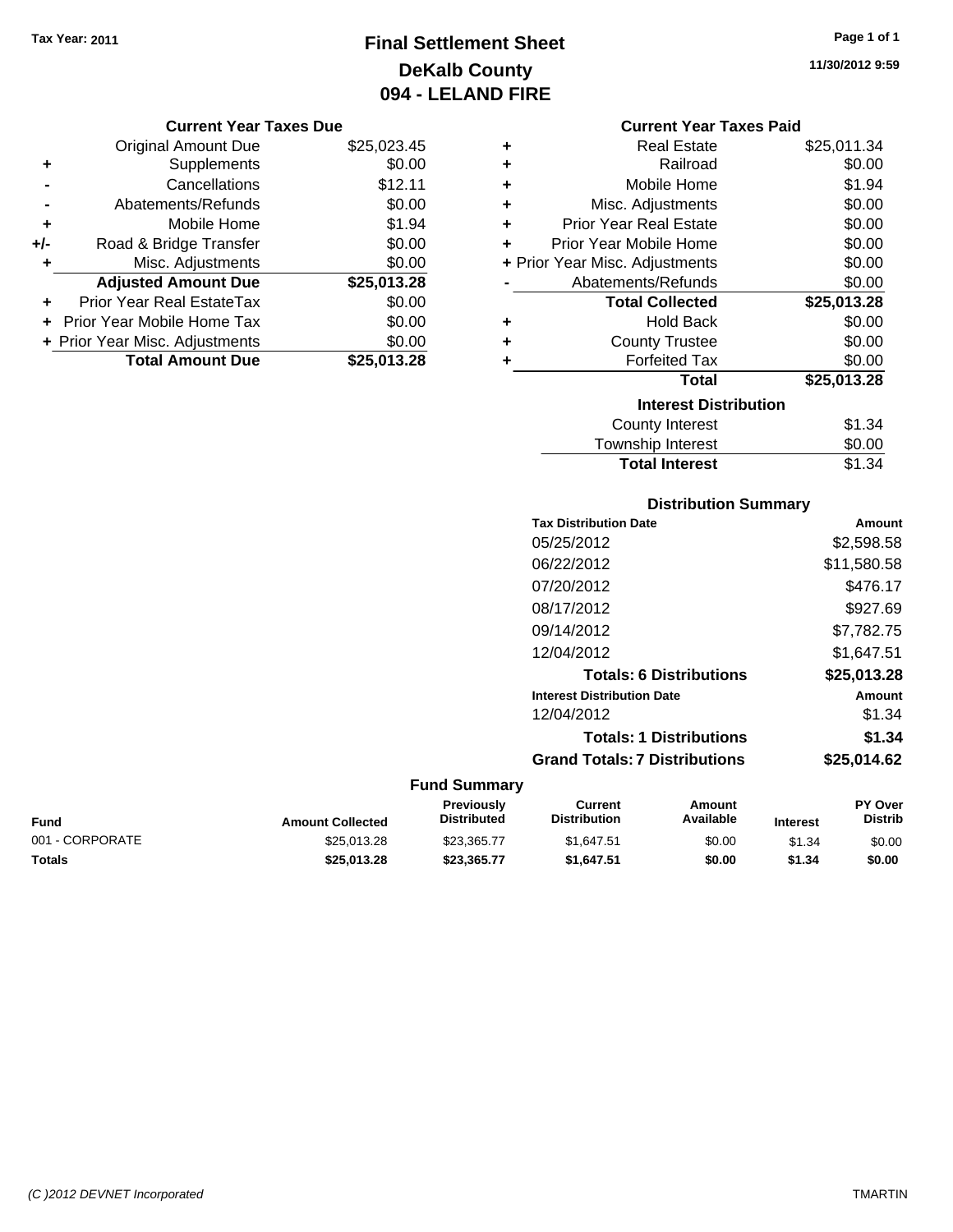# **Final Settlement Sheet Tax Year: 2011 Page 1 of 1 DeKalb County 095 - MALTA FIRE**

**11/30/2012 9:59**

#### **Current Year Taxes Due**

|       | <b>Original Amount Due</b>     | \$84,501.90 |
|-------|--------------------------------|-------------|
| ٠     | Supplements                    | \$0.00      |
|       | Cancellations                  | \$82.56     |
|       | Abatements/Refunds             | \$0.00      |
| ÷     | Mobile Home                    | \$2.87      |
| $+/-$ | Road & Bridge Transfer         | \$0.00      |
| ٠     | Misc. Adjustments              | \$0.00      |
|       | <b>Adjusted Amount Due</b>     | \$84,422.21 |
|       | Prior Year Real EstateTax      | \$0.00      |
|       | Prior Year Mobile Home Tax     | \$0.00      |
|       | + Prior Year Misc. Adjustments | \$0.00      |
|       | <b>Total Amount Due</b>        | \$84,422.21 |

# **Current Year Taxes Paid**

| ٠ | <b>Real Estate</b>             | \$82,832.86 |
|---|--------------------------------|-------------|
| ÷ | Railroad                       | \$1,586.48  |
| ٠ | Mobile Home                    | \$2.87      |
| ٠ | Misc. Adjustments              | \$0.00      |
| ÷ | <b>Prior Year Real Estate</b>  | \$0.00      |
| ٠ | Prior Year Mobile Home         | \$0.00      |
|   | + Prior Year Misc. Adjustments | \$0.00      |
|   | Abatements/Refunds             | \$0.00      |
|   | <b>Total Collected</b>         | \$84,422.21 |
| ٠ | Hold Back                      | \$0.00      |
| ÷ | <b>County Trustee</b>          | \$0.00      |
| ٠ | <b>Forfeited Tax</b>           | \$0.00      |
|   | Total                          | \$84,422.21 |
|   | <b>Interest Distribution</b>   |             |
|   | <b>County Interest</b>         | \$4.51      |
|   | <b>Township Interest</b>       | \$0.00      |
|   | <b>Total Interest</b>          | \$4.51      |

# **Distribution Summary**

| <b>Tax Distribution Date</b>         | Amount      |
|--------------------------------------|-------------|
| 05/25/2012                           | \$6,456.79  |
| 06/22/2012                           | \$38,651.04 |
| 07/20/2012                           | \$588.31    |
| 08/17/2012                           | \$2,220.89  |
| 09/14/2012                           | \$33,635.64 |
| 12/04/2012                           | \$2,869.54  |
| <b>Totals: 6 Distributions</b>       | \$84,422.21 |
| <b>Interest Distribution Date</b>    | Amount      |
| 12/04/2012                           | \$4.51      |
| <b>Totals: 1 Distributions</b>       | \$4.51      |
| <b>Grand Totals: 7 Distributions</b> | \$84,426.72 |

| <b>Fund</b>     | <b>Amount Collected</b> | <b>Previously</b><br><b>Distributed</b> | Current<br><b>Distribution</b> | Amount<br>Available | <b>Interest</b> | <b>PY Over</b><br>Distrib |
|-----------------|-------------------------|-----------------------------------------|--------------------------------|---------------------|-----------------|---------------------------|
| 001 - CORPORATE | \$84.422.21             | \$81,552.67                             | \$2,869.54                     | \$0.00              | \$4.51          | \$0.00                    |
| <b>Totals</b>   | \$84.422.21             | \$81.552.67                             | \$2,869.54                     | \$0.00              | \$4.51          | \$0.00                    |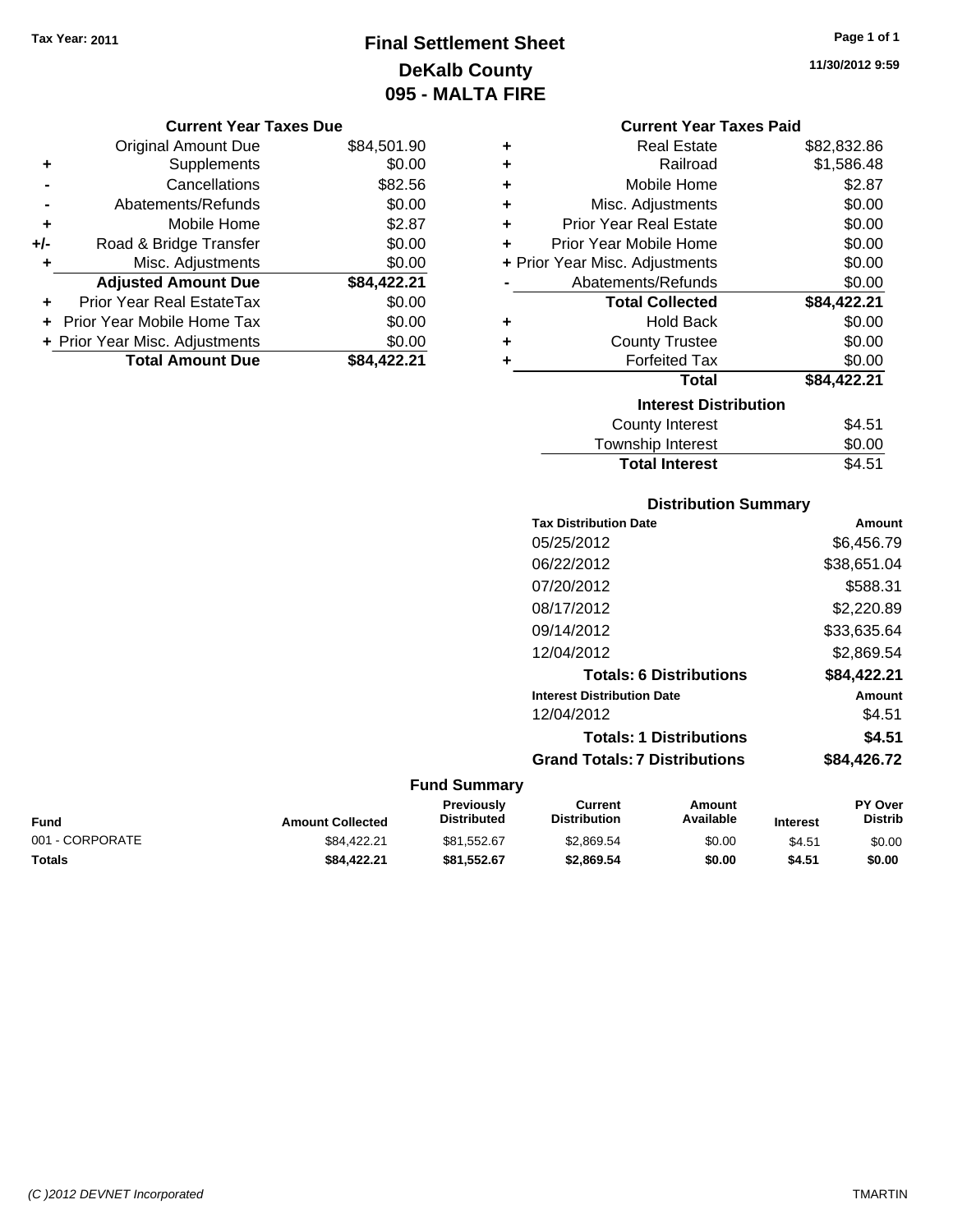# **Final Settlement Sheet Tax Year: 2011 Page 1 of 1 DeKalb County 096 - MAPLE PARK FIRE**

**11/30/2012 9:59**

### **Current Year Taxes Due**

|       | <b>Original Amount Due</b>     | \$161,276.80 |
|-------|--------------------------------|--------------|
| ٠     | Supplements                    | \$0.00       |
|       | Cancellations                  | \$32.97      |
|       | Abatements/Refunds             | \$2.89       |
| ÷     | Mobile Home                    | \$10.69      |
| $+/-$ | Road & Bridge Transfer         | \$0.00       |
| ٠     | Misc. Adjustments              | \$0.00       |
|       | <b>Adjusted Amount Due</b>     | \$161,251.63 |
|       | Prior Year Real EstateTax      | (\$73.91)    |
|       | Prior Year Mobile Home Tax     | \$0.00       |
|       | + Prior Year Misc. Adjustments | \$0.00       |
|       | <b>Total Amount Due</b>        | \$161,177.72 |

| <b>Current Year Taxes Paid</b> |  |  |  |
|--------------------------------|--|--|--|
|--------------------------------|--|--|--|

| ٠ | <b>Real Estate</b>             | \$158,233.64 |
|---|--------------------------------|--------------|
| ÷ | Railroad                       | \$2,988.48   |
| ٠ | Mobile Home                    | \$10.69      |
| ٠ | Misc. Adjustments              | \$0.00       |
| ÷ | <b>Prior Year Real Estate</b>  | (\$73.91)    |
| ٠ | Prior Year Mobile Home         | \$0.00       |
|   | + Prior Year Misc. Adjustments | \$0.00       |
|   | Abatements/Refunds             | \$2.89       |
|   |                                |              |
|   | <b>Total Collected</b>         | \$161,156.01 |
| ٠ | <b>Hold Back</b>               | \$0.00       |
| ÷ | <b>County Trustee</b>          | \$21.71      |
| ٠ | <b>Forfeited Tax</b>           | \$0.00       |
|   | <b>Total</b>                   | \$161,177.72 |
|   | <b>Interest Distribution</b>   |              |
|   | County Interest                | \$8.60       |

| County Interest   |  |  |
|-------------------|--|--|
| Township Interest |  |  |

# **Distribution Summary**

Total Interest \$8.60

| <b>Tax Distribution Date</b>         | Amount       |
|--------------------------------------|--------------|
| 05/25/2012                           | \$15,664.16  |
| 06/22/2012                           | \$66,841.45  |
| 07/20/2012                           | \$1,305.69   |
| 08/17/2012                           | \$6,555.95   |
| 09/14/2012                           | \$66,283.30  |
| 12/04/2012                           | \$4,505.46   |
| <b>Totals: 6 Distributions</b>       | \$161,156.01 |
| <b>Interest Distribution Date</b>    | Amount       |
| 12/04/2012                           | \$8.60       |
| <b>Totals: 1 Distributions</b>       | \$8.60       |
| <b>Grand Totals: 7 Distributions</b> | \$161,164.61 |

#### **Fund Summary**

| <b>Fund</b>                             | <b>Amount Collected</b> | <b>Previously</b><br><b>Distributed</b> | Current<br><b>Distribution</b> | Amount<br>Available | <b>Interest</b> | PY Over<br><b>Distrib</b> |
|-----------------------------------------|-------------------------|-----------------------------------------|--------------------------------|---------------------|-----------------|---------------------------|
| 001 - CORPORATE                         | \$80.915.31             | \$78.653.13                             | \$2,262.18                     | \$0.00              | \$4.32          | \$0.00                    |
| 013 - FIREFIGHTER'S PENSION             | \$2,349.01              | \$2,283.34                              | \$65.67                        | \$0.00              | \$0.13          | \$0.00                    |
| 027 - AUDIT                             | \$392.90                | \$381.92                                | \$10.98                        | \$0.00              | \$0.02          | \$0.00                    |
| 035 - TORT JUDGEMENTS/LIABILITY<br>INS. | \$14.669.23             | \$14,259.11                             | \$410.12                       | \$0.00              | \$0.78          | \$0.00                    |
| 064 - AMBULANCE                         | \$62,829.56             | \$61.073.05                             | \$1.756.51                     | \$0.00              | \$3.35          | \$0.00                    |
| <b>Totals</b>                           | \$161,156.01            | \$156,650.55                            | \$4,505.46                     | \$0.00              | \$8.60          | \$0.00                    |

# **Abatement Detail**

\$2.89 09-34-100-004 PTAB INTEREST REFUND by TBA

**Totals \$2.89 1 entries**

**Year Source Account Type Amount Adjustment Description**<br>2011 RE - Real Estate PTAB Decision **Amount** \$2.89 09-34-100-004 PTAB INT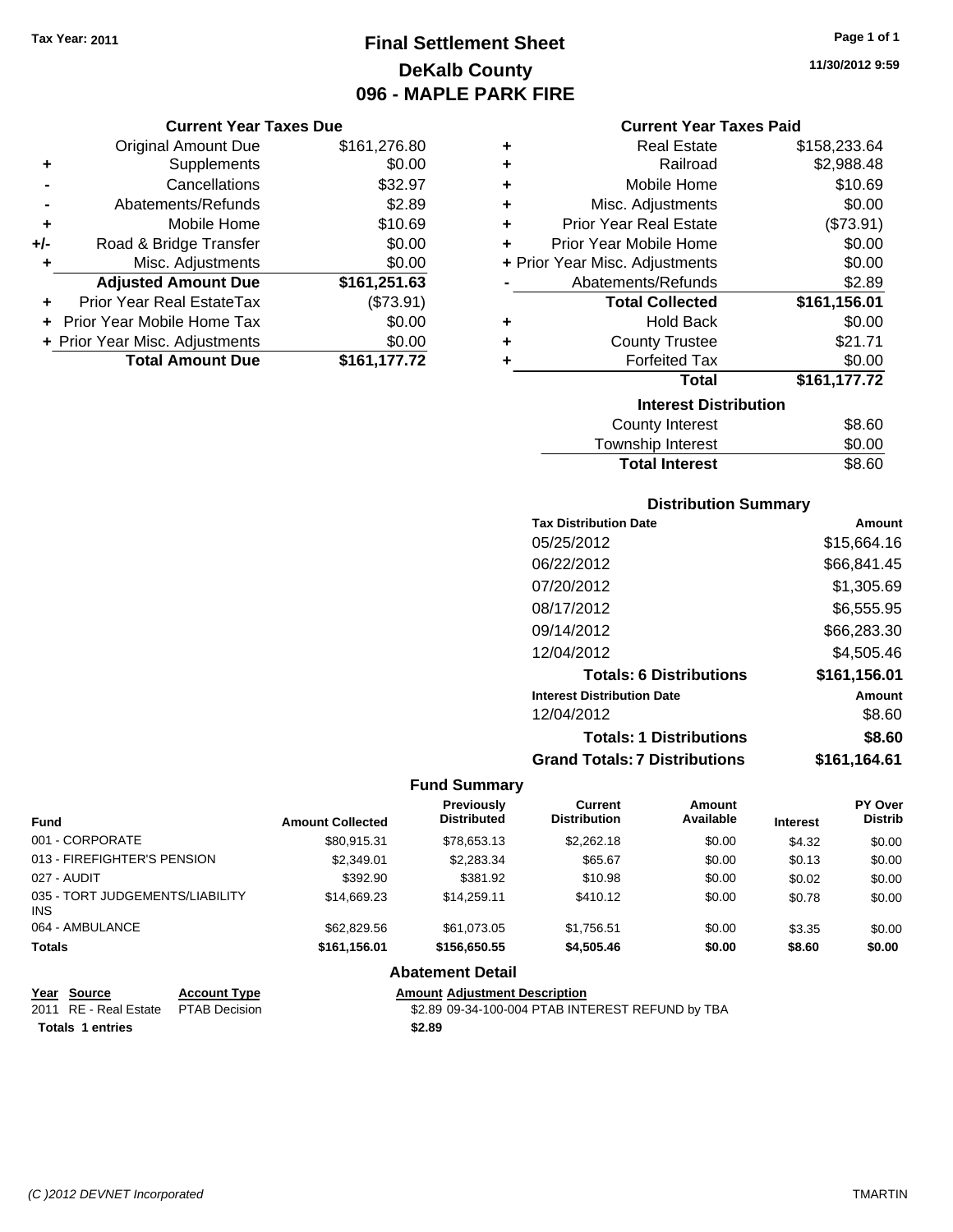# **Final Settlement Sheet Tax Year: 2011 Page 1 of 1 DeKalb County 097 - PAW PAW FIRE**

#### **Current Year Taxes Due**

|     | <b>Original Amount Due</b>     | \$27,230.91 |
|-----|--------------------------------|-------------|
| ٠   | Supplements                    | \$0.00      |
|     | Cancellations                  | \$25.05     |
|     | Abatements/Refunds             | \$0.00      |
| ÷   | Mobile Home                    | \$6.29      |
| +/- | Road & Bridge Transfer         | \$0.00      |
| ٠   | Misc. Adjustments              | \$0.00      |
|     | <b>Adjusted Amount Due</b>     | \$27,212.15 |
|     | Prior Year Real EstateTax      | \$0.00      |
|     | Prior Year Mobile Home Tax     | \$0.00      |
|     | + Prior Year Misc. Adjustments | \$0.00      |
|     | <b>Total Amount Due</b>        | \$27,212.15 |

### **Current Year Taxes Paid**

| ٠ | Real Estate                    | \$26,151.65 |
|---|--------------------------------|-------------|
| ٠ | Railroad                       | \$1,053.42  |
| ٠ | Mobile Home                    | \$6.29      |
| ٠ | Misc. Adjustments              | \$0.00      |
| ٠ | <b>Prior Year Real Estate</b>  | \$0.00      |
| ٠ | Prior Year Mobile Home         | \$0.00      |
|   | + Prior Year Misc. Adjustments | \$0.00      |
|   | Abatements/Refunds             | \$0.00      |
|   | <b>Total Collected</b>         | \$27,211.36 |
| ٠ | <b>Hold Back</b>               | \$0.00      |
| ٠ | <b>County Trustee</b>          | \$0.79      |
| ٠ | <b>Forfeited Tax</b>           | \$0.00      |
|   | Total                          | \$27,212.15 |
|   | <b>Interest Distribution</b>   |             |
|   | <b>County Interest</b>         | \$1.45      |
|   | <b>Township Interest</b>       | \$0.00      |
|   | <b>Total Interest</b>          | \$1.45      |

# **Distribution Summary**

| <b>Tax Distribution Date</b>         | Amount      |
|--------------------------------------|-------------|
| 05/25/2012                           | \$1.687.32  |
| 06/22/2012                           | \$12,634.27 |
| 07/20/2012                           | \$112.20    |
| 08/17/2012                           | \$803.28    |
| 09/14/2012                           | \$11,043.74 |
| 12/04/2012                           | \$930.55    |
| <b>Totals: 6 Distributions</b>       | \$27,211.36 |
| <b>Interest Distribution Date</b>    | Amount      |
| 12/04/2012                           | \$1.45      |
| <b>Totals: 1 Distributions</b>       | \$1.45      |
| <b>Grand Totals: 7 Distributions</b> | \$27.212.81 |
|                                      |             |

## **Fund Summary**

| Fund                                          | <b>Amount Collected</b> | Previously<br><b>Distributed</b> | Current<br><b>Distribution</b> | Amount<br>Available | <b>Interest</b> | <b>PY Over</b><br><b>Distrib</b> |
|-----------------------------------------------|-------------------------|----------------------------------|--------------------------------|---------------------|-----------------|----------------------------------|
| 001 - CORPORATE                               | \$25.636.54             | \$24.759.88                      | \$876.66                       | \$0.00              | \$1.36          | \$0.00                           |
| 035 - TORT JUDGEMENTS/LIABILITY<br><b>INS</b> | \$2.921.53              | \$2.821.61                       | \$99.92                        | \$0.00              | \$0.16          | \$0.00                           |
| 109 - PRIOR YEAR ADJUSTMENT                   | $$-1.346.71$            | $$-1.300.68$                     | $$-46.03$                      | \$0.00              | (S0.07)         | \$0.00                           |
| <b>Totals</b>                                 | \$27,211,36             | \$26,280.81                      | \$930.55                       | \$0.00              | \$1.45          | \$0.00                           |

**11/30/2012 9:59**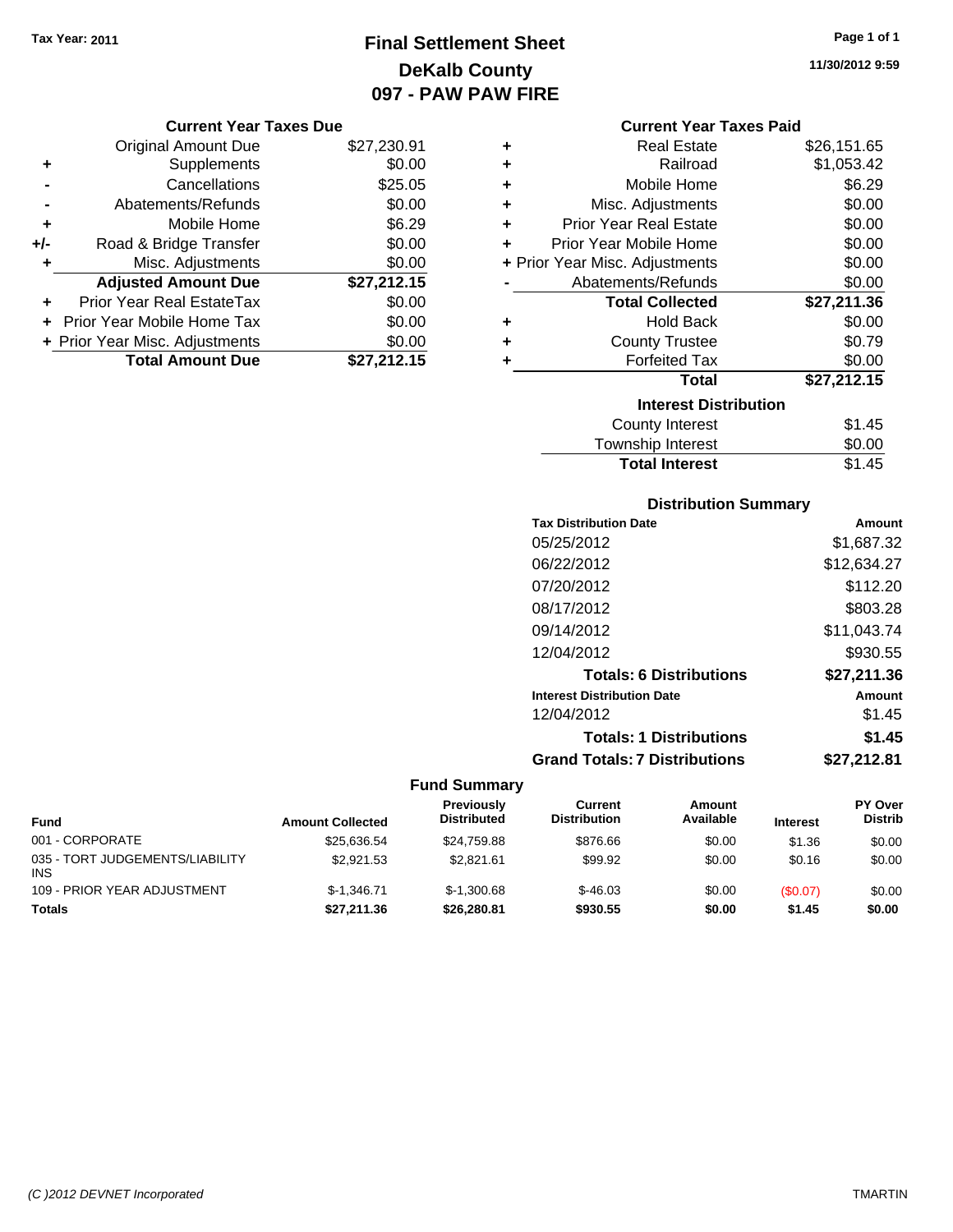# **Final Settlement Sheet Tax Year: 2011 Page 1 of 2 DeKalb County 098 - SANDWICH FIRE**

#### **Current Year Taxes Due**

|       | <b>Original Amount Due</b>       | \$534,262.69 |
|-------|----------------------------------|--------------|
| ٠     | Supplements                      | \$0.00       |
|       | Cancellations                    | \$279.10     |
|       | Abatements/Refunds               | \$4.44       |
| ٠     | Mobile Home                      | \$358.95     |
| $+/-$ | Road & Bridge Transfer           | \$0.00       |
| ٠     | Misc. Adjustments                | \$190.42     |
|       | <b>Adjusted Amount Due</b>       | \$534,528.52 |
|       | <b>Prior Year Real EstateTax</b> | (\$428.09)   |
|       | Prior Year Mobile Home Tax       | \$4.37       |
|       | + Prior Year Misc. Adjustments   | \$0.00       |
|       | <b>Total Amount Due</b>          | \$534,104.80 |

| ٠ | <b>Real Estate</b>             | \$532,170.85 |
|---|--------------------------------|--------------|
| ٠ | Railroad                       | \$1,480.76   |
| ٠ | Mobile Home                    | \$358.94     |
| ÷ | Misc. Adjustments              | \$190.42     |
| ÷ | <b>Prior Year Real Estate</b>  | (\$428.09)   |
| ٠ | Prior Year Mobile Home         | \$4.37       |
|   | + Prior Year Misc. Adjustments | \$0.00       |
|   | Abatements/Refunds             | \$4.44       |
|   | <b>Total Collected</b>         | \$533,772.81 |
| ٠ | <b>Hold Back</b>               | \$0.00       |
| ٠ | <b>County Trustee</b>          | \$49.37      |
| ٠ | <b>Forfeited Tax</b>           | \$282.62     |
|   | Total                          | \$534,104.80 |
|   | <b>Interest Distribution</b>   |              |
|   | <b>County Interest</b>         | \$28.49      |
|   |                                | ີ ລ          |

| <b>Total Interest</b> | \$28.49 |
|-----------------------|---------|
| Township Interest     | \$0.00  |
| County interest       | ง∠o.49  |

## **Distribution Summary**

| <b>Tax Distribution Date</b>         | Amount       |
|--------------------------------------|--------------|
| 05/25/2012                           | \$52,878.12  |
| 06/22/2012                           | \$219,858.14 |
| 07/20/2012                           | \$9,893.00   |
| 08/17/2012                           | \$27.220.05  |
| 09/14/2012                           | \$194,751.65 |
| 12/04/2012                           | \$29.171.85  |
| <b>Totals: 6 Distributions</b>       | \$533,772.81 |
| <b>Interest Distribution Date</b>    | Amount       |
| 12/04/2012                           | \$28.49      |
| <b>Totals: 1 Distributions</b>       | \$28.49      |
| <b>Grand Totals: 7 Distributions</b> | \$533,801.30 |
|                                      |              |

#### **Fund Summary**

| Fund                                   | <b>Amount Collected</b> | Previously<br><b>Distributed</b> | Current<br><b>Distribution</b> | Amount<br>Available | <b>Interest</b> | <b>PY Over</b><br><b>Distrib</b> |
|----------------------------------------|-------------------------|----------------------------------|--------------------------------|---------------------|-----------------|----------------------------------|
| 001 - CORPORATE                        | \$461.236.28            | \$436,028.72                     | \$25,207.56                    | \$0.00              | \$24.62         | \$0.00                           |
| 027 - AUDIT                            | \$4,547.75              | \$4,299.18                       | \$248.57                       | \$0.00              | \$0.24          | \$0.00                           |
| 035 - TORT JUDGEMENTS/LIABILITY<br>INS | \$67.988.78             | \$64,273,06                      | \$3.715.72                     | \$0.00              | \$3.63          | \$0.00                           |
| Totals                                 | \$533,772.81            | \$504,600.96                     | \$29.171.85                    | \$0.00              | \$28.49         | \$0.00                           |

# **Miscellaneous Adjustment Detail**

| Year Source             | <b>Account Type</b>       | <b>Amount Adjustment Description</b>             |
|-------------------------|---------------------------|--------------------------------------------------|
| 2011 RE - Real Estate   | <b>Back Tax Collected</b> | \$19.30 BYRNE REDEMPTION 19-10-201-031 by TBA    |
| 2011 RE - Real Estate   | Back Tax Collected        | \$17.88 SHISSLER REDEMPTION 18-10-203-008 by TBA |
| 2011 RE - Real Estate   | Back Tax Collected        | \$41.47 PRIMUS REDEMPTION 8 PARCELS by TBA       |
| 2011 RE - Real Estate   | Back Tax Collected        | \$41.36 BYRNE REDEMPTION 19-10-201-018 by TBA    |
| 2011 RE - Real Estate   | Back Tax Collected        | \$70.41 DOBSON REDEMPTION 19-26-481-012 by TBA   |
| <b>Totals 5 entries</b> |                           | \$190.42                                         |
|                         |                           |                                                  |

## **Abatement Detail**

#### **Year Source Account Type Amount Adjustment Description**<br>2011 RE - Real Estate PTAB Decision **63.05 19-27-427-012 PTAB INT** \$3.05 19-27-427-012 PTAB INTEREST REFUND by TBA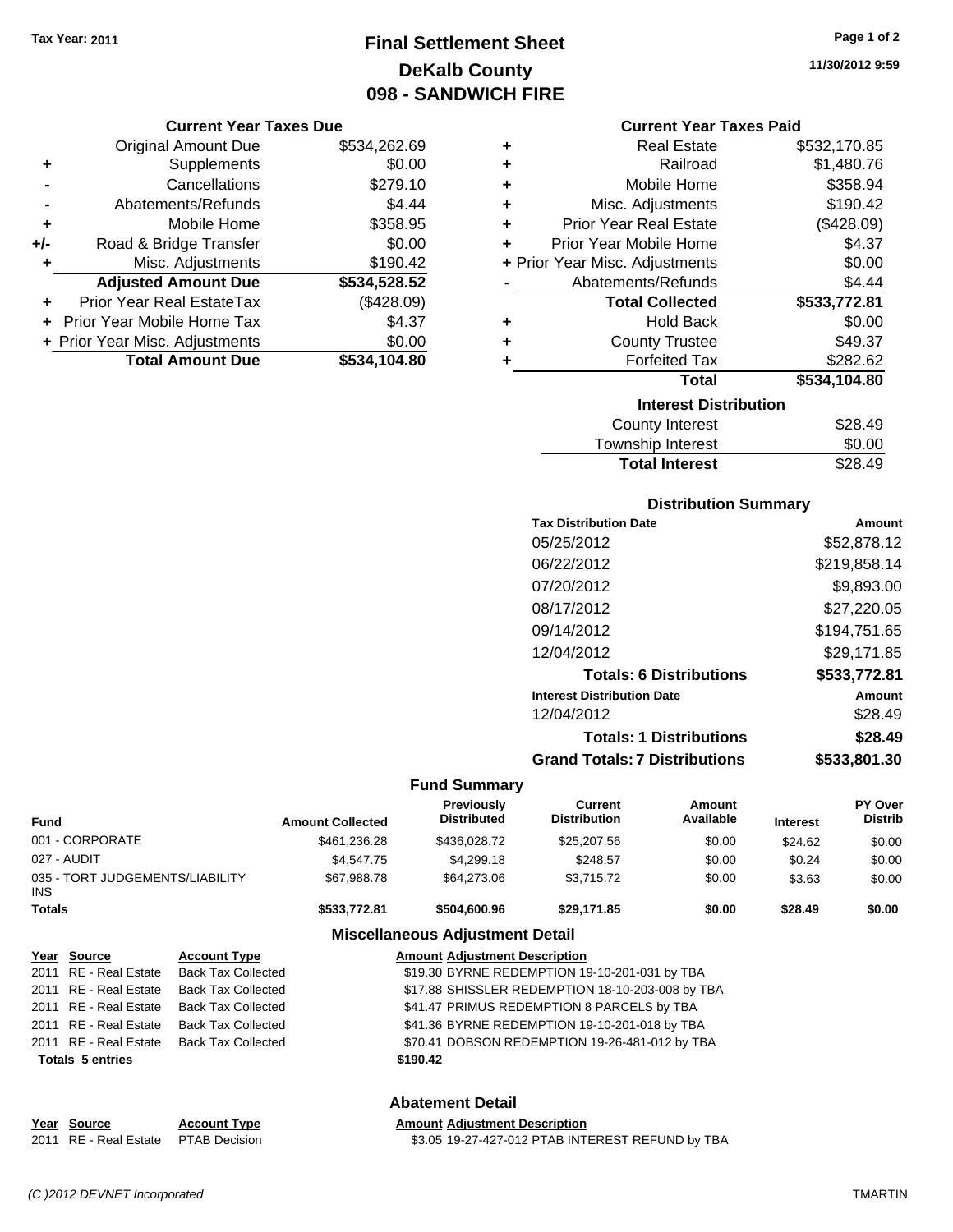# **Final Settlement Sheet Tax Year: 2011 Page 2 of 2 DeKalb County Abatement Detail**

**11/30/2012 9:59**

**Totals \$4.44 2 entries**

**Year Source Account Type Amount Adjustment Description**<br>2011 RE - Real Estate PTAB Decision **Amount** \$1.39 19-26-432-011 PTAB INTI \$1.39 19-26-432-011 PTAB INTEREST REFUND by TBA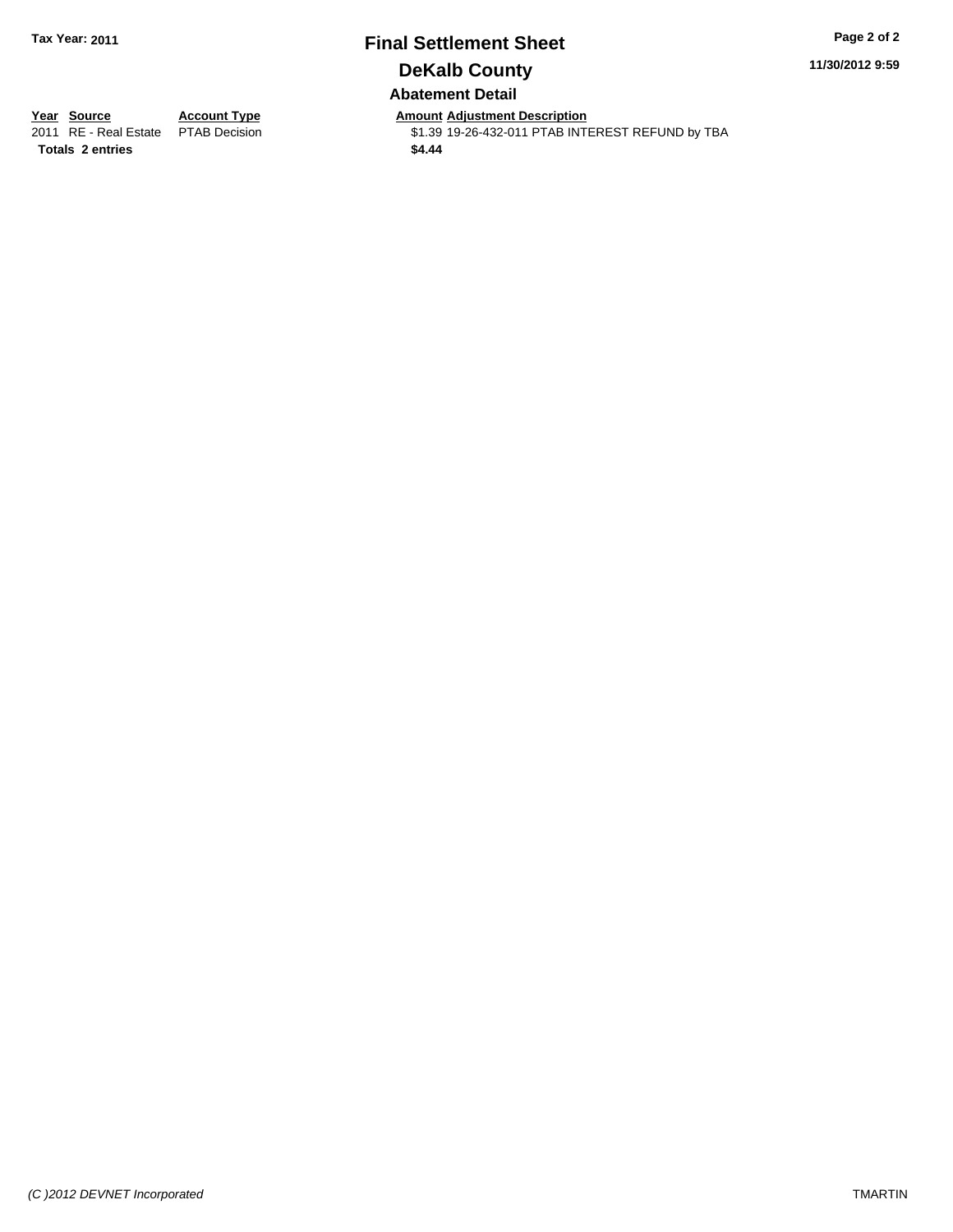# **Final Settlement Sheet Tax Year: 2011 Page 1 of 1 DeKalb County 099 - SHABBONA FIRE**

### **Current Year Taxes Due**

|       | <b>Original Amount Due</b>     | \$172,408.58 |
|-------|--------------------------------|--------------|
| ٠     | Supplements                    | \$0.00       |
|       | Cancellations                  | \$289.98     |
|       | Abatements/Refunds             | \$14.46      |
| ÷     | Mobile Home                    | \$6.18       |
| $+/-$ | Road & Bridge Transfer         | \$0.00       |
| ٠     | Misc. Adjustments              | \$153.82     |
|       | <b>Adjusted Amount Due</b>     | \$172,264.14 |
|       | Prior Year Real EstateTax      | (\$317.07)   |
|       | Prior Year Mobile Home Tax     | \$0.00       |
|       | + Prior Year Misc. Adjustments | \$0.00       |
|       | <b>Total Amount Due</b>        | \$171,947.07 |

| ٠ | <b>Real Estate</b>             | \$168,612.17 |
|---|--------------------------------|--------------|
| ٠ | Railroad                       | \$3,395.20   |
| ٠ | Mobile Home                    | \$6.18       |
| ٠ | Misc. Adjustments              | \$153.82     |
| ٠ | <b>Prior Year Real Estate</b>  | (\$317.07)   |
| ÷ | Prior Year Mobile Home         | \$0.00       |
|   | + Prior Year Misc. Adjustments | \$0.00       |
|   | Abatements/Refunds             | \$14.46      |
|   | <b>Total Collected</b>         | \$171,835.84 |
| ٠ | <b>Hold Back</b>               | \$0.00       |
|   |                                |              |
| ٠ | <b>County Trustee</b>          | \$111.23     |
| ٠ | <b>Forfeited Tax</b>           | \$0.00       |
|   | Total                          | \$171,947.07 |
|   | <b>Interest Distribution</b>   |              |

| <b>Total Interest</b> | \$9.17 |
|-----------------------|--------|
| Township Interest     | \$0.00 |
| County Interest       | \$9.1/ |

# **Distribution Summary**

| <b>Tax Distribution Date</b>         | Amount       |
|--------------------------------------|--------------|
| 05/25/2012                           | \$11,023.46  |
| 06/22/2012                           | \$81,773.92  |
| 07/20/2012                           | \$1,685.19   |
| 08/17/2012                           | \$5,098.55   |
| 09/14/2012                           | \$66,100.55  |
| 12/04/2012                           | \$6.154.17   |
| <b>Totals: 6 Distributions</b>       | \$171,835.84 |
| <b>Interest Distribution Date</b>    | Amount       |
| 12/04/2012                           | \$9.17       |
| <b>Totals: 1 Distributions</b>       | \$9.17       |
| <b>Grand Totals: 7 Distributions</b> | \$171,845.01 |
|                                      |              |

## **Fund Summary**

| Fund                                    | <b>Amount Collected</b> | Previously<br><b>Distributed</b> | Current<br><b>Distribution</b> | Amount<br>Available | <b>Interest</b> | <b>PY Over</b><br><b>Distrib</b> |
|-----------------------------------------|-------------------------|----------------------------------|--------------------------------|---------------------|-----------------|----------------------------------|
| 001 - CORPORATE                         | \$118,146.41            | \$113,915.09                     | \$4.231.32                     | \$0.00              | \$6.31          | \$0.00                           |
| 035 - TORT JUDGEMENTS/LIABILITY<br>INS. | \$23.462.12             | \$22,621.85                      | \$840.27                       | \$0.00              | \$1.25          | \$0.00                           |
| 064 - AMBULANCE                         | \$30,227,31             | \$29.144.73                      | \$1.082.58                     | \$0.00              | \$1.61          | \$0.00                           |
| Totals                                  | \$171,835.84            | \$165,681.67                     | \$6,154.17                     | \$0.00              | \$9.17          | \$0.00                           |

# **Miscellaneous Adjustment Detail**

| <u>Year Source</u>      | <b>Account Type</b>                        | <b>Amount Adjustment Description</b>                  |
|-------------------------|--------------------------------------------|-------------------------------------------------------|
| 2011 RE - Real Estate   | Back Tax Collected                         | \$106.68 HAREAS REDEMPTION 13-35-202-017 by TBA       |
|                         | 2011 RE - Real Estate Paymt In Lieu of Tax | \$47.14 SEQUOYA APARTMENTS - HOUSING AUTHORITY by TBA |
| <b>Totals 2 entries</b> |                                            | \$153.82                                              |

## **Abatement Detail**

| Year Source                          | <b>Account Type</b> | <b>Amount Adiustment Description</b>              |
|--------------------------------------|---------------------|---------------------------------------------------|
| 2011 RE - Real Estate PTAB Decision  |                     | \$0.31 13-15-176-011 PTAB INTEREST REFUND by TBA  |
| 2011 RE - Real Estate  PTAB Decision |                     | \$14.15 13-15-327-010 PTAB INTEREST REFUND by TBA |
| <b>Totals 2 entries</b>              |                     | \$14.46                                           |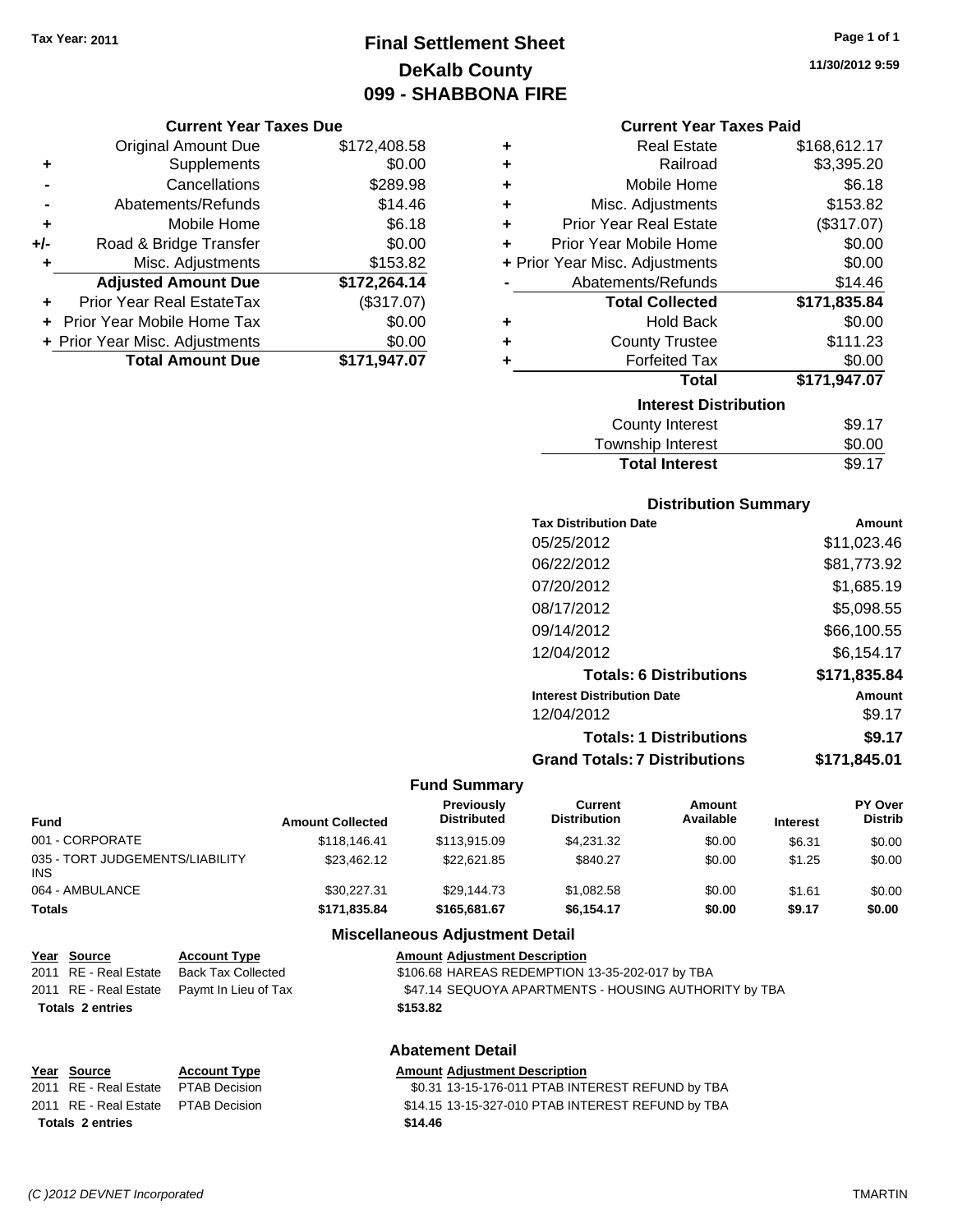# **Final Settlement Sheet Tax Year: 2011 Page 1 of 1 DeKalb County 100 - SOMONAUK FIRE**

#### **Current Year Taxes Due**

|       | <b>Original Amount Due</b>     | \$248,900.21 |
|-------|--------------------------------|--------------|
| ٠     | Supplements                    | \$0.00       |
|       | Cancellations                  | \$270.84     |
|       | Abatements/Refunds             | \$0.00       |
| ÷     | Mobile Home                    | \$10.43      |
| $+/-$ | Road & Bridge Transfer         | \$0.00       |
| ٠     | Misc. Adjustments              | \$0.00       |
|       | <b>Adjusted Amount Due</b>     | \$248,639.80 |
|       | Prior Year Real EstateTax      | \$0.00       |
|       | Prior Year Mobile Home Tax     | \$0.00       |
|       | + Prior Year Misc. Adjustments | \$0.00       |
|       | <b>Total Amount Due</b>        | \$248.639.80 |

### **Current Year Taxes Paid**

| ٠ | <b>Real Estate</b>             | \$245,402.05 |
|---|--------------------------------|--------------|
| ٠ | Railroad                       | \$3,070.12   |
| ÷ | Mobile Home                    | \$10.43      |
| ٠ | Misc. Adjustments              | \$0.00       |
| ÷ | <b>Prior Year Real Estate</b>  | \$0.00       |
| ÷ | Prior Year Mobile Home         | \$0.00       |
|   | + Prior Year Misc. Adjustments | \$0.00       |
|   | Abatements/Refunds             | \$0.00       |
|   |                                |              |
|   | <b>Total Collected</b>         | \$248,482.60 |
| ٠ | <b>Hold Back</b>               | \$0.00       |
| ٠ | <b>County Trustee</b>          | \$157.20     |
| ٠ | <b>Forfeited Tax</b>           | \$0.00       |
|   | <b>Total</b>                   | \$248,639.80 |
|   | <b>Interest Distribution</b>   |              |
|   | County Interest                | \$13.26      |

# **Distribution Summary**

**Total Interest** \$13.26

| <b>Tax Distribution Date</b>         | Amount       |
|--------------------------------------|--------------|
| 05/25/2012                           | \$26.890.47  |
| 06/22/2012                           | \$108,529.32 |
| 07/20/2012                           | \$3,520.84   |
| 08/17/2012                           | \$9,575.09   |
| 09/14/2012                           | \$86,459.01  |
| 12/04/2012                           | \$13,507.87  |
| <b>Totals: 6 Distributions</b>       | \$248,482.60 |
| <b>Interest Distribution Date</b>    | Amount       |
| 12/04/2012                           | \$13.26      |
| <b>Totals: 1 Distributions</b>       | \$13.26      |
| <b>Grand Totals: 7 Distributions</b> | \$248,495.86 |
|                                      |              |

## **Fund Summary**

| <b>Fund</b>     | <b>Amount Collected</b> | <b>Previously</b><br><b>Distributed</b> | Current<br><b>Distribution</b> | Amount<br>Available | <b>Interest</b> | <b>PY Over</b><br><b>Distrib</b> |
|-----------------|-------------------------|-----------------------------------------|--------------------------------|---------------------|-----------------|----------------------------------|
| 001 - CORPORATE | \$131,605.82            | \$124,451.55                            | \$7.154.27                     | \$0.00              | \$7.02          | \$0.00                           |
| 064 - AMBULANCE | \$116,876.78            | \$110,523.18                            | \$6,353,60                     | \$0.00              | \$6.24          | \$0.00                           |
| <b>Totals</b>   | \$248,482,60            | \$234,974.73                            | \$13,507.87                    | \$0.00              | \$13.26         | \$0.00                           |

**11/30/2012 9:59**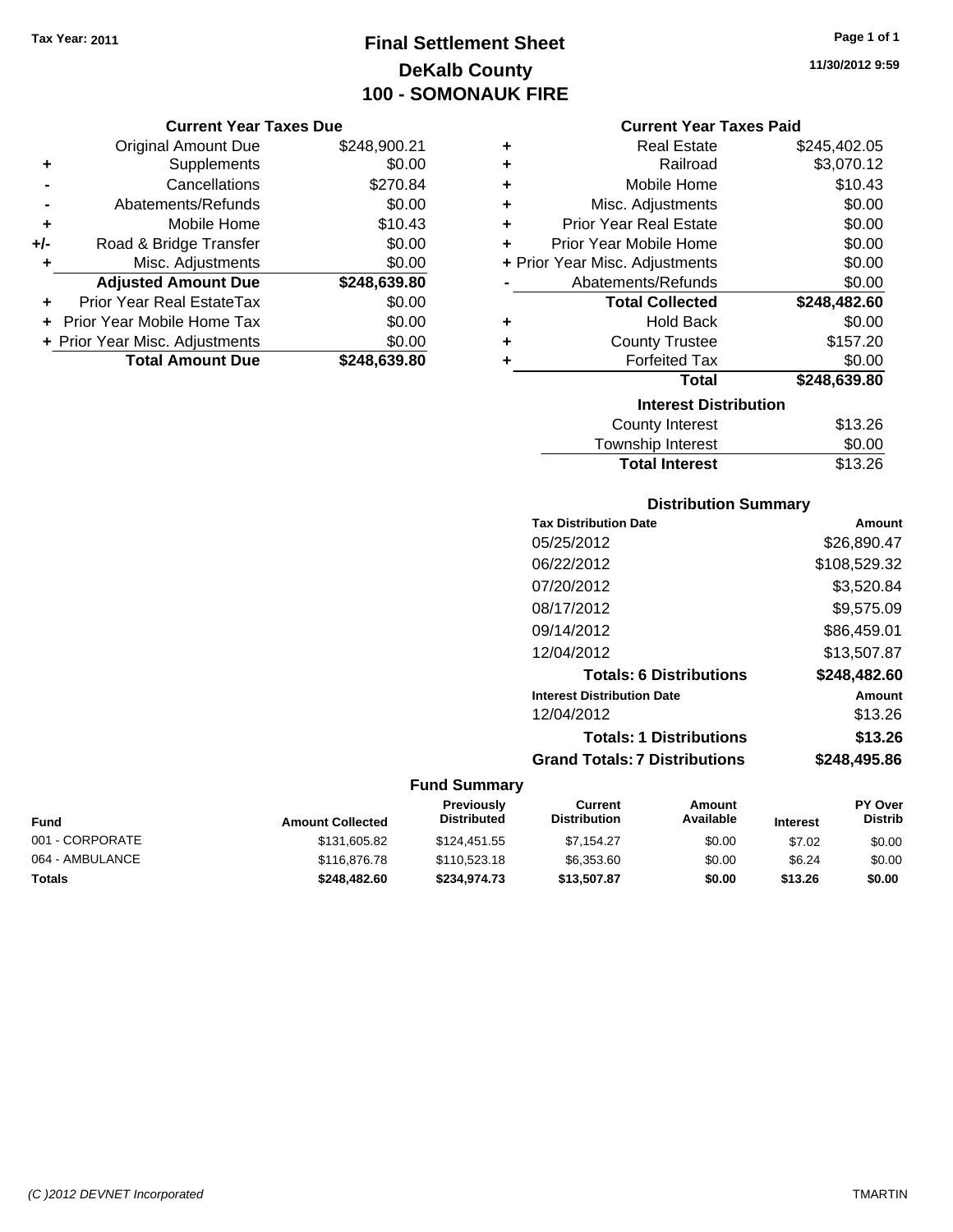# **Final Settlement Sheet Tax Year: 2011 Page 1 of 1 DeKalb County 101 - SYCAMORE FIRE**

#### **Current Year Taxes Due**

|     | <b>Original Amount Due</b>       | \$311,773.42 |
|-----|----------------------------------|--------------|
| ٠   | Supplements                      | \$0.00       |
|     | Cancellations                    | \$269.77     |
|     | Abatements/Refunds               | \$0.00       |
| ÷   | Mobile Home                      | \$301.17     |
| +/- | Road & Bridge Transfer           | \$0.00       |
| ٠   | Misc. Adjustments                | \$0.00       |
|     | <b>Adjusted Amount Due</b>       | \$311,804.82 |
|     | <b>Prior Year Real EstateTax</b> | \$0.00       |
|     | Prior Year Mobile Home Tax       | (\$7.50)     |
|     | + Prior Year Misc. Adjustments   | \$9.98       |
|     | <b>Total Amount Due</b>          | \$311,807.30 |

| ٠ | <b>Real Estate</b>             | \$311,374.33 |
|---|--------------------------------|--------------|
| ÷ | Railroad                       | \$0.00       |
| ÷ | Mobile Home                    | \$289.86     |
| ÷ | Misc. Adjustments              | \$0.00       |
| ÷ | <b>Prior Year Real Estate</b>  | \$0.00       |
| ٠ | Prior Year Mobile Home         | (\$7.50)     |
|   | + Prior Year Misc. Adjustments | \$9.98       |
|   | Abatements/Refunds             | \$0.00       |
|   | <b>Total Collected</b>         | \$311,666.67 |
| ٠ | <b>Hold Back</b>               | \$0.00       |
| ÷ | <b>County Trustee</b>          | \$140.63     |
| ٠ | <b>Forfeited Tax</b>           | \$0.00       |
|   | <b>Total</b>                   | \$311,807.30 |
|   | <b>Interest Distribution</b>   |              |
|   | <b>County Interest</b>         | \$16.64      |
|   |                                | ີົ້          |

| .                     |         |
|-----------------------|---------|
| Township Interest     | \$0.00  |
| <b>Total Interest</b> | \$16.64 |
|                       |         |

# **Distribution Summary**

| <b>Tax Distribution Date</b>         | Amount       |
|--------------------------------------|--------------|
| 05/25/2012                           | \$32,177.51  |
| 06/22/2012                           | \$132,791.17 |
| 07/20/2012                           | \$2,639.86   |
| 08/17/2012                           | \$9,605.98   |
| 09/14/2012                           | \$123,543.18 |
| 12/04/2012                           | \$10,908.97  |
| <b>Totals: 6 Distributions</b>       | \$311.666.67 |
| <b>Interest Distribution Date</b>    | Amount       |
| 12/04/2012                           | \$16.64      |
| <b>Totals: 1 Distributions</b>       | \$16.64      |
| <b>Grand Totals: 7 Distributions</b> | \$311,683.31 |
|                                      |              |

## **Fund Summary**

| <b>Fund</b>     | <b>Amount Collected</b> | <b>Previously</b><br><b>Distributed</b> | Current<br><b>Distribution</b> | Amount<br>Available | <b>Interest</b> | <b>PY Over</b><br><b>Distrib</b> |
|-----------------|-------------------------|-----------------------------------------|--------------------------------|---------------------|-----------------|----------------------------------|
| 001 - CORPORATE | \$154.721.31            | \$149,305.75                            | \$5,415.56                     | \$0.00              | \$8.26          | \$0.00                           |
| 064 - AMBULANCE | \$156,945,36            | \$151.451.95                            | \$5.493.41                     | \$0.00              | \$8.38          | \$0.00                           |
| <b>Totals</b>   | \$311,666.67            | \$300,757.70                            | \$10,908.97                    | \$0.00              | \$16.64         | \$0.00                           |

## **Miscellaneous Adjustment Detail**

| Year Source             | <b>Account Type</b>                      | <b>Amount Adjustment Description</b>             |
|-------------------------|------------------------------------------|--------------------------------------------------|
|                         | 2011 MH - Mobile Home Back Tax Collected | \$5.52 SCAVENGER SALE 06-33-400-039-0013C by TBA |
|                         | 2011 MH - Mobile Home Back Tax Collected | \$4.46 SCAVENGER SALE 06-33-400-039-0056O by TBA |
| <b>Totals 2 entries</b> |                                          | \$9.98                                           |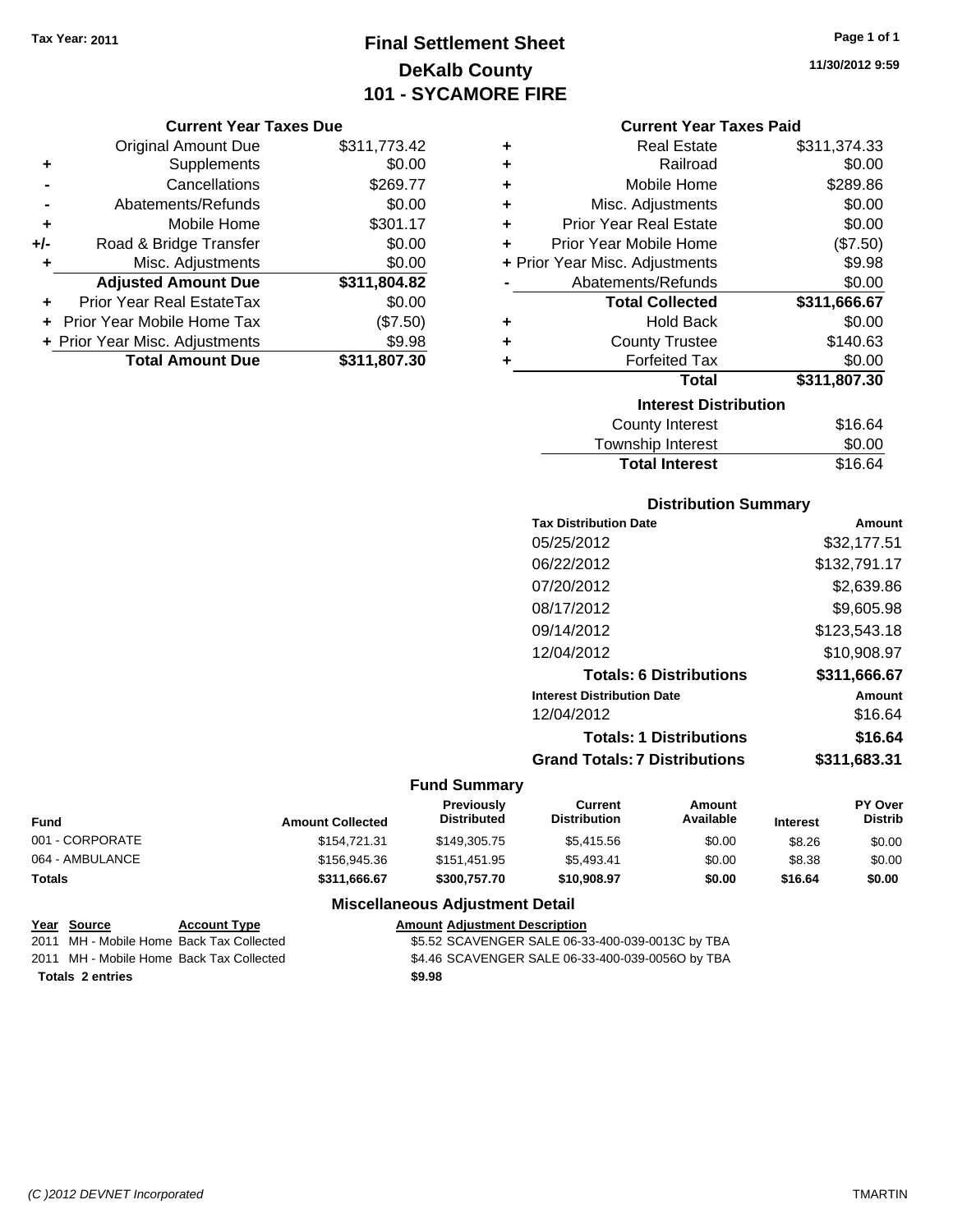# **Final Settlement Sheet Tax Year: 2011 Page 1 of 1 DeKalb County 102 - WATERMAN FIRE**

**11/30/2012 9:59**

|       | <b>Original Amount Due</b>       | \$136,618.66 |
|-------|----------------------------------|--------------|
| ٠     | Supplements                      | \$0.00       |
|       | Cancellations                    | \$64.93      |
|       | Abatements/Refunds               | \$3.83       |
| ÷     | Mobile Home                      | \$28.64      |
| $+/-$ | Road & Bridge Transfer           | \$0.00       |
| ٠     | Misc. Adjustments                | \$0.00       |
|       | <b>Adjusted Amount Due</b>       | \$136,578.54 |
|       | <b>Prior Year Real EstateTax</b> | (\$55.17)    |
|       | Prior Year Mobile Home Tax       | \$0.00       |
|       | + Prior Year Misc. Adjustments   | \$0.00       |
|       | <b>Total Amount Due</b>          | \$136,523.37 |

| <b>Current Year Taxes Paid</b> |  |  |  |
|--------------------------------|--|--|--|
|--------------------------------|--|--|--|

| ٠ | <b>Real Estate</b>             | \$134,758.53 |
|---|--------------------------------|--------------|
| ÷ | Railroad                       | \$1,795.20   |
| ÷ | Mobile Home                    | \$28.64      |
| ÷ | Misc. Adjustments              | \$0.00       |
| ÷ | <b>Prior Year Real Estate</b>  | (\$55.17)    |
| ٠ | Prior Year Mobile Home         | \$0.00       |
|   | + Prior Year Misc. Adjustments | \$0.00       |
|   | Abatements/Refunds             | \$3.83       |
|   | <b>Total Collected</b>         | \$136,523.37 |
| ٠ | <b>Hold Back</b>               | \$0.00       |
| ÷ | <b>County Trustee</b>          | \$0.00       |
|   | <b>Forfeited Tax</b>           | \$0.00       |
|   | <b>Total</b>                   | \$136,523.37 |
|   | <b>Interest Distribution</b>   |              |
|   | <b>County Interest</b>         | \$7.29       |
|   | Taunaakin latasaat             | ሮል አል        |

#### Township Interest 50.00<br>Total Interest \$7.29 **Total Interest**

| <b>Distribution Summary</b>       |              |
|-----------------------------------|--------------|
| <b>Tax Distribution Date</b>      | Amount       |
| 05/25/2012                        | \$9,073.71   |
| 06/22/2012                        | \$62,183.93  |
| 07/20/2012                        | \$1,420.49   |
| 08/17/2012                        | \$5,246.72   |
| 09/14/2012                        | \$47,568.27  |
| 12/04/2012                        | \$11,030.25  |
| <b>Totals: 6 Distributions</b>    | \$136,523.37 |
| <b>Interest Distribution Date</b> | Amount       |
| 12/04/2012                        | \$7.29       |
| <b>Totals: 1 Distributions</b>    | \$7.29       |
| Grand Totals: 7 Distributions     | \$136,530.66 |

#### **Fund Summary**

| <b>Amount Collected</b> | <b>Previously</b><br><b>Distributed</b> | Current<br>Distribution | Amount<br>Available | <b>Interest</b> | <b>PY Over</b><br><b>Distrib</b> |
|-------------------------|-----------------------------------------|-------------------------|---------------------|-----------------|----------------------------------|
| \$136,523,37            | \$125,493.12                            | \$11.030.25             | \$0.00              | \$7.29          | \$0.00                           |
| \$136,523,37            | \$125,493.12                            | \$11.030.25             | \$0.00              | \$7.29          | \$0.00                           |
|                         |                                         |                         |                     |                 |                                  |

## **Abatement Detail**

| Year Source                         | <b>Account Type</b> | <b>Amount Adjustment Description</b>             |
|-------------------------------------|---------------------|--------------------------------------------------|
| 2011 RE - Real Estate               | PTAB Decision       | \$1.45 14-15-376-004 PTAB INTEREST REFUND by TBA |
| 2011 RE - Real Estate PTAB Decision |                     | \$2.38 14-15-102-005 PTAB INTEREST REFUND by TBA |
| <b>Totals 2 entries</b>             |                     | \$3.83                                           |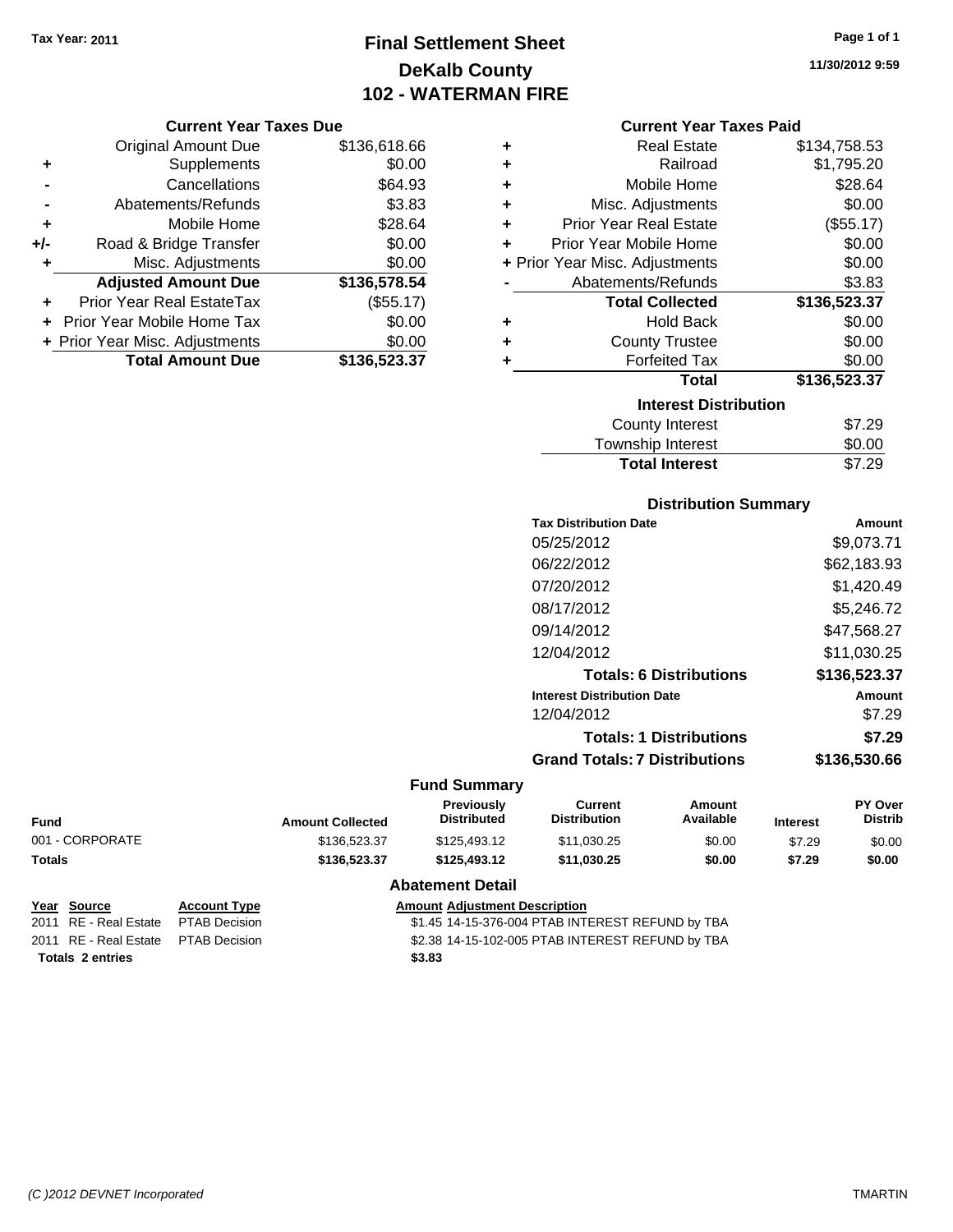# **Final Settlement Sheet Tax Year: 2011 Page 1 of 1 DeKalb County 103 - EARLVILLE LIBRARY DISTRICT**

**11/30/2012 9:59**

#### **Current Year Taxes Paid**

|     | <b>Current Year Taxes Due</b>  |            |  |
|-----|--------------------------------|------------|--|
|     | <b>Original Amount Due</b>     | \$3,815.35 |  |
| ٠   | Supplements                    | \$0.00     |  |
|     | Cancellations                  | \$0.00     |  |
|     | Abatements/Refunds             | \$0.00     |  |
| ٠   | Mobile Home                    | \$0.00     |  |
| +/- | Road & Bridge Transfer         | \$0.00     |  |
|     | Misc. Adjustments              | \$0.00     |  |
|     | <b>Adjusted Amount Due</b>     | \$3,815.35 |  |
| ٠   | Prior Year Real EstateTax      | \$0.00     |  |
|     | Prior Year Mobile Home Tax     | \$0.00     |  |
|     | + Prior Year Misc. Adjustments | \$0.00     |  |
|     | <b>Total Amount Due</b>        | \$3,815.35 |  |
|     |                                |            |  |

| ٠ | <b>Real Estate</b>             | \$3,815.35 |
|---|--------------------------------|------------|
| ٠ | Railroad                       | \$0.00     |
| ÷ | Mobile Home                    | \$0.00     |
| ٠ | Misc. Adjustments              | \$0.00     |
| ٠ | <b>Prior Year Real Estate</b>  | \$0.00     |
| ٠ | Prior Year Mobile Home         | \$0.00     |
|   | + Prior Year Misc. Adjustments | \$0.00     |
|   | Abatements/Refunds             | \$0.00     |
|   | <b>Total Collected</b>         | \$3,815.35 |
| ٠ | Hold Back                      | \$0.00     |
| ÷ | <b>County Trustee</b>          | \$0.00     |
| ٠ | <b>Forfeited Tax</b>           | \$0.00     |
|   | Total                          | \$3,815.35 |
|   | <b>Interest Distribution</b>   |            |
|   | County Interest                | \$0.20     |
|   | <b>Township Interest</b>       | \$0.00     |
|   | <b>Total Interest</b>          | \$0.20     |

#### **Distribution Summary**

| <b>Tax Distribution Date</b>         | Amount     |
|--------------------------------------|------------|
| 05/25/2012                           | \$229.34   |
| 06/22/2012                           | \$2,042.71 |
| 07/20/2012                           | \$55.55    |
| 08/17/2012                           | \$34.26    |
| 09/14/2012                           | \$1,332.13 |
| 12/04/2012                           | \$121.36   |
| <b>Totals: 6 Distributions</b>       | \$3,815.35 |
| <b>Interest Distribution Date</b>    | Amount     |
| 12/04/2012                           | \$0.20     |
| <b>Totals: 1 Distributions</b>       | \$0.20     |
| <b>Grand Totals: 7 Distributions</b> | \$3,815.55 |

|                                                     |                         | Previously         | Current             | <b>Amount</b> |                 | PY Over        |
|-----------------------------------------------------|-------------------------|--------------------|---------------------|---------------|-----------------|----------------|
| <b>Fund</b>                                         | <b>Amount Collected</b> | <b>Distributed</b> | <b>Distribution</b> | Available     | <b>Interest</b> | <b>Distrib</b> |
| 001 - CORPORATE                                     | \$2,303.87              | \$2,230.61         | \$73.26             | \$0.00        | \$0.12          | \$0.00         |
| 004 - OPERATIONS & MAINTENANCE                      | \$307.18                | \$297.40           | \$9.78              | \$0.00        | \$0.02          | \$0.00         |
| 027 - AUDIT                                         | \$70.65                 | \$68.39            | \$2.26              | \$0.00        | \$0.00          | \$0.00         |
| 031 - WORKING CASH                                  | \$767.95                | \$743.53           | \$24.42             | \$0.00        | \$0.04          | \$0.00         |
| 035 - TORT JUDGMENTS, LIABILITY<br><b>INSURANCE</b> | \$165.26                | \$160.01           | \$5.25              | \$0.00        | \$0.01          | \$0.00         |
| 047 - SOCIAL SECURITY                               | \$200.44                | \$194.05           | \$6.39              | \$0.00        | \$0.01          | \$0.00         |
| <b>Totals</b>                                       | \$3,815,35              | \$3,693.99         | \$121.36            | \$0.00        | \$0.20          | \$0.00         |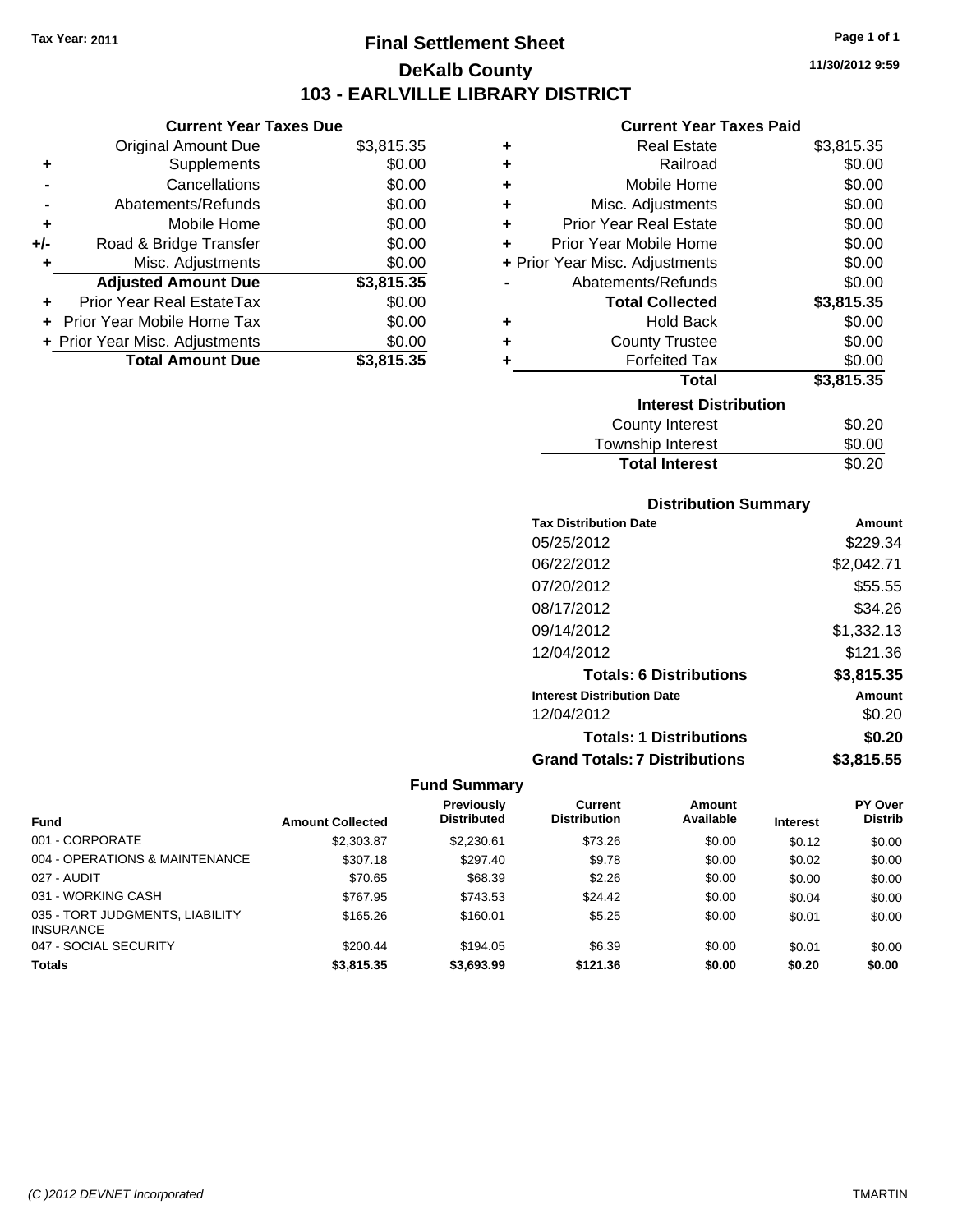# **Final Settlement Sheet Tax Year: 2011 Page 1 of 2 DeKalb County 110 - DEKALB PARK**

#### **Current Year Taxes Due**

|     | <b>Original Amount Due</b>     | \$3,499,929.40 |
|-----|--------------------------------|----------------|
| ٠   | Supplements                    | \$0.00         |
|     | Cancellations                  | \$64,180.62    |
|     | Abatements/Refunds             | \$0.00         |
| ÷   | Mobile Home                    | \$1,857.78     |
| +/- | Road & Bridge Transfer         | \$0.00         |
| ٠   | Misc. Adjustments              | \$1,835.93     |
|     | <b>Adjusted Amount Due</b>     | \$3,439,442.49 |
|     | Prior Year Real EstateTax      | \$2,107.46     |
|     | + Prior Year Mobile Home Tax   | (\$5.82)       |
|     | + Prior Year Misc. Adjustments | \$0.00         |
|     | <b>Total Amount Due</b>        | \$3,441,544.13 |

| ٠                            | <b>Real Estate</b>             | \$3,427,285.18 |  |  |
|------------------------------|--------------------------------|----------------|--|--|
| ٠                            | Railroad                       | \$6,628.26     |  |  |
| ٠                            | Mobile Home                    | \$1,851.15     |  |  |
| ٠                            | Misc. Adjustments              | \$1,835.93     |  |  |
| ٠                            | <b>Prior Year Real Estate</b>  | \$2,107.46     |  |  |
| ÷                            | Prior Year Mobile Home         | (\$5.82)       |  |  |
|                              | + Prior Year Misc. Adjustments | \$0.00         |  |  |
|                              | Abatements/Refunds             | \$0.00         |  |  |
|                              | <b>Total Collected</b>         | \$3,439,702.16 |  |  |
| ٠                            | <b>Hold Back</b>               | \$0.00         |  |  |
| ٠                            | <b>County Trustee</b>          | \$993.62       |  |  |
| ٠                            | <b>Forfeited Tax</b>           | \$848.35       |  |  |
|                              | Total                          | \$3,441,544.13 |  |  |
| <b>Interest Distribution</b> |                                |                |  |  |
|                              |                                |                |  |  |

| County Interest       | \$183.60 |
|-----------------------|----------|
| Township Interest     | \$0.00   |
| <b>Total Interest</b> | \$183.60 |

#### **Distribution Summary**

| <b>Tax Distribution Date</b>         | Amount         |
|--------------------------------------|----------------|
| 05/25/2012                           | \$334,401.31   |
| 06/22/2012                           | \$1,399,646.26 |
| 07/20/2012                           | \$23,778.45    |
| 08/17/2012                           | \$156,986.22   |
| 09/14/2012                           | \$1,375,995.94 |
| 12/04/2012                           | \$148,893.98   |
| <b>Totals: 6 Distributions</b>       | \$3,439,702.16 |
| <b>Interest Distribution Date</b>    | Amount         |
| 12/04/2012                           | \$183.60       |
| <b>Totals: 1 Distributions</b>       | \$183.60       |
| <b>Grand Totals: 7 Distributions</b> | \$3,439,885.76 |

#### **Fund Summary**

|                                               |                         | Previously         | Current             | <b>Amount</b> |                 | PY Over        |
|-----------------------------------------------|-------------------------|--------------------|---------------------|---------------|-----------------|----------------|
| <b>Fund</b>                                   | <b>Amount Collected</b> | <b>Distributed</b> | <b>Distribution</b> | Available     | <b>Interest</b> | <b>Distrib</b> |
| 001 - CORPORATE                               | \$861,831.18            | \$824,525.22       | \$37,305.96         | \$0.00        | \$46.01         | \$0.00         |
| 003 - BONDS AND INTEREST                      | \$1,118,147.42          | \$1,069,746.28     | \$48,401.14         | \$0.00        | \$59.68         | \$0.00         |
| $005 - I. M. R. F.$                           | \$245.739.19            | \$235.101.92       | \$10,637.27         | \$0.00        | \$13.12         | \$0.00         |
| 027 - AUDIT                                   | \$28,728.41             | \$27,484.84        | \$1,243.57          | \$0.00        | \$1.53          | \$0.00         |
| 035 - TORT JUDGEMENTS/LIABILITY<br><b>INS</b> | \$89.459.75             | \$85,587.30        | \$3,872.45          | \$0.00        | \$4.78          | \$0.00         |
| 047 - SOCIAL SECURITY                         | \$192,647.39            | \$184,308.28       | \$8,339.11          | \$0.00        | \$10.28         | \$0.00         |
| 060 - UNEMPLOYMENT INSURANCE                  | \$47.227.11             | \$45,182.80        | \$2.044.31          | \$0.00        | \$2.52          | \$0.00         |
| 062 - WORKERS COMPENSATION                    | \$63,892.46             | \$61,126.77        | \$2,765.69          | \$0.00        | \$3.41          | \$0.00         |
| 122 - RECREATION                              | \$432,470.30            | \$413,750.02       | \$18,720.28         | \$0.00        | \$23.08         | \$0.00         |
| 123 - AQUARIUM AND MUSEUM                     | \$129,735.25            | \$124,119.40       | \$5,615.85          | \$0.00        | \$6.92          | \$0.00         |
| 126 - REC PROGRAMS/HANDICAPPED                | \$229,823.70            | \$219,875.35       | \$9,948.35          | \$0.00        | \$12.27         | \$0.00         |
| <b>Totals</b>                                 | \$3,439,702.16          | \$3,290,808.18     | \$148,893.98        | \$0.00        | \$183.60        | \$0.00         |

## **Miscellaneous Adjustment Detail**

| <b>Amount Adjustment Descriptio</b> |  |
|-------------------------------------|--|
|                                     |  |

**Year Source Account Type**<br> **Adding RD Adding Description**<br> **Adding Period** 2011 RE - Real Estate Back Tax Collected \$117.03 HEL ADJUSTMENT 08-22-476-004 2007-2010 by TBA

**Amount Adjustment Description<br>\$859.45 DEKALB UNITS - HOUSING AUTHORITY by TBA** 

**11/30/2012 9:59**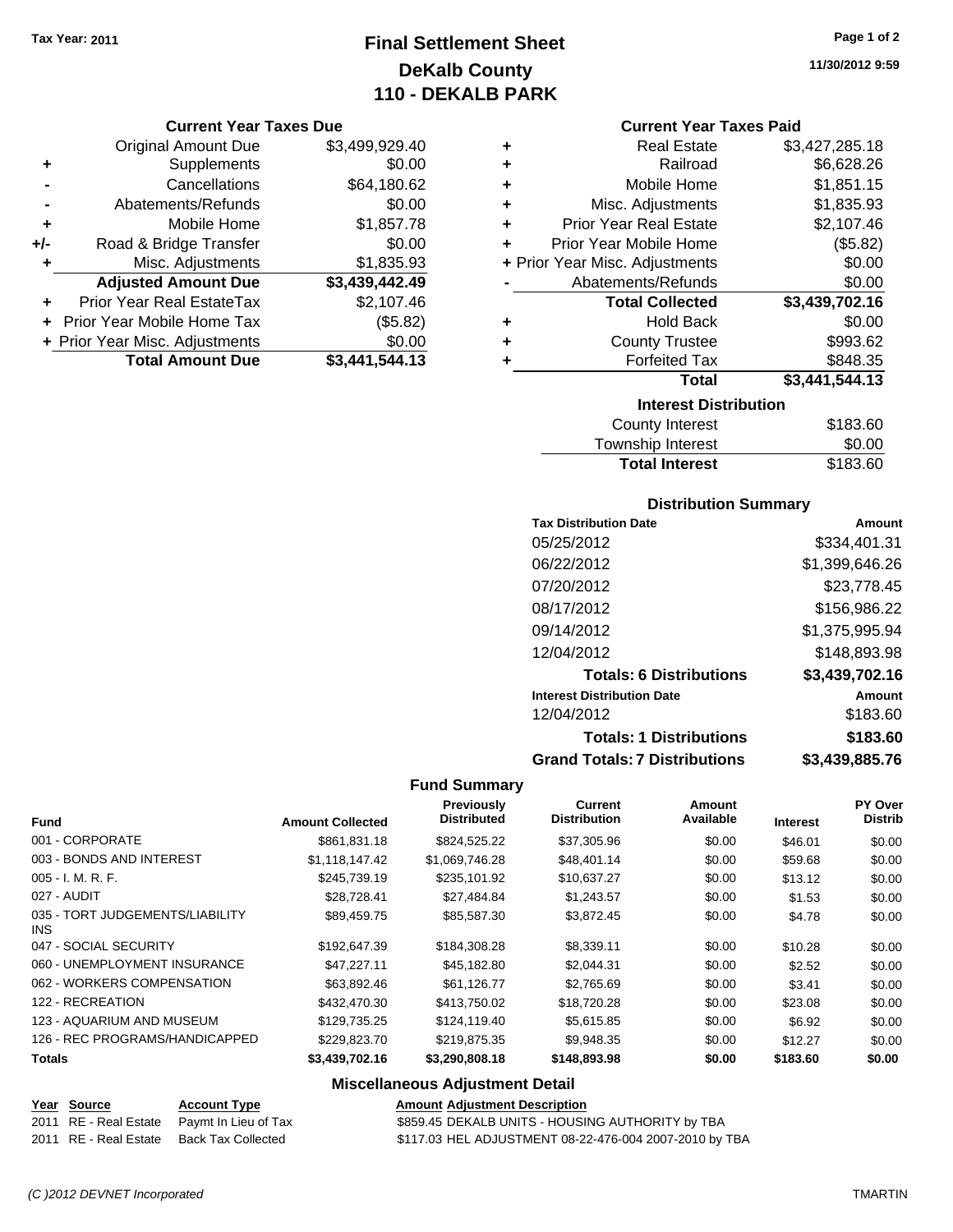# **Final Settlement Sheet Tax Year: 2011 Page 2 of 2**

# **DeKalb County**

#### **Miscellaneous Adjustment Detail**

**<u>Year Source</u> Account Type**<br> **Adding Adding Adding Adding Paymt In Lieu of Tax** 

**Totals \$1,835.93 3 entries**

Amount Adjustment Description<br>\$859.45 DEKALB UNITS - HOUSING AUTHORITY by TBA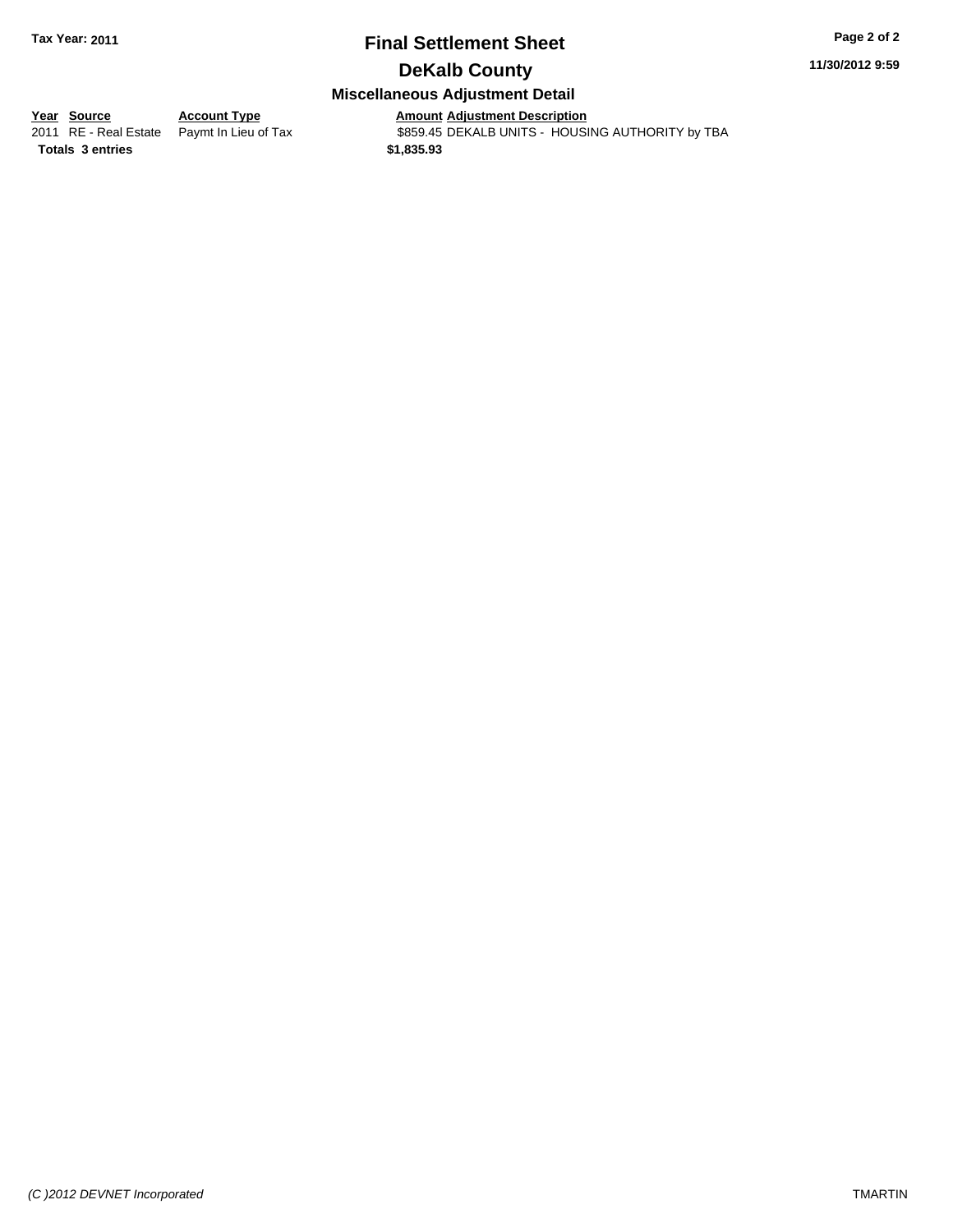# **Final Settlement Sheet Tax Year: 2011 Page 1 of 1 DeKalb County 111 - FRANKLIN TWP PARK**

**11/30/2012 9:59**

#### **Current Year Taxes Paid**

|     | <b>Current Year Taxes Due</b>  |             |
|-----|--------------------------------|-------------|
|     | <b>Original Amount Due</b>     | \$37,643.74 |
| ٠   | Supplements                    | \$0.00      |
|     | Cancellations                  | \$32.81     |
|     | Abatements/Refunds             | \$0.70      |
| ٠   | Mobile Home                    | \$0.00      |
| +/- | Road & Bridge Transfer         | \$0.00      |
| ٠   | Misc. Adjustments              | \$0.00      |
|     | <b>Adjusted Amount Due</b>     | \$37,610.23 |
|     | Prior Year Real EstateTax      | (\$9.18)    |
|     | Prior Year Mobile Home Tax     | \$0.00      |
|     | + Prior Year Misc. Adjustments | \$0.00      |
|     | <b>Total Amount Due</b>        | \$37.601.05 |

| ٠                            | <b>Real Estate</b>             | \$37,262.95 |  |  |  |
|------------------------------|--------------------------------|-------------|--|--|--|
| ÷                            | Railroad                       | \$347.98    |  |  |  |
| ٠                            | Mobile Home                    | \$0.00      |  |  |  |
| ÷                            | Misc. Adjustments              | \$0.00      |  |  |  |
| ÷                            | <b>Prior Year Real Estate</b>  | (\$9.18)    |  |  |  |
| ٠                            | Prior Year Mobile Home         | \$0.00      |  |  |  |
|                              | + Prior Year Misc. Adjustments | \$0.00      |  |  |  |
|                              | Abatements/Refunds             | \$0.70      |  |  |  |
|                              | <b>Total Collected</b>         | \$37,601.05 |  |  |  |
| ٠                            | Hold Back                      | \$0.00      |  |  |  |
| ٠                            | <b>County Trustee</b>          | \$0.00      |  |  |  |
| ٠                            | <b>Forfeited Tax</b>           | \$0.00      |  |  |  |
|                              | Total                          | \$37,601.05 |  |  |  |
| <b>Interest Distribution</b> |                                |             |  |  |  |
|                              | <b>County Interest</b>         | \$2.01      |  |  |  |
|                              | <b>Township Interest</b>       | \$0.00      |  |  |  |
|                              | <b>Total Interest</b>          | \$2.01      |  |  |  |

#### **Distribution Summary**

| <b>Tax Distribution Date</b>         | Amount      |
|--------------------------------------|-------------|
| 05/25/2012                           | \$3,886.58  |
| 06/22/2012                           | \$15,822.49 |
| 07/20/2012                           | \$422.58    |
| 08/17/2012                           | \$1,960.24  |
| 09/14/2012                           | \$13,343.05 |
| 12/04/2012                           | \$2,166.11  |
| <b>Totals: 6 Distributions</b>       | \$37,601.05 |
| <b>Interest Distribution Date</b>    | Amount      |
| 12/04/2012                           | \$2.01      |
| <b>Totals: 1 Distributions</b>       | \$2.01      |
| <b>Grand Totals: 7 Distributions</b> | \$37.603.06 |
|                                      |             |

|                                         |                      |                                      | <b>Fund Summary</b>                              |                                                  |                     |                 |                           |
|-----------------------------------------|----------------------|--------------------------------------|--------------------------------------------------|--------------------------------------------------|---------------------|-----------------|---------------------------|
| Fund                                    |                      | <b>Amount Collected</b>              | Previously<br><b>Distributed</b>                 | Current<br><b>Distribution</b>                   | Amount<br>Available | <b>Interest</b> | PY Over<br><b>Distrib</b> |
| 001 - CORPORATE                         |                      | \$35,175.98                          | \$33.149.56                                      | \$2,026.42                                       | \$0.00              | \$1.88          | \$0.00                    |
| 035 - TORT JUDGEMENTS/LIABILITY<br>INS. |                      | \$2,425.07                           | \$2,285,38                                       | \$139.69                                         | \$0.00              | \$0.13          | \$0.00                    |
| <b>Totals</b>                           |                      | \$37.601.05                          | \$35,434.94                                      | \$2.166.11                                       | \$0.00              | \$2.01          | \$0.00                    |
|                                         |                      |                                      | <b>Abatement Detail</b>                          |                                                  |                     |                 |                           |
| Year Source                             | <b>Account Type</b>  | <b>Amount Adjustment Description</b> |                                                  |                                                  |                     |                 |                           |
| 2011 RE - Real Estate                   | <b>PTAB Decision</b> |                                      | \$0.46 01-26-475-004 PTAB INTEREST REFUND by TBA |                                                  |                     |                 |                           |
| 2011 RE - Real Estate                   | <b>PTAB Decision</b> |                                      |                                                  | \$0.12 01-23-426-005 PTAB INTEREST REFUND by TBA |                     |                 |                           |
|                                         |                      |                                      |                                                  |                                                  |                     |                 |                           |

2011 RE - Real Estate \$0.12 01-23-427-009 PTAB INTEREST REFUND by TBA PTAB Decision **Totals \$0.70 3 entries**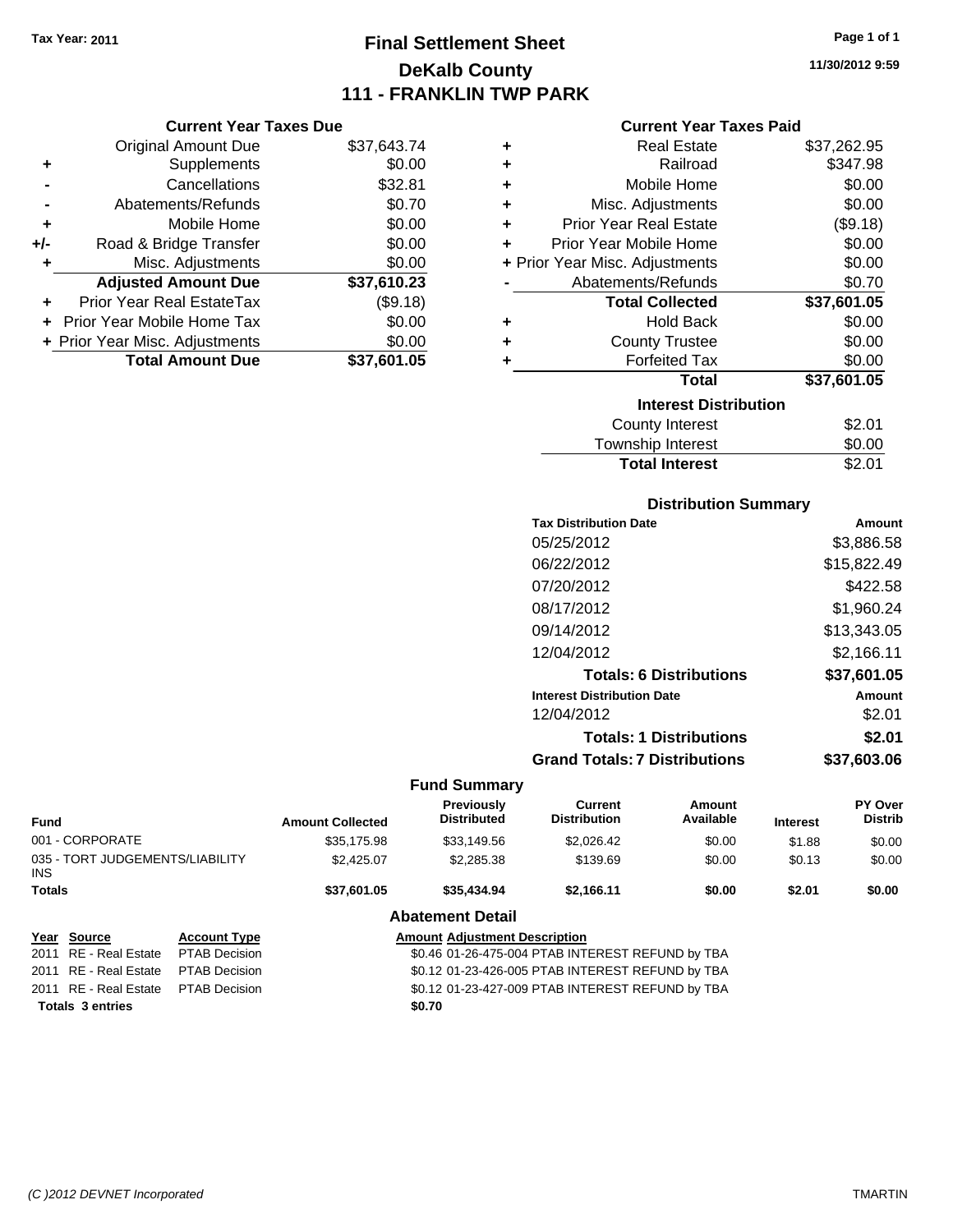# **Final Settlement Sheet Tax Year: 2011 Page 1 of 2 DeKalb County 112 - GENOA TWP PARK**

#### **Current Year Taxes Due**

|       | <b>Original Amount Due</b>     | \$572,749.09 |
|-------|--------------------------------|--------------|
| ٠     | Supplements                    | \$0.00       |
|       | Cancellations                  | \$1,269.02   |
|       | Abatements/Refunds             | \$0.00       |
| ÷     | Mobile Home                    | \$390.82     |
| $+/-$ | Road & Bridge Transfer         | \$0.00       |
| ٠     | Misc. Adjustments              | \$10.28      |
|       | <b>Adjusted Amount Due</b>     | \$571,881.17 |
|       | Prior Year Real EstateTax      | \$119.64     |
|       | Prior Year Mobile Home Tax     | \$0.00       |
|       | + Prior Year Misc. Adjustments | \$5.86       |
|       | <b>Total Amount Due</b>        | \$572,006.67 |

#### **Current Year Taxes Paid**

| ٠ | <b>Real Estate</b>             | \$567,720.95 |
|---|--------------------------------|--------------|
| ٠ | Railroad                       | \$3,649.50   |
| ٠ | Mobile Home                    | \$387.67     |
| ٠ | Misc. Adjustments              | \$10.28      |
| ÷ | <b>Prior Year Real Estate</b>  | \$119.64     |
| ÷ | Prior Year Mobile Home         | \$0.00       |
|   | + Prior Year Misc. Adjustments | \$5.86       |
|   | Abatements/Refunds             | \$0.00       |
|   | <b>Total Collected</b>         | \$571,893.90 |
| ٠ | <b>Hold Back</b>               | \$0.00       |
| ٠ | <b>County Trustee</b>          | \$112.76     |
| ٠ | <b>Forfeited Tax</b>           | \$0.01       |
|   | Total                          | \$572,006.67 |
|   | <b>Interest Distribution</b>   |              |
|   | <b>County Interest</b>         | \$30.53      |

# Township Interest \$0.00<br>
Total Interest \$30.53 **Total Interest**

#### **Distribution Summary**

| <b>Tax Distribution Date</b>         | Amount       |
|--------------------------------------|--------------|
| 05/25/2012                           | \$53,889.21  |
| 06/22/2012                           | \$246,177.80 |
| 07/20/2012                           | \$3,618.10   |
| 08/17/2012                           | \$24,213.69  |
| 09/14/2012                           | \$218,112.88 |
| 12/04/2012                           | \$25,882.22  |
| <b>Totals: 6 Distributions</b>       | \$571,893.90 |
| <b>Interest Distribution Date</b>    | Amount       |
| 12/04/2012                           | \$30.53      |
| <b>Totals: 1 Distributions</b>       | \$30.53      |
| <b>Grand Totals: 7 Distributions</b> | \$571,924.43 |

#### **Fund Summary**

| <b>Fund</b>                                   | <b>Amount Collected</b> | Previously<br><b>Distributed</b> | Current<br><b>Distribution</b> | Amount<br>Available | <b>Interest</b> | <b>PY Over</b><br><b>Distrib</b> |
|-----------------------------------------------|-------------------------|----------------------------------|--------------------------------|---------------------|-----------------|----------------------------------|
|                                               |                         |                                  |                                |                     |                 |                                  |
| 001 - CORPORATE                               | \$97.039.54             | \$92,647.79                      | \$4,391.75                     | \$0.00              | \$5.17          | \$0.00                           |
| 003 - BONDS AND INTEREST                      | \$252,818.28            | \$241,376.47                     | \$11,441.81                    | \$0.00              | \$13.50         | \$0.00                           |
| 005 - I. M. R. F.                             | \$17,516.53             | \$16,723.79                      | \$792.74                       | \$0.00              | \$0.94          | \$0.00                           |
| 027 - AUDIT                                   | \$4,296.07              | \$4,101.65                       | \$194.42                       | \$0.00              | \$0.23          | \$0.00                           |
| 035 - TORT JUDGEMENTS/LIABILITY<br><b>INS</b> | \$0.00                  | \$0.00                           | \$0.00                         | \$0.00              | \$0.00          | \$0.00                           |
| 047 - SOCIAL SECURITY                         | \$29,773.94             | \$28,426.46                      | \$1,347.48                     | \$0.00              | \$1.59          | \$0.00                           |
| 060 - UNEMPLOYMENT INSURANCE                  | \$0.00                  | \$0.00                           | \$0.00                         | \$0.00              | \$0.00          | \$0.00                           |
| 062 - WORKERS COMPENSATION                    | \$2,203.50              | \$2,103.78                       | \$99.72                        | \$0.00              | \$0.12          | \$0.00                           |
| 122 - RECREATION                              | \$113,437,44            | \$108,303.61                     | \$5,133.83                     | \$0.00              | \$6.06          | \$0.00                           |
| 126 - REC PROGRAMS/HANDICAPPED                | \$44.289.74             | \$42,285.33                      | \$2,004.41                     | \$0.00              | \$2.36          | \$0.00                           |
| 143 - MEDICARE                                | \$10,518.86             | \$10,042.80                      | \$476.06                       | \$0.00              | \$0.56          | \$0.00                           |
| <b>Totals</b>                                 | \$571,893.90            | \$546,011.68                     | \$25,882.22                    | \$0.00              | \$30.53         | \$0.00                           |

#### **Miscellaneous Adjustment Detail**

**Year Source Account Type Amount Adjustment Description**<br>2011 MH - Mobile Home Back Tax Collected **Account 1998** \$5.86 LEON REDEMPTION 03-

\$5.86 LEON REDEMPTION 03-30-131-001-0045O by TBA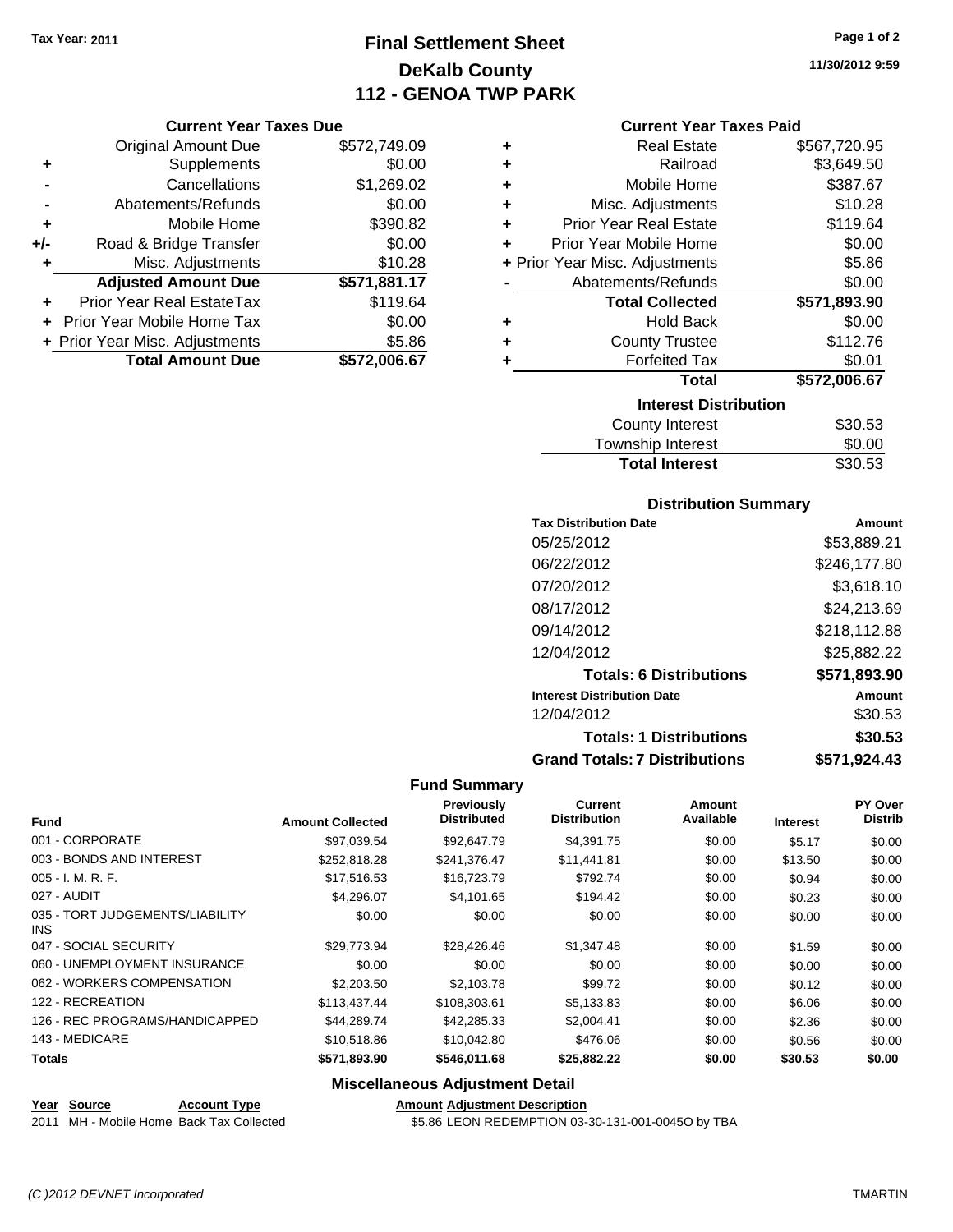# **Final Settlement Sheet Tax Year: 2011 Page 2 of 2 DeKalb County**

**11/30/2012 9:59**

# **Miscellaneous Adjustment Detail**

**Totals \$16.14 2 entries**

**<u>Year Source</u> Account Type**<br> **Account Type Adding Description** 

Amount Adjustment Description<br>\$10.28 SCAVENGER SALE 03-30-101-003 by TBA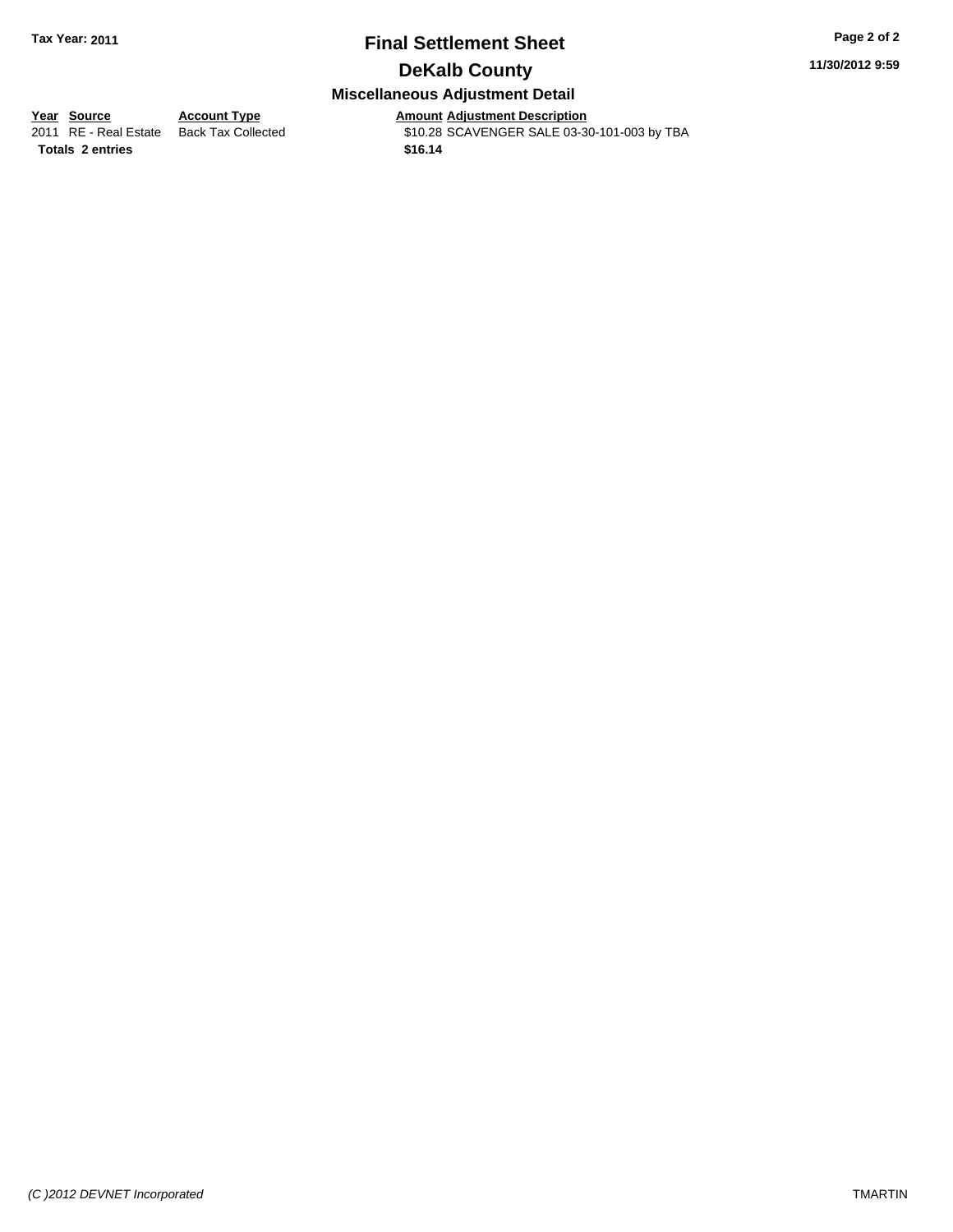# **Final Settlement Sheet Tax Year: 2011 Page 1 of 1 DeKalb County 113 - KINGSTON TWP PARK**

**11/30/2012 9:59**

#### **Current Year Taxes Paid**

|     | <b>Current Year Taxes Due</b>     |             |
|-----|-----------------------------------|-------------|
|     | <b>Original Amount Due</b>        | \$47,776.69 |
| ٠   | Supplements                       | \$0.00      |
|     | Cancellations                     | \$60.70     |
|     | Abatements/Refunds                | \$0.00      |
| ٠   | Mobile Home                       | \$6.21      |
| +/- | Road & Bridge Transfer            | \$0.00      |
| ٠   | Misc. Adjustments                 | \$0.00      |
|     | <b>Adjusted Amount Due</b>        | \$47,722.20 |
| ٠   | Prior Year Real EstateTax         | \$14.97     |
|     | <b>Prior Year Mobile Home Tax</b> | \$0.00      |
|     | + Prior Year Misc. Adjustments    | \$0.00      |
|     | <b>Total Amount Due</b>           | \$47.737.17 |

| ٠ | <b>Real Estate</b>             | \$47,233.65 |
|---|--------------------------------|-------------|
| ٠ | Railroad                       | \$479.02    |
| ٠ | Mobile Home                    | \$6.21      |
| ٠ | Misc. Adjustments              | \$0.00      |
| ٠ | <b>Prior Year Real Estate</b>  | \$14.97     |
| ÷ | Prior Year Mobile Home         | \$0.00      |
|   | + Prior Year Misc. Adjustments | \$0.00      |
|   | Abatements/Refunds             | \$0.00      |
|   | <b>Total Collected</b>         | \$47,733.85 |
| ٠ | Hold Back                      | \$0.00      |
| ٠ | <b>County Trustee</b>          | \$3.32      |
| ٠ | <b>Forfeited Tax</b>           | \$0.00      |
|   | Total                          | \$47,737.17 |
|   | <b>Interest Distribution</b>   |             |
|   | <b>County Interest</b>         | \$2.55      |
|   | Township Interest              | \$0.00      |
|   | <b>Total Interest</b>          | \$2.55      |

### **Distribution Summary**

| <b>Tax Distribution Date</b>         | Amount      |
|--------------------------------------|-------------|
| 05/25/2012                           | \$5,125.91  |
| 06/22/2012                           | \$20,144.86 |
| 07/20/2012                           | \$414.74    |
| 08/17/2012                           | \$2.160.00  |
| 09/14/2012                           | \$18,183.66 |
| 12/04/2012                           | \$1.704.68  |
| <b>Totals: 6 Distributions</b>       | \$47,733.85 |
| <b>Interest Distribution Date</b>    | Amount      |
| 12/04/2012                           | \$2.55      |
| <b>Totals: 1 Distributions</b>       | \$2.55      |
| <b>Grand Totals: 7 Distributions</b> | \$47.736.40 |
|                                      |             |

| <b>Fund</b>                                   | <b>Amount Collected</b> | <b>Previously</b><br><b>Distributed</b> | Current<br><b>Distribution</b> | Amount<br>Available | <b>Interest</b> | <b>PY Over</b><br><b>Distrib</b> |
|-----------------------------------------------|-------------------------|-----------------------------------------|--------------------------------|---------------------|-----------------|----------------------------------|
| 001 - CORPORATE                               | \$36,286.08             | \$34,990.24                             | \$1,295.84                     | \$0.00              | \$1.93          | \$0.00                           |
| 035 - TORT JUDGEMENTS/LIABILITY<br><b>INS</b> | \$6,674.39              | \$6.436.02                              | \$238.37                       | \$0.00              | \$0.36          | \$0.00                           |
| 122 - RECREATION                              | \$4.773.38              | \$4.602.91                              | \$170.47                       | \$0.00              | \$0.26          | \$0.00                           |
| <b>Totals</b>                                 | \$47,733.85             | \$46,029.17                             | \$1,704.68                     | \$0.00              | \$2.55          | \$0.00                           |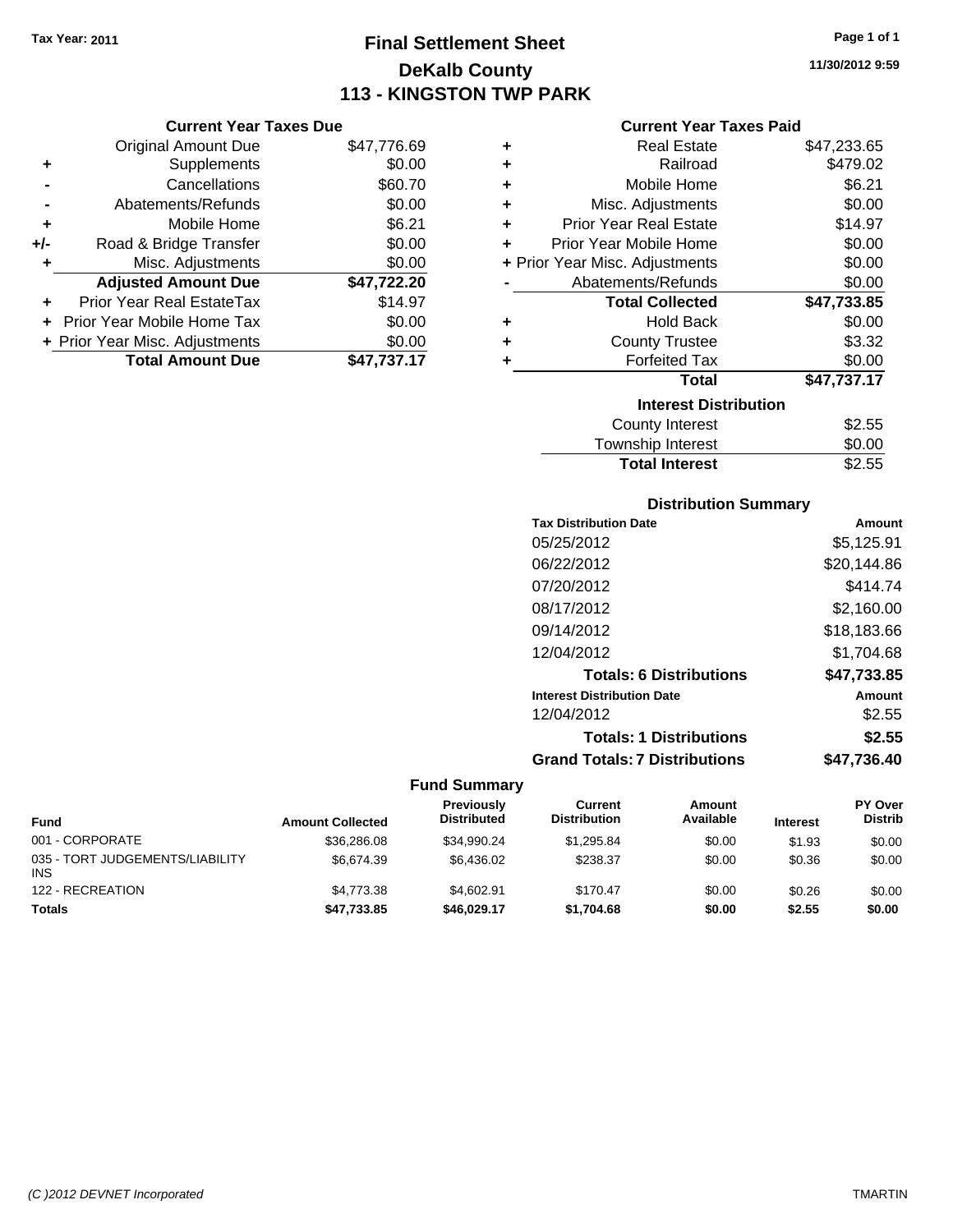# **Final Settlement Sheet Tax Year: 2011 Page 1 of 2 DeKalb County 114 - SANDWICH PARK**

**11/30/2012 9:59**

#### **Current Year Taxes Due**

|       | <b>Original Amount Due</b>     | \$435,021.08 |
|-------|--------------------------------|--------------|
| ٠     | Supplements                    | \$0.00       |
|       | Cancellations                  | \$255.17     |
|       | Abatements/Refunds             | \$4.17       |
| ÷     | Mobile Home                    | \$332.88     |
| $+/-$ | Road & Bridge Transfer         | \$0.00       |
| ٠     | Misc. Adjustments              | \$104.75     |
|       | <b>Adjusted Amount Due</b>     | \$435,199.37 |
|       | Prior Year Real EstateTax      | (\$398.38)   |
|       | Prior Year Mobile Home Tax     | \$4.09       |
|       | + Prior Year Misc. Adjustments | \$0.00       |
|       | <b>Total Amount Due</b>        | \$434.805.08 |

### **Current Year Taxes Paid**

| ٠ | <b>Real Estate</b>             | \$433,712.68 |
|---|--------------------------------|--------------|
| ٠ | Railroad                       | \$742.42     |
| ÷ | Mobile Home                    | \$332.88     |
| ٠ | Misc. Adjustments              | \$104.75     |
| ٠ | <b>Prior Year Real Estate</b>  | (\$398.38)   |
| ٠ | <b>Prior Year Mobile Home</b>  | \$4.09       |
|   | + Prior Year Misc. Adjustments | \$0.00       |
|   | Abatements/Refunds             | \$4.17       |
|   |                                |              |
|   | <b>Total Collected</b>         | \$434,494.27 |
| ٠ | <b>Hold Back</b>               | \$0.00       |
| ٠ | <b>County Trustee</b>          | \$46.22      |
| ٠ | <b>Forfeited Tax</b>           | \$264.59     |
|   | <b>Total</b>                   | \$434,805.08 |
|   | <b>Interest Distribution</b>   |              |

| Township Interest     | \$0.00  |
|-----------------------|---------|
| <b>Total Interest</b> | \$23.19 |
|                       |         |

## **Distribution Summary**

| <b>Tax Distribution Date</b>         | Amount       |
|--------------------------------------|--------------|
| 05/25/2012                           | \$43,446.73  |
| 06/22/2012                           | \$177,033.95 |
| 07/20/2012                           | \$8,333.86   |
| 08/17/2012                           | \$23,699.78  |
| 09/14/2012                           | \$158,839.22 |
| 12/04/2012                           | \$23,140.73  |
| <b>Totals: 6 Distributions</b>       | \$434,494.27 |
| <b>Interest Distribution Date</b>    | Amount       |
| 12/04/2012                           | \$23.19      |
| <b>Totals: 1 Distributions</b>       | \$23.19      |
| <b>Grand Totals: 7 Distributions</b> | \$434,517.46 |

#### **Fund Summary**

| <b>Fund</b>                             | <b>Amount Collected</b> | Previously<br><b>Distributed</b> | Current<br><b>Distribution</b> | Amount<br>Available | <b>Interest</b> | PY Over<br><b>Distrib</b> |
|-----------------------------------------|-------------------------|----------------------------------|--------------------------------|---------------------|-----------------|---------------------------|
| 001 - CORPORATE                         | \$133,716.06            | \$126.594.51                     | \$7.121.55                     | \$0.00              | \$7.14          | \$0.00                    |
| 003 - BONDS AND INTEREST                | \$97.165.08             | \$91.990.16                      | \$5,174.92                     | \$0.00              | \$5.19          | \$0.00                    |
| $005 - I. M. R. F.$                     | \$29,067.23             | \$27.519.13                      | \$1,548.10                     | \$0.00              | \$1.55          | \$0.00                    |
| 027 - AUDIT                             | \$2,664.32              | \$2.522.43                       | \$141.89                       | \$0.00              | \$0.14          | \$0.00                    |
| 035 - TORT JUDGEMENTS/LIABILITY<br>INS. | \$17,616.13             | \$16,677.90                      | \$938.23                       | \$0.00              | \$0.94          | \$0.00                    |
| 047 - SOCIAL SECURITY                   | \$17,616.13             | \$16,677.90                      | \$938.23                       | \$0.00              | \$0.94          | \$0.00                    |
| 060 - UNEMPLOYMENT INSURANCE            | \$13,208.62             | \$12,505.14                      | \$703.48                       | \$0.00              | \$0.70          | \$0.00                    |
| 122 - RECREATION                        | \$116,453.59            | \$110.251.40                     | \$6,202.19                     | \$0.00              | \$6.22          | \$0.00                    |
| 125 - PAVING & LIGHTING, STREETS        | \$6.987.11              | \$6.614.97                       | \$372.14                       | \$0.00              | \$0.37          | \$0.00                    |
| <b>Totals</b>                           | \$434,494.27            | \$411.353.54                     | \$23.140.73                    | \$0.00              | \$23.19         | \$0.00                    |

## **Miscellaneous Adjustment Detail**

| Year Source             | <b>Account Type</b> | <b>Amount Adiustment Description</b>           |
|-------------------------|---------------------|------------------------------------------------|
| 2011 RE - Real Estate   | Back Tax Collected  | \$38.83 PRIMUS REDEMPTION 8 PARCELS by TBA     |
| 2011 RE - Real Estate   | Back Tax Collected  | \$65.92 DOBSON REDEMPTION 19-26-481-012 by TBA |
| <b>Totals 2 entries</b> |                     | \$104.75                                       |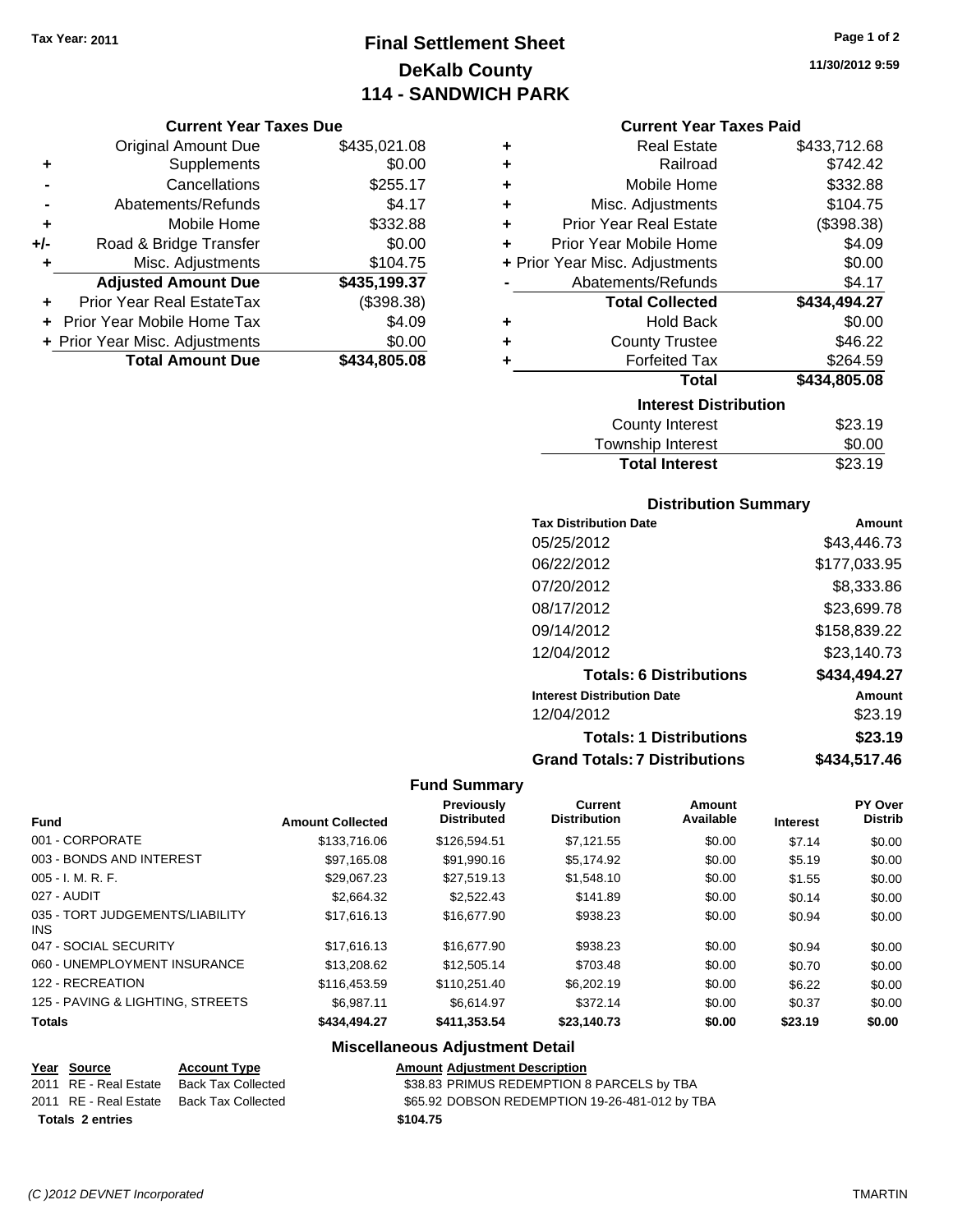# **Final Settlement Sheet Tax Year: 2011 Page 2 of 2 DeKalb County**

**11/30/2012 9:59**

## **Abatement Detail**

**Totals \$4.17 2 entries**

**Year Source Account Type Amount Adjustment Description**<br>2011 RE - Real Estate PTAB Decision **Amount** \$2.86 19-27-427-012 PTAB INTI \$2.86 19-27-427-012 PTAB INTEREST REFUND by TBA 2011 RE - Real Estate \$1.31 19-26-432-011 PTAB INTEREST REFUND by TBA PTAB Decision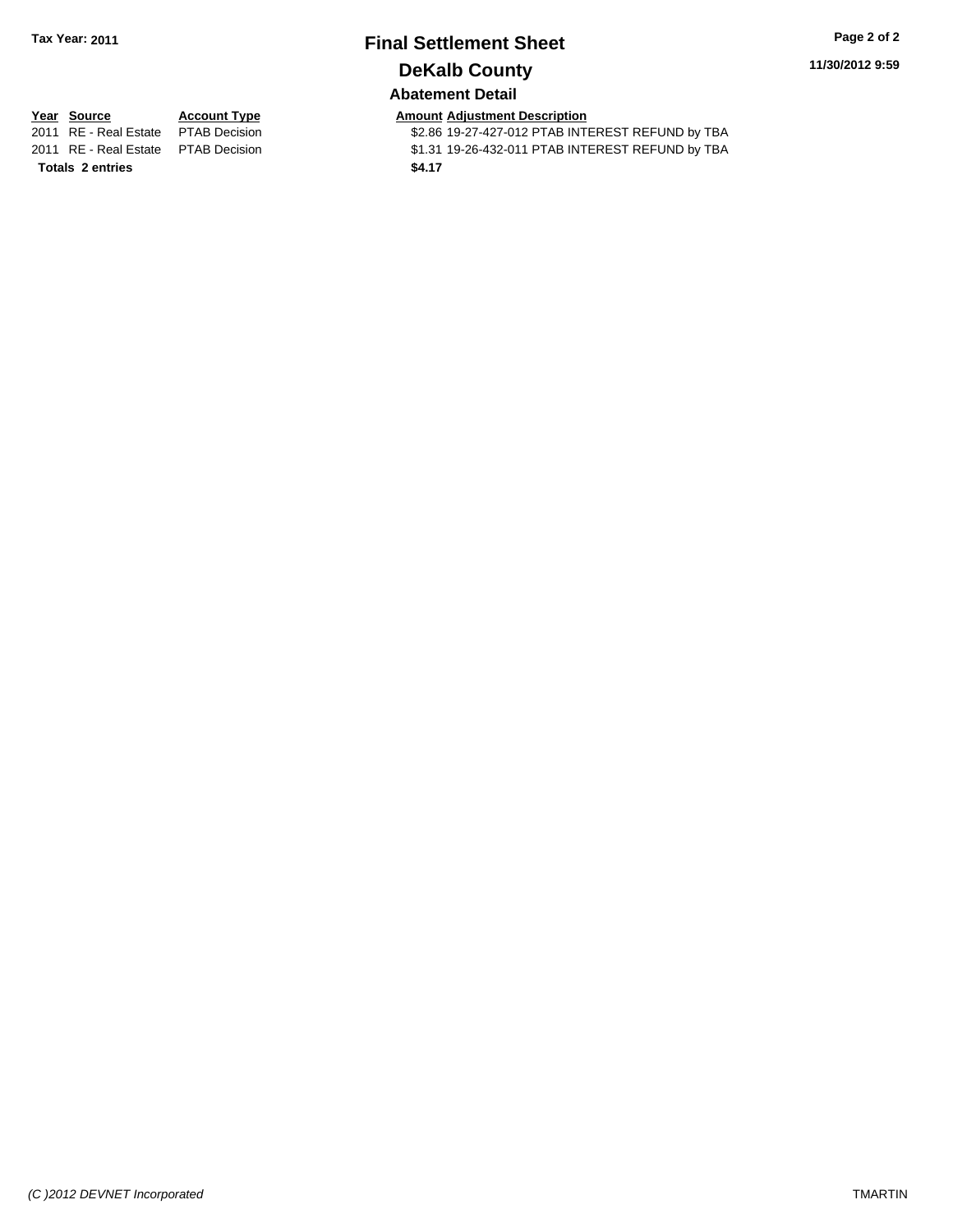# **Final Settlement Sheet Tax Year: 2011 Page 1 of 2 DeKalb County 115 - SYCAMORE PARK**

**11/30/2012 9:59**

| <b>Original Amount Due</b><br>Supplements<br>٠<br>Cancellations<br>Abatements/Refunds<br>Mobile Home<br>٠<br>Road & Bridge Transfer<br>+/-<br>Misc. Adjustments<br>٠<br><b>Adjusted Amount Due</b><br>Prior Year Real EstateTax |                                   |                               |
|---------------------------------------------------------------------------------------------------------------------------------------------------------------------------------------------------------------------------------|-----------------------------------|-------------------------------|
|                                                                                                                                                                                                                                 |                                   | \$2,177,463.49                |
|                                                                                                                                                                                                                                 |                                   | \$0.00                        |
|                                                                                                                                                                                                                                 |                                   | \$4,223.39                    |
|                                                                                                                                                                                                                                 |                                   | \$14.83                       |
|                                                                                                                                                                                                                                 |                                   | \$1,320.42                    |
|                                                                                                                                                                                                                                 |                                   | \$0.00                        |
|                                                                                                                                                                                                                                 |                                   | \$1,179.73                    |
|                                                                                                                                                                                                                                 |                                   | \$2,175,725.42                |
|                                                                                                                                                                                                                                 |                                   | (\$2,742.42)                  |
|                                                                                                                                                                                                                                 | <b>Prior Year Mobile Home Tax</b> | (\$16.82)                     |
| + Prior Year Misc. Adjustments                                                                                                                                                                                                  |                                   | \$27.60                       |
|                                                                                                                                                                                                                                 | <b>Total Amount Due</b>           | \$2,172,993.78                |
|                                                                                                                                                                                                                                 |                                   | <b>Current Year Taxes Due</b> |

|   | <b>Current Year Taxes Paid</b> |                |
|---|--------------------------------|----------------|
| ٠ | Real Estate                    | \$2,171,087.16 |
| ٠ | Railroad                       | \$0.24         |
| ÷ | Mobile Home                    | \$1,300.37     |
| ÷ | Misc. Adjustments              | \$1,179.73     |
| ÷ | <b>Prior Year Real Estate</b>  | (\$2,742.42)   |
| ÷ | Prior Year Mobile Home         | (\$16.82)      |
|   | + Prior Year Misc. Adjustments | \$27.60        |
|   | Abatements/Refunds             | \$14.83        |
|   | <b>Total Collected</b>         | \$2,170,821.03 |
| ٠ | <b>Hold Back</b>               | \$0.00         |
| ٠ | <b>County Trustee</b>          | \$1,077.23     |
| ٠ | <b>Forfeited Tax</b>           | \$1,095.52     |
|   | Total                          | \$2,172,993.78 |
|   | <b>Interest Distribution</b>   |                |
|   | <b>County Interest</b>         | \$115.87       |
|   | <b>Township Interest</b>       | \$0.00         |
|   | <b>Total Interest</b>          | \$115.87       |

#### **Distribution Summary**

| <b>Tax Distribution Date</b>         | Amount         |
|--------------------------------------|----------------|
| 05/25/2012                           | \$181,079.78   |
| 06/22/2012                           | \$921,585.69   |
| 07/20/2012                           | \$20,594.02    |
| 08/17/2012                           | \$99,461.51    |
| 09/14/2012                           | \$857,526.01   |
| 12/04/2012                           | \$90.574.02    |
| <b>Totals: 6 Distributions</b>       | \$2,170,821.03 |
| <b>Interest Distribution Date</b>    | Amount         |
| 12/04/2012                           | \$115.87       |
| <b>Totals: 1 Distributions</b>       | \$115.87       |
| <b>Grand Totals: 7 Distributions</b> | \$2,170,936.90 |

#### **Fund Summary**

|                                                | <b>Amount Collected</b> | <b>Previously</b><br><b>Distributed</b> | Current<br><b>Distribution</b> | <b>Amount</b><br>Available |                 | PY Over<br><b>Distrib</b> |
|------------------------------------------------|-------------------------|-----------------------------------------|--------------------------------|----------------------------|-----------------|---------------------------|
| <b>Fund</b>                                    |                         |                                         |                                |                            | <b>Interest</b> |                           |
| 001 - CORPORATE                                | \$438,269.29            | \$419,983.14                            | \$18,286.15                    | \$0.00                     | \$23.39         | \$0.00                    |
| 003 - BONDS AND INTEREST                       | \$549.716.98            | \$526,780.94                            | \$22,936.04                    | \$0.00                     | \$29.34         | \$0.00                    |
| $005 - I. M. R. F.$                            | \$96,725.28             | \$92,689.60                             | \$4,035.68                     | \$0.00                     | \$5.16          | \$0.00                    |
| 014 - POLICE PROTECTION                        | \$0.00                  | \$0.00                                  | \$0.00                         | \$0.00                     | \$0.00          | \$0.00                    |
| 027 - AUDIT                                    | \$17.924.47             | \$17.176.59                             | \$747.88                       | \$0.00                     | \$0.96          | \$0.00                    |
| 035 - TORT JUDGEMENTS/LIABILITY<br><b>INS</b>  | \$114.649.75            | \$109,866.18                            | \$4,783.57                     | \$0.00                     | \$6.12          | \$0.00                    |
| 039 - PLAYGROUND AND RECREATION<br><b>COMM</b> | \$358,895.32            | \$343.920.99                            | \$14,974.33                    | \$0.00                     | \$19.16         | \$0.00                    |
| 047 - SOCIAL SECURITY                          | \$81,735.73             | \$78,325.43                             | \$3,410.30                     | \$0.00                     | \$4.36          | \$0.00                    |
| 122 - RECREATION                               | \$337,597.40            | \$323,511.72                            | \$14,085.68                    | \$0.00                     | \$18.02         | \$0.00                    |
| 125 - PAVING & LIGHTING, STREETS               | \$0.00                  | \$0.00                                  | \$0.00                         | \$0.00                     | \$0.00          | \$0.00                    |
| 126 - REC PROGRAMS/HANDICAPPED                 | \$175,306.81            | \$167,992.42                            | \$7,314.39                     | \$0.00                     | \$9.36          | \$0.00                    |
| <b>Totals</b>                                  | \$2,170,821.03          | \$2,080,247.01                          | \$90,574.02                    | \$0.00                     | \$115.87        | \$0.00                    |

## **Miscellaneous Adjustment Detail**

| Year Source | <b>Account Type</b>                      | <b>Amount Adjustment Description</b>                   |
|-------------|------------------------------------------|--------------------------------------------------------|
|             | 2011 MH - Mobile Home Back Tax Collected | \$8.44 SCAVENGER SALE 06-33-400-039-0013C by TBA       |
|             | 2011 MH - Mobile Home Back Tax Collected | \$5.64 GUSTAFSON REDEMPTION 08-01-401-005-2315G by TBA |
|             | 2011 MH - Mobile Home Back Tax Collected | \$6.83 SCAVENGER SALE 06-33-400-039-0056O by TBA       |

#### *(C )2012 DEVNET Incorporated* TMARTIN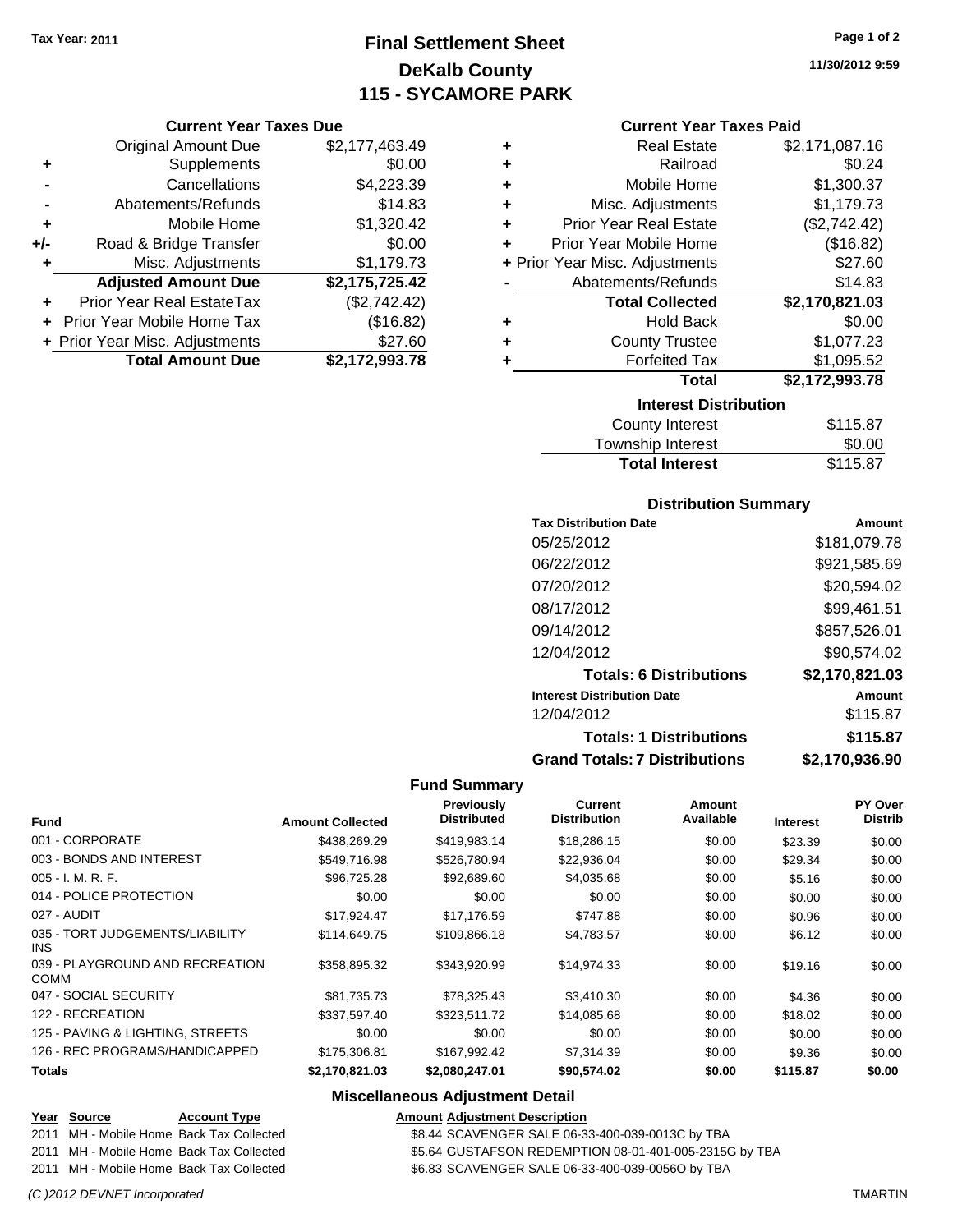# **Final Settlement Sheet Tax Year: 2011 Page 2 of 2 DeKalb County**

#### **11/30/2012 9:59**

#### **Miscellaneous Adjustment Detail Year Source Account Type Amount Adjustment Description** 2011 RE - Real Estate Paymt In Lieu of Tax \$548.61 SYCAMORE UNITS - HOUSING AUTHORITY by TBA Paymt In Lieu of Tax \$548.61 SYCAMORE UNITS - HOUSING AUTHORITY by TBA \$548.61 SYCAMORE UNITS - HOUSING AUTHORITY by TBA 2011 RE - Real Estate Back Tax Collected \$31.31 SYCAMORE HOMEOWNERS ASSOC REDEMPTION 06-22-332-006 by TBA 2011 RE - Real Estate Back Tax Collected \$15.55 SYCAMORE HOMEOWNERS ASSOC REDEMPTION 06-22-327-001 by TBA 2011 RE - Real Estate Back Tax Collected \$28.98 SYCAMORE HOMEOWNERS ASSOC REDEMPTION 06-22-376-005 by TBA 2011 RE - Real Estate Back Tax Collected \$6.67 SCAVENGER SALE 06-22-326-008 by TBA 2011 MH - Mobile Home Back Tax Abatement \$6.69 PETERS REDEMPTION 08-01-401-005 2523J by TBA **Totals \$1,207.33 10 entries Abatement Detail**

#### **Year Source Account Type Amount Adjustment Description**

**Totals \$14.83 2 entries**

2011 RE - Real Estate \$7.71 09-05-105-007 PTAB INTEREST REFUND by TBA PTAB Decision

2011 RE - Real Estate \$7.12 09-05-105-006 PTAB INTEREST REFUND by TBA PTAB Decision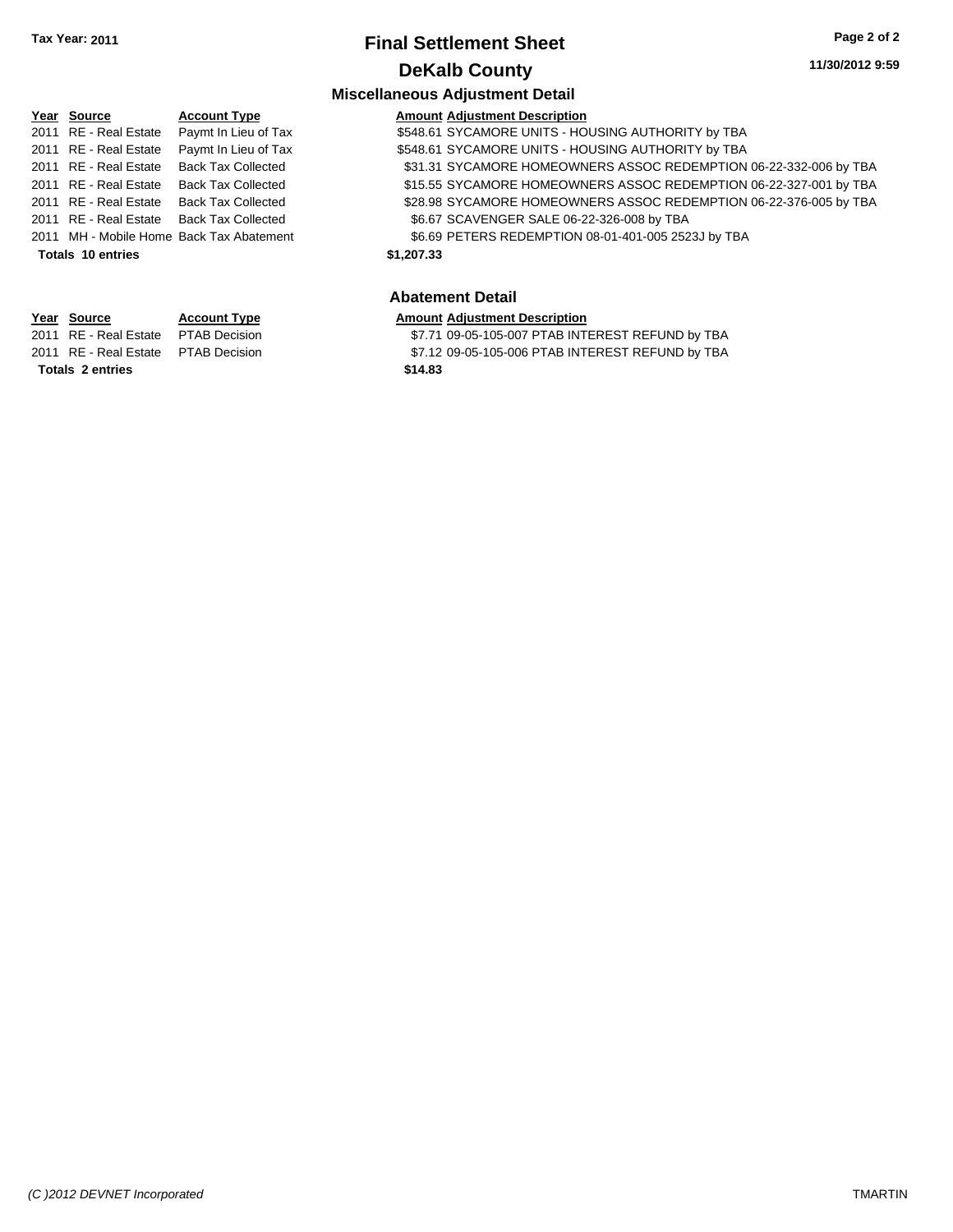# **Final Settlement Sheet Tax Year: 2011 Page 1 of 1 DeKalb County 120 - SCHOOL DISTRICT 1**

**11/30/2012 9:59**

#### **Current Year Taxes Due**

|       | <b>Original Amount Due</b>     | \$421,212.03 |
|-------|--------------------------------|--------------|
| ٠     | Supplements                    | \$0.00       |
|       | Cancellations                  | \$0.00       |
|       | Abatements/Refunds             | \$0.00       |
| ÷     | Mobile Home                    | \$0.00       |
| $+/-$ | Road & Bridge Transfer         | \$0.00       |
| ٠     | Misc. Adjustments              | \$0.00       |
|       | <b>Adjusted Amount Due</b>     | \$421,212.03 |
|       | Prior Year Real EstateTax      | \$0.00       |
|       | Prior Year Mobile Home Tax     | \$0.00       |
|       | + Prior Year Misc. Adjustments | \$0.00       |
|       | <b>Total Amount Due</b>        | \$421,212.03 |

#### **Current Year Taxes Paid**

| ٠ | Real Estate                    | \$421,212.03 |
|---|--------------------------------|--------------|
| ٠ | Railroad                       | \$0.00       |
| ÷ | Mobile Home                    | \$0.00       |
| ٠ | Misc. Adjustments              | \$0.00       |
| ٠ | Prior Year Real Estate         | \$0.00       |
| ٠ | Prior Year Mobile Home         | \$0.00       |
|   | + Prior Year Misc. Adjustments | \$0.00       |
|   | Abatements/Refunds             | \$0.00       |
|   | <b>Total Collected</b>         | \$421,212.03 |
| ٠ | <b>Hold Back</b>               | \$0.00       |
| ٠ | <b>County Trustee</b>          | \$0.00       |
| ٠ | <b>Forfeited Tax</b>           | \$0.00       |
|   | Total                          | \$421,212.03 |
|   | <b>Interest Distribution</b>   |              |
|   | <b>County Interest</b>         | \$22.48      |
|   | <b>Township Interest</b>       | \$0.00       |
|   | <b>Total Interest</b>          | \$22.48      |

# **Total Interest**

| <b>Distribution Summary</b>          |              |
|--------------------------------------|--------------|
| <b>Tax Distribution Date</b>         | Amount       |
| 05/25/2012                           | \$41.618.68  |
| 06/22/2012                           | \$195,376.93 |
| 07/20/2012                           | \$11,886.32  |
| 08/17/2012                           | \$18,010.95  |
| 09/14/2012                           | \$140,026.20 |
| 12/04/2012                           | \$14,292.95  |
| <b>Totals: 6 Distributions</b>       | \$421,212.03 |
| <b>Interest Distribution Date</b>    | Amount       |
| 12/04/2012                           | \$22.48      |
| <b>Totals: 1 Distributions</b>       | \$22.48      |
| <b>Grand Totals: 7 Distributions</b> | \$421,234.51 |

|                                         |                         | Previously         | Current             | <b>Amount</b> |                 | PY Over        |
|-----------------------------------------|-------------------------|--------------------|---------------------|---------------|-----------------|----------------|
| <b>Fund</b>                             | <b>Amount Collected</b> | <b>Distributed</b> | <b>Distribution</b> | Available     | <b>Interest</b> | <b>Distrib</b> |
| 002 - EDUCATION                         | \$271.742.00            | \$262,520.97       | \$9,221.03          | \$0.00        | \$14.52         | \$0.00         |
| 003 - BONDS AND INTEREST                | \$37.717.85             | \$36,437.98        | \$1,279.87          | \$0.00        | \$2.01          | \$0.00         |
| 004 - OPERATIONS & MAINTENANCE          | \$41,806.56             | \$40.387.94        | \$1,418.62          | \$0.00        | \$2.23          | \$0.00         |
| $005 - I. M. R. F.$                     | \$4,677.98              | \$4,519.25         | \$158.73            | \$0.00        | \$0.25          | \$0.00         |
| 030 - TRANSPORTATION SYSTEM             | \$16,722.54             | \$16,155.09        | \$567.45            | \$0.00        | \$0.89          | \$0.00         |
| 031 - WORKING CASH                      | \$4,180.53              | \$4,038.68         | \$141.85            | \$0.00        | \$0.22          | \$0.00         |
| 032 - FIRE PREV/SFTY/ENERGY             | \$4,180.53              | \$4,038.68         | \$141.85            | \$0.00        | \$0.22          | \$0.00         |
| 033 - SPECIAL EDUCATION                 | \$3.344.42              | \$3.230.94         | \$113.48            | \$0.00        | \$0.18          | \$0.00         |
| 035 - TORT JUDGEMENTS/LIABILITY<br>INS. | \$23.813.64             | \$23,005.57        | \$808.07            | \$0.00        | \$1.27          | \$0.00         |
| 047 - SOCIAL SECURITY                   | \$8,845.45              | \$8,545.30         | \$300.15            | \$0.00        | \$0.47          | \$0.00         |
| 057 - LEASE/PURCHASE/RENTAL             | \$4,180.53              | \$4,038.68         | \$141.85            | \$0.00        | \$0.22          | \$0.00         |
| <b>Totals</b>                           | \$421.212.03            | \$406,919,08       | \$14.292.95         | \$0.00        | \$22.48         | \$0.00         |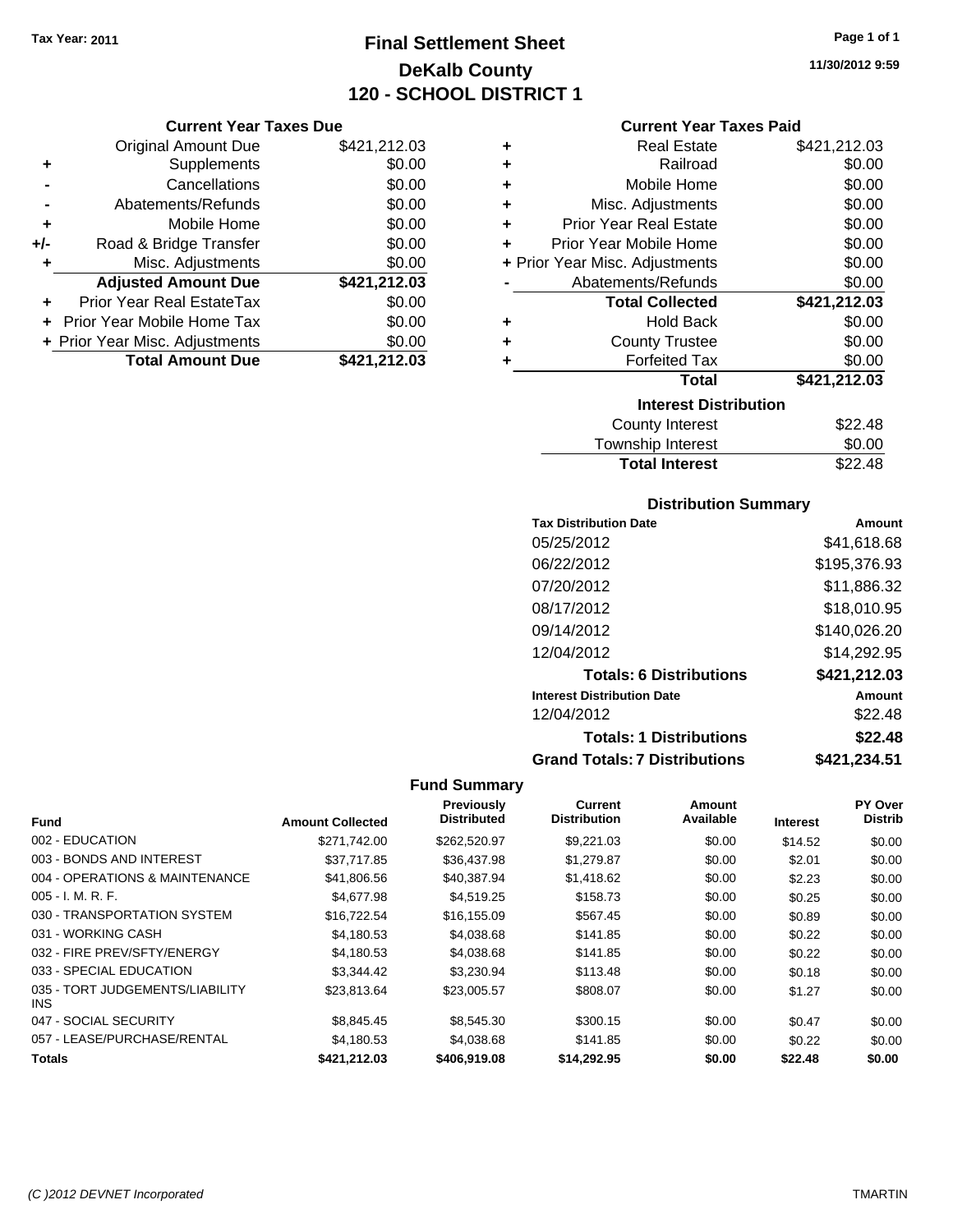# **Final Settlement Sheet Tax Year: 2011 Page 1 of 1 DeKalb County 121 - SCHOOL DISTRICT 9**

#### **Current Year Taxes Due**

|       | <b>Original Amount Due</b>     | \$112,002.73 |
|-------|--------------------------------|--------------|
| ٠     | Supplements                    | \$0.00       |
|       | Cancellations                  | \$10,733.46  |
|       | Abatements/Refunds             | \$0.00       |
| ٠     | Mobile Home                    | \$0.00       |
| $+/-$ | Road & Bridge Transfer         | \$0.00       |
|       | Misc. Adjustments              | \$0.00       |
|       | <b>Adjusted Amount Due</b>     | \$101,269.27 |
|       | Prior Year Real EstateTax      | \$0.00       |
|       | Prior Year Mobile Home Tax     | \$0.00       |
|       | + Prior Year Misc. Adjustments | \$0.00       |
|       | <b>Total Amount Due</b>        | \$101,269.27 |

| ٠ | <b>Real Estate</b>             | \$96,121.21  |  |  |  |
|---|--------------------------------|--------------|--|--|--|
| ٠ | Railroad                       | \$5,148.06   |  |  |  |
| ٠ | Mobile Home                    | \$0.00       |  |  |  |
| ÷ | Misc. Adjustments              | \$0.00       |  |  |  |
| ÷ | <b>Prior Year Real Estate</b>  | \$0.00       |  |  |  |
| ٠ | Prior Year Mobile Home         | \$0.00       |  |  |  |
|   | + Prior Year Misc. Adjustments | \$0.00       |  |  |  |
|   | Abatements/Refunds             | \$0.00       |  |  |  |
|   | <b>Total Collected</b>         | \$101,269.27 |  |  |  |
| ٠ | <b>Hold Back</b>               | \$0.00       |  |  |  |
| ٠ | <b>County Trustee</b>          | \$0.00       |  |  |  |
| ٠ | <b>Forfeited Tax</b>           | \$0.00       |  |  |  |
|   | Total                          | \$101,269.27 |  |  |  |
|   | <b>Interest Distribution</b>   |              |  |  |  |
|   | County Interest                | \$5.41       |  |  |  |
|   | Townobin Intorpot              | ድስ ሰሰ        |  |  |  |

| <b>Total Interest</b> | \$5.41 |
|-----------------------|--------|
| Township Interest     | \$0.00 |
| County Interest       | \$5.41 |

### **Distribution Summary**

| <b>Tax Distribution Date</b>         | Amount       |
|--------------------------------------|--------------|
| 05/25/2012                           | \$5.777.74   |
| 06/22/2012                           | \$54,035.95  |
| 07/20/2012                           | \$1,399.57   |
| 08/17/2012                           | \$863.30     |
| 09/14/2012                           | \$36,135.35  |
| 12/04/2012                           | \$3,057.36   |
| <b>Totals: 6 Distributions</b>       | \$101,269.27 |
| <b>Interest Distribution Date</b>    | Amount       |
| 12/04/2012                           | \$5.41       |
| <b>Totals: 1 Distributions</b>       | \$5.41       |
| <b>Grand Totals: 7 Distributions</b> | \$101,274.68 |

#### **Fund Summary**

|                                         |                         | <b>Previously</b>  | Current             | Amount    |                 | <b>PY Over</b> |
|-----------------------------------------|-------------------------|--------------------|---------------------|-----------|-----------------|----------------|
| <b>Fund</b>                             | <b>Amount Collected</b> | <b>Distributed</b> | <b>Distribution</b> | Available | <b>Interest</b> | <b>Distrib</b> |
| 002 - EDUCATION                         | \$58,523.60             | \$56,756.75        | \$1,766.85          | \$0.00    | \$3.11          | \$0.00         |
| 003 - BONDS AND INTEREST                | \$20,685,67             | \$20,061.16        | \$624.51            | \$0.00    | \$1.11          | \$0.00         |
| 004 - OPERATIONS & MAINTENANCE          | \$10,280.96             | \$9.970.58         | \$310.38            | \$0.00    | \$0.55          | \$0.00         |
| $005 - I. M. R. F.$                     | \$1,258.27              | \$1,220.28         | \$37.99             | \$0.00    | \$0.07          | \$0.00         |
| 030 - TRANSPORTATION SYSTEM             | \$2,926.18              | \$2,837.83         | \$88.35             | \$0.00    | \$0.16          | \$0.00         |
| 031 - WORKING CASH                      | \$728.23                | \$706.24           | \$21.99             | \$0.00    | \$0.04          | \$0.00         |
| 032 - FIRE PREV/SFTY/ENERGY             | \$728.23                | \$706.24           | \$21.99             | \$0.00    | \$0.04          | \$0.00         |
| 033 - SPECIAL EDUCATION                 | \$585.23                | \$567.58           | \$17.65             | \$0.00    | \$0.03          | \$0.00         |
| 035 - TORT JUDGEMENTS/LIABILITY<br>INS. | \$1,887.25              | \$1,830.27         | \$56.98             | \$0.00    | \$0.10          | \$0.00         |
| 047 - SOCIAL SECURITY                   | \$2,934.08              | \$2,845.50         | \$88.58             | \$0.00    | \$0.16          | \$0.00         |
| 057 - LEASE/PURCHASE/RENTAL             | \$731.57                | \$709.48           | \$22.09             | \$0.00    | \$0.04          | \$0.00         |
| <b>Totals</b>                           | \$101.269.27            | \$98,211.91        | \$3,057.36          | \$0.00    | \$5.41          | \$0.00         |

**11/30/2012 9:59**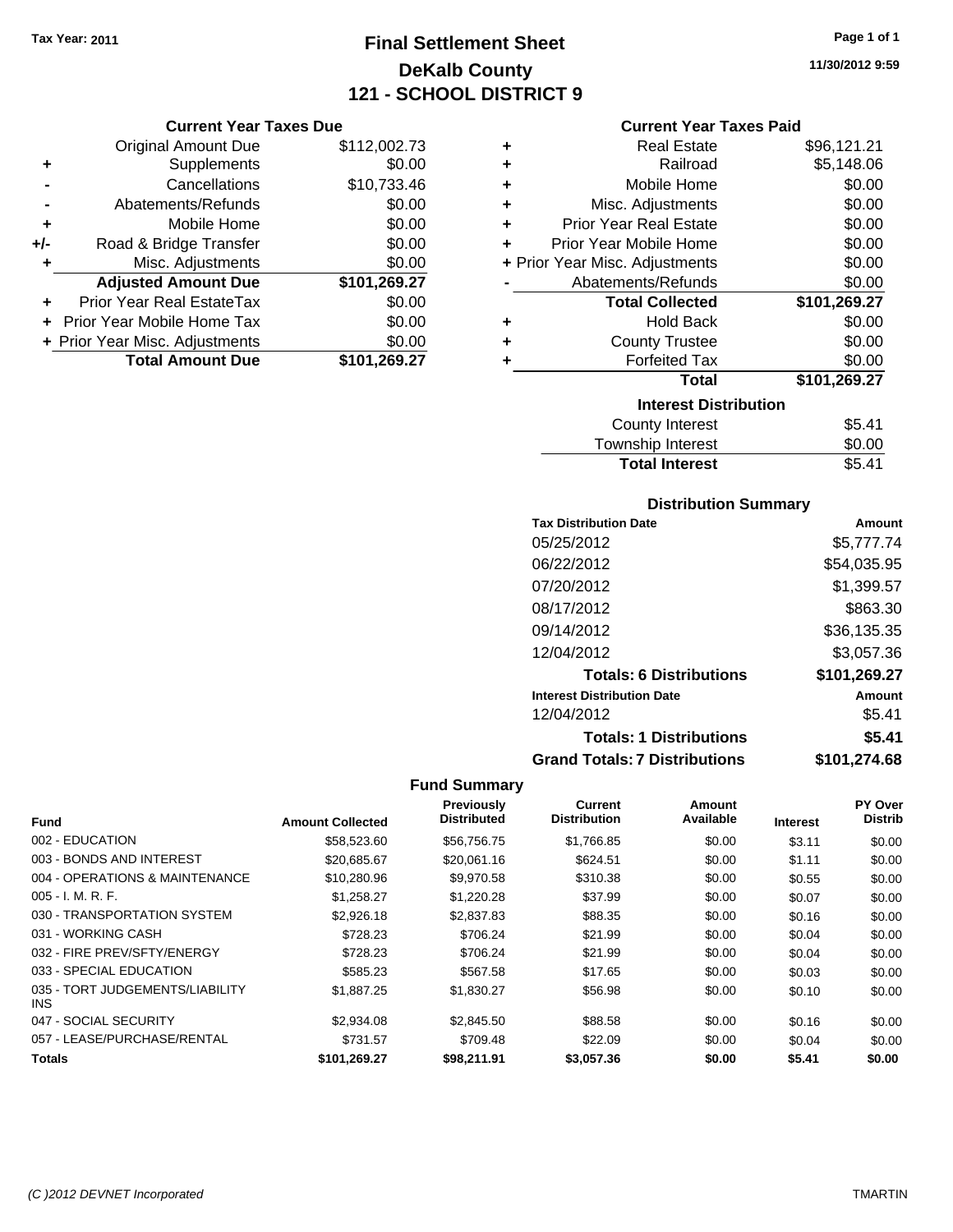# **Final Settlement Sheet Tax Year: 2011 Page 1 of 1 DeKalb County 122 - SCHOOL DISTRICT 100**

**11/30/2012 9:59**

#### **Current Year Taxes Paid**

|     | <b>Current Year Taxes Due</b>  |             |  |  |  |
|-----|--------------------------------|-------------|--|--|--|
|     | <b>Original Amount Due</b>     | \$12,388.08 |  |  |  |
| ٠   | Supplements                    | \$0.00      |  |  |  |
|     | Cancellations                  | \$197.35    |  |  |  |
|     | Abatements/Refunds             | \$0.00      |  |  |  |
| ٠   | Mobile Home                    | \$0.00      |  |  |  |
| +/- | Road & Bridge Transfer         | \$0.00      |  |  |  |
| ٠   | Misc. Adjustments              | \$0.00      |  |  |  |
|     | <b>Adjusted Amount Due</b>     | \$12,190.73 |  |  |  |
|     | Prior Year Real EstateTax      | \$0.00      |  |  |  |
|     | Prior Year Mobile Home Tax     | \$0.00      |  |  |  |
|     | + Prior Year Misc. Adjustments | \$0.00      |  |  |  |
|     | <b>Total Amount Due</b>        | \$12,190.73 |  |  |  |

| ٠ | <b>Real Estate</b>             | \$12,190.73 |
|---|--------------------------------|-------------|
| ٠ | Railroad                       | \$0.00      |
| ÷ | Mobile Home                    | \$0.00      |
| ٠ | Misc. Adjustments              | \$0.00      |
| ٠ | <b>Prior Year Real Estate</b>  | \$0.00      |
| ٠ | Prior Year Mobile Home         | \$0.00      |
|   | + Prior Year Misc. Adjustments | \$0.00      |
|   | Abatements/Refunds             | \$0.00      |
|   | <b>Total Collected</b>         | \$12,190.73 |
| ٠ | <b>Hold Back</b>               | \$0.00      |
| ٠ | <b>County Trustee</b>          | \$0.00      |
| ٠ | <b>Forfeited Tax</b>           | \$0.00      |
|   | Total                          | \$12,190.73 |
|   | <b>Interest Distribution</b>   |             |
|   | <b>County Interest</b>         | \$0.65      |
|   | <b>Township Interest</b>       | \$0.00      |
|   | <b>Total Interest</b>          | \$0.65      |

#### **Distribution Summary**

| <b>Tax Distribution Date</b>         | Amount      |
|--------------------------------------|-------------|
| 05/25/2012                           | \$1,949.04  |
| 06/22/2012                           | \$3,580.12  |
| 08/17/2012                           | \$1,747.11  |
| 09/14/2012                           | \$2,082.04  |
| 12/04/2012                           | \$2,832.42  |
| <b>Totals: 5 Distributions</b>       | \$12,190.73 |
| <b>Interest Distribution Date</b>    | Amount      |
| 12/04/2012                           | \$0.65      |
| <b>Totals: 1 Distributions</b>       | \$0.65      |
| <b>Grand Totals: 6 Distributions</b> | \$12,191.38 |

| <b>Fund</b>                                   | <b>Amount Collected</b> | <b>Previously</b><br><b>Distributed</b> | Current<br><b>Distribution</b> | Amount<br>Available | <b>Interest</b> | PY Over<br><b>Distrib</b> |
|-----------------------------------------------|-------------------------|-----------------------------------------|--------------------------------|---------------------|-----------------|---------------------------|
| 002 - EDUCATION                               | \$6,626.83              | \$5,087.14                              | \$1,539.69                     | \$0.00              | \$0.34          | \$0.00                    |
| 003 - BONDS AND INTEREST                      | \$1,527,74              | \$1.172.78                              | \$354.96                       | \$0.00              | \$0.08          | \$0.00                    |
| 004 - OPERATIONS & MAINTENANCE                | \$1,598.92              | \$1,227.42                              | \$371.50                       | \$0.00              | \$0.09          | \$0.00                    |
| $005 - I. M. R. F.$                           | \$179.81                | \$138.04                                | \$41.77                        | \$0.00              | \$0.01          | \$0.00                    |
| 030 - TRANSPORTATION SYSTEM                   | \$539.41                | \$414.07                                | \$125.34                       | \$0.00              | \$0.03          | \$0.00                    |
| 031 - WORKING CASH                            | \$1.29                  | \$1.00                                  | \$0.29                         | \$0.00              | \$0.00          | \$0.00                    |
| 032 - FIRE PREV/SFTY/ENERGY                   | \$128.44                | \$98.61                                 | \$29.83                        | \$0.00              | \$0.01          | \$0.00                    |
| 033 - SPECIAL EDUCATION                       | \$154.12                | \$118.31                                | \$35.81                        | \$0.00              | \$0.01          | \$0.00                    |
| 035 - TORT JUDGEMENTS/LIABILITY<br><b>INS</b> | \$205.48                | \$157.73                                | \$47.75                        | \$0.00              | \$0.01          | \$0.00                    |
| 047 - SOCIAL SECURITY                         | \$282.55                | \$216.89                                | \$65.66                        | \$0.00              | \$0.02          | \$0.00                    |
| 057 - LEASE/PURCHASE/RENTAL                   | \$0.00                  | \$0.00                                  | \$0.00                         | \$0.00              | \$0.00          | \$0.00                    |
| 109 - PRIOR YEAR ADJUSTMENT                   | \$946.14                | \$726.32                                | \$219.82                       | \$0.00              | \$0.05          | \$0.00                    |
| Totals                                        | \$12.190.73             | \$9.358.31                              | \$2,832.42                     | \$0.00              | \$0.65          | \$0.00                    |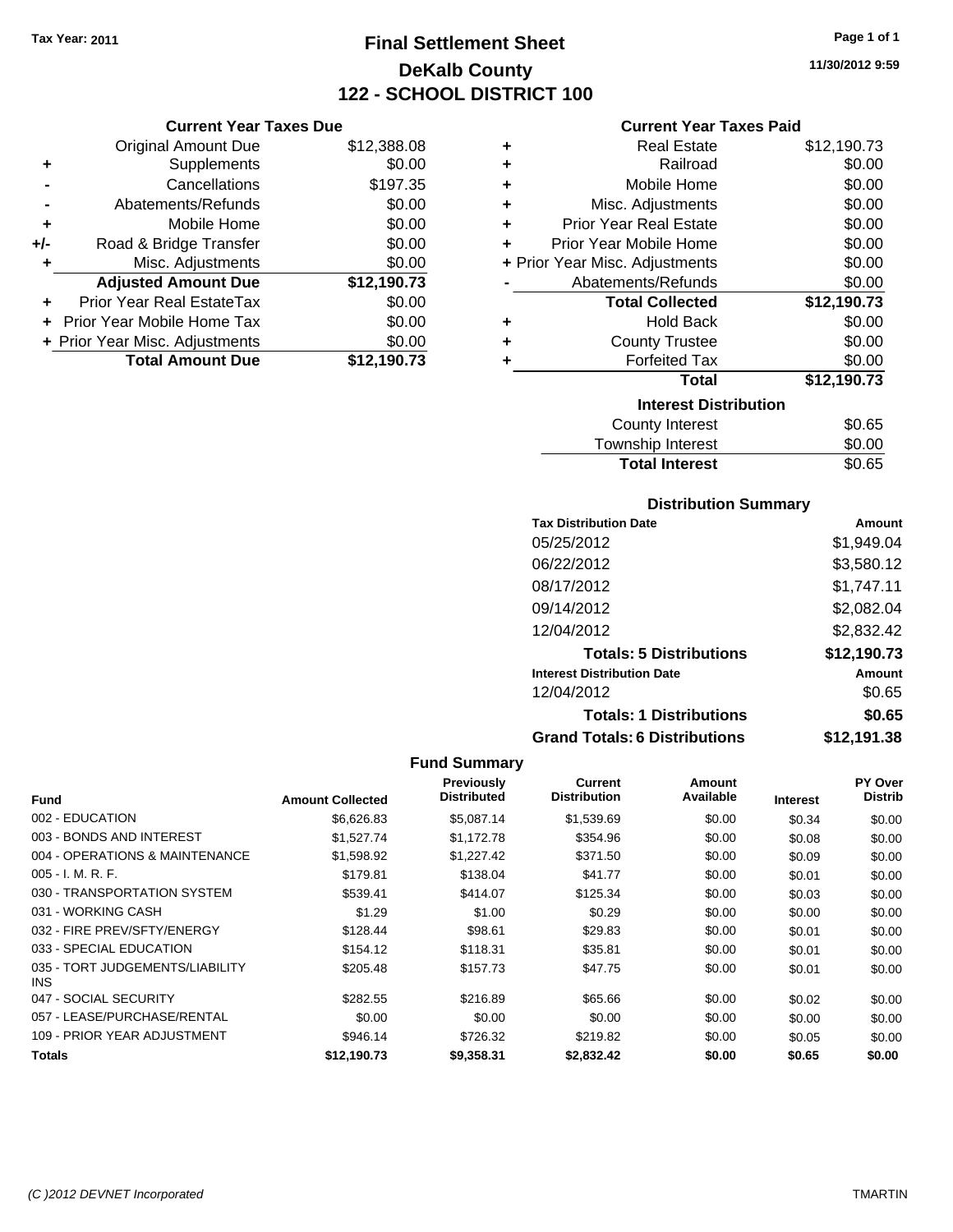# **Final Settlement Sheet Tax Year: 2011 Page 1 of 1 DeKalb County 123 - SCHOOL DISTRICT 161**

**11/30/2012 9:59**

| Current Year Taxes Due |  |  |
|------------------------|--|--|
|                        |  |  |

|       | <b>Original Amount Due</b>       | \$66,302.16 |
|-------|----------------------------------|-------------|
| ٠     | Supplements                      | \$0.00      |
|       | Cancellations                    | \$0.00      |
|       | Abatements/Refunds               | \$0.00      |
| ÷     | Mobile Home                      | \$0.00      |
| $+/-$ | Road & Bridge Transfer           | \$0.00      |
| ٠     | Misc. Adjustments                | \$0.00      |
|       | <b>Adjusted Amount Due</b>       | \$66,302.16 |
|       | <b>Prior Year Real EstateTax</b> | \$0.00      |
|       | Prior Year Mobile Home Tax       | \$0.00      |
|       | + Prior Year Misc. Adjustments   | \$0.00      |
|       | <b>Total Amount Due</b>          | \$66.302.16 |

#### **Current Year Taxes Paid**

| ٠ | Real Estate                    | \$66,302.16 |
|---|--------------------------------|-------------|
| ٠ | Railroad                       | \$0.00      |
| ÷ | Mobile Home                    | \$0.00      |
| ٠ | Misc. Adjustments              | \$0.00      |
| ÷ | <b>Prior Year Real Estate</b>  | \$0.00      |
| ٠ | Prior Year Mobile Home         | \$0.00      |
|   | + Prior Year Misc. Adjustments | \$0.00      |
|   | Abatements/Refunds             | \$0.00      |
|   | <b>Total Collected</b>         | \$66,302.16 |
| ٠ | <b>Hold Back</b>               | \$0.00      |
| ÷ | <b>County Trustee</b>          | \$0.00      |
| ٠ | <b>Forfeited Tax</b>           | \$0.00      |
|   | Total                          | \$66,302.16 |
|   | <b>Interest Distribution</b>   |             |
|   | <b>County Interest</b>         | \$3.54      |
|   | <b>Township Interest</b>       | \$0.00      |
|   | <b>Total Interest</b>          | \$3.54      |

#### **Distribution Summary**

| <b>Tax Distribution Date</b>         | Amount      |
|--------------------------------------|-------------|
| 05/25/2012                           | \$13,518.76 |
| 06/22/2012                           | \$27,366.62 |
| 08/17/2012                           | \$1,444.10  |
| 09/14/2012                           | \$22,991.68 |
| 12/04/2012                           | \$981.00    |
| <b>Totals: 5 Distributions</b>       | \$66,302.16 |
| <b>Interest Distribution Date</b>    | Amount      |
| 12/04/2012                           | \$3.54      |
| <b>Totals: 1 Distributions</b>       | \$3.54      |
| <b>Grand Totals: 6 Distributions</b> | \$66,305.70 |

| <b>Fund</b>                                   | <b>Amount Collected</b> | <b>Previously</b><br><b>Distributed</b> | <b>Current</b><br><b>Distribution</b> | <b>Amount</b><br>Available | <b>Interest</b> | <b>PY Over</b><br><b>Distrib</b> |
|-----------------------------------------------|-------------------------|-----------------------------------------|---------------------------------------|----------------------------|-----------------|----------------------------------|
| 002 - EDUCATION                               | \$49.744.60             | \$49,008.59                             | \$736.01                              | \$0.00                     | \$2.65          | \$0.00                           |
| 003 - BONDS AND INTEREST                      | \$0.00                  | \$0.00                                  | \$0.00                                | \$0.00                     | \$0.00          | \$0.00                           |
| 004 - OPERATIONS & MAINTENANCE                | \$5.225.27              | \$5,147.95                              | \$77.32                               | \$0.00                     | \$0.28          | \$0.00                           |
| $005 - I. M. R. F.$                           | \$1.784.92              | \$1,758.52                              | \$26.40                               | \$0.00                     | \$0.10          | \$0.00                           |
| 030 - TRANSPORTATION SYSTEM                   | \$2,508.14              | \$2,471.03                              | \$37.11                               | \$0.00                     | \$0.13          | \$0.00                           |
| 031 - WORKING CASH                            | \$1.045.05              | \$1.029.58                              | \$15.47                               | \$0.00                     | \$0.06          | \$0.00                           |
| 033 - SPECIAL EDUCATION                       | \$418.04                | \$411.86                                | \$6.18                                | \$0.00                     | \$0.02          | \$0.00                           |
| 035 - TORT JUDGEMENTS/LIABILITY<br><b>INS</b> | \$3.020.59              | \$2,975.90                              | \$44.69                               | \$0.00                     | \$0.16          | \$0.00                           |
| 047 - SOCIAL SECURITY                         | \$1.510.50              | \$1,488.15                              | \$22.35                               | \$0.00                     | \$0.08          | \$0.00                           |
| 057 - LEASE/PURCHASE/RENTAL                   | \$1.045.05              | \$1.029.58                              | \$15.47                               | \$0.00                     | \$0.06          | \$0.00                           |
| <b>Totals</b>                                 | \$66,302.16             | \$65,321.16                             | \$981.00                              | \$0.00                     | \$3.54          | \$0.00                           |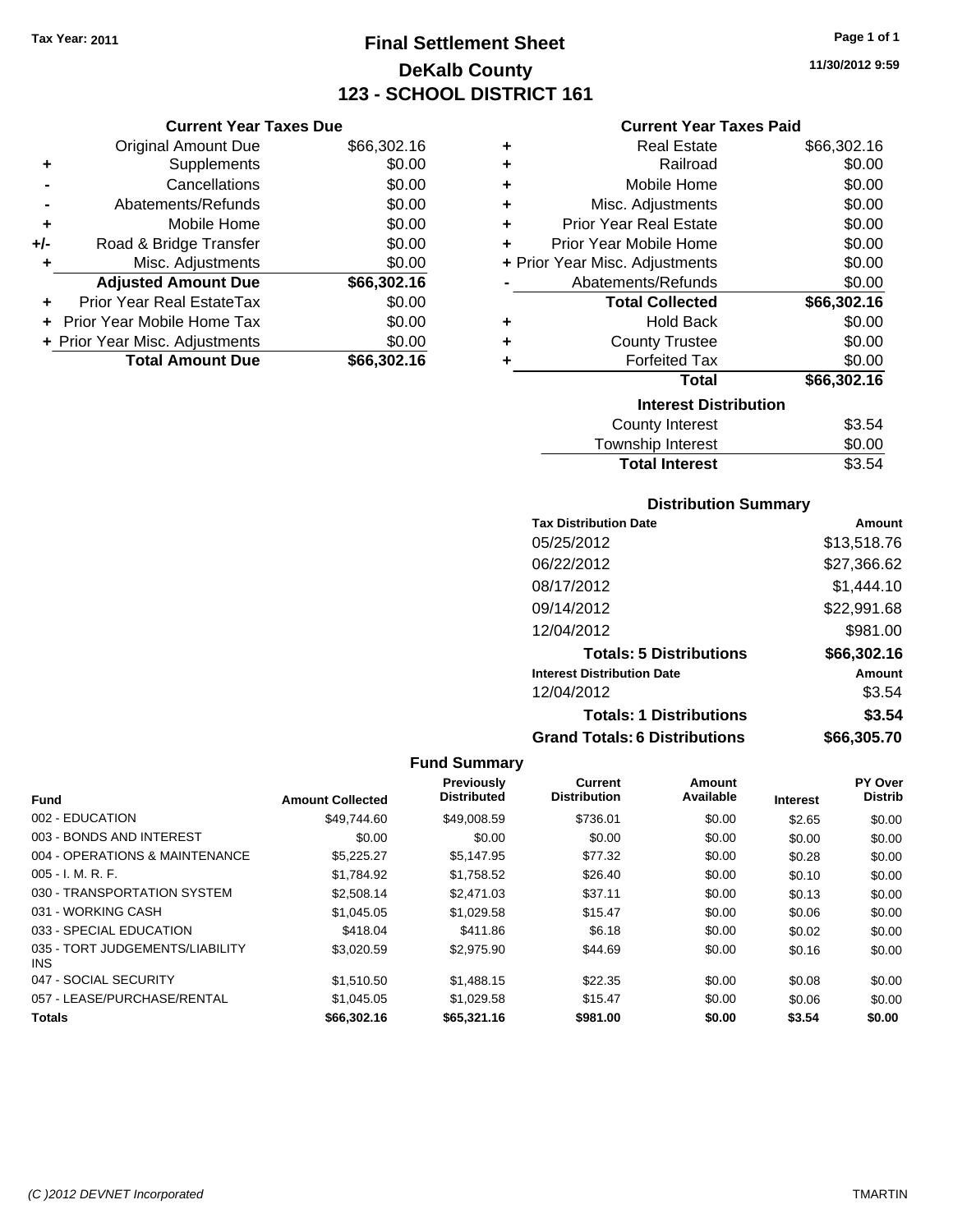# **Final Settlement Sheet Tax Year: 2011 Page 1 of 1 DeKalb County 124 - SCHOOL DISTRICT 212**

**11/30/2012 9:59**

|     | <b>Original Amount Due</b>     | \$270,383.33 |
|-----|--------------------------------|--------------|
| ٠   | Supplements                    | \$0.00       |
|     | Cancellations                  | \$0.00       |
|     | Abatements/Refunds             | \$0.00       |
| ÷   | Mobile Home                    | \$40.55      |
| +/- | Road & Bridge Transfer         | \$0.00       |
| ٠   | Misc. Adjustments              | \$0.00       |
|     | <b>Adjusted Amount Due</b>     | \$270,423.88 |
|     | Prior Year Real EstateTax      | \$0.00       |
|     | Prior Year Mobile Home Tax     | \$0.00       |
|     | + Prior Year Misc. Adjustments | \$0.00       |
|     | <b>Total Amount Due</b>        | \$270,423.88 |

### **Current Year Taxes Paid**

| <b>Real Estate</b>             | \$270,383.33 |
|--------------------------------|--------------|
| Railroad                       | \$0.00       |
| Mobile Home                    | \$40.54      |
| Misc. Adjustments              | \$0.00       |
| <b>Prior Year Real Estate</b>  | \$0.00       |
| Prior Year Mobile Home         | \$0.00       |
| + Prior Year Misc. Adjustments | \$0.00       |
| Abatements/Refunds             | \$0.00       |
| <b>Total Collected</b>         | \$270,423.87 |
| <b>Hold Back</b>               | \$0.00       |
| <b>County Trustee</b>          | \$0.00       |
| <b>Forfeited Tax</b>           | \$0.01       |
| Total                          | \$270,423.88 |
| <b>Interest Distribution</b>   |              |
| <b>County Interest</b>         | \$14.43      |
|                                |              |

# Township Interest  $$0.00$ **Total Interest** \$14.43

## **Distribution Summary**

| <b>Tax Distribution Date</b>         | Amount       |
|--------------------------------------|--------------|
| 05/25/2012                           | \$23,718.56  |
| 06/22/2012                           | \$125,908.54 |
| 07/20/2012                           | \$1,255.34   |
| 08/17/2012                           | \$12,477.61  |
| 09/14/2012                           | \$89,012.58  |
| 12/04/2012                           | \$18,051.24  |
| <b>Totals: 6 Distributions</b>       | \$270,423.87 |
| <b>Interest Distribution Date</b>    | Amount       |
| 12/04/2012                           | \$14.43      |
| <b>Totals: 1 Distributions</b>       | \$14.43      |
| <b>Grand Totals: 7 Distributions</b> | \$270,438.30 |

|                                         |                         | Previously<br><b>Distributed</b> | <b>Current</b><br><b>Distribution</b> | Amount<br>Available |                 | PY Over        |
|-----------------------------------------|-------------------------|----------------------------------|---------------------------------------|---------------------|-----------------|----------------|
| <b>Fund</b>                             | <b>Amount Collected</b> |                                  |                                       |                     | <b>Interest</b> | <b>Distrib</b> |
| 002 - EDUCATION                         | \$139,674.20            | \$130,350.73                     | \$9,323.47                            | \$0.00              | \$7.45          | \$0.00         |
| 003 - BONDS AND INTEREST                | \$37,764.69             | \$35,243.85                      | \$2,520.84                            | \$0.00              | \$2.02          | \$0.00         |
| 004 - OPERATIONS & MAINTENANCE          | \$26,860.40             | \$25.067.41                      | \$1,792.99                            | \$0.00              | \$1.43          | \$0.00         |
| 005 - I. M. R. F.                       | \$5,283.00              | \$4,930.35                       | \$352.65                              | \$0.00              | \$0.28          | \$0.00         |
| 030 - TRANSPORTATION SYSTEM             | \$12,893.00             | \$12,032.37                      | \$860.63                              | \$0.00              | \$0.69          | \$0.00         |
| 031 - WORKING CASH                      | \$3.671.27              | \$3,426.20                       | \$245.07                              | \$0.00              | \$0.20          | \$0.00         |
| 032 - FIRE PREV/SFTY/ENERGY             | \$141.70                | \$132.25                         | \$9.45                                | \$0.00              | \$0.01          | \$0.00         |
| 033 - SPECIAL EDUCATION                 | \$2,148.79              | \$2,005.35                       | \$143.44                              | \$0.00              | \$0.11          | \$0.00         |
| 035 - TORT JUDGEMENTS/LIABILITY<br>INS. | \$30.351.02             | \$28,325.03                      | \$2,025.99                            | \$0.00              | \$1.62          | \$0.00         |
| 047 - SOCIAL SECURITY                   | \$6,263.83              | \$5,845.71                       | \$418.12                              | \$0.00              | \$0.33          | \$0.00         |
| 057 - LEASE/PURCHASE/RENTAL             | \$5,371.97              | \$5,013.38                       | \$358.59                              | \$0.00              | \$0.29          | \$0.00         |
| <b>Totals</b>                           | \$270,423.87            | \$252,372.63                     | \$18,051.24                           | \$0.00              | \$14.43         | \$0.00         |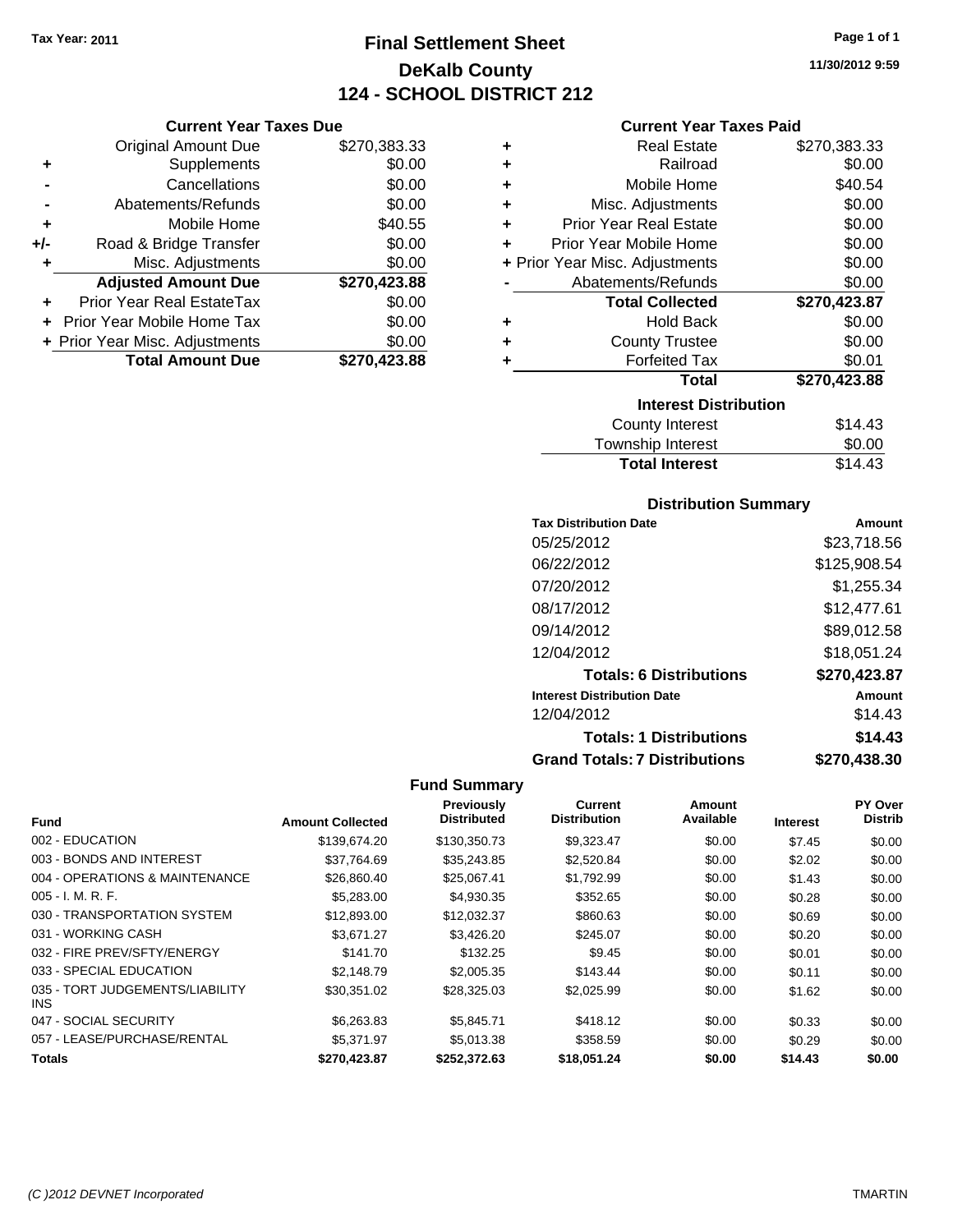# **Final Settlement Sheet Tax Year: 2011 Page 1 of 1 DeKalb County 125 - SCHOOL DISTRICT 220**

**11/30/2012 9:59**

#### **Current Year Taxes Paid**

|     | <b>Current Year Taxes Due</b>  |            |  |  |  |  |
|-----|--------------------------------|------------|--|--|--|--|
|     | <b>Original Amount Due</b>     | \$3,043.69 |  |  |  |  |
| ٠   | Supplements                    | \$0.00     |  |  |  |  |
|     | Cancellations                  | \$0.00     |  |  |  |  |
|     | Abatements/Refunds             | \$0.00     |  |  |  |  |
| ٠   | Mobile Home                    | \$0.00     |  |  |  |  |
| +/- | Road & Bridge Transfer         | \$0.00     |  |  |  |  |
|     | Misc. Adjustments              | \$0.00     |  |  |  |  |
|     | <b>Adjusted Amount Due</b>     | \$3,043.69 |  |  |  |  |
|     | Prior Year Real EstateTax      | \$0.00     |  |  |  |  |
|     | Prior Year Mobile Home Tax     | \$0.00     |  |  |  |  |
|     | + Prior Year Misc. Adjustments | \$0.00     |  |  |  |  |
|     | <b>Total Amount Due</b>        | \$3.043.69 |  |  |  |  |

| ٠ | Real Estate                    | \$3,043.69 |
|---|--------------------------------|------------|
| ÷ | Railroad                       | \$0.00     |
| ÷ | Mobile Home                    | \$0.00     |
| ٠ | Misc. Adjustments              | \$0.00     |
| ٠ | <b>Prior Year Real Estate</b>  | \$0.00     |
| ٠ | Prior Year Mobile Home         | \$0.00     |
|   | + Prior Year Misc. Adjustments | \$0.00     |
|   | Abatements/Refunds             | \$0.00     |
|   | <b>Total Collected</b>         | \$3,043.69 |
| ٠ | <b>Hold Back</b>               | \$0.00     |
| ÷ | <b>County Trustee</b>          | \$0.00     |
| ٠ | <b>Forfeited Tax</b>           | \$0.00     |
|   | Total                          | \$3,043.69 |
|   | <b>Interest Distribution</b>   |            |
|   | <b>County Interest</b>         | \$0.16     |
|   | <b>Township Interest</b>       | \$0.00     |
|   | <b>Total Interest</b>          | \$0.16     |

#### **Distribution Summary**

| <b>Tax Distribution Date</b>         | Amount     |
|--------------------------------------|------------|
| 06/22/2012                           | \$1,521.84 |
| 08/17/2012                           | \$524.62   |
| 09/14/2012                           | \$997.23   |
| <b>Totals: 3 Distributions</b>       | \$3,043.69 |
| <b>Interest Distribution Date</b>    | Amount     |
| 12/04/2012                           | \$0.16     |
| <b>Totals: 1 Distributions</b>       | \$0.16     |
| <b>Grand Totals: 4 Distributions</b> | \$3,043.85 |

|                                         |                         | <b>Fund Summary</b>                     |                                |                     |                 |                                  |
|-----------------------------------------|-------------------------|-----------------------------------------|--------------------------------|---------------------|-----------------|----------------------------------|
| <b>Fund</b>                             | <b>Amount Collected</b> | <b>Previously</b><br><b>Distributed</b> | Current<br><b>Distribution</b> | Amount<br>Available | <b>Interest</b> | <b>PY Over</b><br><b>Distrib</b> |
| 002 - EDUCATION                         | \$1,549.50              | \$1,549.50                              | \$0.00                         | \$0.00              | \$0.09          | \$0.00                           |
| 003 - BONDS AND INTEREST                | \$468.33                | \$468.33                                | \$0.00                         | \$0.00              | \$0.02          | \$0.00                           |
| 004 - OPERATIONS & MAINTENANCE          | \$336.11                | \$336.11                                | \$0.00                         | \$0.00              | \$0.02          | \$0.00                           |
| $005 - I. M. R. F.$                     | \$48.03                 | \$48.03                                 | \$0.00                         | \$0.00              | \$0.00          | \$0.00                           |
| 030 - TRANSPORTATION SYSTEM             | \$126.91                | \$126.91                                | \$0.00                         | \$0.00              | \$0.01          | \$0.00                           |
| 031 - WORKING CASH                      | \$40.27                 | \$40.27                                 | \$0.00                         | \$0.00              | \$0.00          | \$0.00                           |
| 032 - FIRE PREV/SFTY/ENERGY             | \$38.79                 | \$38.79                                 | \$0.00                         | \$0.00              | \$0.00          | \$0.00                           |
| 033 - SPECIAL EDUCATION                 | \$15.98                 | \$15.98                                 | \$0.00                         | \$0.00              | \$0.00          | \$0.00                           |
| 035 - TORT JUDGEMENTS/LIABILITY<br>INS. | \$331.47                | \$331.47                                | \$0.00                         | \$0.00              | \$0.02          | \$0.00                           |
| 047 - SOCIAL SECURITY                   | \$48.03                 | \$48.03                                 | \$0.00                         | \$0.00              | \$0.00          | \$0.00                           |
| 057 - LEASE/PURCHASE/RENTAL             | \$40.27                 | \$40.27                                 | \$0.00                         | \$0.00              | \$0.00          | \$0.00                           |
| <b>Totals</b>                           | \$3,043.69              | \$3,043.69                              | \$0.00                         | \$0.00              | \$0.16          | \$0.00                           |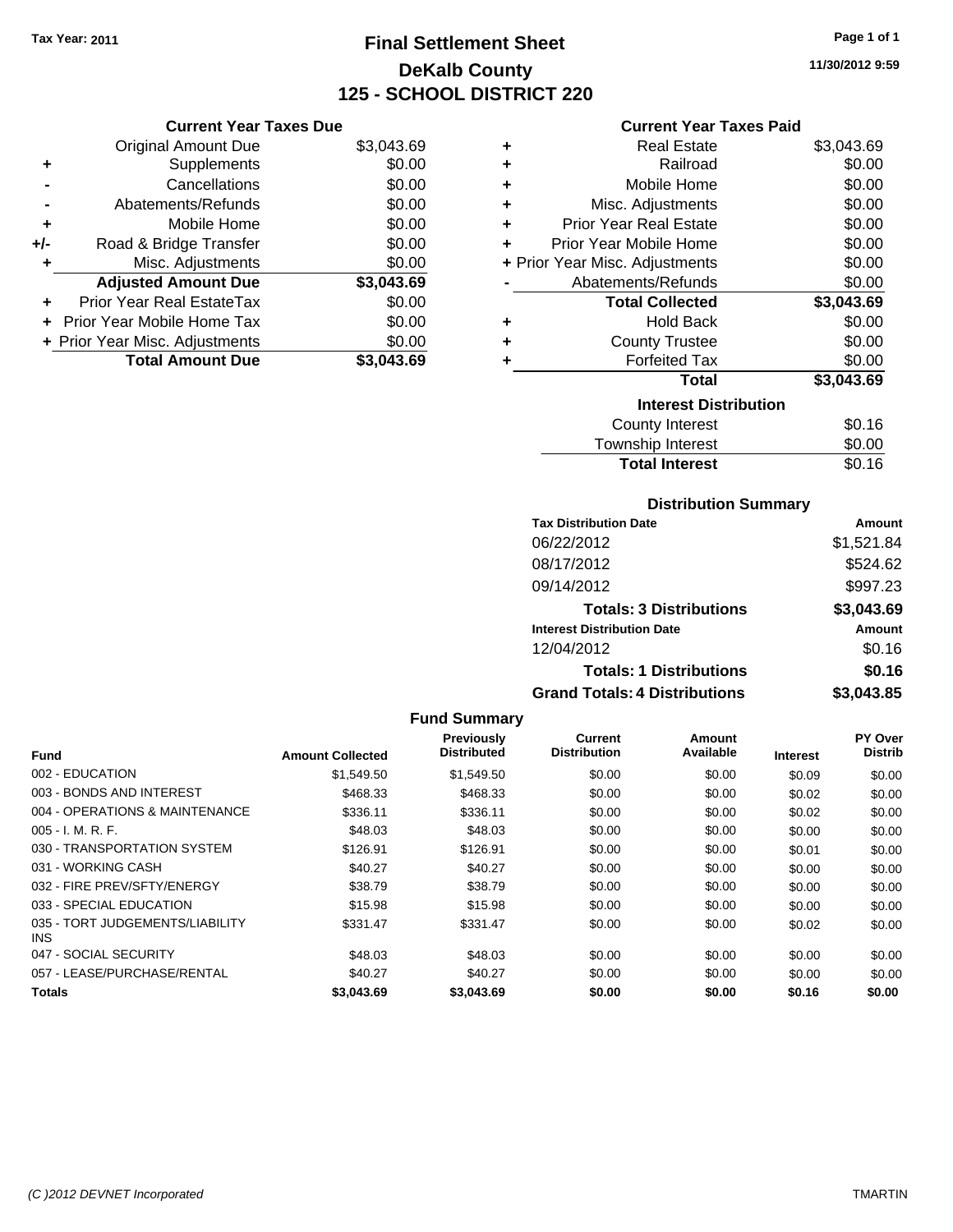# **Final Settlement Sheet Tax Year: 2011 Page 1 of 1 DeKalb County 126 - SCHOOL DISTRICT 269**

**11/30/2012 9:59**

#### **Current Year Taxes Paid**

|     | <b>Current Year Taxes Due</b>  |              |   |
|-----|--------------------------------|--------------|---|
|     | <b>Original Amount Due</b>     | \$276,519.65 |   |
| ٠   | <b>Supplements</b>             | \$0.00       |   |
|     | Cancellations                  | \$0.00       |   |
|     | Abatements/Refunds             | \$0.00       | 4 |
| ٠   | Mobile Home                    | \$51.99      | 4 |
| +/- | Road & Bridge Transfer         | \$0.00       | 4 |
| ٠   | Misc. Adjustments              | \$0.00       |   |
|     | <b>Adjusted Amount Due</b>     | \$276,571.64 |   |
| ÷   | Prior Year Real EstateTax      | \$0.00       |   |
|     | Prior Year Mobile Home Tax     | \$0.00       |   |
|     | + Prior Year Misc. Adjustments | \$0.00       | 4 |
|     | <b>Total Amount Due</b>        | \$276,571.64 |   |
|     |                                |              |   |

| ٠ | <b>Real Estate</b>             | \$276,519.65 |
|---|--------------------------------|--------------|
| ÷ | Railroad                       | \$0.00       |
| ÷ | Mobile Home                    | \$51.99      |
| ÷ | Misc. Adjustments              | \$0.00       |
| ÷ | <b>Prior Year Real Estate</b>  | \$0.00       |
| ٠ | Prior Year Mobile Home         | \$0.00       |
|   | + Prior Year Misc. Adjustments | \$0.00       |
|   | Abatements/Refunds             | \$0.00       |
|   |                                |              |
|   | <b>Total Collected</b>         | \$276,571.64 |
| ٠ | <b>Hold Back</b>               | \$0.00       |
| ٠ | <b>County Trustee</b>          | \$0.00       |
| ٠ | <b>Forfeited Tax</b>           | \$0.00       |
|   | <b>Total</b>                   | \$276,571.64 |
|   | <b>Interest Distribution</b>   |              |
|   | <b>County Interest</b>         | \$14.76      |

#### **Distribution Summary**

Total Interest \$14.76

| <b>Tax Distribution Date</b>         | Amount       |
|--------------------------------------|--------------|
| 05/25/2012                           | \$16,660.42  |
| 06/22/2012                           | \$132,240.99 |
| 07/20/2012                           | \$1,609.76   |
| 08/17/2012                           | \$14,058.49  |
| 09/14/2012                           | \$89,852.42  |
| 12/04/2012                           | \$22.149.56  |
| <b>Totals: 6 Distributions</b>       | \$276,571.64 |
| <b>Interest Distribution Date</b>    | Amount       |
| 12/04/2012                           | \$14.76      |
| <b>Totals: 1 Distributions</b>       | \$14.76      |
| <b>Grand Totals: 7 Distributions</b> | \$276.586.40 |

| <b>Fund</b>                             | <b>Amount Collected</b> | <b>Previously</b><br><b>Distributed</b> | <b>Current</b><br><b>Distribution</b> | Amount<br>Available | <b>Interest</b> | PY Over<br><b>Distrib</b> |
|-----------------------------------------|-------------------------|-----------------------------------------|---------------------------------------|---------------------|-----------------|---------------------------|
|                                         |                         |                                         |                                       |                     |                 |                           |
| 002 - EDUCATION                         | \$179,950.78            | \$165,539,24                            | \$14,411.54                           | \$0.00              | \$9.60          | \$0.00                    |
| 003 - BONDS AND INTEREST                | \$0.00                  | \$0.00                                  | \$0.00                                | \$0.00              | \$0.00          | \$0.00                    |
| 004 - OPERATIONS & MAINTENANCE          | \$47,130.02             | \$43,355.56                             | \$3,774.46                            | \$0.00              | \$2.52          | \$0.00                    |
| $005 - I. M. R. F.$                     | \$4,675.17              | \$4,300.75                              | \$374.42                              | \$0.00              | \$0.25          | \$0.00                    |
| 030 - TRANSPORTATION SYSTEM             | \$10.282.93             | \$9.459.40                              | \$823.53                              | \$0.00              | \$0.55          | \$0.00                    |
| 031 - WORKING CASH                      | \$4.284.65              | \$3.941.50                              | \$343.15                              | \$0.00              | \$0.23          | \$0.00                    |
| 033 - SPECIAL EDUCATION                 | \$1.713.91              | \$1,576.66                              | \$137.25                              | \$0.00              | \$0.09          | \$0.00                    |
| 035 - TORT JUDGEMENTS/LIABILITY<br>INS. | \$23.859.01             | \$21.948.22                             | \$1.910.79                            | \$0.00              | \$1.27          | \$0.00                    |
| 047 - SOCIAL SECURITY                   | \$4,675.17              | \$4,300.75                              | \$374.42                              | \$0.00              | \$0.25          | \$0.00                    |
| <b>Totals</b>                           | \$276,571,64            | \$254,422.08                            | \$22.149.56                           | \$0.00              | \$14.76         | \$0.00                    |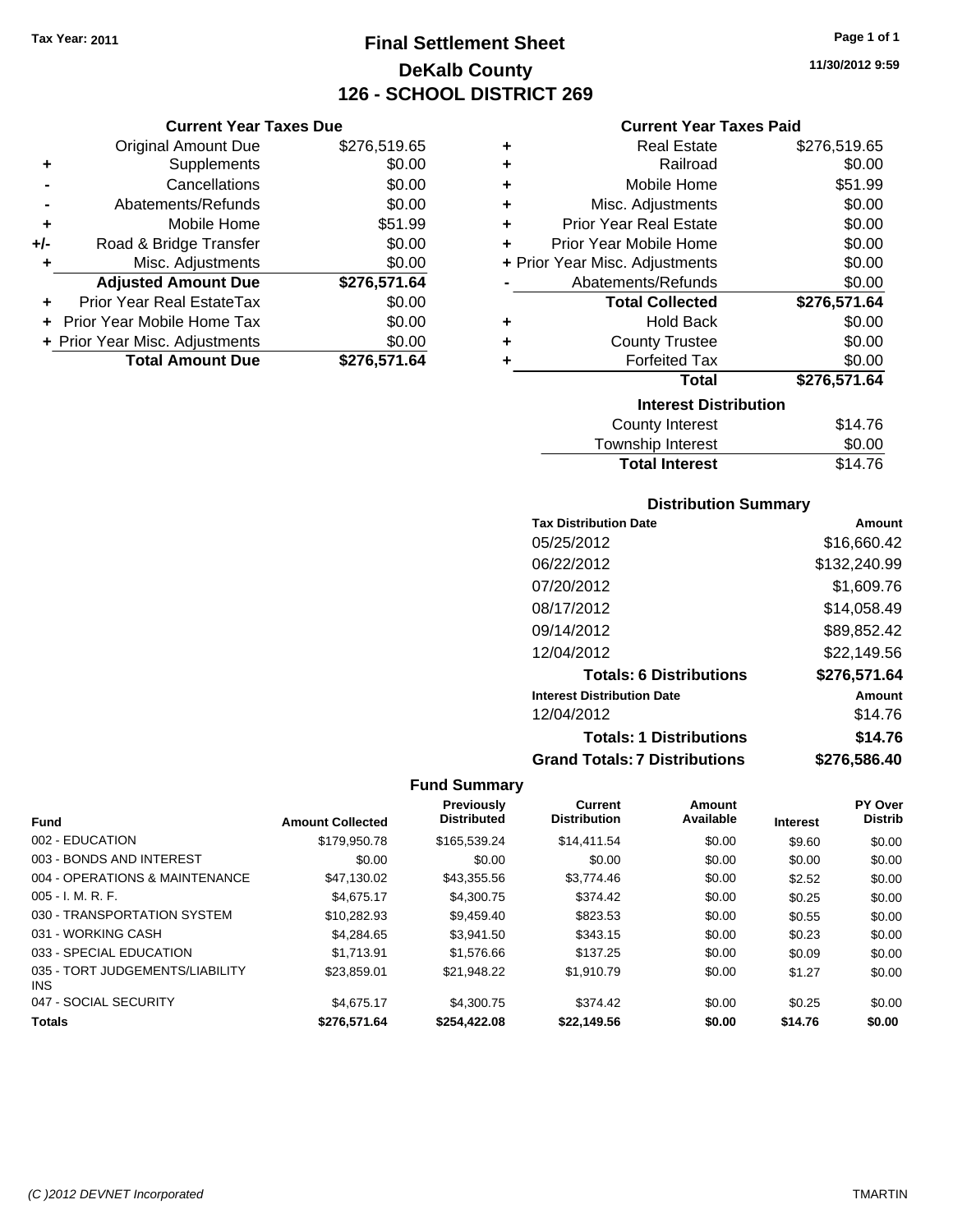Original Amount Due

**Adjusted Amount Due** 

**Total Amount Due** 

**+** Supplements **-** Cancellations **-** Abatements/Refunds **+** Mobile Home **+/-** Road & Bridge Transfer **+** Misc. Adjustments

**+** Prior Year Real EstateTax \$0.00 **+** Prior Year Mobile Home Tax **+ Prior Year Misc. Adjustments** 

# **Final Settlement Sheet Tax Year: 2011 Page 1 of 1 DeKalb County 127 - SCHOOL DISTRICT 271**

**11/30/2012 9:59**

## **Current Year Taxes Paid**

| <b>Current Year Taxes Due</b> |             |   | <b>Current Year Taxes Paid</b> |             |
|-------------------------------|-------------|---|--------------------------------|-------------|
| ıl Amount Due                 | \$51,611.77 | ÷ | <b>Real Estate</b>             | \$51,611.77 |
| Supplements                   | \$0.00      | ٠ | Railroad                       | \$0.00      |
| Cancellations                 | \$0.00      | ٠ | Mobile Home                    | \$41.81     |
| าents/Refunds                 | \$0.00      | ÷ | Misc. Adjustments              | \$0.00      |
| Mobile Home                   | \$41.81     | ÷ | <b>Prior Year Real Estate</b>  | \$0.00      |
| ridge Transfer                | \$0.00      | ٠ | Prior Year Mobile Home         | \$0.00      |
| . Adjustments                 | \$0.00      |   | + Prior Year Misc. Adjustments | \$0.00      |
| <b>Amount Due</b>             | \$51,653.58 |   | Abatements/Refunds             | \$0.00      |
| eal EstateTax                 | \$0.00      |   | <b>Total Collected</b>         | \$51,653.58 |
| pile Home Tax                 | \$0.00      | ٠ | <b>Hold Back</b>               | \$0.00      |
| . Adjustments                 | \$0.00      | ٠ | <b>County Trustee</b>          | \$0.00      |
| <b>Amount Due</b>             | \$51,653.58 | ٠ | <b>Forfeited Tax</b>           | \$0.00      |
|                               |             |   | Total                          | \$51,653.58 |
|                               |             |   | <b>Interest Distribution</b>   |             |
|                               |             |   | County Interest.               | \$2 76      |

| IIIGIGSL PISLINULIUII |        |
|-----------------------|--------|
| County Interest       | \$2.76 |
| Township Interest     | \$0.00 |
| <b>Total Interest</b> | \$2.76 |

#### **Distribution Summary**

| <b>Tax Distribution Date</b>         | Amount      |
|--------------------------------------|-------------|
| 05/25/2012                           | \$4,106.67  |
| 06/22/2012                           | \$27,657.50 |
| 08/17/2012                           | \$2,817.83  |
| 09/14/2012                           | \$13,503.97 |
| 12/04/2012                           | \$3,567.61  |
| <b>Totals: 5 Distributions</b>       | \$51,653.58 |
| <b>Interest Distribution Date</b>    | Amount      |
| 12/04/2012                           | \$2.76      |
| <b>Totals: 1 Distributions</b>       | \$2.76      |
| <b>Grand Totals: 6 Distributions</b> | \$51,656.34 |

| Fund                                    | <b>Amount Collected</b> | Previously<br><b>Distributed</b> | <b>Current</b><br><b>Distribution</b> | Amount<br>Available | <b>Interest</b> | PY Over<br><b>Distrib</b> |
|-----------------------------------------|-------------------------|----------------------------------|---------------------------------------|---------------------|-----------------|---------------------------|
| 002 - EDUCATION                         | \$29,017.43             | \$27,013.28                      | \$2,004.15                            | \$0.00              | \$1.55          | \$0.00                    |
| 003 - BONDS AND INTEREST                | \$12.031.51             | \$11,200.52                      | \$830.99                              | \$0.00              | \$0.64          | \$0.00                    |
| 004 - OPERATIONS & MAINTENANCE          | \$5,100.43              | \$4.748.14                       | \$352.29                              | \$0.00              | \$0.27          | \$0.00                    |
| $005 - I. M. R. F.$                     | \$1,227.70              | \$1,142.90                       | \$84.80                               | \$0.00              | \$0.07          | \$0.00                    |
| 030 - TRANSPORTATION SYSTEM             | \$1,562.52              | \$1,454.61                       | \$107.91                              | \$0.00              | \$0.08          | \$0.00                    |
| 031 - WORKING CASH                      | \$304.71                | \$283.66                         | \$21.05                               | \$0.00              | \$0.02          | \$0.00                    |
| 032 - FIRE PREV/SFTY/ENERGY             | \$24.64                 | \$22.93                          | \$1.71                                | \$0.00              | \$0.00          | \$0.00                    |
| 033 - SPECIAL EDUCATION                 | \$246.28                | \$229.28                         | \$17.00                               | \$0.00              | \$0.01          | \$0.00                    |
| 035 - TORT JUDGEMENTS/LIABILITY<br>INS. | \$2,008.97              | \$1,870.20                       | \$138.77                              | \$0.00              | \$0.11          | \$0.00                    |
| 047 - SOCIAL SECURITY                   | \$1,339.27              | \$1,246.77                       | \$92.50                               | \$0.00              | \$0.07          | \$0.00                    |
| 057 - LEASE/PURCHASE/RENTAL             | \$334.87                | \$311.74                         | \$23.13                               | \$0.00              | \$0.02          | \$0.00                    |
| 109 - PRIOR YEAR ADJUSTMENT             | $$-1.544.75$            | $$-1.438.06$                     | $$-106.69$                            | \$0.00              | (S0.08)         | \$0.00                    |
| Totals                                  | \$51,653.58             | \$48,085.97                      | \$3,567.61                            | \$0.00              | \$2.76          | \$0.00                    |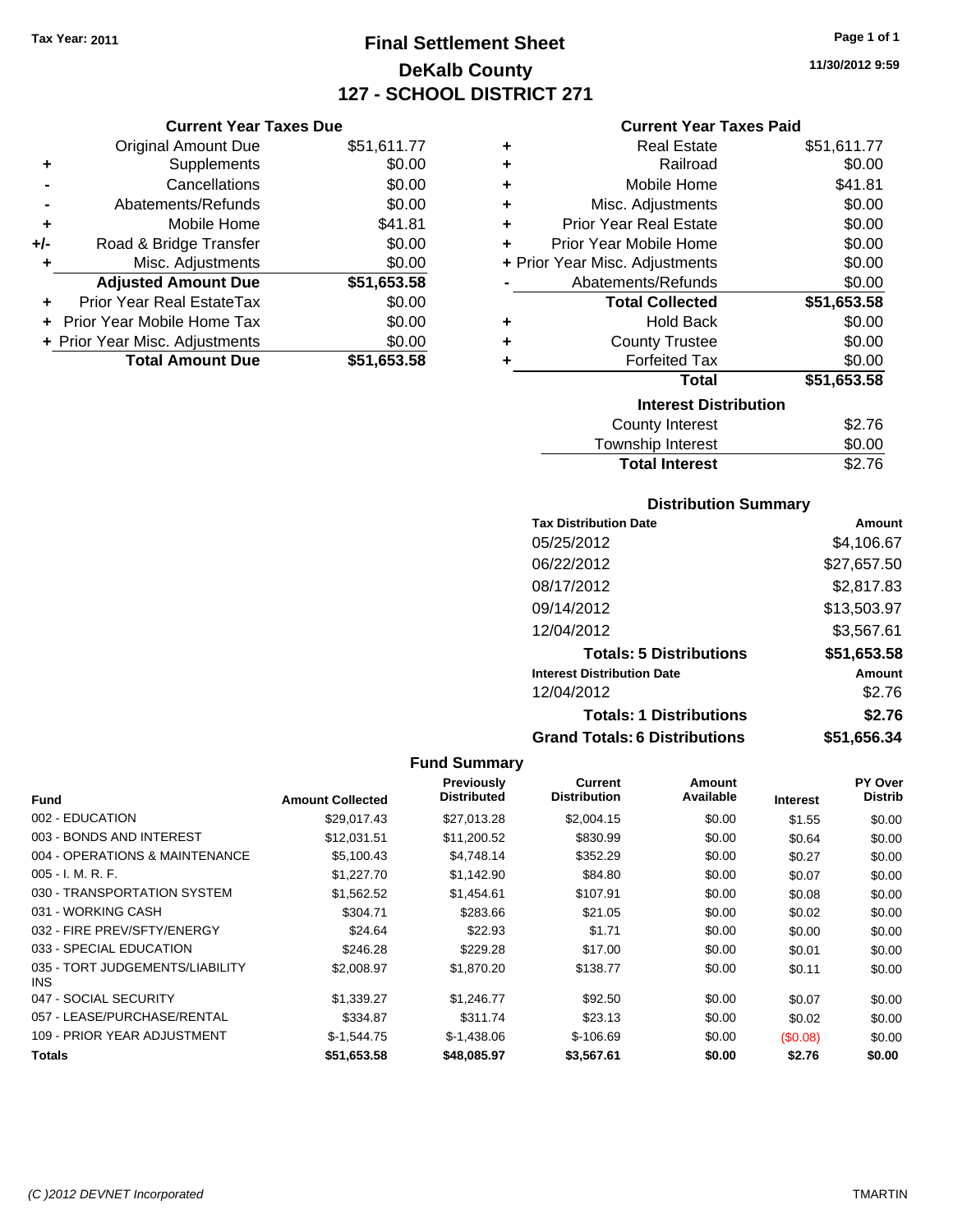# **Final Settlement Sheet Tax Year: 2011 Page 1 of 1 DeKalb County 128 - SCHOOL DISTRICT 300**

**11/30/2012 9:59**

#### **Current Year Taxes Paid**

|     | <b>Current Year Taxes Due</b>  |            |
|-----|--------------------------------|------------|
|     | <b>Original Amount Due</b>     | \$7,518.45 |
| ٠   | Supplements                    | \$0.00     |
|     | Cancellations                  | \$0.00     |
|     | Abatements/Refunds             | \$0.00     |
| ٠   | Mobile Home                    | \$0.00     |
| +/- | Road & Bridge Transfer         | \$0.00     |
| ٠   | Misc. Adjustments              | \$0.00     |
|     | <b>Adjusted Amount Due</b>     | \$7,518.45 |
| ٠   | Prior Year Real EstateTax      | \$0.00     |
|     | Prior Year Mobile Home Tax     | \$0.00     |
|     | + Prior Year Misc. Adjustments | \$0.00     |
|     | <b>Total Amount Due</b>        | \$7,518.45 |

| ٠ | <b>Real Estate</b>             | \$7,518.45 |
|---|--------------------------------|------------|
| ٠ | Railroad                       | \$0.00     |
| ÷ | Mobile Home                    | \$0.00     |
| ÷ | Misc. Adjustments              | \$0.00     |
| ٠ | <b>Prior Year Real Estate</b>  | \$0.00     |
| ÷ | Prior Year Mobile Home         | \$0.00     |
|   | + Prior Year Misc. Adjustments | \$0.00     |
|   | Abatements/Refunds             | \$0.00     |
|   | <b>Total Collected</b>         | \$7,518.45 |
| ٠ | Hold Back                      | \$0.00     |
| ٠ | <b>County Trustee</b>          | \$0.00     |
| ٠ | <b>Forfeited Tax</b>           | \$0.00     |
|   | Total                          | \$7,518.45 |
|   | <b>Interest Distribution</b>   |            |
|   | County Interest                | \$0.40     |
|   | <b>Township Interest</b>       | \$0.00     |
|   | <b>Total Interest</b>          | \$0.40     |

#### **Distribution Summary**

| <b>Tax Distribution Date</b>         | Amount     |
|--------------------------------------|------------|
| 05/25/2012                           | \$2,437.64 |
| 06/22/2012                           | \$1,321.58 |
| 08/17/2012                           | \$2,437.65 |
| 09/14/2012                           | \$1,321.58 |
| <b>Totals: 4 Distributions</b>       | \$7,518.45 |
| <b>Interest Distribution Date</b>    | Amount     |
| 12/04/2012                           | \$0.40     |
| <b>Totals: 1 Distributions</b>       | \$0.40     |
| <b>Grand Totals: 5 Distributions</b> | \$7,518.85 |

|                                               |                         | <b>Fund Summary</b>                     |                                |                     |                 |                                  |
|-----------------------------------------------|-------------------------|-----------------------------------------|--------------------------------|---------------------|-----------------|----------------------------------|
| <b>Fund</b>                                   | <b>Amount Collected</b> | <b>Previously</b><br><b>Distributed</b> | Current<br><b>Distribution</b> | Amount<br>Available | <b>Interest</b> | <b>PY Over</b><br><b>Distrib</b> |
| 002 - EDUCATION                               | \$5.071.71              | \$5.071.71                              | \$0.00                         | \$0.00              | \$0.26          | \$0.00                           |
| 003 - BONDS AND INTEREST                      | \$1,068.88              | \$1,068.88                              | \$0.00                         | \$0.00              | \$0.06          | \$0.00                           |
| 004 - OPERATIONS & MAINTENANCE                | \$676.39                | \$676.39                                | \$0.00                         | \$0.00              | \$0.04          | \$0.00                           |
| $005 - I. M. R. F.$                           | \$144.85                | \$144.85                                | \$0.00                         | \$0.00              | \$0.01          | \$0.00                           |
| 030 - TRANSPORTATION SYSTEM                   | \$327.49                | \$327.49                                | \$0.00                         | \$0.00              | \$0.02          | \$0.00                           |
| 031 - WORKING CASH                            | \$0.92                  | \$0.92                                  | \$0.00                         | \$0.00              | \$0.00          | \$0.00                           |
| 033 - SPECIAL EDUCATION                       | \$65.13                 | \$65.13                                 | \$0.00                         | \$0.00              | \$0.00          | \$0.00                           |
| 035 - TORT JUDGEMENTS/LIABILITY<br><b>INS</b> | \$0.00                  | \$0.00                                  | \$0.00                         | \$0.00              | \$0.00          | \$0.00                           |
| 047 - SOCIAL SECURITY                         | \$163.08                | \$163.08                                | \$0.00                         | \$0.00              | \$0.01          | \$0.00                           |
| <b>Totals</b>                                 | \$7,518.45              | \$7,518.45                              | \$0.00                         | \$0.00              | \$0.40          | \$0.00                           |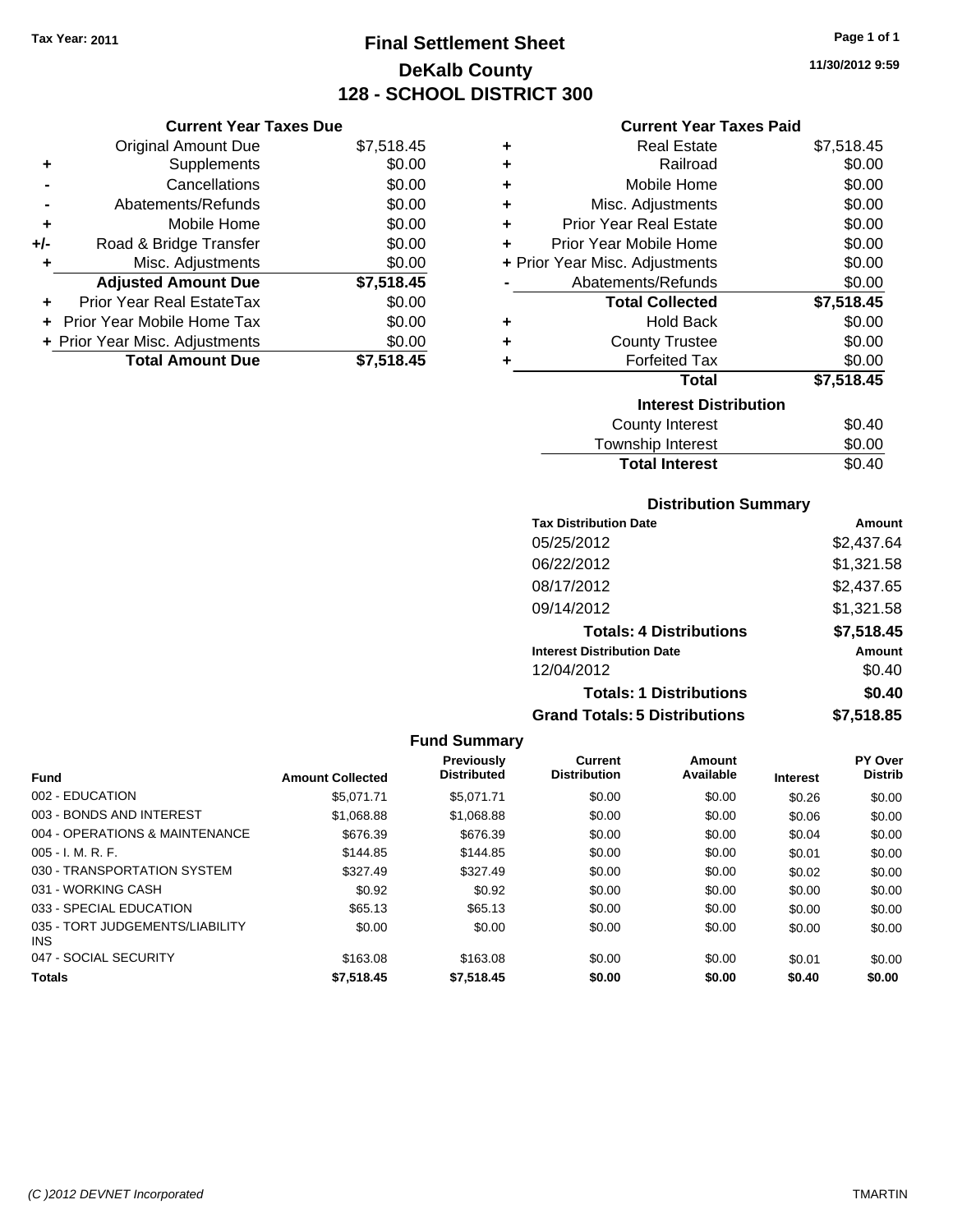# **Final Settlement Sheet Tax Year: 2011 Page 1 of 1 DeKalb County 129 - SCHOOL DISTRICT 301**

# **11/30/2012 9:59**

| <b>Current Year Taxes Due</b> |  |  |
|-------------------------------|--|--|
|                               |  |  |

|     | <b>Total Amount Due</b>        | \$7,510.15 |
|-----|--------------------------------|------------|
|     | + Prior Year Misc. Adjustments | \$0.00     |
|     | + Prior Year Mobile Home Tax   | \$0.00     |
|     | Prior Year Real EstateTax      | \$0.00     |
|     | <b>Adjusted Amount Due</b>     | \$7,510.15 |
| ÷   | Misc. Adjustments              | \$0.00     |
| +/- | Road & Bridge Transfer         | \$0.00     |
| ÷   | Mobile Home                    | \$0.00     |
|     | Abatements/Refunds             | \$0.00     |
|     | Cancellations                  | \$0.00     |
| ٠   | Supplements                    | \$0.00     |
|     | <b>Original Amount Due</b>     | \$7,510.15 |

### **Current Year Taxes Paid**

| ٠ | <b>Real Estate</b>             | \$7,510.15 |
|---|--------------------------------|------------|
| ÷ | Railroad                       | \$0.00     |
| ٠ | Mobile Home                    | \$0.00     |
| ٠ | Misc. Adjustments              | \$0.00     |
| ÷ | <b>Prior Year Real Estate</b>  | \$0.00     |
| ÷ | Prior Year Mobile Home         | \$0.00     |
|   | + Prior Year Misc. Adjustments | \$0.00     |
|   | Abatements/Refunds             | \$0.00     |
|   |                                |            |
|   | <b>Total Collected</b>         | \$7,510.15 |
| ٠ | <b>Hold Back</b>               | \$0.00     |
| ÷ | <b>County Trustee</b>          | \$0.00     |
| ٠ | <b>Forfeited Tax</b>           | \$0.00     |
|   | <b>Total</b>                   | \$7,510.15 |
|   | <b>Interest Distribution</b>   |            |
|   | <b>County Interest</b>         | \$0.40     |

# **Total Interest** \$0.40

| <b>Distribution Summary</b>          |            |
|--------------------------------------|------------|
| <b>Tax Distribution Date</b>         | Amount     |
| 06/22/2012                           | \$2,258.40 |
| 08/17/2012                           | \$1,496.68 |
| 09/14/2012                           | \$3,755.07 |
| <b>Totals: 3 Distributions</b>       | \$7,510.15 |
| <b>Interest Distribution Date</b>    | Amount     |
| 12/04/2012                           | \$0.40     |
| <b>Totals: 1 Distributions</b>       | \$0.40     |
| <b>Grand Totals: 4 Distributions</b> | \$7,510.55 |

|                                                     |                         | <b>Fund Summary</b>              |                                |                            |                 |                                  |
|-----------------------------------------------------|-------------------------|----------------------------------|--------------------------------|----------------------------|-----------------|----------------------------------|
| <b>Fund</b>                                         | <b>Amount Collected</b> | Previously<br><b>Distributed</b> | Current<br><b>Distribution</b> | <b>Amount</b><br>Available | <b>Interest</b> | <b>PY Over</b><br><b>Distrib</b> |
| 002 - EDUCATION                                     | \$4.750.81              | \$4.750.82                       | \$0.00                         | \$0.00                     | \$0.25          | \$0.00                           |
| 003 - BONDS AND INTEREST                            | \$1,270.06              | \$1,270.06                       | \$0.00                         | \$0.00                     | \$0.07          | \$0.00                           |
| 004 - OPERATIONS & MAINTENANCE                      | \$778.64                | \$778.64                         | \$0.00                         | \$0.00                     | \$0.04          | \$0.00                           |
| 005 - I. M. R. F.                                   | \$81.41                 | \$81.41                          | \$0.00                         | \$0.00                     | \$0.00          | \$0.00                           |
| 030 - TRANSPORTATION SYSTEM                         | \$341.34                | \$341.34                         | \$0.00                         | \$0.00                     | \$0.02          | \$0.00                           |
| 031 - WORKING CASH                                  | \$6.07                  | \$6.06                           | \$0.00                         | \$0.00                     | \$0.00          | \$0.00                           |
| 033 - SPECIAL EDUCATION                             | \$48.59                 | \$48.59                          | \$0.00                         | \$0.00                     | \$0.00          | \$0.00                           |
| 035 - TORT JUDGMENTS, LIABILITY<br><b>INSURANCE</b> | \$123.90                | \$123.90                         | \$0.00                         | \$0.00                     | \$0.01          | \$0.00                           |
| 047 - SOCIAL SECURITY                               | \$109.33                | \$109.33                         | \$0.00                         | \$0.00                     | \$0.01          | \$0.00                           |
| <b>Totals</b>                                       | \$7.510.15              | \$7.510.15                       | \$0.00                         | \$0.00                     | \$0.40          | \$0.00                           |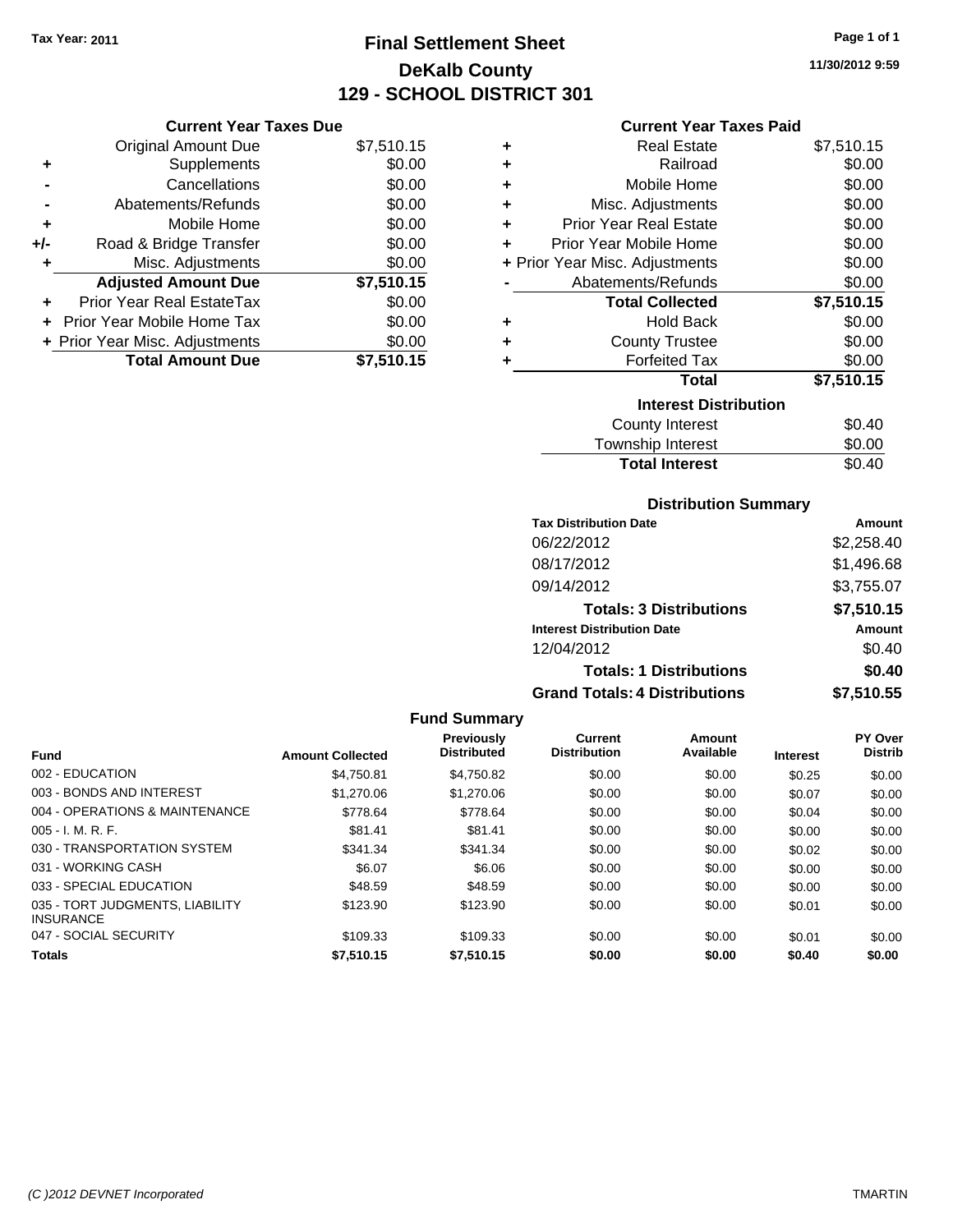Original Amount Due

**Adjusted Amount Due** 

**Total Amount Due** 

**+** Supplements **-** Cancellations **-** Abatements/Refunds **+** Mobile Home **+/-** Road & Bridge Transfer **+** Misc. Adjustments

**+** Prior Year Real EstateTax **+** Prior Year Mobile Home Tax **+ Prior Year Misc. Adjustments** 

# **Final Settlement Sheet Tax Year: 2011 Page 1 of 1 DeKalb County 130 - SCHOOL DISTRICT 302**

**11/30/2012 9:59**

#### **Current Year Taxes Paid**

| <b>Current Year Taxes Due</b> |                |           | <b>Current Year Taxes Paid</b> |                |
|-------------------------------|----------------|-----------|--------------------------------|----------------|
| ll Amount Due                 | \$1,727,148.90 | ٠         | <b>Real Estate</b>             | \$1,696,403.23 |
| Supplements                   | \$0.00         | ÷         | Railroad                       | \$30,152.40    |
| Cancellations                 | \$357.71       | ÷         | Mobile Home                    | \$171.18       |
| าents/Refunds                 | \$31.31        | ÷         | Misc. Adjustments              | \$0.00         |
| Mobile Home                   | \$171.18       | ÷         | <b>Prior Year Real Estate</b>  | (\$779.27)     |
| ridge Transfer                | \$0.00         | ÷         | Prior Year Mobile Home         | \$0.00         |
| . Adjustments                 | \$0.00         |           | + Prior Year Misc. Adjustments | \$0.00         |
| <b>Amount Due</b>             | \$1,726,931.06 |           | Abatements/Refunds             | \$31.31        |
| eal EstateTax                 | (\$779.27)     |           | <b>Total Collected</b>         | \$1,725,916.23 |
| pile Home Tax                 | \$0.00         | ÷         | <b>Hold Back</b>               | \$0.00         |
| . Adjustments                 | \$0.00         | $\ddot{}$ | <b>County Trustee</b>          | \$235.56       |
| <b>Amount Due</b>             | \$1,726,151.79 |           | <b>Forfeited Tax</b>           | \$0.00         |
|                               |                |           | <b>Total</b>                   | \$1,726,151.79 |
|                               |                |           | <b>Interest Distribution</b>   |                |

| IIIGIGSL PISLINULIUII |         |
|-----------------------|---------|
| County Interest       | \$92.13 |
| Township Interest     | \$0.00  |
| <b>Total Interest</b> | \$92.13 |
|                       |         |

#### **Distribution Summary**

| <b>Tax Distribution Date</b>         | Amount         |
|--------------------------------------|----------------|
| 05/25/2012                           | \$153,627.97   |
| 06/22/2012                           | \$739,064.58   |
| 07/20/2012                           | \$14.165.87    |
| 08/17/2012                           | \$71,557.44    |
| 09/14/2012                           | \$708,284.27   |
| 12/04/2012                           | \$39,216.10    |
| <b>Totals: 6 Distributions</b>       | \$1,725,916.23 |
| <b>Interest Distribution Date</b>    | Amount         |
| 12/04/2012                           | \$92.13        |
| <b>Totals: 1 Distributions</b>       | \$92.13        |
| <b>Grand Totals: 7 Distributions</b> | \$1,726,008.36 |

#### **Fund Summary**

| <b>Fund</b>                    | <b>Amount Collected</b> | <b>Previously</b><br><b>Distributed</b> | <b>Current</b><br><b>Distribution</b> | Amount<br>Available | <b>Interest</b> | <b>PY Over</b><br><b>Distrib</b> |
|--------------------------------|-------------------------|-----------------------------------------|---------------------------------------|---------------------|-----------------|----------------------------------|
| 002 - EDUCATION                | \$1.142.503.02          | \$1,116,543.17                          | \$25,959.85                           | \$0.00              | \$60.99         | \$0.00                           |
| 003 - BONDS AND INTEREST       | \$322,109.48            | \$314,790.56                            | \$7,318.92                            | \$0.00              | \$17.19         | \$0.00                           |
| 004 - OPERATIONS & MAINTENANCE | \$139,559.30            | \$136,388.27                            | \$3,171.03                            | \$0.00              | \$7.45          | \$0.00                           |
| $005 - I. M. R. F.$            | \$16,601.59             | \$16,224.36                             | \$377.23                              | \$0.00              | \$0.89          | \$0.00                           |
| 030 - TRANSPORTATION SYSTEM    | \$66,402.91             | \$64.894.11                             | \$1,508.80                            | \$0.00              | \$3.54          | \$0.00                           |
| 031 - WORKING CASH             | \$3.691.74              | \$3,607.85                              | \$83.89                               | \$0.00              | \$0.20          | \$0.00                           |
| 033 - SPECIAL EDUCATION        | \$11.070.03             | \$10,818,50                             | \$251.53                              | \$0.00              | \$0.59          | \$0.00                           |
| 047 - SOCIAL SECURITY          | \$23,978.16             | \$23,433,31                             | \$544.85                              | \$0.00              | \$1.28          | \$0.00                           |
| <b>Totals</b>                  | \$1,725,916.23          | \$1,686,700.13                          | \$39,216.10                           | \$0.00              | \$92.13         | \$0.00                           |

#### **Abatement Detail**

| Year Source      | <b>Account Type</b>                 | <b>Amount Adjustment Description</b>              |
|------------------|-------------------------------------|---------------------------------------------------|
|                  | 2011 RE - Real Estate PTAB Decision | \$31.31 09-34-100-004 PTAB INTEREST REFUND by TBA |
| Totals 1 entries |                                     | \$31.31                                           |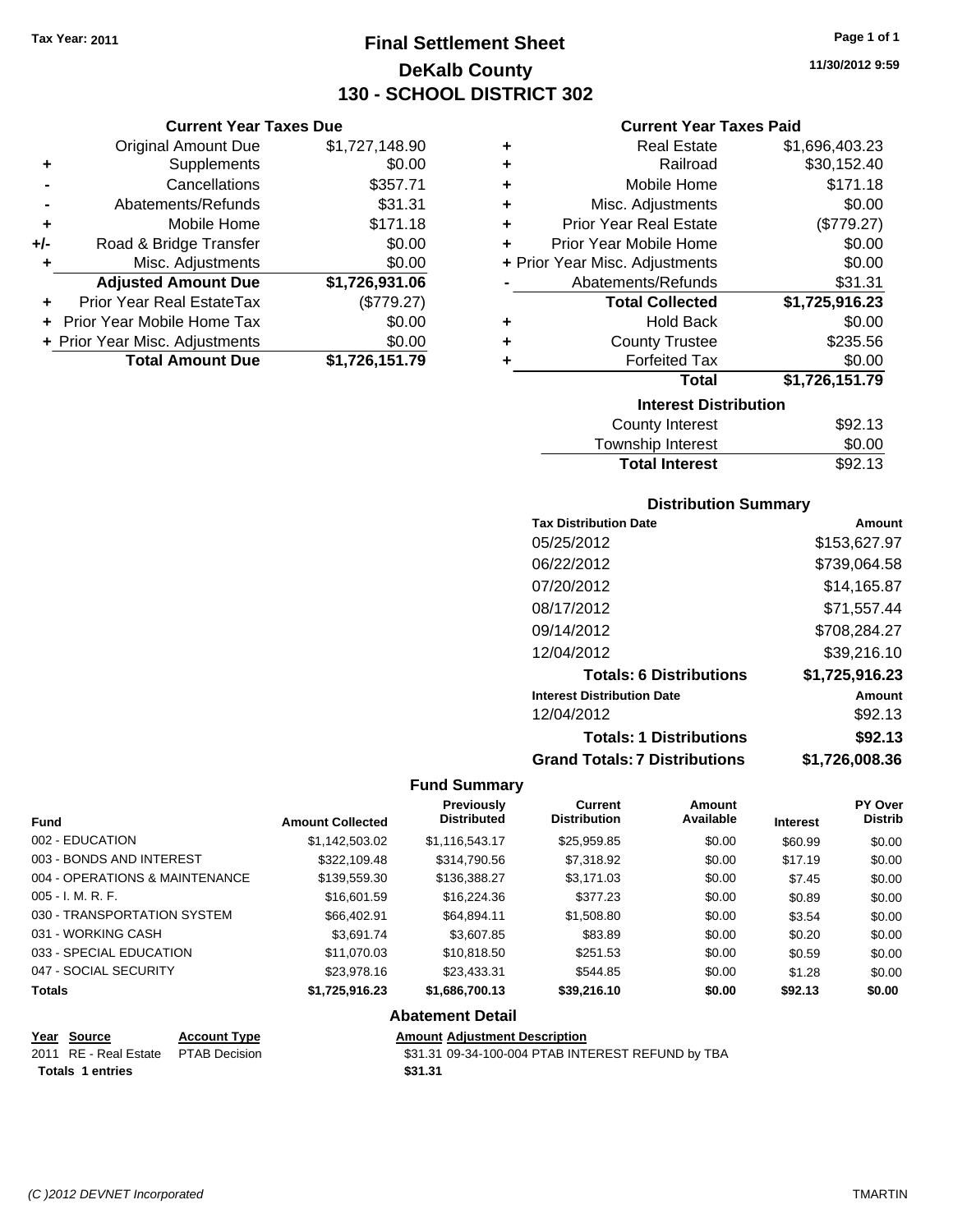**Current Year Taxes Due** Original Amount Due \$9,712,376.84

**Adjusted Amount Due \$9,698,969.05**

**Total Amount Due \$9,701,488.26**

**+** Supplements \$0.00 **-** Cancellations \$17,867.58 **-** Abatements/Refunds \$0.00 **+** Mobile Home \$4,360.54 **+/-** Road & Bridge Transfer \$0.00 **+** Misc. Adjustments \$99.25

**+** Prior Year Real EstateTax \$2,462.58 **+** Prior Year Mobile Home Tax \$0.00 **+** Prior Year Misc. Adjustments \$56.63

# **Final Settlement Sheet Tax Year: 2011 Page 1 of 2 DeKalb County 131 - SCHOOL DISTRICT 424**

#### **Current Year Taxes Paid**

| ٠ | <b>Real Estate</b>             | \$9,622,517.18 |  |  |  |
|---|--------------------------------|----------------|--|--|--|
| ٠ | Railroad                       | \$70,643.10    |  |  |  |
| ٠ | Mobile Home                    | \$4,330.21     |  |  |  |
| ٠ | Misc. Adjustments              | \$99.25        |  |  |  |
| ÷ | <b>Prior Year Real Estate</b>  | \$2,462.58     |  |  |  |
| ÷ | Prior Year Mobile Home         | \$0.00         |  |  |  |
|   | + Prior Year Misc. Adjustments | \$56.63        |  |  |  |
|   | Abatements/Refunds             | \$0.00         |  |  |  |
|   | <b>Total Collected</b>         | \$9,700,108.95 |  |  |  |
| ٠ | <b>Hold Back</b>               | \$0.00         |  |  |  |
| ٠ | <b>County Trustee</b>          | \$1,379.31     |  |  |  |
| ٠ | <b>Forfeited Tax</b>           | \$0.00         |  |  |  |
|   | <b>Total</b>                   | \$9,701,488.26 |  |  |  |
|   | <b>Interest Distribution</b>   |                |  |  |  |
|   | County Interest                | \$517.77       |  |  |  |

| <b>Total Interest</b>  | \$517.77 |
|------------------------|----------|
| Township Interest      | \$0.00   |
| <b>County Interest</b> | \$517.77 |

#### **Distribution Summary**

| <b>Tax Distribution Date</b>         | Amount         |
|--------------------------------------|----------------|
| 05/25/2012                           | \$934,726.79   |
| 06/22/2012                           | \$4,175,059.49 |
| 07/20/2012                           | \$69,043.44    |
| 08/17/2012                           | \$424,321.12   |
| 09/14/2012                           | \$3,703,303.96 |
| 12/04/2012                           | \$393,654.15   |
| <b>Totals: 6 Distributions</b>       | \$9,700,108.95 |
| <b>Interest Distribution Date</b>    | Amount         |
| 12/04/2012                           | \$517.77       |
| <b>Totals: 1 Distributions</b>       | \$517.77       |
| <b>Grand Totals: 7 Distributions</b> | \$9,700,626.72 |

#### **Fund Summary**

|                                         |                         | Previously<br><b>Distributed</b> | <b>Current</b><br><b>Distribution</b> | Amount<br>Available |                 | PY Over<br><b>Distrib</b> |
|-----------------------------------------|-------------------------|----------------------------------|---------------------------------------|---------------------|-----------------|---------------------------|
| <b>Fund</b>                             | <b>Amount Collected</b> |                                  |                                       |                     | <b>Interest</b> |                           |
| 002 - EDUCATION                         | \$5,090,268.01          | \$4,883,692.47                   | \$206,575.54                          | \$0.00              | \$271.68        | \$0.00                    |
| 003 - BONDS AND INTEREST                | \$1,972,080.63          | \$1,892,048.79                   | \$80,031.84                           | \$0.00              | \$105.27        | \$0.00                    |
| 004 - OPERATIONS & MAINTENANCE          | \$1,276,126.92          | \$1,224,338.58                   | \$51,788.34                           | \$0.00              | \$68.12         | \$0.00                    |
| 005 - I. M. R. F.                       | \$260,884.43            | \$250,297.11                     | \$10,587.32                           | \$0.00              | \$13.93         | \$0.00                    |
| 030 - TRANSPORTATION SYSTEM             | \$384.716.03            | \$369,103.30                     | \$15,612.73                           | \$0.00              | \$20.54         | \$0.00                    |
| 031 - WORKING CASH                      | \$84.468.55             | \$81,040.61                      | \$3,427.94                            | \$0.00              | \$4.51          | \$0.00                    |
| 032 - FIRE PREV/SFTY/ENERGY             | \$9,389.69              | \$9,008.65                       | \$381.04                              | \$0.00              | \$0.50          | \$0.00                    |
| 033 - SPECIAL EDUCATION                 | \$79,764.00             | \$76,526.98                      | \$3,237.02                            | \$0.00              | \$4.26          | \$0.00                    |
| 035 - TORT JUDGEMENTS/LIABILITY<br>INS. | \$159,537.70            | \$153,063.25                     | \$6,474.45                            | \$0.00              | \$8.52          | \$0.00                    |
| 047 - SOCIAL SECURITY                   | \$337.815.99            | \$324,106.58                     | \$13,709.41                           | \$0.00              | \$18.03         | \$0.00                    |
| 057 - LEASE/PURCHASE/RENTAL             | \$45,057.00             | \$43,228.48                      | \$1,828.52                            | \$0.00              | \$2.41          | \$0.00                    |
| <b>Totals</b>                           | \$9,700,108.95          | \$9,306,454.80                   | \$393,654.15                          | \$0.00              | \$517.77        | \$0.00                    |

#### **Miscellaneous Adjustment Detail**

**Year Source Account Type Amount Adjustment Description**

\$56.63 LEON REDEMPTION 03-30-131-001-0045O by TBA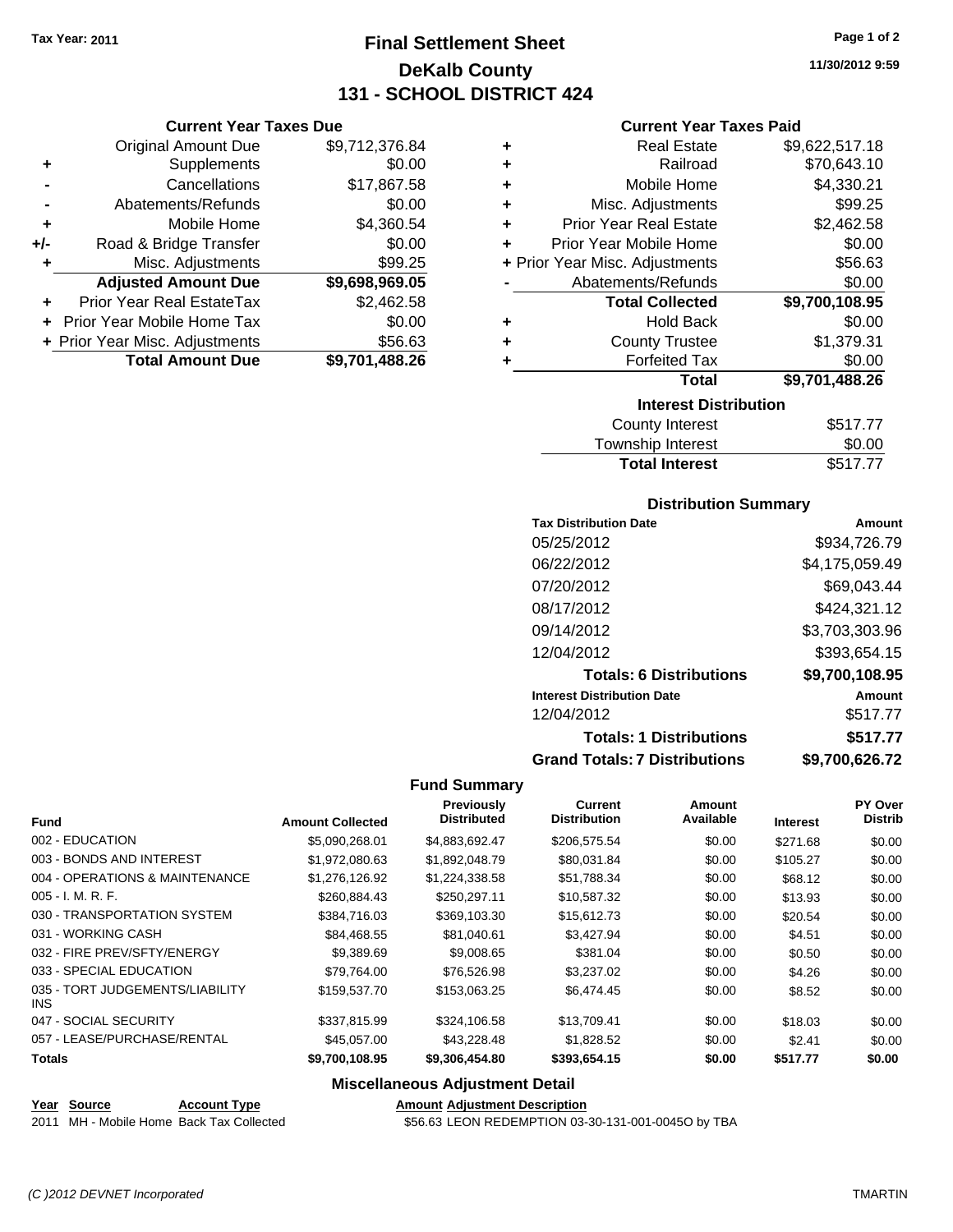# **Final Settlement Sheet Tax Year: 2011 Page 2 of 2 DeKalb County**

**11/30/2012 9:59**

## **Miscellaneous Adjustment Detail**

**<u>Year Source</u> Account Type**<br> **Account Type Adding Description** 

Amount Adjustment Description<br>\$99.25 SCAVENGER SALE 03-30-101-003 by TBA

**Totals \$155.88 2 entries**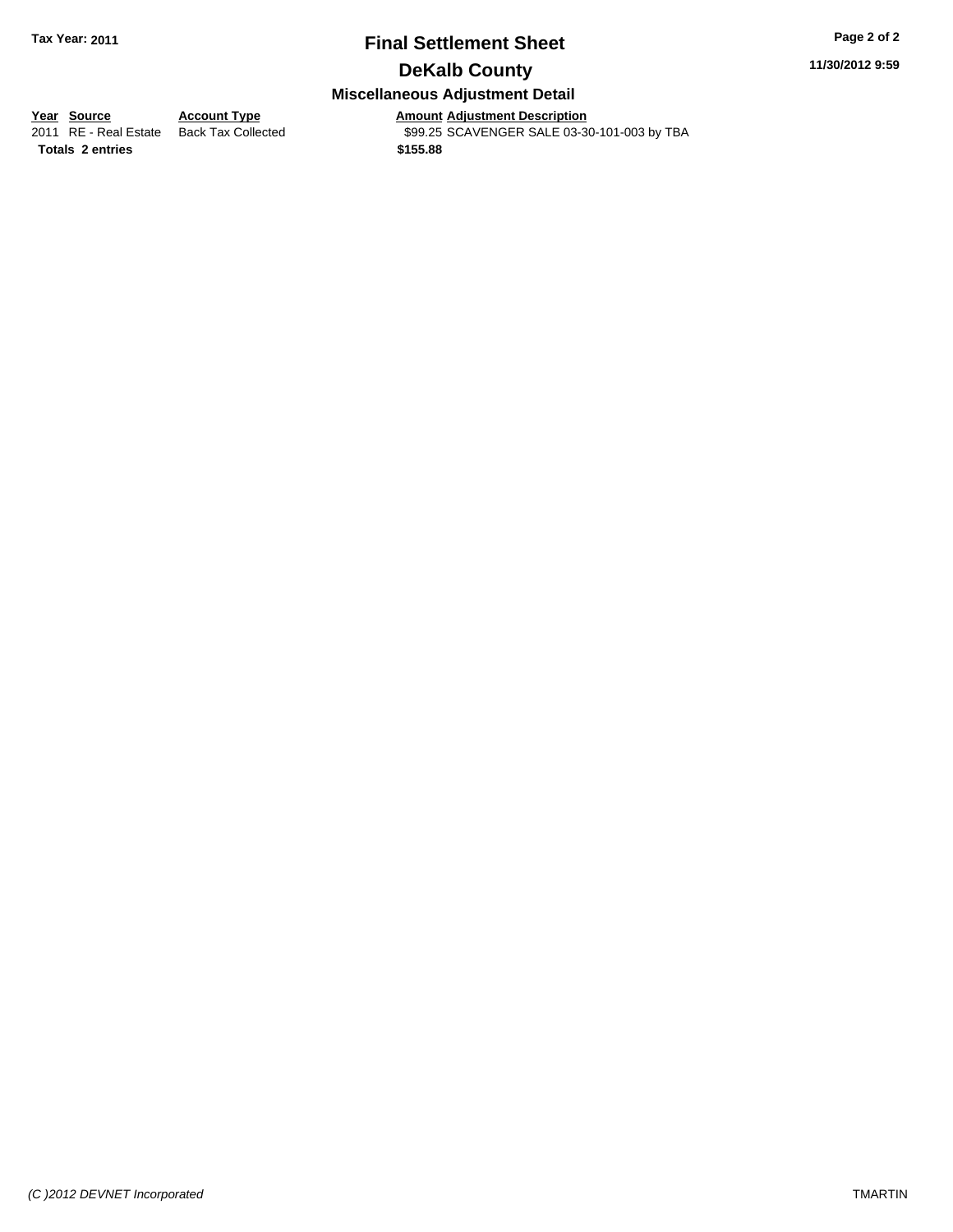# **Final Settlement Sheet Tax Year: 2011 Page 1 of 2 DeKalb County 132 - SCHOOL DISTRICT 425**

**11/30/2012 9:59**

#### **Current Year Taxes Paid**

| <b>Real Estate</b><br>٠            | \$6,721,719.67                 |
|------------------------------------|--------------------------------|
| Railroad<br>÷                      | \$118,542.24                   |
| Mobile Home<br>÷                   | \$884.62                       |
| Misc. Adjustments<br>÷             | \$1,953.56                     |
| <b>Prior Year Real Estate</b><br>÷ | (\$9,420.70)                   |
| Prior Year Mobile Home<br>÷        | \$0.00                         |
| + Prior Year Misc. Adjustments     | \$0.00                         |
| Abatements/Refunds                 | \$267.18                       |
| <b>Total Collected</b>             | \$6,833,412.21                 |
| <b>Hold Back</b><br>٠              | \$0.00                         |
| <b>County Trustee</b><br>٠         | \$1,649.04                     |
| <b>Forfeited Tax</b><br>٠          | \$90.80                        |
|                                    | \$6,835,152.05<br><b>Total</b> |
|                                    | <b>Interest Distribution</b>   |
| County Interest                    | S364 77\$                      |

| County Interest       | \$364.77 |
|-----------------------|----------|
| Township Interest     | \$0.00   |
| <b>Total Interest</b> | \$364.77 |

#### **Distribution Summary**

| <b>Tax Distribution Date</b>         | Amount         |
|--------------------------------------|----------------|
| 05/25/2012                           | \$431.106.43   |
| 06/22/2012                           | \$3,167,522.78 |
| 07/20/2012                           | \$59,385.16    |
| 08/17/2012                           | \$222,198.64   |
| 09/14/2012                           | \$2,542,854.14 |
| 12/04/2012                           | \$410,345.06   |
| <b>Totals: 6 Distributions</b>       | \$6,833,412.21 |
| <b>Interest Distribution Date</b>    | Amount         |
| 12/04/2012                           | \$364.77       |
| <b>Totals: 1 Distributions</b>       | \$364.77       |
| <b>Grand Totals: 7 Distributions</b> | \$6,833,776.98 |

#### **Fund Summary**

| <b>Fund</b>                             | <b>Amount Collected</b> | Previously<br><b>Distributed</b> | <b>Current</b><br><b>Distribution</b> | Amount<br>Available | <b>Interest</b> | PY Over<br><b>Distrib</b> |
|-----------------------------------------|-------------------------|----------------------------------|---------------------------------------|---------------------|-----------------|---------------------------|
| 002 - EDUCATION                         | \$5,618,725.37          | \$5,281,322.00                   | \$337,403.37                          | \$0.00              | \$299.94        | \$0.00                    |
| 003 - BONDS AND INTEREST                | \$0.00                  | \$0.00                           | \$0.00                                | \$0.00              | \$0.00          | \$0.00                    |
| 004 - OPERATIONS & MAINTENANCE          | \$318,641.99            | \$299,507.61                     | \$19,134.38                           | \$0.00              | \$17.01         | \$0.00                    |
| $005 - I. M. R. F.$                     | \$91,041.55             | \$85,574.53                      | \$5,467.02                            | \$0.00              | \$4.86          | \$0.00                    |
| 030 - TRANSPORTATION SYSTEM             | \$341,383.60            | \$320,883.58                     | \$20,500.02                           | \$0.00              | \$18.22         | \$0.00                    |
| 031 - WORKING CASH                      | \$0.00                  | \$0.00                           | \$0.00                                | \$0.00              | \$0.00          | \$0.00                    |
| 032 - FIRE PREV/SFTY/ENERGY             | \$0.00                  | \$0.00                           | \$0.00                                | \$0.00              | \$0.00          | \$0.00                    |
| 033 - SPECIAL EDUCATION                 | \$250,348.89            | \$235,315.50                     | \$15,033.39                           | \$0.00              | \$13.36         | \$0.00                    |
| 035 - TORT JUDGEMENTS/LIABILITY<br>INS. | \$109.252.59            | \$102,692.01                     | \$6,560.58                            | \$0.00              | \$5.83          | \$0.00                    |
| 047 - SOCIAL SECURITY                   | \$136,558.93            | \$128,358.57                     | \$8,200.36                            | \$0.00              | \$7.29          | \$0.00                    |
| 057 - LEASE/PURCHASE/RENTAL             | \$0.00                  | \$0.00                           | \$0.00                                | \$0.00              | \$0.00          | \$0.00                    |
| 109 - PRIOR YEAR ADJUSTMENT             | $$-32,540.71$           | \$-30,586.65                     | $$-1,954.06$                          | \$0.00              | (\$1.74)        | \$0.00                    |
| <b>Totals</b>                           | \$6,833,412.21          | \$6,423,067.15                   | \$410,345.06                          | \$0.00              | \$364.77        | \$0.00                    |

## **Miscellaneous Adjustment Detail**

**Year Source Account Type Amount Adjustment Description** \$26.74 SOUTH POINT GREENS REDEMPTION 11-03-128-016 by TBA

2011 RE - Real Estate Back Tax Collected \$1,336.35 HAREAS REDEMPTION 13-35-202-017 by TBA

**Current Year Taxes Due** Original Amount Due \$6,848,245.44 **+** Supplements \$0.00 **-** Cancellations \$6,243.69 **-** Abatements/Refunds \$267.18 **+** Mobile Home \$884.62 **+/-** Road & Bridge Transfer \$0.00 **+** Misc. Adjustments \$1,953.56 **Adjusted Amount Due \$6,844,572.75 +** Prior Year Real EstateTax (\$9,420.70) **+** Prior Year Mobile Home Tax \$0.00 **+ Prior Year Misc. Adjustments**  $$0.00$ **Total Amount Due \$6,835,152.05**

*(C )2012 DEVNET Incorporated* TMARTIN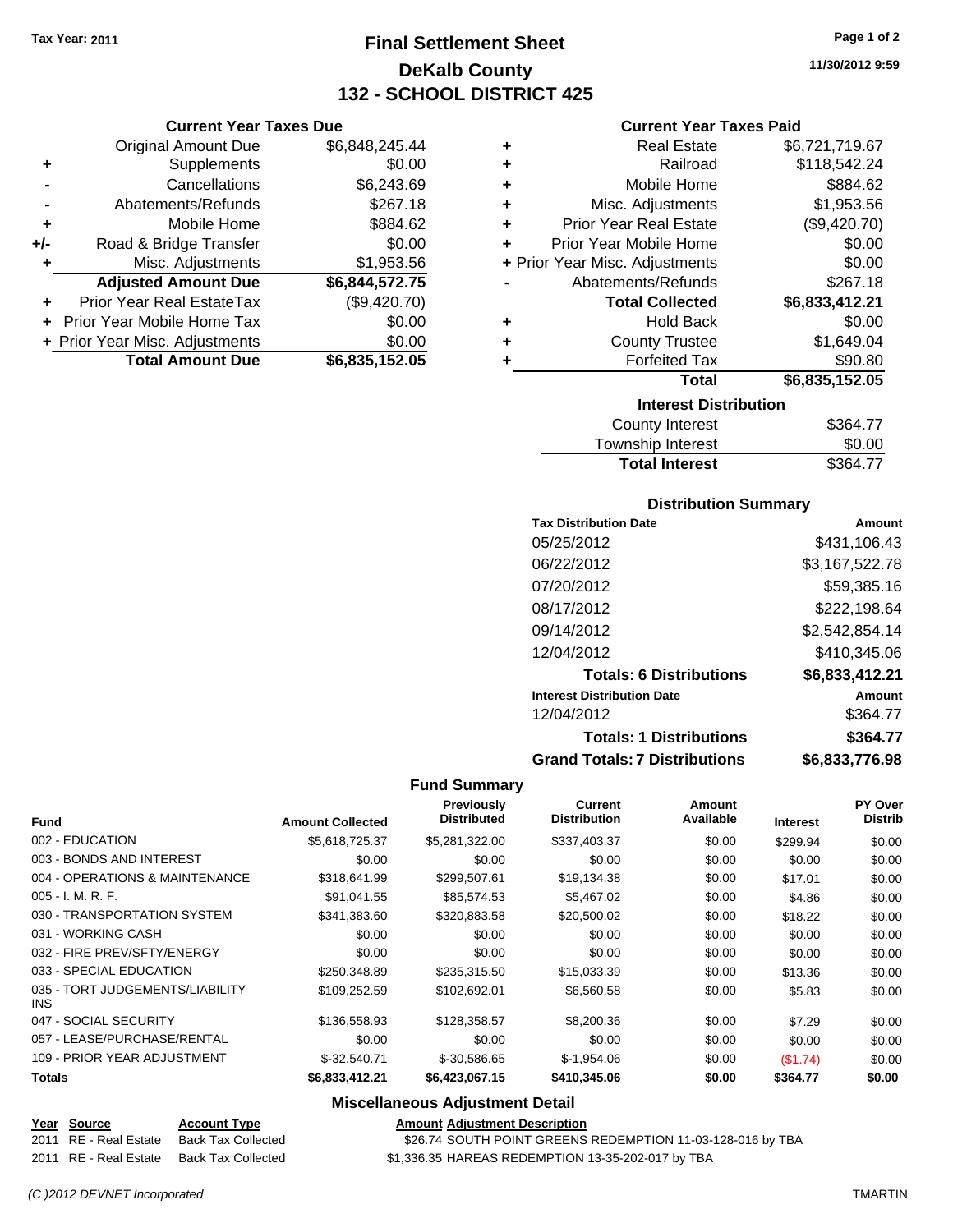# **Final Settlement Sheet Tax Year: 2011 Page 2 of 2 DeKalb County**

#### **11/30/2012 9:59**

## **Miscellaneous Adjustment Detail**

# **Year Source Account Type Amount Adjustment Description**

2011 RE - Real Estate Paymt In Lieu of Tax S590.47 SEQUOYA APARTMENTS - HOUSING AUTHORITY by TBA

## **Abatement Detail**

2011 RE - Real Estate \$3.83 13-15-176-011 PTAB INTEREST REFUND by TBA PTAB Decision 2011 RE - Real Estate \$32.63 14-15-376-004 PTAB INTEREST REFUND by TBA PTAB Decision 2011 RE - Real Estate \$53.47 14-15-102-005 PTAB INTEREST REFUND by TBA PTAB Decision 2011 RE - Real Estate \$177.25 13-15-327-010 PTAB INTEREST REFUND by TBA PTAB Decision

**Totals \$1,953.56 3 entries**

# **Year Source Account Type Amount Adjustment Description**

**Totals \$267.18 4 entries**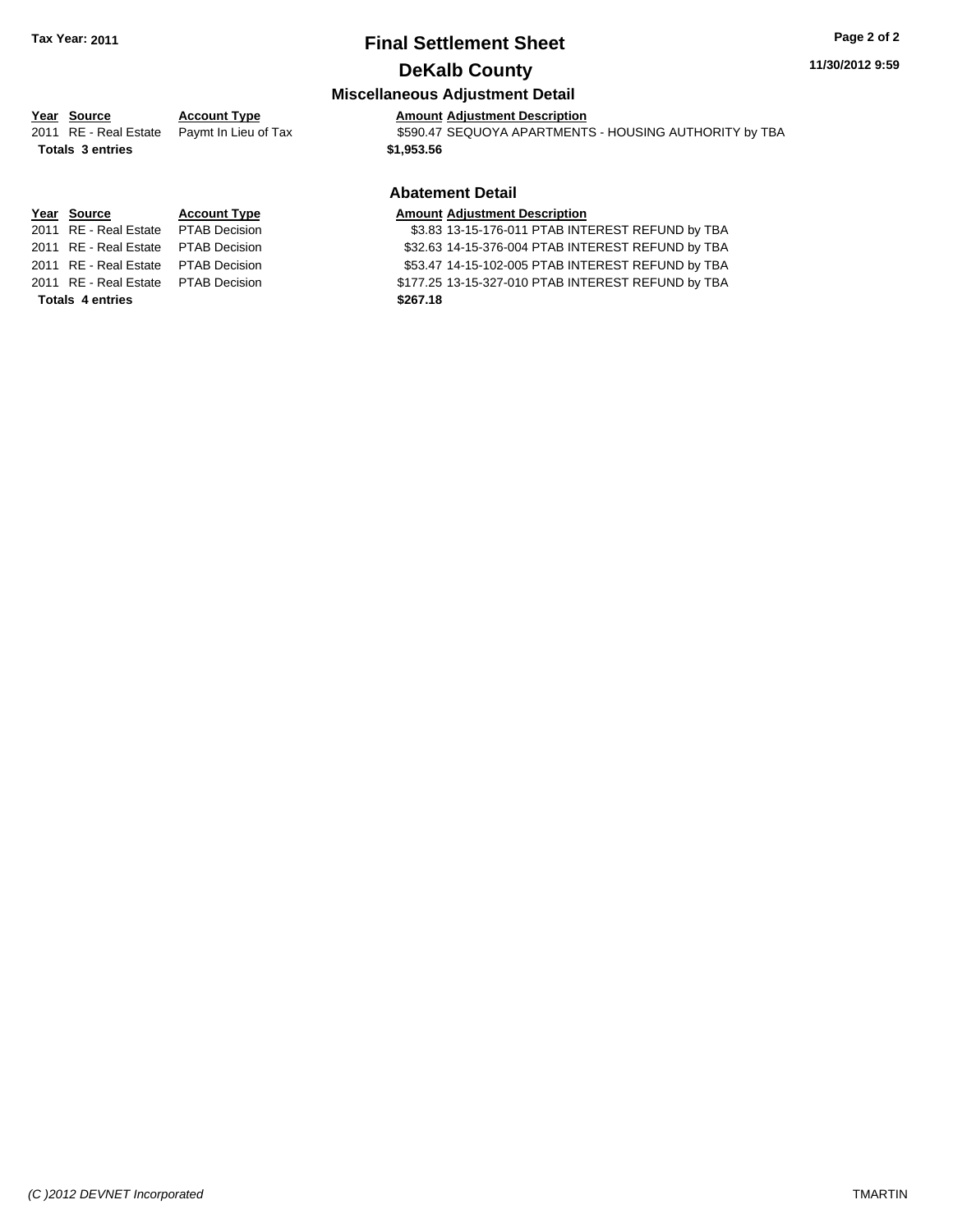**Current Year Taxes Due** Original Amount Due \$3,570,241.26

**Adjusted Amount Due \$3,567,887.08**

**Total Amount Due \$3,567,140.89**

**+** Supplements \$0.00 **-** Cancellations \$2,304.75 **-** Abatements/Refunds \$49.43 **+** Mobile Home \$0.00 **+/-** Road & Bridge Transfer \$0.00 **+** Misc. Adjustments \$0.00

**+** Prior Year Real EstateTax (\$746.19) **+** Prior Year Mobile Home Tax \$0.00 **+ Prior Year Misc. Adjustments**  $$0.00$ 

# **Final Settlement Sheet Tax Year: 2011 Page 1 of 2 DeKalb County 133 - SCHOOL DISTRICT 426**

**11/30/2012 9:59**

#### **Current Year Taxes Paid**

| ٠ | <b>Real Estate</b>             | \$3,533,842.57 |  |  |
|---|--------------------------------|----------------|--|--|
| ٠ | Railroad                       | \$34,093.94    |  |  |
| ٠ | Mobile Home                    | \$0.00         |  |  |
| ÷ | Misc. Adjustments              | \$0.00         |  |  |
| ÷ | <b>Prior Year Real Estate</b>  | (\$746.19)     |  |  |
| ٠ | Prior Year Mobile Home         | \$0.00         |  |  |
|   | + Prior Year Misc. Adjustments | \$0.00         |  |  |
|   | Abatements/Refunds             | \$49.43        |  |  |
|   | <b>Total Collected</b>         | \$3,567,140.89 |  |  |
| ٠ | <b>Hold Back</b>               | \$0.00         |  |  |
| ٠ | <b>County Trustee</b>          | \$0.00         |  |  |
| ٠ | <b>Forfeited Tax</b>           | \$0.00         |  |  |
|   | <b>Total</b>                   | \$3,567,140.89 |  |  |
|   | <b>Interest Distribution</b>   |                |  |  |
|   | <b>County Interest</b>         | \$190.41       |  |  |

| <b>Total Interest</b>  | \$190.41 |
|------------------------|----------|
| Township Interest      | \$0.00   |
| <b>County Interest</b> | \$190.41 |

#### **Distribution Summary**

| <b>Tax Distribution Date</b>         | Amount         |
|--------------------------------------|----------------|
| 05/25/2012                           | \$348,371.98   |
| 06/22/2012                           | \$1,535,105.85 |
| 07/20/2012                           | \$37,858.24    |
| 08/17/2012                           | \$159,675.71   |
| 09/14/2012                           | \$1,298,705.38 |
| 12/04/2012                           | \$187,423.73   |
| <b>Totals: 6 Distributions</b>       | \$3,567,140.89 |
| <b>Interest Distribution Date</b>    | Amount         |
| 12/04/2012                           | \$190.41       |
| <b>Totals: 1 Distributions</b>       | \$190.41       |
| <b>Grand Totals: 7 Distributions</b> | \$3,567,331.30 |

#### **Fund Summary**

| <b>Fund</b>                                   | <b>Amount Collected</b> | <b>Previously</b><br><b>Distributed</b> | <b>Current</b><br><b>Distribution</b> | Amount<br>Available | <b>Interest</b> | PY Over<br><b>Distrib</b> |
|-----------------------------------------------|-------------------------|-----------------------------------------|---------------------------------------|---------------------|-----------------|---------------------------|
| 002 - EDUCATION                               | \$2,222,161.10          | \$2,105,404.94                          | \$116,756.16                          | \$0.00              | \$118.64        | \$0.00                    |
| 003 - BONDS AND INTEREST                      | \$527.947.55            | \$500.208.27                            | \$27.739.28                           | \$0.00              | \$28.18         | \$0.00                    |
| 004 - OPERATIONS & MAINTENANCE                | \$400,350.93            | \$379,315.80                            | \$21,035.13                           | \$0.00              | \$21.37         | \$0.00                    |
| $005 - I. M. R. F.$                           | \$53,977.97             | \$51,141.87                             | \$2,836.10                            | \$0.00              | \$2.88          | \$0.00                    |
| 030 - TRANSPORTATION SYSTEM                   | \$133,464.58            | \$126,452.12                            | \$7,012.46                            | \$0.00              | \$7.12          | \$0.00                    |
| 031 - WORKING CASH                            | \$33.367.04             | \$31,613.87                             | \$1,753.17                            | \$0.00              | \$1.78          | \$0.00                    |
| 032 - FIRE PREV/SFTY/ENERGY                   | \$16,016.46             | \$15,174.93                             | \$841.53                              | \$0.00              | \$0.85          | \$0.00                    |
| 033 - SPECIAL EDUCATION                       | \$26,692.92             | \$25.290.42                             | \$1,402.50                            | \$0.00              | \$1.42          | \$0.00                    |
| 035 - TORT JUDGEMENTS/LIABILITY<br><b>INS</b> | \$67,472.48             | \$63,927.35                             | \$3,545.13                            | \$0.00              | \$3.60          | \$0.00                    |
| 047 - SOCIAL SECURITY                         | \$76,468.80             | \$72.451.01                             | \$4.017.79                            | \$0.00              | \$4.08          | \$0.00                    |
| 057 - LEASE/PURCHASE/RENTAL                   | \$0.00                  | \$0.00                                  | \$0.00                                | \$0.00              | \$0.00          | \$0.00                    |
| 109 - PRIOR YEAR ADJUSTMENT                   | \$9,221.06              | \$8,736.58                              | \$484.48                              | \$0.00              | \$0.49          | \$0.00                    |
| <b>Totals</b>                                 | \$3,567,140.89          | \$3,379,717.16                          | \$187,423.73                          | \$0.00              | \$190.41        | \$0.00                    |

| <b>Abatement Detail</b> |  |
|-------------------------|--|
|-------------------------|--|

**Year Source Account Type Amount Adjustment Description**

\$32.11 01-26-475-004 PTAB INTEREST REFUND by TBA 2011 RE - Real Estate \$8.66 01-23-426-005 PTAB INTEREST REFUND by TBA PTAB Decision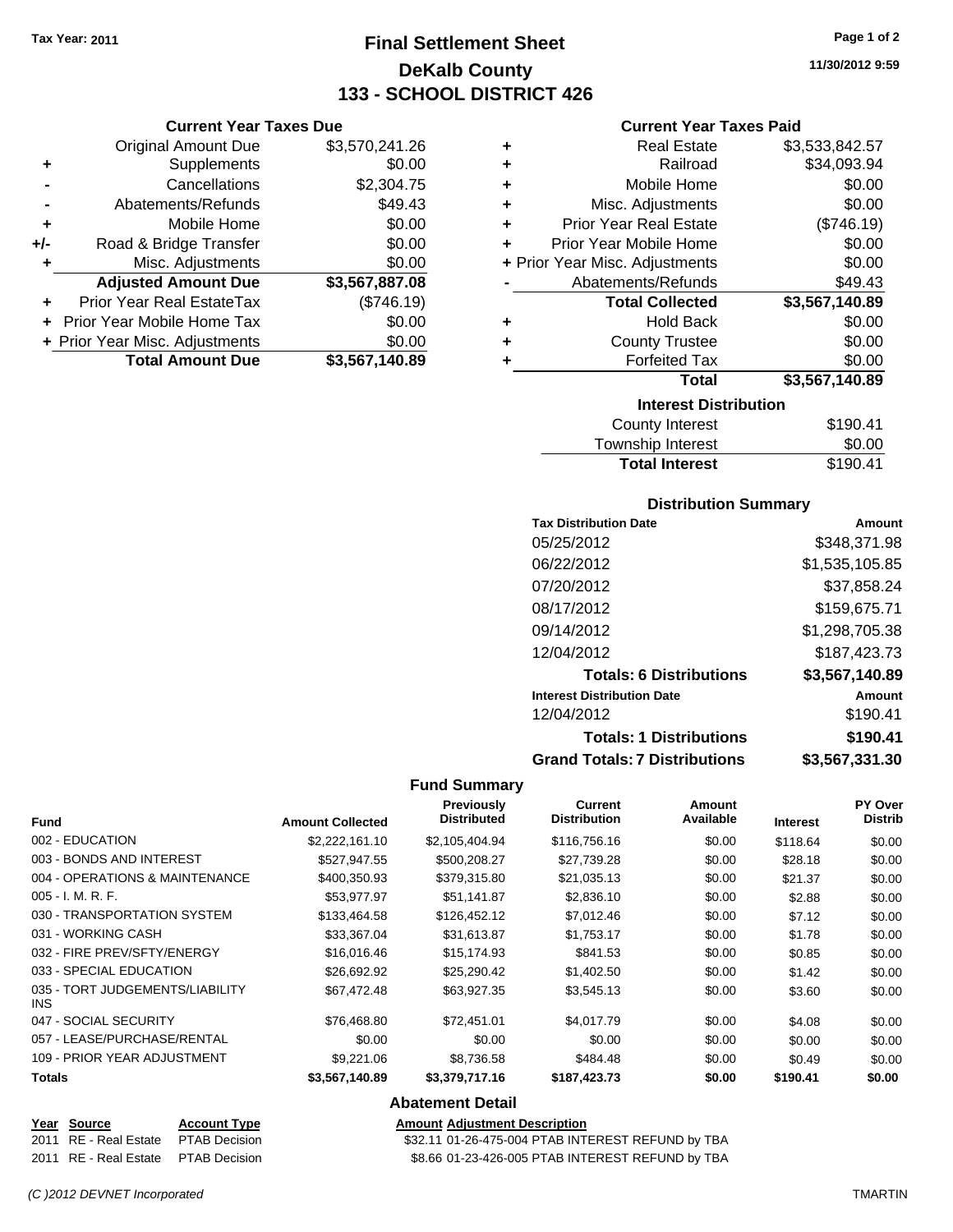# **Final Settlement Sheet Tax Year: 2011 Page 2 of 2 DeKalb County Abatement Detail**

**11/30/2012 9:59**

**Totals \$49.43 3 entries**

**Year Source Account Type Amount Adjustment Description**<br>2011 RE - Real Estate PTAB Decision **Amount** \$8.66 01-23-427-009 PTAB INTI \$8.66 01-23-427-009 PTAB INTEREST REFUND by TBA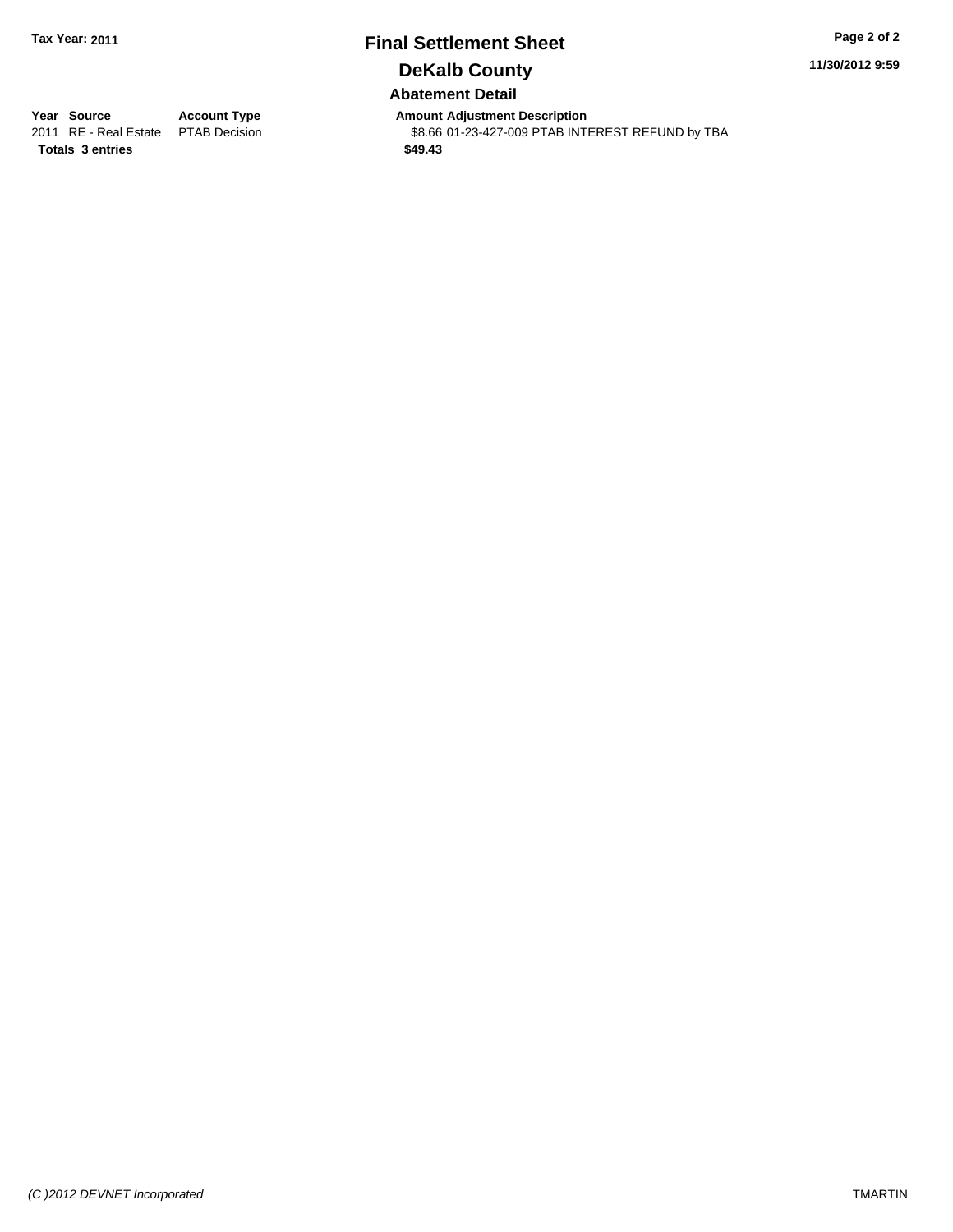**Current Year Taxes Due** Original Amount Due \$29,256,846.33

**Adjusted Amount Due \$29,245,159.48**

**Total Amount Due \$29,209,901.54**

**+** Supplements \$0.00 **-** Cancellations \$30,455.81 **-** Abatements/Refunds \$170.70 **+** Mobile Home \$5,355.79 **+/-** Road & Bridge Transfer \$0.00 **+** Misc. Adjustments \$13,583.87

**+** Prior Year Real EstateTax (\$35,301.51) **+** Prior Year Mobile Home Tax (\$132.26) **+ Prior Year Misc. Adjustments \$175.83** 

# **Final Settlement Sheet Tax Year: 2011 Page 1 of 2 DeKalb County 134 - SCHOOL DISTRICT 427**

**11/30/2012 9:59**

#### **Current Year Taxes Paid**

| <b>Interest Distribution</b>   |                               |                 |  |  |
|--------------------------------|-------------------------------|-----------------|--|--|
|                                | Total                         | \$29,209,901.54 |  |  |
| ٠                              | <b>Forfeited Tax</b>          | \$12,614.07     |  |  |
| ÷                              | <b>County Trustee</b>         | \$18,167.82     |  |  |
| ٠                              | <b>Hold Back</b>              | \$0.00          |  |  |
|                                | <b>Total Collected</b>        | \$29,179,119.65 |  |  |
|                                | Abatements/Refunds            | \$170.70        |  |  |
| + Prior Year Misc. Adjustments |                               | \$175.83        |  |  |
| ÷                              | Prior Year Mobile Home        | (\$132.26)      |  |  |
| ÷                              | <b>Prior Year Real Estate</b> | (\$35,301.51)   |  |  |
| ٠                              | Misc. Adjustments             | \$13,583.87     |  |  |
| ٠                              | Mobile Home                   | \$5,156.46      |  |  |
| ÷                              | Railroad                      | \$4,275.74      |  |  |
| ٠                              | <b>Real Estate</b>            | \$29,191,532.22 |  |  |
|                                |                               |                 |  |  |

| County Interest       | \$1,557.53 |
|-----------------------|------------|
| Township Interest     | \$0.00     |
| <b>Total Interest</b> | \$1,557.53 |

#### **Distribution Summary**

| <b>Tax Distribution Date</b>         | Amount          |
|--------------------------------------|-----------------|
| 05/25/2012                           | \$2,548,713.69  |
| 06/22/2012                           | \$12,394,766.05 |
| 07/20/2012                           | \$268,440.09    |
| 08/17/2012                           | \$1,248,022.35  |
| 09/14/2012                           | \$11,568,030.69 |
| 12/04/2012                           | \$1,151,146.78  |
| <b>Totals: 6 Distributions</b>       | \$29,179,119.65 |
| <b>Interest Distribution Date</b>    | Amount          |
| 12/04/2012                           | \$1,557.53      |
| <b>Totals: 1 Distributions</b>       | \$1,557.53      |
| <b>Grand Totals: 7 Distributions</b> | \$29,180,677.18 |
|                                      |                 |

#### **Fund Summary**

| <b>Fund</b>                    | <b>Amount Collected</b> | <b>Previously</b><br><b>Distributed</b> | Current<br><b>Distribution</b> | Amount<br>Available | <b>Interest</b> | PY Over<br><b>Distrib</b> |
|--------------------------------|-------------------------|-----------------------------------------|--------------------------------|---------------------|-----------------|---------------------------|
| 002 - EDUCATION                | \$17,271,383.58         | \$16,590,009.41                         | \$681,374.17                   | \$0.00              | \$921.93        | \$0.00                    |
| 003 - BONDS AND INTEREST       | \$6,025,838.33          | \$5,788,112.72                          | \$237,725.61                   | \$0.00              | \$321.65        | \$0.00                    |
| 004 - OPERATIONS & MAINTENANCE | \$2,554,077.54          | \$2,453,316.50                          | \$100,761.04                   | \$0.00              | \$136.33        | \$0.00                    |
| $005 - I. M. R. F.$            | \$577.629.84            | \$554.841.74                            | \$22,788.10                    | \$0.00              | \$30.83         | \$0.00                    |
| 030 - TRANSPORTATION SYSTEM    | \$1,026,667.31          | \$986.164.22                            | \$40,503,09                    | \$0.00              | \$54.80         | \$0.00                    |
| 031 - WORKING CASH             | \$250.181.77            | \$240.311.84                            | \$9.869.93                     | \$0.00              | \$13.35         | \$0.00                    |
| 032 - FIRE PREV/SFTY/ENERGY    | \$251.669.89            | \$241.741.26                            | \$9,928.63                     | \$0.00              | \$13.43         | \$0.00                    |
| 033 - SPECIAL EDUCATION        | \$201.335.93            | \$193.393.01                            | \$7,942.92                     | \$0.00              | \$10.75         | \$0.00                    |
| 047 - SOCIAL SECURITY          | \$770.153.69            | \$739,770.33                            | \$30.383.36                    | \$0.00              | \$41.11         | \$0.00                    |
| 057 - LEASE/PURCHASE/RENTAL    | \$250.181.77            | \$240.311.84                            | \$9.869.93                     | \$0.00              | \$13.35         | \$0.00                    |
| <b>Totals</b>                  | \$29.179.119.65         | \$28.027.972.87                         | \$1.151.146.78                 | \$0.00              | \$1,557.53      | \$0.00                    |

#### **Miscellaneous Adjustment Detail**

#### **Year Source Account Type Amount Adjustment Description** 2011 MH - Mobile Home Back Tax Collected **697.21 SCAVENGER SALE 06-33-400-039-0013C by TBA** 2011 MH - Mobile Home Back Tax Collected \$78.62 SCAVENGER SALE 06-33-400-039-0056O by TBA 2011 RE - Real Estate Paymt In Lieu of Tax \$6,316.91 SYCAMORE UNITS - HOUSING AUTHORITY by TBA 2011 RE - Real Estate Paymt In Lieu of Tax \$6,316.91 SYCAMORE UNITS - HOUSING AUTHORITY by TBA 2011 RE - Real Estate Back Tax Collected \$360.50 SYCAMORE HOMEOWNERS ASSOC REDEMPTION 06-22-332-006 by TBA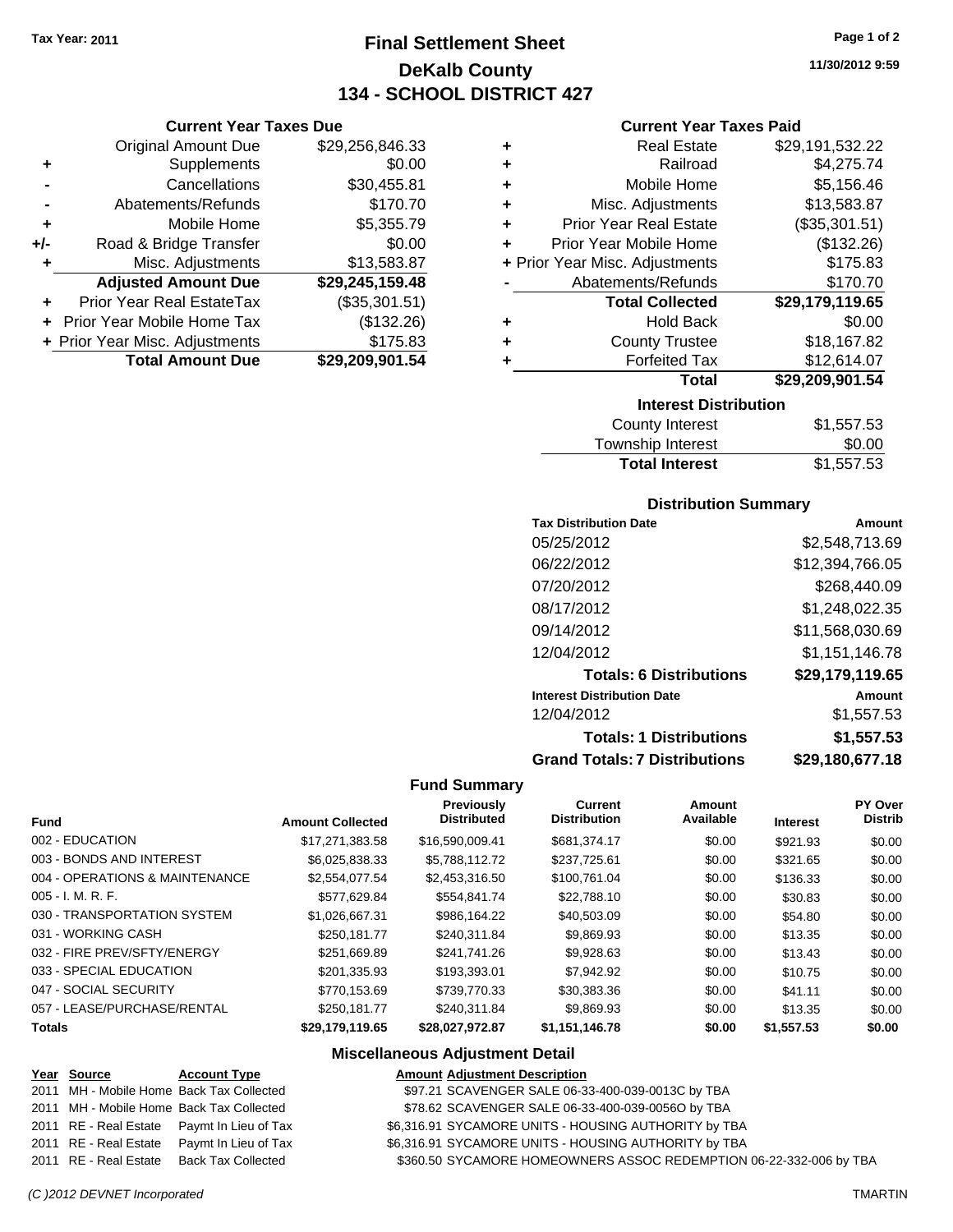# **Final Settlement Sheet Tax Year: 2011 Page 2 of 2 DeKalb County**

**Miscellaneous Adjustment Detail**

#### **11/30/2012 9:59**

#### **Year Source Account Type Amount Adjustment Description** 2011 RE - Real Estate Back Tax Collected \$179.01 SYCAMORE HOMEOWNERS ASSOC REDEMPTION 06-22-327-001 by TBA 2011 RE - Real Estate Back Tax Collected \$333.73 SYCAMORE HOMEOWNERS ASSOC REDEMPTION 06-22-376-005 by TBA 2011 RE - Real Estate Back Tax Collected \$76.81 SCAVENGER SALE 06-22-326-008 by TBA

# **Totals 8 entries 813,759.70**

**Totals \$170.70 2 entries**

#### **Abatement Detail Year Source Account Type Amount Adjustment Description**

2011 RE - Real Estate \$88.77 09-05-105-007 PTAB INTEREST REFUND by TBA PTAB Decision

2011 RE - Real Estate \$81.93 09-05-105-006 PTAB INTEREST REFUND by TBA PTAB Decision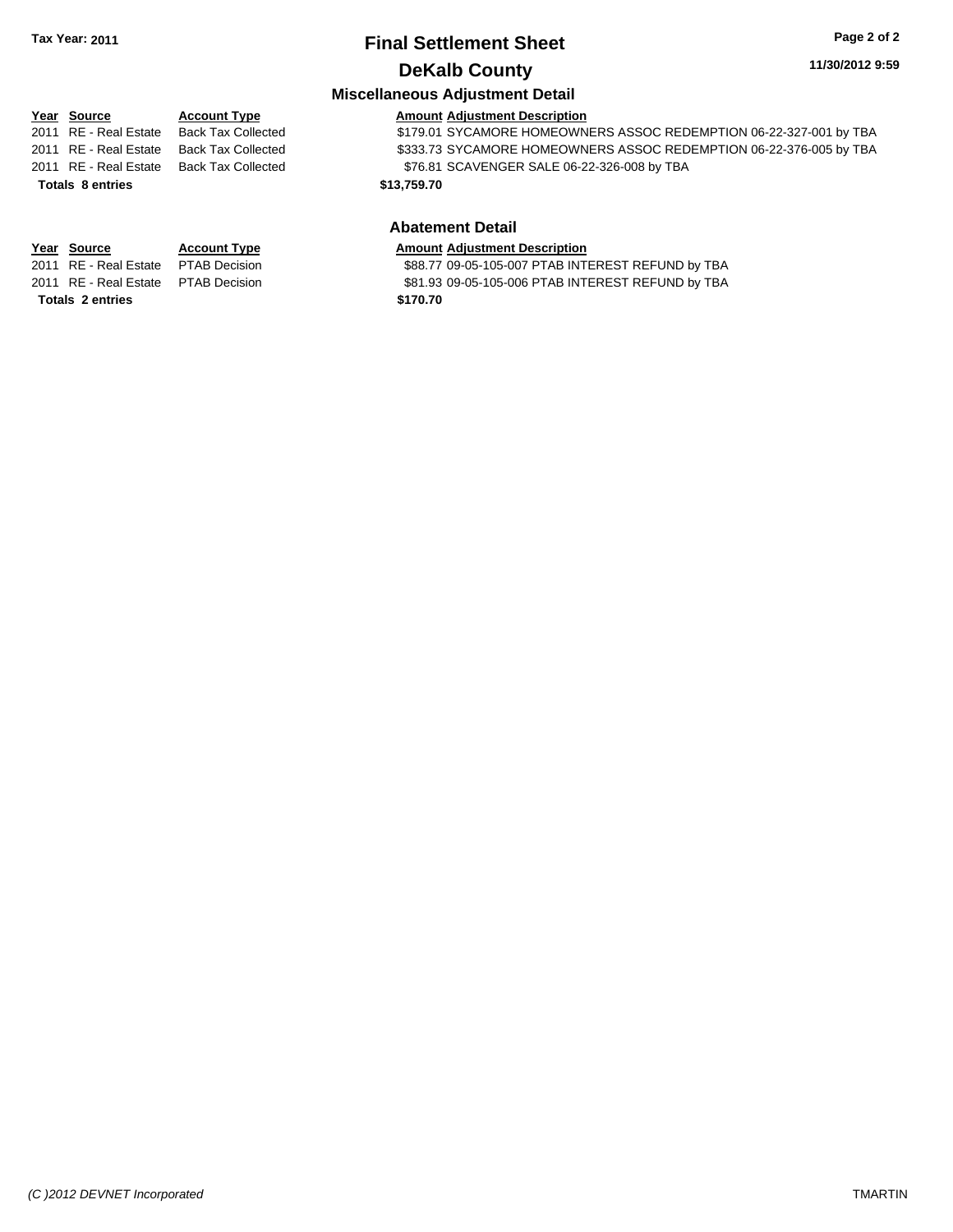**Current Year Taxes Due** Original Amount Due \$47,229,397.08

**Adjusted Amount Due \$47,141,488.70**

**Total Amount Due \$47,166,058.71**

**+** Supplements \$0.00 **-** Cancellations \$142,349.17 **-** Abatements/Refunds \$0.00 **+** Mobile Home \$35,381.88 **+/-** Road & Bridge Transfer \$0.00 **+** Misc. Adjustments \$19,058.91

**+** Prior Year Real EstateTax \$24,581.66 **+** Prior Year Mobile Home Tax (\$257.32) **+ Prior Year Misc. Adjustments \$245.67** 

# **Final Settlement Sheet Tax Year: 2011 Page 1 of 2 DeKalb County 135 - SCHOOL DISTRICT 428**

**11/30/2012 9:59**

#### **Current Year Taxes Paid**

| <b>Interest Distribution</b>       |                 |  |  |  |
|------------------------------------|-----------------|--|--|--|
| <b>Total</b>                       | \$47,166,058.71 |  |  |  |
| <b>Forfeited Tax</b><br>٠          | \$9,295.21      |  |  |  |
| <b>County Trustee</b><br>٠         | \$18,123.03     |  |  |  |
| <b>Hold Back</b><br>٠              | \$0.00          |  |  |  |
| <b>Total Collected</b>             | \$47,138,640.47 |  |  |  |
| Abatements/Refunds                 | \$0.00          |  |  |  |
| + Prior Year Misc. Adjustments     | \$245.67        |  |  |  |
| Prior Year Mobile Home<br>÷        | (\$257.32)      |  |  |  |
| <b>Prior Year Real Estate</b><br>÷ | \$24,581.66     |  |  |  |
| Misc. Adjustments<br>÷             | \$19,058.91     |  |  |  |
| Mobile Home<br>÷                   | \$35,107.15     |  |  |  |
| Railroad<br>٠                      | \$196,798.82    |  |  |  |
| <b>Real Estate</b><br>٠            | \$46,863,105.58 |  |  |  |
|                                    |                 |  |  |  |

| County Interest       | \$2,516.16 |
|-----------------------|------------|
| Township Interest     | \$0.00     |
| <b>Total Interest</b> | \$2,516.16 |

#### **Distribution Summary**

| <b>Tax Distribution Date</b>         | Amount          |
|--------------------------------------|-----------------|
| 05/25/2012                           | \$4,348,390.69  |
| 06/22/2012                           | \$19,573,706.25 |
| 07/20/2012                           | \$309,117.33    |
| 08/17/2012                           | \$2,084,316.32  |
| 09/14/2012                           | \$18,680,847.78 |
| 12/04/2012                           | \$2,142,262.10  |
| <b>Totals: 6 Distributions</b>       | \$47,138,640.47 |
| <b>Interest Distribution Date</b>    | Amount          |
| 12/04/2012                           | \$2,516.16      |
| <b>Totals: 1 Distributions</b>       | \$2,516.16      |
| <b>Grand Totals: 7 Distributions</b> | \$47,141,156.63 |

#### **Fund Summary**

|                                         |                         | <b>Previously</b><br><b>Distributed</b> | <b>Current</b><br><b>Distribution</b> | Amount<br>Available |                 | PY Over<br><b>Distrib</b> |
|-----------------------------------------|-------------------------|-----------------------------------------|---------------------------------------|---------------------|-----------------|---------------------------|
| <b>Fund</b>                             | <b>Amount Collected</b> |                                         |                                       |                     | <b>Interest</b> |                           |
| 002 - EDUCATION                         | \$29,461,225.99         | \$28,122,331.56                         | \$1,338,894.43                        | \$0.00              | \$1,572.58      | \$0.00                    |
| 003 - BONDS AND INTEREST                | \$4,768,262.04          | \$4,551,563.62                          | \$216,698.42                          | \$0.00              | \$254.52        | \$0.00                    |
| 004 - OPERATIONS & MAINTENANCE          | \$5,524,083.01          | \$5,273,035.58                          | \$251,047.43                          | \$0.00              | \$294.86        | \$0.00                    |
| $005 - I. M. R. F.$                     | \$1,007,494.16          | \$961,707.58                            | \$45,786.58                           | \$0.00              | \$53.78         | \$0.00                    |
| 030 - TRANSPORTATION SYSTEM             | \$2,659,137.84          | \$2,538,290.69                          | \$120,847.15                          | \$0.00              | \$141.94        | \$0.00                    |
| 031 - WORKING CASH                      | \$0.00                  | \$0.00                                  | \$0.00                                | \$0.00              | \$0.00          | \$0.00                    |
| 032 - FIRE PREV/SFTY/ENERGY             | \$0.00                  | \$0.00                                  | \$0.00                                | \$0.00              | \$0.00          | \$0.00                    |
| 033 - SPECIAL EDUCATION                 | \$2,545,062.37          | \$2,429,399.48                          | \$115,662.89                          | \$0.00              | \$135.85        | \$0.00                    |
| 035 - TORT JUDGEMENTS/LIABILITY<br>INS. | \$0.00                  | \$0.00                                  | \$0.00                                | \$0.00              | \$0.00          | \$0.00                    |
| 047 - SOCIAL SECURITY                   | \$1.173.375.06          | \$1,120,049.86                          | \$53,325.20                           | \$0.00              | \$62.63         | \$0.00                    |
| 057 - LEASE/PURCHASE/RENTAL             | \$0.00                  | \$0.00                                  | \$0.00                                | \$0.00              | \$0.00          | \$0.00                    |
| <b>Totals</b>                           | \$47,138,640.47         | \$44,996,378.37                         | \$2,142,262.10                        | \$0.00              | \$2,516.16      | \$0.00                    |

#### **Miscellaneous Adjustment Detail**

|  | Year Source | <b>Account Type</b> | <b>Amount Adiustment Description</b> |
|--|-------------|---------------------|--------------------------------------|
|--|-------------|---------------------|--------------------------------------|

2011 MH - Mobile Home Back Tax Collected \$70.79 GUSTAFSON REDEMPTION 08-01-401-005-2315G by TBA

- 2011 MH Mobile Home Back Tax Collected **600.91 SSS SUMMONS REDEMPTION 09-29-400-016-0013O by TBA**
- 2011 RE Real Estate Paymt In Lieu of Tax \$8,922.01 DEKALB UNITS HOUSING AUTHORITY by TBA

2011 RE - Real Estate Back Tax Collected \$1,214.89 HEL ADJUSTMENT 08-22-476-004 2007-2010 by TBA

#### *(C )2012 DEVNET Incorporated* TMARTIN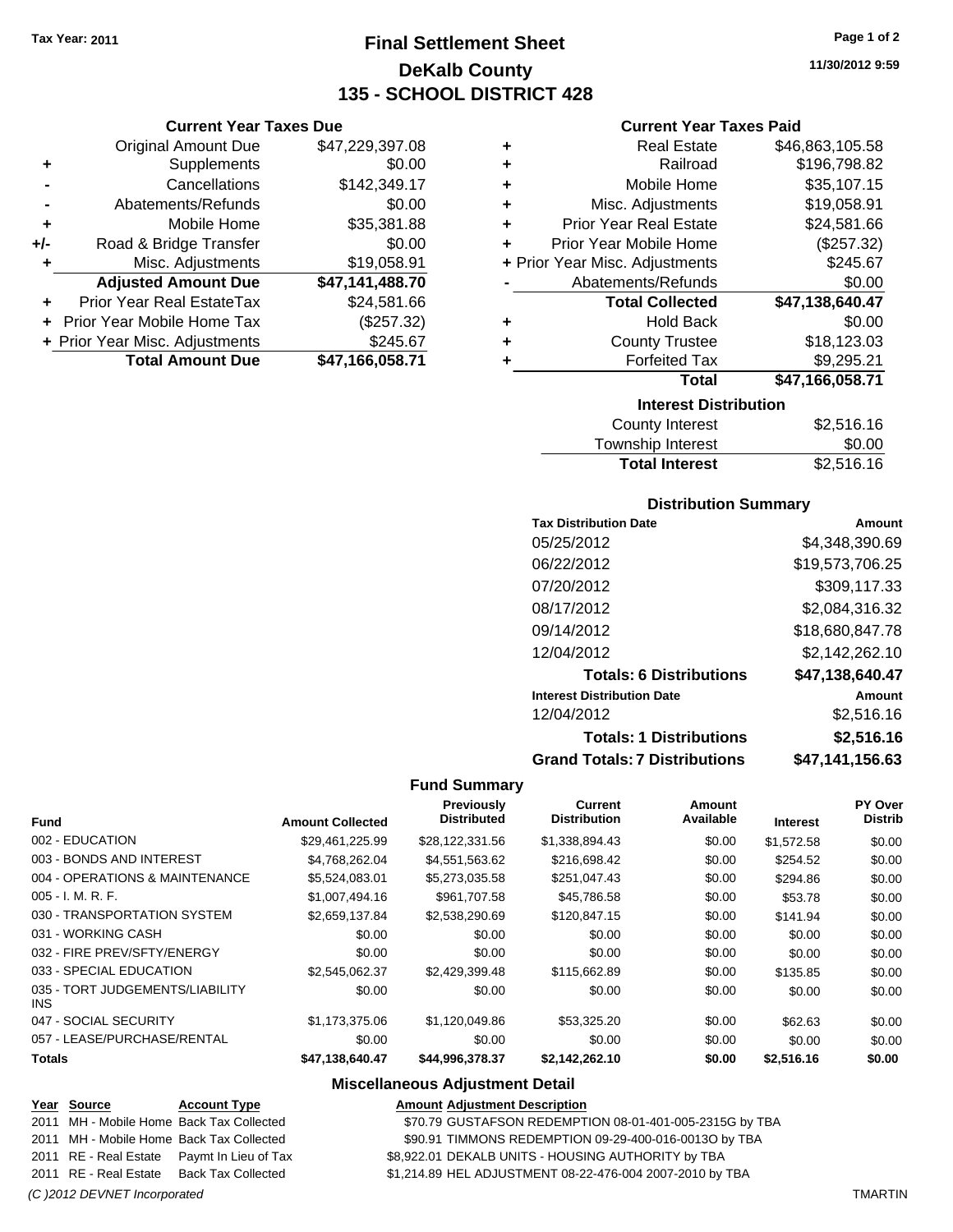# **Final Settlement Sheet Tax Year: 2011 Page 2 of 2 DeKalb County**

#### **11/30/2012 9:59**

## **Miscellaneous Adjustment Detail**

**Year Source Account Type Amount Adjustment Description**<br>2011 RE - Real Estate Paymt In Lieu of Tax \$8,922.01 DEKALB UNITS - HOUSI \$8,922.01 DEKALB UNITS - HOUSING AUTHORITY by TBA 2011 MH - Mobile Home Back Tax Abatement \$83.97 PETERS REDEMPTION 08-01-401-005 2523J by TBA **Totals \$19,304.58 6 entries**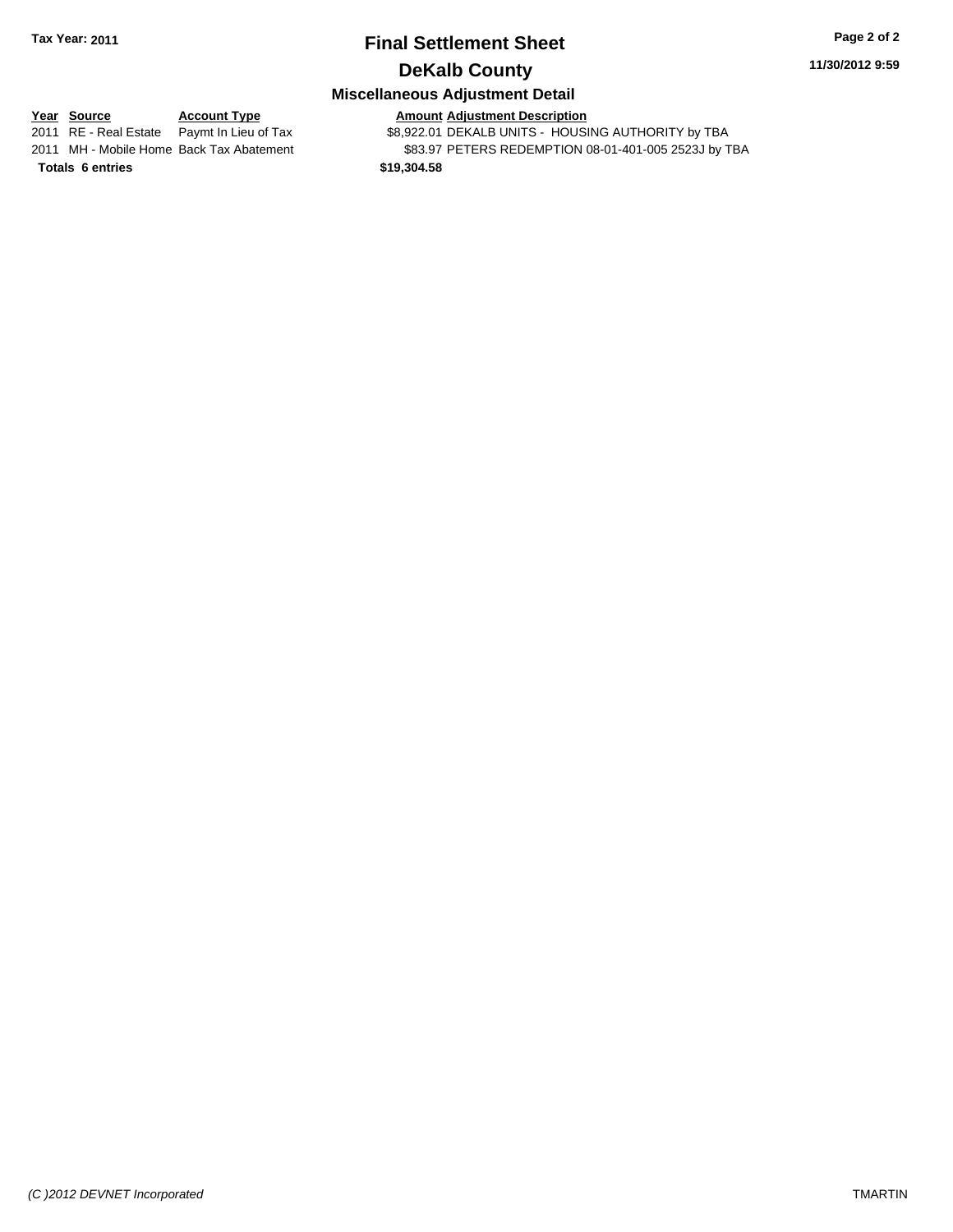**Current Year Taxes Due** Original Amount Due \$4,607,036.36

**Adjusted Amount Due \$4,602,903.25**

**Total Amount Due \$4,598,996.03**

**+** Supplements \$0.00 **-** Cancellations \$5,237.88 **-** Abatements/Refunds \$95.99 **+** Mobile Home \$380.10 **+/-** Road & Bridge Transfer \$0.00 **+** Misc. Adjustments \$820.66

**+** Prior Year Real EstateTax (\$3,907.22) **+** Prior Year Mobile Home Tax \$0.00 **+ Prior Year Misc. Adjustments**  $$0.00$ 

# **Final Settlement Sheet Tax Year: 2011 Page 1 of 2 DeKalb County 136 - SCHOOL DISTRICT 429**

**11/30/2012 9:59**

#### **Current Year Taxes Paid**

| ٠ | <b>Real Estate</b>             | \$4,562,244.13 |
|---|--------------------------------|----------------|
| ٠ | Railroad                       | \$39,302.72    |
| ٠ | Mobile Home                    | \$380.10       |
| ÷ | Misc. Adjustments              | \$820.66       |
| ٠ | <b>Prior Year Real Estate</b>  | (\$3,907.22)   |
| ٠ | Prior Year Mobile Home         | \$0.00         |
|   | + Prior Year Misc. Adjustments | \$0.00         |
|   | Abatements/Refunds             | \$95.99        |
|   | <b>Total Collected</b>         | \$4,598,744.40 |
| ٠ | <b>Hold Back</b>               | \$0.00         |
| ٠ | <b>County Trustee</b>          | \$251.63       |
| ٠ | <b>Forfeited Tax</b>           | \$0.00         |
|   | <b>Total</b>                   | \$4,598,996.03 |
|   | <b>Interest Distribution</b>   |                |
|   | County Interest                | \$245.48       |

| <b>Total Interest</b> | \$245.48 |
|-----------------------|----------|
| Township Interest     | \$0.00   |
| County Interest       | \$245.48 |

#### **Distribution Summary**

| <b>Tax Distribution Date</b>         | Amount         |
|--------------------------------------|----------------|
| 05/25/2012                           | \$411.449.29   |
| 06/22/2012                           | \$1,987,476.90 |
| 07/20/2012                           | \$50,794.78    |
| 08/17/2012                           | \$199,925.49   |
| 09/14/2012                           | \$1,712,188.46 |
| 12/04/2012                           | \$236,909.48   |
| <b>Totals: 6 Distributions</b>       | \$4,598,744.40 |
| <b>Interest Distribution Date</b>    | Amount         |
| 12/04/2012                           | \$245.48       |
| <b>Totals: 1 Distributions</b>       | \$245.48       |
| <b>Grand Totals: 7 Distributions</b> | \$4,598,989.88 |

#### **Fund Summary**

|                                         |                         | <b>Previously</b>  | <b>Current</b>      | Amount    |                 | <b>PY Over</b> |
|-----------------------------------------|-------------------------|--------------------|---------------------|-----------|-----------------|----------------|
| <b>Fund</b>                             | <b>Amount Collected</b> | <b>Distributed</b> | <b>Distribution</b> | Available | <b>Interest</b> | <b>Distrib</b> |
| 002 - EDUCATION                         | \$2.987.850.21          | \$2,833,927.73     | \$153,922.48        | \$0.00    | \$159.49        | \$0.00         |
| 003 - BONDS AND INTEREST                | \$795.918.50            | \$754,915.85       | \$41,002.65         | \$0.00    | \$42.49         | \$0.00         |
| 004 - OPERATIONS & MAINTENANCE          | \$326,924.74            | \$310.082.84       | \$16,841.90         | \$0.00    | \$17.45         | \$0.00         |
| $005 - I. M. R. F.$                     | \$77.084.16             | \$73.113.09        | \$3.971.07          | \$0.00    | \$4.11          | \$0.00         |
| 030 - TRANSPORTATION SYSTEM             | \$177,028,66            | \$167,908.84       | \$9,119.82          | \$0.00    | \$9.45          | \$0.00         |
| 032 - FIRE PREV/SFTY/ENERGY             | \$0.00                  | \$0.00             | \$0.00              | \$0.00    | \$0.00          | \$0.00         |
| 033 - SPECIAL EDUCATION                 | \$53.166.08             | \$50,427.18        | \$2,738.90          | \$0.00    | \$2.84          | \$0.00         |
| 035 - TORT JUDGEMENTS/LIABILITY<br>INS. | \$85,076.77             | \$80.693.94        | \$4,382.83          | \$0.00    | \$4.54          | \$0.00         |
| 047 - SOCIAL SECURITY                   | \$95.695.28             | \$90,765.45        | \$4,929.83          | \$0.00    | \$5.11          | \$0.00         |
| 057 - LEASE/PURCHASE/RENTAL             | \$0.00                  | \$0.00             | \$0.00              | \$0.00    | \$0.00          | \$0.00         |
| <b>Totals</b>                           | \$4,598,744,40          | \$4.361.834.92     | \$236,909.48        | \$0.00    | \$245.48        | \$0.00         |

#### **Miscellaneous Adjustment Detail**

| Year Source             | <b>Account Type</b>                        | <b>Amount Adjustment Description</b>                       |
|-------------------------|--------------------------------------------|------------------------------------------------------------|
| 2011 RE - Real Estate   | Back Tax Collected                         | \$195.91 BUSHNELL REDEMPTION 15-15-426-014 by TBA          |
|                         | 2011 RE - Real Estate Paymt In Lieu of Tax | \$624.75 SUNSET VIEW APARTMENTS - HOUSING AUTHORITY by TBA |
| <b>Totals 2 entries</b> |                                            | \$820.66                                                   |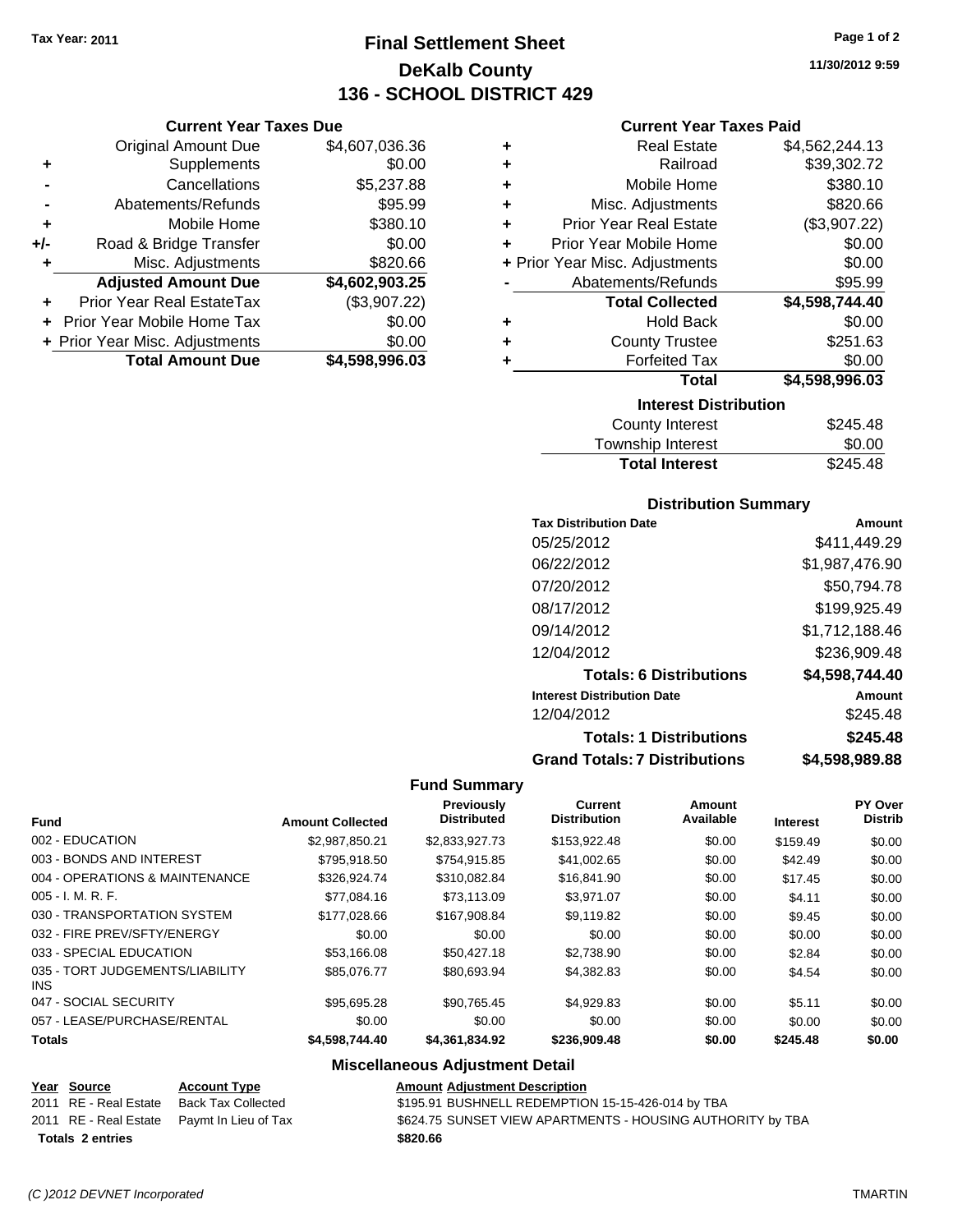# **Final Settlement Sheet Tax Year: 2011 Page 2 of 2 DeKalb County Abatement Detail**

**11/30/2012 9:59**

**Totals 1 entries 1 and 1 and 1 and 1 and 1 and 1 and 1 and 1 and 1 and 1 and 1 and 1 and 1 and 1 and 1 and 1 and 1 and 1 and 1 and 1 and 1 and 1 and 1 and 1 and 1 and 1 and 1 and 1 and 1 and 1 and 1 and 1 and 1 and 1 an** 

**Year Source Account Type Amount Adjustment Description**<br> **2011** RE - Real Estate PTAB Decision **Amount** \$95.99 12-19-400-003 PTAB INTI \$95.99 12-19-400-003 PTAB INTEREST REFUND by TBA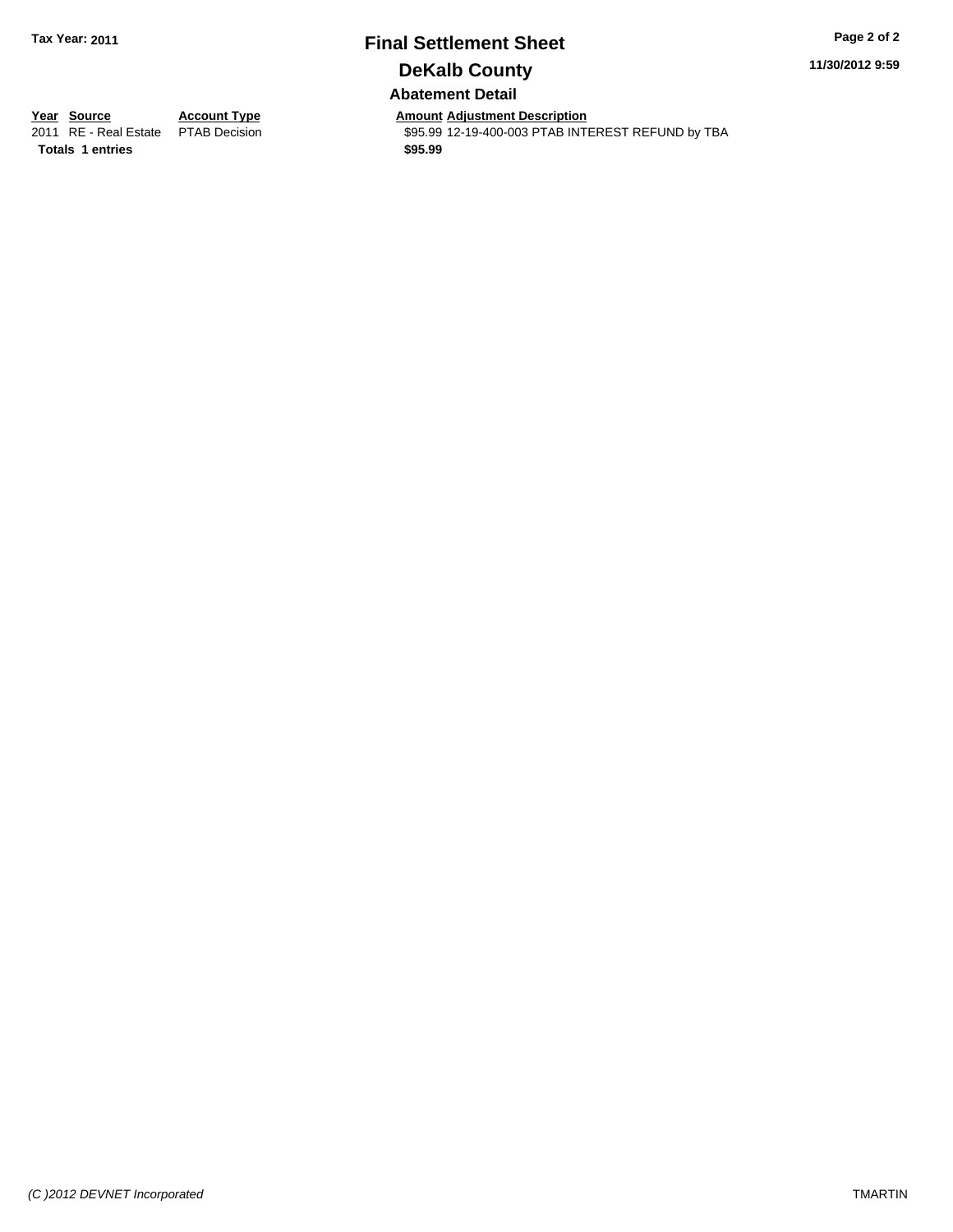# **Final Settlement Sheet Tax Year: 2011 Page 1 of 2 DeKalb County 137 - SCHOOL DISTRICT 430**

**11/30/2012 9:59**

|       | <b>Original Amount Due</b>        | \$7,959,402.09 |
|-------|-----------------------------------|----------------|
| ٠     | Supplements                       | \$0.00         |
|       | Cancellations                     | \$4,942.88     |
|       | Abatements/Refunds                | \$64.28        |
| ÷     | Mobile Home                       | \$5,221.42     |
| $+/-$ | Road & Bridge Transfer            | \$0.00         |
| ٠     | Misc. Adjustments                 | \$2,752.05     |
|       | <b>Adjusted Amount Due</b>        | \$7,962,368.40 |
|       | Prior Year Real EstateTax         | (\$6,107.40)   |
|       | <b>Prior Year Mobile Home Tax</b> | \$63.14        |
|       | + Prior Year Misc. Adjustments    | \$0.00         |
|       | <b>Total Amount Due</b>           | \$7,956,324.14 |

#### **Current Year Taxes Paid**

| ٠ | <b>Real Estate</b>             | \$7,922,865.09 |
|---|--------------------------------|----------------|
|   |                                |                |
| ٠ | Railroad                       | \$26,796.38    |
| ٠ | Mobile Home                    | \$5,221.42     |
| ٠ | Misc. Adjustments              | \$2,752.05     |
| ٠ | <b>Prior Year Real Estate</b>  | (\$6,107.40)   |
| ٠ | Prior Year Mobile Home         | \$63.14        |
|   | + Prior Year Misc. Adjustments | \$0.00         |
|   | Abatements/Refunds             | \$64.28        |
|   | <b>Total Collected</b>         | \$7,951,526.40 |
| ٠ | <b>Hold Back</b>               | \$0.00         |
| ٠ | <b>County Trustee</b>          | \$713.45       |
| ٠ | <b>Forfeited Tax</b>           | \$4,084.29     |
|   | Total                          | \$7,956,324.14 |
|   | <b>Interest Distribution</b>   |                |
|   | County Interest                | SA94 44.       |

| Township Interest     | \$0.00   |
|-----------------------|----------|
| <b>Total Interest</b> | \$424.44 |

#### **Distribution Summary**

| <b>Tax Distribution Date</b>         | Amount         |
|--------------------------------------|----------------|
| 05/25/2012                           | \$772,605.12   |
| 06/22/2012                           | \$3,296,087.54 |
| 07/20/2012                           | \$142,999.41   |
| 08/17/2012                           | \$399,274.40   |
| 09/14/2012                           | \$2,912,559.15 |
| 12/04/2012                           | \$428,000.78   |
| <b>Totals: 6 Distributions</b>       | \$7,951,526.40 |
| <b>Interest Distribution Date</b>    | Amount         |
| 12/04/2012                           | \$424.44       |
| <b>Totals: 1 Distributions</b>       | \$424.44       |
| <b>Grand Totals: 7 Distributions</b> | \$7,951,950.84 |

#### **Fund Summary**

|                                               |                         | Previously         | Current             | Amount    |                 | PY Over        |
|-----------------------------------------------|-------------------------|--------------------|---------------------|-----------|-----------------|----------------|
| <b>Fund</b>                                   | <b>Amount Collected</b> | <b>Distributed</b> | <b>Distribution</b> | Available | <b>Interest</b> | <b>Distrib</b> |
| 002 - EDUCATION                               | \$6,348,252.17          | \$6,006,549.61     | \$341,702.56        | \$0.00    | \$338.86        | \$0.00         |
| 003 - BONDS AND INTEREST                      | \$485.599.71            | \$459.461.71       | \$26,138.00         | \$0.00    | \$25.92         | \$0.00         |
| 004 - OPERATIONS & MAINTENANCE                | \$745,113.70            | \$705,007.02       | \$40,106.68         | \$0.00    | \$39.77         | \$0.00         |
| $005 - I. M. R. F.$                           | \$0.00                  | \$0.00             | \$0.00              | \$0.00    | \$0.00          | \$0.00         |
| 030 - TRANSPORTATION SYSTEM                   | \$372,560.82            | \$352,507.28       | \$20,053.54         | \$0.00    | \$19.89         | \$0.00         |
| 031 - WORKING CASH                            | \$0.00                  | \$0.00             | \$0.00              | \$0.00    | \$0.00          | \$0.00         |
| 032 - FIRE PREV/SFTY/ENERGY                   | \$0.00                  | \$0.00             | \$0.00              | \$0.00    | \$0.00          | \$0.00         |
| 033 - SPECIAL EDUCATION                       | \$0.00                  | \$0.00             | \$0.00              | \$0.00    | \$0.00          | \$0.00         |
| 035 - TORT JUDGEMENTS/LIABILITY<br><b>INS</b> | \$0.00                  | \$0.00             | \$0.00              | \$0.00    | \$0.00          | \$0.00         |
| 047 - SOCIAL SECURITY                         | \$0.00                  | \$0.00             | \$0.00              | \$0.00    | \$0.00          | \$0.00         |
| 057 - LEASE/PURCHASE/RENTAL                   | \$0.00                  | \$0.00             | \$0.00              | \$0.00    | \$0.00          | \$0.00         |
| <b>Totals</b>                                 | \$7,951,526.40          | \$7,523,525.62     | \$428,000.78        | \$0.00    | \$424.44        | \$0.00         |

#### **Miscellaneous Adjustment Detail**

|                              | Year Source           | <b>Account Type</b>                      | <b>Amount Adjustment Description</b>              |                |
|------------------------------|-----------------------|------------------------------------------|---------------------------------------------------|----------------|
|                              | 2011 RE - Real Estate | Back Tax Collected                       | \$278.92 BYRNE REDEMPTION 19-10-201-031 by TBA    |                |
|                              | 2011 RE - Real Estate | Back Tax Collected                       | \$258.41 SHISSLER REDEMPTION 18-10-203-008 by TBA |                |
|                              |                       | 2011 RE - Real Estate Back Tax Collected | \$599.38 PRIMUS REDEMPTION 8 PARCELS by TBA       |                |
|                              |                       | 2011 RE - Real Estate Back Tax Collected | \$597.76 BYRNE REDEMPTION 19-10-201-018 by TBA    |                |
| (C) 2012 DEVNET Incorporated |                       |                                          |                                                   | <b>TMARTIN</b> |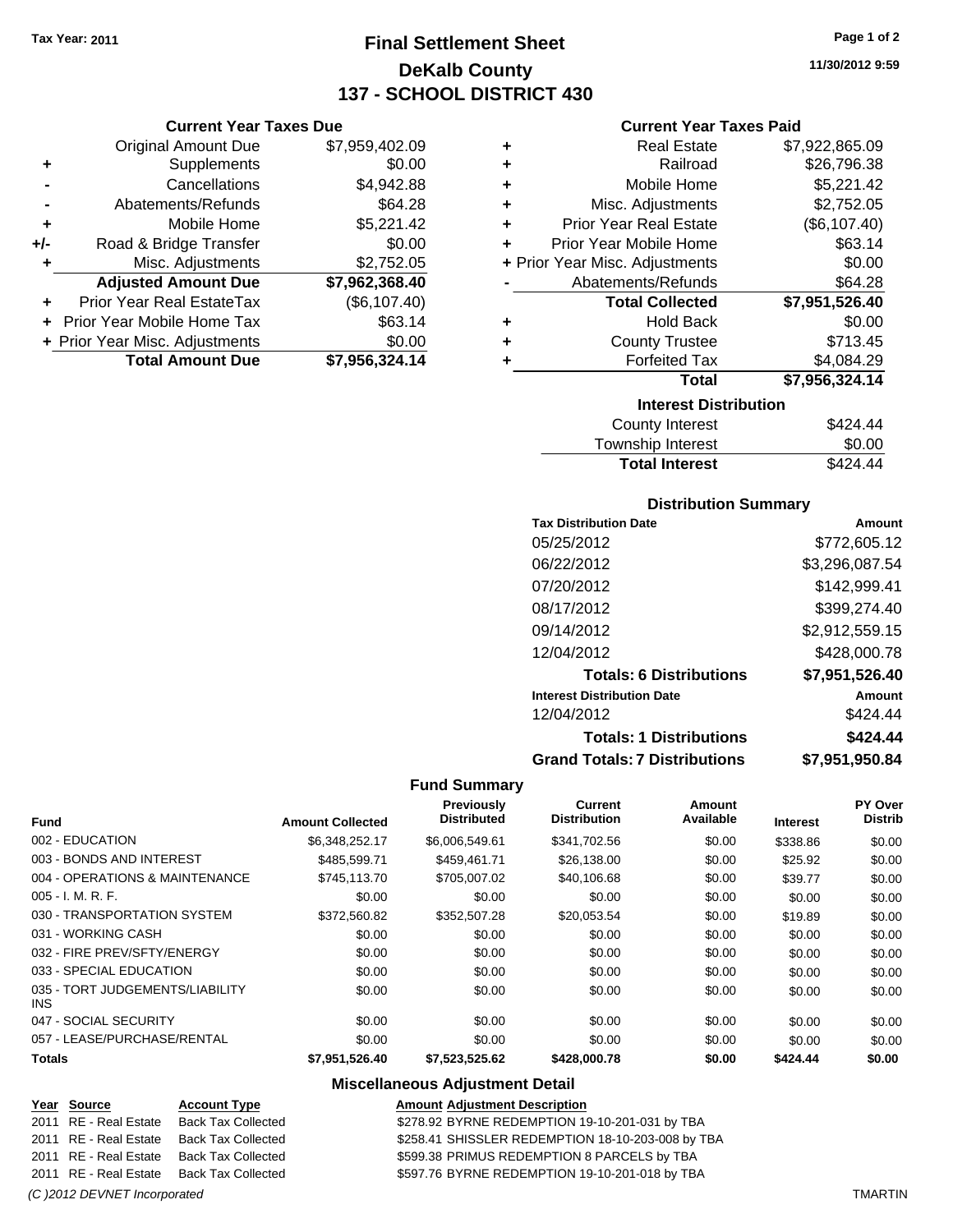## **Final Settlement Sheet Tax Year: 2011 Page 2 of 2 DeKalb County**

#### **11/30/2012 9:59**

## **Miscellaneous Adjustment Detail**

**Totals \$2,752.05 5 entries**

**Year Source Account Type Amount Adjustment Description**<br>2011 RE - Real Estate Back Tax Collected \$1,017.58 DOBSON REDEMPTION \$1,017.58 DOBSON REDEMPTION 19-26-481-012 by TBA

## **Abatement Detail**

#### **Year Source Account Type Amount Adjustment Description**

2011 RE - Real Estate \$44.13 19-27-427-012 PTAB INTEREST REFUND by TBA PTAB Decision 2011 RE - Real Estate \$20.15 19-26-432-011 PTAB INTEREST REFUND by TBA PTAB Decision

**Totals \$64.28 2 entries**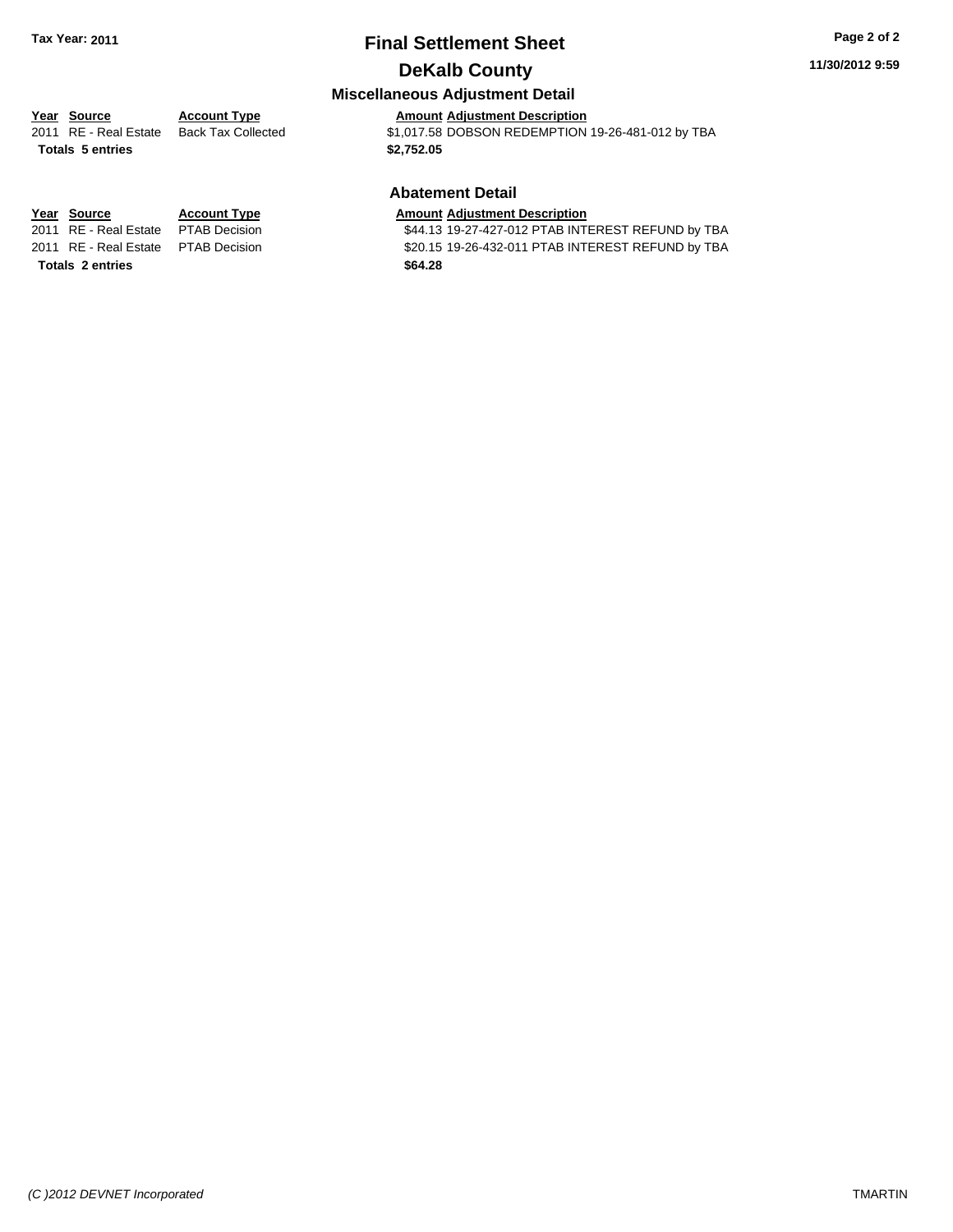**Current Year Taxes Due** Original Amount Due \$2,351,290.86

**Adjusted Amount Due \$2,349,188.46**

**Total Amount Due \$2,349,188.46**

**+** Supplements \$0.00 **-** Cancellations \$2,175.80 **-** Abatements/Refunds \$0.00 **+** Mobile Home \$73.40 **+/-** Road & Bridge Transfer \$0.00 **+** Misc. Adjustments \$0.00

**+** Prior Year Real EstateTax \$0.00 **+** Prior Year Mobile Home Tax \$0.00 **+ Prior Year Misc. Adjustments**  $$0.00$ 

## **Final Settlement Sheet Tax Year: 2011 Page 1 of 1 DeKalb County 139 - SCHOOL DISTRICT 432**

#### **11/30/2012 9:59**

#### **Current Year Taxes Paid**

| ٠                            | <b>Real Estate</b>             | \$2,321,041.30 |
|------------------------------|--------------------------------|----------------|
| ٠                            | Railroad                       | \$26,431.62    |
| ٠                            | Mobile Home                    | \$73.40        |
| ٠                            | Misc. Adjustments              | \$0.00         |
| ٠                            | <b>Prior Year Real Estate</b>  | \$0.00         |
| ٠                            | Prior Year Mobile Home         | \$0.00         |
|                              | + Prior Year Misc. Adjustments | \$0.00         |
|                              | Abatements/Refunds             | \$0.00         |
|                              | <b>Total Collected</b>         | \$2,347,546.32 |
| ٠                            | <b>Hold Back</b>               | \$0.00         |
| ٠                            | <b>County Trustee</b>          | \$1,642.14     |
| ٠                            | <b>Forfeited Tax</b>           | \$0.00         |
|                              | <b>Total</b>                   | \$2,349,188.46 |
| <b>Interest Distribution</b> |                                |                |
|                              | <b>County Interest</b>         | \$125.31       |

| <b>Total Interest</b> | \$125.31 |
|-----------------------|----------|
| Township Interest     | \$0.00   |
| County Interest       | \$125.31 |

## **Distribution Summary**

| <b>Tax Distribution Date</b>         | Amount         |
|--------------------------------------|----------------|
| 05/25/2012                           | \$273,770.14   |
| 06/22/2012                           | \$1,009,831.11 |
| 07/20/2012                           | \$36,751.34    |
| 08/17/2012                           | \$92,184.14    |
| 09/14/2012                           | \$803,936.04   |
| 12/04/2012                           | \$131,073.55   |
| <b>Totals: 6 Distributions</b>       | \$2,347,546.32 |
| <b>Interest Distribution Date</b>    | Amount         |
| 12/04/2012                           | \$125.31       |
| <b>Totals: 1 Distributions</b>       | \$125.31       |
| <b>Grand Totals: 7 Distributions</b> | \$2,347,671.63 |

|                                         |                         | <b>Previously</b>  | <b>Current</b>      | Amount    |                 | PY Over        |
|-----------------------------------------|-------------------------|--------------------|---------------------|-----------|-----------------|----------------|
| <b>Fund</b>                             | <b>Amount Collected</b> | <b>Distributed</b> | <b>Distribution</b> | Available | <b>Interest</b> | <b>Distrib</b> |
| 002 - EDUCATION                         | \$1.447.931.35          | \$1,367,087.07     | \$80,844.28         | \$0.00    | \$77.29         | \$0.00         |
| 003 - BONDS AND INTEREST                | \$298.187.68            | \$281,538.60       | \$16,649.08         | \$0.00    | \$15.92         | \$0.00         |
| 004 - OPERATIONS & MAINTENANCE          | \$178,023,84            | \$168,084.00       | \$9,939.84          | \$0.00    | \$9.50          | \$0.00         |
| $005 - I. M. R. F.$                     | \$42,046.90             | \$39,699.25        | \$2,347.65          | \$0.00    | \$2.24          | \$0.00         |
| 030 - TRANSPORTATION SYSTEM             | \$94,946.52             | \$89,645.24        | \$5,301.28          | \$0.00    | \$5.07          | \$0.00         |
| 031 - WORKING CASH                      | \$23,736.04             | \$22,410.77        | \$1,325.27          | \$0.00    | \$1.27          | \$0.00         |
| 032 - FIRE PREV/SFTY/ENERGY             | \$23,736.04             | \$22,410.77        | \$1,325.27          | \$0.00    | \$1.27          | \$0.00         |
| 033 - SPECIAL EDUCATION                 | \$18,989.30             | \$17,929.06        | \$1,060.24          | \$0.00    | \$1.01          | \$0.00         |
| 035 - TORT JUDGEMENTS/LIABILITY<br>INS. | \$140.150.86            | \$132,325,66       | \$7,825.20          | \$0.00    | \$7.48          | \$0.00         |
| 047 - SOCIAL SECURITY                   | \$56,061.75             | \$52,931.58        | \$3.130.17          | \$0.00    | \$2.99          | \$0.00         |
| 057 - LEASE/PURCHASE/RENTAL             | \$23,736.04             | \$22,410.77        | \$1,325.27          | \$0.00    | \$1.27          | \$0.00         |
| <b>Totals</b>                           | \$2.347.546.32          | \$2.216.472.77     | \$131.073.55        | \$0.00    | \$125.31        | \$0.00         |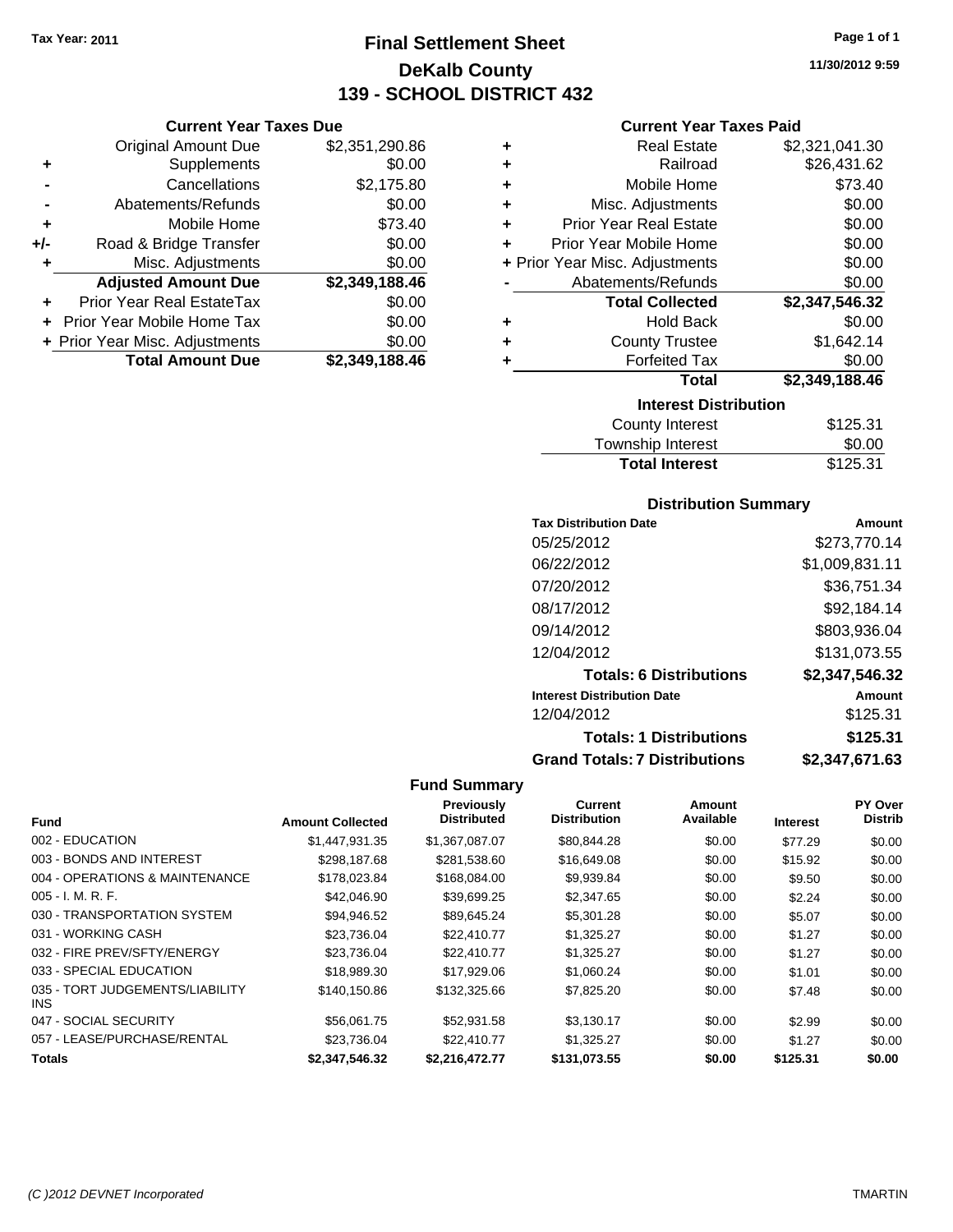## **Final Settlement Sheet Tax Year: 2011 Page 1 of 1 DeKalb County 141 - CC 509 ELGIN**

**11/30/2012 9:59**

| <b>Current Year Taxes Due</b> |  |  |  |
|-------------------------------|--|--|--|
|-------------------------------|--|--|--|

|       | <b>Original Amount Due</b>       | \$10,079.97 |
|-------|----------------------------------|-------------|
| ٠     | Supplements                      | \$0.00      |
|       | Cancellations                    | \$0.00      |
|       | Abatements/Refunds               | \$0.00      |
| ÷     | Mobile Home                      | \$0.00      |
| $+/-$ | Road & Bridge Transfer           | \$0.00      |
| ٠     | Misc. Adjustments                | \$0.00      |
|       | <b>Adjusted Amount Due</b>       | \$10,079.97 |
|       | <b>Prior Year Real EstateTax</b> | \$0.00      |
|       | Prior Year Mobile Home Tax       | \$0.00      |
|       | + Prior Year Misc. Adjustments   | \$0.00      |
|       | <b>Total Amount Due</b>          | \$10.079.97 |

| <b>Current Year Taxes Paid</b> |  |  |  |
|--------------------------------|--|--|--|
|--------------------------------|--|--|--|

| ٠ | Real Estate                    | \$10,079.97 |
|---|--------------------------------|-------------|
| ÷ | Railroad                       | \$0.00      |
| ٠ | Mobile Home                    | \$0.00      |
| ÷ | Misc. Adjustments              | \$0.00      |
| ÷ | <b>Prior Year Real Estate</b>  | \$0.00      |
| ٠ | Prior Year Mobile Home         | \$0.00      |
|   | + Prior Year Misc. Adjustments | \$0.00      |
|   | Abatements/Refunds             | \$0.00      |
|   | <b>Total Collected</b>         | \$10,079.97 |
| ٠ | Hold Back                      | \$0.00      |
| ÷ | <b>County Trustee</b>          | \$0.00      |
| ٠ | <b>Forfeited Tax</b>           | \$0.00      |
|   | <b>Total</b>                   | \$10,079.97 |
|   | <b>Interest Distribution</b>   |             |
|   | County Interest                | \$0.54      |
|   | <b>Township Interest</b>       | \$0.00      |
|   | <b>Total Interest</b>          | \$0.54      |

## **Distribution Summary**

| Amount      |
|-------------|
| \$1,826.99  |
| \$2,327.16  |
| \$2,712.83  |
| \$3,212.99  |
| \$10,079.97 |
| Amount      |
| \$0.54      |
| \$0.54      |
| \$10.080.51 |
|             |

| <b>Fund Summary</b>                             |                         |                                  |                                |                     |                 |                                  |
|-------------------------------------------------|-------------------------|----------------------------------|--------------------------------|---------------------|-----------------|----------------------------------|
| <b>Fund</b>                                     | <b>Amount Collected</b> | Previously<br><b>Distributed</b> | Current<br><b>Distribution</b> | Amount<br>Available | <b>Interest</b> | <b>PY Over</b><br><b>Distrib</b> |
| 003 - BONDS AND INTEREST                        | \$1,259.40              | \$1.259.41                       | \$0.00                         | \$0.00              | \$0.06          | \$0.00                           |
| 027 - AUDIT                                     | \$9.47                  | \$9.47                           | \$0.00                         | \$0.00              | \$0.00          | \$0.00                           |
| 035 - TORT JUDGEMENTS/LIABILITY<br><b>INS</b>   | \$153.16                | \$153.16                         | \$0.00                         | \$0.00              | \$0.01          | \$0.00                           |
| 047 - SOCIAL SECURITY                           | \$55.41                 | \$55.41                          | \$0.00                         | \$0.00              | \$0.00          | \$0.00                           |
| 109 - PRIOR YEAR ADJUSTMENT                     | \$4,392.36              | \$4,392.36                       | \$0.00                         | \$0.00              | \$0.24          | \$0.00                           |
| 136 - OPERATIONS & MAINTENANCE<br>(colleges)    | \$1,058.46              | \$1,058.45                       | \$0.00                         | \$0.00              | \$0.06          | \$0.00                           |
| <b>159 - EDUCATIONAL PURPOSES</b><br>(colleges) | \$3.151.71              | \$3.151.71                       | \$0.00                         | \$0.00              | \$0.17          | \$0.00                           |
| <b>Totals</b>                                   | \$10.079.97             | \$10,079.97                      | \$0.00                         | \$0.00              | \$0.54          | \$0.00                           |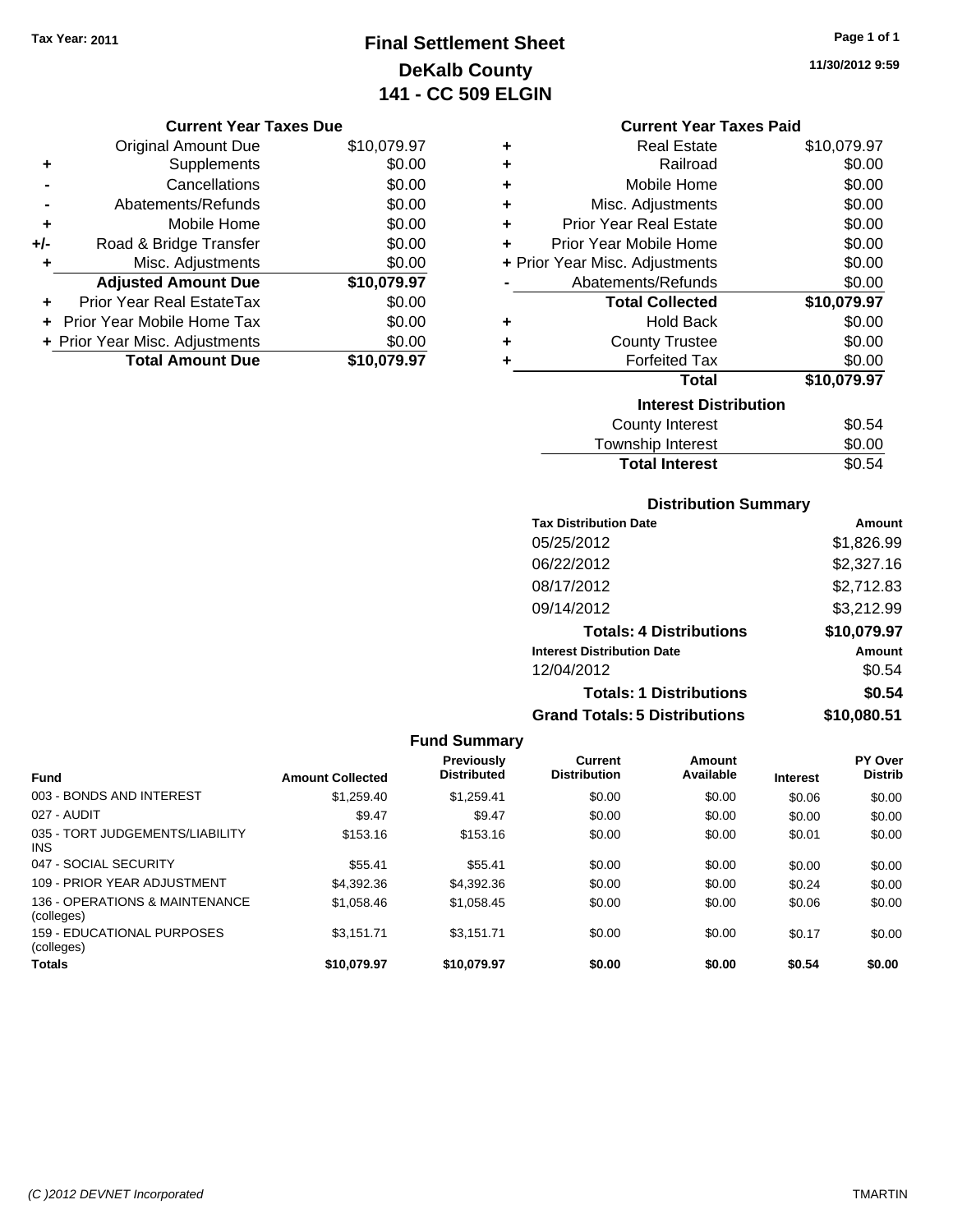## **Final Settlement Sheet Tax Year: 2011 Page 1 of 1 DeKalb County 142 - CC 511 ROCK VALLEY**

**11/30/2012 9:59**

#### **Current Year Taxes Paid**

|       | <b>Current Year Taxes Due</b>  |            |   | Curr                  |
|-------|--------------------------------|------------|---|-----------------------|
|       | Original Amount Due            | \$1,604.33 | ٠ | R٤                    |
|       | Supplements                    | \$0.00     | ٠ |                       |
|       | Cancellations                  | \$25.56    | ٠ | Mot                   |
|       | Abatements/Refunds             | \$0.00     | ٠ | Misc. Ad              |
|       | Mobile Home                    | \$0.00     | ٠ | Prior Year Re         |
| $+/-$ | Road & Bridge Transfer         | \$0.00     |   | Prior Year Mot        |
|       | Misc. Adjustments              | \$0.00     |   | + Prior Year Misc. Ad |
|       | <b>Adjusted Amount Due</b>     | \$1,578.77 |   | Abatements            |
|       | Prior Year Real EstateTax      | \$0.00     |   | <b>Total (</b>        |
|       | + Prior Year Mobile Home Tax   | \$0.00     | ٠ | h                     |
|       | + Prior Year Misc. Adjustments | \$0.00     | ٠ | Count                 |
|       | <b>Total Amount Due</b>        | \$1,578.77 |   | Forl                  |
|       |                                |            |   |                       |

| ٠ | <b>Real Estate</b>             | \$1,578.77 |
|---|--------------------------------|------------|
| ٠ | Railroad                       | \$0.00     |
| ٠ | Mobile Home                    | \$0.00     |
| ٠ | Misc. Adjustments              | \$0.00     |
| ٠ | <b>Prior Year Real Estate</b>  | \$0.00     |
| ÷ | Prior Year Mobile Home         | \$0.00     |
|   | + Prior Year Misc. Adjustments | \$0.00     |
|   | Abatements/Refunds             | \$0.00     |
|   | <b>Total Collected</b>         | \$1,578.77 |
| ٠ | Hold Back                      | \$0.00     |
| ٠ | <b>County Trustee</b>          | \$0.00     |
| ٠ | <b>Forfeited Tax</b>           | \$0.00     |
|   | <b>Total</b>                   | \$1,578.77 |
|   | <b>Interest Distribution</b>   |            |
|   | County Interest                | \$0.08     |
|   | Taunaalaha hatasaat            | ጦ ለለ       |

| Township Interest     | \$0.00 |
|-----------------------|--------|
| <b>Total Interest</b> | \$0.08 |

## **Distribution Summary**

| <b>Tax Distribution Date</b>         | Amount     |
|--------------------------------------|------------|
| 05/25/2012                           | \$252.41   |
| 06/22/2012                           | \$463.63   |
| 08/17/2012                           | \$226.26   |
| 09/14/2012                           | \$269.65   |
| 12/04/2012                           | \$366.82   |
| <b>Totals: 5 Distributions</b>       | \$1,578.77 |
| <b>Interest Distribution Date</b>    | Amount     |
| 12/04/2012                           | \$0.08     |
| <b>Totals: 1 Distributions</b>       | \$0.08     |
| <b>Grand Totals: 6 Distributions</b> | \$1,578.85 |

| <b>Fund</b>                                   | <b>Amount Collected</b> | Previously<br><b>Distributed</b> | Current<br><b>Distribution</b> | Amount<br>Available | <b>Interest</b> | PY Over<br><b>Distrib</b> |
|-----------------------------------------------|-------------------------|----------------------------------|--------------------------------|---------------------|-----------------|---------------------------|
| 003 - BONDS AND INTEREST                      | \$364.93                | \$280.16                         | \$84.77                        | \$0.00              | \$0.02          | \$0.00                    |
| 027 - AUDIT                                   | \$0.37                  | \$0.28                           | \$0.09                         | \$0.00              | \$0.00          | \$0.00                    |
| 035 - TORT JUDGEMENTS/LIABILITY<br><b>INS</b> | \$46.58                 | \$35.75                          | \$10.83                        | \$0.00              | \$0.00          | \$0.00                    |
| 047 - SOCIAL SECURITY                         | \$18.06                 | \$13.86                          | \$4.20                         | \$0.00              | \$0.00          | \$0.00                    |
| 109 - PRIOR YEAR ADJUSTMENT                   | \$481.68                | \$369.76                         | \$111.92                       | \$0.00              | \$0.02          | \$0.00                    |
| 136 - OPERATIONS & MAINTENANCE<br>(colleges)  | \$98.84                 | \$75.87                          | \$22.97                        | \$0.00              | \$0.01          | \$0.00                    |
| 141 - HLTH, SFTY/HANDICAP<br>ACCESS/ENERGY    | \$0.00                  | \$0.00                           | \$0.00                         | \$0.00              | \$0.00          | \$0.00                    |
| 159 - EDUCATIONAL PURPOSES<br>(colleges)      | \$568.31                | \$436.27                         | \$132.04                       | \$0.00              | \$0.03          | \$0.00                    |
| <b>Totals</b>                                 | \$1.578.77              | \$1.211.95                       | \$366.82                       | \$0.00              | \$0.08          | \$0.00                    |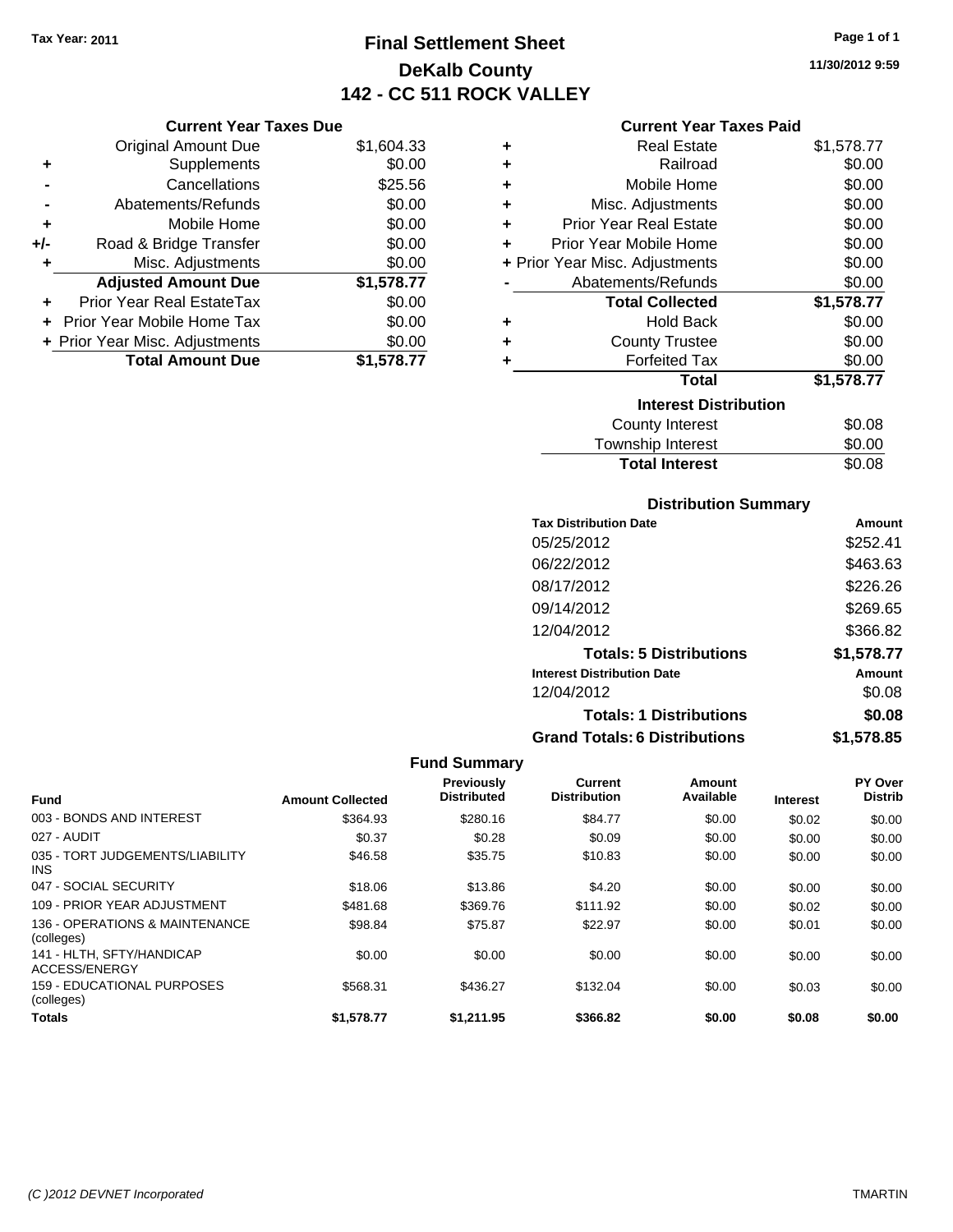## **Final Settlement Sheet Tax Year: 2011 Page 1 of 1 DeKalb County 143 - CC 513 ILLINOIS VALLEY**

**11/30/2012 9:59**

## **Current Year Taxes Paid**

|     | <b>Current Year Taxes Due</b>  |            |   |
|-----|--------------------------------|------------|---|
|     | <b>Original Amount Due</b>     | \$5,707.12 | ٠ |
| ٠   | Supplements                    | \$0.00     |   |
|     | Cancellations                  | \$0.00     | ٠ |
|     | Abatements/Refunds             | \$0.00     |   |
| ٠   | Mobile Home                    | \$0.00     | ٠ |
| +/- | Road & Bridge Transfer         | \$0.00     | ٠ |
|     | Misc. Adjustments              | \$0.00     |   |
|     | <b>Adjusted Amount Due</b>     | \$5,707.12 |   |
|     | Prior Year Real EstateTax      | \$0.00     |   |
|     | Prior Year Mobile Home Tax     | \$0.00     | ٠ |
|     | + Prior Year Misc. Adjustments | \$0.00     |   |
|     | <b>Total Amount Due</b>        | \$5,707.12 |   |
|     |                                |            |   |

| ٠ | Real Estate                    | \$5,417.00 |
|---|--------------------------------|------------|
| ٠ | Railroad                       | \$290.12   |
| ٠ | Mobile Home                    | \$0.00     |
| ٠ | Misc. Adjustments              | \$0.00     |
| ٠ | <b>Prior Year Real Estate</b>  | \$0.00     |
| ٠ | Prior Year Mobile Home         | \$0.00     |
|   | + Prior Year Misc. Adjustments | \$0.00     |
|   | Abatements/Refunds             | \$0.00     |
|   | <b>Total Collected</b>         | \$5,707.12 |
| ٠ | <b>Hold Back</b>               | \$0.00     |
| ٠ | <b>County Trustee</b>          | \$0.00     |
| ٠ | <b>Forfeited Tax</b>           | \$0.00     |
|   | Total                          | \$5,707.12 |
|   | <b>Interest Distribution</b>   |            |
|   | <b>County Interest</b>         | \$0.30     |
|   | <b>Township Interest</b>       | \$0.00     |
|   | <b>Total Interest</b>          | \$0.30     |

## **Distribution Summary**

| <b>Tax Distribution Date</b>         | Amount     |
|--------------------------------------|------------|
| 05/25/2012                           | \$325.60   |
| 06/22/2012                           | \$3,045.26 |
| 07/20/2012                           | \$78.88    |
| 08/17/2012                           | \$48.65    |
| 09/14/2012                           | \$2,036.43 |
| 12/04/2012                           | \$172.30   |
| <b>Totals: 6 Distributions</b>       | \$5,707.12 |
| <b>Interest Distribution Date</b>    | Amount     |
| 12/04/2012                           | \$0.30     |
| <b>Totals: 1 Distributions</b>       | \$0.30     |
| <b>Grand Totals: 7 Distributions</b> | \$5,707.42 |
|                                      |            |

| <b>Fund</b>                                      | <b>Amount Collected</b> | <b>Previously</b><br><b>Distributed</b> | <b>Current</b><br><b>Distribution</b> | Amount<br>Available | <b>Interest</b> | PY Over<br><b>Distrib</b> |
|--------------------------------------------------|-------------------------|-----------------------------------------|---------------------------------------|---------------------|-----------------|---------------------------|
| 003 - BONDS AND INTEREST                         | \$658.44                | \$638.57                                | \$19.87                               | \$0.00              | \$0.04          | \$0.00                    |
| 027 - AUDIT                                      | \$18.12                 | \$17.57                                 | \$0.55                                | \$0.00              | \$0.00          | \$0.00                    |
| 035 - TORT JUDGEMENTS/LIABILITY<br><b>INS</b>    | \$0.00                  | \$0.00                                  | \$0.00                                | \$0.00              | \$0.00          | \$0.00                    |
| 047 - SOCIAL SECURITY                            | \$142.07                | \$137.77                                | \$4.30                                | \$0.00              | \$0.01          | \$0.00                    |
| 136 - OPERATIONS & MAINTENANCE<br>(colleges)     | \$647.27                | \$627.74                                | \$19.53                               | \$0.00              | \$0.03          | \$0.00                    |
| 141 - HLTH, SFTY/HANDICAP<br>ACCESS/ENERGY       | \$809.09                | \$784.66                                | \$24.43                               | \$0.00              | \$0.04          | \$0.00                    |
| 149 - STATEWIDE AVERAGE<br><b>ADDITIONAL TAX</b> | \$1.328.51              | \$1.288.41                              | \$40.10                               | \$0.00              | \$0.07          | \$0.00                    |
| 159 - EDUCATIONAL PURPOSES<br>(colleges)         | \$2,103.62              | \$2,040.10                              | \$63.52                               | \$0.00              | \$0.11          | \$0.00                    |
| <b>Totals</b>                                    | \$5.707.12              | \$5,534.82                              | \$172.30                              | \$0.00              | \$0.30          | \$0.00                    |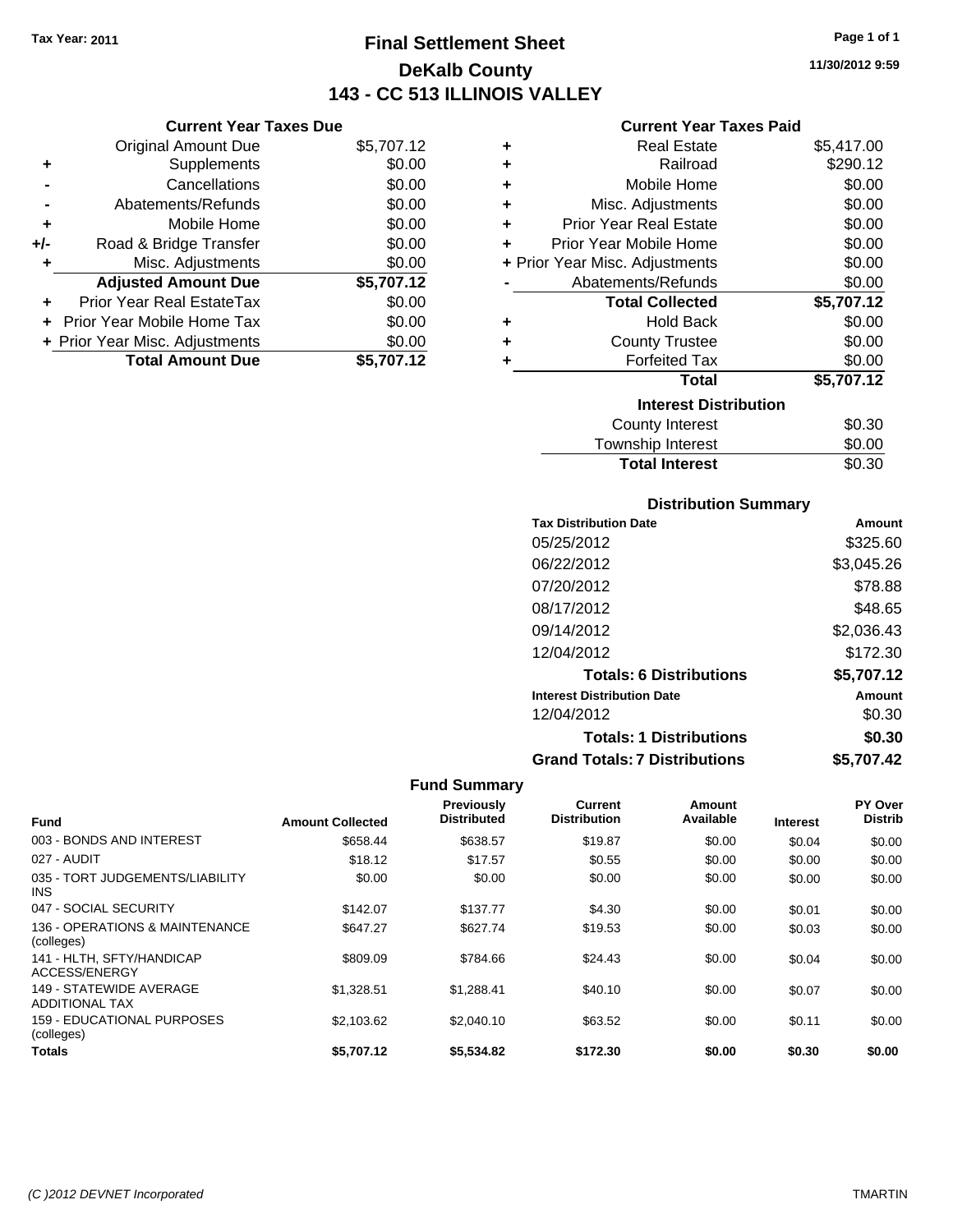## **Final Settlement Sheet Tax Year: 2011 Page 1 of 2 DeKalb County 144 - CC 516 WAUBONSEE**

**11/30/2012 9:59**

|       | <b>Original Amount Due</b>     | \$1,591,332.84 |
|-------|--------------------------------|----------------|
| ٠     | Supplements                    | \$0.00         |
|       | Cancellations                  | \$1,181.56     |
|       | Abatements/Refunds             | \$17.19        |
| ٠     | Mobile Home                    | \$573.09       |
| $+/-$ | Road & Bridge Transfer         | \$0.00         |
| ٠     | Misc. Adjustments              | \$345.05       |
|       | <b>Adjusted Amount Due</b>     | \$1,591,052.23 |
|       | Prior Year Real EstateTax      | (\$1,024.87)   |
|       | Prior Year Mobile Home Tax     | \$6.28         |
|       | + Prior Year Misc. Adjustments | \$0.00         |
|       | <b>Total Amount Due</b>        | \$1,590,033.64 |

## **Current Year Taxes Paid**

| <b>Interest Distribution</b><br>$\begin{array}{c} \uparrow \\ \uparrow \\ \uparrow \end{array}$ |                                |                |  |
|-------------------------------------------------------------------------------------------------|--------------------------------|----------------|--|
|                                                                                                 |                                |                |  |
|                                                                                                 | <b>Total</b>                   | \$1,590,033.64 |  |
| ٠                                                                                               | <b>Forfeited Tax</b>           | \$406.46       |  |
| ٠                                                                                               | <b>County Trustee</b>          | \$267.83       |  |
| ٠                                                                                               | <b>Hold Back</b>               | \$0.00         |  |
|                                                                                                 | <b>Total Collected</b>         | \$1,589,359.35 |  |
|                                                                                                 | Abatements/Refunds             | \$17.19        |  |
|                                                                                                 | + Prior Year Misc. Adjustments | \$0.00         |  |
| ÷                                                                                               | Prior Year Mobile Home         | \$6.28         |  |
| ٠                                                                                               | <b>Prior Year Real Estate</b>  | (\$1,024.87)   |  |
| ÷                                                                                               | Misc. Adjustments              | \$345.05       |  |
| ÷                                                                                               | Mobile Home                    | \$573.09       |  |
| ÷                                                                                               | Railroad                       | \$10,973.90    |  |
| ٠                                                                                               | <b>Real Estate</b>             | \$1,578,503.09 |  |

| Township Interest     | \$0.00  |
|-----------------------|---------|
| <b>Total Interest</b> | \$84.84 |

## **Distribution Summary**

| <b>Tax Distribution Date</b>         | Amount         |
|--------------------------------------|----------------|
| 05/25/2012                           | \$154,660.35   |
| 06/22/2012                           | \$673,176.66   |
| 07/20/2012                           | \$24,365.82    |
| 08/17/2012                           | \$73,187.48    |
| 09/14/2012                           | \$583,931.23   |
| 12/04/2012                           | \$80,037.81    |
| <b>Totals: 6 Distributions</b>       | \$1,589,359.35 |
| <b>Interest Distribution Date</b>    | Amount         |
| 12/04/2012                           | \$84.84        |
| <b>Totals: 1 Distributions</b>       | \$84.84        |
| <b>Grand Totals: 7 Distributions</b> | \$1,589,444.19 |

## **Fund Summary**

 $\overline{\phantom{0}}$ 

| <b>Fund</b>                                   | <b>Amount Collected</b> | <b>Previously</b><br><b>Distributed</b> | Current<br><b>Distribution</b> | Amount<br>Available | <b>Interest</b> | <b>PY Over</b><br><b>Distrib</b> |
|-----------------------------------------------|-------------------------|-----------------------------------------|--------------------------------|---------------------|-----------------|----------------------------------|
|                                               |                         |                                         |                                |                     |                 |                                  |
| 003 - BONDS AND INTEREST                      | \$235,757.60            | \$223,885.22                            | \$11,872.38                    | \$0.00              | \$12.58         | \$0.00                           |
| 027 - AUDIT                                   | \$2,598.61              | \$2,467.73                              | \$130.88                       | \$0.00              | \$0.14          | \$0.00                           |
| 035 - TORT JUDGEMENTS/LIABILITY<br><b>INS</b> | \$36,378.86             | \$34,546.87                             | \$1,831.99                     | \$0.00              | \$1.94          | \$0.00                           |
| 047 - SOCIAL SECURITY                         | \$0.00                  | \$0.00                                  | \$0.00                         | \$0.00              | \$0.00          | \$0.00                           |
| 136 - OPERATIONS & MAINTENANCE<br>(colleges)  | \$303.084.47            | \$287.821.58                            | \$15,262.89                    | \$0.00              | \$16.18         | \$0.00                           |
| 159 - EDUCATIONAL PURPOSES<br>(colleges)      | \$1,011,539.81          | \$960,600.14                            | \$50.939.67                    | \$0.00              | \$54.00         | \$0.00                           |
| <b>Totals</b>                                 | \$1.589.359.35          | \$1.509.321.54                          | \$80,037.81                    | \$0.00              | \$84.84         | \$0.00                           |

## **Miscellaneous Adjustment Detail**

# **Amount Adjustment Description<br>
COZ.76 BYRNE REDEMPTION 19-10-201-031 by TRA**

| Year Source           | <b>Account Type</b>                      | <b>Amount Adjustment Description</b>             |
|-----------------------|------------------------------------------|--------------------------------------------------|
|                       | 2011 RE - Real Estate Back Tax Collected | \$27.76 BYRNE REDEMPTION 19-10-201-031 by TBA    |
| 2011 RE - Real Estate | <b>Back Tax Collected</b>                | \$25.72 SHISSLER REDEMPTION 18-10-203-008 by TBA |
|                       | 2011 RE - Real Estate Back Tax Collected | \$59.65 PRIMUS REDEMPTION 8 PARCELS by TBA       |
|                       | 2011 RE - Real Estate Back Tax Collected | \$59.49 BYRNE REDEMPTION 19-10-201-018 by TBA    |
|                       | 2011 RE - Real Estate Back Tax Collected | \$16.99 BUSHNELL REDEMPTION 15-15-426-014 by TBA |
|                       | 2011 RE - Real Estate Back Tax Collected | \$101.27 DOBSON REDEMPTION 19-26-481-012 by TBA  |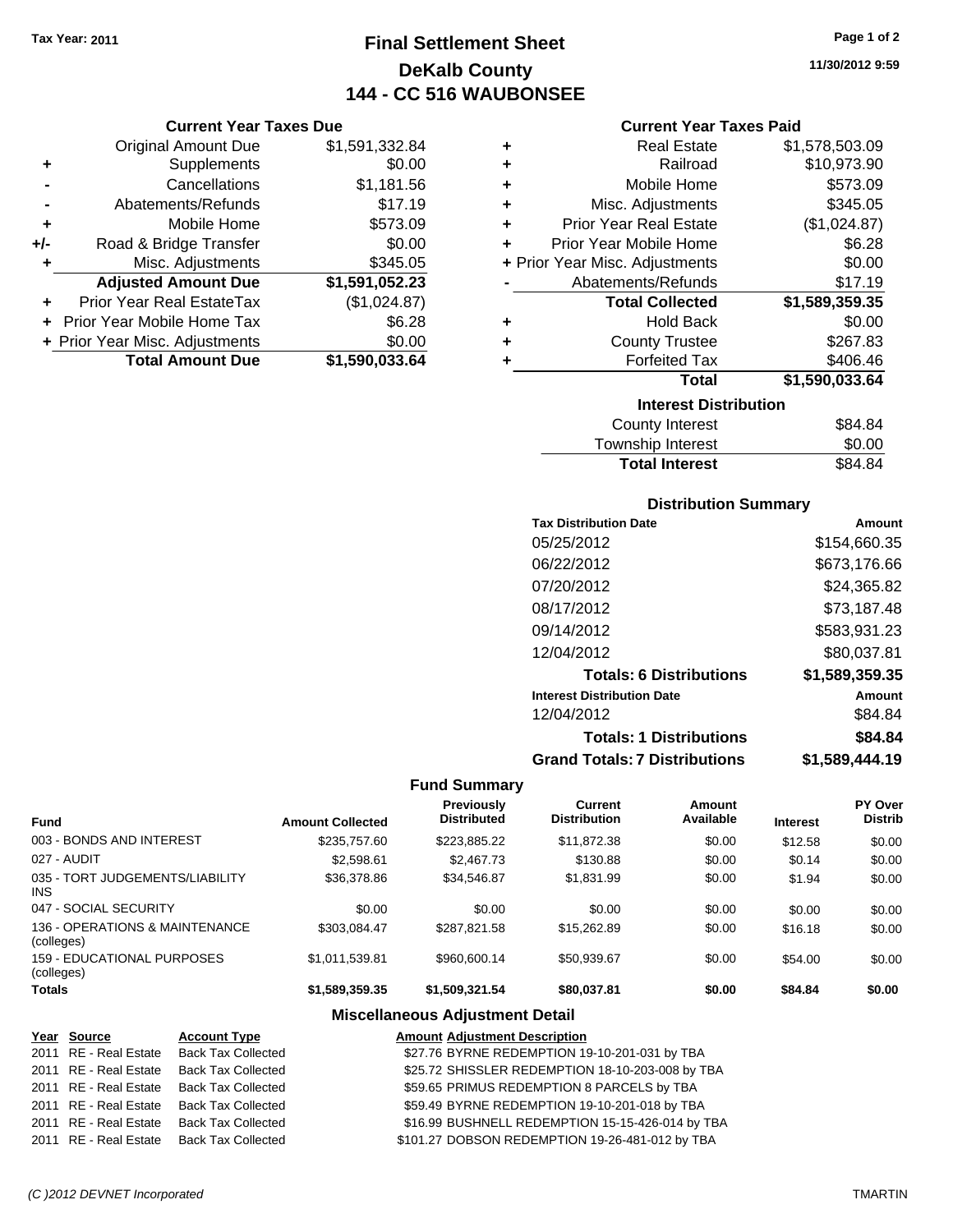## **Final Settlement Sheet Tax Year: 2011 Page 2 of 2 DeKalb County**

#### **11/30/2012 9:59**

## **Miscellaneous Adjustment Detail**

## **Year Source Account Type Amount Adjustment Description**

2011 RE - Real Estate Paymt In Lieu of Tax **\$54.17 SUNSET VIEW APARTMENTS - HOUSING AUTHORITY by TBA** 

#### **Abatement Detail**

2011 RE - Real Estate \$8.32 12-19-400-003 PTAB INTEREST REFUND by TBA PTAB Decision 2011 RE - Real Estate \$4.39 19-27-427-012 PTAB INTEREST REFUND by TBA PTAB Decision 2011 RE - Real Estate \$2.47 09-34-100-004 PTAB INTEREST REFUND by TBA PTAB Decision 2011 RE - Real Estate \$2.01 19-26-432-011 PTAB INTEREST REFUND by TBA PTAB Decision

**Totals \$345.05 7 entries**

**Year Source Account Type Amount Adjustment Description**

**Totals \$17.19 4 entries**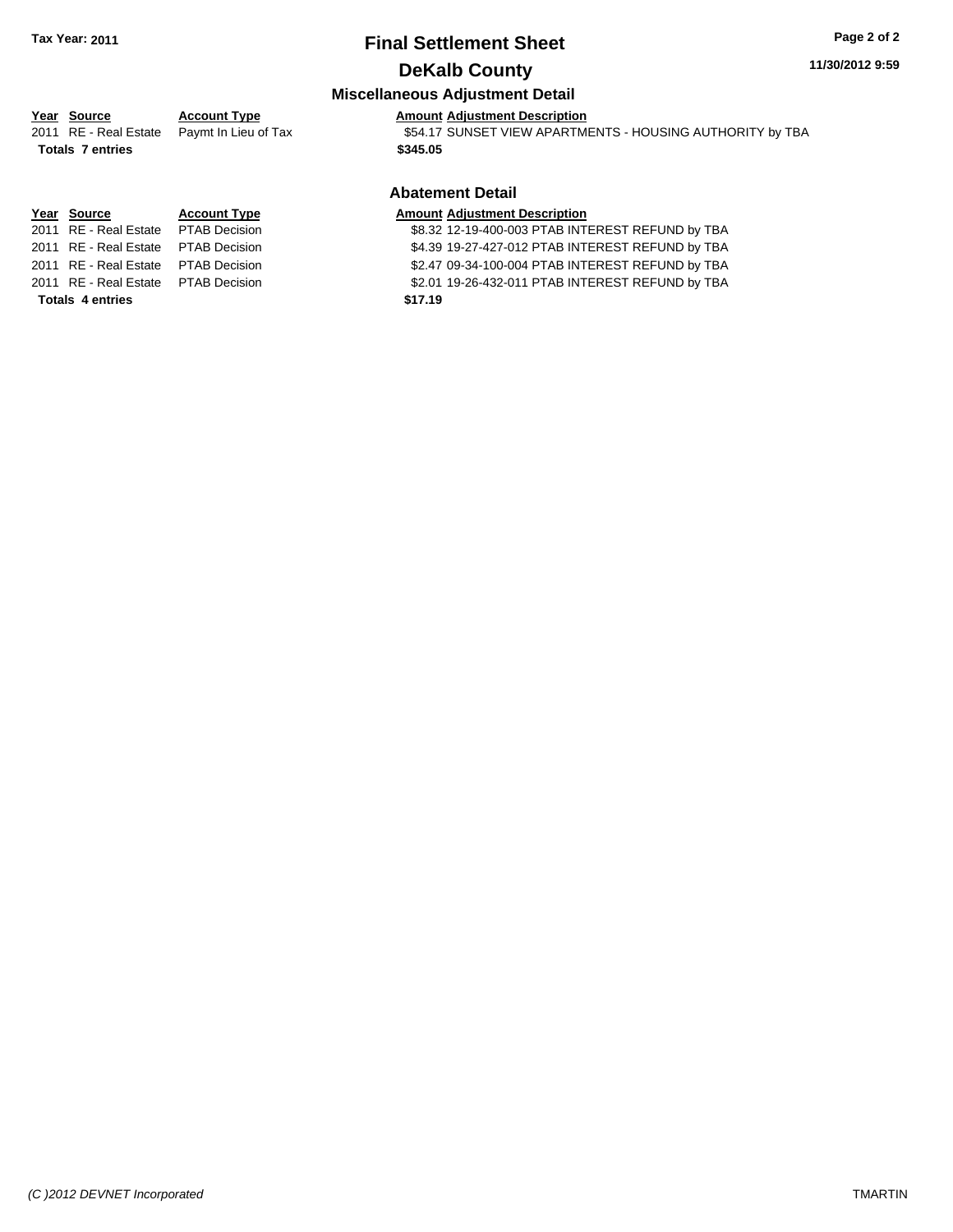## **Final Settlement Sheet Tax Year: 2011 Page 1 of 2 DeKalb County 145 - CC 523 KISHWAUKEE**

## **Current Year Taxes Due**

|       | <b>Original Amount Due</b>     | \$9,724,913.31 |
|-------|--------------------------------|----------------|
| ٠     | Supplements                    | \$0.00         |
|       | Cancellations                  | \$71,805.60    |
|       | Abatements/Refunds             | \$54.65        |
| ÷     | Mobile Home                    | \$4,441.90     |
| $+/-$ | Road & Bridge Transfer         | \$0.00         |
| ٠     | Misc. Adjustments              | \$3,383.22     |
|       | <b>Adjusted Amount Due</b>     | \$9,660,878.18 |
|       | Prior Year Real EstateTax      | (\$2,311.49)   |
|       | Prior Year Mobile Home Tax     | (\$37.19)      |
|       | + Prior Year Misc. Adjustments | \$47.05        |
|       | <b>Total Amount Due</b>        | \$9,658,576.55 |

## **Current Year Taxes Paid**

| ٠ | <b>Real Estate</b>             | \$9,602,406.70 |
|---|--------------------------------|----------------|
| ٠ | Railroad                       | \$44,734.12    |
| ٠ | Mobile Home                    | \$4,392.84     |
| ٠ | Misc. Adjustments              | \$3,383.22     |
| ٠ | <b>Prior Year Real Estate</b>  | (\$2,311.49)   |
| ٠ | Prior Year Mobile Home         | (\$37.19)      |
|   | + Prior Year Misc. Adjustments | \$47.05        |
|   | Abatements/Refunds             | \$54.65        |
|   | <b>Total Collected</b>         | \$9,652,560.60 |
| ٠ | <b>Hold Back</b>               | \$0.00         |
| ٠ | <b>County Trustee</b>          | \$3,870.47     |
| ٠ | <b>Forfeited Tax</b>           | \$2,145.48     |
|   | <b>Total</b>                   | \$9,658,576.55 |
|   | <b>Interest Distribution</b>   |                |
|   | County Interest                | \$515.24       |

| <b>Total Interest</b> | \$515.24 |
|-----------------------|----------|
| Township Interest     | \$0.00   |
| County Interest       | \$515.24 |

## **Distribution Summary**

| <b>Tax Distribution Date</b>         | Amount         |
|--------------------------------------|----------------|
| 05/25/2012                           | \$863.195.66   |
| 06/22/2012                           | \$4,097,991.71 |
| 07/20/2012                           | \$75,140.96    |
| 08/17/2012                           | \$415,126.81   |
| 09/14/2012                           | \$3,767,234.62 |
| 12/04/2012                           | \$433,870.84   |
| <b>Totals: 6 Distributions</b>       | \$9,652,560.60 |
| <b>Interest Distribution Date</b>    | Amount         |
| 12/04/2012                           | \$515.24       |
| <b>Totals: 1 Distributions</b>       | \$515.24       |
| <b>Grand Totals: 7 Distributions</b> | \$9,653,075.84 |

## **Fund Summary**

| <b>Fund</b>                                   | <b>Amount Collected</b> | <b>Previously</b><br><b>Distributed</b> | Current<br><b>Distribution</b> | Amount<br>Available | <b>Interest</b> | PY Over<br><b>Distrib</b> |
|-----------------------------------------------|-------------------------|-----------------------------------------|--------------------------------|---------------------|-----------------|---------------------------|
| 003 - BONDS AND INTEREST                      | \$2,715,207.38          | \$2,593,162.07                          | \$122,045.31                   | \$0.00              | \$144.94        | \$0.00                    |
| 027 - AUDIT                                   | \$83,822.85             | \$80.055.12                             | \$3.767.73                     | \$0.00              | \$4.47          | \$0.00                    |
| 035 - TORT JUDGEMENTS/LIABILITY<br><b>INS</b> | \$781.229.98            | \$746.114.66                            | \$35,115.32                    | \$0.00              | \$41.70         | \$0.00                    |
| 047 - SOCIAL SECURITY                         | \$214,750.16            | \$205.097.41                            | \$9.652.75                     | \$0.00              | \$11.46         | \$0.00                    |
| 109 - PRIOR YEAR ADJUSTMENT                   | $$-10.057.93$           | $$-9.605.86$                            | $$-452.07$                     | \$0.00              | (S0.54)         | \$0.00                    |
| 136 - OPERATIONS & MAINTENANCE<br>(colleges)  | \$1.257.342.51          | \$1.200.826.53                          | \$56,515.98                    | \$0.00              | \$67.12         | \$0.00                    |
| 159 - EDUCATIONAL PURPOSES<br>(colleges)      | \$4.610.265.65          | \$4.403.039.83                          | \$207.225.82                   | \$0.00              | \$246.09        | \$0.00                    |
| <b>Totals</b>                                 | \$9,652,560.60          | \$9,218,689.76                          | \$433,870.84                   | \$0.00              | \$515.24        | \$0.00                    |

## **Miscellaneous Adjustment Detail**

| Year Source                  | <b>Account Type</b>                      | <b>Amount Adjustment Description</b>                      |                |
|------------------------------|------------------------------------------|-----------------------------------------------------------|----------------|
|                              | 2011 MH - Mobile Home Back Tax Collected | \$9.81 SCAVENGER SALE 06-33-400-039-0013C by TBA          |                |
|                              | 2011 MH - Mobile Home Back Tax Collected | \$6.56 GUSTAFSON REDEMPTION 08-01-401-005-2315G by TBA    |                |
|                              | 2011 MH - Mobile Home Back Tax Collected | \$6.54 LEON REDEMPTION 03-30-131-001-00450 by TBA         |                |
|                              | 2011 MH - Mobile Home Back Tax Collected | \$8.42 TIMMONS REDEMPTION 09-29-400-016-0013O by TBA      |                |
|                              | 2011 MH - Mobile Home Back Tax Collected | \$7.94 SCAVENGER SALE 06-33-400-039-0056O by TBA          |                |
|                              | 2011 RE - Real Estate Back Tax Collected | \$3.21 SOUTH POINT GREENS REDEMPTION 11-03-128-016 by TBA |                |
|                              | 2011 RE - Real Estate Back Tax Collected | \$160.57 HAREAS REDEMPTION 13-35-202-017 by TBA           |                |
| (C) 2012 DEVNET Incorporated |                                          |                                                           | <b>TMARTIN</b> |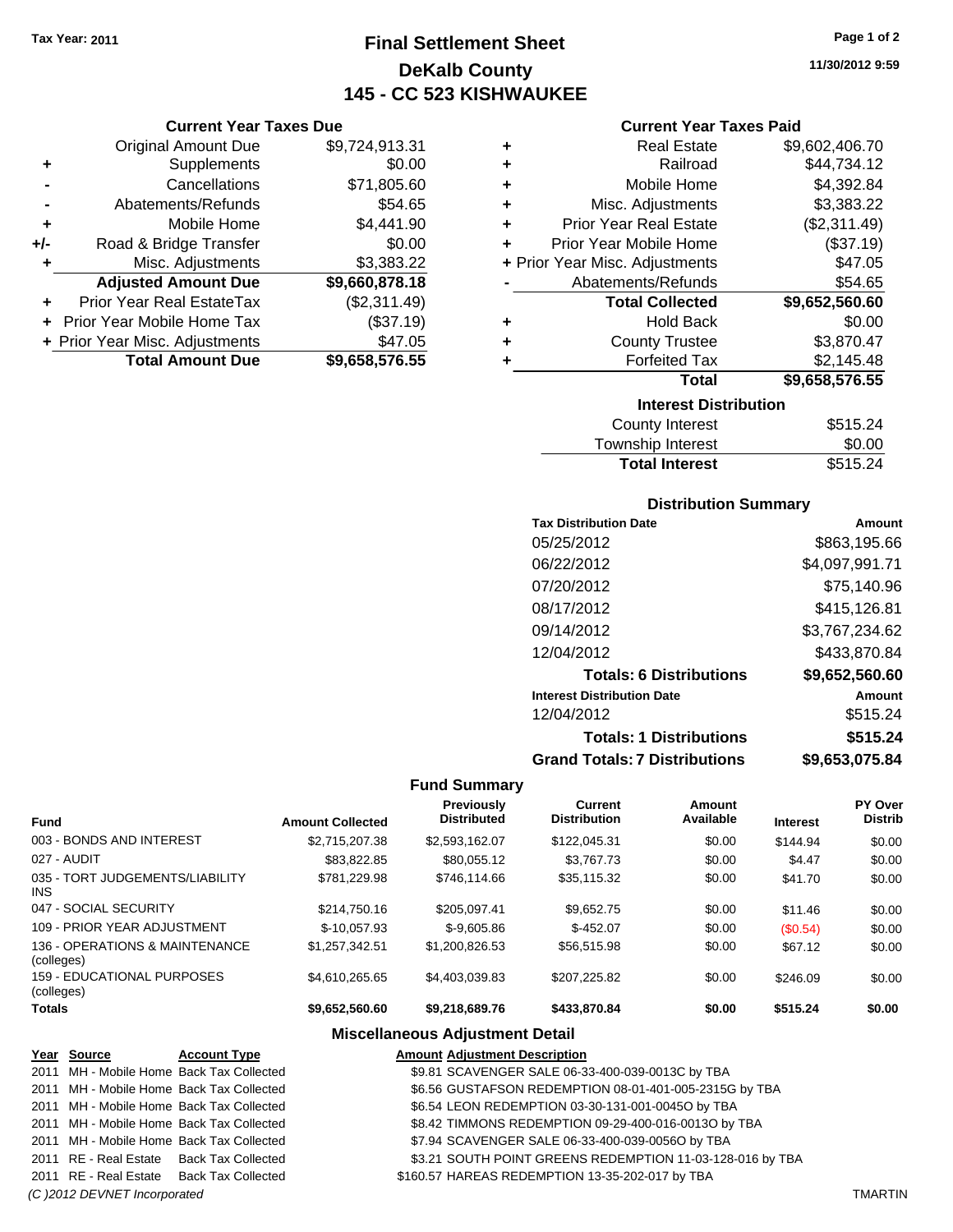## **Final Settlement Sheet Tax Year: 2011 Page 2 of 2 DeKalb County**

**Miscellaneous Adjustment Detail**

| Year Source           | <b>Account Type</b>                      | <b>Amount Adjustment Description</b>                              |
|-----------------------|------------------------------------------|-------------------------------------------------------------------|
| 2011 RE - Real Estate | Paymt In Lieu of Tax                     | \$826.57 DEKALB UNITS - HOUSING AUTHORITY by TBA                  |
| 2011 RE - Real Estate | Paymt In Lieu of Tax                     | \$637.72 SYCAMORE UNITS - HOUSING AUTHORITY by TBA                |
| 2011 RE - Real Estate | Paymt In Lieu of Tax                     | \$70.95 SEQUOYA APARTMENTS - HOUSING AUTHORITY by TBA             |
| 2011 RE - Real Estate | <b>Back Tax Collected</b>                | \$112.55 HEL ADJUSTMENT 08-22-476-004 2007-2010 by TBA            |
| 2011 RE - Real Estate | Paymt In Lieu of Tax                     | \$826.57 DEKALB UNITS - HOUSING AUTHORITY by TBA                  |
| 2011 RE - Real Estate | Paymt In Lieu of Tax                     | \$637.72 SYCAMORE UNITS - HOUSING AUTHORITY by TBA                |
| 2011 RE - Real Estate | <b>Back Tax Collected</b>                | \$36.39 SYCAMORE HOMEOWNERS ASSOC REDEMPTION 06-22-332-006 by TBA |
| 2011 RE - Real Estate | <b>Back Tax Collected</b>                | \$18.07 SYCAMORE HOMEOWNERS ASSOC REDEMPTION 06-22-327-001 by TBA |
| 2011 RE - Real Estate | <b>Back Tax Collected</b>                | \$33.69 SYCAMORE HOMEOWNERS ASSOC REDEMPTION 06-22-376-005 by TBA |
| 2011 RE - Real Estate | <b>Back Tax Collected</b>                | \$7.75 SCAVENGER SALE 06-22-326-008 by TBA                        |
| 2011 RE - Real Estate | <b>Back Tax Collected</b>                | \$11.46 SCAVENGER SALE 03-30-101-003 by TBA                       |
|                       | 2011 MH - Mobile Home Back Tax Abatement | \$7.78 PETERS REDEMPTION 08-01-401-005 2523J by TBA               |

#### **Totals \$3,430.27 19 entries**

#### **Abatement Detail**

## **Year Source Account Type Amount Adjustment Description**

2011 RE - Real Estate \$0.46 13-15-176-011 PTAB INTEREST REFUND by TBA PTAB Decision <sup>2</sup> TAB Decision **Call Estate Act Act 53.92 14-15-376-004 PTAB INTEREST REFUND by TBA** <sup>2</sup> TAB Decision **Call Estate Act Act 4.4** S3.46 01-26-475-004 PTAB INTEREST REFUND by TBA <sup>2</sup> AB Decision **2011 Real Estate \$8.96 09-05-105-007 PTAB INTEREST REFUND by TBA** <sup>2</sup> AB Decision **2011 Real Estate State \$8.27 09-05-105-006 PTAB INTEREST REFUND by TBA** <sup>2</sup> AB Decision **2011 Real Estate \$6.42 14-15-102-005 PTAB INTEREST REFUND by TBA** <sup>2</sup> AB Decision **Estate State State S21.30 13-15-327-010 PTAB INTEREST REFUND by TBA** <sup>2</sup> AB Decision **Canadian Cal Estate \$0.93 01-23-426-005 PTAB INTEREST REFUND by TBA** <sup>2</sup> TAB Decision **Call Estate Solid Estate Solid Estate Solid Estate Solid Estate Solid Estate Solid Estate Solid E Totals \$54.65 9 entries**

| ו ו ט∠ | RE - Real Estate        | ۲ι |
|--------|-------------------------|----|
| 2011   | RE - Real Estate        | PT |
| 2011   | RE - Real Estate        | PT |
| 2011   | <b>RE</b> - Real Estate | PT |
| 2011   | <b>RE</b> - Real Estate | PT |
| 2011   | <b>RE</b> - Real Estate | PT |
| 2011   | <b>RE</b> - Real Estate | PT |
| 2011   | RE - Real Estate        | PT |
| 2011   | <b>RE</b> - Real Estate | PT |

## *(C )2012 DEVNET Incorporated* TMARTIN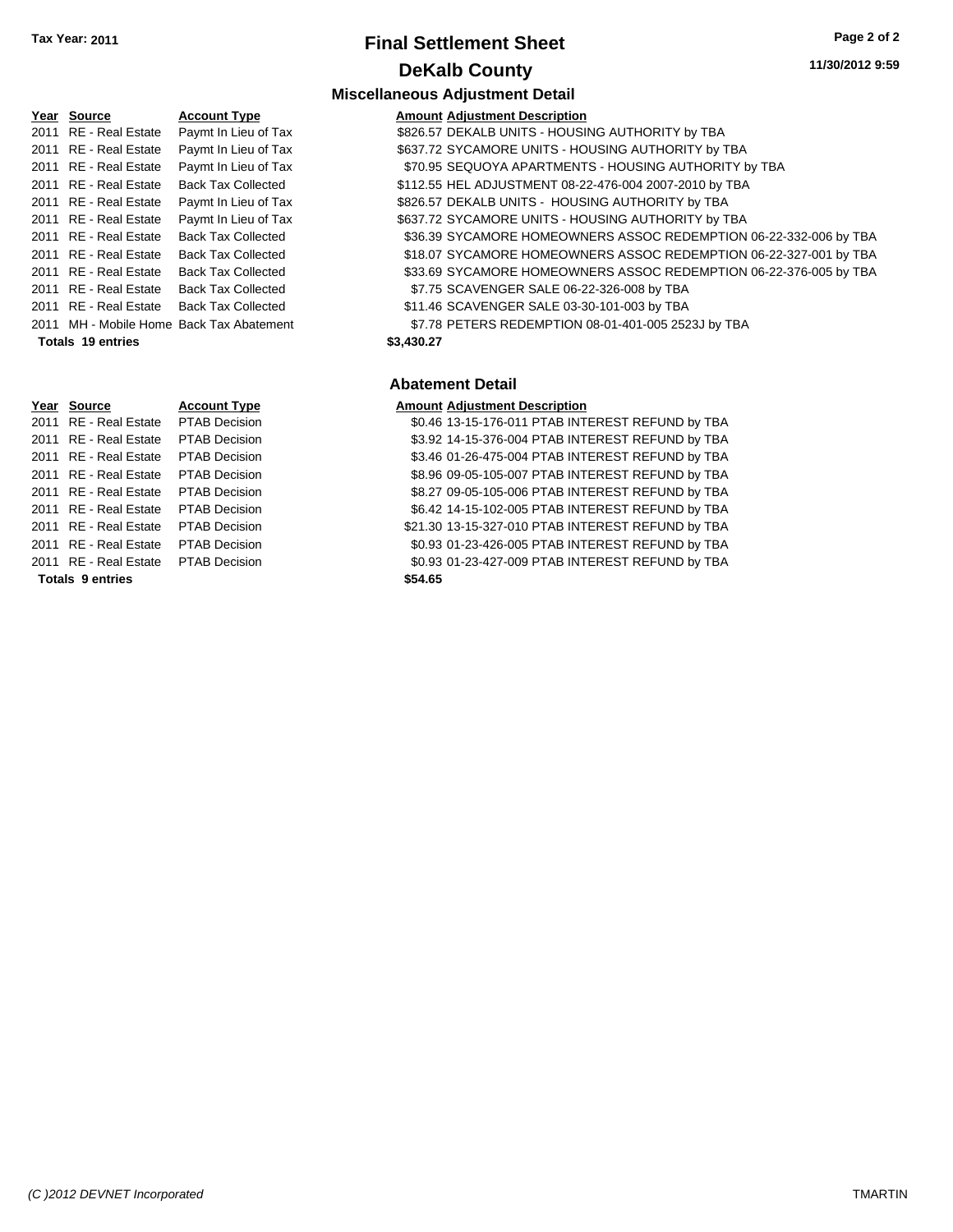**Current Year Taxes Due** Original Amount Due \$634,570.29

**Adjusted Amount Due \$623,824.03**

**Total Amount Due \$624,203.87**

**+** Supplements \$0.00 **-** Cancellations \$11,431.14 **-** Abatements/Refunds \$0.00 **+** Mobile Home \$344.46 **+/-** Road & Bridge Transfer \$0.00 **+** Misc. Adjustments \$340.42

**+** Prior Year Real EstateTax \$380.92 **+** Prior Year Mobile Home Tax (\$1.08) **+ Prior Year Misc. Adjustments**  $$0.00$ 

## **Final Settlement Sheet Tax Year: 2011 Page 1 of 1 DeKalb County 150 - DE KALB SANITARY**

**11/30/2012 9:59**

#### **Current Year Taxes Paid**

| ٠ | <b>Real Estate</b>             | \$621,753.35 |
|---|--------------------------------|--------------|
| ٠ | Railroad                       | \$1,045.50   |
| ÷ | Mobile Home                    | \$343.24     |
| ÷ | Misc. Adjustments              | \$340.42     |
| ÷ | <b>Prior Year Real Estate</b>  | \$380.92     |
| ÷ | Prior Year Mobile Home         | (\$1.08)     |
|   | + Prior Year Misc. Adjustments | \$0.00       |
|   | Abatements/Refunds             | \$0.00       |
|   | <b>Total Collected</b>         | \$623,862.35 |
| ٠ | <b>Hold Back</b>               | \$0.00       |
| ٠ | <b>County Trustee</b>          | \$184.23     |
| ٠ | <b>Forfeited Tax</b>           | \$157.29     |
|   | <b>Total</b>                   | \$624,203.87 |
|   | <b>Interest Distribution</b>   |              |
|   | <b>County Interest</b>         | \$33.30      |
|   | Taunaakin latasaat             | ጦ ለለ         |

| Township Interest     | \$0.00  |
|-----------------------|---------|
| <b>Total Interest</b> | \$33.30 |

## **Distribution Summary**

| <b>Tax Distribution Date</b>         | Amount       |
|--------------------------------------|--------------|
| 05/25/2012                           | \$60,113.97  |
| 06/22/2012                           | \$253,861.93 |
| 07/20/2012                           | \$4,330.73   |
| 08/17/2012                           | \$28,476.93  |
| 09/14/2012                           | \$246,927.37 |
| 12/04/2012                           | \$30,151.42  |
| <b>Totals: 6 Distributions</b>       | \$623,862.35 |
| <b>Interest Distribution Date</b>    | Amount       |
| 12/04/2012                           | \$33.30      |
| <b>Totals: 1 Distributions</b>       | \$33.30      |
| <b>Grand Totals: 7 Distributions</b> | \$623,895.65 |
|                                      |              |

#### **Fund Summary**

| <b>Fund</b>              | <b>Amount Collected</b> | <b>Previously</b><br><b>Distributed</b> | <b>Current</b><br><b>Distribution</b> | Amount<br>Available | <b>Interest</b> | PY Over<br><b>Distrib</b> |
|--------------------------|-------------------------|-----------------------------------------|---------------------------------------|---------------------|-----------------|---------------------------|
| 001 - CORPORATE          | \$236,617.26            | \$225,181.45                            | \$11,435.81                           | \$0.00              | \$12.62         | \$0.00                    |
| 003 - BONDS AND INTEREST | \$0.00                  | \$0.00                                  | \$0.00                                | \$0.00              | \$0.00          | \$0.00                    |
| $005 - I. M. R. F.$      | \$161.979.62            | \$154,151.12                            | \$7,828.50                            | \$0.00              | \$8.65          | \$0.00                    |
| 027 - AUDIT              | \$21.638.65             | \$20.592.87                             | \$1,045.78                            | \$0.00              | \$1.16          | \$0.00                    |
| 045 - PUBLIC BENEFIT     | \$120,220.14            | \$114,409.88                            | \$5,810.26                            | \$0.00              | \$6.42          | \$0.00                    |
| 047 - SOCIAL SECURITY    | \$83,406.68             | \$79.375.61                             | \$4.031.07                            | \$0.00              | \$4.45          | \$0.00                    |
| <b>Totals</b>            | \$623.862.35            | \$593.710.93                            | \$30.151.42                           | \$0.00              | \$33.30         | \$0.00                    |

## **Miscellaneous Adjustment Detail**

| <u>Year Source</u>      | <b>Account Type</b>                        | <b>Amount Adjustment Description</b>                  |
|-------------------------|--------------------------------------------|-------------------------------------------------------|
| 2011 RE - Real Estate   | Paymt In Lieu of Tax                       | \$159.36 DEKALB UNITS - HOUSING AUTHORITY by TBA      |
|                         | 2011 RE - Real Estate Back Tax Collected   | \$21.70 HEL ADJUSTMENT 08-22-476-004 2007-2010 by TBA |
|                         | 2011 RE - Real Estate Paymt In Lieu of Tax | \$159.36 DEKALB UNITS - HOUSING AUTHORITY by TBA      |
| <b>Totals 3 entries</b> |                                            | \$340.42                                              |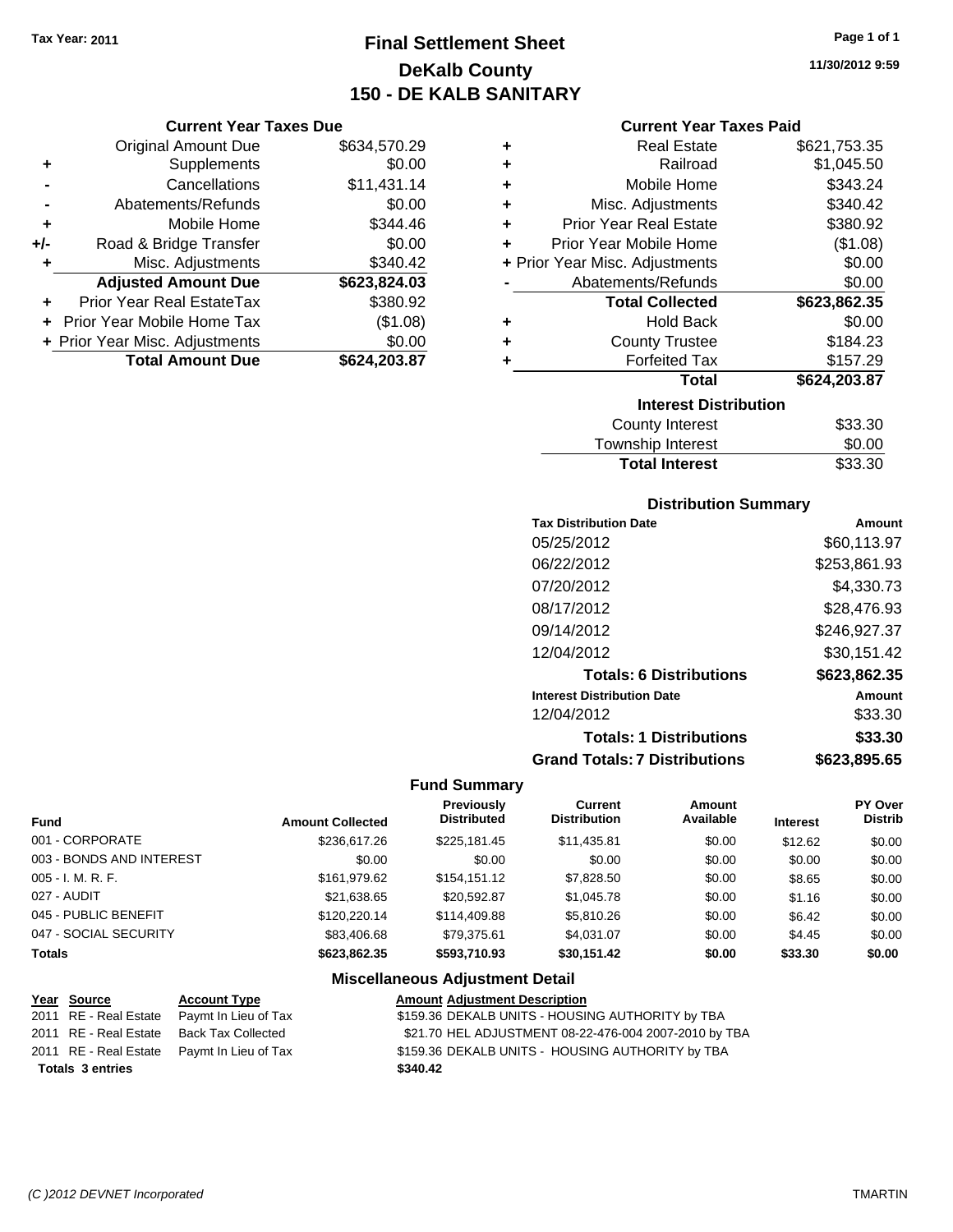**Current Year Taxes Due** Original Amount Due \$3,451.08

**Adjusted Amount Due \$3,451.08**

**Total Amount Due \$3,451.08**

**+** Supplements \$0.00 **-** Cancellations \$0.00 **-** Abatements/Refunds \$0.00 **+** Mobile Home \$0.00 **+/-** Road & Bridge Transfer \$0.00 **+** Misc. Adjustments \$0.00

**+** Prior Year Real EstateTax \$0.00 **+** Prior Year Mobile Home Tax \$0.00 **+ Prior Year Misc. Adjustments**  $$0.00$ 

## **Final Settlement Sheet Tax Year: 2011 Page 1 of 1 DeKalb County 151 - FAIRDALE STREET LIGHT**

**11/30/2012 9:59**

## **Current Year Taxes Paid**

| ٠ | <b>Real Estate</b>             | \$3,451.08 |
|---|--------------------------------|------------|
| ٠ | Railroad                       | \$0.00     |
| ٠ | Mobile Home                    | \$0.00     |
| ٠ | Misc. Adjustments              | \$0.00     |
| ÷ | <b>Prior Year Real Estate</b>  | \$0.00     |
| ٠ | Prior Year Mobile Home         | \$0.00     |
|   | + Prior Year Misc. Adjustments | \$0.00     |
|   | Abatements/Refunds             | \$0.00     |
|   | <b>Total Collected</b>         | \$3,451.08 |
| ٠ | <b>Hold Back</b>               | \$0.00     |
| ٠ | <b>County Trustee</b>          | \$0.00     |
| ٠ | <b>Forfeited Tax</b>           | \$0.00     |
|   | <b>Total</b>                   | \$3,451.08 |
|   | <b>Interest Distribution</b>   |            |
|   | <b>County Interest</b>         | \$0.18     |
|   | Townehin Intaract              | ቁስ ሰስ      |

## Township Interest  $$0.00$ **Total Interest** \$0.18

| <b>Distribution Summary</b>          |            |
|--------------------------------------|------------|
| <b>Tax Distribution Date</b>         | Amount     |
| 05/25/2012                           | \$438.19   |
| 06/22/2012                           | \$1,286.54 |
| 07/20/2012                           | \$45.36    |
| 08/17/2012                           | \$158.60   |
| 09/14/2012                           | \$1,274.13 |
| 12/04/2012                           | \$248.26   |
| <b>Totals: 6 Distributions</b>       | \$3,451.08 |
| <b>Interest Distribution Date</b>    | Amount     |
| 12/04/2012                           | \$0.18     |
| <b>Totals: 1 Distributions</b>       | \$0.18     |
| <b>Grand Totals: 7 Distributions</b> | \$3,451.26 |

| <b>Fund</b>     | <b>Amount Collected</b> | <b>Previously</b><br><b>Distributed</b> | Current<br><b>Distribution</b> | Amount<br>Available | <b>Interest</b> | <b>PY Over</b><br><b>Distrib</b> |
|-----------------|-------------------------|-----------------------------------------|--------------------------------|---------------------|-----------------|----------------------------------|
| 001 - CORPORATE | \$3.451.08              | \$3.202.82                              | \$248.26                       | \$0.00              | \$0.18          | \$0.00                           |
| <b>Totals</b>   | \$3,451.08              | \$3,202.82                              | \$248.26                       | \$0.00              | \$0.18          | \$0.00                           |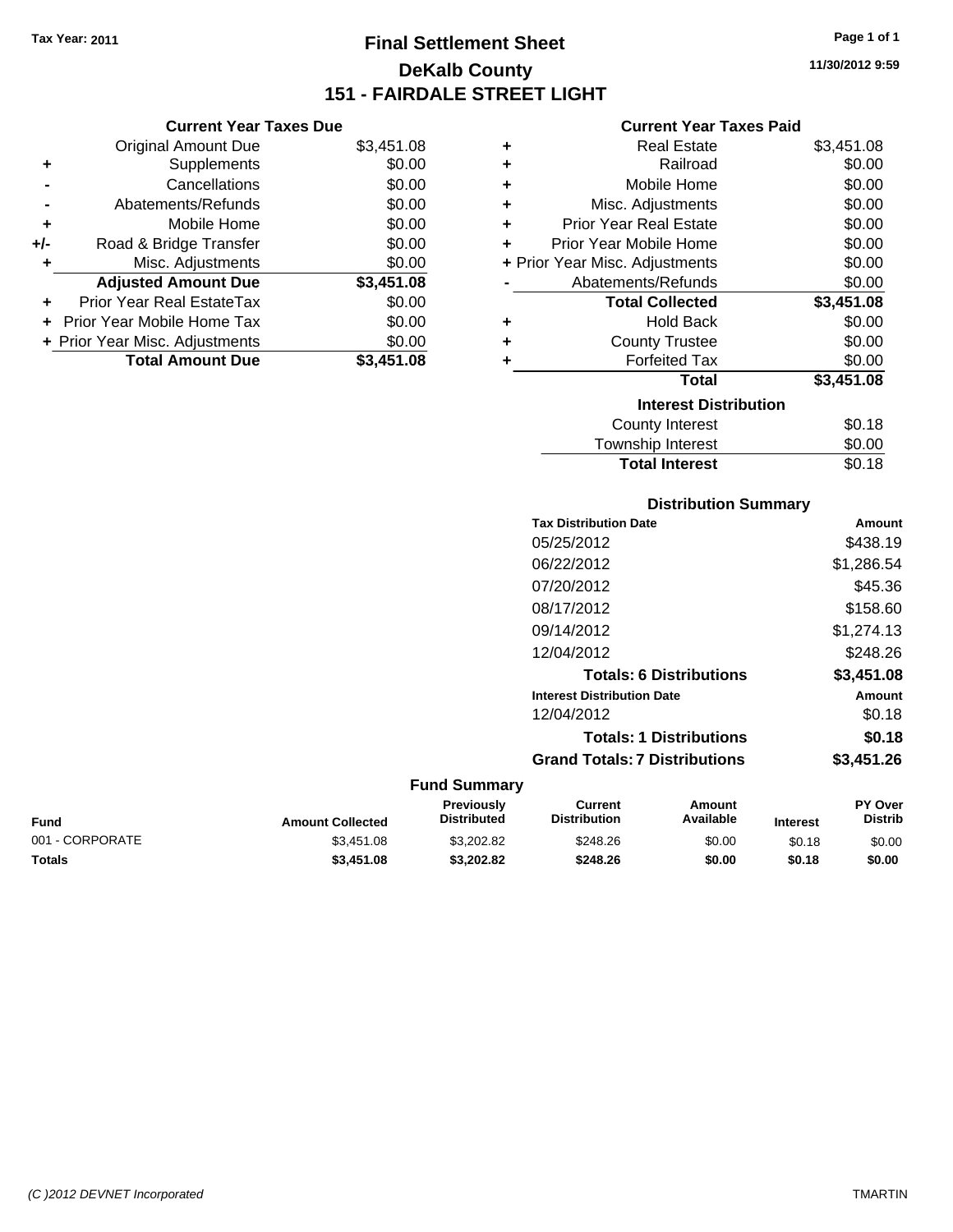**Current Year Taxes Due** Original Amount Due \$24,504.02

**Adjusted Amount Due \$24,482.24**

**Total Amount Due \$24,446.94**

**+** Supplements \$0.00 **-** Cancellations \$22.10 **-** Abatements/Refunds \$0.77 **+** Mobile Home \$0.85 **+/-** Road & Bridge Transfer \$0.00 **+** Misc. Adjustments \$0.24

**+** Prior Year Real EstateTax (\$35.30) **+** Prior Year Mobile Home Tax \$0.00 **+ Prior Year Misc. Adjustments**  $$0.00$ 

## **Final Settlement Sheet Tax Year: 2011 Page 1 of 1 DeKalb County 152 - AFTON-PIERCE MULTI TWP**

**11/30/2012 9:59**

## **Current Year Taxes Paid**

| ٠ | <b>Real Estate</b>             | \$24,261.54 |
|---|--------------------------------|-------------|
| ٠ | Railroad                       | \$217.62    |
| ٠ | Mobile Home                    | \$0.85      |
| ÷ | Misc. Adjustments              | \$0.24      |
| ÷ | <b>Prior Year Real Estate</b>  | (\$35.30)   |
| ٠ | Prior Year Mobile Home         | \$0.00      |
|   | + Prior Year Misc. Adjustments | \$0.00      |
|   | Abatements/Refunds             | \$0.77      |
|   |                                |             |
|   | <b>Total Collected</b>         | \$24,444.18 |
| ٠ | <b>Hold Back</b>               | \$0.00      |
| ÷ | <b>County Trustee</b>          | \$2.76      |
| ٠ | <b>Forfeited Tax</b>           | \$0.00      |
|   | <b>Total</b>                   | \$24,446.94 |
|   | <b>Interest Distribution</b>   |             |
|   | <b>County Interest</b>         | \$1.30      |

**Total Interest** \$1.30

|                                         |                           |                                        |                                                           | <b>Distribution Summary</b>    |                 |                |
|-----------------------------------------|---------------------------|----------------------------------------|-----------------------------------------------------------|--------------------------------|-----------------|----------------|
|                                         |                           |                                        | <b>Tax Distribution Date</b>                              |                                |                 | Amount         |
|                                         |                           |                                        | 05/25/2012                                                |                                |                 | \$1,664.69     |
|                                         |                           |                                        | 06/22/2012                                                |                                |                 | \$11,164.47    |
|                                         |                           |                                        | 07/20/2012                                                |                                |                 | \$146.73       |
|                                         |                           |                                        | 08/17/2012                                                |                                |                 | \$679.56       |
|                                         |                           |                                        | 09/14/2012                                                |                                |                 | \$9,521.52     |
|                                         |                           |                                        | 12/04/2012                                                |                                |                 | \$1,267.21     |
|                                         |                           |                                        |                                                           | <b>Totals: 6 Distributions</b> |                 | \$24,444.18    |
|                                         |                           |                                        | <b>Interest Distribution Date</b>                         |                                |                 | Amount         |
|                                         |                           |                                        | 12/04/2012                                                |                                |                 | \$1.30         |
|                                         |                           |                                        |                                                           | <b>Totals: 1 Distributions</b> |                 | \$1.30         |
|                                         |                           |                                        | <b>Grand Totals: 7 Distributions</b>                      |                                |                 | \$24,445.48    |
|                                         |                           | <b>Fund Summary</b>                    |                                                           |                                |                 |                |
|                                         |                           | Previously                             | <b>Current</b>                                            | Amount                         |                 | PY Over        |
| <b>Fund</b>                             | <b>Amount Collected</b>   | <b>Distributed</b>                     | <b>Distribution</b>                                       | Available                      | <b>Interest</b> | <b>Distrib</b> |
| 147 - ASSESSING PURPOSES<br>(multi-twp) | \$24,444.18               | \$23,176.97                            | \$1,267.21                                                | \$0.00                         | \$1.30          | \$0.00         |
| <b>Totals</b>                           | \$24,444.18               | \$23,176.97                            | \$1,267.21                                                | \$0.00                         | \$1.30          | \$0.00         |
|                                         |                           | <b>Miscellaneous Adjustment Detail</b> |                                                           |                                |                 |                |
| Year Source                             | <b>Account Type</b>       | <b>Amount Adjustment Description</b>   |                                                           |                                |                 |                |
| <b>RE</b> - Real Estate<br>2011         | <b>Back Tax Collected</b> |                                        | \$0.24 SOUTH POINT GREENS REDEMPTION 11-03-128-016 by TBA |                                |                 |                |
| <b>Totals 1 entries</b>                 |                           | \$0.24                                 |                                                           |                                |                 |                |
|                                         |                           | <b>Abatement Detail</b>                |                                                           |                                |                 |                |

**Totals \$0.77 1 entries**

**Year Source Account Type Amount Adjustment Description** 2011 RE - Real Estate PTAB Decision 30.77 12-19-400-003 PTAB INTEREST REFUND by TBA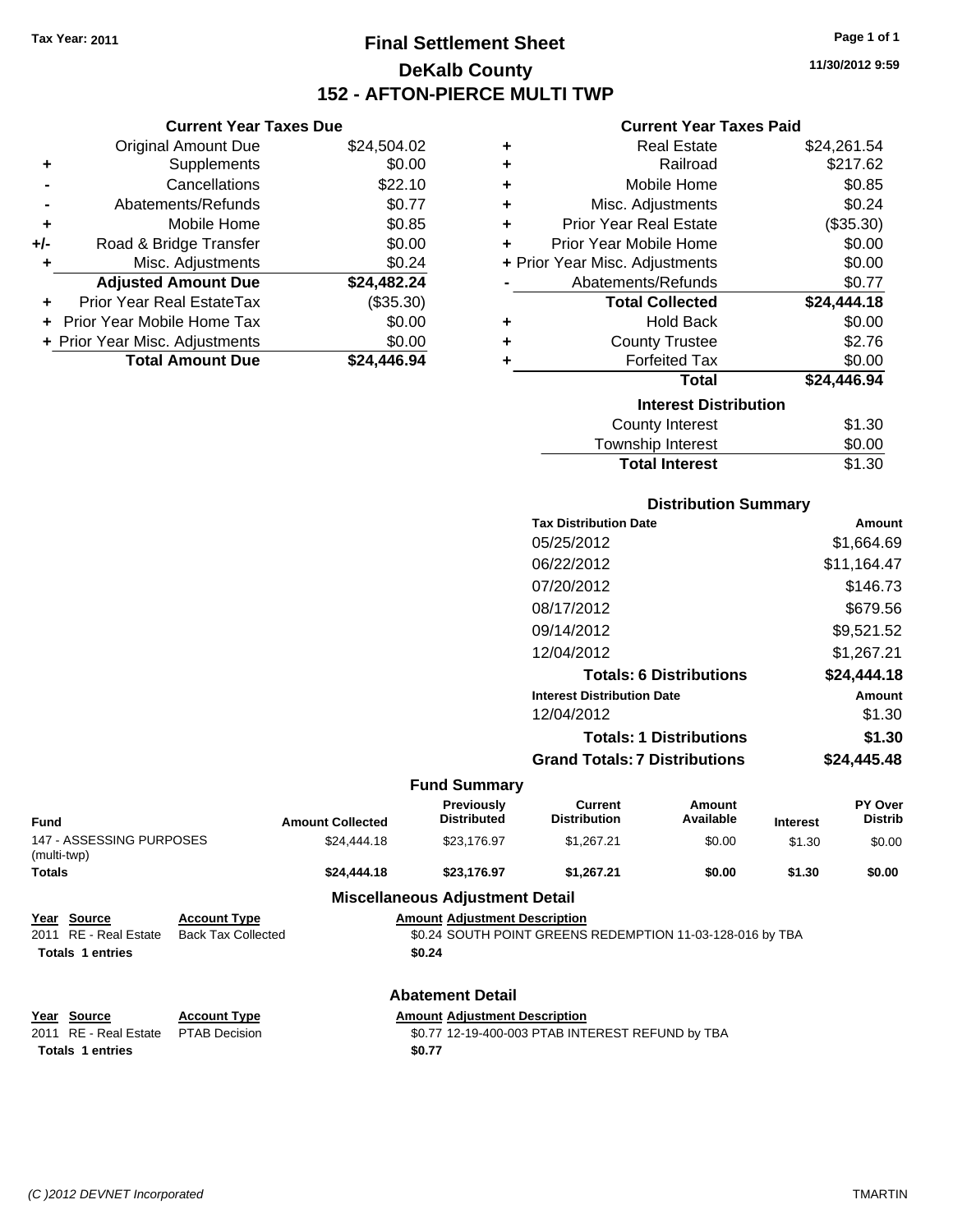Original Amount Due

**Adjusted Amount Due** 

**Total Amount Due** 

**+** Supplements **-** Cancellations **-** Abatements/Refunds **+** Mobile Home **+/-** Road & Bridge Transfer **+** Misc. Adjustments

**+** Prior Year Real EstateTax \$0.00 **+** Prior Year Mobile Home Tax **+ Prior Year Misc. Adjustments** 

## **Final Settlement Sheet Tax Year: 2011 Page 1 of 1 DeKalb County 153 - MILAN-MALTA MULTI-TWP**

**11/30/2012 9:59**

## **Current Year Taxes Paid**

| <b>Current Year Taxes Due</b> |             |   | <b>Current Year Taxes Paid</b> |             |
|-------------------------------|-------------|---|--------------------------------|-------------|
| ıl Amount Due                 | \$12,317.53 | ٠ | <b>Real Estate</b>             | \$12,122.81 |
| Supplements                   | \$0.00      | ÷ | Railroad                       | \$187.96    |
| Cancellations                 | \$6.76      | ÷ | Mobile Home                    | \$0.00      |
| าents/Refunds                 | \$0.00      | ÷ | Misc. Adjustments              | \$0.00      |
| Mobile Home                   | \$0.00      | ÷ | <b>Prior Year Real Estate</b>  | \$0.00      |
| ridge Transfer                | \$0.00      | ٠ | Prior Year Mobile Home         | \$0.00      |
| . Adjustments                 | \$0.00      |   | + Prior Year Misc. Adjustments | \$0.00      |
| <b>Amount Due</b>             | \$12,310.77 |   | Abatements/Refunds             | \$0.00      |
| eal EstateTax                 | \$0.00      |   | <b>Total Collected</b>         | \$12,310.77 |
| pile Home Tax                 | \$0.00      | ٠ | <b>Hold Back</b>               | \$0.00      |
| . Adjustments                 | \$0.00      | ÷ | <b>County Trustee</b>          | \$0.00      |
| <b>Amount Due</b>             | \$12,310.77 | ٠ | <b>Forfeited Tax</b>           | \$0.00      |
|                               |             |   | <b>Total</b>                   | \$12,310.77 |
|                               |             |   | <b>Interest Distribution</b>   |             |
|                               |             |   | County Internet                | CDBC        |

| \$0.66 |
|--------|
| \$0.00 |
| \$0.66 |
|        |

| <b>Distribution Summary</b> |  |
|-----------------------------|--|
|-----------------------------|--|

| <b>Tax Distribution Date</b>         | Amount      |
|--------------------------------------|-------------|
| 05/25/2012                           | \$785.37    |
| 06/22/2012                           | \$5,839.84  |
| 07/20/2012                           | \$68.70     |
| 08/17/2012                           | \$292.00    |
| 09/14/2012                           | \$4,968.19  |
| 12/04/2012                           | \$356.67    |
| <b>Totals: 6 Distributions</b>       | \$12,310.77 |
| <b>Interest Distribution Date</b>    | Amount      |
| 12/04/2012                           | \$0.66      |
| <b>Totals: 1 Distributions</b>       | \$0.66      |
| <b>Grand Totals: 7 Distributions</b> | \$12,311.43 |
|                                      |             |

| Fund                                    | <b>Amount Collected</b> | <b>Previously</b><br><b>Distributed</b> | Current<br><b>Distribution</b> | Amount<br>Available | <b>Interest</b> | <b>PY Over</b><br>Distrib |
|-----------------------------------------|-------------------------|-----------------------------------------|--------------------------------|---------------------|-----------------|---------------------------|
| 147 - ASSESSING PURPOSES<br>(multi-twp) | \$12,310.77             | \$11.954.10                             | \$356.67                       | \$0.00              | \$0.66          | \$0.00                    |
| <b>Totals</b>                           | \$12,310,77             | \$11.954.10                             | \$356.67                       | \$0.00              | \$0.66          | \$0.00                    |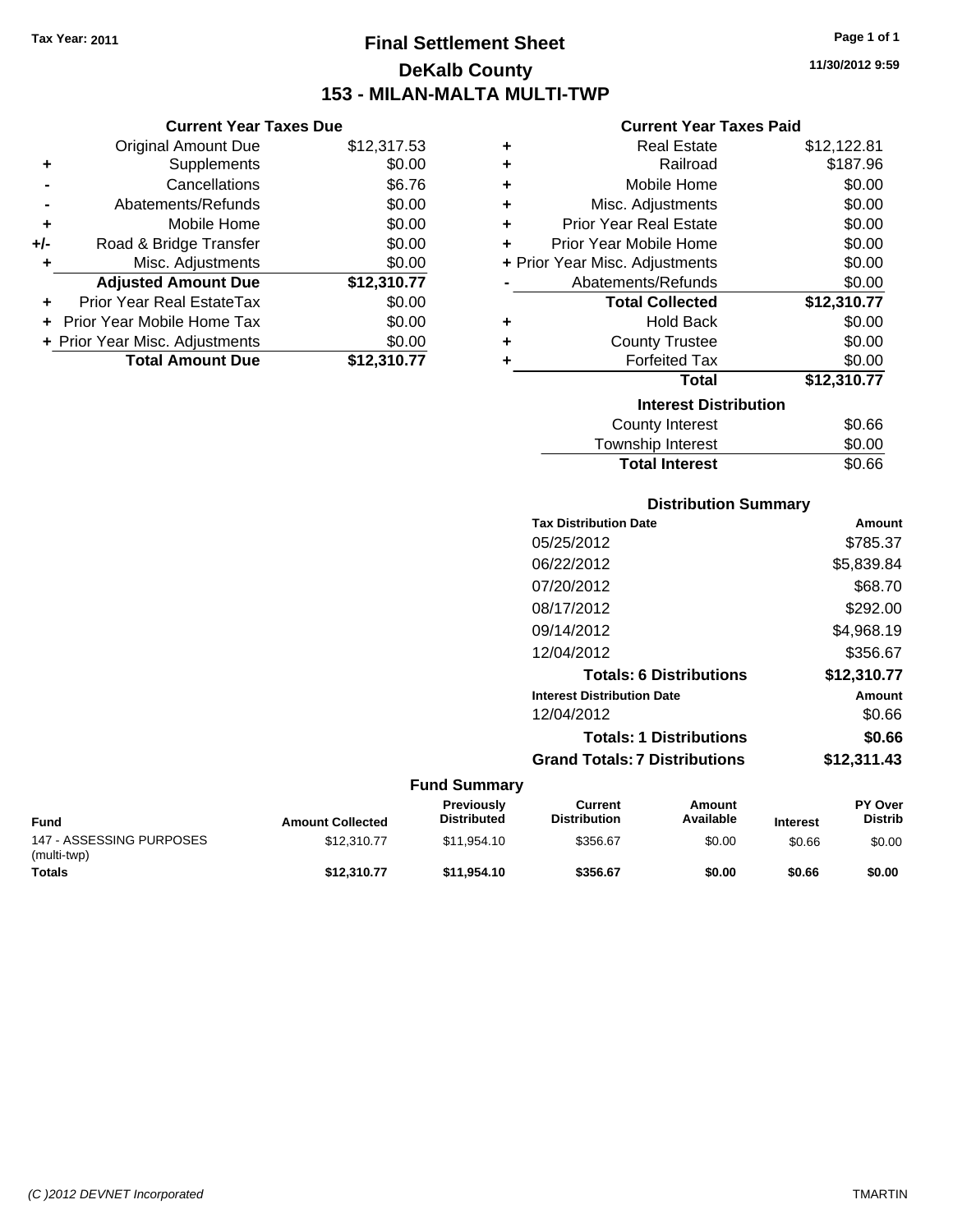**Current Year Taxes Due** Original Amount Due \$11,940.33

**Adjusted Amount Due \$11,932.28**

**Total Amount Due \$11,897.08**

**+** Supplements \$0.00 **-** Cancellations \$17.13 **-** Abatements/Refunds \$0.81 **+** Mobile Home \$1.25 **+/-** Road & Bridge Transfer \$0.00 **+** Misc. Adjustments \$8.64

**+** Prior Year Real EstateTax (\$35.20) **+** Prior Year Mobile Home Tax \$0.00 **+ Prior Year Misc. Adjustments**  $$0.00$ 

## **Final Settlement Sheet Tax Year: 2011 Page 1 of 1 DeKalb County 154 - PAW PAW-SHABBONA MULT TWP**

**11/30/2012 9:59**

## **Current Year Taxes Paid**

| ٠ | <b>Real Estate</b>             | \$11,572.15 |
|---|--------------------------------|-------------|
| ٠ | Railroad                       | \$343.24    |
| ÷ | Mobile Home                    | \$1.25      |
| ÷ | Misc. Adjustments              | \$8.64      |
| ÷ | <b>Prior Year Real Estate</b>  | (\$35.20)   |
| ÷ | Prior Year Mobile Home         | \$0.00      |
|   | + Prior Year Misc. Adjustments | \$0.00      |
|   | Abatements/Refunds             | \$0.81      |
|   | <b>Total Collected</b>         | \$11,889.27 |
| ٠ | <b>Hold Back</b>               | \$0.00      |
| ٠ | <b>County Trustee</b>          | \$7.40      |
| ٠ | <b>Forfeited Tax</b>           | \$0.41      |
|   | Total                          | \$11,897.08 |
|   | <b>Interest Distribution</b>   |             |
|   | <b>County Interest</b>         | \$0.63      |
|   | Township Interest              | \$0.00      |

| Distribution Summary  |        |
|-----------------------|--------|
| <b>Total Interest</b> | \$0.63 |
| Township Interest     | \$0.00 |
| County Interest       | \$0.63 |

| <b>Tax Distribution Date</b>         | Amount      |
|--------------------------------------|-------------|
| 05/25/2012                           | \$883.23    |
| 06/22/2012                           | \$5,403.14  |
| 07/20/2012                           | \$100.39    |
| 08/17/2012                           | \$398.69    |
| 09/14/2012                           | \$4,478.21  |
| 12/04/2012                           | \$625.61    |
| <b>Totals: 6 Distributions</b>       | \$11,889.27 |
| <b>Interest Distribution Date</b>    | Amount      |
| 12/04/2012                           | \$0.63      |
| <b>Totals: 1 Distributions</b>       | \$0.63      |
| <b>Grand Totals: 7 Distributions</b> | \$11,889.90 |
|                                      |             |

|                                         |                           |                         | <b>Fund Summary</b>                     |                                                      |                     |                 |                           |
|-----------------------------------------|---------------------------|-------------------------|-----------------------------------------|------------------------------------------------------|---------------------|-----------------|---------------------------|
| <b>Fund</b>                             |                           | <b>Amount Collected</b> | <b>Previously</b><br><b>Distributed</b> | Current<br><b>Distribution</b>                       | Amount<br>Available | <b>Interest</b> | PY Over<br><b>Distrib</b> |
| 147 - ASSESSING PURPOSES<br>(multi-twp) |                           | \$11,889.27             | \$11,263.66                             | \$625.61                                             | \$0.00              | \$0.63          | \$0.00                    |
| <b>Totals</b>                           |                           | \$11,889.27             | \$11,263.66                             | \$625.61                                             | \$0.00              | \$0.63          | \$0.00                    |
|                                         |                           |                         | <b>Miscellaneous Adjustment Detail</b>  |                                                      |                     |                 |                           |
| Year Source                             | <b>Account Type</b>       |                         | <b>Amount Adjustment Description</b>    |                                                      |                     |                 |                           |
| RE - Real Estate<br>2011                | <b>Back Tax Collected</b> |                         |                                         | \$5.99 HAREAS REDEMPTION 13-35-202-017 by TBA        |                     |                 |                           |
| 2011 RE - Real Estate                   | Paymt In Lieu of Tax      |                         |                                         | \$2.65 SEQUOYA APARTMENTS - HOUSING AUTHORITY by TBA |                     |                 |                           |
| <b>Totals 2 entries</b>                 |                           |                         | \$8.64                                  |                                                      |                     |                 |                           |
|                                         |                           |                         | <b>Abatement Detail</b>                 |                                                      |                     |                 |                           |
| Year Source                             | <b>Account Type</b>       |                         | <b>Amount Adjustment Description</b>    |                                                      |                     |                 |                           |
| 2011 RE - Real Estate                   | <b>PTAB Decision</b>      |                         |                                         | \$0.02 13-15-176-011 PTAB INTEREST REFUND by TBA     |                     |                 |                           |
| 2011 RE - Real Estate                   | <b>PTAB Decision</b>      |                         |                                         | \$0.79 13-15-327-010 PTAB INTEREST REFUND by TBA     |                     |                 |                           |

**Totals \$0.81 2 entries**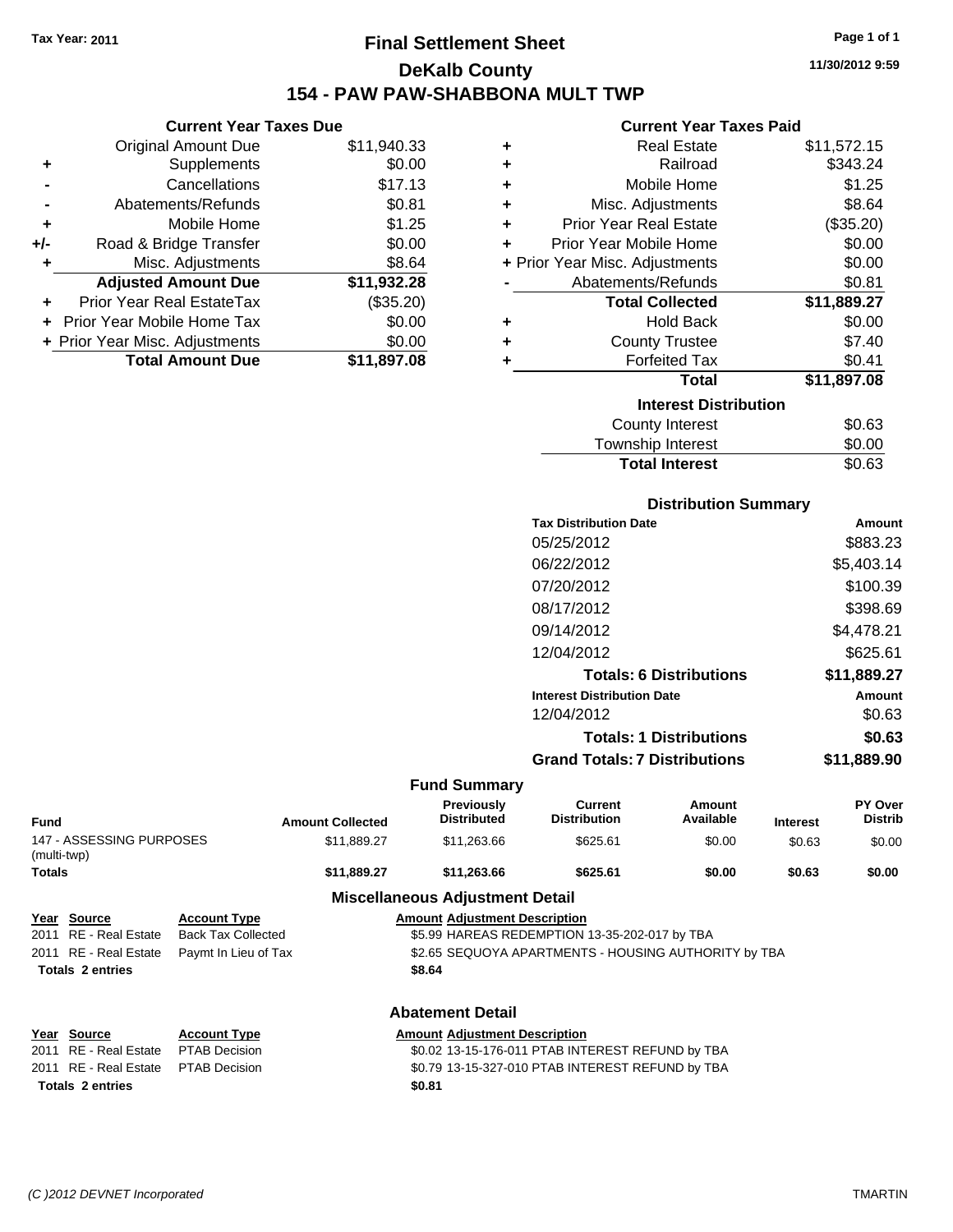**Current Year Taxes Due** Original Amount Due \$10,852.78

**Adjusted Amount Due \$10,844.65**

**Total Amount Due \$10,844.65**

**+** Supplements \$0.00 **-** Cancellations \$9.00 **-** Abatements/Refunds \$0.00 **+** Mobile Home \$0.87 **+/-** Road & Bridge Transfer \$0.00 **+** Misc. Adjustments \$0.00

**+** Prior Year Real EstateTax \$0.00 **+** Prior Year Mobile Home Tax \$0.00 **+ Prior Year Misc. Adjustments**  $$0.00$ 

## **Final Settlement Sheet Tax Year: 2011 Page 1 of 1 DeKalb County 155 - SOUTH GROVE-MAYFIELD MULT**

**11/30/2012 9:59**

## **Current Year Taxes Paid**

| ٠ | <b>Real Estate</b>             | \$10,843.78 |
|---|--------------------------------|-------------|
| ٠ | Railroad                       | \$0.00      |
| ÷ | Mobile Home                    | \$0.87      |
| ÷ | Misc. Adjustments              | \$0.00      |
| ÷ | <b>Prior Year Real Estate</b>  | \$0.00      |
| ÷ | Prior Year Mobile Home         | \$0.00      |
|   | + Prior Year Misc. Adjustments | \$0.00      |
|   | Abatements/Refunds             | \$0.00      |
|   | <b>Total Collected</b>         | \$10,844.65 |
| ٠ | <b>Hold Back</b>               | \$0.00      |
| ٠ | <b>County Trustee</b>          | \$0.00      |
| ٠ | <b>Forfeited Tax</b>           | \$0.00      |
|   | <b>Total</b>                   | \$10,844.65 |
|   | <b>Interest Distribution</b>   |             |
|   | <b>County Interest</b>         | \$0.58      |
|   | Taunaakin lataraat             | ጦ ለለ        |

| <b>Total Interest</b> | \$0.58 |
|-----------------------|--------|
| Township Interest     | \$0.00 |
| County Interest       | \$0.58 |

## **Distribution Summary**

| <b>Tax Distribution Date</b>         | Amount      |
|--------------------------------------|-------------|
| 05/25/2012                           | \$984.57    |
| 06/22/2012                           | \$4,877.16  |
| 07/20/2012                           | \$80.51     |
| 08/17/2012                           | \$257.57    |
| 09/14/2012                           | \$4,238.15  |
| 12/04/2012                           | \$406.69    |
| <b>Totals: 6 Distributions</b>       | \$10.844.65 |
| <b>Interest Distribution Date</b>    | Amount      |
| 12/04/2012                           | \$0.58      |
| <b>Totals: 1 Distributions</b>       | \$0.58      |
| <b>Grand Totals: 7 Distributions</b> | \$10,845,23 |
|                                      |             |

| Fund                                    | <b>Amount Collected</b> | <b>Previously</b><br><b>Distributed</b> | Current<br><b>Distribution</b> | Amount<br>Available | <b>Interest</b> | <b>PY Over</b><br><b>Distrib</b> |
|-----------------------------------------|-------------------------|-----------------------------------------|--------------------------------|---------------------|-----------------|----------------------------------|
| 147 - ASSESSING PURPOSES<br>(multi-twp) | \$10.844.65             | \$10,437.96                             | \$406.69                       | \$0.00              | \$0.58          | \$0.00                           |
| <b>Totals</b>                           | \$10.844.65             | \$10,437.96                             | \$406.69                       | \$0.00              | \$0.58          | \$0.00                           |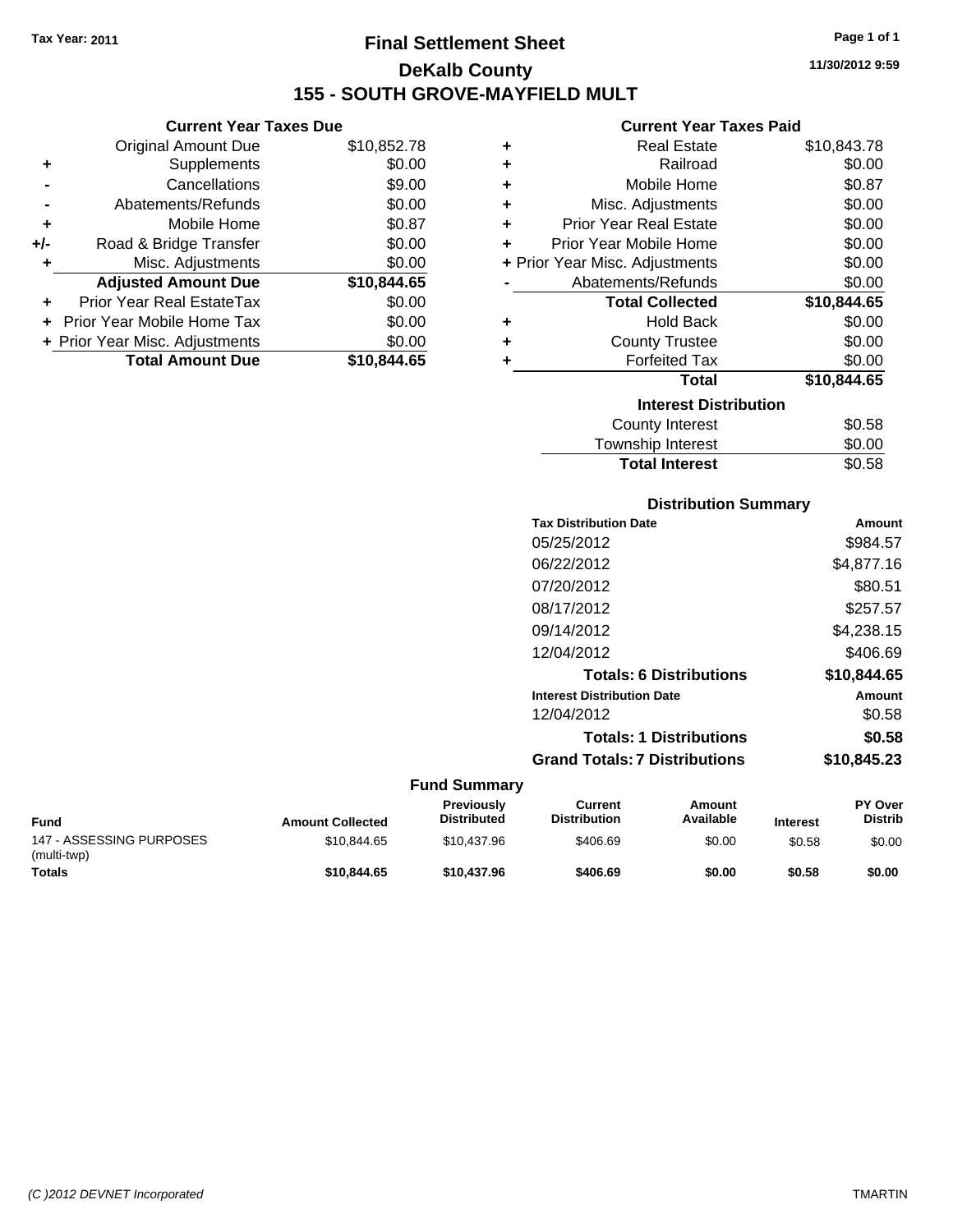## **Final Settlement Sheet Tax Year: 2011 Page 1 of 1 DeKalb County 156 - VICTOR-SOMONAUK MULTI TWP**

**11/30/2012 9:59**

## **Current Year Taxes Paid**

|     | <b>Original Amount Due</b>     | \$20,490.00 | ٠ | <b>Real Estate</b>             | \$20,250.83 |
|-----|--------------------------------|-------------|---|--------------------------------|-------------|
| ٠   | <b>Supplements</b>             | \$0.00      | ÷ | Railroad                       | \$208.20    |
|     | Cancellations                  | \$20.31     | ٠ | Mobile Home                    | \$0.70      |
|     | Abatements/Refunds             | \$0.00      | ٠ | Misc. Adjustments              | \$1.75      |
| ٠   | Mobile Home                    | \$0.71      | ÷ | <b>Prior Year Real Estate</b>  | \$0.00      |
| +/- | Road & Bridge Transfer         | \$0.00      | ٠ | Prior Year Mobile Home         | \$0.00      |
|     | Misc. Adjustments              | \$1.75      |   | + Prior Year Misc. Adjustments | \$0.00      |
|     | <b>Adjusted Amount Due</b>     | \$20,472.15 |   | Abatements/Refunds             | \$0.00      |
| ÷.  | Prior Year Real EstateTax      | \$0.00      |   | <b>Total Collected</b>         | \$20,461.48 |
|     | + Prior Year Mobile Home Tax   | \$0.00      | ÷ | <b>Hold Back</b>               | \$0.00      |
|     | + Prior Year Misc. Adjustments | \$0.00      | ٠ | <b>County Trustee</b>          | \$10.66     |
|     | <b>Total Amount Due</b>        | \$20,472.15 |   | <b>Forfeited Tax</b>           | \$0.01      |
|     |                                |             |   | <b>Total</b>                   | \$20,472.15 |
|     |                                |             |   | <b>Interest Distribution</b>   |             |
|     |                                |             |   | County Interest                | \$1.09      |
|     |                                |             |   |                                |             |

## Township Interest \$0.00 Total Interest \$1.09

| <b>Distribution Summary</b>          |             |
|--------------------------------------|-------------|
| <b>Tax Distribution Date</b>         | Amount      |
| 05/25/2012                           | \$2,158.64  |
| 06/22/2012                           | \$9,079.95  |
| 07/20/2012                           | \$319.52    |
| 08/17/2012                           | \$755.34    |
| 09/14/2012                           | \$6,884.57  |
| 12/04/2012                           | \$1,263.46  |
| <b>Totals: 6 Distributions</b>       | \$20,461.48 |
| <b>Interest Distribution Date</b>    | Amount      |
| 12/04/2012                           | \$1.09      |
| <b>Totals: 1 Distributions</b>       | \$1.09      |
| <b>Grand Totals: 7 Distributions</b> | \$20,462.57 |

#### **Fund Summary**

| Fund                                    | <b>Amount Collected</b> | <b>Previously</b><br><b>Distributed</b> | Current<br><b>Distribution</b> | Amount<br>Available | <b>Interest</b> | <b>PY Over</b><br><b>Distrib</b> |
|-----------------------------------------|-------------------------|-----------------------------------------|--------------------------------|---------------------|-----------------|----------------------------------|
| 147 - ASSESSING PURPOSES<br>(multi-twp) | \$20.461.48             | \$19.198.02                             | \$1.263.46                     | \$0.00              | \$1.09          | \$0.00                           |
| <b>Totals</b>                           | \$20,461.48             | \$19,198,02                             | \$1,263,46                     | \$0.00              | \$1.09          | \$0.00                           |
|                                         |                         | Miscellaneous Adiustment Detail         |                                |                     |                 |                                  |

#### **Miscellaneous Adjustment Detail**

| Year Source             | <b>Account Type</b>                      | <b>Amount Adiustment Description</b>            |
|-------------------------|------------------------------------------|-------------------------------------------------|
|                         | 2011 RE - Real Estate Back Tax Collected | \$1.75 SHISSLER REDEMPTION 18-10-203-008 by TBA |
| <b>Totals 1 entries</b> |                                          | \$1.75                                          |

**Current Year Taxes Due**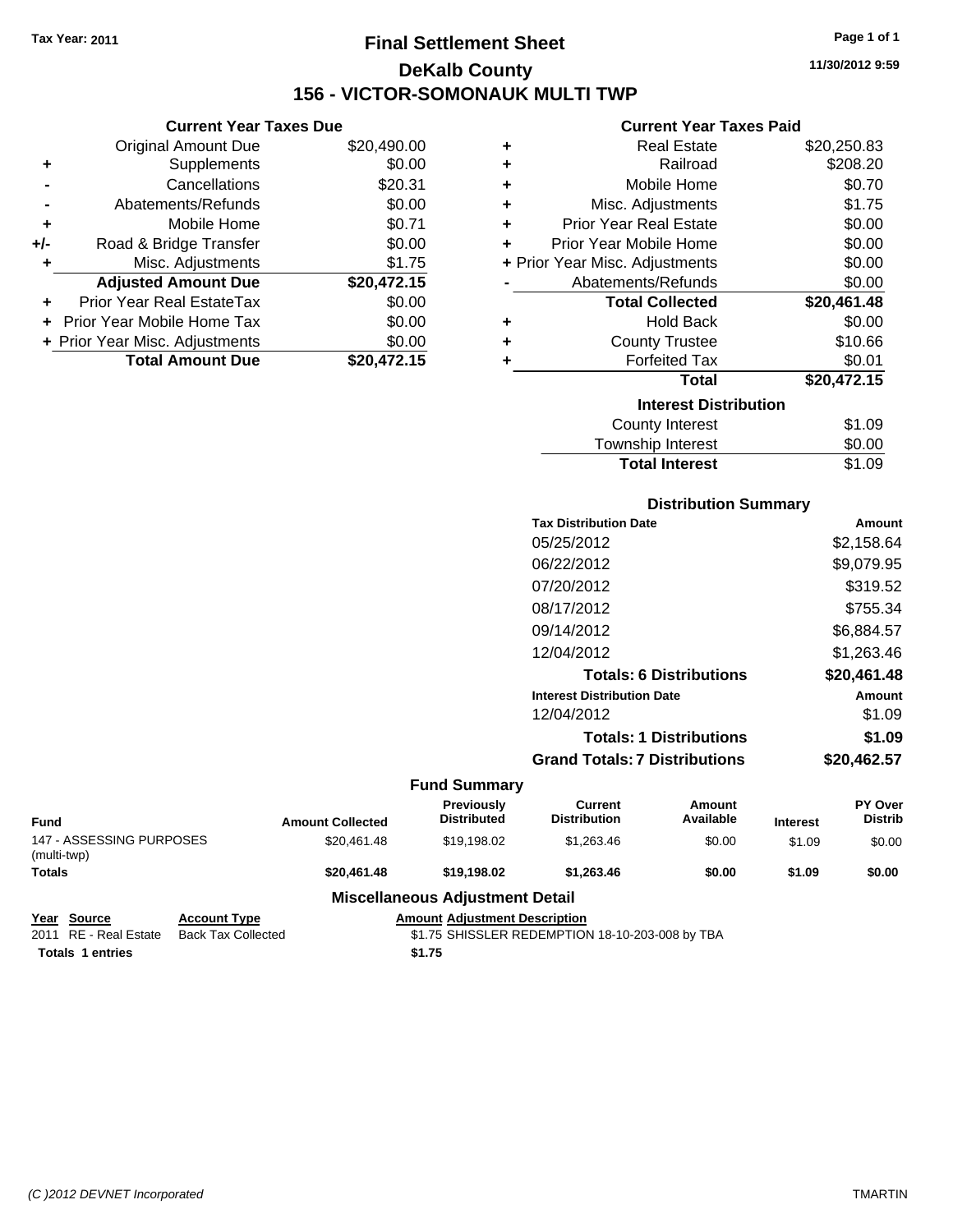## **Final Settlement Sheet Tax Year: 2011 Page 1 of 1 DeKalb County 157 - GENOA PUBLIC LIBRARY DIST**

## **Current Year Taxes Due**

|       | <b>Original Amount Due</b>        | \$212,609.69 |
|-------|-----------------------------------|--------------|
| ٠     | Supplements                       | \$0.00       |
|       | Cancellations                     | \$714.60     |
|       | Abatements/Refunds                | \$0.00       |
| ÷     | Mobile Home                       | \$178.72     |
| $+/-$ | Road & Bridge Transfer            | \$0.00       |
| ٠     | Misc. Adjustments                 | \$4.83       |
|       | <b>Adjusted Amount Due</b>        | \$212,078.64 |
|       | <b>Prior Year Real EstateTax</b>  | (\$119.59)   |
|       | <b>Prior Year Mobile Home Tax</b> | \$0.00       |
|       | + Prior Year Misc. Adjustments    | \$2.76       |
|       | <b>Total Amount Due</b>           | \$211,961.81 |

#### **Current Year Taxes Paid**

| ٠ | <b>Real Estate</b>             | \$211,320.67 |
|---|--------------------------------|--------------|
| ÷ | Railroad                       | \$508.74     |
| ÷ | Mobile Home                    | \$177.25     |
| ٠ | Misc. Adjustments              | \$4.83       |
| ÷ | <b>Prior Year Real Estate</b>  | (\$119.59)   |
| ٠ | Prior Year Mobile Home         | \$0.00       |
|   | + Prior Year Misc. Adjustments | \$2.76       |
|   | Abatements/Refunds             | \$0.00       |
|   | <b>Total Collected</b>         | \$211,894.66 |
| ٠ | <b>Hold Back</b>               | \$0.00       |
| ÷ | <b>County Trustee</b>          | \$67.15      |
| ٠ | <b>Forfeited Tax</b>           | \$0.00       |
|   | Total                          | \$211,961.81 |
|   | <b>Interest Distribution</b>   |              |
|   | <b>County Interest</b>         | \$11.31      |
|   | Townshin Interest              | ደ0 00        |

## Township Interest  $$0.00$ **Total Interest** \$11.31

## **Distribution Summary**

| Amount       |
|--------------|
| \$19,530.27  |
| \$86,834.26  |
| \$1,479.10   |
| \$10,556.19  |
| \$81,513.83  |
| \$11,981.01  |
| \$211,894.66 |
| Amount       |
| \$11.31      |
| \$11.31      |
| \$211,905.97 |
|              |

## **Fund Summary**

|                                         |                         | <b>Previously</b>  | Current             | Amount    |                 | PY Over        |
|-----------------------------------------|-------------------------|--------------------|---------------------|-----------|-----------------|----------------|
| <b>Fund</b>                             | <b>Amount Collected</b> | <b>Distributed</b> | <b>Distribution</b> | Available | <b>Interest</b> | <b>Distrib</b> |
| 001 - CORPORATE                         | \$162,135.45            | \$152,967.92       | \$9,167.53          | \$0.00    | \$8.66          | \$0.00         |
| 004 - OPERATIONS & MAINTENANCE          | \$14,516.05             | \$13,695.29        | \$820.76            | \$0.00    | \$0.77          | \$0.00         |
| 005 - I. M. R. F.                       | \$14.516.05             | \$13,695.29        | \$820.76            | \$0.00    | \$0.77          | \$0.00         |
| 027 - AUDIT                             | \$2.329.14              | \$2,197.45         | \$131.69            | \$0.00    | \$0.12          | \$0.00         |
| 035 - TORT JUDGEMENTS/LIABILITY<br>INS. | \$9.683.16              | \$9,135.66         | \$547.50            | \$0.00    | \$0.52          | \$0.00         |
| 047 - SOCIAL SECURITY                   | \$8.714.81              | \$8,222,04         | \$492.77            | \$0.00    | \$0.47          | \$0.00         |
| <b>Totals</b>                           | \$211.894.66            | \$199.913.65       | \$11.981.01         | \$0.00    | \$11.31         | \$0.00         |

## **Miscellaneous Adjustment Detail**

| Year Source           | <b>Account Type</b>                      | <b>Amount Adjustment Description</b>              |
|-----------------------|------------------------------------------|---------------------------------------------------|
|                       | 2011 MH - Mobile Home Back Tax Collected | \$2.76 LEON REDEMPTION 03-30-131-001-00450 by TBA |
| 2011 RE - Real Estate | Back Tax Collected                       | \$4.83 SCAVENGER SALE 03-30-101-003 by TBA        |
| Totals 2 entries      |                                          | \$7.59                                            |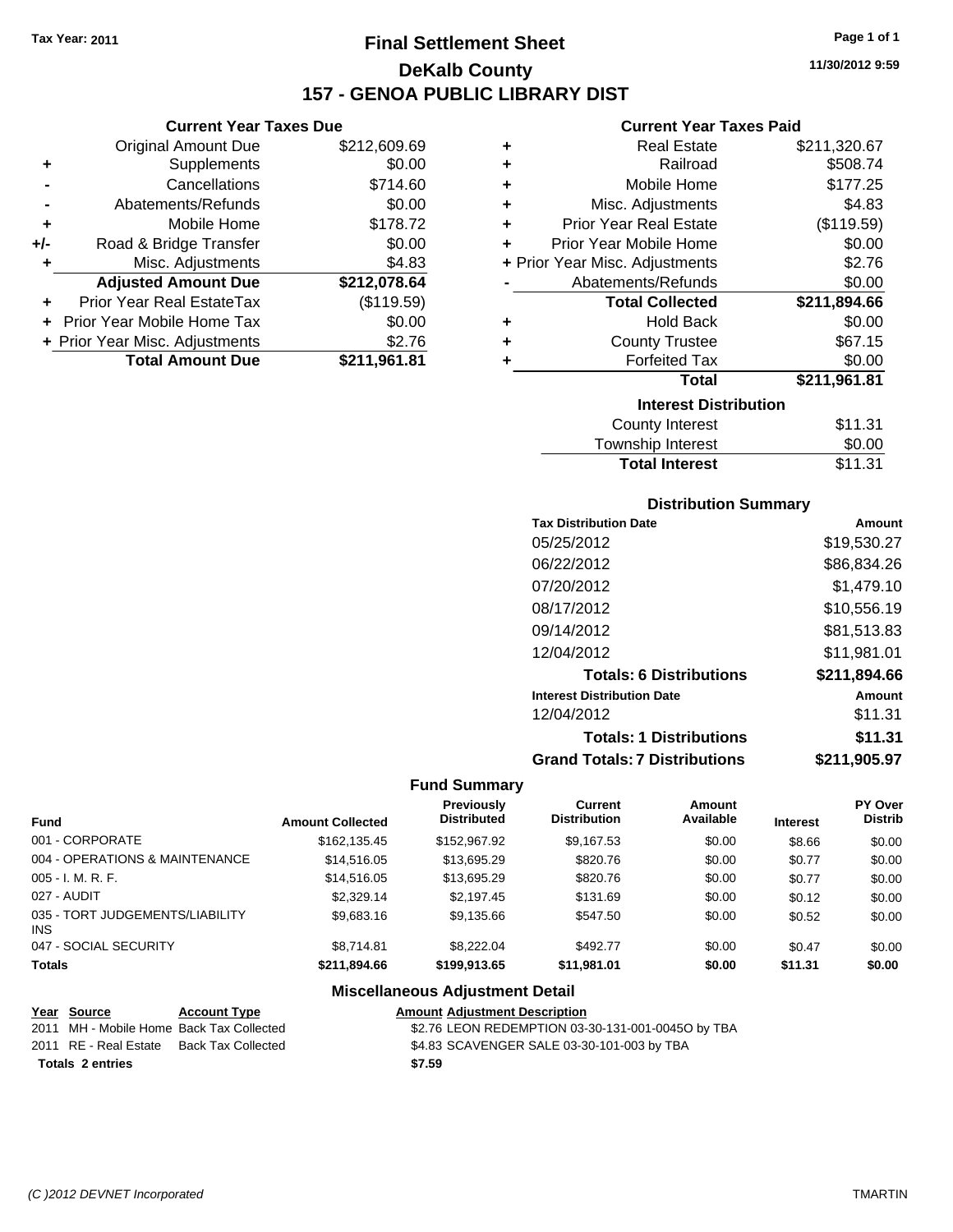## **Final Settlement Sheet Tax Year: 2011 Page 1 of 1 DeKalb County 158 - DEKALB TIF1**

**11/30/2012 9:59**

#### **Current Year Taxes Due**

|     | <b>Original Amount Due</b>     | \$4,426,251.66 |
|-----|--------------------------------|----------------|
| ٠   | Supplements                    | \$0.00         |
|     | Cancellations                  | \$480.82       |
|     | Abatements/Refunds             | \$0.00         |
| ٠   | Mobile Home                    | \$0.00         |
| +/- | Road & Bridge Transfer         | \$0.00         |
| ٠   | Misc. Adjustments              | \$0.00         |
|     | <b>Adjusted Amount Due</b>     | \$4,425,770.84 |
|     | Prior Year Real EstateTax      | \$1,491.22     |
|     | Prior Year Mobile Home Tax     | \$0.00         |
|     | + Prior Year Misc. Adjustments | \$0.00         |
|     | <b>Total Amount Due</b>        | \$4,427,262.06 |

## **Current Year Taxes Paid**

| ٠ | <b>Real Estate</b>             | \$4,423,854.70 |
|---|--------------------------------|----------------|
| ÷ | Railroad                       | \$0.00         |
| ٠ | Mobile Home                    | \$0.00         |
| ٠ | Misc. Adjustments              | \$0.00         |
| ٠ | <b>Prior Year Real Estate</b>  | \$1,491.22     |
| ٠ | Prior Year Mobile Home         | \$0.00         |
|   | + Prior Year Misc. Adjustments | \$0.00         |
|   | Abatements/Refunds             | \$0.00         |
|   | <b>Total Collected</b>         | \$4,425,345.92 |
| ٠ | <b>Hold Back</b>               | \$0.00         |
| ٠ | <b>County Trustee</b>          | \$0.00         |
| ٠ | <b>Forfeited Tax</b>           | \$1,916.14     |
|   | Total                          | \$4,427,262.06 |
|   | <b>Interest Distribution</b>   |                |
|   | County Intornet                | רר אררש        |

| <b>Total Interest</b> | \$236.22 |
|-----------------------|----------|
| Township Interest     | \$0.00   |
| County Interest       | \$236.22 |

## **Distribution Summary**

| <b>Tax Distribution Date</b>         | Amount         |
|--------------------------------------|----------------|
| 05/25/2012                           | \$560,716.38   |
| 06/22/2012                           | \$1,618,883.22 |
| 07/20/2012                           | \$25,283.69    |
| 08/17/2012                           | \$386,128.43   |
| 09/14/2012                           | \$1,435,396.35 |
| 12/04/2012                           | \$398,937.85   |
| <b>Totals: 6 Distributions</b>       | \$4,425,345.92 |
| <b>Interest Distribution Date</b>    | Amount         |
| 12/04/2012                           | \$236.22       |
| <b>Totals: 1 Distributions</b>       | \$236.22       |
| <b>Grand Totals: 7 Distributions</b> | \$4,425,582.14 |
|                                      |                |

#### **Fund Summary Current Previously**

|                 |                         | Previously     | Current             | Amount    |                 | <b>PY Over</b> |
|-----------------|-------------------------|----------------|---------------------|-----------|-----------------|----------------|
| Fund            | <b>Amount Collected</b> | Distributed    | <b>Distribution</b> | Available | <b>Interest</b> | Distrib        |
| 001 - CORPORATE | \$4.425.345.92          | \$4.026.408.07 | \$398.937.85        | \$0.00    | \$236.22        | \$0.00         |
| Totals          | \$4.425.345.92          | \$4.026.408.07 | \$398,937.85        | \$0.00    | \$236.22        | \$0.00         |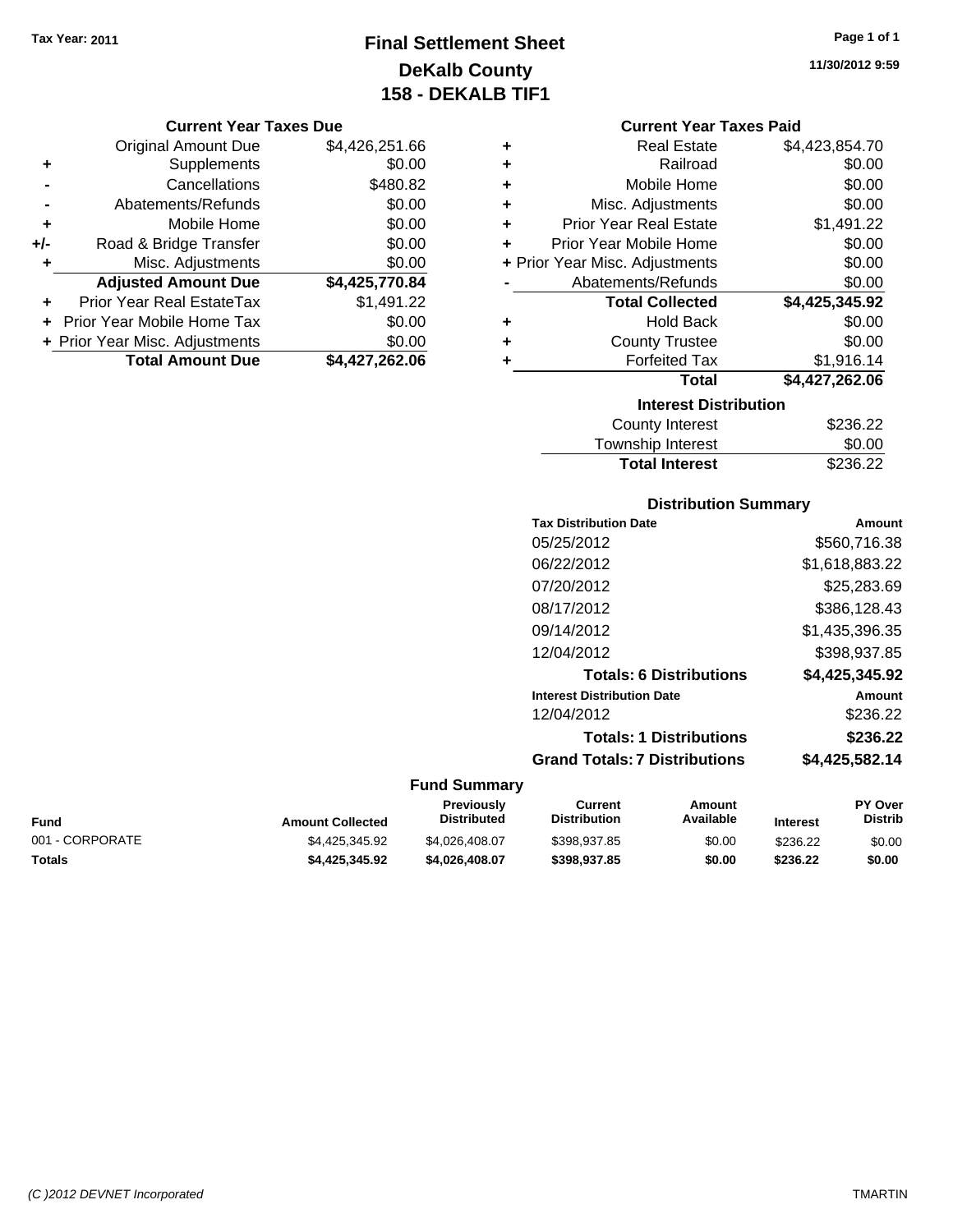## **Final Settlement Sheet Tax Year: 2011 Page 1 of 1 DeKalb County 159 - DEKALB TIF2**

#### **Current Year Taxes Due**

|       | <b>Original Amount Due</b>     | \$1,853,625.78 |
|-------|--------------------------------|----------------|
| ٠     | Supplements                    | \$0.00         |
|       | Cancellations                  | \$2,150.96     |
|       | Abatements/Refunds             | \$0.00         |
| ٠     | Mobile Home                    | \$0.00         |
| $+/-$ | Road & Bridge Transfer         | \$0.00         |
| ٠     | Misc. Adjustments              | \$0.00         |
|       | <b>Adjusted Amount Due</b>     | \$1,851,474.82 |
|       | Prior Year Real EstateTax      | \$0.00         |
|       | Prior Year Mobile Home Tax     | \$0.00         |
|       | + Prior Year Misc. Adjustments | \$0.00         |
|       | <b>Total Amount Due</b>        | \$1,851,474.82 |

| ٠ | <b>Real Estate</b>             | \$1,851,256.06 |
|---|--------------------------------|----------------|
| ÷ | Railroad                       | \$0.00         |
| ٠ | Mobile Home                    | \$0.00         |
| ٠ | Misc. Adjustments              | \$0.00         |
| ٠ | <b>Prior Year Real Estate</b>  | \$0.00         |
| ÷ | Prior Year Mobile Home         | \$0.00         |
|   | + Prior Year Misc. Adjustments | \$0.00         |
|   | Abatements/Refunds             | \$0.00         |
|   | <b>Total Collected</b>         | \$1,851,256.06 |
| ٠ | Hold Back                      | \$0.00         |
| ٠ | <b>County Trustee</b>          | \$218.76       |
| ٠ | <b>Forfeited Tax</b>           | \$0.00         |
|   | Total                          | \$1,851,474.82 |
|   | <b>Interest Distribution</b>   |                |
|   | County Interest                | ድዕደ ደኃ         |

| County Interest       | \$98.82 |
|-----------------------|---------|
| Township Interest     | \$0.00  |
| <b>Total Interest</b> | \$98.82 |

## **Distribution Summary**

| <b>Tax Distribution Date</b>         | Amount         |
|--------------------------------------|----------------|
| 05/25/2012                           | \$108,773.24   |
| 06/22/2012                           | \$804,823.39   |
| 07/20/2012                           | \$17,665.32    |
| 08/17/2012                           | \$61,296.01    |
| 09/14/2012                           | \$766,192.43   |
| 12/04/2012                           | \$92,505.67    |
| <b>Totals: 6 Distributions</b>       | \$1,851,256.06 |
| <b>Interest Distribution Date</b>    | Amount         |
| 12/04/2012                           | \$98.82        |
| <b>Totals: 1 Distributions</b>       | \$98.82        |
| <b>Grand Totals: 7 Distributions</b> | \$1,851,354.88 |
|                                      |                |

## **Fund Summary**

 $\overline{\phantom{0}}$ 

|                 |                         | <b>Previously</b>  | Current             | Amount    |                 | <b>PY Over</b> |
|-----------------|-------------------------|--------------------|---------------------|-----------|-----------------|----------------|
| Fund            | <b>Amount Collected</b> | <b>Distributed</b> | <b>Distribution</b> | Available | <b>Interest</b> | Distrib        |
| 001 - CORPORATE | \$1.851.256.06          | \$1.758.750.39     | \$92,505.67         | \$0.00    | \$98.82         | \$0.00         |
| Totals          | \$1.851.256.06          | \$1.758.750.39     | \$92.505.67         | \$0.00    | \$98.82         | \$0.00         |

## **Miscellaneous Adjustment Detail**

| <u>Year Source</u>      | <b>Account Type</b>                        | <b>Amount Adjustment Description</b>                 |
|-------------------------|--------------------------------------------|------------------------------------------------------|
|                         | 2011 RE - Real Estate Paymt In Lieu of Tax | \$0.00 DEKALB UNITS - HOUSING AUTHORITY by TBA       |
|                         | 2011 RE - Real Estate Back Tax Collected   | \$0.00 HEL ADJUSTMENT 08-22-476-004 2007-2010 by TBA |
|                         | 2011 RE - Real Estate Paymt In Lieu of Tax | \$0.00 DEKALB UNITS - HOUSING AUTHORITY by TBA       |
| <b>Totals 3 entries</b> |                                            | \$0.00                                               |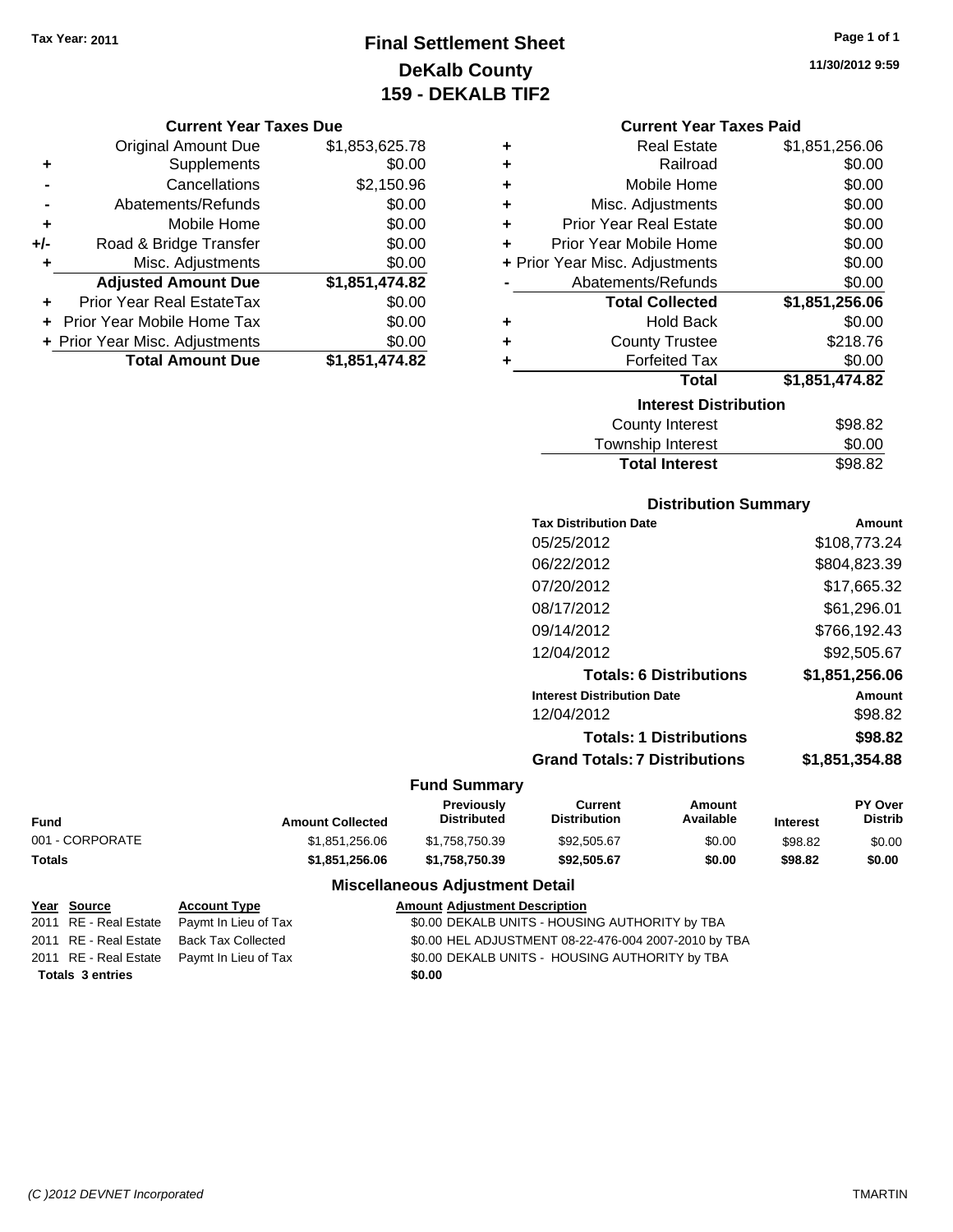## **Final Settlement Sheet Tax Year: 2011 Page 1 of 1 DeKalb County 160 - DEKALB TIF1 AMENDED**

**11/30/2012 9:59**

## **Current Year Taxes Paid**

|     | <b>Current Year Taxes Due</b>  |                |        |
|-----|--------------------------------|----------------|--------|
|     | <b>Original Amount Due</b>     | \$2,254,808.20 | ٠      |
|     | Supplements                    | \$0.00         | ٠      |
|     | Cancellations                  | \$2,536.22     | ٠      |
|     | Abatements/Refunds             | \$0.00         | ٠      |
|     | Mobile Home                    | \$0.00         | ٠      |
| +/- | Road & Bridge Transfer         | \$0.00         | ٠      |
|     | Misc. Adjustments              | \$0.00         | + Prio |
|     | <b>Adjusted Amount Due</b>     | \$2,252,271.98 |        |
|     | Prior Year Real EstateTax      | \$0.00         |        |
|     | Prior Year Mobile Home Tax     | \$0.00         |        |
|     | + Prior Year Misc. Adjustments | \$0.00         | ٠      |
|     | <b>Total Amount Due</b>        | \$2,252,271.98 |        |
|     |                                |                |        |

| ٠ | <b>Real Estate</b>             | \$2,252,271.98 |  |  |  |
|---|--------------------------------|----------------|--|--|--|
| ٠ | Railroad                       | \$0.00         |  |  |  |
| ٠ | Mobile Home                    | \$0.00         |  |  |  |
| ٠ | Misc. Adjustments              | \$0.00         |  |  |  |
| ٠ | <b>Prior Year Real Estate</b>  | \$0.00         |  |  |  |
| ٠ | Prior Year Mobile Home         | \$0.00         |  |  |  |
|   | + Prior Year Misc. Adjustments | \$0.00         |  |  |  |
|   | Abatements/Refunds             | \$0.00         |  |  |  |
|   | <b>Total Collected</b>         | \$2,252,271.98 |  |  |  |
| ٠ | <b>Hold Back</b>               | \$0.00         |  |  |  |
| ÷ | <b>County Trustee</b>          | \$0.00         |  |  |  |
| ٠ | <b>Forfeited Tax</b>           | \$0.00         |  |  |  |
|   | Total                          | \$2,252,271.98 |  |  |  |
|   | <b>Interest Distribution</b>   |                |  |  |  |
|   | <b>County Interest</b>         | \$120.22       |  |  |  |
|   | Townshin Interest              | ፍሰ ሰበ          |  |  |  |

| Township Interest     | \$0.00   |
|-----------------------|----------|
| <b>Total Interest</b> | \$120.22 |
|                       |          |

## **Distribution Summary**

| <b>Tax Distribution Date</b>         | Amount         |
|--------------------------------------|----------------|
| 05/25/2012                           | \$241,590.94   |
| 06/22/2012                           | \$893,867.99   |
| 07/20/2012                           | \$10,551.10    |
| 08/17/2012                           | \$152,779.29   |
| 09/14/2012                           | \$869,722.14   |
| 12/04/2012                           | \$83.760.52    |
| <b>Totals: 6 Distributions</b>       | \$2,252,271.98 |
| <b>Interest Distribution Date</b>    | Amount         |
| 12/04/2012                           | \$120.22       |
| <b>Totals: 1 Distributions</b>       | \$120.22       |
| <b>Grand Totals: 7 Distributions</b> | \$2,252,392.20 |
|                                      |                |

| Fund            | <b>Amount Collected</b> | Previously<br><b>Distributed</b> | Current<br>Distribution | Amount<br>Available | <b>Interest</b> | <b>PY Over</b><br><b>Distrib</b> |
|-----------------|-------------------------|----------------------------------|-------------------------|---------------------|-----------------|----------------------------------|
| 001 - CORPORATE | \$2.252.271.98          | \$2.168.511.46                   | \$83,760.52             | \$0.00              | \$120.22        | \$0.00                           |
| Totals          | \$2,252,271.98          | \$2.168.511.46                   | \$83.760.52             | \$0.00              | \$120.22        | \$0.00                           |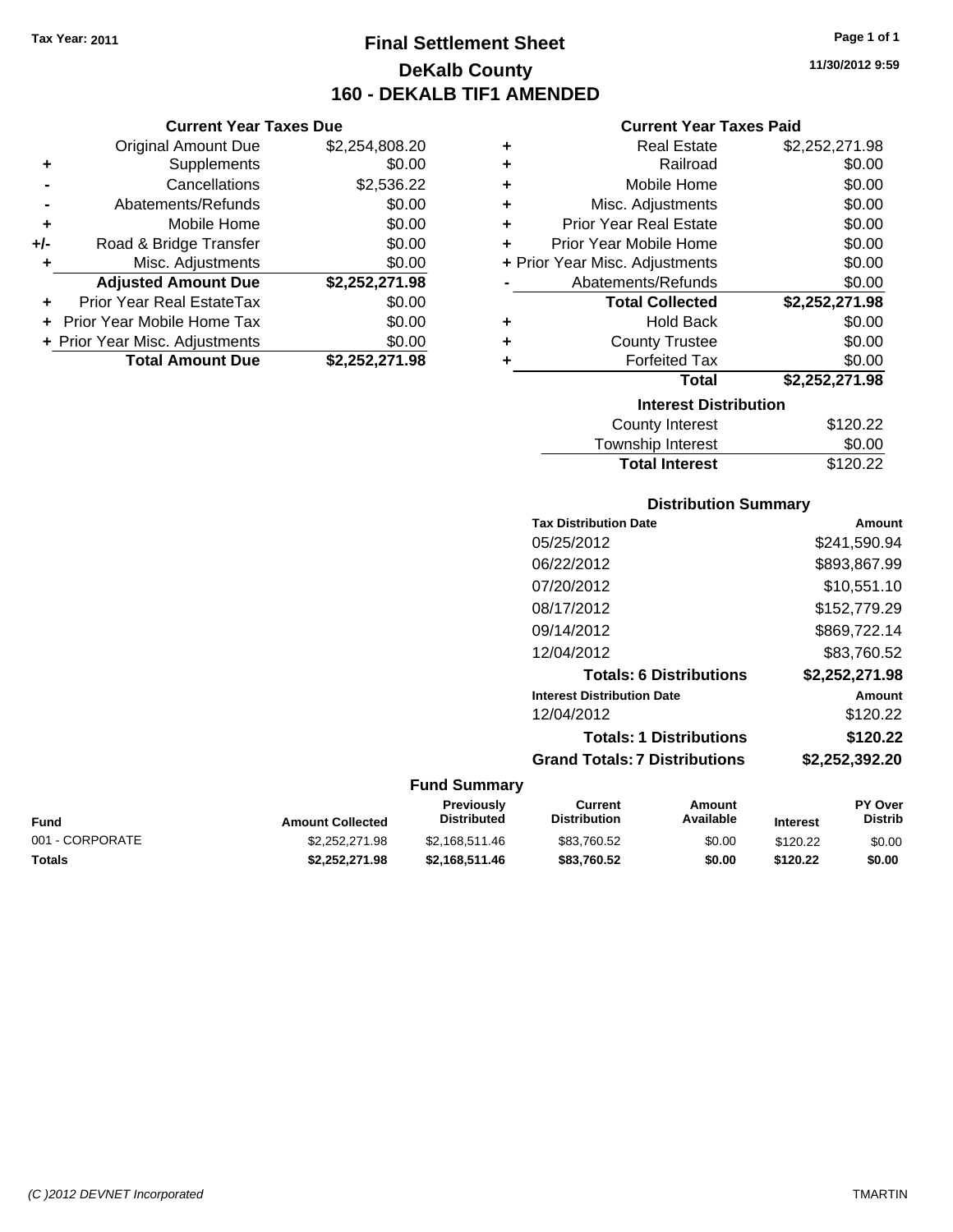## **Final Settlement Sheet Tax Year: 2011 Page 1 of 1 DeKalb County 162 - DEKALB TIF4**

**11/30/2012 9:59**

| <b>Current Year Taxes Due</b> |                                |        |  |  |
|-------------------------------|--------------------------------|--------|--|--|
|                               | Original Amount Due            | \$0.00 |  |  |
| ٠                             | Supplements                    | \$0.00 |  |  |
|                               | Cancellations                  | \$0.00 |  |  |
|                               | Abatements/Refunds             | \$0.00 |  |  |
| ٠                             | Mobile Home                    | \$0.00 |  |  |
| +/-                           | Road & Bridge Transfer         | \$0.00 |  |  |
| ٠                             | Misc. Adjustments              | \$0.00 |  |  |
|                               | <b>Adjusted Amount Due</b>     | \$0.00 |  |  |
|                               | Prior Year Real EstateTax      | \$0.00 |  |  |
|                               | Prior Year Mobile Home Tax     | \$0.00 |  |  |
|                               | + Prior Year Misc. Adjustments | \$0.00 |  |  |
|                               | <b>Total Amount Due</b>        | \$0.00 |  |  |
|                               |                                |        |  |  |

|   | <b>Current Year Taxes Paid</b>           |        |  |  |  |
|---|------------------------------------------|--------|--|--|--|
| ٠ | Real Estate                              | \$0.00 |  |  |  |
| ٠ | Railroad                                 | \$0.00 |  |  |  |
| ٠ | Mobile Home                              | \$0.00 |  |  |  |
| ٠ | Misc. Adjustments                        | \$0.00 |  |  |  |
| ٠ | <b>Prior Year Real Estate</b>            | \$0.00 |  |  |  |
| ÷ | Prior Year Mobile Home                   | \$0.00 |  |  |  |
|   | \$0.00<br>+ Prior Year Misc. Adjustments |        |  |  |  |
|   | \$0.00<br>Abatements/Refunds             |        |  |  |  |
|   | <b>Total Collected</b>                   | \$0.00 |  |  |  |
| ٠ | <b>Hold Back</b>                         | \$0.00 |  |  |  |
| ٠ | <b>County Trustee</b>                    | \$0.00 |  |  |  |
| ٠ | <b>Forfeited Tax</b>                     | \$0.00 |  |  |  |
|   | Total                                    | \$0.00 |  |  |  |
|   | <b>Interest Distribution</b>             |        |  |  |  |
|   | \$0.00<br>County Interest                |        |  |  |  |
|   | <b>Township Interest</b><br>\$0.00       |        |  |  |  |

| <b>OWISHIP INCIESL</b> | JU.UU  |
|------------------------|--------|
| <b>Total Interest</b>  | \$0.00 |

| <b>Fund Summary</b> |
|---------------------|
|                     |

| Fund            | <b>Amount Collected</b> | <b>Previously</b><br><b>Distributed</b> | Current<br><b>Distribution</b> | Amount<br>Available | <b>Interest</b> | PY Over<br><b>Distrib</b> |
|-----------------|-------------------------|-----------------------------------------|--------------------------------|---------------------|-----------------|---------------------------|
| 001 - CORPORATE | \$0.00                  | \$0.00                                  | \$0.00                         | \$0.00              | \$0.00          | \$0.00                    |
| Totals          | \$0.00                  | \$0.00                                  | \$0.00                         | \$0.00              | \$0.00          | \$0.00                    |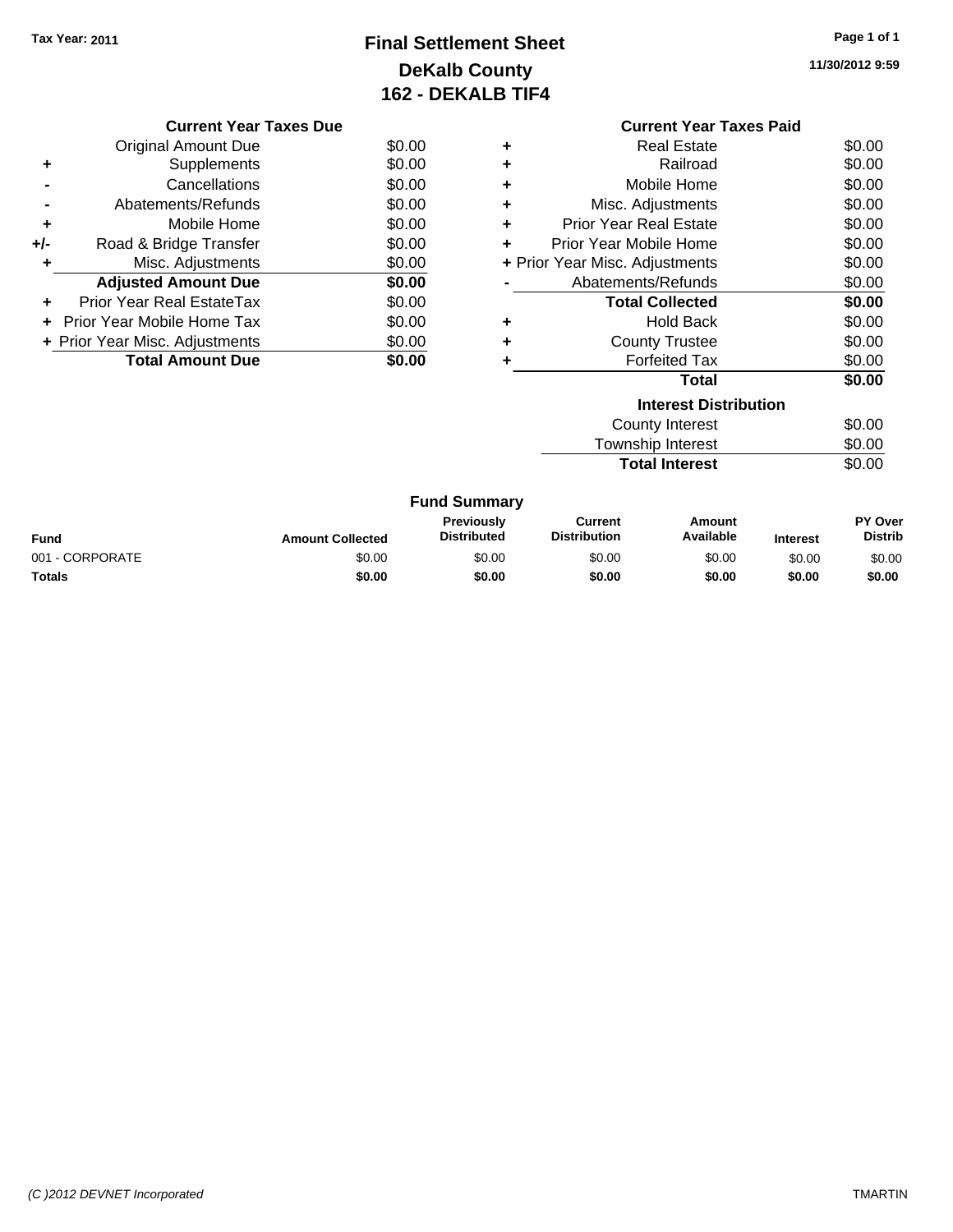## **Final Settlement Sheet Tax Year: 2011 Page 1 of 1 DeKalb County 163 - MALTA TIF**

**11/30/2012 9:59**

|   | <b>Current Year Taxes Paid</b> |              |  |  |  |
|---|--------------------------------|--------------|--|--|--|
| ٠ | <b>Real Estate</b>             | \$358,290.38 |  |  |  |
| ٠ | Railroad                       | \$0.00       |  |  |  |
| ٠ | Mobile Home                    | \$0.00       |  |  |  |
| ٠ | Misc. Adjustments              | \$0.00       |  |  |  |
| ÷ | <b>Prior Year Real Estate</b>  | \$0.00       |  |  |  |
| ÷ | Prior Year Mobile Home         | \$0.00       |  |  |  |
|   | + Prior Year Misc. Adjustments | \$0.00       |  |  |  |
|   | Abatements/Refunds             | \$0.00       |  |  |  |
|   | <b>Total Collected</b>         | \$358,290.38 |  |  |  |
| ٠ | <b>Hold Back</b>               | \$0.00       |  |  |  |
| ٠ | <b>County Trustee</b>          | \$0.00       |  |  |  |
| ٠ | <b>Forfeited Tax</b>           | \$0.00       |  |  |  |
|   | Total                          | \$358,290.38 |  |  |  |
|   | <b>Interest Distribution</b>   |              |  |  |  |
|   | <b>County Interest</b>         | \$19.12      |  |  |  |
|   | <b>Township Interest</b>       | \$0.00       |  |  |  |
|   | <b>Total Interest</b>          | \$19.12      |  |  |  |

## **Distribution Summary**

| <b>Tax Distribution Date</b>         | Amount       |
|--------------------------------------|--------------|
| 05/25/2012                           | \$40,862.06  |
| 06/22/2012                           | \$131,540.84 |
| 07/20/2012                           | \$7,353.23   |
| 08/17/2012                           | \$29.160.89  |
| 09/14/2012                           | \$140,235.93 |
| 12/04/2012                           | \$9.137.43   |
| <b>Totals: 6 Distributions</b>       | \$358,290.38 |
| <b>Interest Distribution Date</b>    | Amount       |
| 12/04/2012                           | \$19.12      |
| <b>Totals: 1 Distributions</b>       | \$19.12      |
| <b>Grand Totals: 7 Distributions</b> | \$358,309.50 |
|                                      |              |

| Fund            | <b>Amount Collected</b> | <b>Previously</b><br><b>Distributed</b> | Current<br>Distribution | Amount<br>Available | <b>Interest</b> | <b>PY Over</b><br><b>Distrib</b> |
|-----------------|-------------------------|-----------------------------------------|-------------------------|---------------------|-----------------|----------------------------------|
| 001 - CORPORATE | \$358,290.38            | \$349.152.95                            | \$9.137.43              | \$0.00              | \$19.12         | \$0.00                           |
| Totals          | \$358,290.38            | \$349.152.95                            | \$9.137.43              | \$0.00              | \$19.12         | \$0.00                           |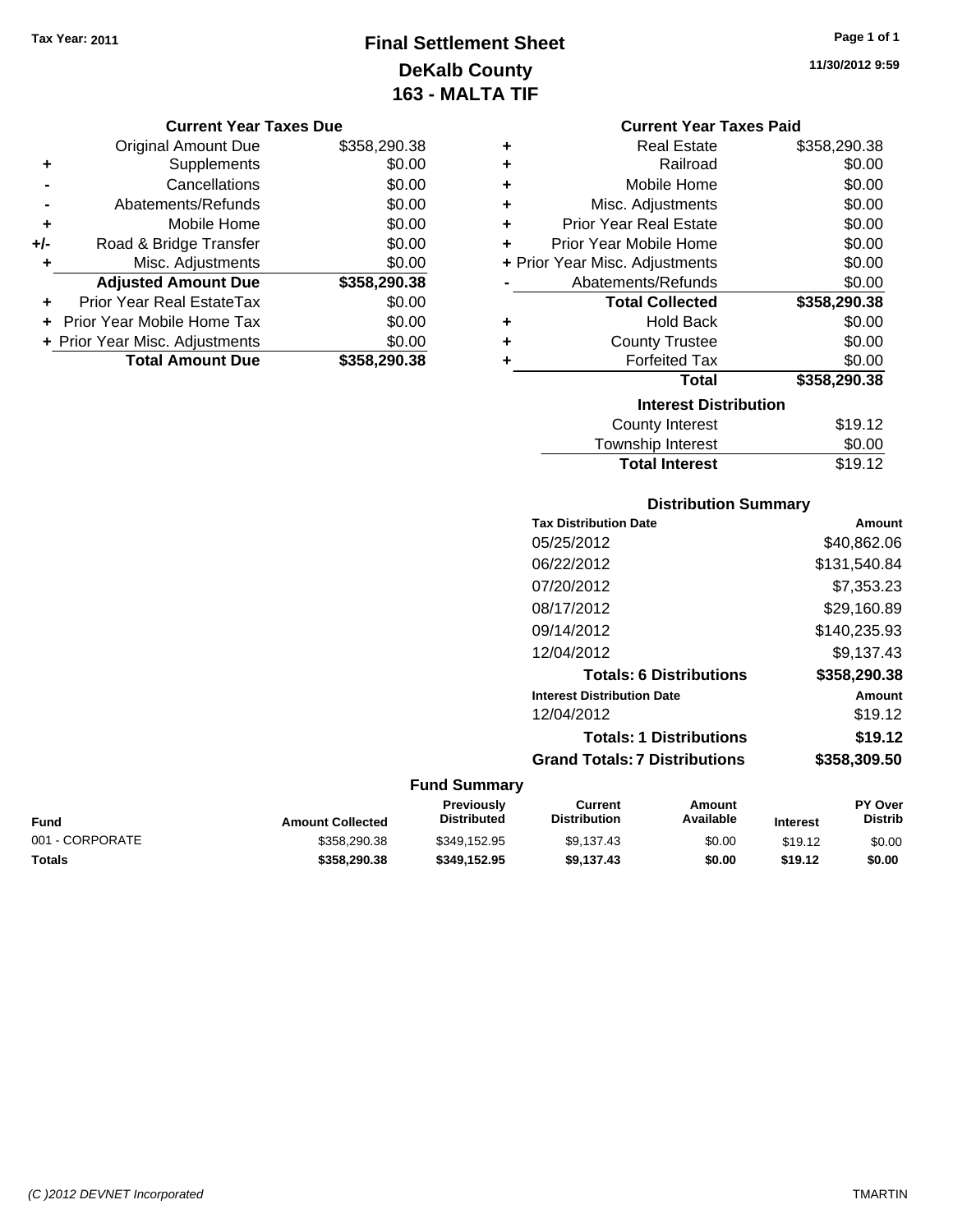## **Final Settlement Sheet Tax Year: 2011 Page 1 of 1 DeKalb County 164 - DEKALB TIF5**

**11/30/2012 9:59**

#### **Current Year Taxes Due**

|     | <b>Original Amount Due</b>     | \$1,918.82 |
|-----|--------------------------------|------------|
| ٠   | Supplements                    | \$0.00     |
|     | Cancellations                  | \$0.00     |
|     | Abatements/Refunds             | \$0.00     |
| ٠   | Mobile Home                    | \$0.00     |
| +/- | Road & Bridge Transfer         | \$0.00     |
| ٠   | Misc. Adjustments              | \$0.00     |
|     | <b>Adjusted Amount Due</b>     | \$1,918.82 |
|     | Prior Year Real EstateTax      | \$0.00     |
|     | + Prior Year Mobile Home Tax   | \$0.00     |
|     | + Prior Year Misc. Adjustments | \$0.00     |
|     | <b>Total Amount Due</b>        | \$1,918.82 |

## **Current Year Taxes Paid**

|   | <b>Real Estate</b>             | \$1,918.82 |
|---|--------------------------------|------------|
| ÷ | Railroad                       | \$0.00     |
| ÷ | Mobile Home                    | \$0.00     |
| ÷ | Misc. Adjustments              | \$0.00     |
| ٠ | Prior Year Real Estate         | \$0.00     |
| ٠ | Prior Year Mobile Home         | \$0.00     |
|   | + Prior Year Misc. Adjustments | \$0.00     |
|   | Abatements/Refunds             | \$0.00     |
|   | <b>Total Collected</b>         | \$1,918.82 |
| ٠ | <b>Hold Back</b>               | \$0.00     |
| ٠ | <b>County Trustee</b>          | \$0.00     |
|   |                                |            |
| ٠ | <b>Forfeited Tax</b>           | \$0.00     |
|   | <b>Total</b>                   | \$1,918.82 |
|   | <b>Interest Distribution</b>   |            |
|   | <b>County Interest</b>         | \$0.10     |

## Township Interest \$0.00 **Total Interest** \$0.10

|                 |                         |                                         |                                       | <b>Distribution Summary</b>    |                 |                                  |
|-----------------|-------------------------|-----------------------------------------|---------------------------------------|--------------------------------|-----------------|----------------------------------|
|                 |                         |                                         | <b>Tax Distribution Date</b>          |                                |                 | Amount                           |
|                 |                         |                                         | 06/22/2012                            |                                |                 | \$1,230.39                       |
|                 |                         |                                         | 08/17/2012                            |                                |                 | \$8.83                           |
|                 |                         |                                         | 09/14/2012                            |                                |                 | \$65.84                          |
|                 |                         |                                         | 12/04/2012                            |                                |                 | \$613.76                         |
|                 |                         |                                         |                                       | <b>Totals: 4 Distributions</b> |                 | \$1,918.82                       |
|                 |                         |                                         | <b>Interest Distribution Date</b>     |                                |                 | Amount                           |
|                 |                         |                                         | 12/04/2012                            |                                |                 | \$0.10                           |
|                 |                         |                                         |                                       | <b>Totals: 1 Distributions</b> |                 | \$0.10                           |
|                 |                         |                                         | <b>Grand Totals: 5 Distributions</b>  |                                |                 | \$1,918.92                       |
|                 |                         | <b>Fund Summary</b>                     |                                       |                                |                 |                                  |
| <b>Fund</b>     | <b>Amount Collected</b> | <b>Previously</b><br><b>Distributed</b> | <b>Current</b><br><b>Distribution</b> | <b>Amount</b><br>Available     | <b>Interest</b> | <b>PY Over</b><br><b>Distrib</b> |
| 001 - CORPORATE | \$1,918.82              | \$1,305.06                              | \$613.76                              | \$0.00                         | \$0.10          | \$0.00                           |

**Totals \$1,918.82 \$1,305.06 \$613.76 \$0.00 \$0.10 \$0.00**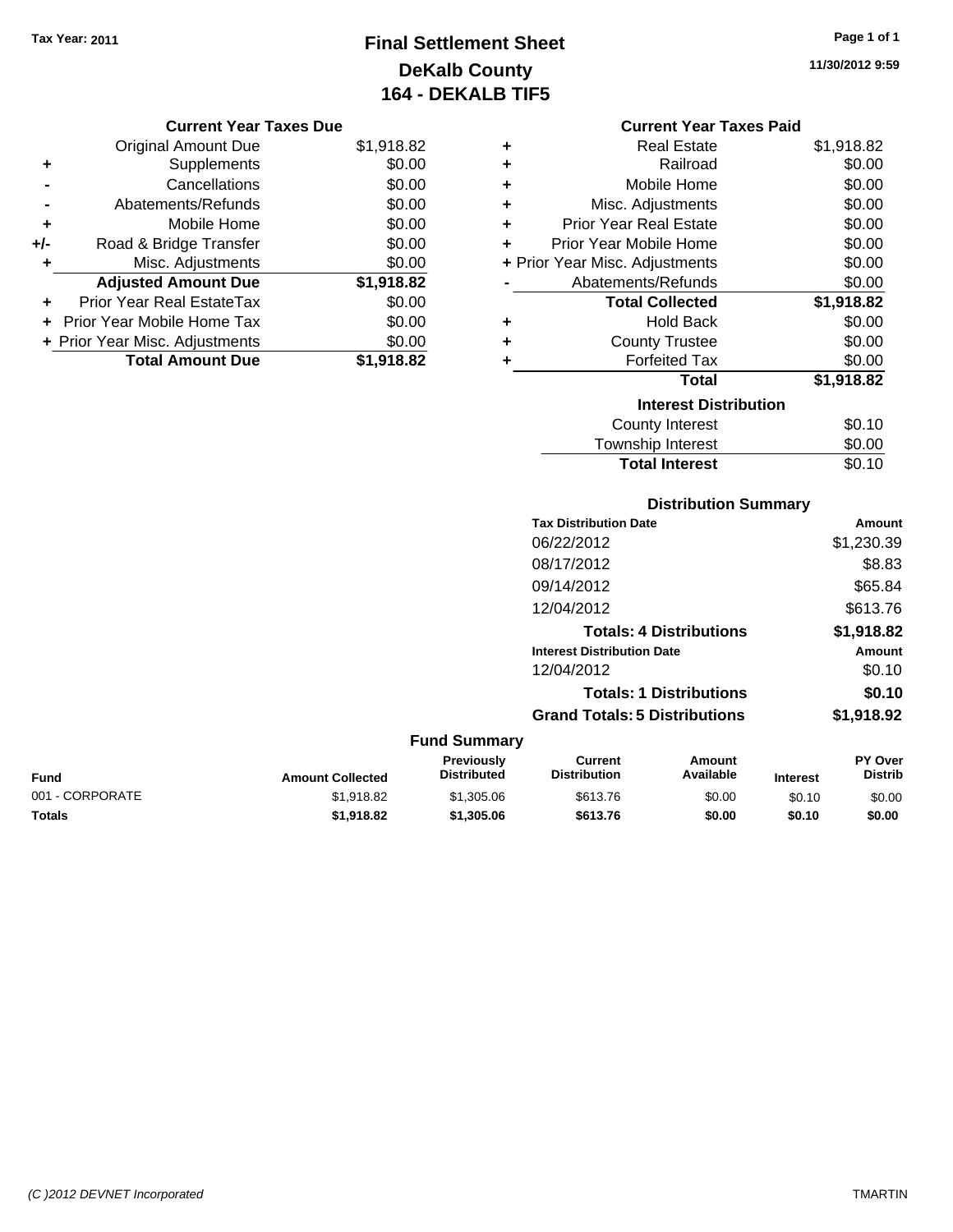## **Final Settlement Sheet Tax Year: 2011 Page 1 of 1 DeKalb County 170 - KIRKLAND TIF**

**11/30/2012 9:59**

### **Current Year Taxes Due**

|       | <b>Original Amount Due</b>       | \$275,618.58 |
|-------|----------------------------------|--------------|
| ٠     | Supplements                      | \$0.00       |
|       | Cancellations                    | \$0.00       |
|       | Abatements/Refunds               | \$0.00       |
| ÷     | Mobile Home                      | \$0.00       |
| $+/-$ | Road & Bridge Transfer           | \$0.00       |
| ٠     | Misc. Adjustments                | \$0.00       |
|       | <b>Adjusted Amount Due</b>       | \$275,618.58 |
|       | <b>Prior Year Real EstateTax</b> | \$0.00       |
|       | Prior Year Mobile Home Tax       | \$0.00       |
|       | + Prior Year Misc. Adjustments   | \$0.00       |
|       | <b>Total Amount Due</b>          | \$275,618.58 |

## **Current Year Taxes Paid**

| ٠ | <b>Real Estate</b>             | \$275,618.58 |
|---|--------------------------------|--------------|
| ٠ | Railroad                       | \$0.00       |
| ٠ | Mobile Home                    | \$0.00       |
| ٠ | Misc. Adjustments              | \$0.00       |
| ٠ | <b>Prior Year Real Estate</b>  | \$0.00       |
| ٠ | Prior Year Mobile Home         | \$0.00       |
|   | + Prior Year Misc. Adjustments | \$0.00       |
|   | Abatements/Refunds             | \$0.00       |
|   |                                |              |
|   | <b>Total Collected</b>         | \$275,618.58 |
| ٠ | <b>Hold Back</b>               | \$0.00       |
| ٠ | <b>County Trustee</b>          | \$0.00       |
| ٠ | <b>Forfeited Tax</b>           | \$0.00       |
|   | <b>Total</b>                   | \$275,618.58 |
|   | <b>Interest Distribution</b>   |              |

## Township Interest  $$0.00$ **Total Interest** \$14.71

## **Distribution Summary**

| <b>Tax Distribution Date</b>         | Amount       |
|--------------------------------------|--------------|
| 05/25/2012                           | \$14,345.61  |
| 06/22/2012                           | \$110.004.47 |
| 07/20/2012                           | \$19.017.89  |
| 08/17/2012                           | \$7,545.51   |
| 09/14/2012                           | \$100,416.10 |
| 12/04/2012                           | \$24,289.00  |
| <b>Totals: 6 Distributions</b>       | \$275,618.58 |
| <b>Interest Distribution Date</b>    | Amount       |
| 12/04/2012                           | \$14.71      |
| <b>Totals: 1 Distributions</b>       | \$14.71      |
| <b>Grand Totals: 7 Distributions</b> | \$275.633.29 |
|                                      |              |

| Fund            | <b>Amount Collected</b> | Previously<br><b>Distributed</b> | Current<br><b>Distribution</b> | Amount<br>Available | <b>Interest</b> | <b>PY Over</b><br>Distrib |
|-----------------|-------------------------|----------------------------------|--------------------------------|---------------------|-----------------|---------------------------|
| 001 - CORPORATE | \$275.618.58            | \$251.329.58                     | \$24,289,00                    | \$0.00              | \$14.71         | \$0.00                    |
| Totals          | \$275.618.58            | \$251.329.58                     | \$24,289,00                    | \$0.00              | \$14.71         | \$0.00                    |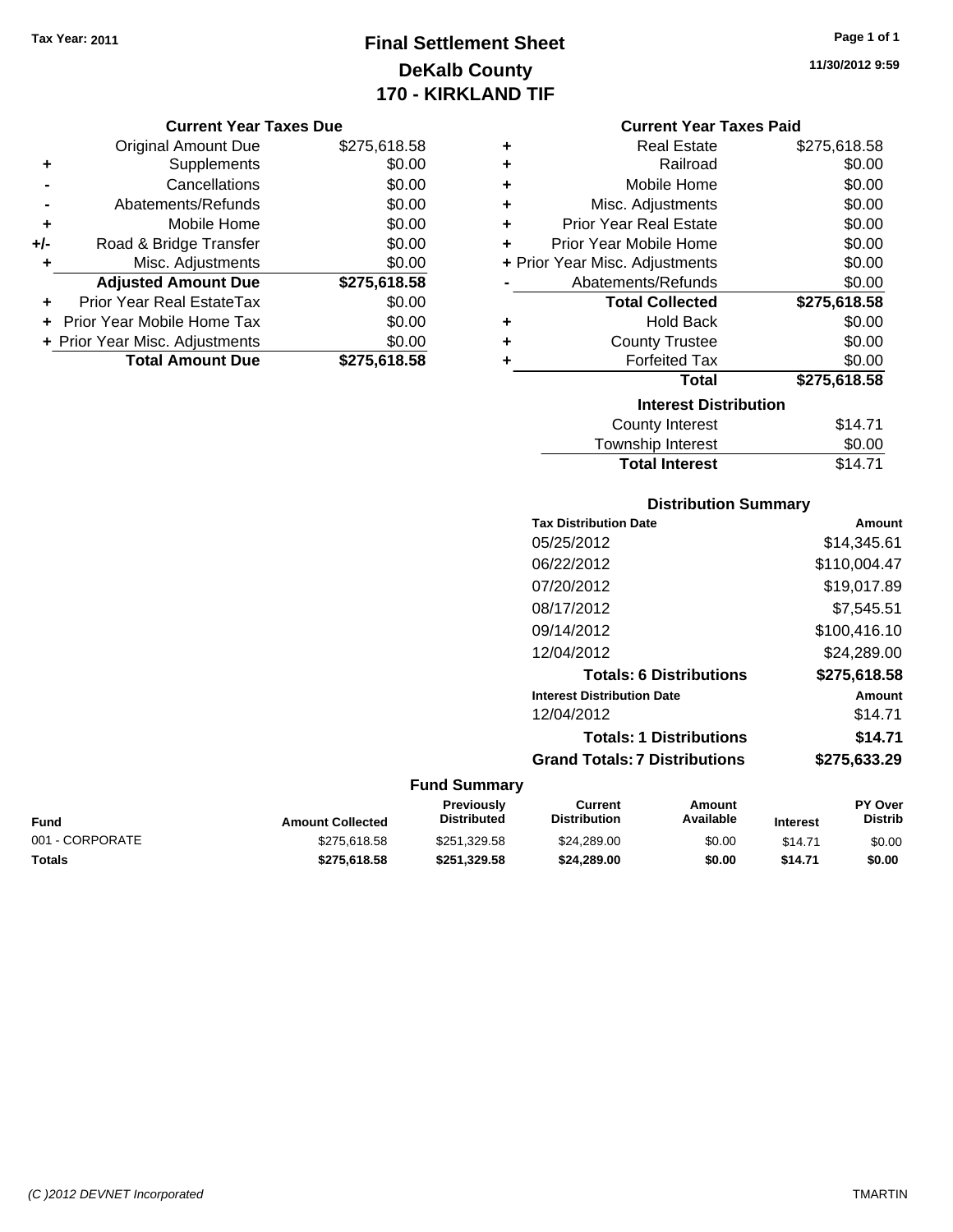## **Final Settlement Sheet Tax Year: 2011 Page 1 of 1 DeKalb County 171 - WATERMAN TIF**

#### **Current Year Taxes Due**

|       | <b>Original Amount Due</b>     | \$58,413.22 |
|-------|--------------------------------|-------------|
| ٠     | Supplements                    | \$0.00      |
|       | Cancellations                  | \$0.00      |
|       | Abatements/Refunds             | \$0.00      |
| ٠     | Mobile Home                    | \$0.00      |
| $+/-$ | Road & Bridge Transfer         | \$0.00      |
| ٠     | Misc. Adjustments              | \$0.00      |
|       | <b>Adjusted Amount Due</b>     | \$58,413.22 |
|       | Prior Year Real EstateTax      | \$0.00      |
|       | Prior Year Mobile Home Tax     | \$0.00      |
|       | + Prior Year Misc. Adjustments | \$0.00      |
|       | <b>Total Amount Due</b>        | \$58,413.22 |

#### **Current Year Taxes Paid**

| ٠ | Real Estate                    | \$58,413.22 |
|---|--------------------------------|-------------|
| ÷ | Railroad                       | \$0.00      |
| ÷ | Mobile Home                    | \$0.00      |
| ٠ | Misc. Adjustments              | \$0.00      |
| ٠ | Prior Year Real Estate         | \$0.00      |
| ٠ | Prior Year Mobile Home         | \$0.00      |
|   | + Prior Year Misc. Adjustments | \$0.00      |
|   | Abatements/Refunds             | \$0.00      |
|   | <b>Total Collected</b>         | \$58,413.22 |
| ٠ | <b>Hold Back</b>               | \$0.00      |
| ٠ | <b>County Trustee</b>          | \$0.00      |
| ٠ | <b>Forfeited Tax</b>           | \$0.00      |
|   | Total                          | \$58,413.22 |
|   | <b>Interest Distribution</b>   |             |
|   | <b>County Interest</b>         | \$3.12      |
|   | <b>Township Interest</b>       | \$0.00      |
|   | <b>Total Interest</b>          | \$3.12      |

# **Distribution Summary**

| <b>Tax Distribution Date</b>         | Amount      |
|--------------------------------------|-------------|
| 05/25/2012                           | \$962.01    |
| 06/22/2012                           | \$32,519.95 |
| 07/20/2012                           | \$824.25    |
| 08/17/2012                           | \$834.74    |
| 09/14/2012                           | \$18.384.62 |
| 12/04/2012                           | \$4,887.65  |
| <b>Totals: 6 Distributions</b>       | \$58,413.22 |
| <b>Interest Distribution Date</b>    | Amount      |
| 12/04/2012                           | \$3.12      |
| <b>Totals: 1 Distributions</b>       | \$3.12      |
| <b>Grand Totals: 7 Distributions</b> | \$58,416.34 |

## **Fund Summary**

| <b>Fund</b>     | <b>Amount Collected</b> | <b>Previously</b><br><b>Distributed</b> | Current<br><b>Distribution</b> | Amount<br>Available | <b>Interest</b> | <b>PY Over</b><br><b>Distrib</b> |
|-----------------|-------------------------|-----------------------------------------|--------------------------------|---------------------|-----------------|----------------------------------|
| 001 - CORPORATE | \$58,413.22             | \$53.525.57                             | \$4,887.65                     | \$0.00              | \$3.12          | \$0.00                           |
| Totals          | \$58,413.22             | \$53.525.57                             | \$4,887.65                     | \$0.00              | \$3.12          | \$0.00                           |

**11/30/2012 9:59**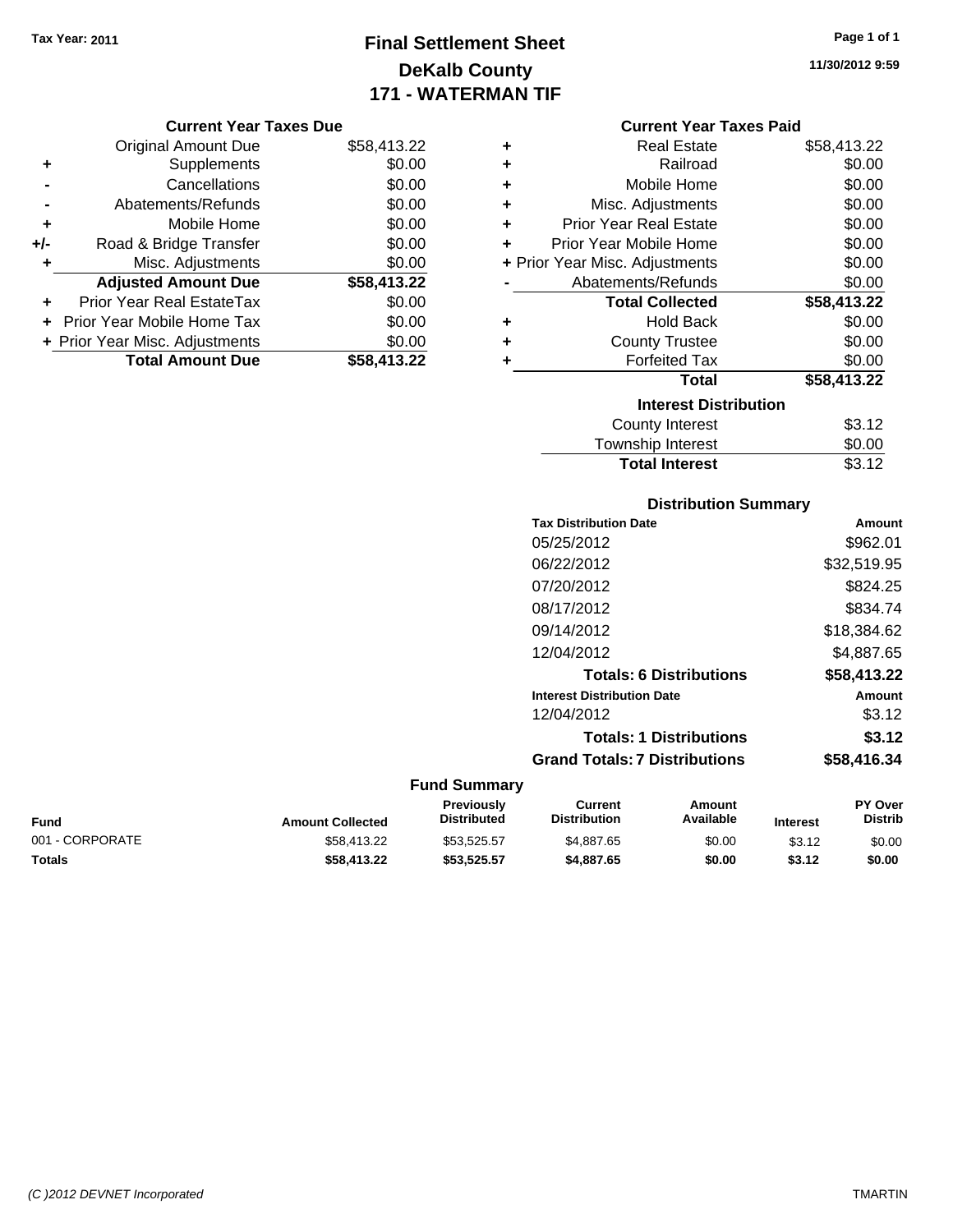## **Final Settlement Sheet Tax Year: 2011 Page 1 of 1 DeKalb County 180 - SYCAMORE TIF DISTRICT(expires 2023)**

**Current Year Taxes Due** Original Amount Due \$59,694.68 **+** Supplements \$0.00 **-** Cancellations \$0.00 **-** Abatements/Refunds \$0.00 **+** Mobile Home \$0.00 **+/-** Road & Bridge Transfer \$0.00 **+** Misc. Adjustments \$0.00 **Adjusted Amount Due \$59,694.68 +** Prior Year Real EstateTax \$0.00 **+** Prior Year Mobile Home Tax \$0.00 **+ Prior Year Misc. Adjustments**  $$0.00$ **Total Amount Due \$59,694.68**

#### **Current Year Taxes Paid**

| ٠ | <b>Real Estate</b>             | \$59,694.68 |
|---|--------------------------------|-------------|
| ÷ | Railroad                       | \$0.00      |
| ٠ | Mobile Home                    | \$0.00      |
| ٠ | Misc. Adjustments              | \$0.00      |
| ÷ | <b>Prior Year Real Estate</b>  | \$0.00      |
| ٠ | Prior Year Mobile Home         | \$0.00      |
|   | + Prior Year Misc. Adjustments | \$0.00      |
|   | Abatements/Refunds             | \$0.00      |
|   |                                |             |
|   | <b>Total Collected</b>         | \$59,694.68 |
| ٠ | <b>Hold Back</b>               | \$0.00      |
| ٠ | <b>County Trustee</b>          | \$0.00      |
| ٠ | <b>Forfeited Tax</b>           | \$0.00      |
|   | <b>Total</b>                   | \$59,694.68 |
|   | <b>Interest Distribution</b>   |             |
|   | <b>County Interest</b>         | \$3.19      |

## **Distribution Summary**

Total Interest \$3.19

| <b>Tax Distribution Date</b>         | Amount      |
|--------------------------------------|-------------|
| 06/22/2012                           | \$30,172.26 |
| 09/14/2012                           | \$29,224.98 |
| 12/04/2012                           | \$297.44    |
| <b>Totals: 3 Distributions</b>       | \$59,694.68 |
| <b>Interest Distribution Date</b>    | Amount      |
| 12/04/2012                           | \$3.19      |
| <b>Totals: 1 Distributions</b>       | \$3.19      |
| <b>Grand Totals: 4 Distributions</b> | \$59,697.87 |
|                                      |             |

#### **Fund Summary**

| Fund            | <b>Amount Collected</b> | <b>Previously</b><br><b>Distributed</b> | Current<br><b>Distribution</b> | Amount<br>Available | <b>Interest</b> | <b>PY Over</b><br>Distrib |
|-----------------|-------------------------|-----------------------------------------|--------------------------------|---------------------|-----------------|---------------------------|
| 001 - CORPORATE | \$59.694.68             | \$59.397.24                             | \$297.44                       | \$0.00              | \$3.19          | \$0.00                    |
| Totals          | \$59.694.68             | \$59.397.24                             | \$297.44                       | \$0.00              | \$3.19          | \$0.00                    |

**11/30/2012 9:59**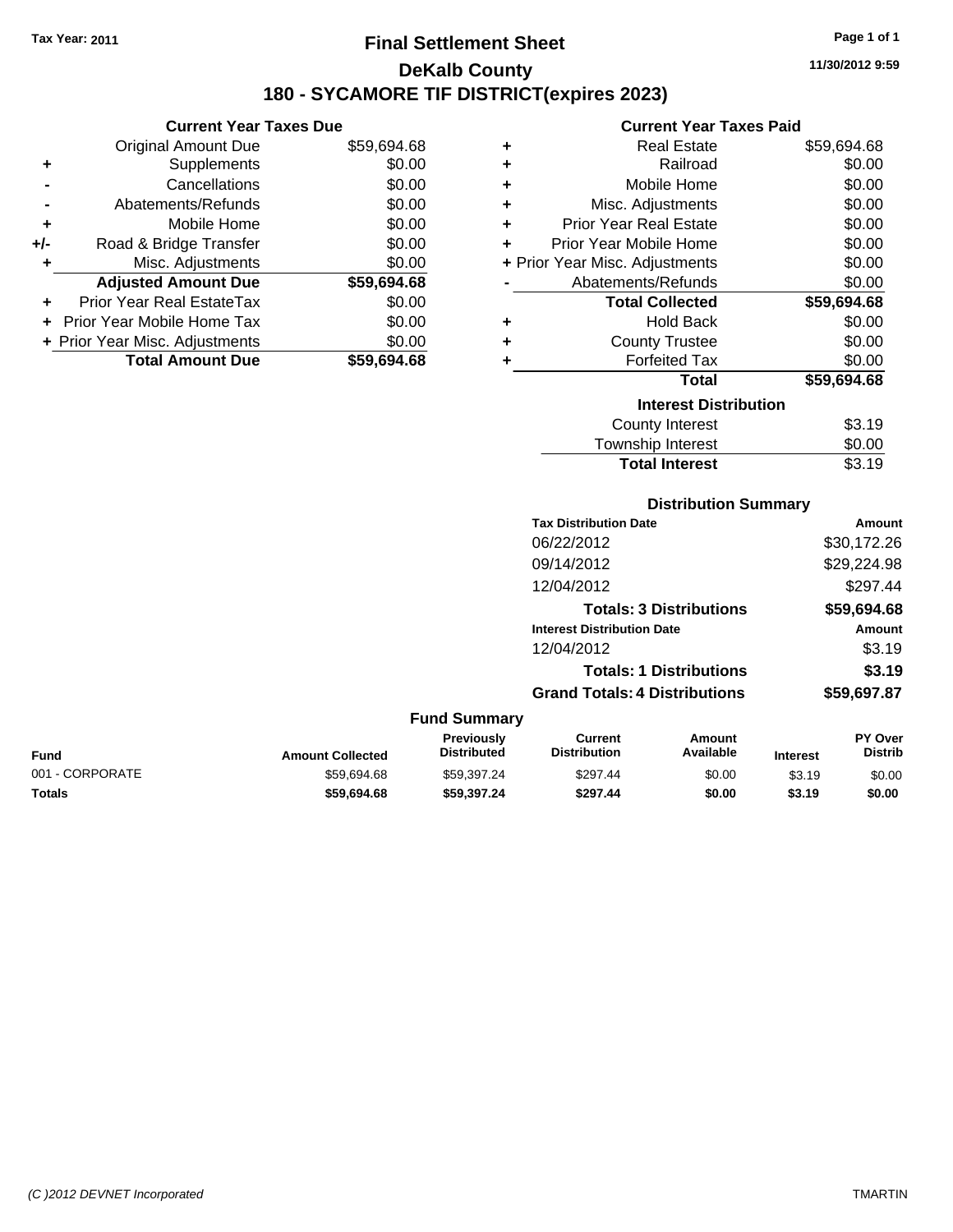## **Final Settlement Sheet Tax Year: 2011 Page 1 of 1 DeKalb County 200 - DEKALB PARK 88 SSA #8**

**11/30/2012 9:59**

|     | <b>Current Year Taxes Due</b>  |        |
|-----|--------------------------------|--------|
|     | Original Amount Due            | \$0.00 |
| ٠   | Supplements                    | \$0.00 |
|     | Cancellations                  | \$0.00 |
|     | Abatements/Refunds             | \$0.00 |
| ٠   | Mobile Home                    | \$0.00 |
| +/- | Road & Bridge Transfer         | \$0.00 |
| ٠   | Misc. Adjustments              | \$0.00 |
|     | <b>Adjusted Amount Due</b>     | \$0.00 |
|     | Prior Year Real EstateTax      | \$0.00 |
|     | Prior Year Mobile Home Tax     | \$0.00 |
|     | + Prior Year Misc. Adjustments | \$0.00 |
|     | <b>Total Amount Due</b>        | \$0.00 |
|     |                                |        |

## **Current Year Taxes Paid**

|   | <b>Interest Distribution</b>   |        |
|---|--------------------------------|--------|
|   | Total                          | \$0.00 |
| ٠ | <b>Forfeited Tax</b>           | \$0.00 |
| ٠ | <b>County Trustee</b>          | \$0.00 |
| ٠ | <b>Hold Back</b>               | \$0.00 |
|   | <b>Total Collected</b>         | \$0.00 |
|   | Abatements/Refunds             | \$0.00 |
|   | + Prior Year Misc. Adjustments | \$0.00 |
| ÷ | Prior Year Mobile Home         | \$0.00 |
| ٠ | <b>Prior Year Real Estate</b>  | \$0.00 |
| ٠ | Misc. Adjustments              | \$0.00 |
| ٠ | Mobile Home                    | \$0.00 |
| ٠ | Railroad                       | \$0.00 |
| ٠ | Real Estate                    | \$0.00 |

| County Interest       | \$0.00 |  |  |
|-----------------------|--------|--|--|
| Township Interest     | \$0.00 |  |  |
| <b>Total Interest</b> | \$0.00 |  |  |
|                       |        |  |  |

#### **Fund Summary Fund Interest Amount Collected Distributed PY Over Distrib Amount Available Current Distribution Previously** 023 - SPECIAL SERVICE AREA  $$0.00$   $$0.00$   $$0.00$   $$0.00$   $$0.00$   $$0.00$   $$0.00$   $$0.00$ **Totals \$0.00 \$0.00 \$0.00 \$0.00 \$0.00 \$0.00**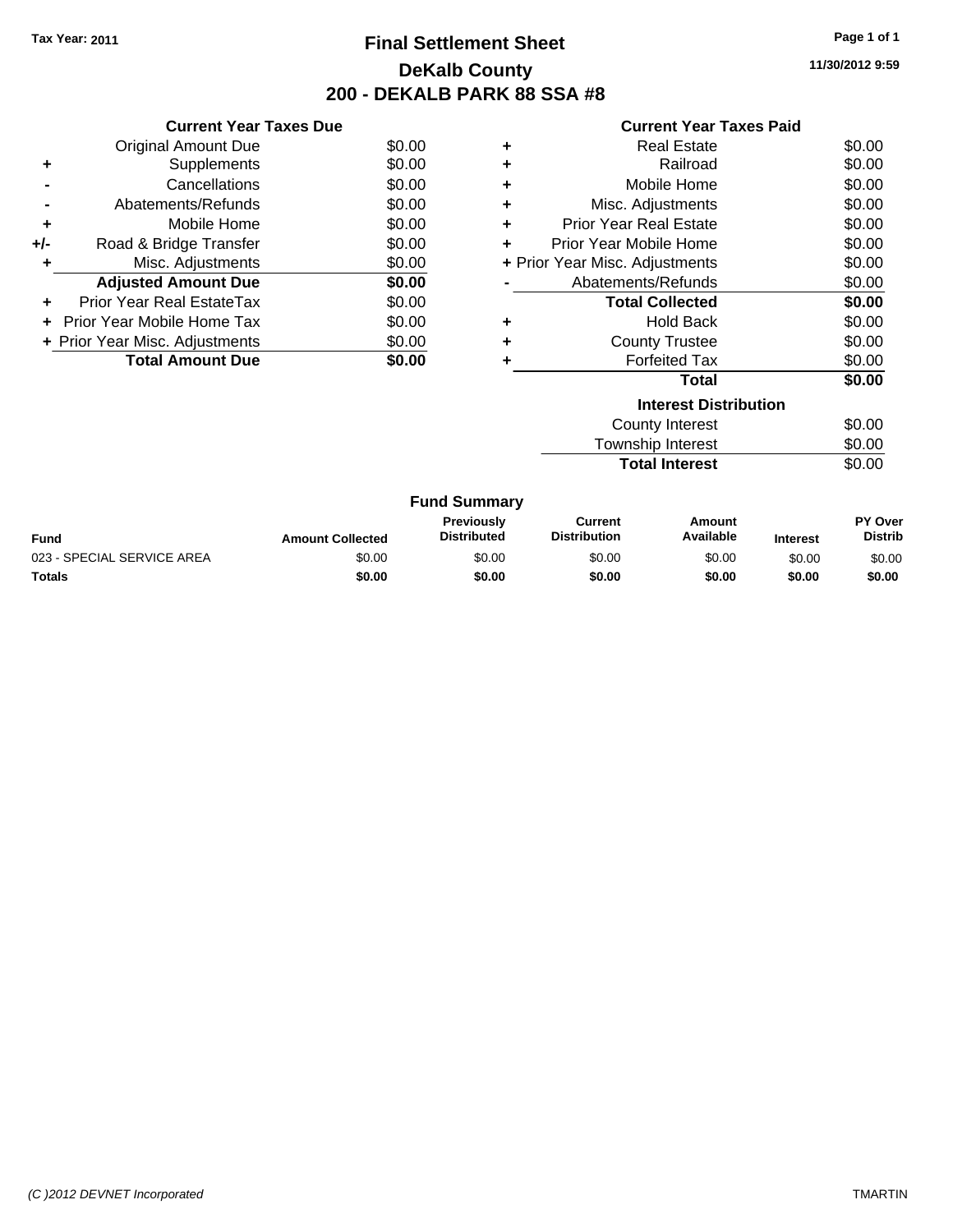**Current Year Taxes Due** Original Amount Due \$10,101.27

**Adjusted Amount Due \$9,964.82**

**Total Amount Due \$9,964.82**

**+** Supplements \$0.00 **-** Cancellations \$136.45 **-** Abatements/Refunds \$0.00 **+** Mobile Home \$0.00 **+/-** Road & Bridge Transfer \$0.00 **+** Misc. Adjustments \$0.00

**+** Prior Year Real EstateTax \$0.00 **+** Prior Year Mobile Home Tax \$0.00 **+ Prior Year Misc. Adjustments**  $$0.00$ 

## **Final Settlement Sheet Tax Year: 2011 Page 1 of 1 DeKalb County 201 - DEKALB SSA #6 (GREEK ROW)**

**11/30/2012 9:59**

## **Current Year Taxes Paid**

| ٠ | <b>Real Estate</b>             | \$9,964.82 |
|---|--------------------------------|------------|
| ÷ | Railroad                       | \$0.00     |
| ÷ | Mobile Home                    | \$0.00     |
| ÷ | Misc. Adjustments              | \$0.00     |
| ÷ | <b>Prior Year Real Estate</b>  | \$0.00     |
| ÷ | Prior Year Mobile Home         | \$0.00     |
|   | + Prior Year Misc. Adjustments | \$0.00     |
|   | Abatements/Refunds             | \$0.00     |
|   | <b>Total Collected</b>         | \$9,964.82 |
| ٠ | <b>Hold Back</b>               | \$0.00     |
| ٠ | <b>County Trustee</b>          | \$0.00     |
| ٠ | <b>Forfeited Tax</b>           | \$0.00     |
|   | Total                          | \$9,964.82 |
|   | <b>Interest Distribution</b>   |            |
|   | <b>County Interest</b>         | \$0.53     |
|   | Townshin Interest              | ፍስ ሰሰ      |

| <b>Total Interest</b> | \$0.53 |
|-----------------------|--------|
| Township Interest     | \$0.00 |
|                       | vv.vv  |

## **Distribution Summary**

| <b>Tax Distribution Date</b>         | Amount     |
|--------------------------------------|------------|
| 05/25/2012                           | \$511.05   |
| 06/22/2012                           | \$4,496.49 |
| 08/17/2012                           | \$234.59   |
| 09/14/2012                           | \$3,749.16 |
| 12/04/2012                           | \$973.53   |
| <b>Totals: 5 Distributions</b>       | \$9,964.82 |
| <b>Interest Distribution Date</b>    | Amount     |
| 12/04/2012                           | \$0.53     |
| <b>Totals: 1 Distributions</b>       | \$0.53     |
| <b>Grand Totals: 6 Distributions</b> | \$9,965.35 |
|                                      |            |

| Fund                       | <b>Amount Collected</b> | Previously<br><b>Distributed</b> | Current<br>Distribution | Amount<br>Available | <b>Interest</b> | <b>PY Over</b><br><b>Distrib</b> |
|----------------------------|-------------------------|----------------------------------|-------------------------|---------------------|-----------------|----------------------------------|
| 023 - SPECIAL SERVICE AREA | \$9.964.82              | \$8.991.29                       | \$973.53                | \$0.00              | \$0.53          | \$0.00                           |
| Totals                     | \$9.964.82              | \$8,991.29                       | \$973.53                | \$0.00              | \$0.53          | \$0.00                           |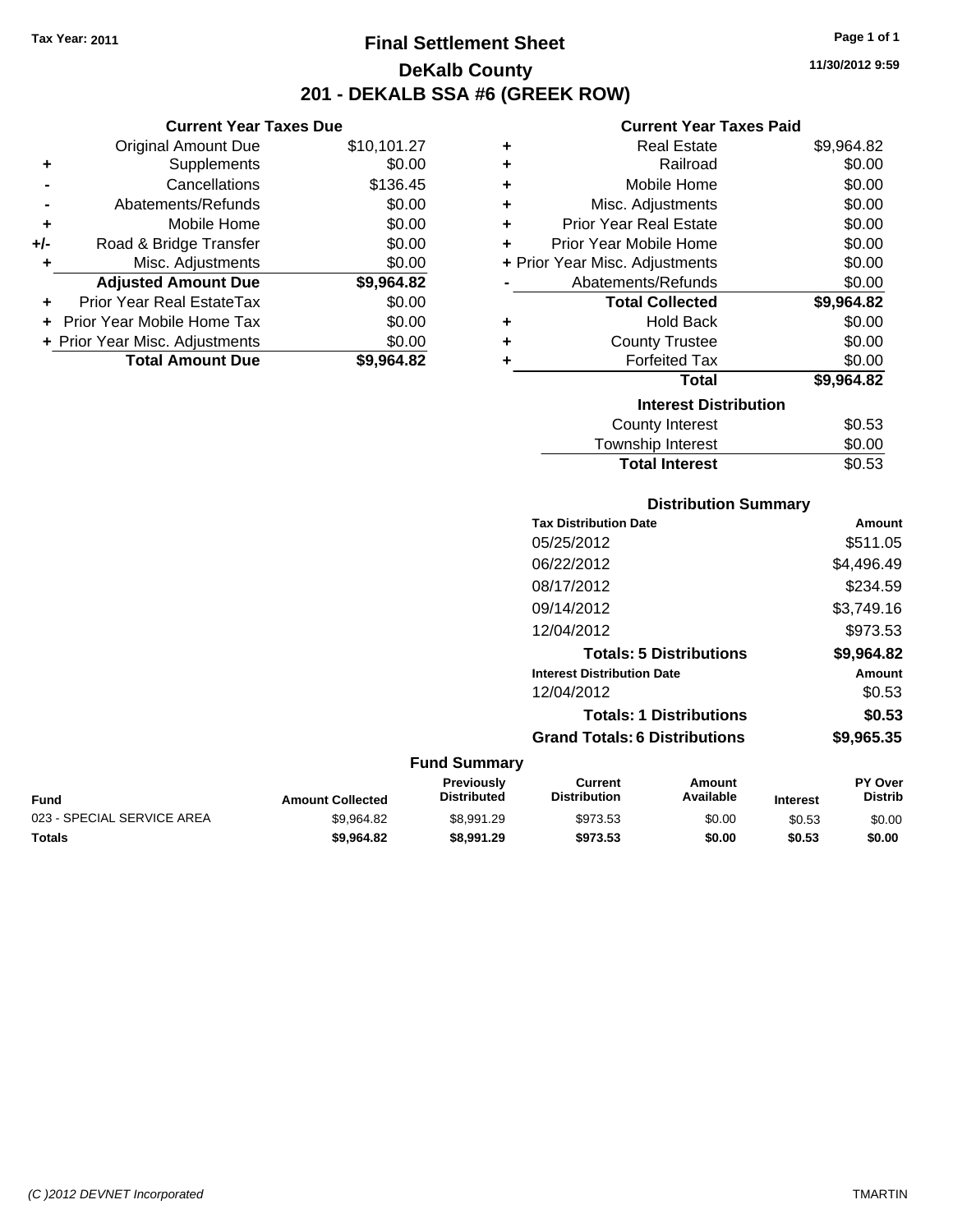## **Final Settlement Sheet Tax Year: 2011 Page 1 of 1 DeKalb County 202 - SANDWICH SSA #4**

**11/30/2012 9:59**

|     | <b>Current Year Taxes Due</b>            |        |  |  |  |  |
|-----|------------------------------------------|--------|--|--|--|--|
|     | \$0.00<br>Original Amount Due            |        |  |  |  |  |
| ٠   | Supplements                              | \$0.00 |  |  |  |  |
|     | Cancellations                            | \$0.00 |  |  |  |  |
|     | Abatements/Refunds                       | \$0.00 |  |  |  |  |
| ٠   | Mobile Home                              | \$0.00 |  |  |  |  |
| +/- | Road & Bridge Transfer                   | \$0.00 |  |  |  |  |
| ٠   | Misc. Adjustments                        | \$0.00 |  |  |  |  |
|     | <b>Adjusted Amount Due</b>               | \$0.00 |  |  |  |  |
| ٠   | Prior Year Real EstateTax                | \$0.00 |  |  |  |  |
|     | Prior Year Mobile Home Tax               | \$0.00 |  |  |  |  |
|     | \$0.00<br>+ Prior Year Misc. Adjustments |        |  |  |  |  |
|     | <b>Total Amount Due</b><br>\$0.00        |        |  |  |  |  |
|     |                                          |        |  |  |  |  |

|                                          | <b>Current Year Taxes Paid</b>   |        |  |  |  |  |
|------------------------------------------|----------------------------------|--------|--|--|--|--|
| ٠                                        | Real Estate                      | \$0.00 |  |  |  |  |
| ٠                                        | Railroad                         | \$0.00 |  |  |  |  |
| ٠                                        | Mobile Home                      | \$0.00 |  |  |  |  |
| ٠                                        | Misc. Adjustments                | \$0.00 |  |  |  |  |
| ٠                                        | <b>Prior Year Real Estate</b>    | \$0.00 |  |  |  |  |
| ٠                                        | Prior Year Mobile Home           | \$0.00 |  |  |  |  |
| \$0.00<br>+ Prior Year Misc. Adjustments |                                  |        |  |  |  |  |
|                                          | Abatements/Refunds               | \$0.00 |  |  |  |  |
|                                          | \$0.00<br><b>Total Collected</b> |        |  |  |  |  |
| ٠                                        | <b>Hold Back</b>                 | \$0.00 |  |  |  |  |
| ÷                                        | <b>County Trustee</b>            | \$0.00 |  |  |  |  |
| ٠                                        | <b>Forfeited Tax</b>             | \$0.00 |  |  |  |  |
|                                          | Total                            | \$0.00 |  |  |  |  |
|                                          | <b>Interest Distribution</b>     |        |  |  |  |  |
|                                          | <b>County Interest</b><br>\$0.00 |        |  |  |  |  |
|                                          |                                  |        |  |  |  |  |

| Township Interest     | \$0.00 |
|-----------------------|--------|
| <b>Total Interest</b> | \$0.00 |

| <b>Fund Summary</b>        |                         |                                         |                                |                     |                 |                                  |
|----------------------------|-------------------------|-----------------------------------------|--------------------------------|---------------------|-----------------|----------------------------------|
| Fund                       | <b>Amount Collected</b> | <b>Previously</b><br><b>Distributed</b> | Current<br><b>Distribution</b> | Amount<br>Available | <b>Interest</b> | <b>PY Over</b><br><b>Distrib</b> |
| 023 - SPECIAL SERVICE AREA | \$0.00                  | \$0.00                                  | \$0.00                         | \$0.00              | \$0.00          | \$0.00                           |
| Totals                     | \$0.00                  | \$0.00                                  | \$0.00                         | \$0.00              | \$0.00          | \$0.00                           |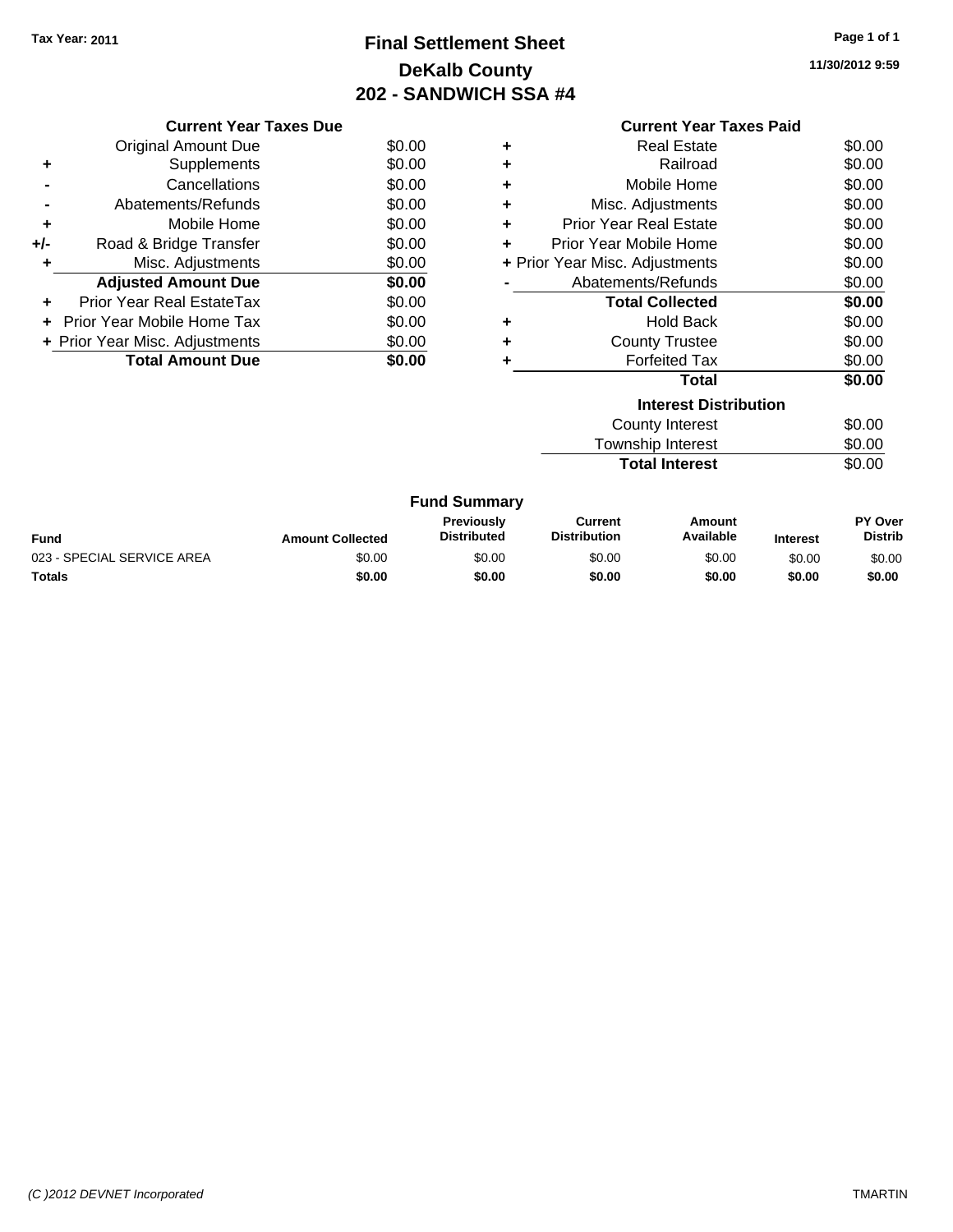## **Final Settlement Sheet Tax Year: 2011 Page 1 of 1 DeKalb County 203 - SANDWICH SSA #6**

**11/30/2012 9:59**

|                                          | <b>Current Year Taxes Due</b>     |        |  |  |  |  |
|------------------------------------------|-----------------------------------|--------|--|--|--|--|
|                                          | \$0.00<br>Original Amount Due     |        |  |  |  |  |
| ٠                                        | Supplements                       | \$0.00 |  |  |  |  |
|                                          | Cancellations                     | \$0.00 |  |  |  |  |
|                                          | Abatements/Refunds                | \$0.00 |  |  |  |  |
| ٠                                        | Mobile Home                       | \$0.00 |  |  |  |  |
| +/-                                      | Road & Bridge Transfer            | \$0.00 |  |  |  |  |
| ٠                                        | Misc. Adjustments                 | \$0.00 |  |  |  |  |
|                                          | <b>Adjusted Amount Due</b>        | \$0.00 |  |  |  |  |
| ٠                                        | Prior Year Real EstateTax         | \$0.00 |  |  |  |  |
|                                          | Prior Year Mobile Home Tax        | \$0.00 |  |  |  |  |
| \$0.00<br>+ Prior Year Misc. Adjustments |                                   |        |  |  |  |  |
|                                          | <b>Total Amount Due</b><br>\$0.00 |        |  |  |  |  |
|                                          |                                   |        |  |  |  |  |

|   | <b>Current Year Taxes Paid</b>     |        |  |  |  |  |
|---|------------------------------------|--------|--|--|--|--|
| ٠ | Real Estate                        | \$0.00 |  |  |  |  |
| ٠ | Railroad                           | \$0.00 |  |  |  |  |
| ٠ | Mobile Home                        | \$0.00 |  |  |  |  |
| ٠ | Misc. Adjustments                  | \$0.00 |  |  |  |  |
| ٠ | Prior Year Real Estate             | \$0.00 |  |  |  |  |
| ÷ | Prior Year Mobile Home             | \$0.00 |  |  |  |  |
|   | + Prior Year Misc. Adjustments     | \$0.00 |  |  |  |  |
|   | Abatements/Refunds                 | \$0.00 |  |  |  |  |
|   | <b>Total Collected</b>             | \$0.00 |  |  |  |  |
| ÷ | <b>Hold Back</b>                   | \$0.00 |  |  |  |  |
| ٠ | <b>County Trustee</b>              | \$0.00 |  |  |  |  |
| ٠ | <b>Forfeited Tax</b>               | \$0.00 |  |  |  |  |
|   | Total                              | \$0.00 |  |  |  |  |
|   | <b>Interest Distribution</b>       |        |  |  |  |  |
|   | County Interest                    | \$0.00 |  |  |  |  |
|   | <b>Township Interest</b><br>\$0.00 |        |  |  |  |  |

**Total Interest** \$0.00

| <b>Fund Summary</b>        |                         |                                         |                                |                     |                 |                           |
|----------------------------|-------------------------|-----------------------------------------|--------------------------------|---------------------|-----------------|---------------------------|
| Fund                       | <b>Amount Collected</b> | <b>Previously</b><br><b>Distributed</b> | Current<br><b>Distribution</b> | Amount<br>Available | <b>Interest</b> | PY Over<br><b>Distrib</b> |
| 023 - SPECIAL SERVICE AREA | \$0.00                  | \$0.00                                  | \$0.00                         | \$0.00              | \$0.00          | \$0.00                    |
| <b>Totals</b>              | \$0.00                  | \$0.00                                  | \$0.00                         | \$0.00              | \$0.00          | \$0.00                    |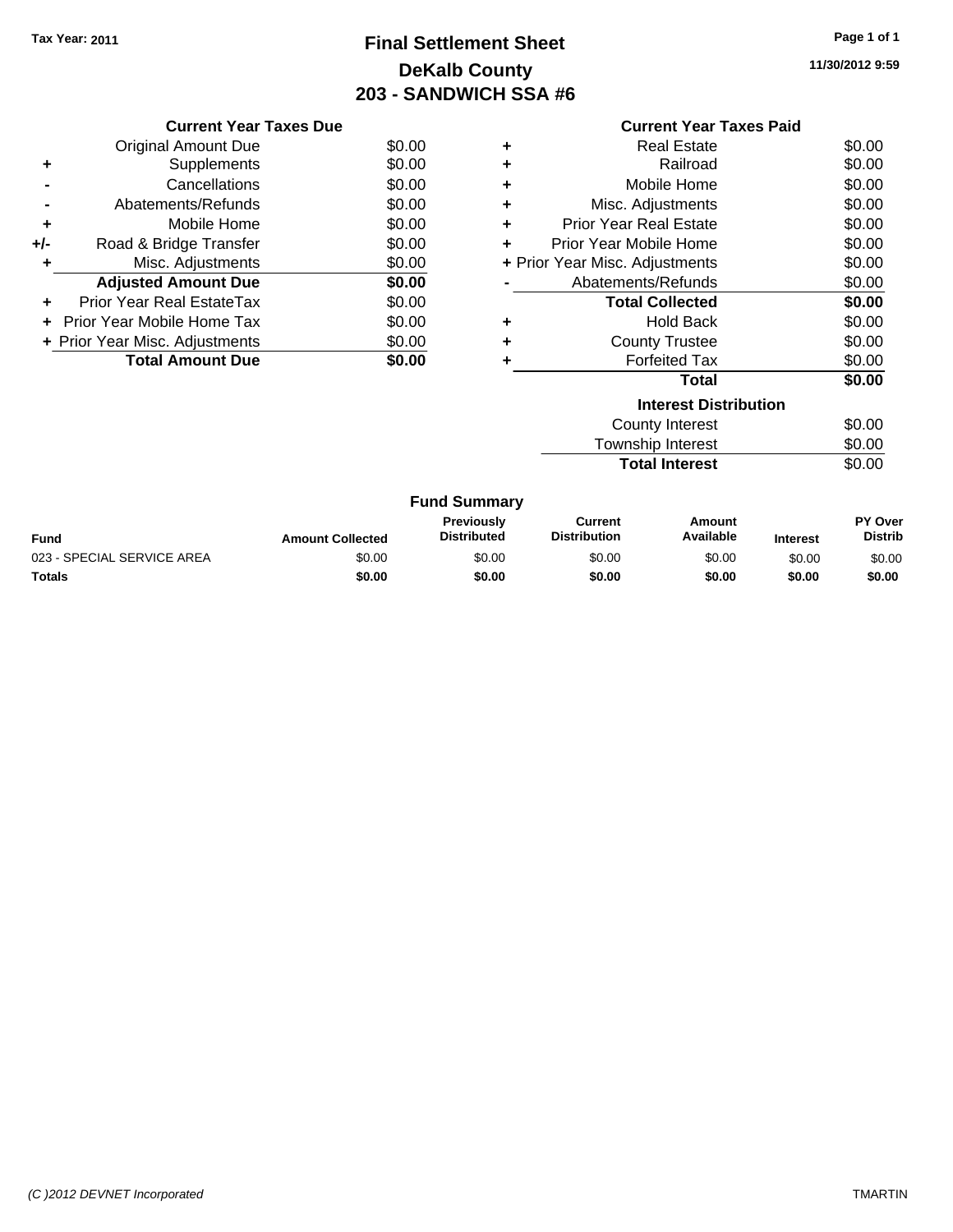**Current Year Taxes Due** Original Amount Due \$55,000.76

**Adjusted Amount Due \$54,717.97**

**Total Amount Due \$54,717.97**

**+** Supplements \$0.00 **-** Cancellations \$282.79 **-** Abatements/Refunds \$0.00 **+** Mobile Home \$0.00 **+/-** Road & Bridge Transfer \$0.00 **+** Misc. Adjustments \$0.00

**+** Prior Year Real EstateTax \$0.00 **+** Prior Year Mobile Home Tax \$0.00 **+ Prior Year Misc. Adjustments**  $$0.00$ 

## **Final Settlement Sheet Tax Year: 2011 Page 1 of 1 DeKalb County 204 - GENOA RIVER BEND SSA**

**11/30/2012 9:59**

## **Current Year Taxes Paid**

| ٠ | <b>Real Estate</b>             | \$54,717.97 |
|---|--------------------------------|-------------|
| ÷ | Railroad                       | \$0.00      |
| ÷ | Mobile Home                    | \$0.00      |
| ٠ | Misc. Adjustments              | \$0.00      |
| ÷ | <b>Prior Year Real Estate</b>  | \$0.00      |
| ÷ | Prior Year Mobile Home         | \$0.00      |
|   | + Prior Year Misc. Adjustments | \$0.00      |
|   | Abatements/Refunds             | \$0.00      |
|   |                                |             |
|   | <b>Total Collected</b>         | \$54,717.97 |
| ٠ | <b>Hold Back</b>               | \$0.00      |
| ٠ | <b>County Trustee</b>          | \$0.00      |
| ٠ | <b>Forfeited Tax</b>           | \$0.00      |
|   | <b>Total</b>                   | \$54,717.97 |
|   | <b>Interest Distribution</b>   |             |
|   | <b>County Interest</b>         | \$2.92      |

# **Distribution Summary Total Interest** \$2.92

| <b>Tax Distribution Date</b>         | Amount      |
|--------------------------------------|-------------|
| 05/25/2012                           | \$6,151.27  |
| 06/22/2012                           | \$21,525.43 |
| 07/20/2012                           | \$364.76    |
| 08/17/2012                           | \$3.503.86  |
| 09/14/2012                           | \$21,253.41 |
| 12/04/2012                           | \$1,919.24  |
| <b>Totals: 6 Distributions</b>       | \$54.717.97 |
| <b>Interest Distribution Date</b>    | Amount      |
| 12/04/2012                           | \$2.92      |
| <b>Totals: 1 Distributions</b>       | \$2.92      |
| <b>Grand Totals: 7 Distributions</b> | \$54,720.89 |

| Fund                       | <b>Amount Collected</b> | Previously<br><b>Distributed</b> | Current<br><b>Distribution</b> | Amount<br>Available | <b>Interest</b> | <b>PY Over</b><br><b>Distrib</b> |
|----------------------------|-------------------------|----------------------------------|--------------------------------|---------------------|-----------------|----------------------------------|
| 023 - SPECIAL SERVICE AREA | \$54,717.97             | \$52,798,73                      | \$1.919.24                     | \$0.00              | \$2.92          | \$0.00                           |
| Totals                     | \$54.717.97             | \$52,798,73                      | \$1.919.24                     | \$0.00              | \$2.92          | \$0.00                           |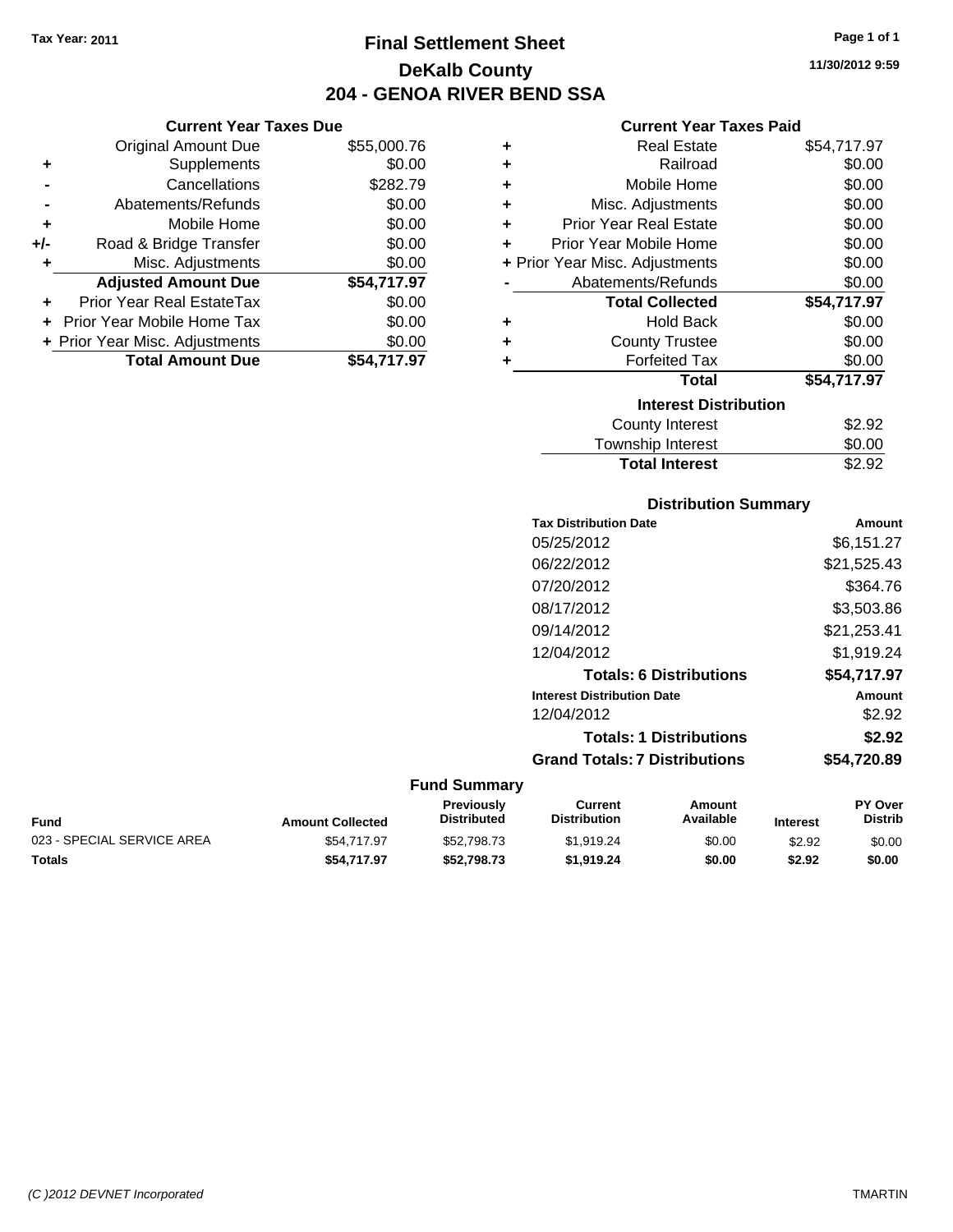## **Final Settlement Sheet Tax Year: 2011 Page 1 of 1 DeKalb County 205 - WATERMAN SSA#2**

**11/30/2012 9:59**

| <b>Current Year Taxes Due</b> |                                          |        |  |  |
|-------------------------------|------------------------------------------|--------|--|--|
|                               | Original Amount Due                      | \$0.00 |  |  |
| ٠                             | Supplements                              | \$0.00 |  |  |
|                               | Cancellations                            | \$0.00 |  |  |
|                               | Abatements/Refunds                       | \$0.00 |  |  |
| ٠                             | Mobile Home                              | \$0.00 |  |  |
| +/-                           | Road & Bridge Transfer                   | \$0.00 |  |  |
| ٠                             | Misc. Adjustments                        | \$0.00 |  |  |
|                               | <b>Adjusted Amount Due</b>               | \$0.00 |  |  |
| ٠                             | Prior Year Real EstateTax                | \$0.00 |  |  |
|                               | Prior Year Mobile Home Tax               | \$0.00 |  |  |
|                               | \$0.00<br>+ Prior Year Misc. Adjustments |        |  |  |
|                               | <b>Total Amount Due</b>                  | \$0.00 |  |  |
|                               |                                          |        |  |  |

|   | <b>Current Year Taxes Paid</b> |        |  |  |
|---|--------------------------------|--------|--|--|
| ٠ | Real Estate                    | \$0.00 |  |  |
| ٠ | Railroad                       | \$0.00 |  |  |
| ÷ | Mobile Home                    | \$0.00 |  |  |
| ÷ | Misc. Adjustments              | \$0.00 |  |  |
| ٠ | <b>Prior Year Real Estate</b>  | \$0.00 |  |  |
| ٠ | Prior Year Mobile Home         | \$0.00 |  |  |
|   | + Prior Year Misc. Adjustments | \$0.00 |  |  |
|   | Abatements/Refunds             | \$0.00 |  |  |
|   | <b>Total Collected</b>         | \$0.00 |  |  |
| ٠ | <b>Hold Back</b>               | \$0.00 |  |  |
| ٠ | <b>County Trustee</b>          | \$0.00 |  |  |
|   | <b>Forfeited Tax</b>           | \$0.00 |  |  |
|   | Total                          | \$0.00 |  |  |
|   | <b>Interest Distribution</b>   |        |  |  |
|   | County Interest                | \$0.00 |  |  |
|   | Township Interest              | \$0.00 |  |  |

**Total Interest** \$0.00

|                            |                         | <b>Fund Summary</b>                     |                                |                     |                 |                           |
|----------------------------|-------------------------|-----------------------------------------|--------------------------------|---------------------|-----------------|---------------------------|
| <b>Fund</b>                | <b>Amount Collected</b> | <b>Previously</b><br><b>Distributed</b> | Current<br><b>Distribution</b> | Amount<br>Available | <b>Interest</b> | PY Over<br><b>Distrib</b> |
| 023 - SPECIAL SERVICE AREA | \$0.00                  | \$0.00                                  | \$0.00                         | \$0.00              | \$0.00          | \$0.00                    |
| Totals                     | \$0.00                  | \$0.00                                  | \$0.00                         | \$0.00              | \$0.00          | \$0.00                    |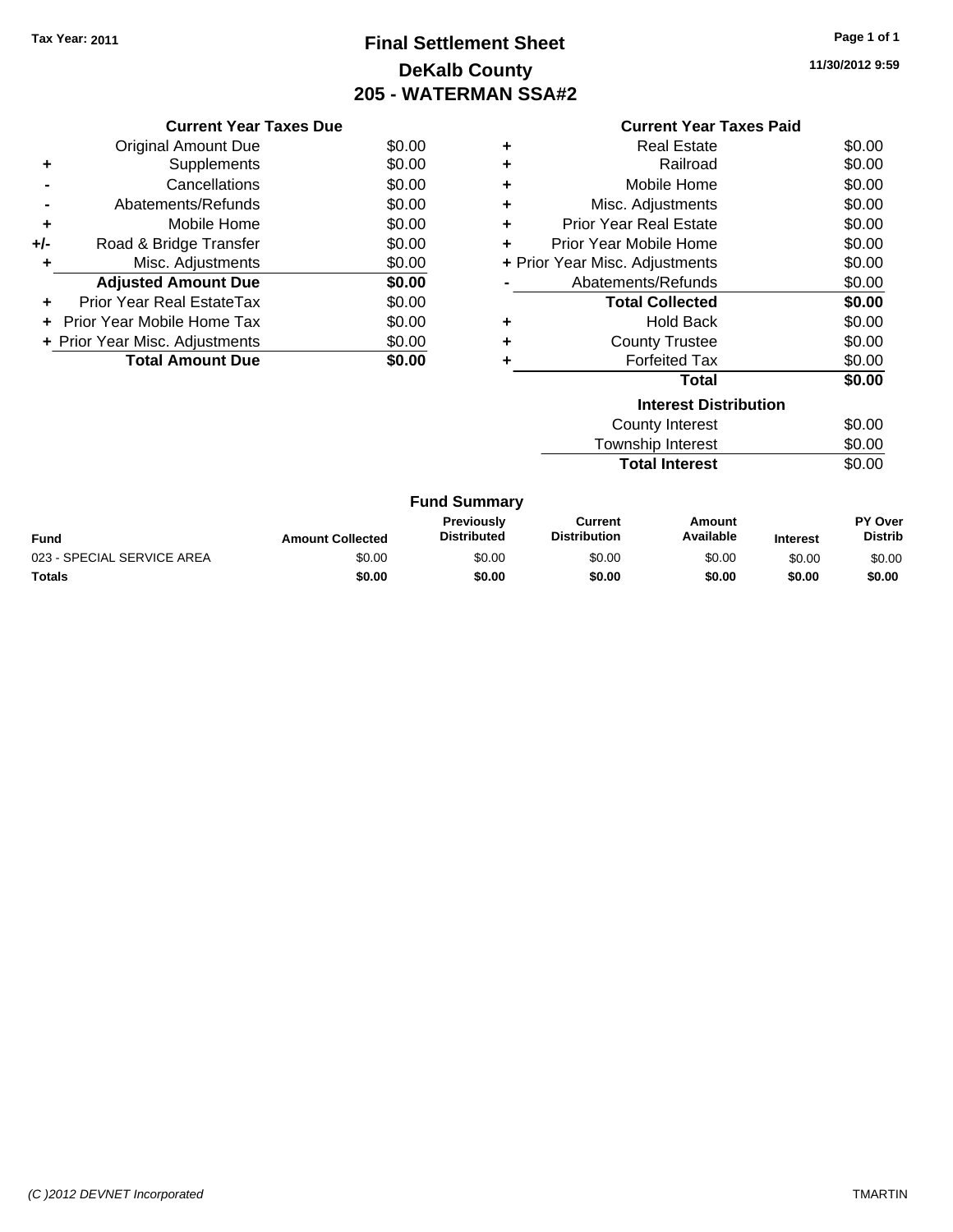## **Final Settlement Sheet Tax Year: 2011 Page 1 of 1 DeKalb County 206 - WATERMAN SSA #1**

**11/30/2012 9:59**

| <b>Current Year Taxes Due</b>            |                            |        |  |  |
|------------------------------------------|----------------------------|--------|--|--|
|                                          | <b>Original Amount Due</b> | \$0.00 |  |  |
| ٠                                        | Supplements                | \$0.00 |  |  |
|                                          | Cancellations              | \$0.00 |  |  |
|                                          | Abatements/Refunds         | \$0.00 |  |  |
| ٠                                        | Mobile Home                | \$0.00 |  |  |
| +/-                                      | Road & Bridge Transfer     | \$0.00 |  |  |
| ٠                                        | Misc. Adjustments          | \$0.00 |  |  |
|                                          | <b>Adjusted Amount Due</b> | \$0.00 |  |  |
| ٠                                        | Prior Year Real EstateTax  | \$0.00 |  |  |
|                                          | Prior Year Mobile Home Tax | \$0.00 |  |  |
| \$0.00<br>+ Prior Year Misc. Adjustments |                            |        |  |  |
|                                          | <b>Total Amount Due</b>    | \$0.00 |  |  |
|                                          |                            |        |  |  |

|   | <b>Current Year Taxes Paid</b> |        |  |  |  |
|---|--------------------------------|--------|--|--|--|
|   | <b>Real Estate</b>             | \$0.00 |  |  |  |
|   | Railroad                       | \$0.00 |  |  |  |
|   | Mobile Home                    | \$0.00 |  |  |  |
| ٠ | Misc. Adjustments              | \$0.00 |  |  |  |
| ÷ | Prior Year Real Estate         | \$0.00 |  |  |  |
|   | Prior Year Mobile Home         | \$0.00 |  |  |  |
|   | + Prior Year Misc. Adjustments | \$0.00 |  |  |  |
|   | Abatements/Refunds             | \$0.00 |  |  |  |
|   | <b>Total Collected</b>         | \$0.00 |  |  |  |
|   | <b>Hold Back</b>               | \$0.00 |  |  |  |
|   | <b>County Trustee</b>          | \$0.00 |  |  |  |
|   | <b>Forfeited Tax</b>           | \$0.00 |  |  |  |
|   | Total                          | \$0.00 |  |  |  |
|   | <b>Interest Distribution</b>   |        |  |  |  |
|   | County Interest                | SO.OO  |  |  |  |

Township Interest  $$0.00$ **Total Interest** \$0.00

|                            |                         | <b>Fund Summary</b>                     |                                |                     |                 |                           |
|----------------------------|-------------------------|-----------------------------------------|--------------------------------|---------------------|-----------------|---------------------------|
| <b>Fund</b>                | <b>Amount Collected</b> | <b>Previously</b><br><b>Distributed</b> | Current<br><b>Distribution</b> | Amount<br>Available | <b>Interest</b> | PY Over<br><b>Distrib</b> |
| 023 - SPECIAL SERVICE AREA | \$0.00                  | \$0.00                                  | \$0.00                         | \$0.00              | \$0.00          | \$0.00                    |
| <b>Totals</b>              | \$0.00                  | \$0.00                                  | \$0.00                         | \$0.00              | \$0.00          | \$0.00                    |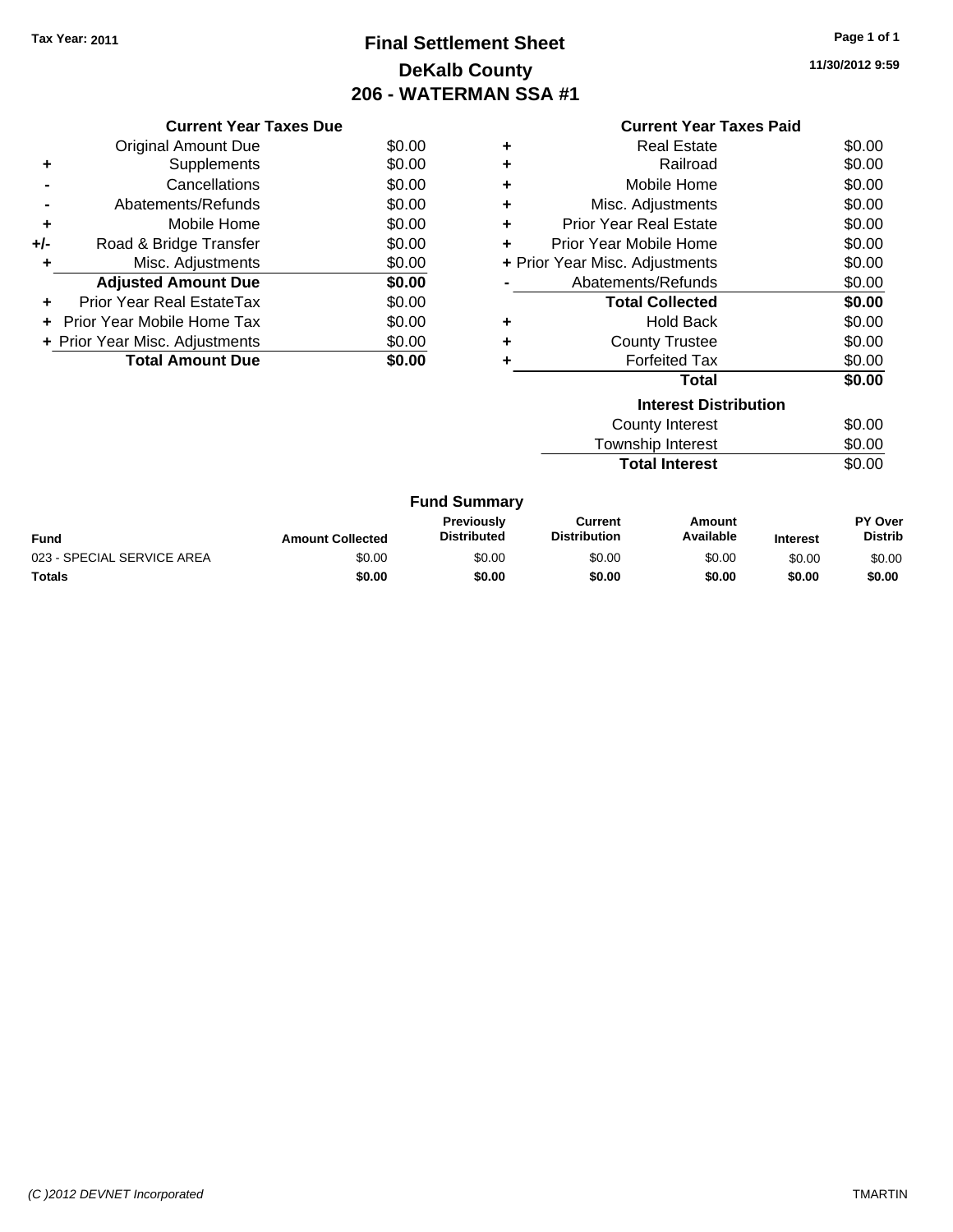## **Final Settlement Sheet Tax Year: 2011 Page 1 of 1 DeKalb County 207 - DERBY ESTATES SSA**

## **Current Year Taxes Due**

|       | <b>Original Amount Due</b>     | \$3,600.20 |
|-------|--------------------------------|------------|
| ٠     | Supplements                    | \$0.00     |
|       | Cancellations                  | \$0.00     |
|       | Abatements/Refunds             | \$0.00     |
| ٠     | Mobile Home                    | \$0.00     |
| $+/-$ | Road & Bridge Transfer         | \$0.00     |
| ٠     | Misc. Adjustments              | \$0.00     |
|       | <b>Adjusted Amount Due</b>     | \$3,600.20 |
| ٠     | Prior Year Real EstateTax      | \$0.00     |
|       | Prior Year Mobile Home Tax     | \$0.00     |
|       | + Prior Year Misc. Adjustments | \$0.00     |
|       | <b>Total Amount Due</b>        | \$3,600.20 |

## **Current Year Taxes Paid**

| ٠ | Real Estate                    | \$3,600.20 |
|---|--------------------------------|------------|
| ٠ | Railroad                       | \$0.00     |
| ÷ | Mobile Home                    | \$0.00     |
| ٠ | Misc. Adjustments              | \$0.00     |
| ٠ | Prior Year Real Estate         | \$0.00     |
| ٠ | Prior Year Mobile Home         | \$0.00     |
|   | + Prior Year Misc. Adjustments | \$0.00     |
|   | Abatements/Refunds             | \$0.00     |
|   | <b>Total Collected</b>         | \$3,600.20 |
| ٠ | <b>Hold Back</b>               | \$0.00     |
| ٠ | <b>County Trustee</b>          | \$0.00     |
| ٠ | <b>Forfeited Tax</b>           | \$0.00     |
|   | Total                          | \$3,600.20 |
|   | <b>Interest Distribution</b>   |            |
|   | County Interest                | \$0.19     |
|   | <b>Township Interest</b>       | \$0.00     |
|   | <b>Total Interest</b>          | \$0.19     |

## **Distribution Summary**

| <b>Tax Distribution Date</b>         | Amount     |
|--------------------------------------|------------|
| 05/25/2012                           | \$277.31   |
| 06/22/2012                           | \$1,405.40 |
| 08/17/2012                           | \$210.87   |
| 09/14/2012                           | \$1,428.31 |
| 12/04/2012                           | \$278.31   |
| <b>Totals: 5 Distributions</b>       | \$3,600.20 |
| <b>Interest Distribution Date</b>    | Amount     |
| 12/04/2012                           | \$0.19     |
| <b>Totals: 1 Distributions</b>       | \$0.19     |
| <b>Grand Totals: 6 Distributions</b> | \$3,600.39 |
|                                      |            |

## **Fund Summary**

| Fund                       | <b>Amount Collected</b> | Previously<br><b>Distributed</b> | Current<br><b>Distribution</b> | Amount<br>Available | <b>Interest</b> | <b>PY Over</b><br>Distrib |
|----------------------------|-------------------------|----------------------------------|--------------------------------|---------------------|-----------------|---------------------------|
| 023 - SPECIAL SERVICE AREA | \$3,600.20              | \$3.321.89                       | \$278.31                       | \$0.00              | \$0.19          | \$0.00                    |
| Totals                     | \$3,600.20              | \$3,321.89                       | \$278.31                       | \$0.00              | \$0.19          | \$0.00                    |

**11/30/2012 9:59**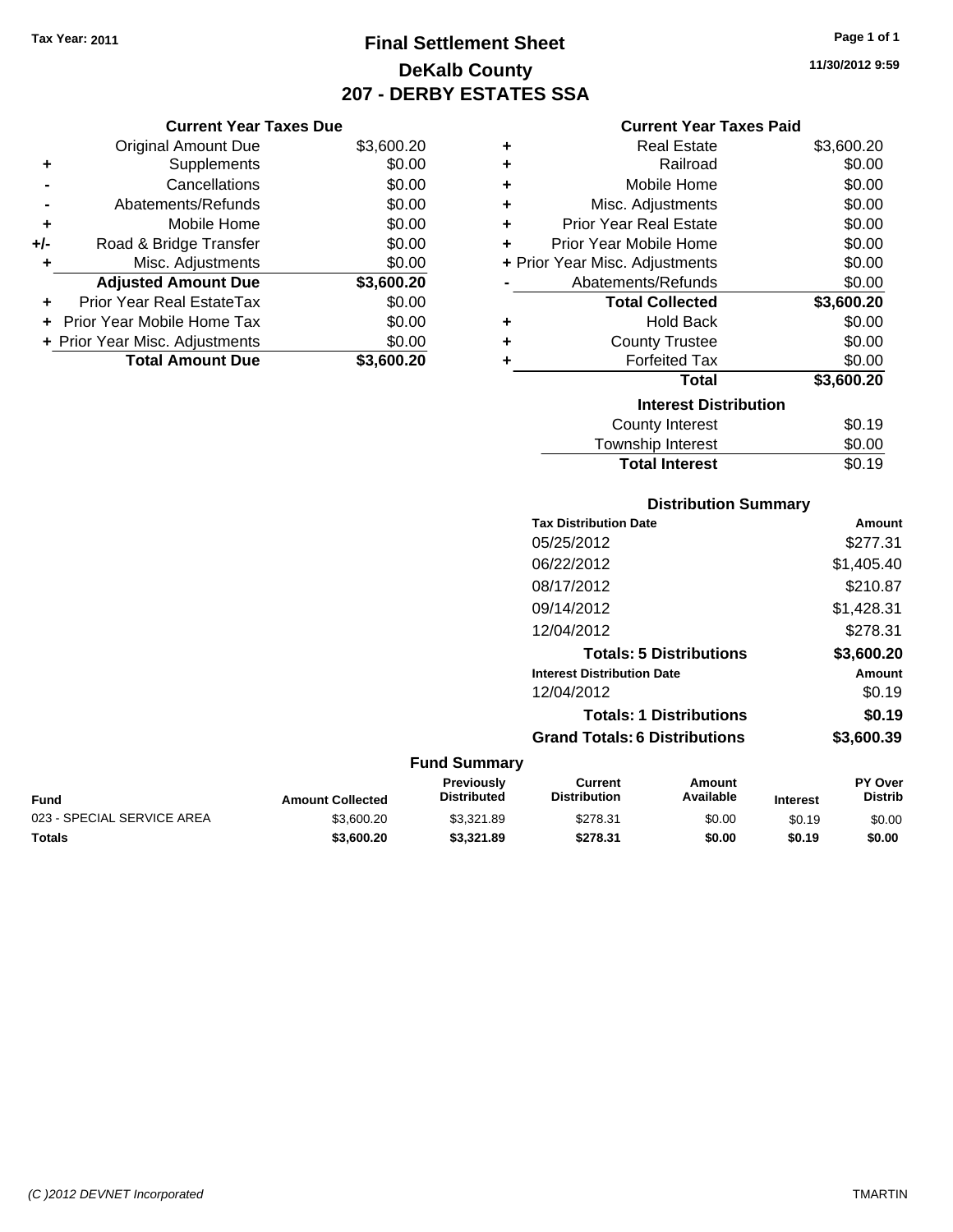**Current Year Taxes Due** Original Amount Due \$1,640.72

**Adjusted Amount Due \$1,640.72**

**Total Amount Due \$1,640.72**

**+** Supplements \$0.00 **-** Cancellations \$0.00 **-** Abatements/Refunds \$0.00 **+** Mobile Home \$0.00 **+/-** Road & Bridge Transfer \$0.00 **+** Misc. Adjustments \$0.00

**+** Prior Year Real EstateTax \$0.00 **+** Prior Year Mobile Home Tax \$0.00 **+ Prior Year Misc. Adjustments**  $$0.00$ 

## **Final Settlement Sheet Tax Year: 2011 Page 1 of 1 DeKalb County 213 - GENOA OAK CREEK EST SSA#4**

**11/30/2012 9:59**

## **Current Year Taxes Paid**

| ٠                            | <b>Real Estate</b>                   | \$1,640.72 |  |  |
|------------------------------|--------------------------------------|------------|--|--|
| ٠                            | Railroad                             | \$0.00     |  |  |
| ÷                            | Mobile Home                          | \$0.00     |  |  |
| ÷                            | Misc. Adjustments                    | \$0.00     |  |  |
| ÷                            | <b>Prior Year Real Estate</b>        | \$0.00     |  |  |
| ÷                            | Prior Year Mobile Home               | \$0.00     |  |  |
|                              | + Prior Year Misc. Adjustments       | \$0.00     |  |  |
|                              | Abatements/Refunds                   | \$0.00     |  |  |
|                              | <b>Total Collected</b>               | \$1,640.72 |  |  |
| ٠                            | <b>Hold Back</b>                     | \$0.00     |  |  |
| ٠                            | <b>County Trustee</b>                | \$0.00     |  |  |
| ٠                            | <b>Forfeited Tax</b>                 | \$0.00     |  |  |
|                              | Total                                | \$1,640.72 |  |  |
| <b>Interest Distribution</b> |                                      |            |  |  |
|                              | County Interest                      | \$0.09     |  |  |
|                              | المتحدث والمنابذ والمرورين والتحاجين | ጦጣ ወጣ      |  |  |

| <b>Total Interest</b> | \$0.09 |
|-----------------------|--------|
| Township Interest     | \$0.00 |
| County Interest       | \$0.09 |

## **Distribution Summary**

| <b>Tax Distribution Date</b>         | Amount     |
|--------------------------------------|------------|
| 05/25/2012                           | \$22.53    |
| 06/22/2012                           | \$648.97   |
| 08/17/2012                           | \$320.23   |
| 09/14/2012                           | \$648.99   |
| <b>Totals: 4 Distributions</b>       | \$1,640.72 |
| <b>Interest Distribution Date</b>    | Amount     |
| 12/04/2012                           | \$0.09     |
| <b>Totals: 1 Distributions</b>       | \$0.09     |
| <b>Grand Totals: 5 Distributions</b> | \$1.640.81 |

#### **Fund Summary Fund Interest Amount Collected Distributed PY Over Distrib Amount Available Current Distribution Previously** 023 - SPECIAL SERVICE AREA  $$1,640.72$   $$1,640.72$   $$0.00$   $$0.00$   $$0.09$   $$0.00$ **Totals \$1,640.72 \$1,640.72 \$0.00 \$0.00 \$0.09 \$0.00**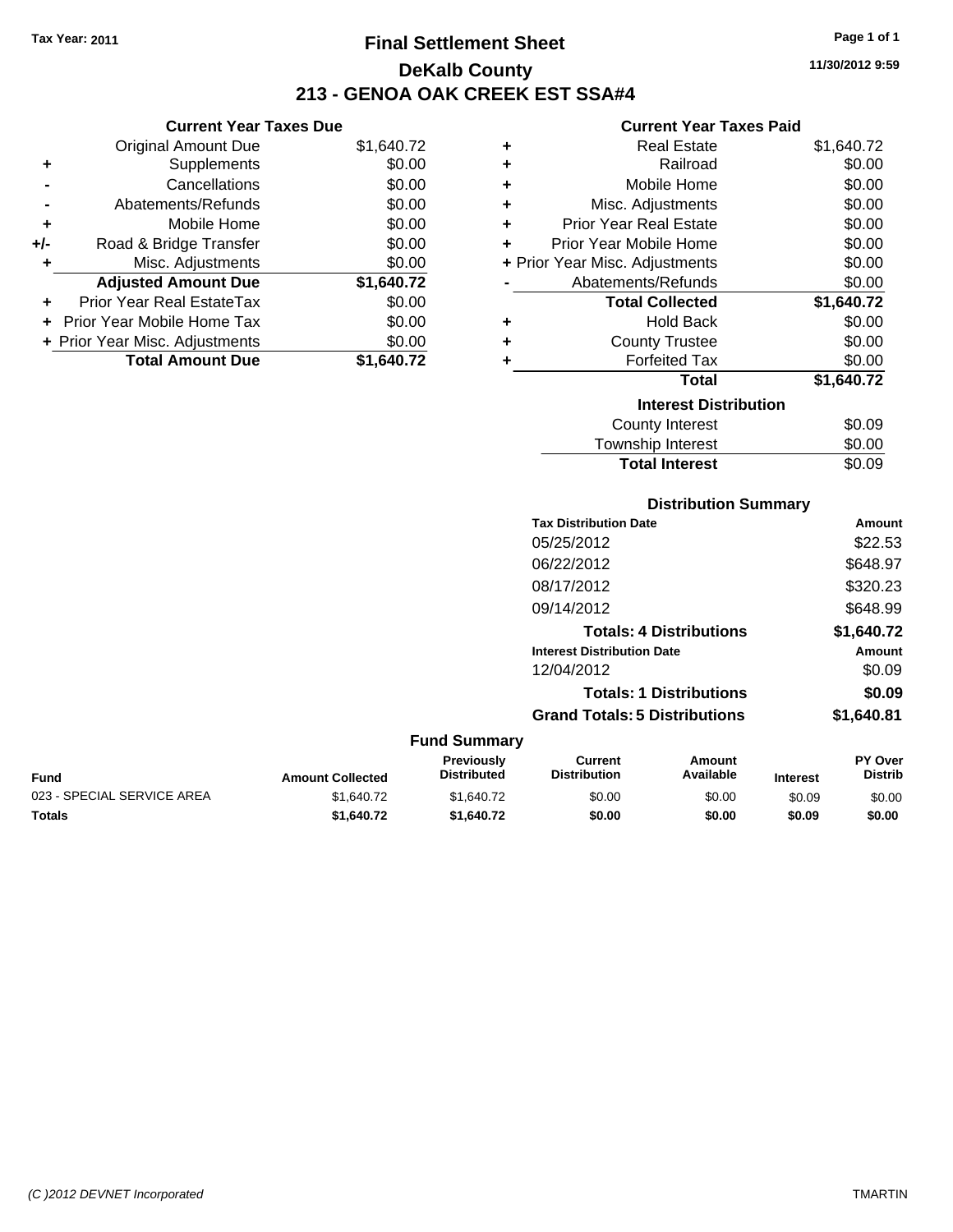**Current Year Taxes Due** Original Amount Due \$11,319.38

**Adjusted Amount Due \$11,319.38**

**Total Amount Due \$11,319.38**

**+** Supplements \$0.00 **-** Cancellations \$0.00 **-** Abatements/Refunds \$0.00 **+** Mobile Home \$0.00 **+/-** Road & Bridge Transfer \$0.00 **+** Misc. Adjustments \$0.00

**+** Prior Year Real EstateTax \$0.00 **+** Prior Year Mobile Home Tax \$0.00 **+ Prior Year Misc. Adjustments**  $$0.00$ 

## **Final Settlement Sheet Tax Year: 2011 Page 1 of 1 DeKalb County AF-DK #5 - AFTON DEKALB DRAINAGE #5**

**11/30/2012 9:59**

#### **Current Year Taxes Paid**

| ٠ | <b>Real Estate</b>             | \$11,319.38 |
|---|--------------------------------|-------------|
| ٠ | Railroad                       | \$0.00      |
| ٠ | Mobile Home                    | \$0.00      |
| ٠ | Misc. Adjustments              | \$0.00      |
| ٠ | <b>Prior Year Real Estate</b>  | \$0.00      |
| ÷ | Prior Year Mobile Home         | \$0.00      |
|   | + Prior Year Misc. Adjustments | \$0.00      |
|   | Abatements/Refunds             | \$0.00      |
|   | <b>Total Collected</b>         | \$11,319.38 |
| ٠ | <b>Hold Back</b>               | \$0.00      |
| ٠ | <b>County Trustee</b>          | \$0.00      |
| ٠ | <b>Forfeited Tax</b>           | \$0.00      |
|   | <b>Total</b>                   | \$11,319.38 |
|   | <b>Interest Distribution</b>   |             |
|   | <b>County Interest</b>         | \$0.00      |
|   | Townshin Interest              | ደ0 00       |

## Township Interest  $$0.00$ Total Interest \$0.00

| <b>Distribution Summary</b>          |             |  |  |
|--------------------------------------|-------------|--|--|
| <b>Tax Distribution Date</b>         | Amount      |  |  |
| 05/25/2012                           | \$1,385.89  |  |  |
| 06/22/2012                           | \$6,329.66  |  |  |
| 08/17/2012                           | \$74.80     |  |  |
| 09/14/2012                           | \$2,724.69  |  |  |
| 12/04/2012                           | \$804.34    |  |  |
| <b>Totals: 5 Distributions</b>       | \$11,319.38 |  |  |
| <b>Grand Totals: 5 Distributions</b> | \$11,319.38 |  |  |

#### **Fund Summary Fund Interest Amount Collected Distributed PY Over Distrib Amount Available Current Distribution Previously** 001 - CORPORATE \$11,319.38 \$10,515.04 \$804.34 \$0.00 \$0.00 \$0.00 **Totals \$11,319.38 \$10,515.04 \$804.34 \$0.00 \$0.00 \$0.00**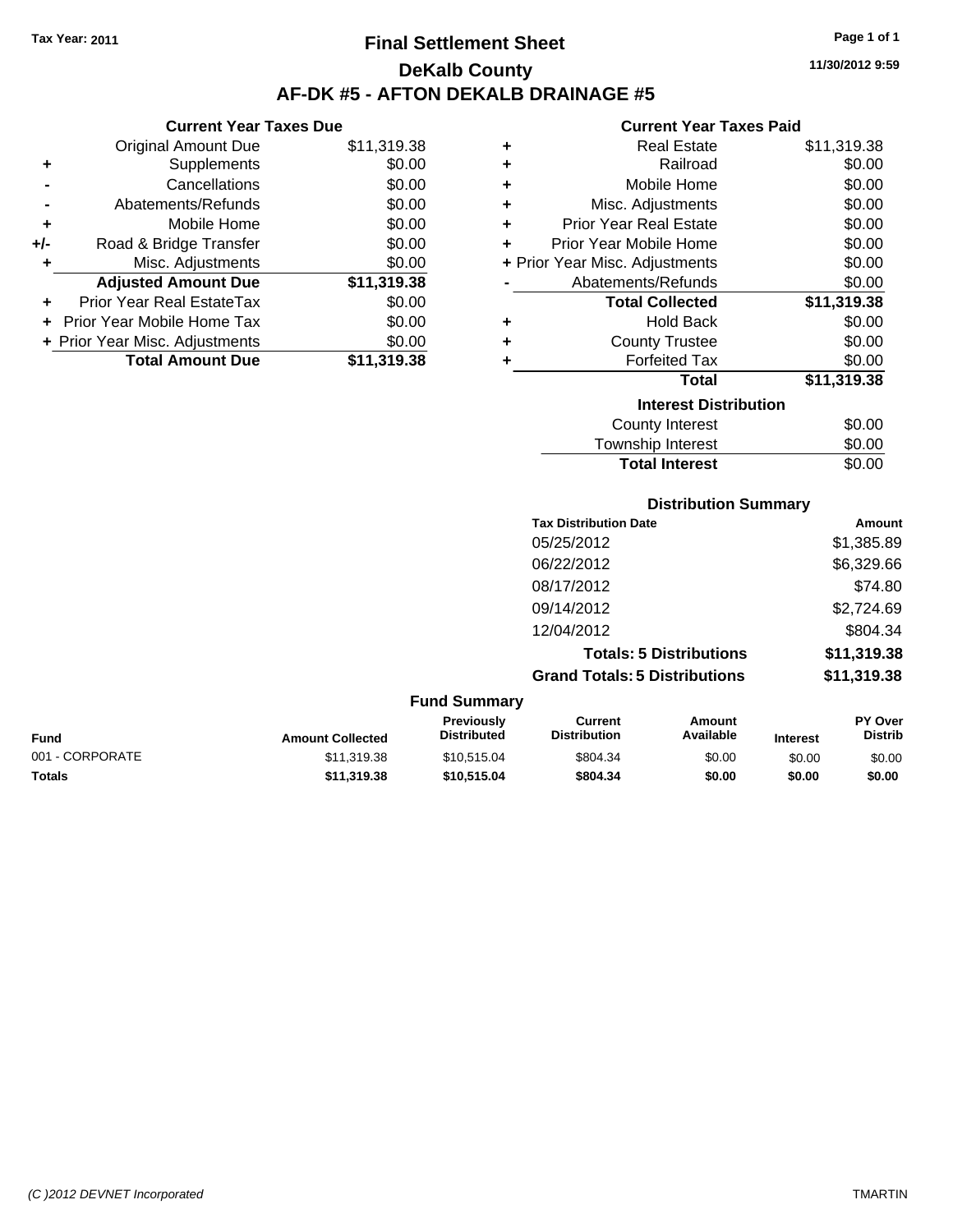**Current Year Taxes Due** Original Amount Due \$7,451.38

**Adjusted Amount Due \$7,451.38**

**Total Amount Due \$7,451.38**

**+** Supplements \$31.26 **-** Cancellations \$31.26 **-** Abatements/Refunds \$0.00 **+** Mobile Home \$0.00 **+/-** Road & Bridge Transfer \$0.00 **+** Misc. Adjustments \$0.00

**+** Prior Year Real EstateTax \$0.00 **+** Prior Year Mobile Home Tax \$0.00 **+ Prior Year Misc. Adjustments**  $$0.00$ 

# **Final Settlement Sheet Tax Year: 2011 Page 1 of 1 DeKalb County AF-MI #4 - AF/ MI/ DK DRAINAGE #4**

**11/30/2012 9:59**

#### **Current Year Taxes Paid**

| ٠ | <b>Real Estate</b>             | \$7,451.38 |
|---|--------------------------------|------------|
| ٠ | Railroad                       | \$0.00     |
| ٠ | Mobile Home                    | \$0.00     |
| ٠ | Misc. Adjustments              | \$0.00     |
| ÷ | <b>Prior Year Real Estate</b>  | \$0.00     |
| ÷ | Prior Year Mobile Home         | \$0.00     |
|   | + Prior Year Misc. Adjustments | \$0.00     |
|   | Abatements/Refunds             | \$0.00     |
|   | <b>Total Collected</b>         | \$7,451.38 |
| ٠ | <b>Hold Back</b>               | \$0.00     |
| ٠ | <b>County Trustee</b>          | \$0.00     |
| ٠ | <b>Forfeited Tax</b>           | \$0.00     |
|   | <b>Total</b>                   | \$7,451.38 |
|   | <b>Interest Distribution</b>   |            |
|   | <b>County Interest</b>         | \$0.00     |
|   | Townshin Interest              | ፍስ ሰስ      |

| Interest Distribution    |        |
|--------------------------|--------|
| County Interest          | \$0.00 |
| <b>Township Interest</b> | \$0.00 |
| <b>Total Interest</b>    | \$0.00 |
|                          |        |

#### **Distribution Summary**

| <b>Tax Distribution Date</b>         | Amount     |
|--------------------------------------|------------|
| 05/25/2012                           | \$695.20   |
| 06/22/2012                           | \$4,067.18 |
| 07/20/2012                           | \$19.46    |
| 08/17/2012                           | \$153.82   |
| 09/14/2012                           | \$2,404.60 |
| 12/04/2012                           | \$111.12   |
| <b>Totals: 6 Distributions</b>       | \$7,451.38 |
| <b>Grand Totals: 6 Distributions</b> | \$7,451.38 |
|                                      |            |

|                 |                         | <b>Fund Summary</b>              |                                |                     |                 |                                  |
|-----------------|-------------------------|----------------------------------|--------------------------------|---------------------|-----------------|----------------------------------|
| Fund            | <b>Amount Collected</b> | Previously<br><b>Distributed</b> | Current<br><b>Distribution</b> | Amount<br>Available | <b>Interest</b> | <b>PY Over</b><br><b>Distrib</b> |
| 001 - CORPORATE | \$7,451.38              | \$7,340.26                       | \$111.12                       | \$0.00              | \$0.00          | \$0.00                           |
| <b>Totals</b>   | \$7,451,38              | \$7.340.26                       | \$111.12                       | \$0.00              | \$0.00          | \$0.00                           |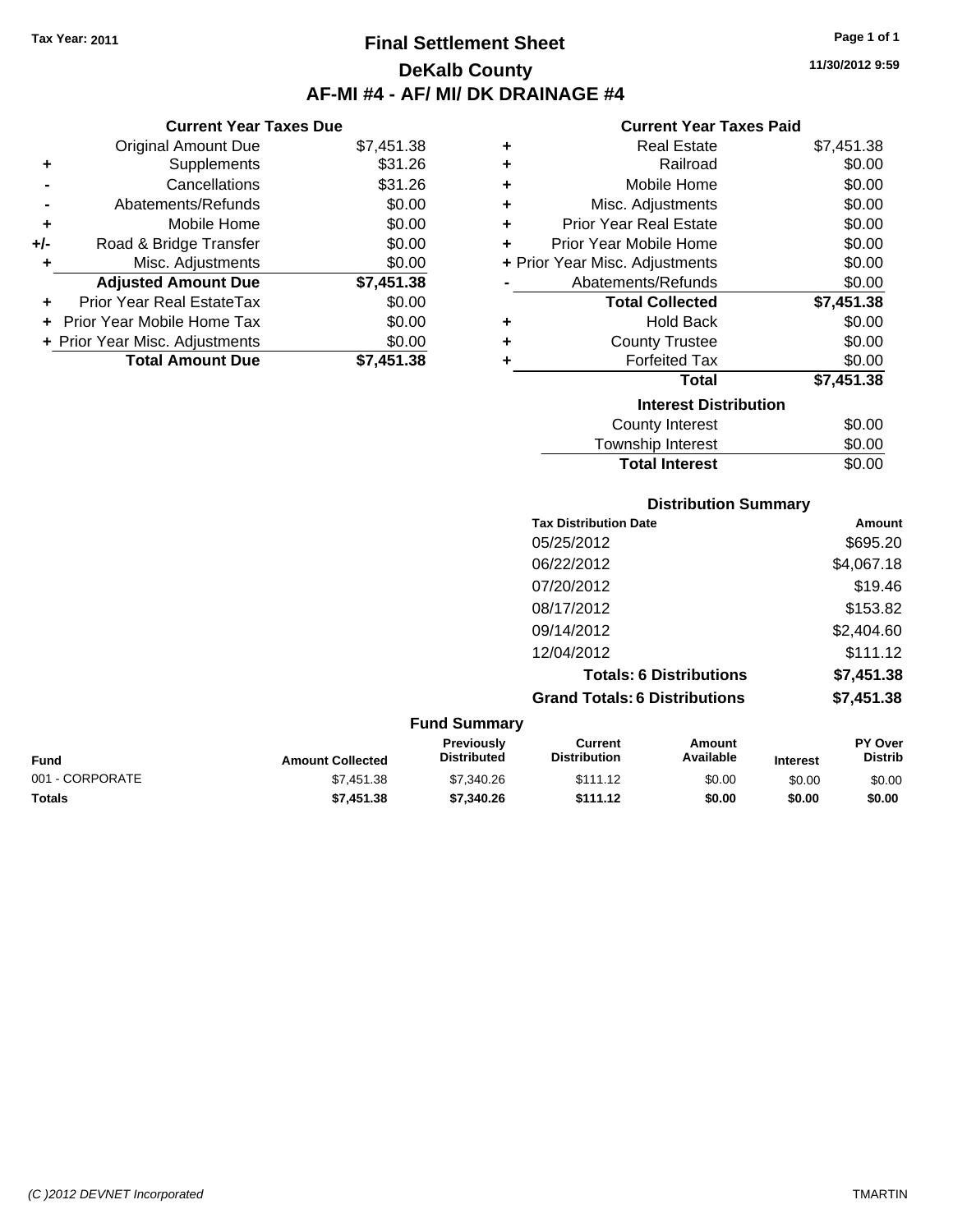### **Final Settlement Sheet Tax Year: 2011 Page 1 of 1 DeKalb County CL-SH #7 - CLINTON/SHABBONA DRN #7**

**11/30/2012 9:59**

|     | <b>Current Year Taxes Due</b>     |        |
|-----|-----------------------------------|--------|
|     | <b>Original Amount Due</b>        | \$0.00 |
| ٠   | Supplements                       | \$0.00 |
|     | Cancellations                     | \$0.00 |
|     | Abatements/Refunds                | \$0.00 |
| ٠   | Mobile Home                       | \$0.00 |
| +/- | Road & Bridge Transfer            | \$0.00 |
|     | Misc. Adjustments                 | \$0.00 |
|     | <b>Adjusted Amount Due</b>        | \$0.00 |
|     | Prior Year Real EstateTax         | \$0.00 |
|     | <b>Prior Year Mobile Home Tax</b> | \$0.00 |
|     | + Prior Year Misc. Adjustments    | \$0.00 |
|     | <b>Total Amount Due</b>           | 0.00   |

|   | <b>Interest Distribution</b>   |        |
|---|--------------------------------|--------|
|   | Total                          | \$0.00 |
| ٠ | <b>Forfeited Tax</b>           | \$0.00 |
| ٠ | <b>County Trustee</b>          | \$0.00 |
| ٠ | <b>Hold Back</b>               | \$0.00 |
|   | <b>Total Collected</b>         | \$0.00 |
|   | Abatements/Refunds             | \$0.00 |
|   | + Prior Year Misc. Adjustments | \$0.00 |
|   | Prior Year Mobile Home         | \$0.00 |
| ÷ | <b>Prior Year Real Estate</b>  | \$0.00 |
| ٠ | Misc. Adjustments              | \$0.00 |
| ٠ | Mobile Home                    | \$0.00 |
| ٠ | Railroad                       | \$0.00 |
| ٠ | <b>Real Estate</b>             | \$0.00 |
|   |                                |        |

| County Interest       | \$0.00 |
|-----------------------|--------|
| Township Interest     | \$0.00 |
| <b>Total Interest</b> | \$0.00 |

| <b>Fund Summary</b> |                         |                                  |                                |                     |                 |                           |
|---------------------|-------------------------|----------------------------------|--------------------------------|---------------------|-----------------|---------------------------|
| Fund                | <b>Amount Collected</b> | Previously<br><b>Distributed</b> | Current<br><b>Distribution</b> | Amount<br>Available | <b>Interest</b> | PY Over<br><b>Distrib</b> |
| 001 - CORPORATE     | \$0.00                  | \$0.00                           | \$0.00                         | \$0.00              | \$0.00          | \$0.00                    |
| Totals              | \$0.00                  | \$0.00                           | \$0.00                         | \$0.00              | \$0.00          | \$0.00                    |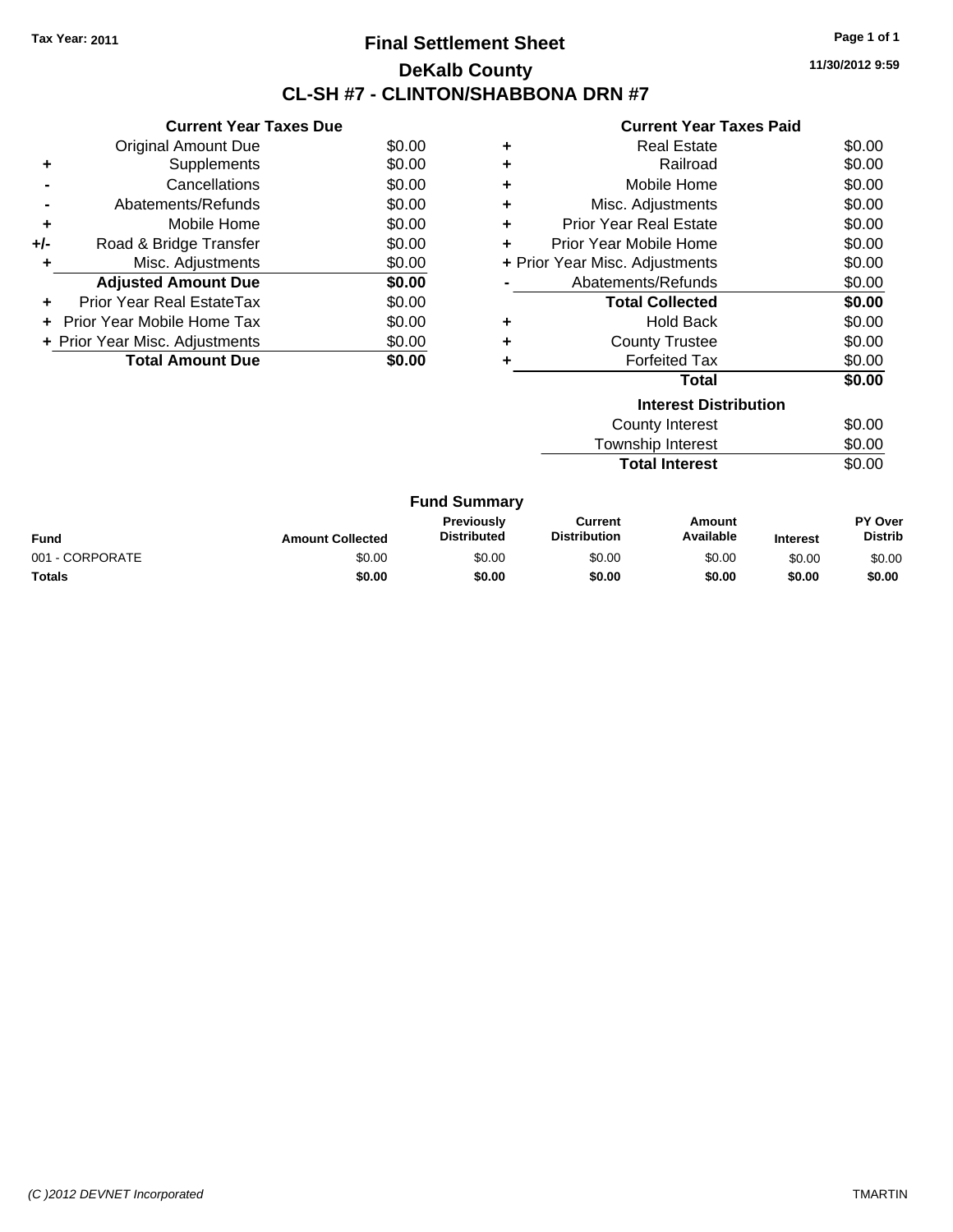# **Final Settlement Sheet Tax Year: 2011 Page 1 of 1 DeKalb County CO SBA #10 - CORTLAND SBA #10**

**11/30/2012 9:59**

| <b>Current Year Taxes Paid</b> |  |  |
|--------------------------------|--|--|
|                                |  |  |

|     | <b>Current Year Taxes Due</b>  |        |
|-----|--------------------------------|--------|
|     | <b>Original Amount Due</b>     | \$0.00 |
|     | Supplements                    | \$0.00 |
|     | Cancellations                  | \$0.00 |
|     | Abatements/Refunds             | \$0.00 |
| ٠   | Mobile Home                    | \$0.00 |
| +/- | Road & Bridge Transfer         | \$0.00 |
|     | Misc. Adjustments              | \$0.00 |
|     | <b>Adjusted Amount Due</b>     | \$0.00 |
|     | Prior Year Real EstateTax      | \$0.00 |
|     | Prior Year Mobile Home Tax     | \$0.00 |
|     | + Prior Year Misc. Adjustments | \$0.00 |
|     | <b>Total Amount Due</b>        | \$0.00 |

|                              | <b>Real Estate</b>             | \$0.00 |  |
|------------------------------|--------------------------------|--------|--|
| ٠                            | Railroad                       | \$0.00 |  |
| ٠                            | Mobile Home                    | \$0.00 |  |
| ٠                            | Misc. Adjustments              | \$0.00 |  |
| ٠                            | <b>Prior Year Real Estate</b>  | \$0.00 |  |
|                              | Prior Year Mobile Home         | \$0.00 |  |
|                              | + Prior Year Misc. Adjustments | \$0.00 |  |
|                              | Abatements/Refunds             | \$0.00 |  |
|                              | <b>Total Collected</b>         | \$0.00 |  |
| ٠                            | Hold Back                      | \$0.00 |  |
| ٠                            | <b>County Trustee</b>          | \$0.00 |  |
| ٠                            | <b>Forfeited Tax</b>           | \$0.00 |  |
|                              | Total                          | \$0.00 |  |
| <b>Interest Distribution</b> |                                |        |  |
|                              |                                |        |  |

| County Interest       | \$0.00 |
|-----------------------|--------|
| Township Interest     | \$0.00 |
| <b>Total Interest</b> | \$0.00 |

| <b>Fund Summary</b>        |                         |                                         |                                |                     |                 |                                  |
|----------------------------|-------------------------|-----------------------------------------|--------------------------------|---------------------|-----------------|----------------------------------|
| Fund                       | <b>Amount Collected</b> | <b>Previously</b><br><b>Distributed</b> | Current<br><b>Distribution</b> | Amount<br>Available | <b>Interest</b> | <b>PY Over</b><br><b>Distrib</b> |
| 023 - SPECIAL SERVICE AREA | \$0.00                  | \$0.00                                  | \$0.00                         | \$0.00              | \$0.00          | \$0.00                           |
| Totals                     | \$0.00                  | \$0.00                                  | \$0.00                         | \$0.00              | \$0.00          | \$0.00                           |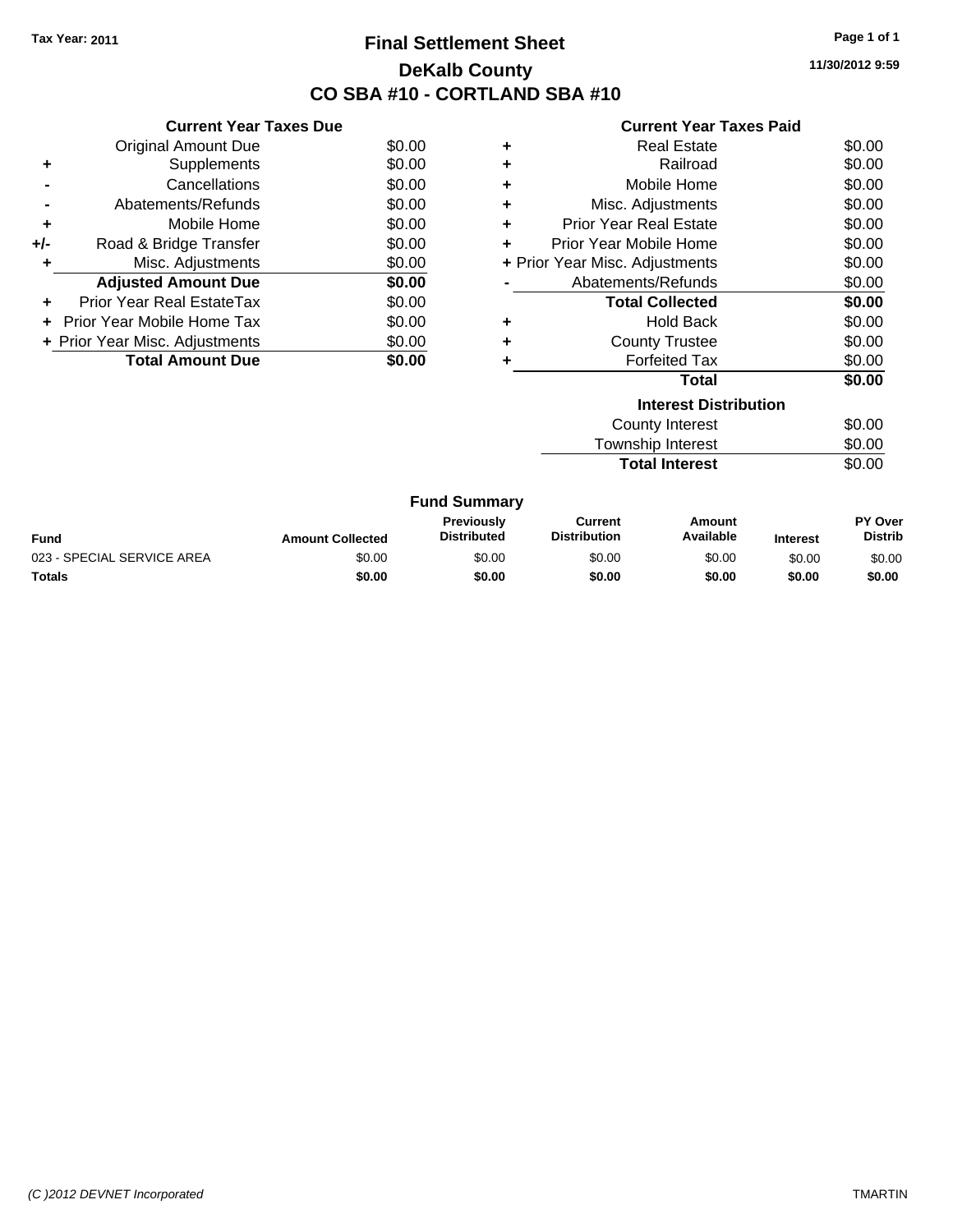**Current Year Taxes Due** Original Amount Due \$11,821.50

**Adjusted Amount Due \$11,821.50**

**Total Amount Due \$11,821.50**

**+** Supplements \$0.00 **-** Cancellations \$0.00 **-** Abatements/Refunds \$0.00 **+** Mobile Home \$0.00 **+/-** Road & Bridge Transfer \$0.00 **+** Misc. Adjustments \$0.00

**+** Prior Year Real EstateTax \$0.00 **+** Prior Year Mobile Home Tax \$0.00 **+ Prior Year Misc. Adjustments**  $$0.00$ 

# **Final Settlement Sheet Tax Year: 2011 Page 1 of 1 DeKalb County COON #1 - COON CREEK DRAINAGE #1**

**11/30/2012 9:59**

| ٠ | <b>Real Estate</b>             | \$11,821.50 |
|---|--------------------------------|-------------|
| ٠ | Railroad                       | \$0.00      |
| ٠ | Mobile Home                    | \$0.00      |
| ٠ | Misc. Adjustments              | \$0.00      |
| ÷ | <b>Prior Year Real Estate</b>  | \$0.00      |
| ÷ | Prior Year Mobile Home         | \$0.00      |
|   | + Prior Year Misc. Adjustments | \$0.00      |
|   | Abatements/Refunds             | \$0.00      |
|   | <b>Total Collected</b>         | \$11,821.50 |
| ٠ | <b>Hold Back</b>               | \$0.00      |
|   |                                |             |
| ٠ | <b>County Trustee</b>          | \$0.00      |
| ٠ | <b>Forfeited Tax</b>           | \$0.00      |
|   | <b>Total</b>                   | \$11,821.50 |
|   | <b>Interest Distribution</b>   |             |
|   | County Interest                | \$0.00      |

| <b>Distribution Summary</b> |        |
|-----------------------------|--------|
| <b>Total Interest</b>       | \$0.00 |
| Township Interest           | \$0.00 |
| County Interest             | \$0.00 |

| <b>Tax Distribution Date</b>         | Amount      |
|--------------------------------------|-------------|
| 05/25/2012                           | \$1,122.31  |
| 06/22/2012                           | \$6,191.39  |
| 07/20/2012                           | \$113.73    |
| 08/17/2012                           | \$366.32    |
| 09/14/2012                           | \$3,926.18  |
| 12/04/2012                           | \$101.57    |
| <b>Totals: 6 Distributions</b>       | \$11,821.50 |
| <b>Grand Totals: 6 Distributions</b> | \$11,821.50 |

| <b>Fund Summary</b> |                         |                                  |                                |                     |                 |                                  |
|---------------------|-------------------------|----------------------------------|--------------------------------|---------------------|-----------------|----------------------------------|
| Fund                | <b>Amount Collected</b> | <b>Previously</b><br>Distributed | Current<br><b>Distribution</b> | Amount<br>Available | <b>Interest</b> | <b>PY Over</b><br><b>Distrib</b> |
| 001 - CORPORATE     | \$11,821.50             | \$11.719.93                      | \$101.57                       | \$0.00              | \$0.00          | \$0.00                           |
| Totals              | \$11.821.50             | \$11.719.93                      | \$101.57                       | \$0.00              | \$0.00          | \$0.00                           |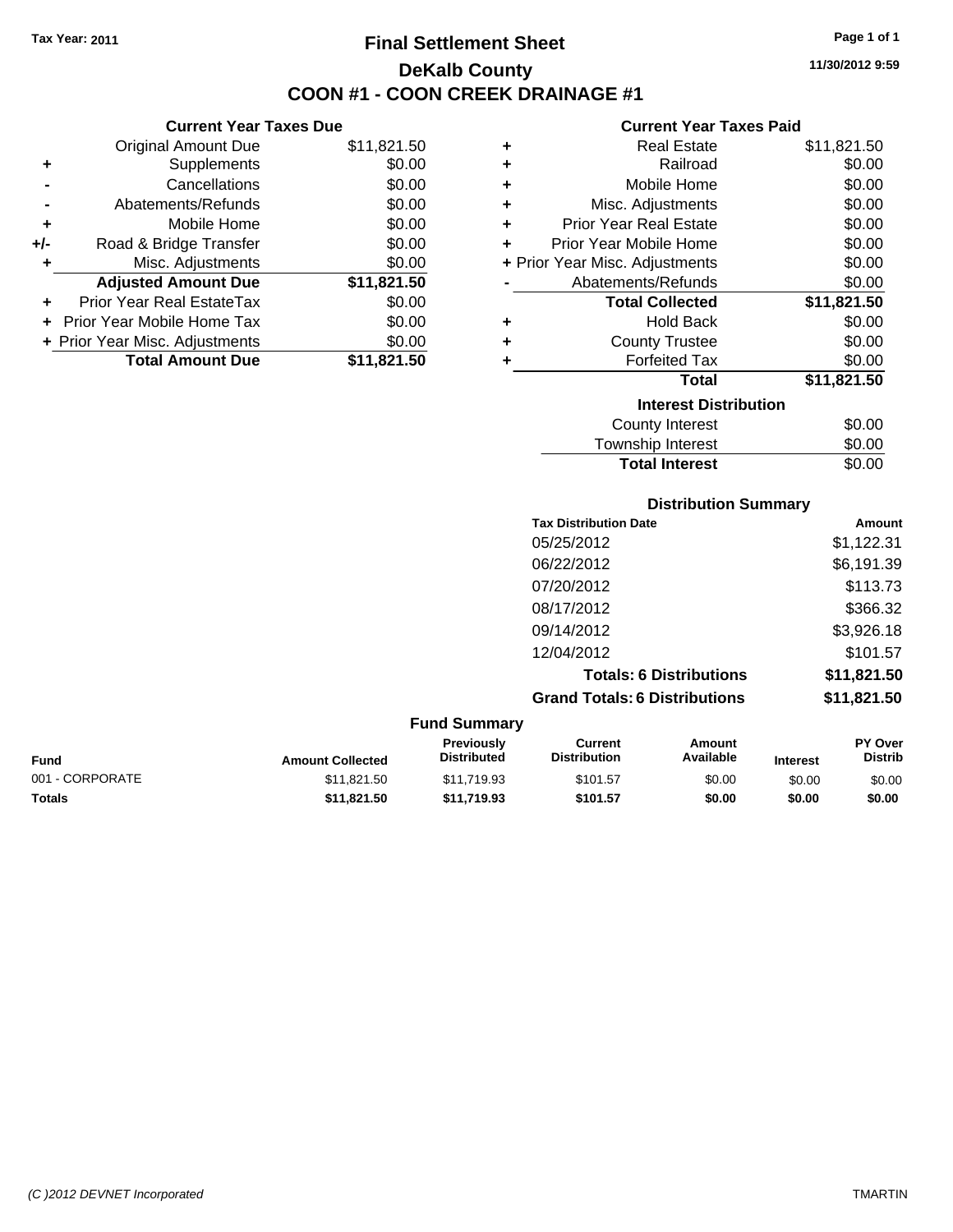### **Final Settlement Sheet Tax Year: 2011 Page 1 of 1 DeKalb County CO-PI #15 - CORTLAND PIERCE DRAINAGE**

**11/30/2012 9:59**

#### **Current Year Taxes Paid**

| ٠ | <b>Real Estate</b>             | \$10,655.24 |
|---|--------------------------------|-------------|
| ٠ | Railroad                       | \$0.00      |
| ٠ | Mobile Home                    | \$0.00      |
| ٠ | Misc. Adjustments              | \$0.00      |
| ٠ | <b>Prior Year Real Estate</b>  | \$0.00      |
| ÷ | Prior Year Mobile Home         | \$0.00      |
|   | + Prior Year Misc. Adjustments | \$0.00      |
|   | Abatements/Refunds             | \$0.00      |
|   | <b>Total Collected</b>         | \$10,655.24 |
| ٠ | <b>Hold Back</b>               | \$0.00      |
| ٠ | <b>County Trustee</b>          | \$15.00     |
| ٠ | <b>Forfeited Tax</b>           | \$29.74     |
|   | <b>Total</b>                   | \$10,699.98 |
|   | <b>Interest Distribution</b>   |             |
|   | <b>County Interest</b>         | \$0.00      |
|   | Townehin Interact              | ቁስ ስስ       |

### **Distribution Summary Tax Distribution Date Amount** Township Interest \$0.00 Total Interest \$0.00

| Tax Distribution Date                | Amount      |
|--------------------------------------|-------------|
| 05/25/2012                           | \$915.18    |
| 06/22/2012                           | \$4,754.23  |
| 07/20/2012                           | \$130.00    |
| 08/17/2012                           | \$226.69    |
| 09/14/2012                           | \$3,978.77  |
| 12/04/2012                           | \$650.37    |
| <b>Totals: 6 Distributions</b>       | \$10,655.24 |
| <b>Grand Totals: 6 Distributions</b> | \$10,655.24 |

| <b>Fund Summary</b> |                         |                                         |                                |                     |                 |                                  |
|---------------------|-------------------------|-----------------------------------------|--------------------------------|---------------------|-----------------|----------------------------------|
| Fund                | <b>Amount Collected</b> | <b>Previously</b><br><b>Distributed</b> | Current<br><b>Distribution</b> | Amount<br>Available | <b>Interest</b> | <b>PY Over</b><br><b>Distrib</b> |
| 001 - CORPORATE     | \$10,655.24             | \$10,004.87                             | \$650.37                       | \$0.00              | \$0.00          | \$0.00                           |
| Totals              | \$10.655.24             | \$10,004.87                             | \$650.37                       | \$0.00              | \$0.00          | \$0.00                           |

| $\ddot{\phantom{1}}$ | <b>Prior Year Real EstateTax</b> | \$0.00 |
|----------------------|----------------------------------|--------|
|                      | + Prior Year Mobile Home Tax     | \$0.00 |

**Current Year Taxes Due** Original Amount Due \$10,699.98

**Adjusted Amount Due \$10,699.98**

**Total Amount Due \$10,699.98**

**+** Supplements \$40.00 **-** Cancellations \$40.00 **-** Abatements/Refunds \$0.00 **+** Mobile Home \$0.00 **+/-** Road & Bridge Transfer \$0.00 **+** Misc. Adjustments \$0.00

**+ Prior Year Misc. Adjustments**  $$0.00$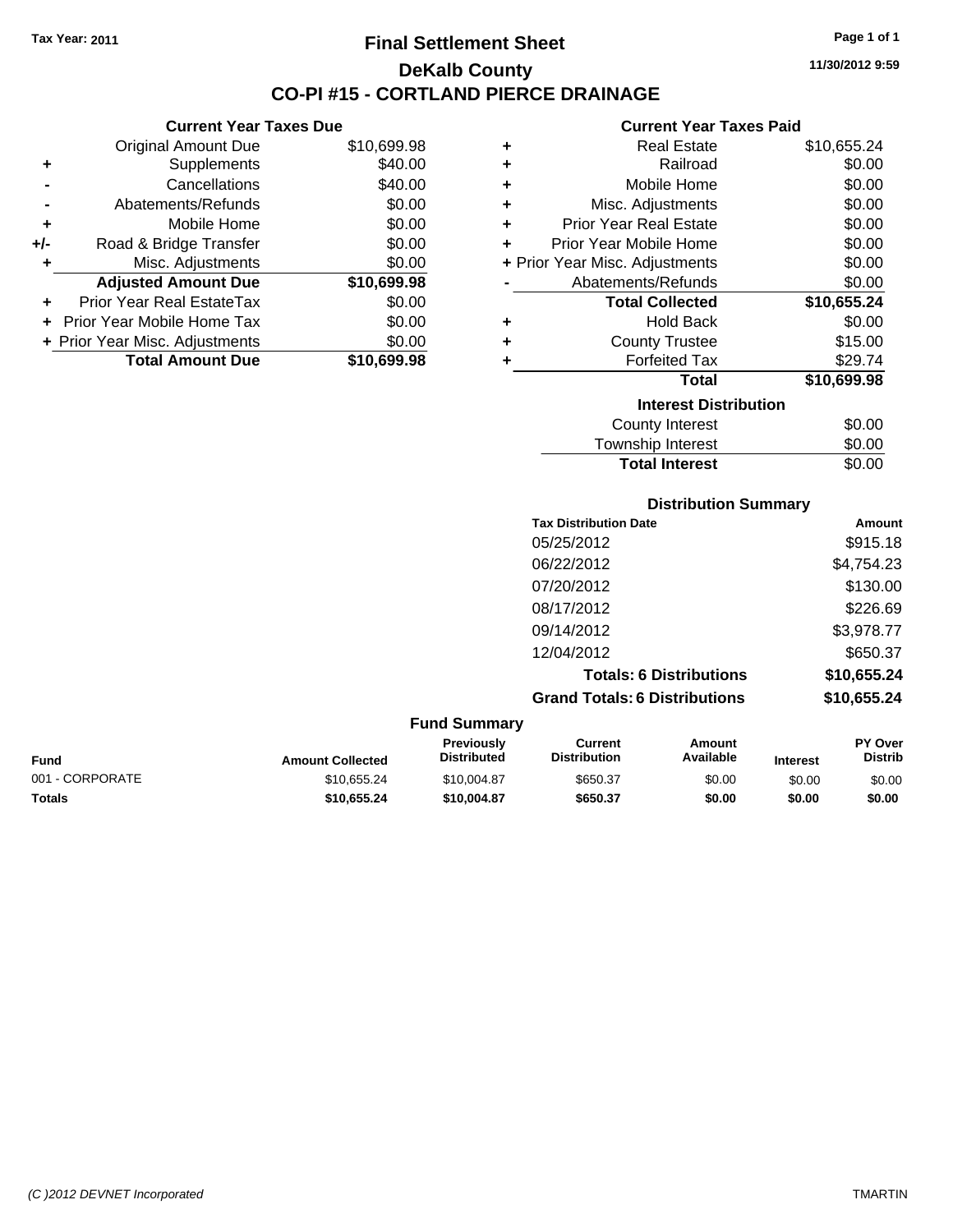### **Final Settlement Sheet Tax Year: 2011 Page 1 of 1 DeKalb County CO-SBA#5 - CORTLAND SBA #5**

**11/30/2012 9:59**

|     | <b>Current Year Taxes Due</b>     |        |
|-----|-----------------------------------|--------|
|     | <b>Original Amount Due</b>        | \$0.00 |
| ٠   | Supplements                       | \$0.00 |
|     | Cancellations                     | \$0.00 |
|     | Abatements/Refunds                | \$0.00 |
| ٠   | Mobile Home                       | \$0.00 |
| +/- | Road & Bridge Transfer            | \$0.00 |
| ٠   | Misc. Adjustments                 | \$0.00 |
|     | <b>Adjusted Amount Due</b>        | \$0.00 |
| ٠   | Prior Year Real EstateTax         | \$0.00 |
|     | <b>Prior Year Mobile Home Tax</b> | \$0.00 |
|     | + Prior Year Misc. Adjustments    | \$0.00 |
|     | <b>Total Amount Due</b>           | \$0.00 |

|   | <b>Interest Distribution</b>   | ሖ^ ^^  |
|---|--------------------------------|--------|
|   | Total                          | \$0.00 |
|   | <b>Forfeited Tax</b>           | \$0.00 |
| ٠ | <b>County Trustee</b>          | \$0.00 |
|   | <b>Hold Back</b>               | \$0.00 |
|   | <b>Total Collected</b>         | \$0.00 |
|   | Abatements/Refunds             | \$0.00 |
|   | + Prior Year Misc. Adjustments | \$0.00 |
|   | Prior Year Mobile Home         | \$0.00 |
| ٠ | <b>Prior Year Real Estate</b>  | \$0.00 |
| ٠ | Misc. Adjustments              | \$0.00 |
| ٠ | Mobile Home                    | \$0.00 |
| ÷ | Railroad                       | \$0.00 |
| ٠ | <b>Real Estate</b>             | \$0.00 |
|   |                                |        |

| County Interest       | \$0.00 |
|-----------------------|--------|
| Township Interest     | \$0.00 |
| <b>Total Interest</b> | \$0.00 |

|                            |                         | <b>Fund Summary</b>                     |                                |                     |                 |                                  |
|----------------------------|-------------------------|-----------------------------------------|--------------------------------|---------------------|-----------------|----------------------------------|
| Fund                       | <b>Amount Collected</b> | <b>Previously</b><br><b>Distributed</b> | Current<br><b>Distribution</b> | Amount<br>Available | <b>Interest</b> | <b>PY Over</b><br><b>Distrib</b> |
| 023 - SPECIAL SERVICE AREA | \$0.00                  | \$0.00                                  | \$0.00                         | \$0.00              | \$0.00          | \$0.00                           |
| Totals                     | \$0.00                  | \$0.00                                  | \$0.00                         | \$0.00              | \$0.00          | \$0.00                           |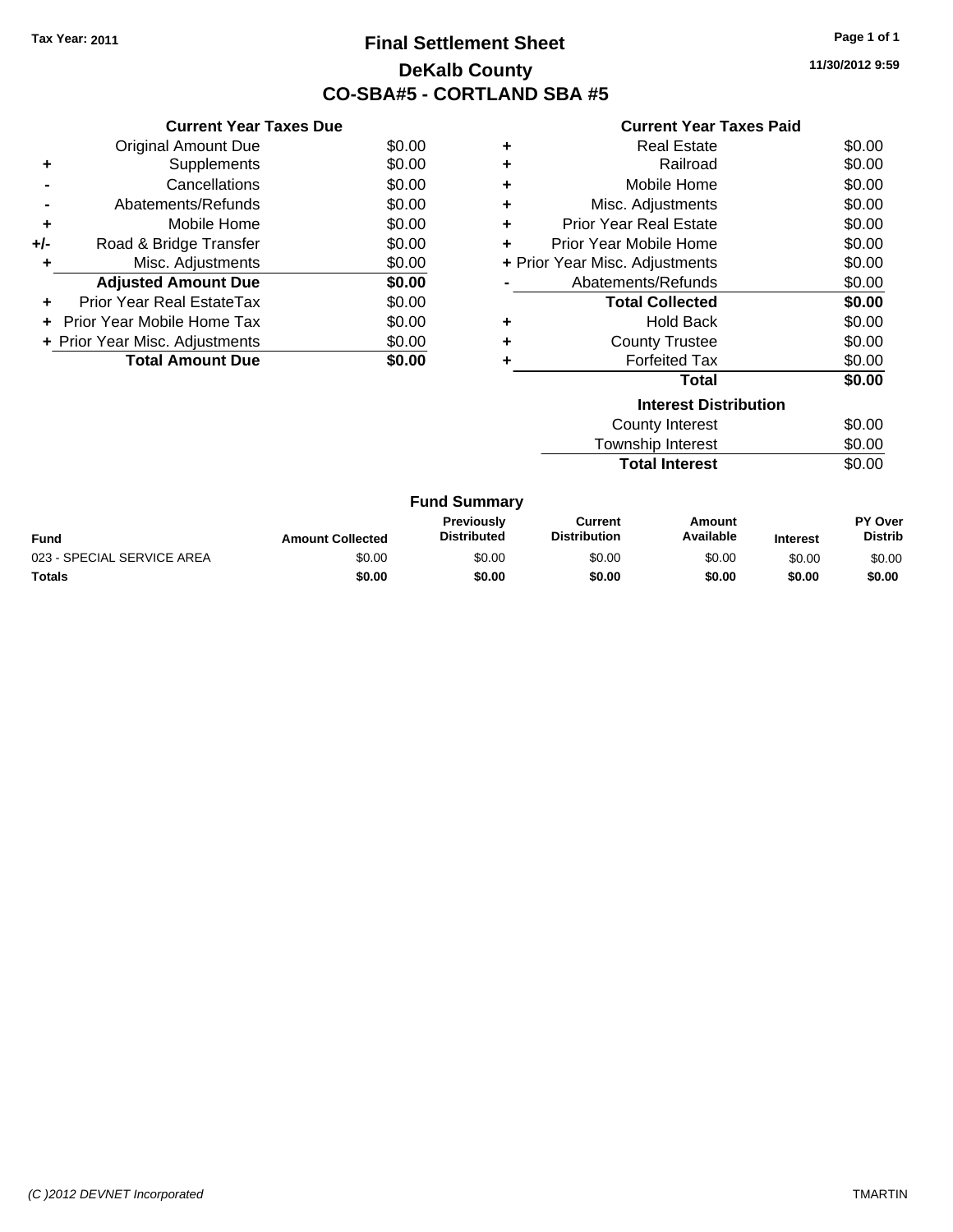### **Final Settlement Sheet Tax Year: 2011 Page 1 of 1 DeKalb County CO-SBA#6 - CORTLAND SBA #6**

**11/30/2012 9:59**

|  | <b>Current Year Taxes Paid</b> |  |  |  |
|--|--------------------------------|--|--|--|
|--|--------------------------------|--|--|--|

| <b>Current Year Taxes Due</b>     |                                |
|-----------------------------------|--------------------------------|
| <b>Original Amount Due</b>        | \$0.00                         |
| Supplements                       | \$0.00                         |
| Cancellations                     | \$0.00                         |
| Abatements/Refunds                | \$0.00                         |
| Mobile Home                       | \$0.00                         |
| Road & Bridge Transfer            | \$0.00                         |
| Misc. Adjustments                 | \$0.00                         |
| <b>Adjusted Amount Due</b>        | \$0.00                         |
| Prior Year Real EstateTax         | \$0.00                         |
| <b>Prior Year Mobile Home Tax</b> | \$0.00                         |
|                                   | \$0.00                         |
| <b>Total Amount Due</b>           | \$0.00                         |
|                                   | + Prior Year Misc. Adjustments |

|   | <b>Interest Distribution</b>   | $\sim$ $\sim$ |
|---|--------------------------------|---------------|
|   | <b>Total</b>                   | \$0.00        |
|   | <b>Forfeited Tax</b>           | \$0.00        |
|   | <b>County Trustee</b>          | \$0.00        |
|   | Hold Back                      | \$0.00        |
|   | <b>Total Collected</b>         | \$0.00        |
|   | Abatements/Refunds             | \$0.00        |
|   | + Prior Year Misc. Adjustments | \$0.00        |
|   | Prior Year Mobile Home         | \$0.00        |
| ÷ | <b>Prior Year Real Estate</b>  | \$0.00        |
|   | Misc. Adjustments              | \$0.00        |
| ٠ | Mobile Home                    | \$0.00        |
| ٠ | Railroad                       | \$0.00        |
|   | <b>Real Estate</b>             | \$0.00        |
|   |                                |               |

| <b>Total Interest</b> | \$0.00 |
|-----------------------|--------|
| Township Interest     | \$0.00 |
| County Interest       | \$0.00 |

|                            |                         | <b>Fund Summary</b>                     |                                |                     |                 |                                  |
|----------------------------|-------------------------|-----------------------------------------|--------------------------------|---------------------|-----------------|----------------------------------|
| Fund                       | <b>Amount Collected</b> | <b>Previously</b><br><b>Distributed</b> | Current<br><b>Distribution</b> | Amount<br>Available | <b>Interest</b> | <b>PY Over</b><br><b>Distrib</b> |
| 023 - SPECIAL SERVICE AREA | \$0.00                  | \$0.00                                  | \$0.00                         | \$0.00              | \$0.00          | \$0.00                           |
| Totals                     | \$0.00                  | \$0.00                                  | \$0.00                         | \$0.00              | \$0.00          | \$0.00                           |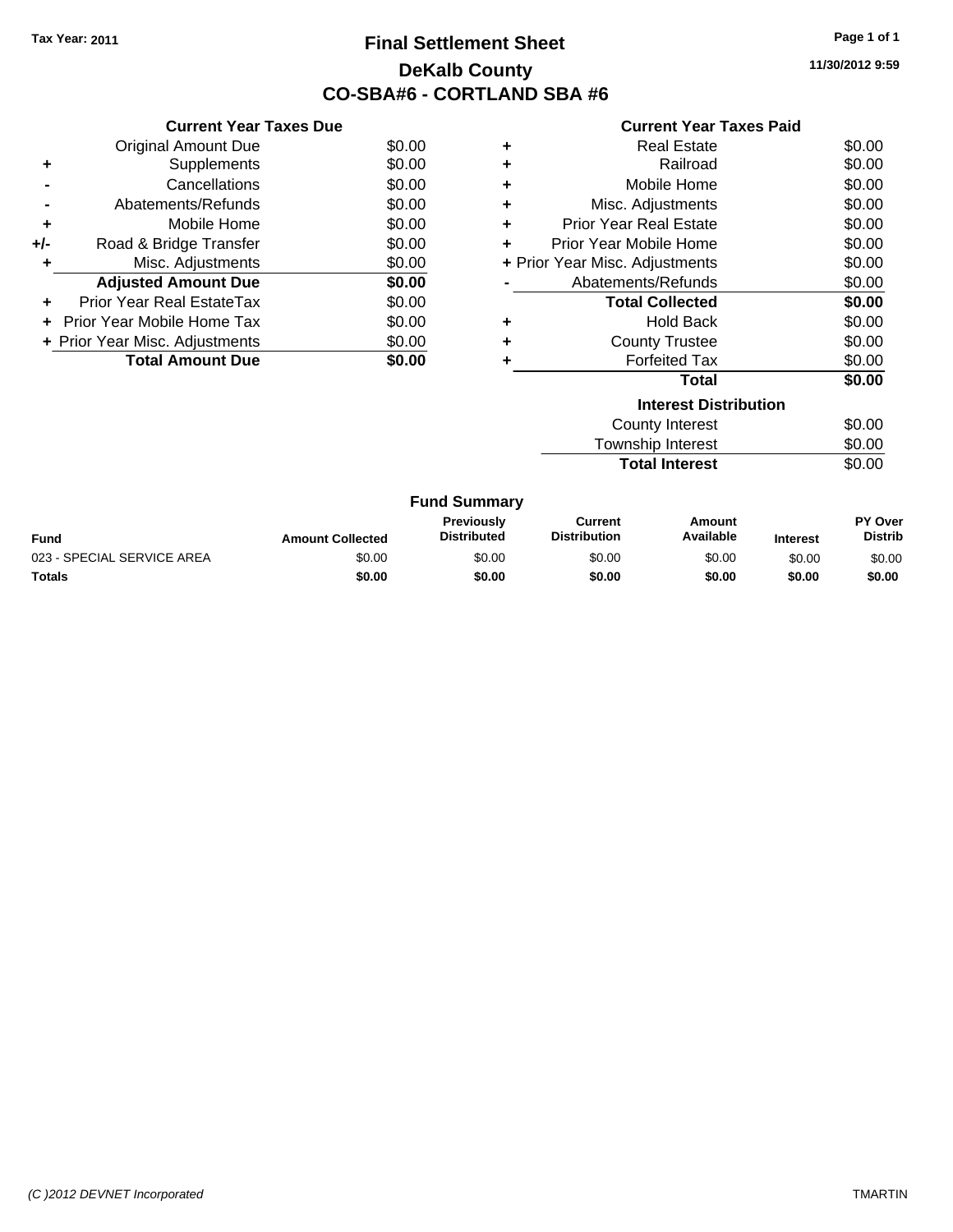**Current Year Taxes Due** Original Amount Due \$368,120.06

**Adjusted Amount Due \$368,120.06**

**Total Amount Due \$368,120.06**

**+** Supplements \$0.00 **-** Cancellations \$0.00 **-** Abatements/Refunds \$0.00 **+** Mobile Home \$0.00 **+/-** Road & Bridge Transfer \$0.00 **+** Misc. Adjustments \$0.00

**+** Prior Year Real EstateTax \$0.00 **+** Prior Year Mobile Home Tax \$0.00 **+ Prior Year Misc. Adjustments**  $$0.00$ 

# **Final Settlement Sheet Tax Year: 2011 Page 1 of 1 DeKalb County CO-SBA#9 - CORTLAND SBA #9**

**11/30/2012 9:59**

#### **Current Year Taxes Paid**

| ٠ | <b>Real Estate</b>             | \$162,043.28 |
|---|--------------------------------|--------------|
| ٠ | Railroad                       | \$0.00       |
| ÷ | Mobile Home                    | \$0.00       |
| ÷ | Misc. Adjustments              | \$0.00       |
| ٠ | <b>Prior Year Real Estate</b>  | \$0.00       |
| ٠ | Prior Year Mobile Home         | \$0.00       |
|   | + Prior Year Misc. Adjustments | \$0.00       |
|   | Abatements/Refunds             | \$0.00       |
|   | <b>Total Collected</b>         | \$162,043.28 |
| ٠ | <b>Hold Back</b>               | \$0.00       |
| ٠ | <b>County Trustee</b>          | \$206,076.78 |
| ٠ | <b>Forfeited Tax</b>           | \$0.00       |
|   | Total                          | \$368,120.06 |
|   | <b>Interest Distribution</b>   |              |
|   | <b>County Interest</b>         | \$0.00       |

| <b>Total Interest</b> | \$0.00 |
|-----------------------|--------|
| Township Interest     | \$0.00 |
| County Interest       | \$0.00 |

#### **Distribution Summary**

| <b>Tax Distribution Date</b>         | Amount       |
|--------------------------------------|--------------|
| 05/25/2012                           | \$23,778.09  |
| 06/22/2012                           | \$64,288.91  |
| 08/17/2012                           | \$22,897.42  |
| 09/14/2012                           | \$51,078.86  |
| <b>Totals: 4 Distributions</b>       | \$162,043.28 |
| <b>Grand Totals: 4 Distributions</b> | \$162,043.28 |
|                                      |              |

#### **Fund Summary**

| Fund                       | <b>Amount Collected</b> | <b>Previously</b><br><b>Distributed</b> | Current<br><b>Distribution</b> | Amount<br>Available | <b>Interest</b> | <b>PY Over</b><br>Distrib |
|----------------------------|-------------------------|-----------------------------------------|--------------------------------|---------------------|-----------------|---------------------------|
| 023 - SPECIAL SERVICE AREA | \$162,043.28            | \$162,043.28                            | \$0.00                         | \$0.00              | \$0.00          | \$0.00                    |
| Totals                     | \$162.043.28            | \$162.043.28                            | \$0.00                         | \$0.00              | \$0.00          | \$0.00                    |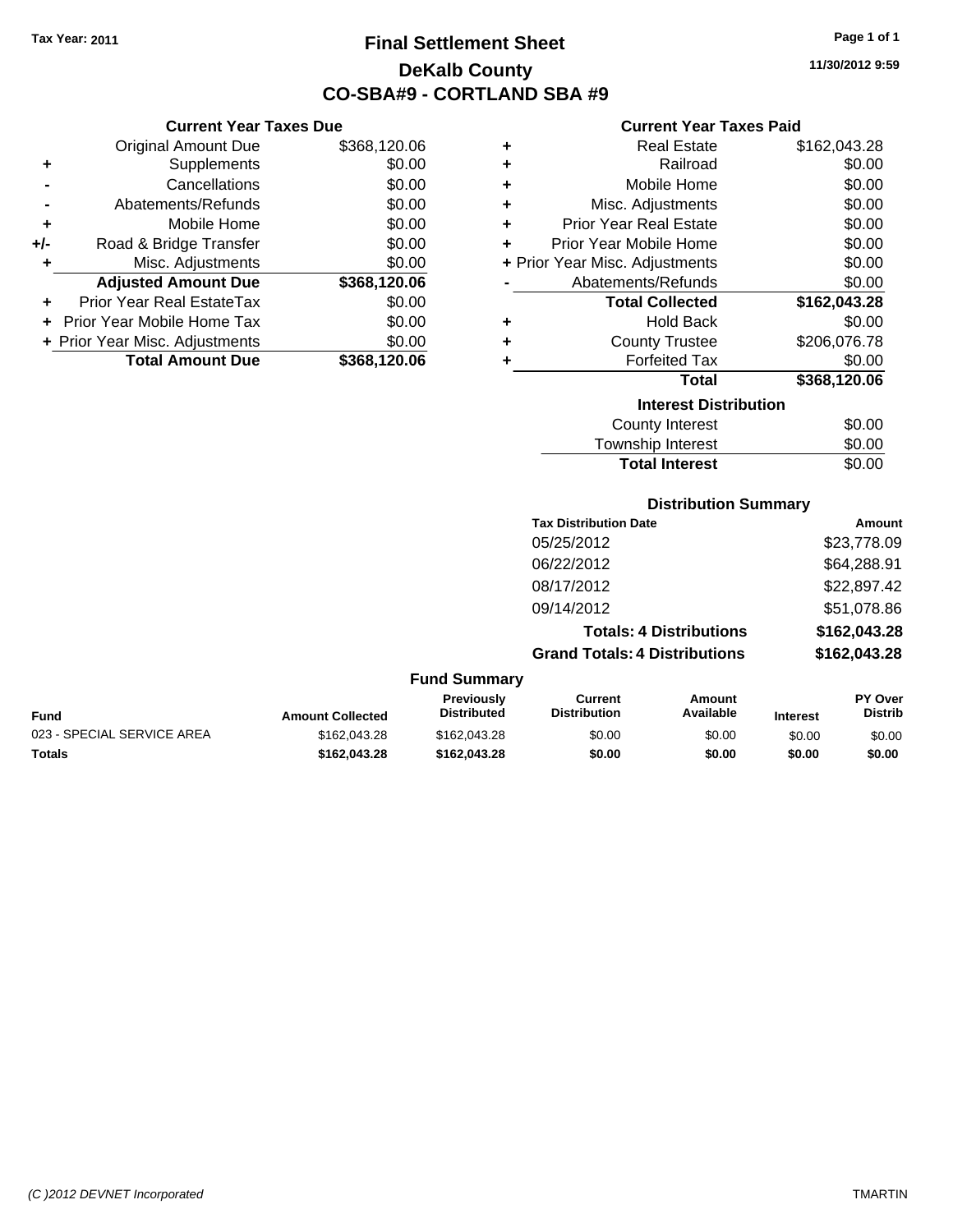**Current Year Taxes Due** Original Amount Due \$385,000.20

**Adjusted Amount Due \$385,000.20**

**Total Amount Due \$385,000.20**

**+** Supplements \$1,645.30 **-** Cancellations \$1,645.30 **-** Abatements/Refunds \$0.00 **+** Mobile Home \$0.00 **+/-** Road & Bridge Transfer \$0.00 **+** Misc. Adjustments \$0.00

**+** Prior Year Real EstateTax \$0.00 **+** Prior Year Mobile Home Tax \$0.00 **+ Prior Year Misc. Adjustments**  $$0.00$ 

# **Final Settlement Sheet Tax Year: 2011 Page 1 of 1 DeKalb County CO-SSA#1 - CORTLAND SBA #1**

**11/30/2012 9:59**

#### **Current Year Taxes Paid**

| ٠ | <b>Real Estate</b>             | \$385,000.20 |
|---|--------------------------------|--------------|
| ٠ | Railroad                       | \$0.00       |
| ÷ | Mobile Home                    | \$0.00       |
| ÷ | Misc. Adjustments              | \$0.00       |
| ÷ | <b>Prior Year Real Estate</b>  | \$0.00       |
| ÷ | Prior Year Mobile Home         | \$0.00       |
|   | + Prior Year Misc. Adjustments | \$0.00       |
|   | Abatements/Refunds             | \$0.00       |
|   | <b>Total Collected</b>         | \$385,000.20 |
| ٠ | Hold Back                      | \$0.00       |
| ٠ | <b>County Trustee</b>          | \$0.00       |
| ٠ | <b>Forfeited Tax</b>           | \$0.00       |
|   | Total                          | \$385,000.20 |
|   | <b>Interest Distribution</b>   |              |
|   | <b>County Interest</b>         | \$0.00       |
|   |                                |              |

| <b>Total Interest</b> | \$0.00 |
|-----------------------|--------|
| Township Interest     | \$0.00 |
| <b>COUTTY THEFEST</b> | JU.UU  |

#### **Distribution Summary**

| <b>Tax Distribution Date</b>         | Amount       |
|--------------------------------------|--------------|
| 05/25/2012                           | \$37,841.90  |
| 06/22/2012                           | \$154,658.20 |
| 07/20/2012                           | \$822.65     |
| 08/17/2012                           | \$32,906.00  |
| 09/14/2012                           | \$152,190.25 |
| 12/04/2012                           | \$6,581.20   |
| <b>Totals: 6 Distributions</b>       | \$385,000.20 |
| <b>Grand Totals: 6 Distributions</b> | \$385,000.20 |

#### **Fund Summary Fund Interest Amount Collected Distributed PY Over Distrib Amount Available Current Distribution Previously** 023 - SPECIAL SERVICE AREA  $$385,000.20$  \$378,419.00 \$6,581.20 \$0.00 \$0.00 \$0.00 \$0.00 **Totals \$385,000.20 \$378,419.00 \$6,581.20 \$0.00 \$0.00 \$0.00**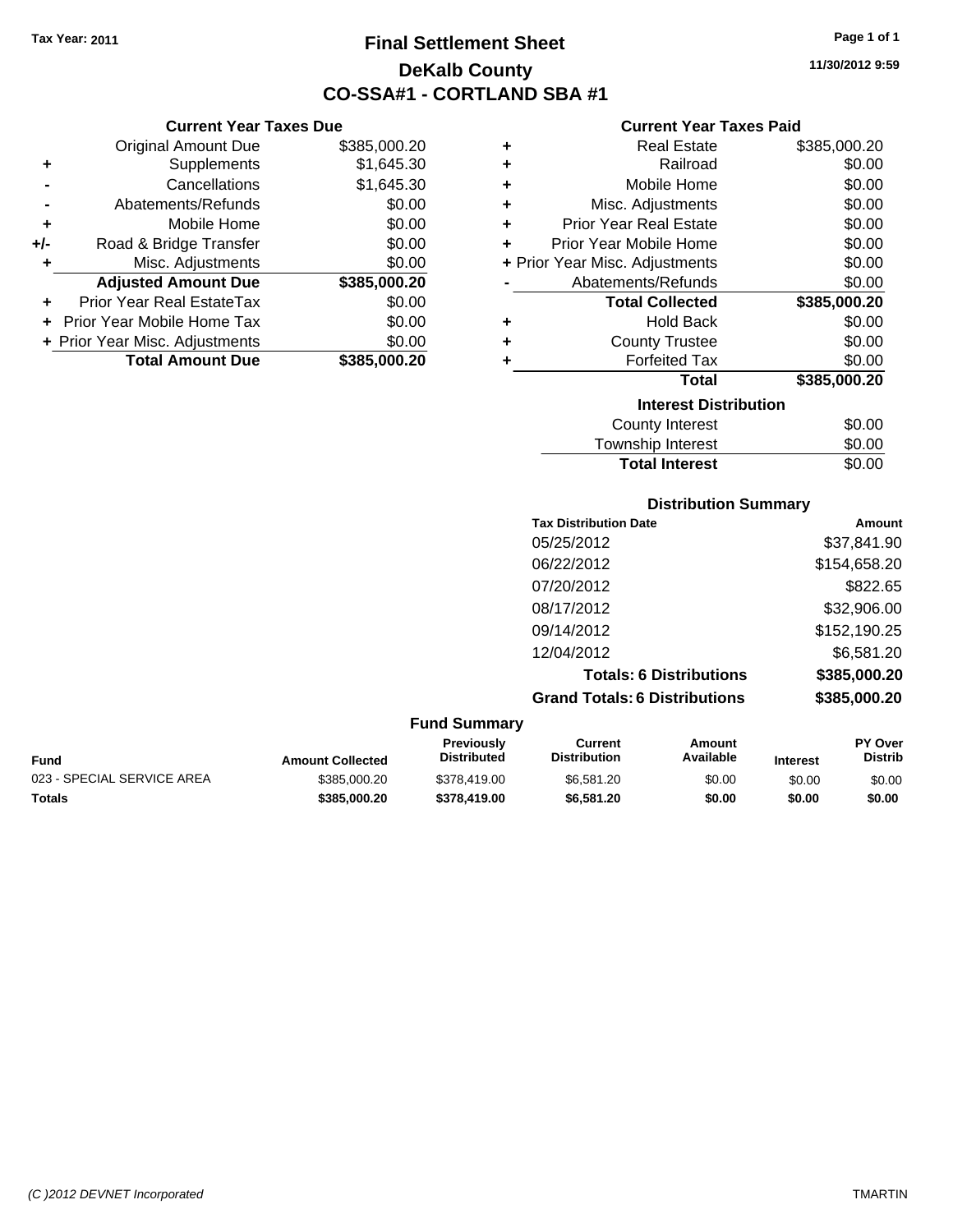# **Final Settlement Sheet Tax Year: 2011 Page 1 of 1 DeKalb County CO-SSA#4 - CORTLAND SBA #4**

**11/30/2012 9:59**

#### **Current Year Taxes Paid**

|     | <b>Current Year Taxes Due</b>  |              |  |  |  |
|-----|--------------------------------|--------------|--|--|--|
|     | <b>Original Amount Due</b>     | \$902,323.24 |  |  |  |
| ٠   | Supplements                    | \$0.00       |  |  |  |
|     | Cancellations                  | \$0.00       |  |  |  |
|     | Abatements/Refunds             | \$0.00       |  |  |  |
| ٠   | Mobile Home                    | \$0.00       |  |  |  |
| +/- | Road & Bridge Transfer         | \$0.00       |  |  |  |
| ٠   | Misc. Adjustments              | \$0.00       |  |  |  |
|     | <b>Adjusted Amount Due</b>     | \$902,323.24 |  |  |  |
|     | Prior Year Real EstateTax      | \$0.00       |  |  |  |
|     | Prior Year Mobile Home Tax     | \$0.00       |  |  |  |
|     | + Prior Year Misc. Adjustments | \$0.00       |  |  |  |
|     | <b>Total Amount Due</b>        | \$902,323.24 |  |  |  |

| ٠ | <b>Real Estate</b>             | \$40,181.62  |
|---|--------------------------------|--------------|
| ÷ | Railroad                       | \$0.00       |
| ÷ | Mobile Home                    | \$0.00       |
| ٠ | Misc. Adjustments              | \$0.00       |
| ÷ | <b>Prior Year Real Estate</b>  | \$0.00       |
| ٠ | Prior Year Mobile Home         | \$0.00       |
|   | + Prior Year Misc. Adjustments | \$0.00       |
|   | Abatements/Refunds             | \$0.00       |
|   |                                |              |
|   | <b>Total Collected</b>         | \$40,181.62  |
| ٠ | Hold Back                      | \$0.00       |
| ٠ | <b>County Trustee</b>          | \$862,141.62 |
| ٠ | <b>Forfeited Tax</b>           | \$0.00       |
|   | <b>Total</b>                   | \$902,323.24 |
|   | <b>Interest Distribution</b>   |              |
|   | <b>County Interest</b>         | \$0.00       |

# **Distribution Summary**

**Total Interest** \$0.00

| Amount      |
|-------------|
| \$40.181.62 |
| \$40,181.62 |
| \$40,181.62 |
|             |

### **Fund Summary**

|                            |                         | <b>Previously</b>  | Current      | Amount    |                 | PY Over        |
|----------------------------|-------------------------|--------------------|--------------|-----------|-----------------|----------------|
| <b>Fund</b>                | <b>Amount Collected</b> | <b>Distributed</b> | Distribution | Available | <b>Interest</b> | <b>Distrib</b> |
| 023 - SPECIAL SERVICE AREA | \$40.181.62             | \$0.00             | \$40.181.62  | \$0.00    | \$0.00          | \$0.00         |
| Totals                     | \$40,181.62             | \$0.00             | \$40.181.62  | \$0.00    | \$0.00          | \$0.00         |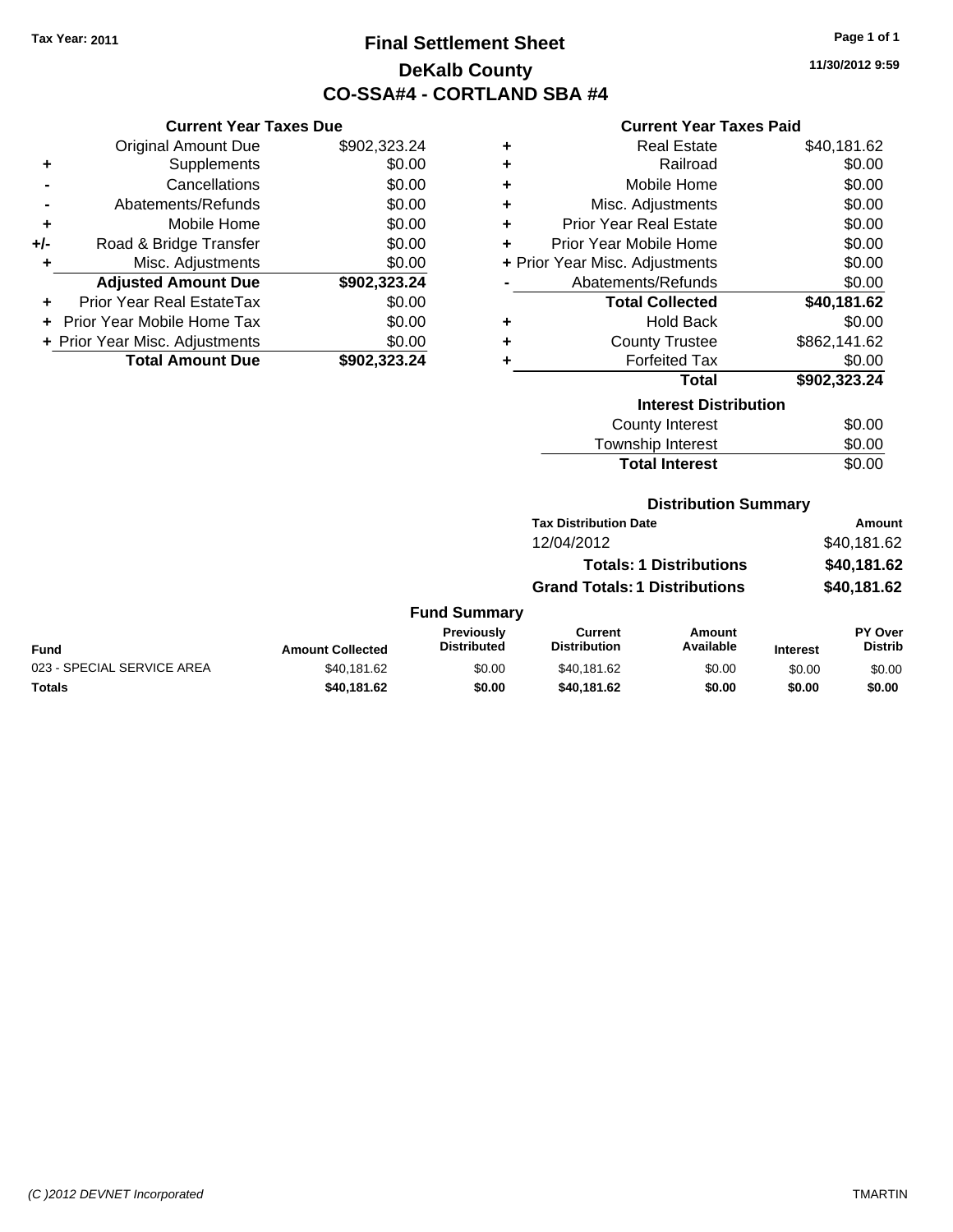# **Final Settlement Sheet Tax Year: 2011 Page 1 of 1 DeKalb County CO-SSA#7 - CORTLAND SBA #7**

**11/30/2012 9:59**

|     | <b>Current Year Taxes Due</b>  |              |  |  |
|-----|--------------------------------|--------------|--|--|
|     | <b>Original Amount Due</b>     | \$373,618.00 |  |  |
| ٠   | Supplements                    | \$0.00       |  |  |
|     | Cancellations                  | \$0.00       |  |  |
|     | \$0.00<br>Abatements/Refunds   |              |  |  |
| ٠   | Mobile Home                    | \$0.00       |  |  |
| +/- | Road & Bridge Transfer         |              |  |  |
| ٠   | Misc. Adjustments              | \$0.00       |  |  |
|     | <b>Adjusted Amount Due</b>     | \$373,618.00 |  |  |
|     | Prior Year Real EstateTax      | \$0.00       |  |  |
| ÷   | Prior Year Mobile Home Tax     | \$0.00       |  |  |
|     | + Prior Year Misc. Adjustments | \$0.00       |  |  |
|     | <b>Total Amount Due</b>        | \$373,618,00 |  |  |

| ٠ | Real Estate                    | \$0.00       |
|---|--------------------------------|--------------|
| ÷ | Railroad                       | \$0.00       |
| ٠ | Mobile Home                    | \$0.00       |
| ٠ | Misc. Adjustments              | \$0.00       |
| ٠ | <b>Prior Year Real Estate</b>  | \$0.00       |
|   | Prior Year Mobile Home         | \$0.00       |
|   | + Prior Year Misc. Adjustments | \$0.00       |
|   | Abatements/Refunds             | \$0.00       |
|   | <b>Total Collected</b>         | \$0.00       |
| ٠ | <b>Hold Back</b>               | \$0.00       |
| ٠ | <b>County Trustee</b>          | \$373.618.00 |
|   | <b>Forfeited Tax</b>           | \$0.00       |
|   | Total                          | \$373,618.00 |
|   |                                |              |

| <b>Interest Distribution</b> |        |  |
|------------------------------|--------|--|
| County Interest              | \$0.00 |  |
| Township Interest            | \$0.00 |  |
| <b>Total Interest</b>        | \$0.00 |  |

| <b>Fund</b>                | <b>Amount Collected</b> | <b>Previously</b><br><b>Distributed</b> | Current<br><b>Distribution</b> | Amount<br>Available | <b>Interest</b> | PY Over<br><b>Distrib</b> |
|----------------------------|-------------------------|-----------------------------------------|--------------------------------|---------------------|-----------------|---------------------------|
| 023 - SPECIAL SERVICE AREA | \$0.00                  | \$0.00                                  | \$0.00                         | \$0.00              | \$0.00          | \$0.00                    |
| <b>Totals</b>              | \$0.00                  | \$0.00                                  | \$0.00                         | \$0.00              | \$0.00          | \$0.00                    |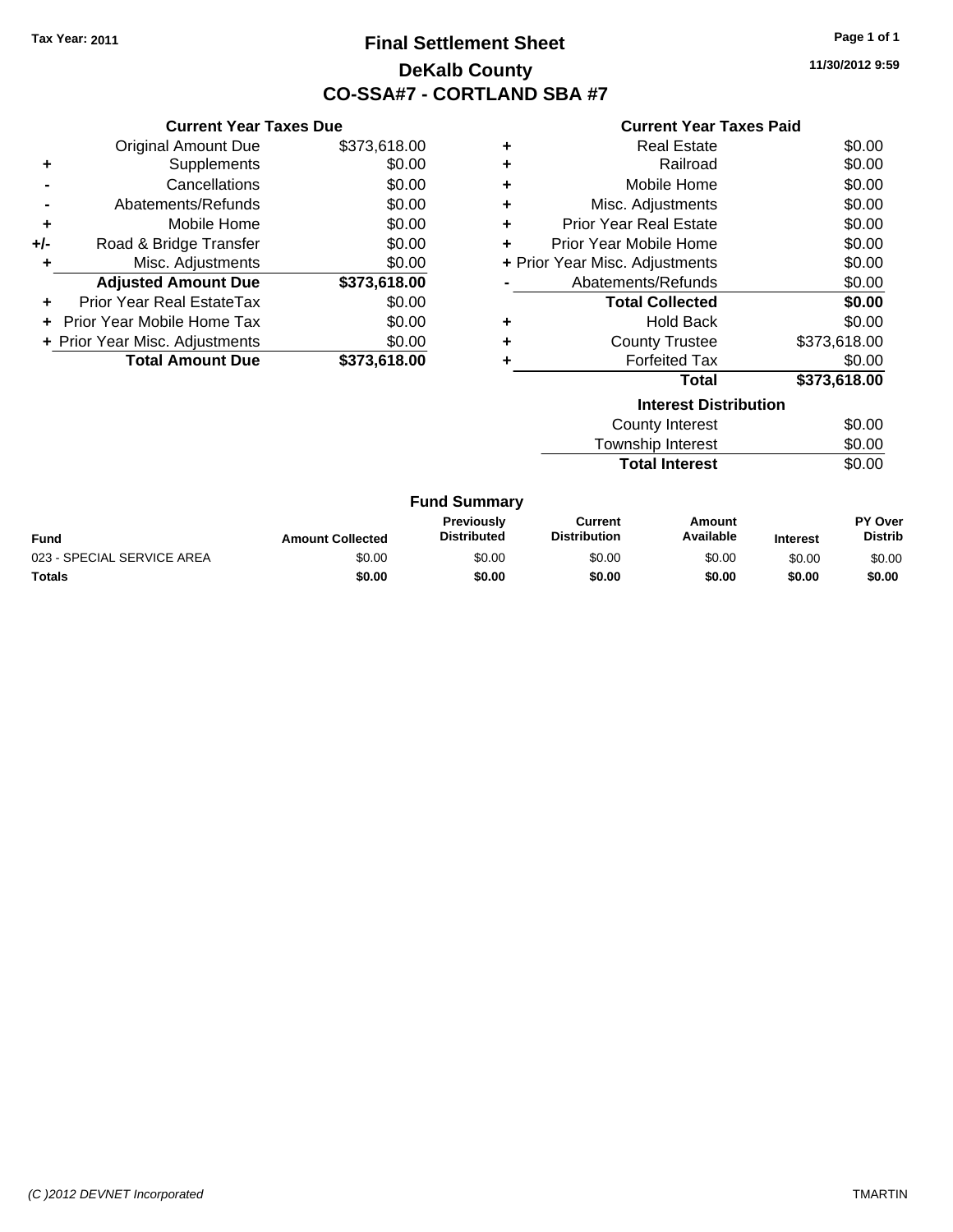# **Final Settlement Sheet Tax Year: 2011 Page 1 of 1 DeKalb County CO-SSA#8 - CORTLAND SBA #8**

**11/30/2012 9:59**

### **Current Year Taxes Paid**

|     | <b>Current Year Taxes Due</b>  |               |
|-----|--------------------------------|---------------|
|     | <b>Original Amount Due</b>     | \$289,025.30  |
| ٠   | Supplements                    | \$0.00        |
|     | Cancellations                  | \$0.00        |
|     | Abatements/Refunds             | \$0.00        |
| ٠   | Mobile Home                    | \$0.00        |
| +/- | Road & Bridge Transfer         | \$0.00        |
| ٠   | Misc. Adjustments              | \$0.00        |
|     | <b>Adjusted Amount Due</b>     | \$289,025.30  |
|     | Prior Year Real EstateTax      | (\$11,707.52) |
|     | Prior Year Mobile Home Tax     | \$0.00        |
|     | + Prior Year Misc. Adjustments | \$0.00        |
|     | <b>Total Amount Due</b>        | \$277.317.78  |

| ٠ | <b>Real Estate</b>             | \$38,771.70   |
|---|--------------------------------|---------------|
| ÷ | Railroad                       | \$0.00        |
| ÷ | Mobile Home                    | \$0.00        |
| ÷ | Misc. Adjustments              | \$0.00        |
| ÷ | <b>Prior Year Real Estate</b>  | (\$11,707.52) |
| ٠ | Prior Year Mobile Home         | \$0.00        |
|   | + Prior Year Misc. Adjustments | \$0.00        |
|   | Abatements/Refunds             | \$0.00        |
|   | <b>Total Collected</b>         | \$27,064.18   |
| ٠ | <b>Hold Back</b>               | \$0.00        |
| ٠ | <b>County Trustee</b>          | \$57,805.06   |
| ٠ | <b>Forfeited Tax</b>           | \$192,448.54  |
|   | Total                          | \$277,317.78  |
|   | <b>Interest Distribution</b>   |               |
|   | <b>County Interest</b>         | \$0.00        |
|   | <b>Township Interest</b>       | \$0.00        |
|   | <b>Total Interest</b>          | \$0.00        |

### **Distribution Summary**

| Amount      |
|-------------|
| \$27,064.18 |
| \$27,064.18 |
| \$27,064.18 |
|             |

#### **Fund Summary**

|                            |                         | Previouslv  | Current             | Amount    |                 | PY Over |
|----------------------------|-------------------------|-------------|---------------------|-----------|-----------------|---------|
| <b>Fund</b>                | <b>Amount Collected</b> | Distributed | <b>Distribution</b> | Available | <b>Interest</b> | Distrib |
| 023 - SPECIAL SERVICE AREA | \$27.064.18             | \$0.00      | \$27.064.18         | \$0.00    | \$0.00          | \$0.00  |
| <b>Totals</b>              | \$27.064.18             | \$0.00      | \$27.064.18         | \$0.00    | \$0.00          | \$0.00  |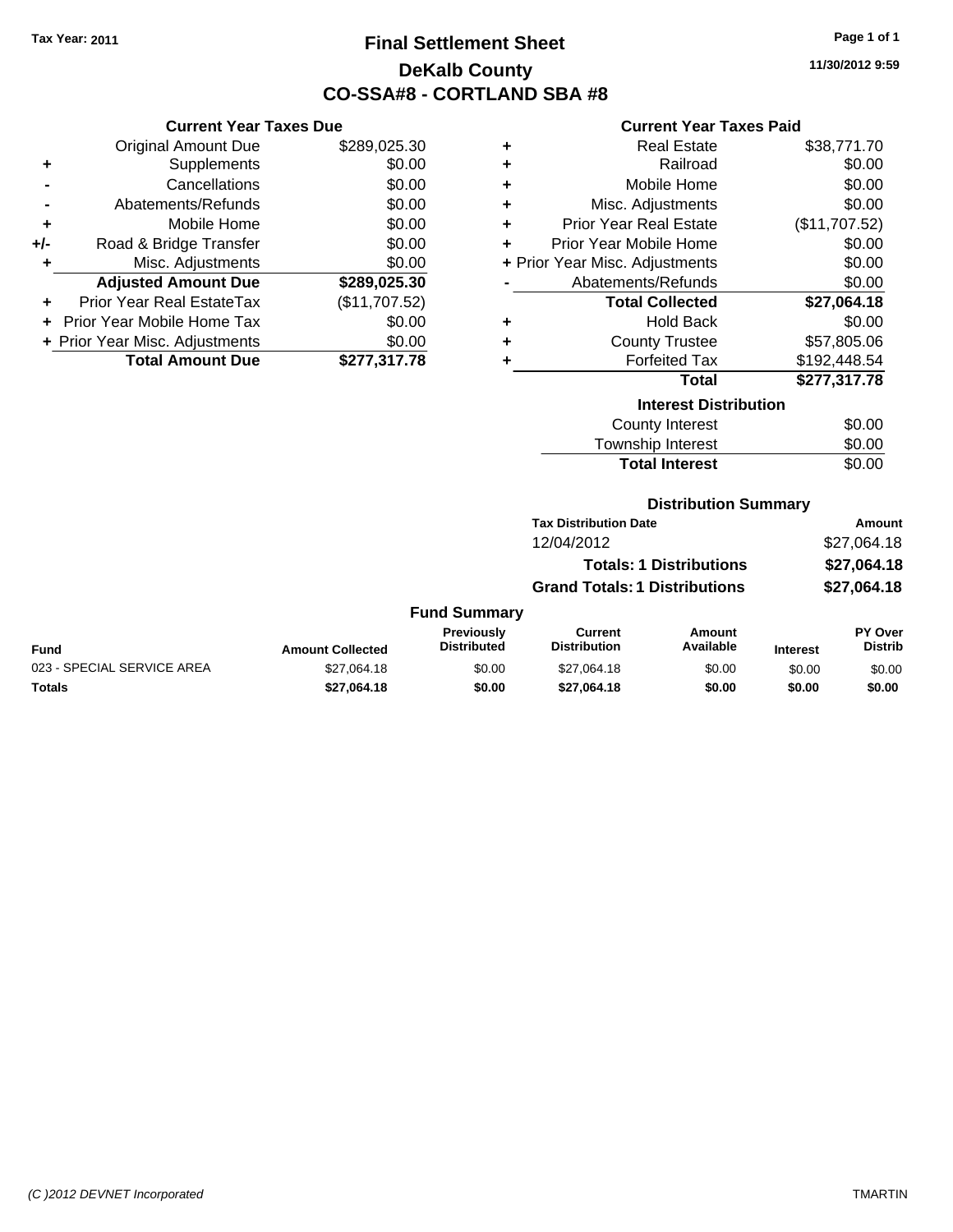# **Final Settlement Sheet Tax Year: 2011 Page 1 of 1 DeKalb County DK-SSA#10 - DEKALB SSA #10**

**11/30/2012 9:59**

|     | <b>Current Year Taxes Due</b>     |        |
|-----|-----------------------------------|--------|
|     | <b>Original Amount Due</b>        | \$0.00 |
| ٠   | Supplements                       | \$0.00 |
|     | Cancellations                     | \$0.00 |
|     | Abatements/Refunds                | \$0.00 |
| ٠   | Mobile Home                       | \$0.00 |
| +/- | Road & Bridge Transfer            | \$0.00 |
| ٠   | Misc. Adjustments                 | \$0.00 |
|     | <b>Adjusted Amount Due</b>        | \$0.00 |
| ÷   | Prior Year Real EstateTax         | \$0.00 |
|     | <b>Prior Year Mobile Home Tax</b> | \$0.00 |
|     | + Prior Year Misc. Adjustments    | \$0.00 |
|     | <b>Total Amount Due</b>           | \$0.00 |

| ٠ | <b>Real Estate</b>             | \$0.00 |
|---|--------------------------------|--------|
| ÷ | Railroad                       | \$0.00 |
| ٠ | Mobile Home                    | \$0.00 |
| ٠ | Misc. Adjustments              | \$0.00 |
| ٠ | <b>Prior Year Real Estate</b>  | \$0.00 |
| ÷ | Prior Year Mobile Home         | \$0.00 |
|   | + Prior Year Misc. Adjustments | \$0.00 |
|   | Abatements/Refunds             | \$0.00 |
|   | <b>Total Collected</b>         | \$0.00 |
| ٠ | <b>Hold Back</b>               | \$0.00 |
| ÷ | <b>County Trustee</b>          | \$0.00 |
| ٠ | <b>Forfeited Tax</b>           | \$0.00 |
|   | Total                          | \$0.00 |
|   | <b>Interest Distribution</b>   |        |
|   | Oacosto Interest.              | ሶስ ሰሰ  |

| <b>Total Interest</b> | \$0.00 |
|-----------------------|--------|
| Township Interest     | \$0.00 |
| County Interest       | \$0.00 |

|                            |                         | <b>Fund Summary</b>                     |                                |                     |                 |                           |
|----------------------------|-------------------------|-----------------------------------------|--------------------------------|---------------------|-----------------|---------------------------|
| Fund                       | <b>Amount Collected</b> | <b>Previously</b><br><b>Distributed</b> | Current<br><b>Distribution</b> | Amount<br>Available | <b>Interest</b> | PY Over<br><b>Distrib</b> |
| 023 - SPECIAL SERVICE AREA | \$0.00                  | \$0.00                                  | \$0.00                         | \$0.00              | \$0.00          | \$0.00                    |
| Totals                     | \$0.00                  | \$0.00                                  | \$0.00                         | \$0.00              | \$0.00          | \$0.00                    |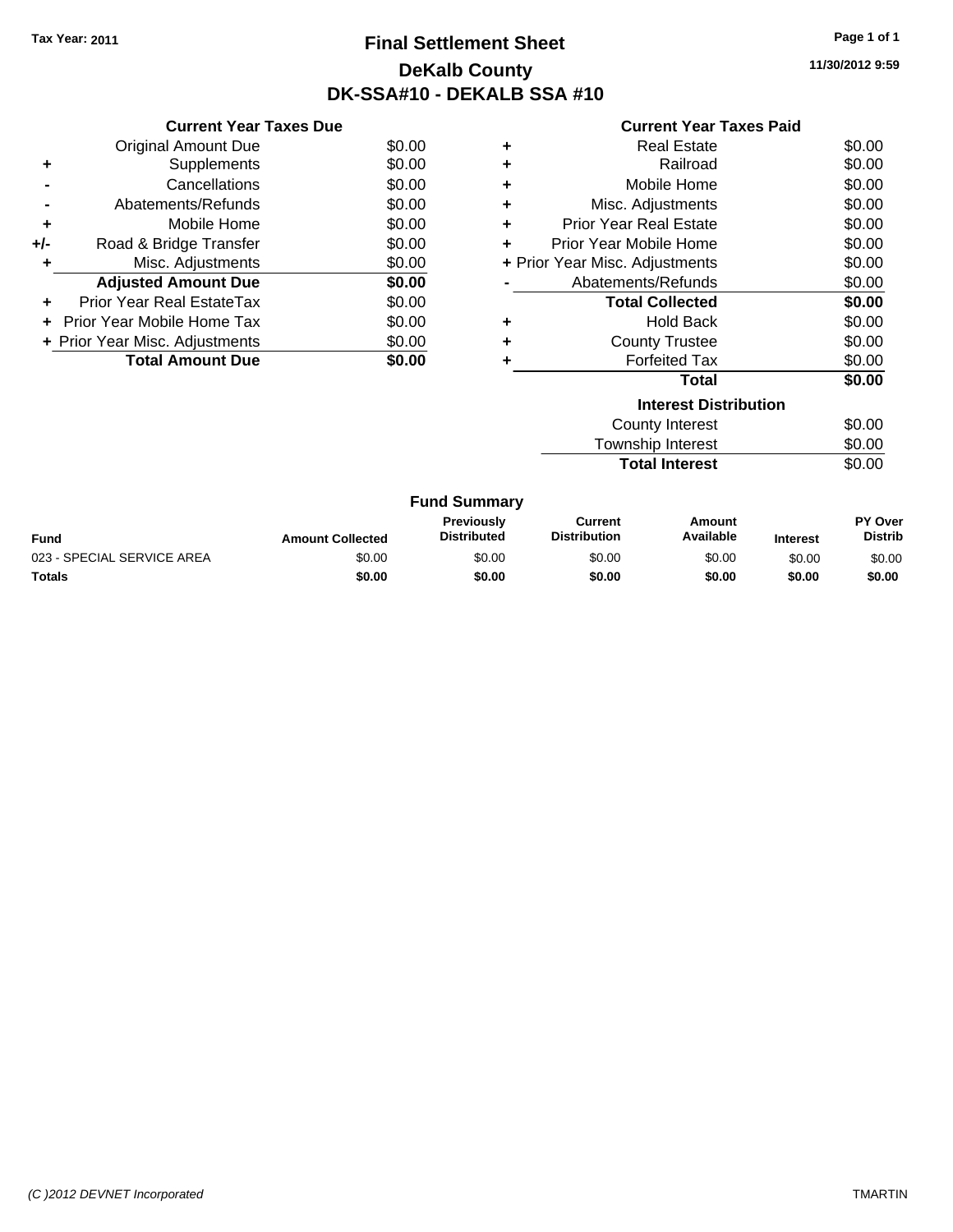# **Final Settlement Sheet Tax Year: 2011 Page 1 of 1 DeKalb County DK-SSA#11 - DEKALB SSA #11**

**11/30/2012 9:59**

|     | <b>Current Year Taxes Due</b>     |        |
|-----|-----------------------------------|--------|
|     | <b>Original Amount Due</b>        | \$0.00 |
| ٠   | Supplements                       | \$0.00 |
|     | Cancellations                     | \$0.00 |
|     | Abatements/Refunds                | \$0.00 |
| ٠   | Mobile Home                       | \$0.00 |
| +/- | Road & Bridge Transfer            | \$0.00 |
| ٠   | Misc. Adjustments                 | \$0.00 |
|     | <b>Adjusted Amount Due</b>        | \$0.00 |
| ÷   | Prior Year Real EstateTax         | \$0.00 |
|     | <b>Prior Year Mobile Home Tax</b> | \$0.00 |
|     | + Prior Year Misc. Adjustments    | \$0.00 |
|     | <b>Total Amount Due</b>           | SO 00  |

|   | <b>Interest Distribution</b>   | ሶስ ሰሰ  |
|---|--------------------------------|--------|
|   | Total                          | \$0.00 |
|   | <b>Forfeited Tax</b>           | \$0.00 |
| ٠ | <b>County Trustee</b>          | \$0.00 |
|   | <b>Hold Back</b>               | \$0.00 |
|   | <b>Total Collected</b>         | \$0.00 |
|   | Abatements/Refunds             | \$0.00 |
|   | + Prior Year Misc. Adjustments | \$0.00 |
|   | Prior Year Mobile Home         | \$0.00 |
| ÷ | <b>Prior Year Real Estate</b>  | \$0.00 |
| ٠ | Misc. Adjustments              | \$0.00 |
| ٠ | Mobile Home                    | \$0.00 |
| ٠ | Railroad                       | \$0.00 |
| ٠ | <b>Real Estate</b>             | \$0.00 |
|   |                                |        |

| <b>Total Interest</b> | \$0.00 |
|-----------------------|--------|
| Township Interest     | \$0.00 |
| County Interest       | \$0.00 |

|                            |                         | <b>Fund Summary</b>                     |                                |                     |                 |                                  |
|----------------------------|-------------------------|-----------------------------------------|--------------------------------|---------------------|-----------------|----------------------------------|
| Fund                       | <b>Amount Collected</b> | <b>Previously</b><br><b>Distributed</b> | Current<br><b>Distribution</b> | Amount<br>Available | <b>Interest</b> | <b>PY Over</b><br><b>Distrib</b> |
| 023 - SPECIAL SERVICE AREA | \$0.00                  | \$0.00                                  | \$0.00                         | \$0.00              | \$0.00          | \$0.00                           |
| <b>Totals</b>              | \$0.00                  | \$0.00                                  | \$0.00                         | \$0.00              | \$0.00          | \$0.00                           |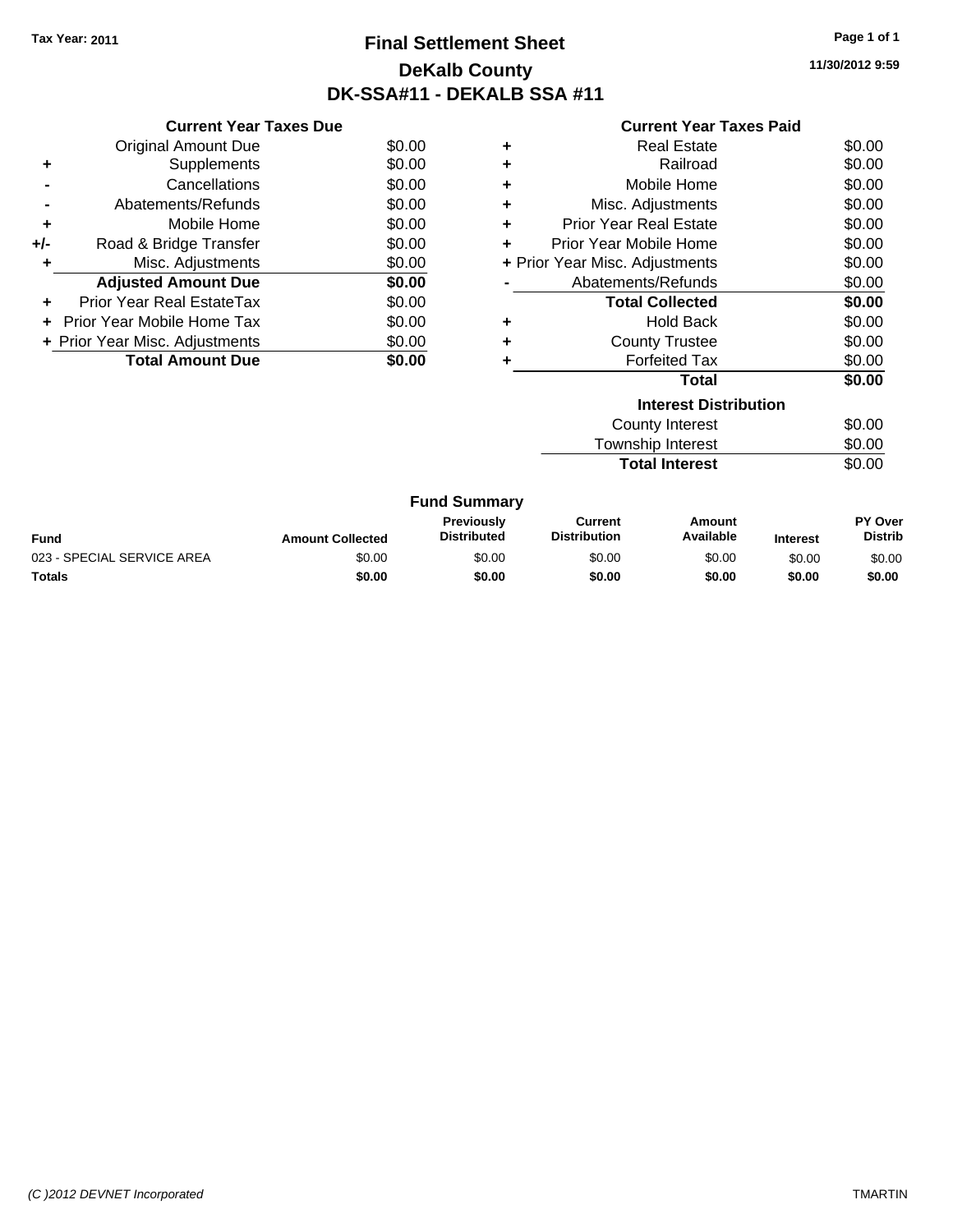### **Final Settlement Sheet Tax Year: 2011 Page 1 of 1 DeKalb County DK-SSA#12 - DK-SSA#12 (BUSINESS CENTER)**

**11/30/2012 9:59**

|     | <b>Current Year Taxes Due</b>  |        |
|-----|--------------------------------|--------|
|     | <b>Original Amount Due</b>     | \$0.00 |
| ٠   | Supplements                    | \$0.00 |
|     | Cancellations                  | \$0.00 |
|     | Abatements/Refunds             | \$0.00 |
| ٠   | Mobile Home                    | \$0.00 |
| +/- | Road & Bridge Transfer         | \$0.00 |
| ٠   | Misc. Adjustments              | \$0.00 |
|     | <b>Adjusted Amount Due</b>     | \$0.00 |
|     | Prior Year Real EstateTax      | \$0.00 |
|     | Prior Year Mobile Home Tax     | \$0.00 |
|     | + Prior Year Misc. Adjustments | \$0.00 |
|     | <b>Total Amount Due</b>        | \$0.00 |

|   | <b>Interest Distribution</b>   |        |
|---|--------------------------------|--------|
|   | Total                          | \$0.00 |
| ٠ | <b>Forfeited Tax</b>           | \$0.00 |
| ٠ | <b>County Trustee</b>          | \$0.00 |
| ٠ | <b>Hold Back</b>               | \$0.00 |
|   | <b>Total Collected</b>         | \$0.00 |
|   | Abatements/Refunds             | \$0.00 |
|   | + Prior Year Misc. Adjustments | \$0.00 |
| ٠ | Prior Year Mobile Home         | \$0.00 |
| ٠ | <b>Prior Year Real Estate</b>  | \$0.00 |
| ٠ | Misc. Adjustments              | \$0.00 |
| ٠ | Mobile Home                    | \$0.00 |
| ٠ | Railroad                       | \$0.00 |
| ٠ | <b>Real Estate</b>             | \$0.00 |
|   |                                |        |

| County Interest       | \$0.00 |
|-----------------------|--------|
| Township Interest     | \$0.00 |
| <b>Total Interest</b> | \$0.00 |

| <b>Fund Summary</b>        |                         |                                         |                                       |                     |                 |                           |
|----------------------------|-------------------------|-----------------------------------------|---------------------------------------|---------------------|-----------------|---------------------------|
| Fund                       | <b>Amount Collected</b> | <b>Previously</b><br><b>Distributed</b> | <b>Current</b><br><b>Distribution</b> | Amount<br>Available | <b>Interest</b> | PY Over<br><b>Distrib</b> |
| 023 - SPECIAL SERVICE AREA | \$0.00                  | \$0.00                                  | \$0.00                                | \$0.00              | \$0.00          | \$0.00                    |
| Totals                     | \$0.00                  | \$0.00                                  | \$0.00                                | \$0.00              | \$0.00          | \$0.00                    |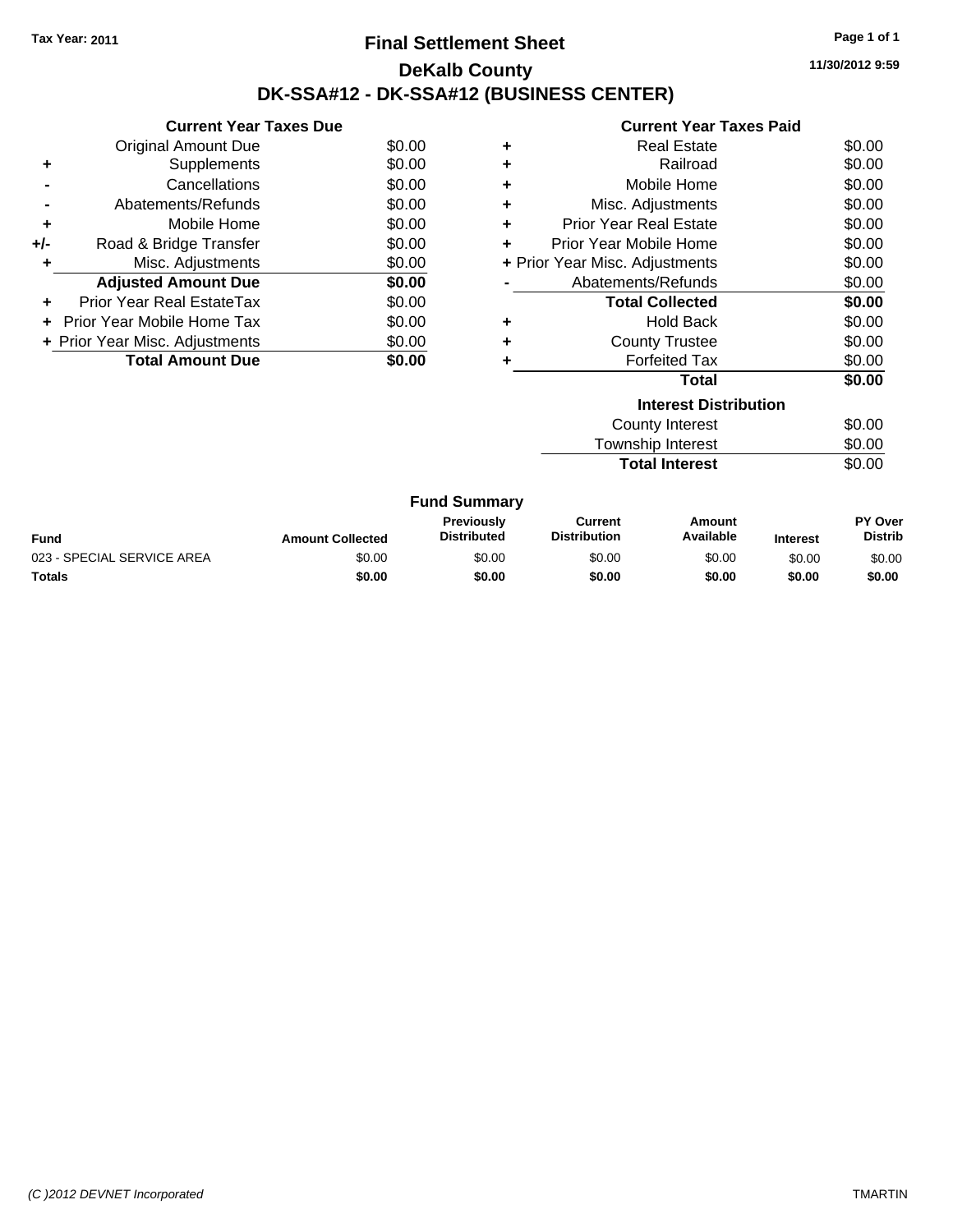# **Final Settlement Sheet Tax Year: 2011 Page 1 of 1 DeKalb County DK-SSA#9 - DEKALB SSA #9**

**11/30/2012 9:59**

|       | <b>Current Year Taxes Due</b>  |        |
|-------|--------------------------------|--------|
|       | <b>Original Amount Due</b>     | \$0.00 |
| ٠     | Supplements                    | \$0.00 |
|       | Cancellations                  | \$0.00 |
|       | Abatements/Refunds             | \$0.00 |
| ٠     | Mobile Home                    | \$0.00 |
| $+/-$ | Road & Bridge Transfer         | \$0.00 |
|       | Misc. Adjustments              | \$0.00 |
|       | <b>Adjusted Amount Due</b>     | \$0.00 |
|       | Prior Year Real EstateTax      | \$0.00 |
|       | Prior Year Mobile Home Tax     | \$0.00 |
|       | + Prior Year Misc. Adjustments | \$0.00 |
|       | <b>Total Amount Due</b>        | \$0.00 |

| ٠ | <b>Real Estate</b>             | \$0.00 |
|---|--------------------------------|--------|
| ÷ | Railroad                       | \$0.00 |
| ٠ | Mobile Home                    | \$0.00 |
| ٠ | Misc. Adjustments              | \$0.00 |
| ٠ | <b>Prior Year Real Estate</b>  | \$0.00 |
| ٠ | Prior Year Mobile Home         | \$0.00 |
|   | + Prior Year Misc. Adjustments | \$0.00 |
|   | Abatements/Refunds             | \$0.00 |
|   | <b>Total Collected</b>         | \$0.00 |
| ٠ | <b>Hold Back</b>               | \$0.00 |
| ÷ | <b>County Trustee</b>          | \$0.00 |
|   | <b>Forfeited Tax</b>           | \$0.00 |
|   | Total                          | \$0.00 |
|   | <b>Interest Distribution</b>   |        |
|   | County Interest                | ደስ ሰስ  |

| County Interest          | \$0.00 |
|--------------------------|--------|
| <b>Township Interest</b> | \$0.00 |
| <b>Total Interest</b>    | \$0.00 |
|                          |        |

|  | <b>Fund Summary</b> |
|--|---------------------|
|--|---------------------|

| <b>Fund</b>                | <b>Amount Collected</b> | <b>Previously</b><br><b>Distributed</b> | Current<br><b>Distribution</b> | Amount<br>Available | <b>Interest</b> | PY Over<br><b>Distrib</b> |
|----------------------------|-------------------------|-----------------------------------------|--------------------------------|---------------------|-----------------|---------------------------|
| 023 - SPECIAL SERVICE AREA | \$0.00                  | \$0.00                                  | \$0.00                         | \$0.00              | \$0.00          | \$0.00                    |
| <b>Totals</b>              | \$0.00                  | \$0.00                                  | \$0.00                         | \$0.00              | \$0.00          | \$0.00                    |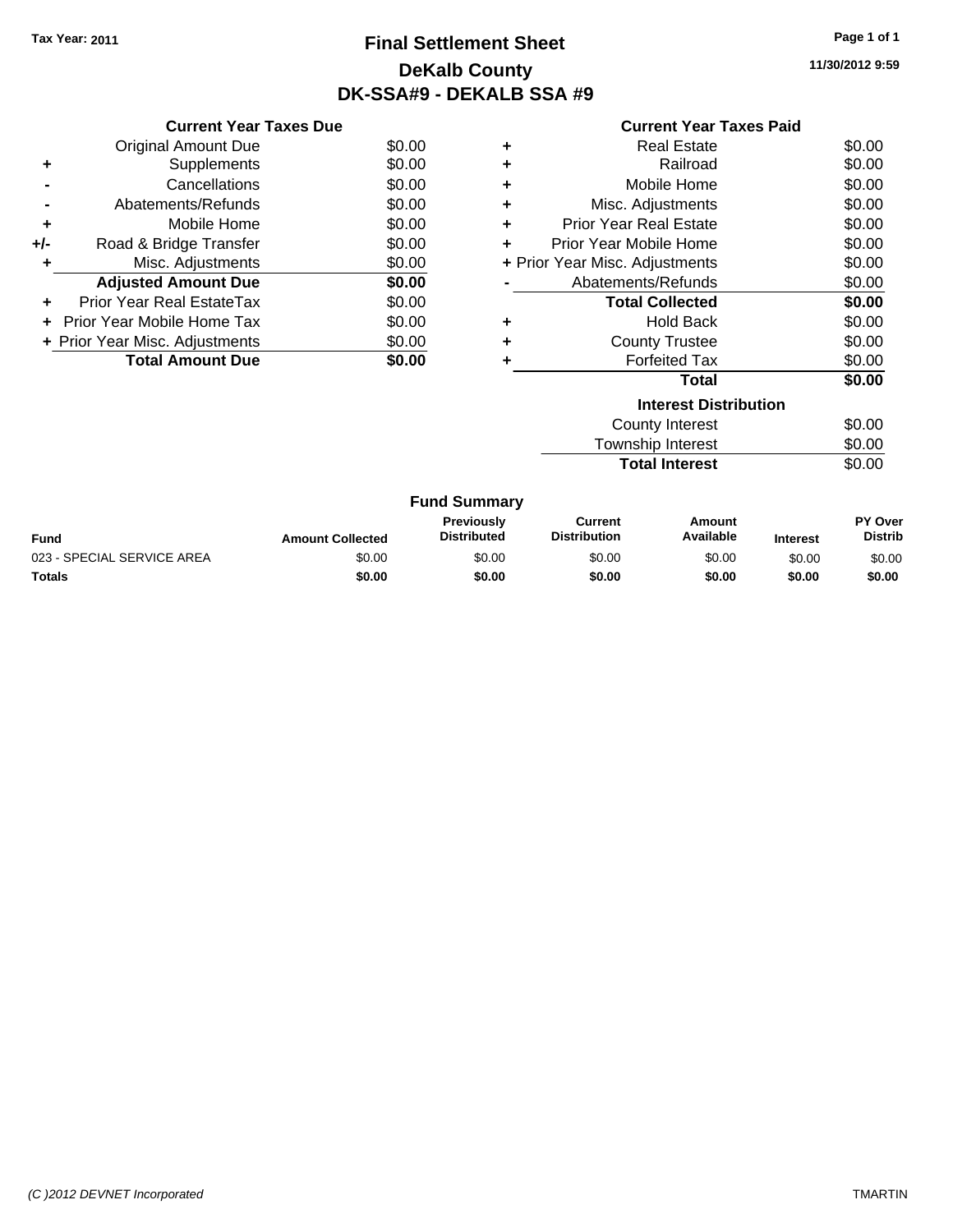**Current Year Taxes Due** Original Amount Due \$1,250.28

**Adjusted Amount Due \$1,250.28**

**Total Amount Due \$1,250.28**

**+** Supplements \$0.00 **-** Cancellations \$0.00 **-** Abatements/Refunds \$0.00 **+** Mobile Home \$0.00 **+/-** Road & Bridge Transfer \$0.00 **+** Misc. Adjustments \$0.00

**+** Prior Year Real EstateTax \$0.00 **+** Prior Year Mobile Home Tax \$0.00 **+ Prior Year Misc. Adjustments**  $$0.00$ 

### **Final Settlement Sheet Tax Year: 2011 Page 1 of 1 DeKalb County MA-DK #3 - MALTA DEKALB DRAINAGE #3**

**11/30/2012 9:59**

#### **Current Year Taxes Paid**

| ÷ | <b>Real Estate</b>             | \$1,250.28 |
|---|--------------------------------|------------|
| ٠ | Railroad                       | \$0.00     |
| ÷ | Mobile Home                    | \$0.00     |
| ÷ | Misc. Adjustments              | \$0.00     |
| ÷ | <b>Prior Year Real Estate</b>  | \$0.00     |
| ÷ | Prior Year Mobile Home         | \$0.00     |
|   | + Prior Year Misc. Adjustments | \$0.00     |
|   | Abatements/Refunds             | \$0.00     |
|   | <b>Total Collected</b>         | \$1,250.28 |
| ÷ | <b>Hold Back</b>               | \$0.00     |
| ÷ | <b>County Trustee</b>          | \$0.00     |
| ÷ | <b>Forfeited Tax</b>           | \$0.00     |
|   | <b>Total</b>                   | \$1,250.28 |
|   | <b>Interest Distribution</b>   |            |
|   | <b>County Interest</b>         | \$0.00     |
|   | Townshin Interest              | ፍስ ሰስ      |

#### Township Interest \$0.00 Total Interest \$0.00

**Distribution Summary**

| <b>Tax Distribution Date</b>         | Amount     |
|--------------------------------------|------------|
| 05/25/2012                           | \$283.88   |
| 06/22/2012                           | \$321.43   |
| 08/17/2012                           | \$128.06   |
| 09/14/2012                           | \$456.42   |
| 12/04/2012                           | \$60.49    |
| <b>Totals: 5 Distributions</b>       | \$1,250.28 |
| <b>Grand Totals: 5 Distributions</b> | \$1,250.28 |
|                                      |            |

#### **Fund Summary Fund Interest Amount Collected Distributed PY Over Distrib Amount Available Current Distribution Previously** 001 - CORPORATE \$1,250.28 \$1,189.79 \$60.49 \$0.00 \$0.00 \$0.00 **Totals \$1,250.28 \$1,189.79 \$60.49 \$0.00 \$0.00 \$0.00**

#### *(C )2012 DEVNET Incorporated* TMARTIN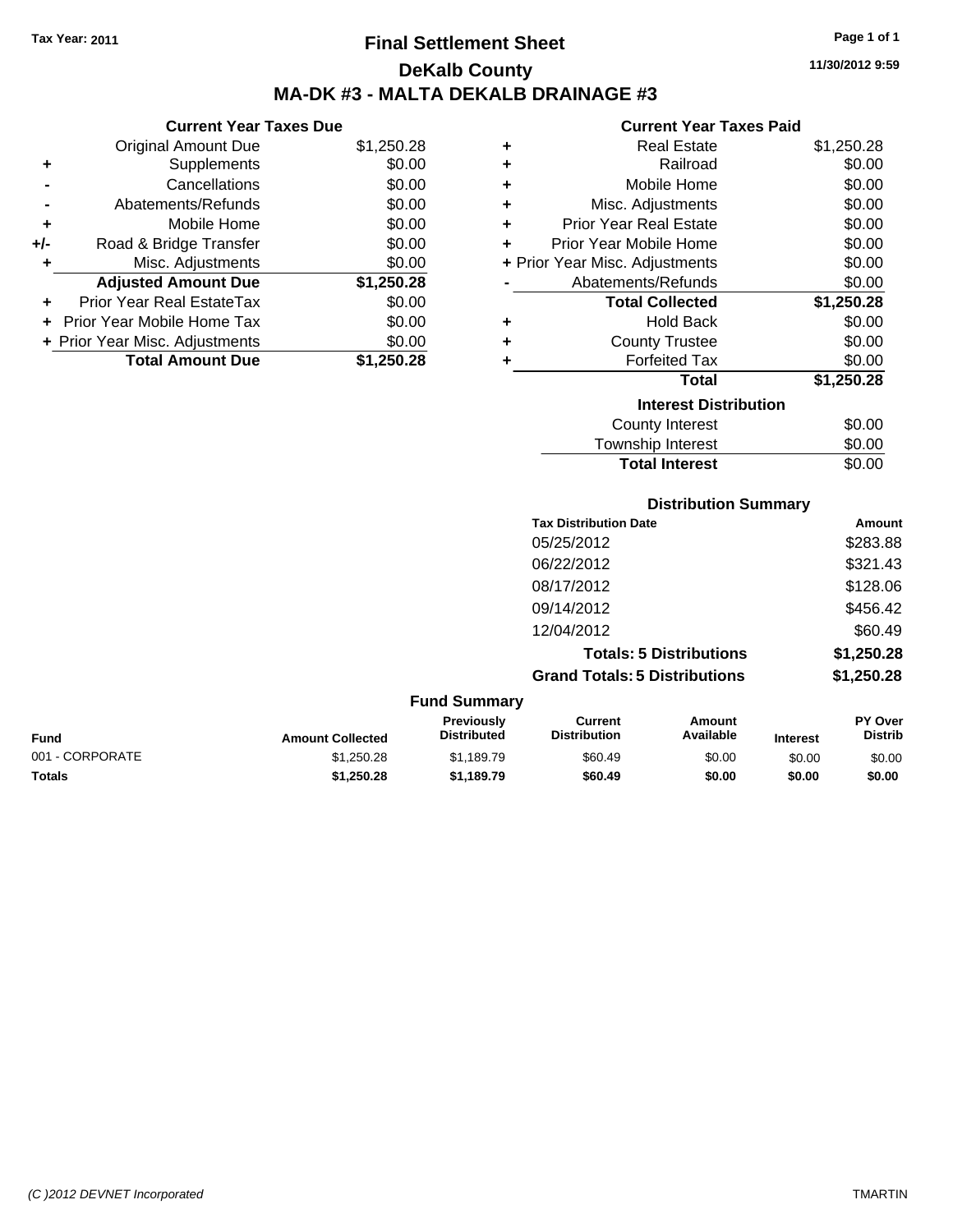### **Final Settlement Sheet Tax Year: 2011 Page 1 of 1 DeKalb County MAMIAFDK - MA-MI-AF-DK DRAINAGE #11**

**11/30/2012 9:59**

|       | <b>Current Year Taxes Due</b> |        |   |             |
|-------|-------------------------------|--------|---|-------------|
|       | <b>Original Amount Due</b>    | \$0.00 | ٠ |             |
|       | Supplements                   | \$0.00 |   |             |
|       | Cancellations                 | \$0.00 | ٠ |             |
|       | Abatements/Refunds            | \$0.00 |   |             |
| ٠     | Mobile Home                   | \$0.00 |   | Pr          |
| $+/-$ | Road & Bridge Transfer        | \$0.00 |   | Prio        |
| ٠     | Misc. Adjustments             | \$0.00 |   | + Prior Yea |
|       | <b>Adjusted Amount Due</b>    | \$0.00 |   | A           |

**+** Prior Year Real EstateTax \$0.00 **+** Prior Year Mobile Home Tax \$0.00 **+ Prior Year Misc. Adjustments**  $$0.00$ 

Total Amount Due \$0.00

#### **Current Year Taxes Paid**

|   | Total                          | \$0.00 |
|---|--------------------------------|--------|
|   | <b>Forfeited Tax</b>           | \$0.00 |
| ÷ | <b>County Trustee</b>          | \$0.00 |
|   | <b>Hold Back</b>               | \$0.00 |
|   | <b>Total Collected</b>         | \$0.00 |
|   | Abatements/Refunds             | \$0.00 |
|   | + Prior Year Misc. Adjustments | \$0.00 |
| ÷ | Prior Year Mobile Home         | \$0.00 |
| ÷ | <b>Prior Year Real Estate</b>  | \$0.00 |
| ٠ | Misc. Adjustments              | \$0.00 |
|   | Mobile Home                    | \$0.00 |
|   | Railroad                       | \$0.00 |
| ٠ | <b>Real Estate</b>             | \$0.00 |

### **Interest Distribution** County Interest \$0.00 Township Interest \$0.00<br>
Total Interest \$0.00 **Total Interest**

| <b>Fund Summary</b> |                         |                                         |                                |                     |                 |                                  |
|---------------------|-------------------------|-----------------------------------------|--------------------------------|---------------------|-----------------|----------------------------------|
| Fund                | <b>Amount Collected</b> | <b>Previously</b><br><b>Distributed</b> | Current<br><b>Distribution</b> | Amount<br>Available | <b>Interest</b> | <b>PY Over</b><br><b>Distrib</b> |
| 001 - CORPORATE     | \$0.00                  | \$0.00                                  | \$0.00                         | \$0.00              | \$0.00          | \$0.00                           |
| Totals              | \$0.00                  | \$0.00                                  | \$0.00                         | \$0.00              | \$0.00          | \$0.00                           |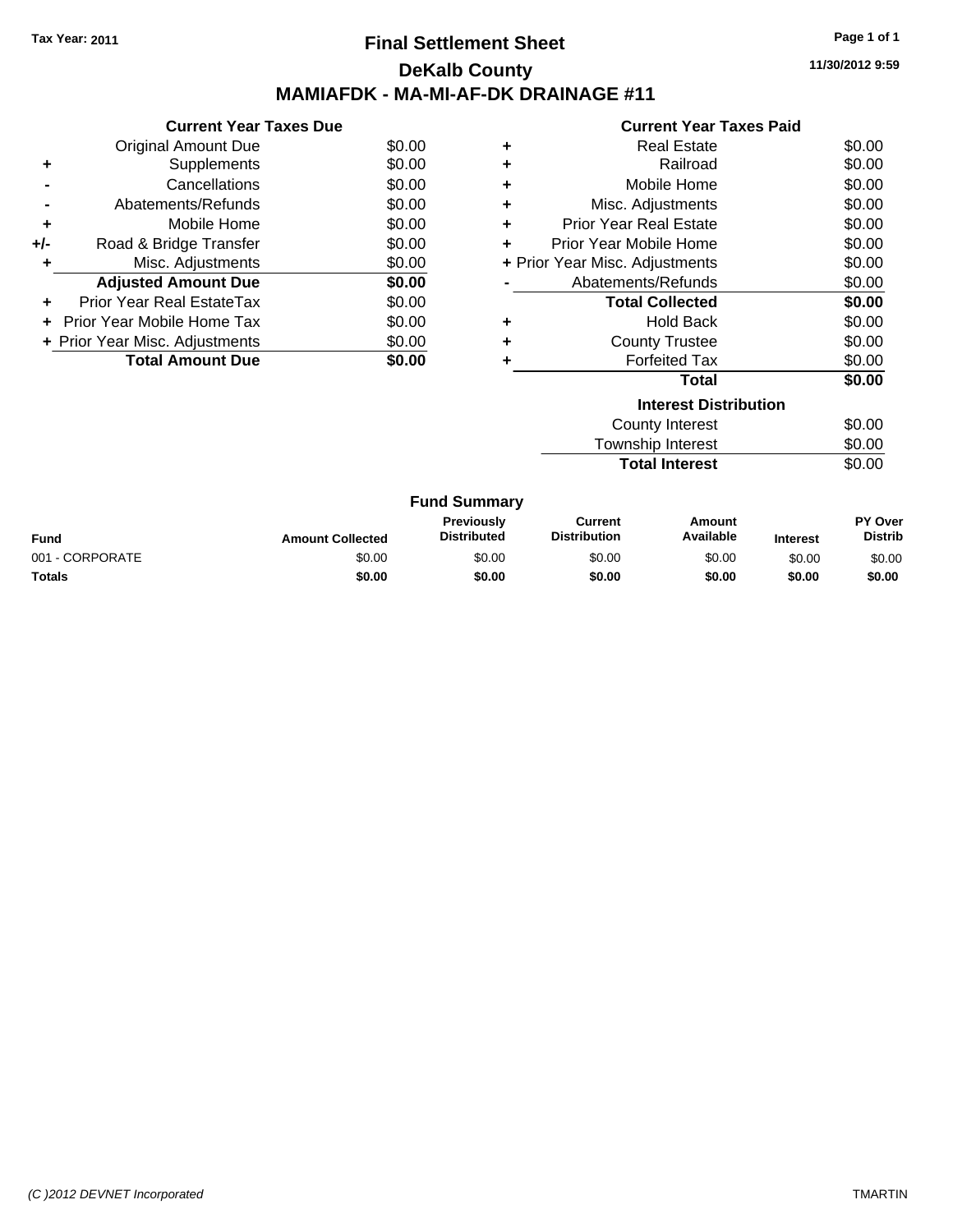### **Final Settlement Sheet Tax Year: 2011 Page 1 of 1 DeKalb County MP-SBA#3 - MAPLE PARK SBA #3**

**11/30/2012 9:59**

| Current Year Taxes Paid |  |  |
|-------------------------|--|--|
|                         |  |  |

| <b>Current Year Taxes Due</b>     |                                |
|-----------------------------------|--------------------------------|
| <b>Original Amount Due</b>        | \$0.00                         |
| Supplements                       | \$0.00                         |
| Cancellations                     | \$0.00                         |
| Abatements/Refunds                | \$0.00                         |
| Mobile Home                       | \$0.00                         |
| Road & Bridge Transfer            | \$0.00                         |
| Misc. Adjustments                 | \$0.00                         |
| <b>Adjusted Amount Due</b>        | \$0.00                         |
| Prior Year Real EstateTax         | \$0.00                         |
| <b>Prior Year Mobile Home Tax</b> | \$0.00                         |
|                                   | \$0.00                         |
| <b>Total Amount Due</b>           | \$0.00                         |
|                                   | + Prior Year Misc. Adjustments |

| ٠ | <b>Real Estate</b>             | \$0.00 |
|---|--------------------------------|--------|
| ÷ | Railroad                       | \$0.00 |
|   | Mobile Home                    | \$0.00 |
| ٠ | Misc. Adjustments              | \$0.00 |
| ٠ | <b>Prior Year Real Estate</b>  | \$0.00 |
| ÷ | Prior Year Mobile Home         | \$0.00 |
|   | + Prior Year Misc. Adjustments | \$0.00 |
|   | Abatements/Refunds             | \$0.00 |
|   | <b>Total Collected</b>         | \$0.00 |
| ٠ | <b>Hold Back</b>               | \$0.00 |
| ٠ | <b>County Trustee</b>          | \$0.00 |
| ٠ | <b>Forfeited Tax</b>           | \$0.00 |
|   | Total                          | \$0.00 |
|   | <b>Interest Distribution</b>   |        |
|   | $C_{\text{aunk}}$ ulataraat    | ሮስ ሰሰ  |

| County Interest       | \$0.00 |
|-----------------------|--------|
| Township Interest     | \$0.00 |
| <b>Total Interest</b> | \$0.00 |

| <b>Fund Summary</b>        |                         |                                  |                                |                     |                 |                           |
|----------------------------|-------------------------|----------------------------------|--------------------------------|---------------------|-----------------|---------------------------|
| Fund                       | <b>Amount Collected</b> | Previously<br><b>Distributed</b> | Current<br><b>Distribution</b> | Amount<br>Available | <b>Interest</b> | PY Over<br><b>Distrib</b> |
| 023 - SPECIAL SERVICE AREA | \$0.00                  | \$0.00                           | \$0.00                         | \$0.00              | \$0.00          | \$0.00                    |
| Totals                     | \$0.00                  | \$0.00                           | \$0.00                         | \$0.00              | \$0.00          | \$0.00                    |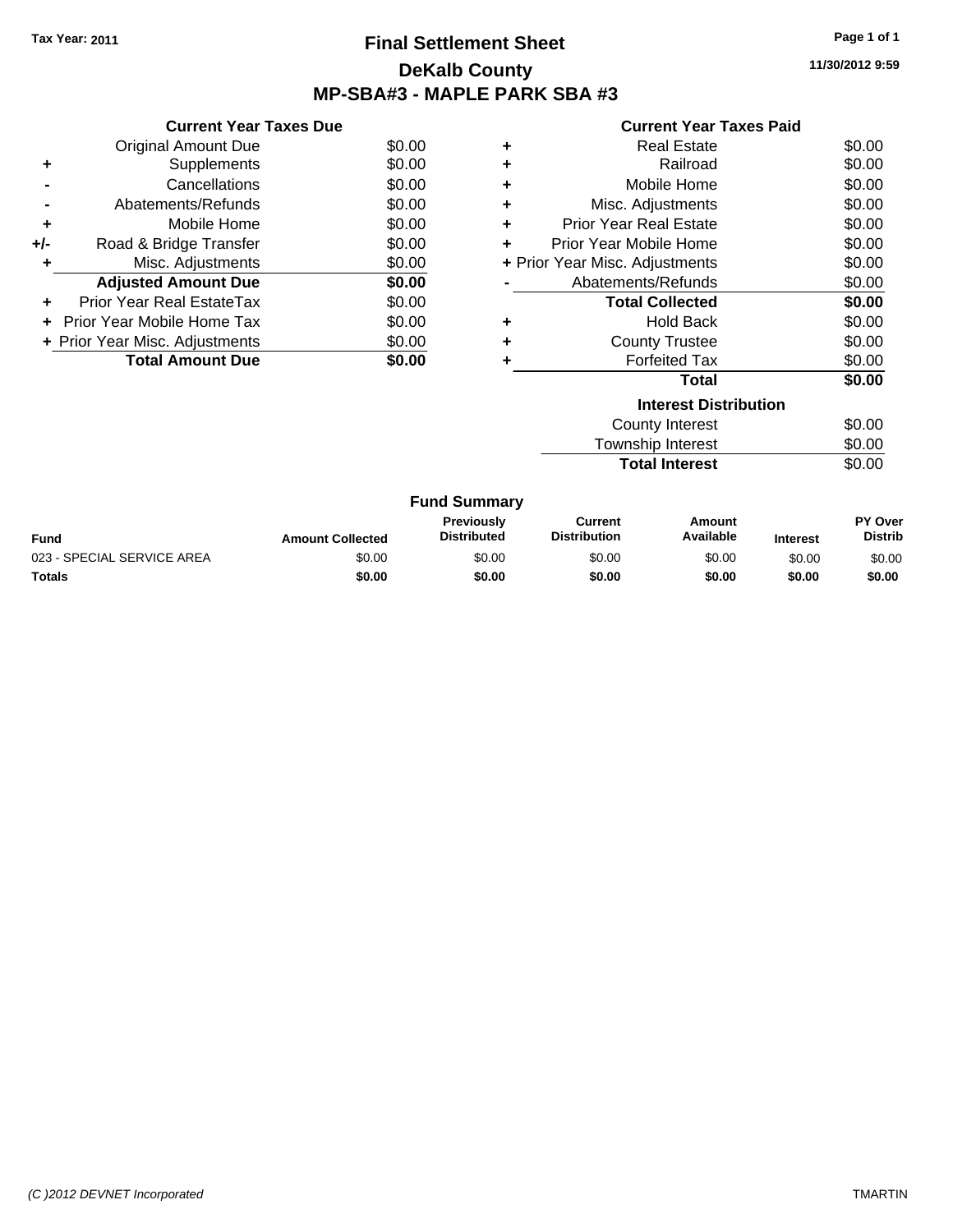### **Final Settlement Sheet Tax Year: 2011 Page 1 of 1 DeKalb County MP-SBA#4 - MAPLE PARK SBA #4**

**11/30/2012 9:59**

|     | <b>Current Year Taxes Due</b>     |        |
|-----|-----------------------------------|--------|
|     | <b>Original Amount Due</b>        | \$0.00 |
| ٠   | Supplements                       | \$0.00 |
|     | Cancellations                     | \$0.00 |
|     | Abatements/Refunds                | \$0.00 |
| ٠   | Mobile Home                       | \$0.00 |
| +/- | Road & Bridge Transfer            | \$0.00 |
|     | Misc. Adjustments                 | \$0.00 |
|     | <b>Adjusted Amount Due</b>        | \$0.00 |
| ٠   | Prior Year Real EstateTax         | \$0.00 |
|     | <b>Prior Year Mobile Home Tax</b> | \$0.00 |
|     | + Prior Year Misc. Adjustments    | \$0.00 |
|     | <b>Total Amount Due</b>           | \$0.00 |

|   | <b>Real Estate</b>             | \$0.00 |
|---|--------------------------------|--------|
| ٠ | Railroad                       | \$0.00 |
| ٠ | Mobile Home                    | \$0.00 |
| ٠ | Misc. Adjustments              | \$0.00 |
| ٠ | Prior Year Real Estate         | \$0.00 |
| ÷ | Prior Year Mobile Home         | \$0.00 |
|   | + Prior Year Misc. Adjustments | \$0.00 |
|   | Abatements/Refunds             | \$0.00 |
|   | <b>Total Collected</b>         | \$0.00 |
| ٠ | <b>Hold Back</b>               | \$0.00 |
| ٠ | <b>County Trustee</b>          | \$0.00 |
|   | <b>Forfeited Tax</b>           | \$0.00 |
|   | <b>Total</b>                   | \$0.00 |
|   | <b>Interest Distribution</b>   |        |
|   |                                |        |

| County Interest       | \$0.00 |
|-----------------------|--------|
| Township Interest     | \$0.00 |
| <b>Total Interest</b> | \$0.00 |

| <b>Fund Summary</b> |
|---------------------|
|---------------------|

| <b>Fund</b>                | <b>Amount Collected</b> | Previouslv<br><b>Distributed</b> | Current<br><b>Distribution</b> | Amount<br>Available | <b>Interest</b> | PY Over<br><b>Distrib</b> |
|----------------------------|-------------------------|----------------------------------|--------------------------------|---------------------|-----------------|---------------------------|
| 023 - SPECIAL SERVICE AREA | \$0.00                  | \$0.00                           | \$0.00                         | \$0.00              | \$0.00          | \$0.00                    |
| <b>Totals</b>              | \$0.00                  | \$0.00                           | \$0.00                         | \$0.00              | \$0.00          | \$0.00                    |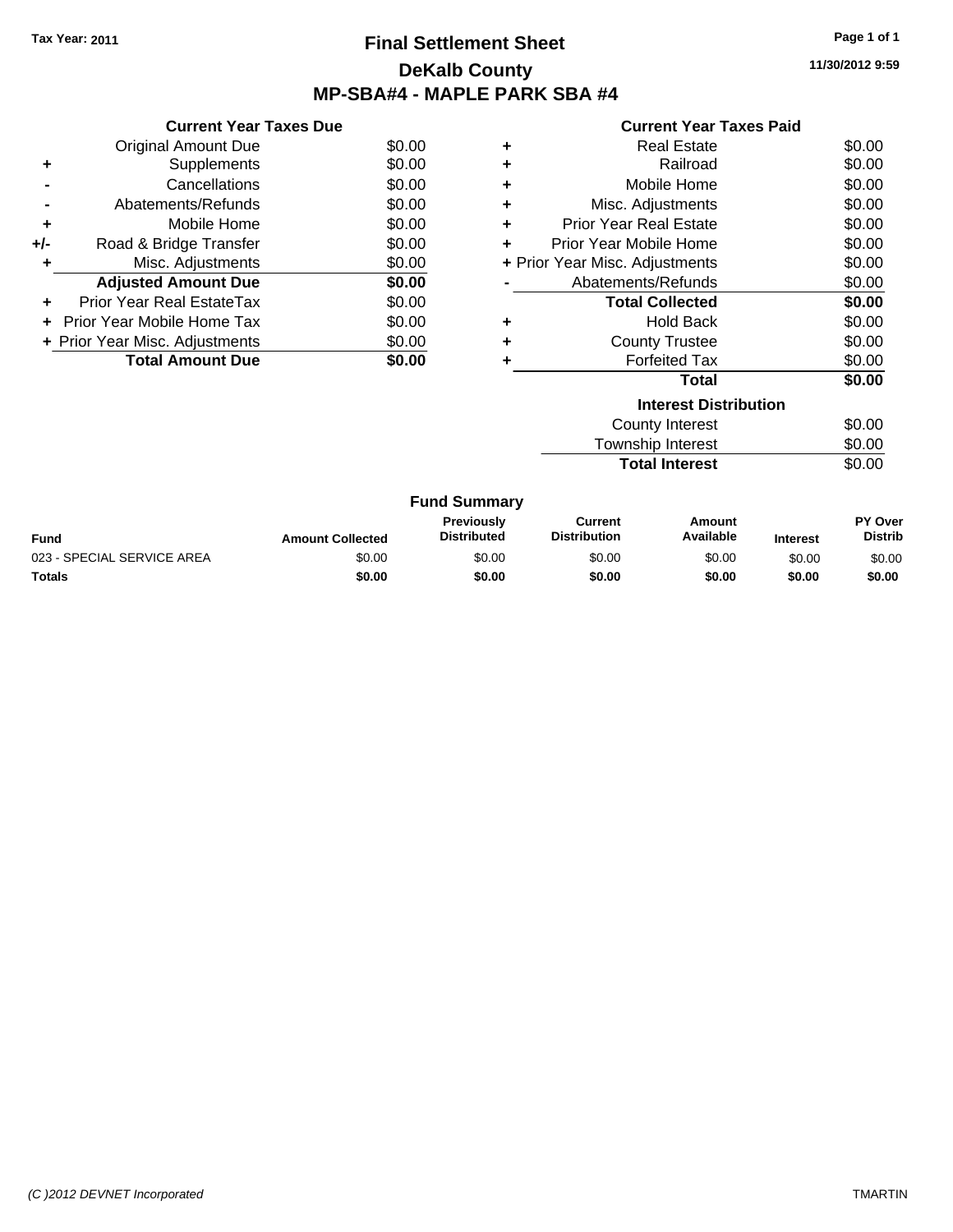### **Final Settlement Sheet Tax Year: 2011 Page 1 of 1 DeKalb County MY-DK #2 - MAYFIELD DEKALB DRAINAGE**

**11/30/2012 9:59**

|     | <b>Current Year Taxes Due</b>     |        |
|-----|-----------------------------------|--------|
|     | <b>Original Amount Due</b>        | \$0.00 |
| ٠   | Supplements                       | \$0.00 |
|     | Cancellations                     | \$0.00 |
|     | Abatements/Refunds                | \$0.00 |
| ٠   | Mobile Home                       | \$0.00 |
| +/- | Road & Bridge Transfer            | \$0.00 |
| ٠   | Misc. Adjustments                 | \$0.00 |
|     | <b>Adjusted Amount Due</b>        | \$0.00 |
| ٠   | Prior Year Real EstateTax         | \$0.00 |
| ÷   | <b>Prior Year Mobile Home Tax</b> | \$0.00 |
|     | + Prior Year Misc. Adjustments    | \$0.00 |
|     | <b>Total Amount Due</b>           | \$0.00 |

|   | <b>Interest Distribution</b>   | $\cdots$ |
|---|--------------------------------|----------|
|   | <b>Total</b>                   | \$0.00   |
|   | <b>Forfeited Tax</b>           | \$0.00   |
| ٠ | <b>County Trustee</b>          | \$0.00   |
| ٠ | Hold Back                      | \$0.00   |
|   | <b>Total Collected</b>         | \$0.00   |
|   | Abatements/Refunds             | \$0.00   |
|   | + Prior Year Misc. Adjustments | \$0.00   |
|   | Prior Year Mobile Home         | \$0.00   |
| ÷ | <b>Prior Year Real Estate</b>  | \$0.00   |
| ٠ | Misc. Adjustments              | \$0.00   |
| ÷ | Mobile Home                    | \$0.00   |
| ٠ | Railroad                       | \$0.00   |
| ٠ | <b>Real Estate</b>             | \$0.00   |
|   |                                |          |

| County Interest       | \$0.00 |
|-----------------------|--------|
| Township Interest     | \$0.00 |
| <b>Total Interest</b> | \$0.00 |

| <b>Fund Summary</b> |                         |                                         |                                |                     |                 |                                  |
|---------------------|-------------------------|-----------------------------------------|--------------------------------|---------------------|-----------------|----------------------------------|
| Fund                | <b>Amount Collected</b> | <b>Previously</b><br><b>Distributed</b> | Current<br><b>Distribution</b> | Amount<br>Available | <b>Interest</b> | <b>PY Over</b><br><b>Distrib</b> |
| 001 - CORPORATE     | \$0.00                  | \$0.00                                  | \$0.00                         | \$0.00              | \$0.00          | \$0.00                           |
| Totals              | \$0.00                  | \$0.00                                  | \$0.00                         | \$0.00              | \$0.00          | \$0.00                           |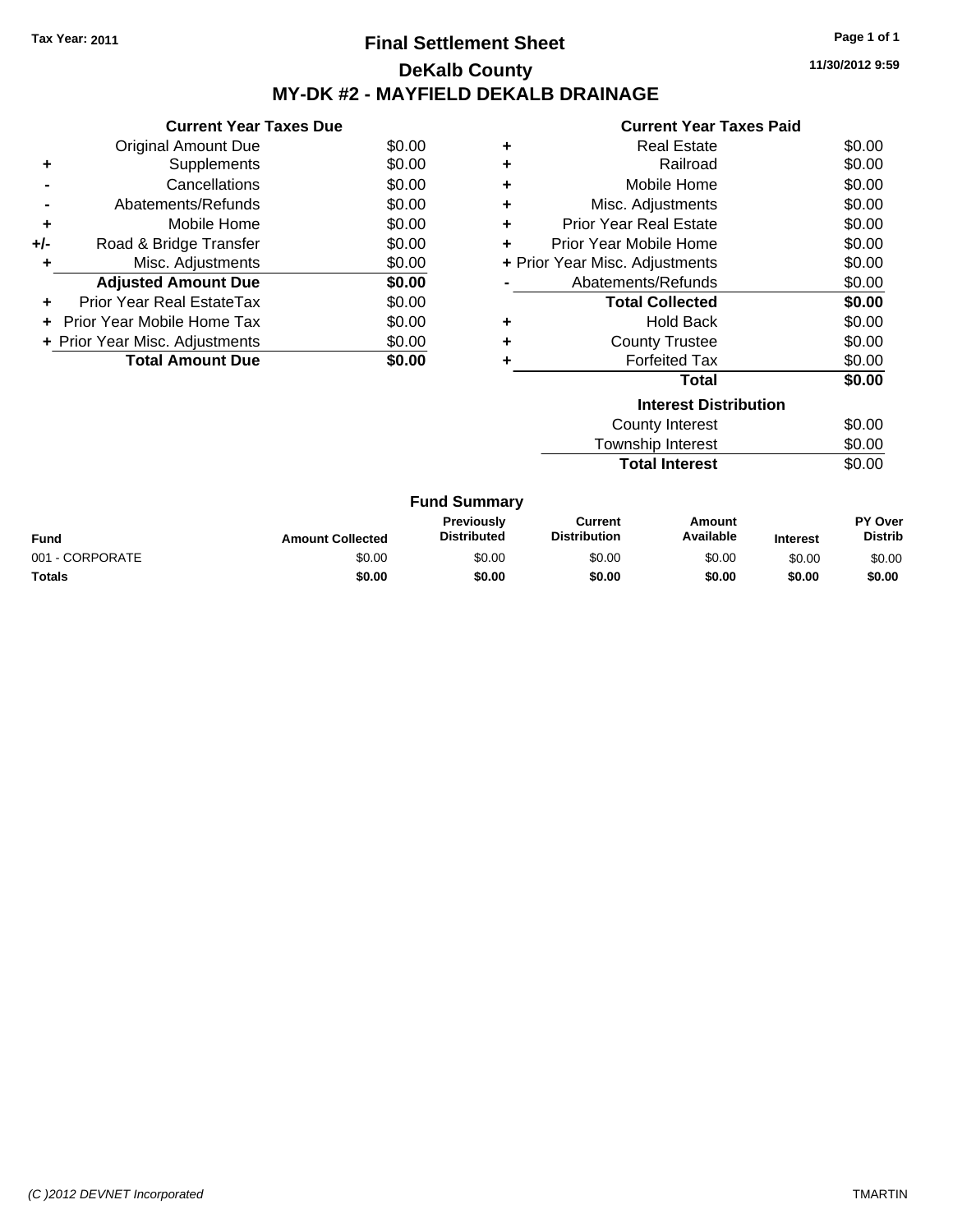# **Final Settlement Sheet Tax Year: 2011 Page 1 of 1 DeKalb County NO-LR-SA # - NO-LR-SA DRAINAGE #10**

**11/30/2012 9:59**

#### **Current Year Taxes Paid**

| ٠ | <b>Real Estate</b>             | \$37,786.26 |
|---|--------------------------------|-------------|
| ٠ | Railroad                       | \$0.00      |
| ٠ | Mobile Home                    | \$0.00      |
| ٠ | Misc. Adjustments              | \$26.04     |
| ÷ | <b>Prior Year Real Estate</b>  | (\$14.90)   |
| ÷ | Prior Year Mobile Home         | \$0.00      |
|   | + Prior Year Misc. Adjustments | \$0.00      |
|   | Abatements/Refunds             | \$0.00      |
|   | <b>Total Collected</b>         | \$37,797.40 |
| ٠ | <b>Hold Back</b>               | \$0.00      |
| ٠ | <b>County Trustee</b>          | \$44.60     |
| ٠ | <b>Forfeited Tax</b>           | \$22.32     |
|   | <b>Total</b>                   | \$37,864.32 |
|   | <b>Interest Distribution</b>   |             |
|   | <b>County Interest</b>         | \$0.00      |
|   | <b>Township Interest</b>       | \$0.00      |

**Total Interest** \$0.00

|                         |                                  |                                       | <b>Distribution Summary</b>    |                 |                           |
|-------------------------|----------------------------------|---------------------------------------|--------------------------------|-----------------|---------------------------|
|                         |                                  | <b>Tax Distribution Date</b>          |                                |                 | <b>Amount</b>             |
|                         |                                  | 05/25/2012                            |                                |                 | \$4,651.59                |
|                         |                                  | 06/22/2012                            |                                |                 | \$16,399.17               |
|                         |                                  | 07/20/2012                            |                                |                 | \$514.02                  |
|                         |                                  | 08/17/2012                            |                                |                 | \$1,575.67                |
|                         |                                  | 09/14/2012                            |                                |                 | \$12,345.30               |
|                         |                                  | 12/04/2012                            |                                |                 | \$2,311.65                |
|                         |                                  |                                       | <b>Totals: 6 Distributions</b> |                 | \$37,797.40               |
|                         |                                  | <b>Grand Totals: 6 Distributions</b>  |                                |                 | \$37,797.40               |
|                         | <b>Fund Summary</b>              |                                       |                                |                 |                           |
| <b>Amount Collected</b> | Previously<br><b>Distributed</b> | <b>Current</b><br><b>Distribution</b> | Amount<br>Available            | <b>Interest</b> | PY Over<br><b>Distrib</b> |

| <b>Fund</b>     | <b>Amount Collected</b> | <b>Previously</b><br><b>Distributed</b> | Current<br><b>Distribution</b> | Amount<br>Available | <b>Interest</b> | <b>PY Over</b><br><b>Distrib</b> |
|-----------------|-------------------------|-----------------------------------------|--------------------------------|---------------------|-----------------|----------------------------------|
| 001 - CORPORATE | \$37.797.40             | \$35.485.75                             | \$2.311.65                     | \$0.00              | \$0.00          | \$0.00                           |
| <b>Totals</b>   | \$37.797.40             | \$35,485,75                             | \$2,311.65                     | \$0.00              | \$0.00          | \$0.00                           |

**Totals \$26.04 1 entries**

**Current Year Taxes Due** Original Amount Due \$37,853.18

**Adjusted Amount Due \$37,879.22**

**Total Amount Due \$37,864.32**

**+** Supplements \$44.60 **-** Cancellations **\$44.60 -** Abatements/Refunds \$0.00 **+** Mobile Home \$0.00 **+/-** Road & Bridge Transfer \$0.00 **+** Misc. Adjustments \$26.04

**+** Prior Year Real EstateTax (\$14.90) **+** Prior Year Mobile Home Tax \$0.00 **+ Prior Year Misc. Adjustments**  $$0.00$ 

### **Miscellaneous Adjustment Detail**

# **Year Source Account Type Amount Adjustment Description**

Drainage Tax  $$26.04$  DOBSON REDEMPTION 19-26-481-012 by TBA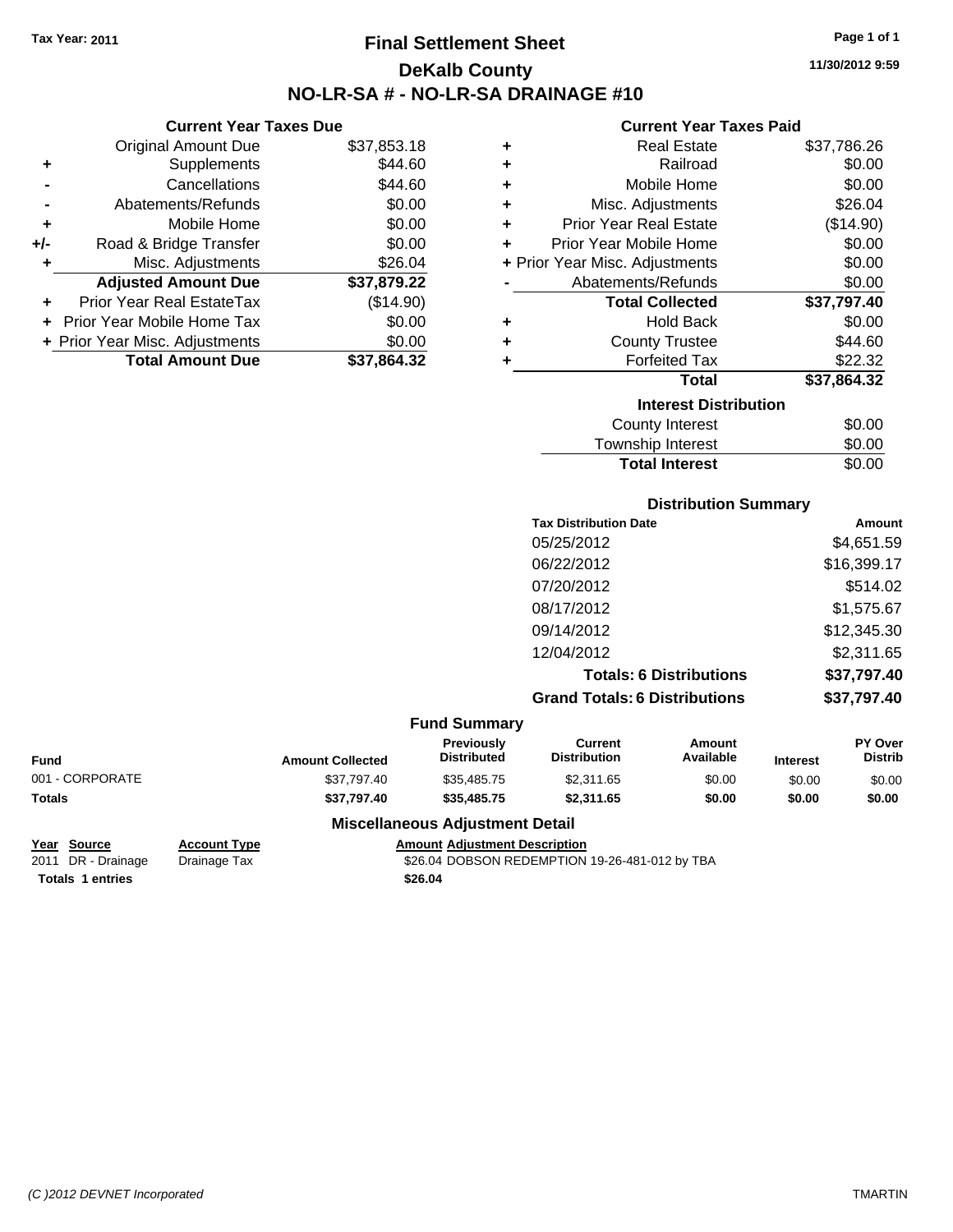**Current Year Taxes Due** Original Amount Due \$15,119.90

**Adjusted Amount Due \$15,119.90**

**Total Amount Due \$15,119.90**

**+** Supplements \$0.00 **-** Cancellations \$0.00 **-** Abatements/Refunds \$0.00 **+** Mobile Home \$0.00 **+/-** Road & Bridge Transfer \$0.00 **+** Misc. Adjustments \$0.00

**+** Prior Year Real EstateTax \$0.00 **+** Prior Year Mobile Home Tax \$0.00 **+ Prior Year Misc. Adjustments**  $$0.00$ 

### **Final Settlement Sheet Tax Year: 2011 Page 1 of 1 DeKalb County NORMAL #13 - NORMAL DRAINAGE DISTRICT**

**11/30/2012 9:59**

#### **Current Year Taxes Paid**

| ٠ | <b>Real Estate</b>             | \$15,113.00 |
|---|--------------------------------|-------------|
| ٠ | Railroad                       | \$0.00      |
| ÷ | Mobile Home                    | \$0.00      |
| ÷ | Misc. Adjustments              | \$0.00      |
| ÷ | <b>Prior Year Real Estate</b>  | \$0.00      |
| ÷ | Prior Year Mobile Home         | \$0.00      |
|   | + Prior Year Misc. Adjustments | \$0.00      |
|   | Abatements/Refunds             | \$0.00      |
|   | <b>Total Collected</b>         | \$15,113.00 |
| ٠ | <b>Hold Back</b>               | \$0.00      |
| ٠ | <b>County Trustee</b>          | \$6.90      |
| ÷ | <b>Forfeited Tax</b>           | \$0.00      |
|   | <b>Total</b>                   | \$15,119.90 |
|   | <b>Interest Distribution</b>   |             |
|   | <b>County Interest</b>         | \$0.00      |
|   | Townshin Interest              | ፍሰ ሰበ       |

# **Distribution Summary** ownship interest  $\phi$ 0.00 **Total Interest** \$0.00

| <b>Tax Distribution Date</b>         | Amount      |
|--------------------------------------|-------------|
| 05/25/2012                           | \$2,424.88  |
| 06/22/2012                           | \$5,257.42  |
| 07/20/2012                           | \$27.60     |
| 08/17/2012                           | \$1,382.30  |
| 09/14/2012                           | \$5,274.54  |
| 12/04/2012                           | \$746.26    |
| <b>Totals: 6 Distributions</b>       | \$15,113.00 |
| <b>Grand Totals: 6 Distributions</b> | \$15,113.00 |

| <b>Fund Summary</b> |                         |                                         |                                |                     |                 |                                  |
|---------------------|-------------------------|-----------------------------------------|--------------------------------|---------------------|-----------------|----------------------------------|
| <b>Fund</b>         | <b>Amount Collected</b> | <b>Previously</b><br><b>Distributed</b> | Current<br><b>Distribution</b> | Amount<br>Available | <b>Interest</b> | <b>PY Over</b><br><b>Distrib</b> |
| 001 - CORPORATE     | \$15,113,00             | \$14,366.74                             | \$746.26                       | \$0.00              | \$0.00          | \$0.00                           |
| <b>Totals</b>       | \$15,113,00             | \$14,366,74                             | \$746.26                       | \$0.00              | \$0.00          | \$0.00                           |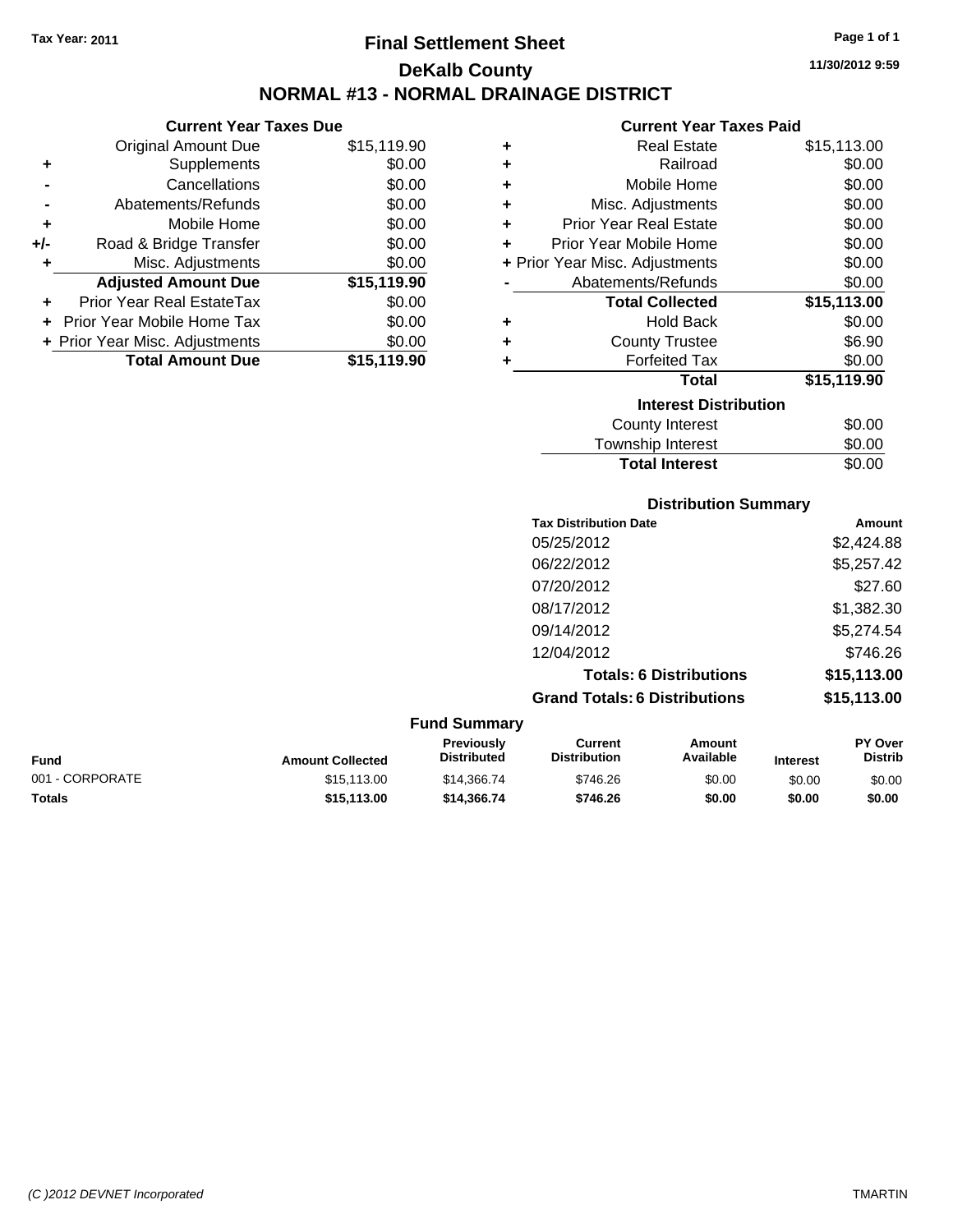**Current Year Taxes Due** Original Amount Due \$10,854.20

**Adjusted Amount Due \$10,854.20**

**Total Amount Due \$10,854.20**

**+** Supplements \$0.00 **-** Cancellations \$0.00 **-** Abatements/Refunds \$0.00 **+** Mobile Home \$0.00 **+/-** Road & Bridge Transfer \$0.00 **+** Misc. Adjustments \$0.00

**+** Prior Year Real EstateTax \$0.00 **+** Prior Year Mobile Home Tax \$0.00 **+ Prior Year Misc. Adjustments**  $$0.00$ 

### **Final Settlement Sheet Tax Year: 2011 Page 1 of 1 DeKalb County SH-MI #6 - SHABBONA/MILAN DRAINAGE**

**11/30/2012 9:59**

#### **Current Year Taxes Paid**

| ٠ | Real Estate                    | \$10,854.20 |
|---|--------------------------------|-------------|
| ٠ | Railroad                       | \$0.00      |
| ÷ | Mobile Home                    | \$0.00      |
| ÷ | Misc. Adjustments              | \$0.00      |
| ÷ | <b>Prior Year Real Estate</b>  | \$0.00      |
| ٠ | Prior Year Mobile Home         | \$0.00      |
|   | + Prior Year Misc. Adjustments | \$0.00      |
|   | Abatements/Refunds             | \$0.00      |
|   | <b>Total Collected</b>         | \$10,854.20 |
| ٠ | <b>Hold Back</b>               | \$0.00      |
| ٠ | <b>County Trustee</b>          | \$0.00      |
| ÷ | <b>Forfeited Tax</b>           | \$0.00      |
|   | <b>Total</b>                   | \$10,854.20 |
|   | <b>Interest Distribution</b>   |             |
|   |                                |             |
|   | County Interest                | \$0.00      |

### **Distribution Summary Tax Distribution Date Amount** 05/25/2012 \$499.99 06/22/2012 \$6,028.60 07/20/2012 \$24.47 08/17/2012 \$181.64 09/14/2012 \$4,007.19 12/04/2012 \$112.31 **Total Interest** \$0.00

**Totals: 6 Distributions \$10,854.20**

**Grand Totals: 6 Distributions \$10,854.20**

**Fund Summary Fund Interest Amount Collected Distributed PY Over Distrib Amount Available Current Distribution Previously** 001 - CORPORATE \$10,854.20 \$10,741.89 \$112.31 \$0.00 \$0.00 \$0.00 **Totals \$10,854.20 \$10,741.89 \$112.31 \$0.00 \$0.00 \$0.00**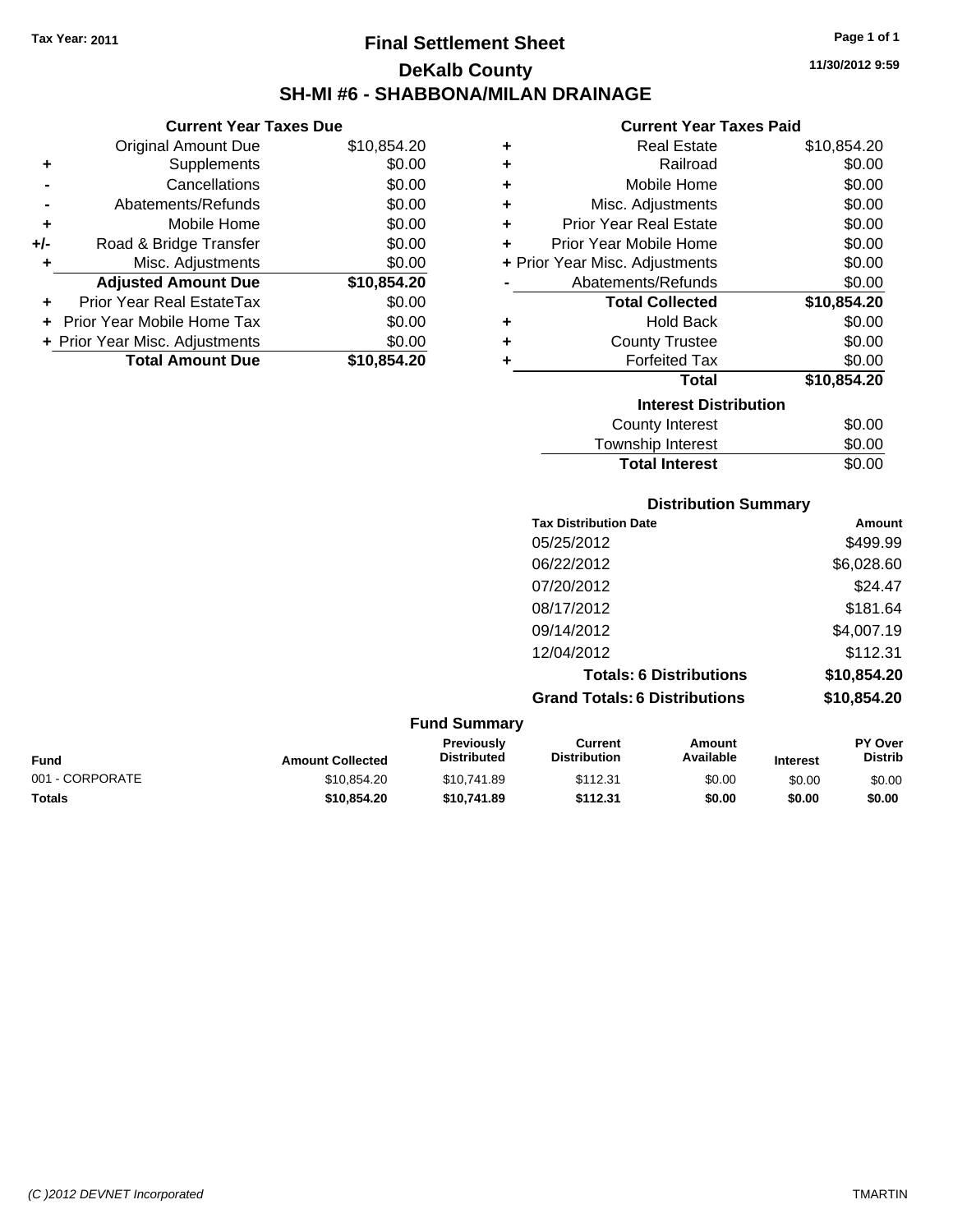**Current Year Taxes Due**

# **Final Settlement Sheet Tax Year: 2011 Page 1 of 1 DeKalb County SQ GR #12 - SQUAW GROVE DRAINAGE**

**11/30/2012 9:59**

### **Current Year Taxes Paid**

|     | OUITUIL TUUT TUAUS DUU         |             |   | OUITUR TUUT TUAUJ TURU         |             |
|-----|--------------------------------|-------------|---|--------------------------------|-------------|
|     | <b>Original Amount Due</b>     | \$33,468.00 | ٠ | <b>Real Estate</b>             | \$33,468.00 |
| ٠   | <b>Supplements</b>             | \$0.00      | ٠ | Railroad                       | \$0.00      |
|     | Cancellations                  | \$0.00      | ÷ | Mobile Home                    | \$0.00      |
|     | Abatements/Refunds             | \$0.00      | ٠ | Misc. Adjustments              | \$0.00      |
| ٠   | Mobile Home                    | \$0.00      | ٠ | <b>Prior Year Real Estate</b>  | \$0.00      |
| +/- | Road & Bridge Transfer         | \$0.00      | ٠ | Prior Year Mobile Home         | \$0.00      |
|     | Misc. Adjustments              | \$0.00      |   | + Prior Year Misc. Adjustments | \$0.00      |
|     | <b>Adjusted Amount Due</b>     | \$33,468.00 |   | Abatements/Refunds             | \$0.00      |
| ÷.  | Prior Year Real EstateTax      | \$0.00      |   | <b>Total Collected</b>         | \$33,468.00 |
|     | + Prior Year Mobile Home Tax   | \$0.00      | ٠ | <b>Hold Back</b>               | \$0.00      |
|     | + Prior Year Misc. Adjustments | \$0.00      | ٠ | <b>County Trustee</b>          | \$0.00      |
|     | <b>Total Amount Due</b>        | \$33,468.00 |   | <b>Forfeited Tax</b>           | \$0.00      |
|     |                                |             |   | <b>Total</b>                   | \$33,468.00 |
|     |                                |             |   | <b>Interest Distribution</b>   |             |
|     |                                |             |   | County Interest                | \$0.00      |
|     |                                |             |   |                                | ີ ລ         |

# Township Interest \$0.00 Total Interest \$0.00

#### **Distribution Summary**

| <b>Tax Distribution Date</b>         | Amount      |
|--------------------------------------|-------------|
| 05/25/2012                           | \$3,258.00  |
| 06/22/2012                           | \$15,024.00 |
| 08/17/2012                           | \$2,358.00  |
| 09/14/2012                           | \$9,708.00  |
| 12/04/2012                           | \$3,120.00  |
| <b>Totals: 5 Distributions</b>       | \$33,468.00 |
| <b>Grand Totals: 5 Distributions</b> | \$33,468.00 |
|                                      |             |

#### **Fund Summary**

| <b>Fund</b>     | <b>Amount Collected</b> | <b>Previously</b><br><b>Distributed</b> | Current<br><b>Distribution</b> | Amount<br>Available | <b>Interest</b> | <b>PY Over</b><br><b>Distrib</b> |
|-----------------|-------------------------|-----------------------------------------|--------------------------------|---------------------|-----------------|----------------------------------|
| 001 - CORPORATE | \$33,468,00             | \$30,348,00                             | \$3.120.00                     | \$0.00              | \$0.00          | \$0.00                           |
| <b>Totals</b>   | \$33.468.00             | \$30,348,00                             | \$3.120.00                     | \$0.00              | \$0.00          | \$0.00                           |
|                 |                         |                                         |                                |                     |                 |                                  |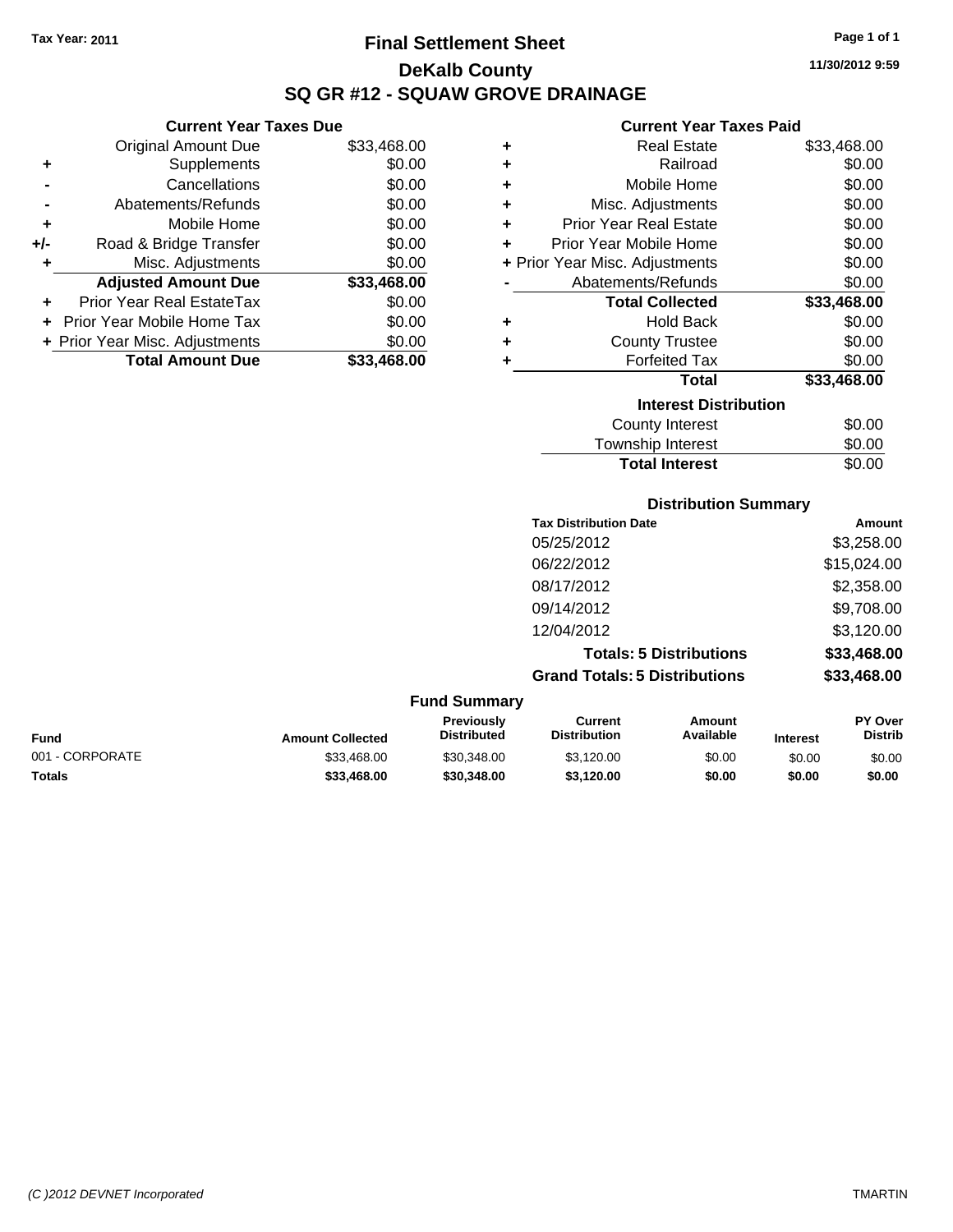**Current Year Taxes Due** Original Amount Due \$17,828.20

**Adjusted Amount Due \$17,828.20**

**Total Amount Due \$17,828.20**

**+** Supplements \$20.00 **-** Cancellations \$20.00 **-** Abatements/Refunds \$0.00 **+** Mobile Home \$0.00 **+/-** Road & Bridge Transfer \$0.00 **+** Misc. Adjustments \$0.00

**+** Prior Year Real EstateTax \$0.00 **+** Prior Year Mobile Home Tax \$0.00 **+ Prior Year Misc. Adjustments**  $$0.00$ 

### **Final Settlement Sheet Tax Year: 2011 Page 1 of 1 DeKalb County VG-CO #16 - VIRGIL CORTLAND DRAIN #16**

**11/30/2012 9:59**

#### **Current Year Taxes Paid**

|   | OUITUR TUUT TUAUJ LUIU         |             |
|---|--------------------------------|-------------|
| ٠ | Real Estate                    | \$17,828.20 |
| ٠ | Railroad                       | \$0.00      |
| ÷ | Mobile Home                    | \$0.00      |
| ÷ | Misc. Adjustments              | \$0.00      |
| ÷ | <b>Prior Year Real Estate</b>  | \$0.00      |
| ÷ | Prior Year Mobile Home         | \$0.00      |
|   | + Prior Year Misc. Adjustments | \$0.00      |
|   | Abatements/Refunds             | \$0.00      |
|   | <b>Total Collected</b>         | \$17,828.20 |
| ٠ | <b>Hold Back</b>               | \$0.00      |
| ٠ | <b>County Trustee</b>          | \$0.00      |
| ٠ | <b>Forfeited Tax</b>           | \$0.00      |
|   | <b>Total</b>                   | \$17,828.20 |
|   | <b>Interest Distribution</b>   |             |
|   | <b>County Interest</b>         | \$0.00      |
|   | Townehin Interact              | ደስ ሰስ       |

### Township Interest \$0.00 Total Interest \$0.00

| <b>Distribution Summary</b>          |             |
|--------------------------------------|-------------|
| <b>Tax Distribution Date</b>         | Amount      |
| 05/25/2012                           | \$1,351.20  |
| 06/22/2012                           | \$8,682.66  |
| 07/20/2012                           | \$60.00     |
| 08/17/2012                           | \$742.93    |
| 09/14/2012                           | \$6,625.20  |
| 12/04/2012                           | \$366.21    |
| <b>Totals: 6 Distributions</b>       | \$17,828.20 |
| <b>Grand Totals: 6 Distributions</b> | \$17,828.20 |

#### **Fund Summary Fund Interest Amount Collected Distributed PY Over Distrib Amount Available Current Distribution Previously** 001 - CORPORATE \$17,828.20 \$17,461.99 \$366.21 \$0.00 \$0.00 \$0.00 **Totals \$17,828.20 \$17,461.99 \$366.21 \$0.00 \$0.00 \$0.00**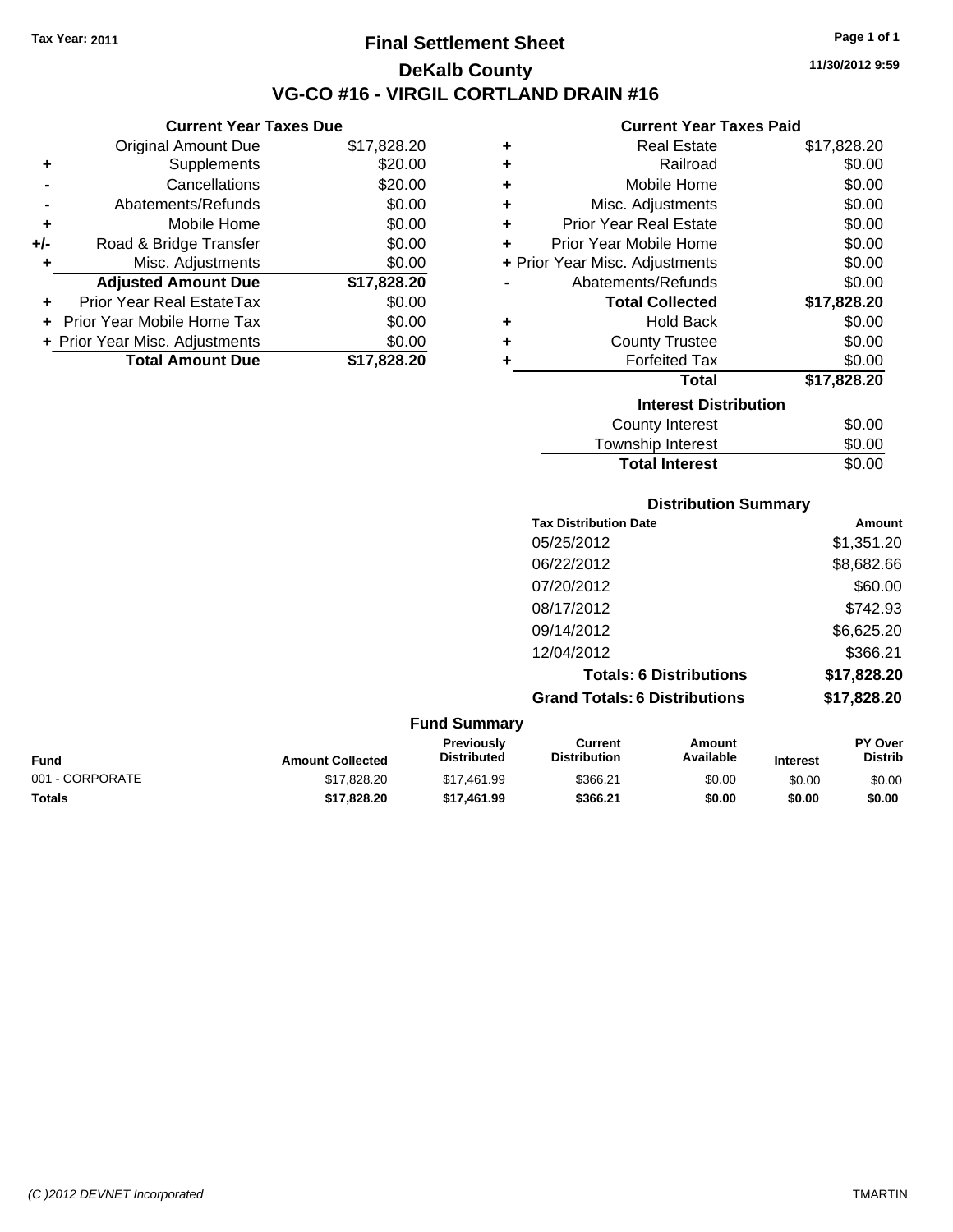# **Final Settlement Sheet Tax Year: 2011 Page 1 of 1 DeKalb County VI-AD #9 - VICTOR/ADAMS DRAINAGE #9**

#### **Current Year Taxes Due**

|     | <b>Original Amount Due</b>       | \$1,036.58 |
|-----|----------------------------------|------------|
| ٠   | Supplements                      | \$0.00     |
|     | Cancellations                    | \$0.00     |
|     | Abatements/Refunds               | \$0.00     |
| ٠   | Mobile Home                      | \$0.00     |
| +/- | Road & Bridge Transfer           | \$0.00     |
|     | Misc. Adjustments                | \$0.00     |
|     | <b>Adjusted Amount Due</b>       | \$1,036.58 |
|     | <b>Prior Year Real EstateTax</b> | \$0.00     |
|     | Prior Year Mobile Home Tax       | \$0.00     |
|     | + Prior Year Misc. Adjustments   | \$0.00     |
|     | <b>Total Amount Due</b>          | \$1.036.58 |

#### **Current Year Taxes Paid**

| ٠ | <b>Real Estate</b>             | \$1,036.58 |  |  |
|---|--------------------------------|------------|--|--|
| ٠ | Railroad                       | \$0.00     |  |  |
| ٠ | Mobile Home                    | \$0.00     |  |  |
| ٠ | Misc. Adjustments              | \$0.00     |  |  |
| ٠ | <b>Prior Year Real Estate</b>  | \$0.00     |  |  |
| ٠ | Prior Year Mobile Home         | \$0.00     |  |  |
|   | + Prior Year Misc. Adjustments | \$0.00     |  |  |
|   | Abatements/Refunds             | \$0.00     |  |  |
|   | <b>Total Collected</b>         | \$1,036.58 |  |  |
| ٠ | <b>Hold Back</b>               | \$0.00     |  |  |
| ٠ | <b>County Trustee</b>          | \$0.00     |  |  |
| ٠ | <b>Forfeited Tax</b>           | \$0.00     |  |  |
|   | Total                          | \$1,036.58 |  |  |
|   | <b>Interest Distribution</b>   |            |  |  |
|   | County Interest                | \$0.00     |  |  |
|   | Townshin Interest              | ደ0 00      |  |  |

#### Township Interest \$0.00 **Total Interest**

| <b>Distribution Summary</b>          |            |  |
|--------------------------------------|------------|--|
| <b>Tax Distribution Date</b>         | Amount     |  |
| 06/22/2012                           | \$518.29   |  |
| 07/20/2012                           | \$81.53    |  |
| 08/17/2012                           | \$215.22   |  |
| 09/14/2012                           | \$192.43   |  |
| 12/04/2012                           | \$29.11    |  |
| <b>Totals: 5 Distributions</b>       | \$1,036.58 |  |
| <b>Grand Totals: 5 Distributions</b> | \$1,036.58 |  |

#### **Fund Summary Fund Interest Amount Collected Distributed PY Over Distrib Amount Available Current Distribution Previously** 001 - CORPORATE \$1,036.58 \$1,007.47 \$29.11 \$0.00 \$0.00 \$0.00 **Totals \$1,036.58 \$1,007.47 \$29.11 \$0.00 \$0.00 \$0.00**

| rage |  |
|------|--|
|      |  |

**11/30/2012 9:59**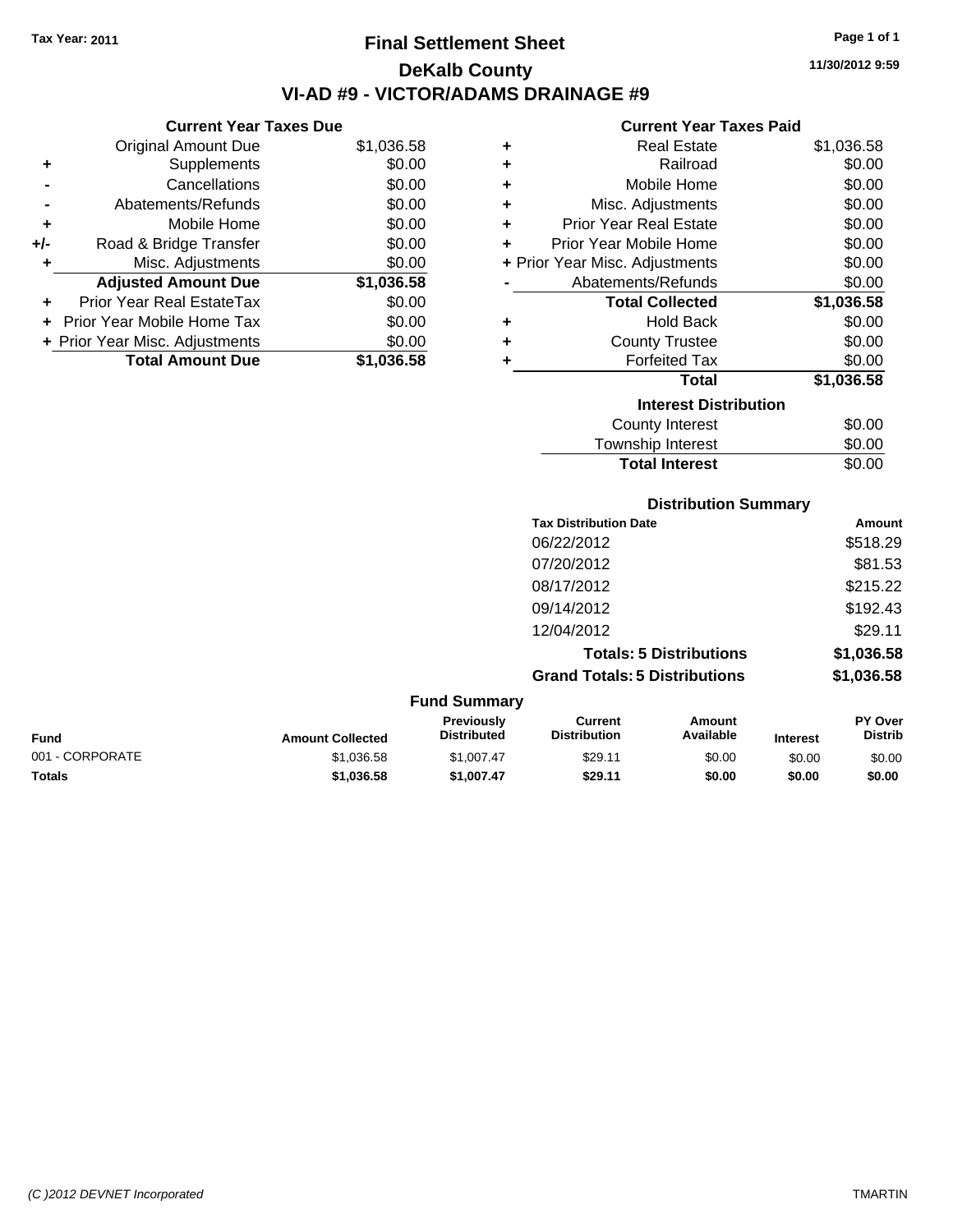## **Final Settlement Sheet Tax Year: 2011 Page 1 of 1 DeKalb County VI-CL #14 - VICTOR-CLINTON DRAINAGE**

**Current Year Taxes Due**

|     | VUIICIIL I CAI TAACS DUC       |            |
|-----|--------------------------------|------------|
|     | <b>Original Amount Due</b>     | \$3,040.54 |
| ٠   | Supplements                    | \$0.00     |
|     | Cancellations                  | \$0.00     |
|     | Abatements/Refunds             | \$0.00     |
| ٠   | Mobile Home                    | \$0.00     |
| +/- | Road & Bridge Transfer         | \$0.00     |
| ٠   | Misc. Adjustments              | \$0.00     |
|     | <b>Adjusted Amount Due</b>     | \$3,040.54 |
|     | Prior Year Real EstateTax      | \$0.00     |
|     | Prior Year Mobile Home Tax     | \$0.00     |
|     | + Prior Year Misc. Adjustments | \$0.00     |
|     | <b>Total Amount Due</b>        | \$3,040.54 |

#### **Current Year Taxes Paid**

| ÷ | <b>Real Estate</b>             | \$3,040.54 |
|---|--------------------------------|------------|
| ٠ | Railroad                       | \$0.00     |
| ٠ | Mobile Home                    | \$0.00     |
| ÷ | Misc. Adjustments              | \$0.00     |
| ÷ | <b>Prior Year Real Estate</b>  | \$0.00     |
| ٠ | Prior Year Mobile Home         | \$0.00     |
|   | + Prior Year Misc. Adjustments | \$0.00     |
|   | Abatements/Refunds             | \$0.00     |
|   | <b>Total Collected</b>         | \$3,040.54 |
| ٠ | <b>Hold Back</b>               | \$0.00     |
| ٠ | <b>County Trustee</b>          | \$0.00     |
| ٠ | <b>Forfeited Tax</b>           | \$0.00     |
|   | Total                          | \$3,040.54 |
|   | <b>Interest Distribution</b>   |            |
|   | <b>County Interest</b>         | \$0.00     |
|   | Townshin Interest              | ደበ በበ      |

| <b>Total Interest</b> | \$0.00 |
|-----------------------|--------|
| Township Interest     | \$0.00 |
|                       | vv.vv  |

### **Distribution Summary**

| Amount     |
|------------|
| \$162.20   |
| \$1,888.26 |
| \$16.04    |
| \$838.94   |
| \$135.10   |
| \$3,040.54 |
| \$3,040.54 |
|            |

#### **Fund Summary Fund Interest Amount Collected Distributed PY Over Distrib Amount Available Current Distribution Previously** 001 - CORPORATE \$3,040.54 \$2,905.44 \$135.10 \$0.00 \$0.00 \$0.00 **Totals \$3,040.54 \$2,905.44 \$135.10 \$0.00 \$0.00 \$0.00**

**11/30/2012 9:59**